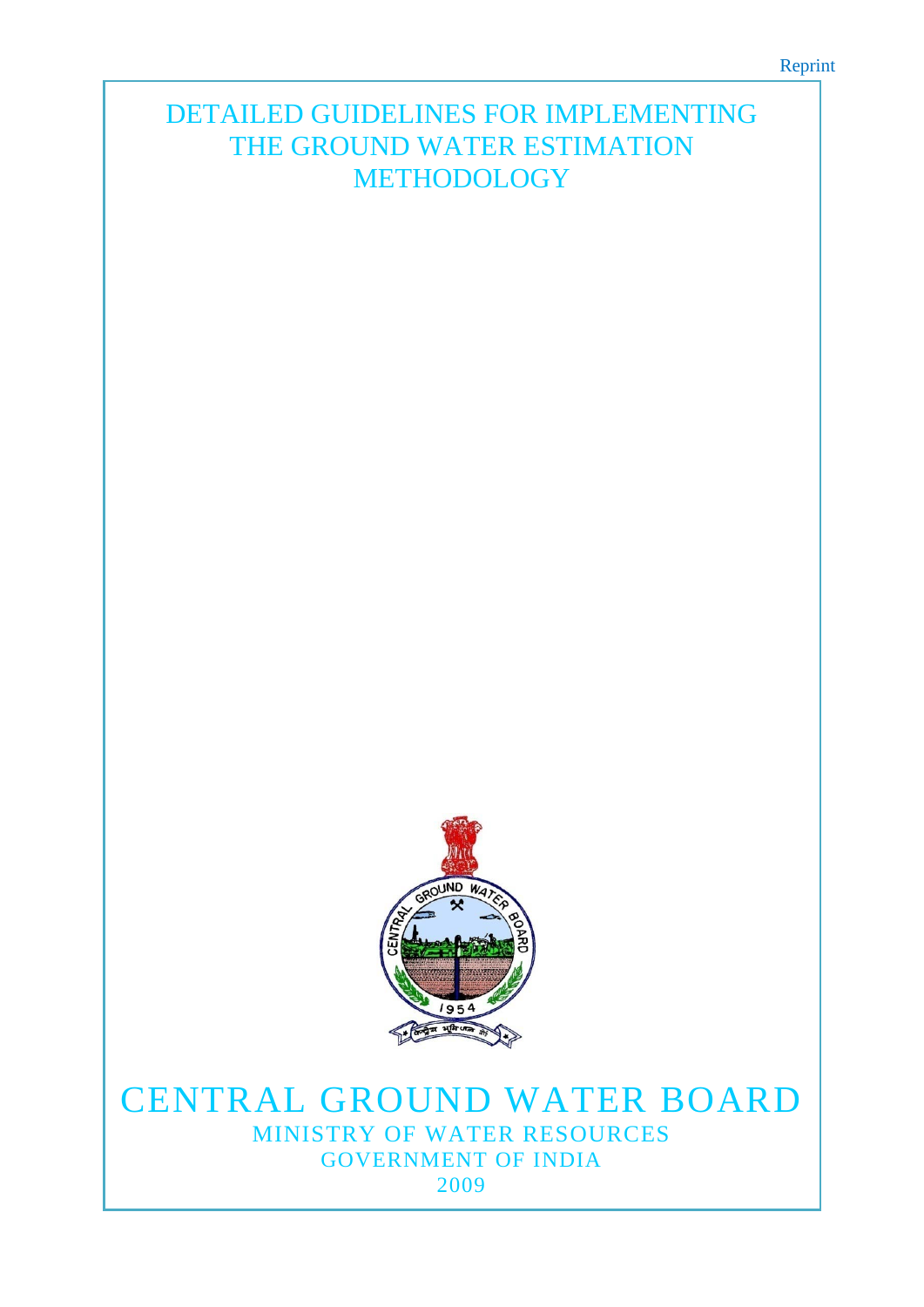#### FOREWORD

'Ground Water Estimation Methodology - 1997' sets out the broad policy frame work which will form the basis for the methodology to be followed by all States/Union Territories in the Indian Union for ground water estimation. It was the outcome of the recommendations of a 'High Power Committee' constituted by the Ministry of Water Resources, Government of India. The present report contains detailed guidelines for implementing the ground water estimation methodology.

The two reports supplement and complement each other. This fact can be further clarified through an analogy concerning our day to day activity of climbing from one floor of a building to another. The present report is like the steps which we use while climbing the staircase. The report on 'Ground Water Estimation Methodology - 1997' is like the handrails which we use as support while climbing the steps.

I take this opportunity to congratulate, Dr S P Rajagopalan, Scientist F and Head, Computer Applications Division, Centre for Water Resources Development and Management, Calicut, Mr Santosh Kumar Sharma, Regional Director, Central Ground Water Board, Nagpur, and Mr N R Tankhiwale, General Manager, National Bank of Agriculture and Rural Development, Mumbai who have taken considerable pains to prepare this report. Incidentally all three of them were very active members of the 'Ground Water Estimation Methodology Committee' with Mr Santosh Kumar Sharma also serving as its Member Secretary.

I am confident that this report will not only make the task of ground water estimation by all State Ground Water Departments easy and simple, but also a very instructive and fruitful experience

#### ( Dr. D K Chadha)

Place : New Delhi

Date :  $16<sup>th</sup>$  March, 1998 Chairman Central Ground Water Board Ministry of Water Resources Government of India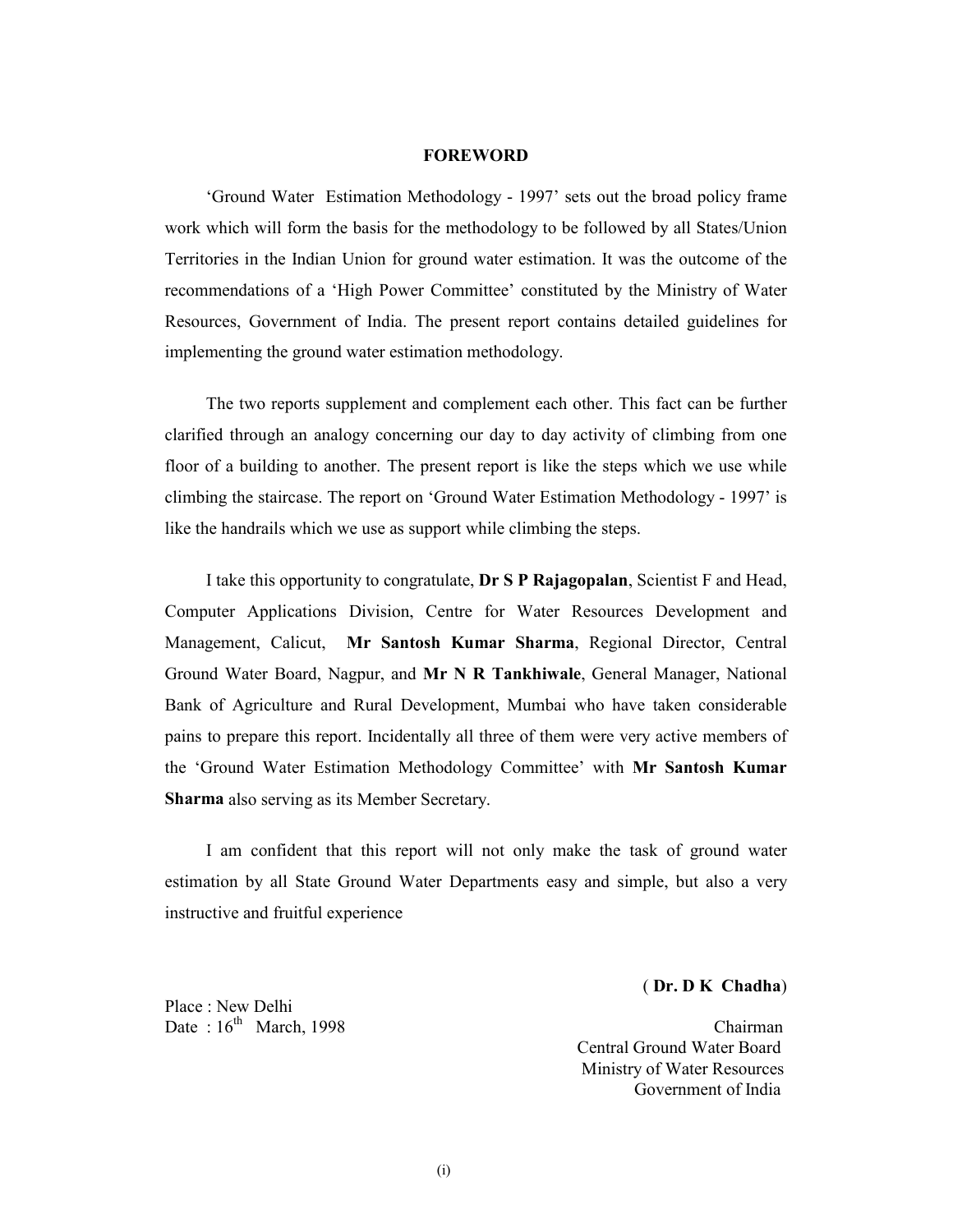# **CONTNTS**

|            | Organisation of This Report                                                                | $\mathbf{1}$ |
|------------|--------------------------------------------------------------------------------------------|--------------|
|            | Chapter 1 Type of Ground Water Assessment Unit And<br>Characteristics of Ground Water Year | 3            |
|            | Chapter 2 Ground Water Assessment Unit And<br>The Sub-Units Within It                      | 9            |
|            | Chapter 3 Gross Ground Water Draft                                                         | 13           |
|            | Chapter 4 Recharge From Canals                                                             | 33           |
|            | Chapter 5 Recharge From Irrigation Water Applied By<br>Surface Water Irrigation            | 44           |
|            | Chapter 6 Recharge From Irrigation Water Applied By<br>Ground Water Irrigation.            | 60           |
|            | Chapter 7 Recharge From Tanks And Ponds                                                    | 79           |
|            | Chapter 8 Recharge From Water Conservation Structures                                      | 87           |
|            | Chapter 9 Recharge From Other Sources                                                      | 95           |
| Chapter 10 | Rainfall Recharge By Rainfall Infiltration<br>Factor Method                                | 100          |
| Chapter 11 | Rainfall Recharge By Water Table<br><b>Fluctuation Method</b>                              | 118          |
|            | Chapter 12 Net Annual Ground Water Availability                                            | 146          |
| Chapter 13 | Stage of Ground Water Development                                                          | 151          |
| Chapter 14 | Water Table Trend                                                                          | 153          |
| Chapter 15 | Categorization of Command And<br>Non-command Areas                                         | 166          |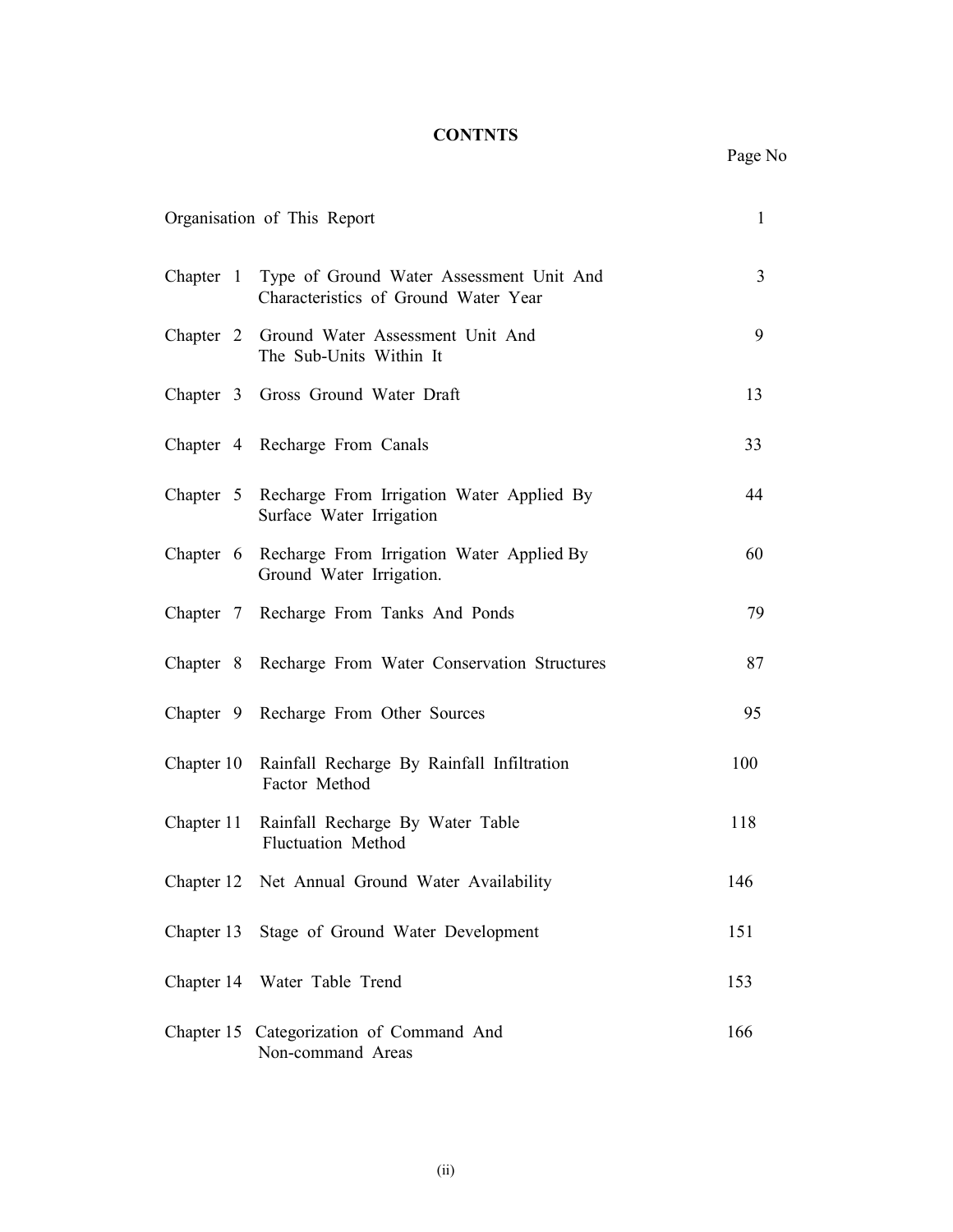| Page No |  |
|---------|--|
|---------|--|

| Chapter 16 | Allocation For Domestic And<br>Industrial Water Supply                                                                              |     |
|------------|-------------------------------------------------------------------------------------------------------------------------------------|-----|
| Chapter 17 | Net Annual Ground Water Availability<br>For Future Use                                                                              | 176 |
| Chapter 18 | Additional Potential Recharge And<br>Static Ground Water Resource                                                                   | 180 |
| Chapter 19 | Summary Report On Each Ground<br>Water Assessment Unit                                                                              | 186 |
| Chapter 20 | Ground Water Assessment In Terms of<br>Administrative Development Unit                                                              | 192 |
|            | Appendix 3.1 Average Annual Gross Ground Water Draft<br>Per Well From Different Types of Wells<br>Used In Different States In India | 212 |
|            | Appendix 4.1 Norms For Canal Seepage Factor                                                                                         | 214 |
|            | Appendix 5.1 Norms For Return Flow Factor For Irrigation<br>Water Applied By Surface Water Irrigation                               | 215 |
|            | Appendix 6.1 Norms For Return Flow Factor For Irrigation<br>Water Applied By Ground Water Irrigation                                | 216 |
|            | Appendix 10.1 Norms For Rainfall Infiltration Factor                                                                                | 217 |
|            | Appendix 11.1 Norms For Specific Yield                                                                                              | 218 |
|            | Appendix 15.1 Micro Level Studies In 'Critical' And<br>'Over Exploited' Areas                                                       | 219 |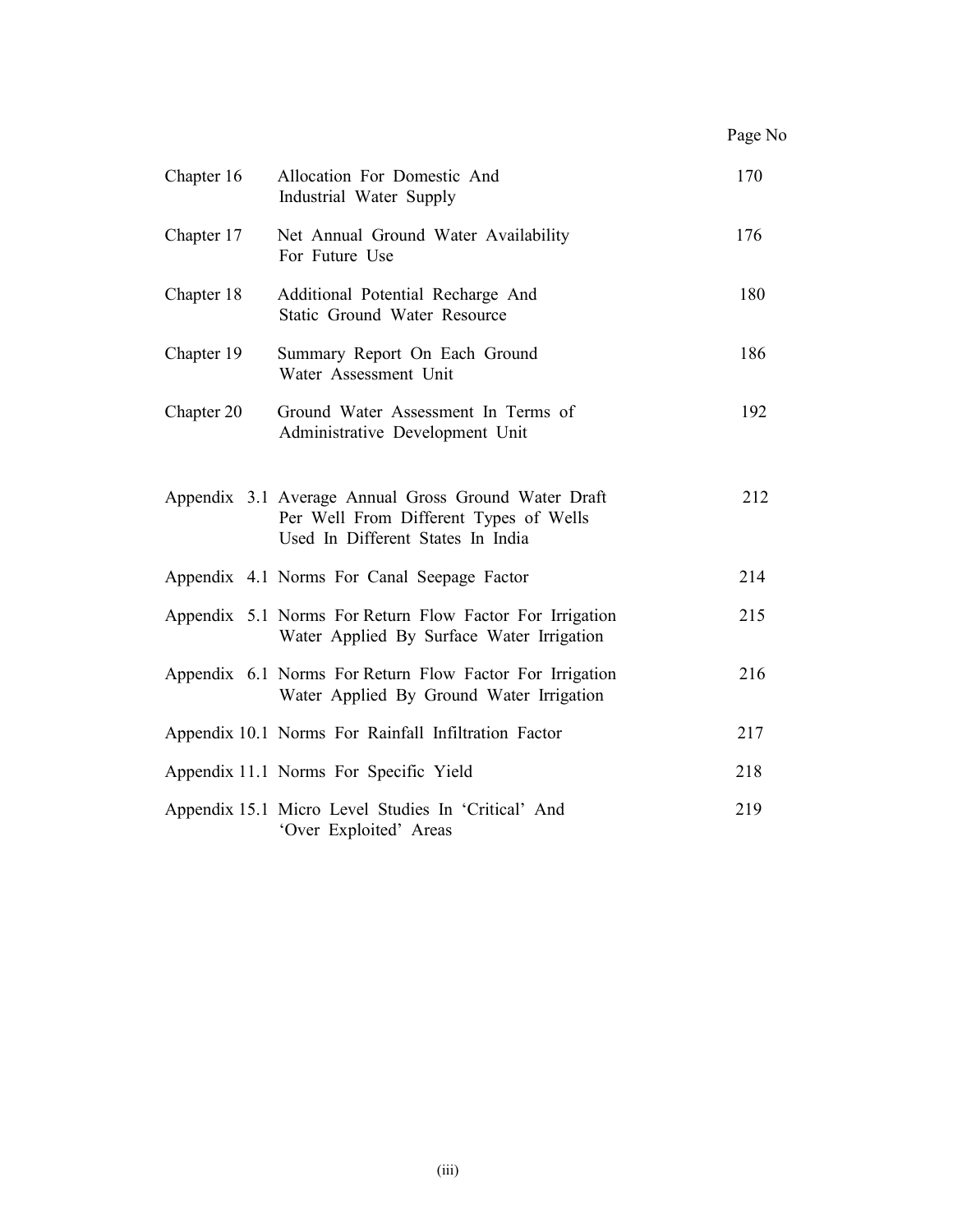#### ORGANISATION OF THIS REPORT

This report which is organised under 20 chapters is concerned with detailed guidelines for implementing the methodology as given in the report, 'Ground water Estimation Methodology - 1997', and includes the following :

- a) Detailed computational procedures to be followed while applying the ground water estimation methodology.
- b) The assumptions behind the estimation of all components of ground water assessment.
- c) The formats to be adopted for performing the computations and presenting the ground water assessment results.

The report has been deliberately made very exhaustive with the intention to achieve the following purposes :

- a) The computational procedure to be employed for the ground water assessment should be free from any ambiguity, and in that process, any scope for discretion and personal bias during the computations should be eliminated as far as possible.
- b) The assumptions behind each computation should be clear.
- c) A uniformity in the ground water assessment reports prepared by different States/ Union Territories should be ensured.

The type of ground water assessment unit, and characteristics of the ground water year to be adopted by a particular State/ Union Territory for the purpose of ground water assessment are covered in Chapter 1. Location details of each ground water assessment unit, its area and the area of the sub-units within it are covered in Chapter 2. Chapter 3 is concerned with computations of gross ground water draft. The sources which contribute to ground water recharge other than rainfall are canals, irrigation water applied by surface water irrigation, irrigation water applied by ground water irrigation, tanks  $\&$ ponds and water conservation structures. Chapter 4 to 8 are concerned with estimation of recharge from these five sources. All of them are also collectively referred to as 'Other Sources'. The total recharge from these 'Other Sources' is covered in Chapter 9. Estimation of rainfall recharge by using the rainfall infiltration factor method is covered in Chapter 10. Chapter 11 is concerned with estimation of rainfall recharge during monsoon season by using the water table fluctuation method. Net annual ground water availability in respect of each ground water assessment unit is covered in Chapter 12.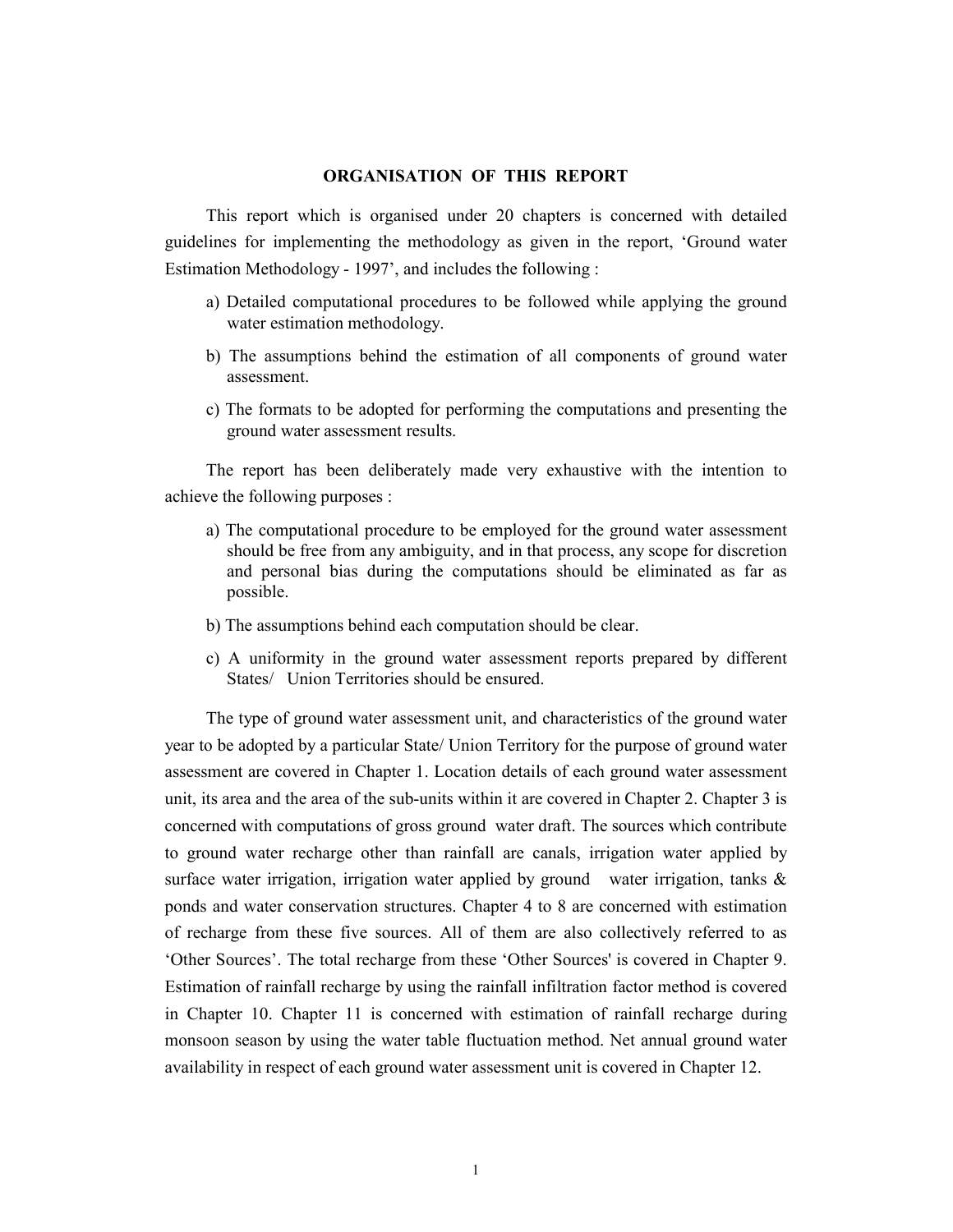The computations for arriving at the stage of ground water development in the two sub-units of command and non-command areas in respect of each ground water assessment unit are covered in Chapter 13.

The ground water estimation methodology - 1997, recognises that, the water table trend during pre-monsoon and post-monsoon intervals in the command and noncommand areas, are an integral part of ground water assessment. The computations required to establish these trends are covered in Chapter 14.

The ground water estimation methodology - 1997, also stipulates that the two sub-units of command and non-command areas within each ground water assessment unit are to be categorised as safe, semi-critical, critical or over exploited depending on both the stage of ground water development, and the water table trend. These aspects are covered in Chapter 15.

The annual ground water allocations to be made for domestic and industrial water supply in relation to their projected demands up to next 25 years are covered in Chapter 16. The net annual ground water availability for future uses is covered in Chapter 17.

Additional potential recharge and static ground water resources are covered in Chapter 18.

The ground water estimation methodology - 1997, also requires that, a summary report of ground water assessment in respect of each ground water assessment unit should be given. This is covered in Chapter 19.

Wherever, a watershed has been adopted as the type of ground water assessment unit it is also necessary to present ground water assessment in terms of an appropriate administrative development unit like Block, Taluka or Mandal as the case may be. This aspect is covered in Chapter 20.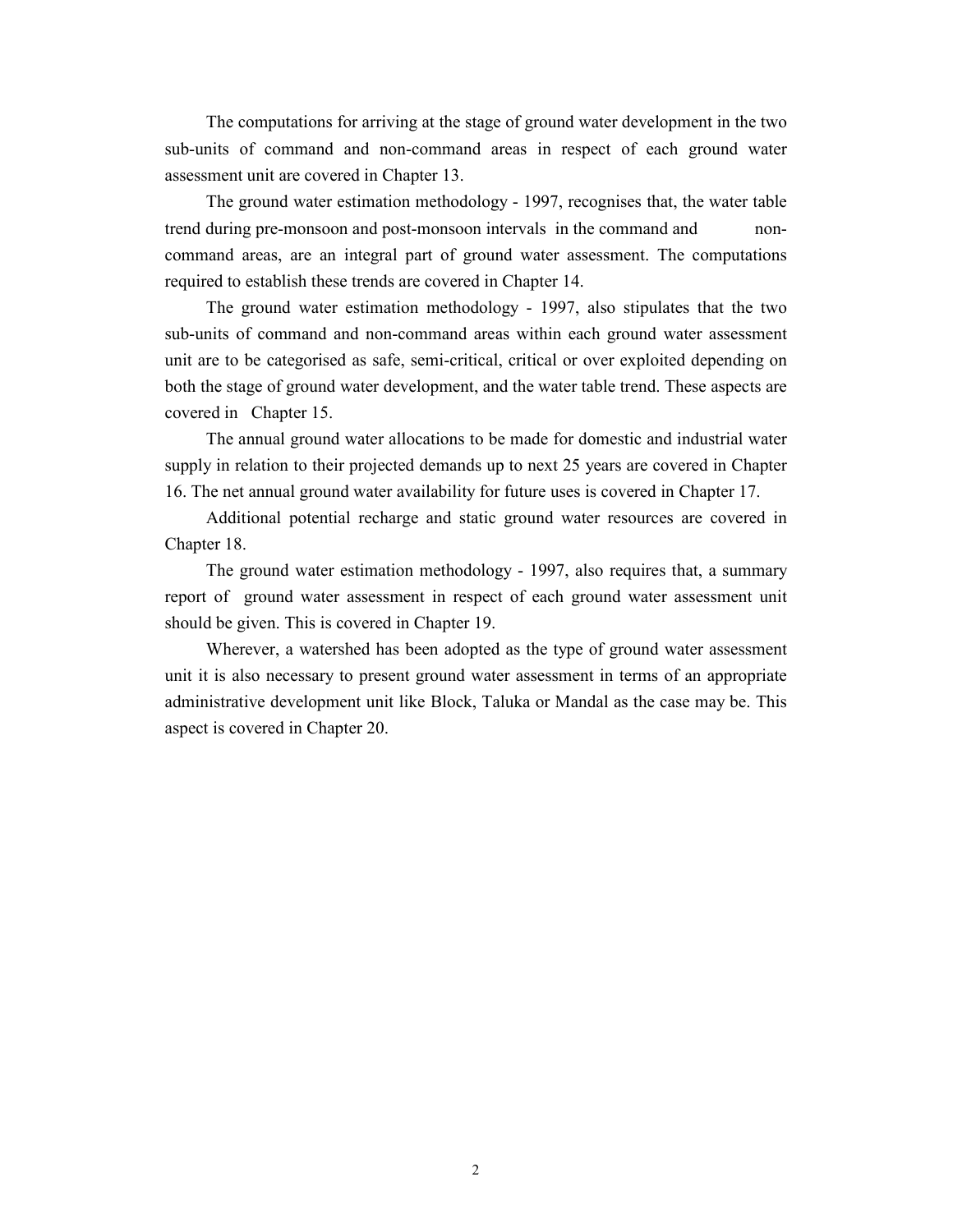#### CHAPTER 1

## TYPE OF GROUND WATER ASSESSMENT UNIT AND CHARACTERISTICS OF GROUND WATER YEAR

#### 1.1 GENERAL

A ground water assessment unit is a geographic land area for which ground water assessment is to be carried out with the objective of estimating the following components :

- a) Current gross ground water draft.
- b) Recharge from 'Other Sources' (These are sources other than rainfall)
- c) Recharge from rainfall.
- d) Net annual ground water availability.
- e) Current stage of ground water development
- f) Water table trend.
- g) Categorisation for future ground water development .
- h) Ground Water Allocation for domestic and industrial water supply.
- i) Net annual ground water availability for future use.

Each state/Union Territory should adopt a particular type of ground water assessment unit. Ground water assessment is also on the basis of a ground water year. The type of ground water assessment unit and the characteristics of a ground water year which are common for all ground water assessment units in a particular State/Union Territory are discussed in this chapter.

## 1.2 TYPE OF GROUND WATER ASSESSMENT UNIT

Each State/Union Territory should adopt only one of the following four types of ground water assessment unit for the entire State/Union Territory .

- a) Block
- b) Taluka
- c) Mandal
- d) Watershed.

The first three types mentioned above are administrative in character, and the last one namely, 'Watershed' is a hydrologic unit. All States/Union Territories are predominantly characterised by either 'Alluvial' terrain or 'Hardrock' terrain. The type of unit to be adopted will depend on the predominant terrain under which a particular State/Union Territory can be characterised.

All States/Union Territories which are predominantly characterised by 'Hardrock' terrain should adopt 'Watershed' as the type of ground water assessment unit. Such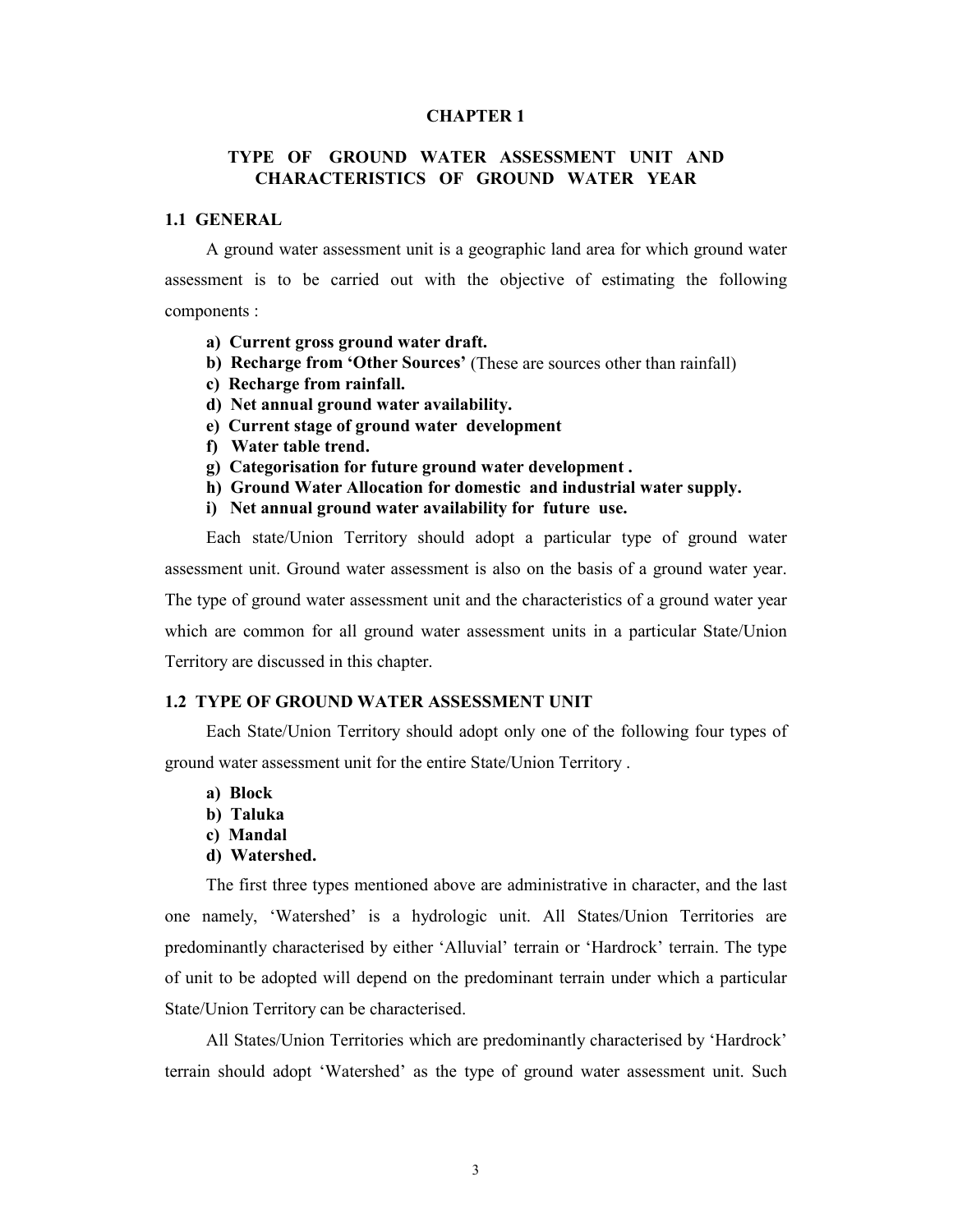States/Union Territories which have been adopting either 'Block' or 'Taluka' or 'Mandal' as the type of ground water assessment unit can however, continue to do so for the present with the condition that, all of them should switch over to 'Watershed' as the type of ground water assessment unit within five years from now. The reasons for recommending 'Watershed' as the type of ground water assessment unit in 'Hardrock' terrain are as follows :

- a) The undulating topography in the 'Hardrock' terrain allows easy demarcation of a hydrologic unit like 'Watershed'.
- b) The boundary of a 'Watershed' in 'Hardrock' terrain mostly coincides with the ground water divide as a result of which ground water balance within it can be made very conveniently.

All States/Union Territories which are predominantly characterised by 'Alluvial' terrain should adopt either 'Block' or 'Taluka' as the type of ground water assessment unit. A hydrologic unit like a 'Watershed' as the type of ground water assessment unit is not recommended in the 'Alluvial' terrain for the following reasons.

- a) Demarcation of the boundaries of the 'Watershed' in 'Alluvial' terrain is difficult because of the relative flatness of the alluvial areas.
- b) The boundary of a 'Watershed' in 'Alluvial' terrain will not usually coincide with the ground water divide, as a result of which there is no particular advantage of adopting 'Watershed' as the type of ground water assessment unit.

#### 1.3 CHARACTERISTICS OF GROUND WATER YEAR

## 1.3.1 GROUND WATER YEAR

India receives rainfall from both South-West and North-East monsoons. The former is more or less consistently active during June to August, and the latter is more or less consistently active during October and November. Any given State/Union Territory is however, characterised by the fact that the quantum of rainfall received from one of these two monsoons is significantly much higher than that from the other. With these considerations in mind, a ground water year for purposes of ground water assessment can be very conveniently considered to comprise of 12 calendar months beginning from the commencement of the predominant monsoon.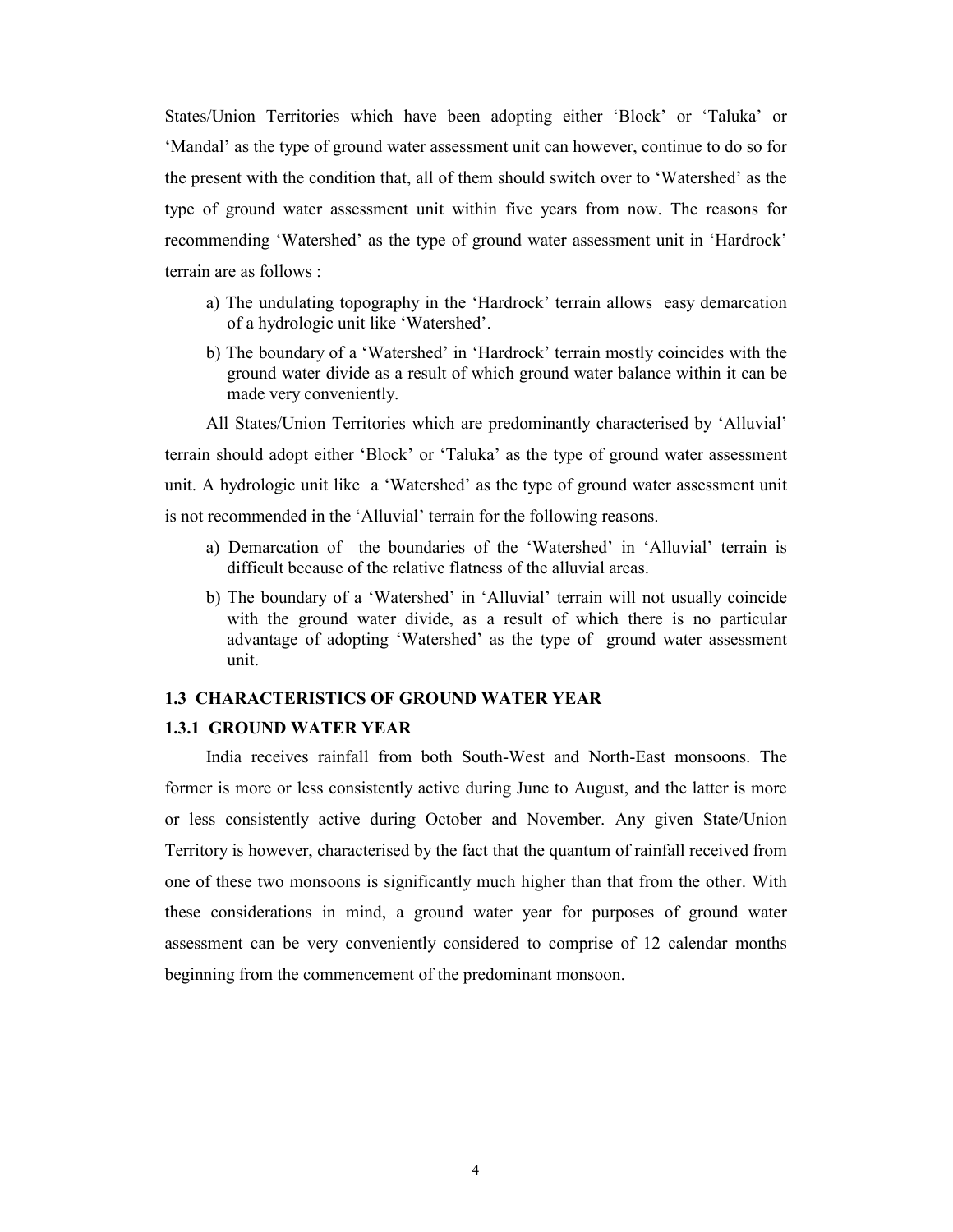#### 1.3.2 SEASONS WITHIN A GROUND WATER YEAR

The ground water table is at the lowest level (or, farthest from the ground level) just prior to the onset of the predominant monsoon and reaches a peak ( highest level or closest to the ground level) a little before the cessation of the predominant monsoon. Thereafter, the ground water table shows a declining trend with the recession limb having two significant segments. The first segment has a relatively steeper slope and extends to about a month after the cessation of the predominant monsoon. The second segment has a much flatter slope and extends up to the time when the predominant monsoon commences again is the next year. Ground water is usually not developed for irrigation use during the one month period corresponding to the first segment of the recession limb of the water table hydrograph as mentioned above, because of availability of adequate moisture in the root zone during this one month period. Keeping the above considerations in mind, a ground water year can be conveniently sub-divided into the following two seasons :

- a) 'Monsoon Season' between the commencement of the predominant monsoon and a month after its cessation.
- b) 'Non-monsoon Season' covering the rest of the ground water year.

It needs to be emphasised here that, the 'Monsoon Season' as defined above does not coincide with the duration of the predominant monsoon as commonly understood on the basis of occurrence of rainfall, but in fact extends to a month after its cessation. Ground water assessment computations will have to be made separately for these two seasons within a ground water year.

#### 1.3.3 PRE- MONSOON AND POST- MONSOON INTERVALS

Water table data as recorded from a number of observation wells will be made use of in the assessment of ground water. These water table data will have to be recorded during two intervals within a ground water year. These two intervals are referred to as 'Pre-monsoon' and 'Post- monsoon' intervals. The former corresponds to the calendar month just prior to the 'Monsoon Season', and the latter corresponds to the calendar month just after it.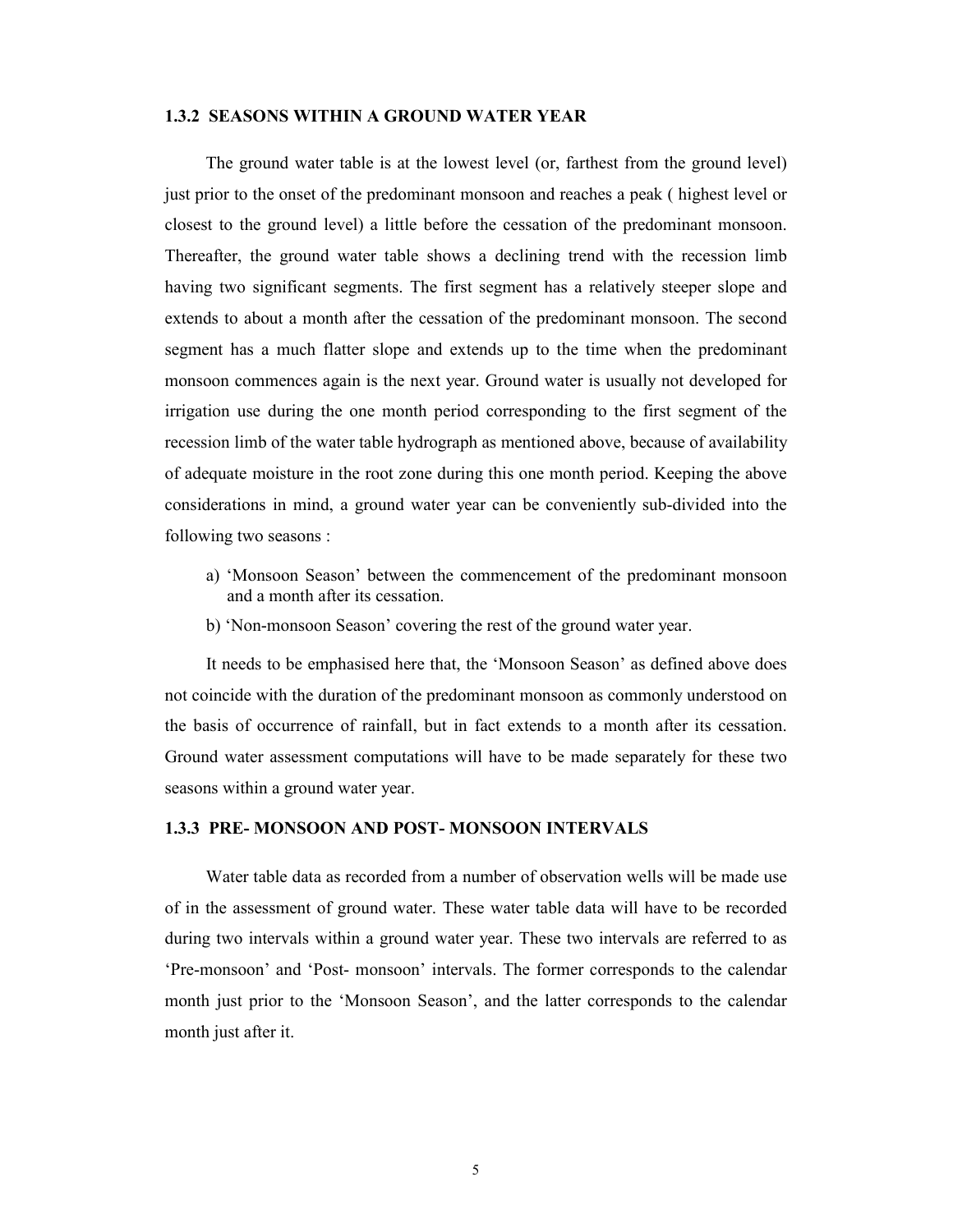#### 1.3.4 GROUND WATER ASSESSMENT YEAR

The ground water year for which ground water assessment is made and reported is referred to is as the 'Ground Water Assessment Year'.

The components of gross ground water draft and recharge from 'Other Sources' mentioned earlier in Section 1.1. are computed with reference to the 'Ground Water Assessment Year'. The component of recharge from 'Rainfall' is however a little different in the sense that, the rainfall for which the rainfall recharge is computed is not the rainfall during the ground water assessment year but a 'Normal Rainfall' value obtained as the average rainfall over a sufficiently long number of ground water years. The reasons for these are obvious. The components of gross ground water draft and recharge from 'Other Sources' primarily result from human interventions, and hence, their current values associated with the 'Ground Water Assessment Year' have to be considered. The rainfall on the other hand, is a natural phenomenon which varies considerably from year to year. Hence, it is only appropriate that the recharge from 'Rainfall' should be computed with reference to the 'Normal Rainfall' .

Ground water assessment reports are to be prepared once in three years.

## 1.3.5 SUMMARY

Based on what has been described earlier, the combinations of ground water year, monsoon & non-monsoon seasons, and pre-monsoon & post-monsoon intervals which can be adopted by a particular State/Union Territory are summarised below :

a) Applicable when the predominant monsoon is the south-west monsoon and the same commences by late May or early June

| * Ground water year     | : 12 calendar months between June of one<br>calendar year and May of next calendar year                      |
|-------------------------|--------------------------------------------------------------------------------------------------------------|
| * Monsoon season        | : 4 calendar months between June and<br>September                                                            |
| * Non-monsoon season    | the remaining 8 calendar months between<br>October of one calendar year and May of the<br>next calendar year |
| * Pre-monsoon interval  | : calendar month of May of the previous<br>ground water year                                                 |
| * Post-monsoon interval | : calendar month of October                                                                                  |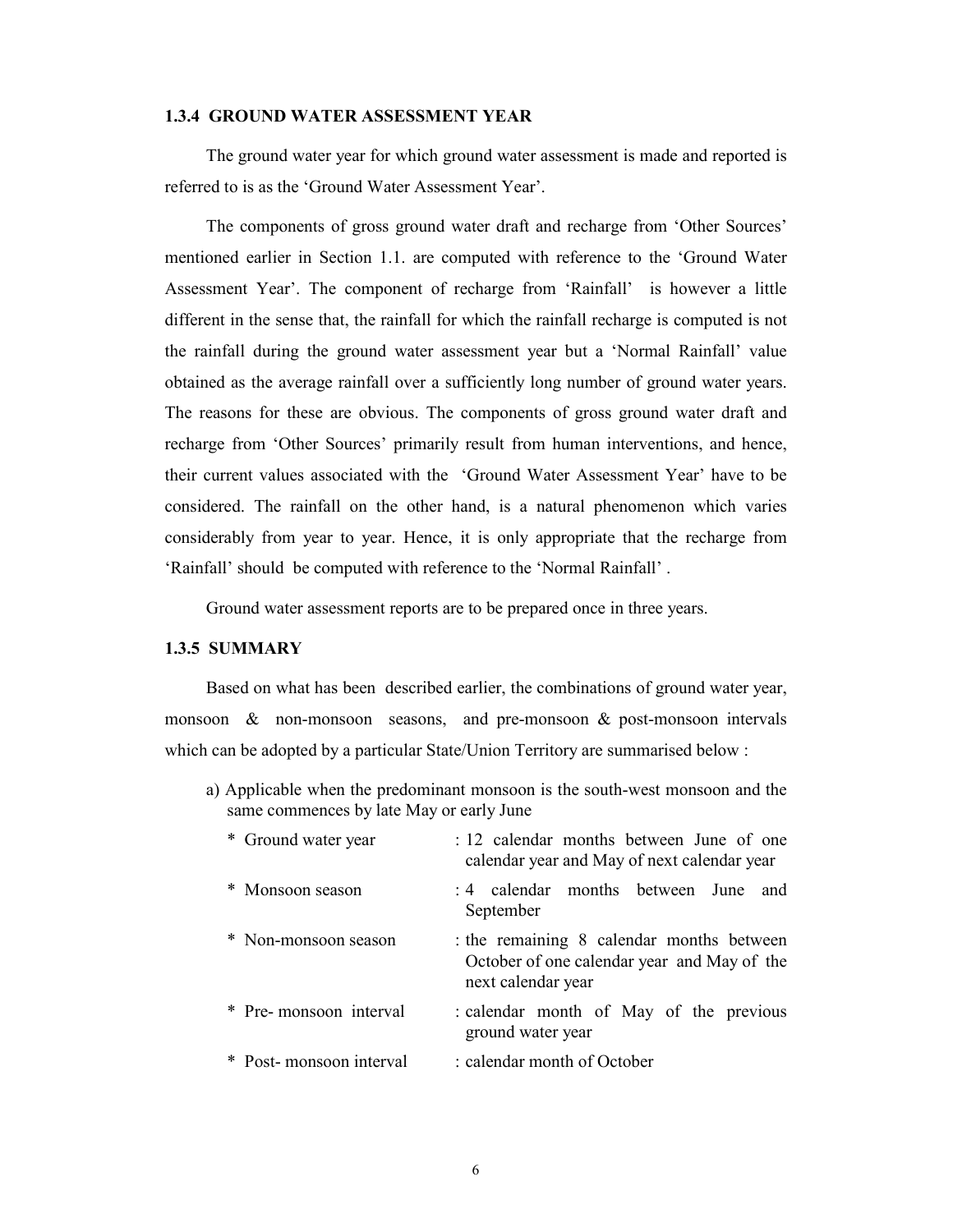b) Applicable when the predominant monsoon is the south-west monsoon and the same commences by end of June or early July.

| * Ground water year      | : 12 calendar months between July of one<br>calendar year and June of next calendar year                       |
|--------------------------|----------------------------------------------------------------------------------------------------------------|
| * Monsoon season         | : 4 calendar months between July and October                                                                   |
| * Non-monsoon season     | the remaining 8 calendar months between<br>November of one calendar year and June of<br>the next calendar year |
| * Pre-monsoon interval   | : calendar month of June of the previous<br>ground water year                                                  |
| * Post- monsoon interval | : calendar month of November                                                                                   |

c) Applicable when the predominant monsoon is the north-east monsoon

| * Ground water year      | : 12 calendar months between October of one<br>calendar year and September of next calendar<br>year |
|--------------------------|-----------------------------------------------------------------------------------------------------|
| * Monsoon season         | : 3 calendar months between October and<br>December                                                 |
| * Non-monsoon season     | the remaining 9 calendar months between<br>January and September                                    |
| * Pre- monsoon interval  | : calendar month of September of the previous<br>ground water year                                  |
| * Post- monsoon interval | : calendar month of January                                                                         |

## 1.4 PRESENTATION OF INFORMATION

Information on the type of ground water assessment unit and the characteristics of ground water year as discussed in the previous sections, and which are common for all ground water assessment units in a particular State/Union Territory are presented in one table (Table 1.1). The format to be adopted for this table is given in Format 1.1.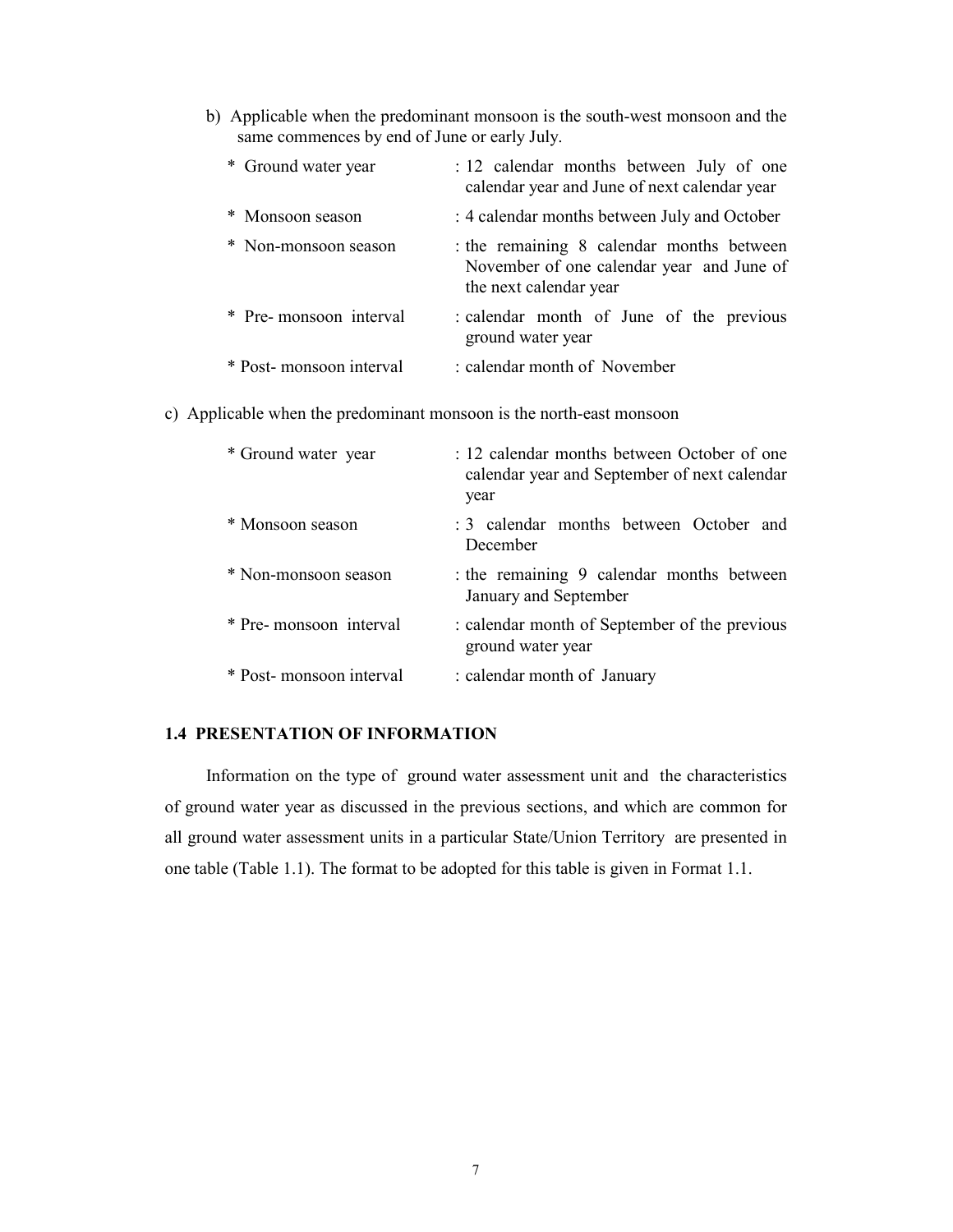## Format 1.1

# Table 1.1 Type of Ground Water Assessment Unit And Characteristics of Ground Water Year

Name of State / Union Territory :

| Sl.            | Description of item                                                                                                                    | Quantity |
|----------------|----------------------------------------------------------------------------------------------------------------------------------------|----------|
| No.            |                                                                                                                                        |          |
| $\mathbf{1}$   | Predominant type of terrain<br>(Alluvial / Hardrock)                                                                                   |          |
| $\overline{2}$ | Predominant monsoon<br>(South -west / North - east)                                                                                    |          |
| 3              | If predominant monsoon is, 'South - west',<br>the time when it usually commences<br>(late May or early June / late June or early July) |          |
| 4              | Type of Ground Water Assessment Unit<br>(Block / Taluka / Mandal / Watershed)                                                          |          |
| 5              | <b>Ground Water Year</b><br>(June to May / July to June /<br>October to September )                                                    |          |
| 6              | <b>Monsoon Season</b><br>(June to September / July to October /<br>October to December)                                                |          |
| 7              | Non-monsoon Season<br>(October to May / November to June /<br>January to September)                                                    |          |
| 8              | Pre-monsoon Interval<br>(May / June / September)                                                                                       |          |
| 9              | Post - monsoon Interval<br>(October / November / January)                                                                              |          |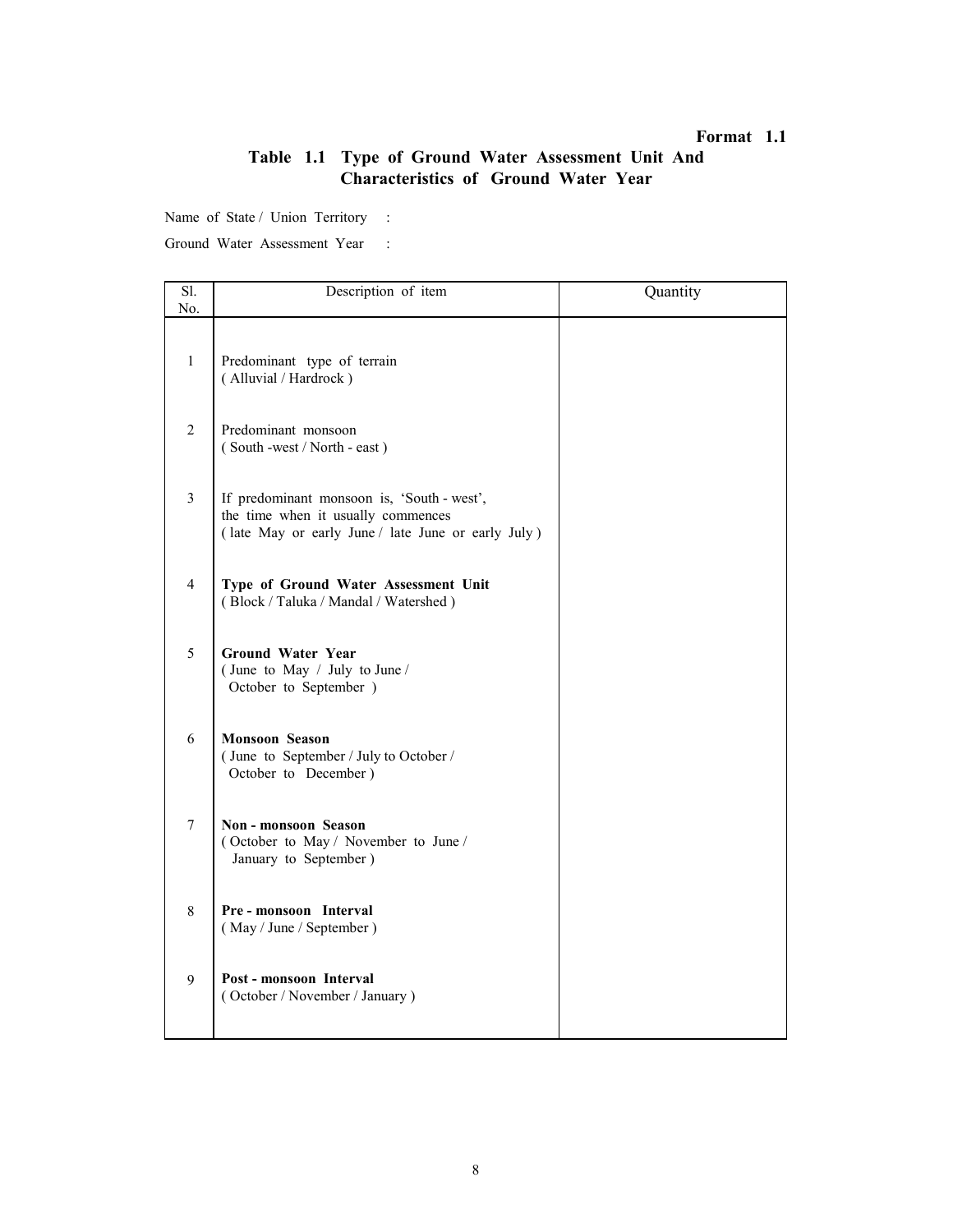## CHAPTER 2

# GROUND WATER ASSESSMENT UNIT AND THE SUB-UNITS WITHIN IT

#### 2.1 GENERAL

The type of ground water assessment unit to be adopted by each State/Union Territory has been presented in Chapter 1. Wherever a 'Watershed' is adopted as the type of ground water assessment unit, each such watershed for which ground water assessment is made can typically have a geographic area ranging between ten thousand and thirty thousand hectares (100 and 300 sq.km.). To that extent, a watershed adopted as the assessment unit may have a few sub-watersheds within it. Delineation of individual watersheds should be carried out properly using Survey of India toposheets as the basis, and ensuring that no areas within the State/Union Territory are left out, and that, the boundary of the assessment unit is a real water divide, except for those units which may have an inter-state boundary.

#### 2.2 SUB-UNITS WITHIN AN ASSESSMENT UNIT

Each ground water assessment unit should be further sub-divided in to the following four sub-units.

- a) Hilly Area
- b) Poor ground water quality area
- c) Command Area
- d) Non-command Area

#### 2.2.1 HILLY AREA

This sub-unit comprises of all portions of the ground water assessment unit which have ground slopes greater than 20 percent. However, localised pockets like valley fills, terraces, plateau etc., occurring within the region of greater than 20 percent slopes, but having good ground water potential should be included within one of the other three sub-units mentioned above whichever is most appropriate. This sub-unit is characterised by practically negligible ground water recharge, and hence no ground water assessment is made for it.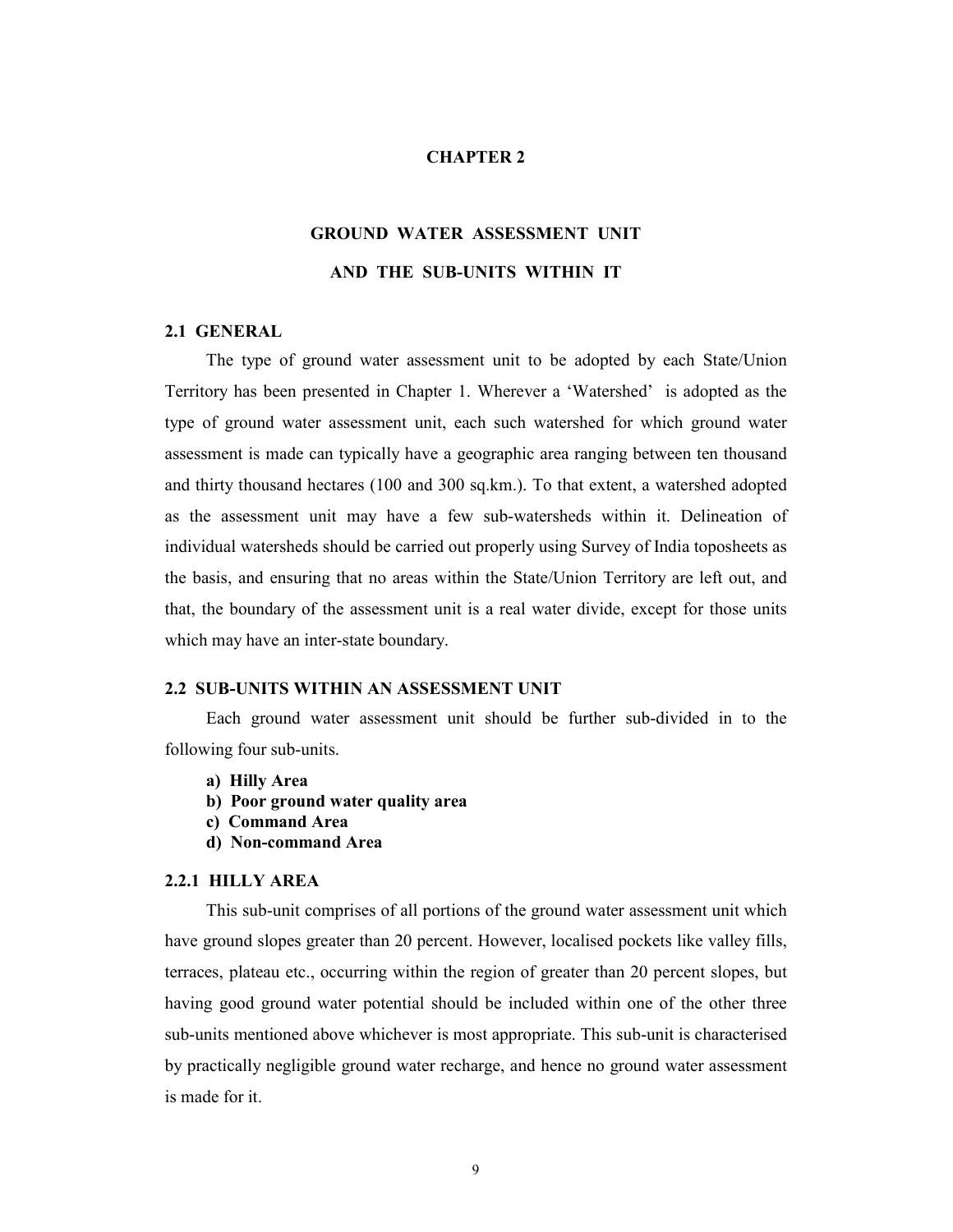#### 2.2.2 AREA SUITABLE FOR GROUND WATER RECHARGE

The portion of the ground water assessment unit other than the hilly area as described in Section 2.2.1, is referred to as the area of the ground water assessment unit in which ground water recharge is possible. This area is further sub-divided into three sub-units namely, poor ground water quality area, command area and non-command area.

#### 2.2.3 POOR GROUND WATER QUALITY AREA

This sub-unit comprises of all portions of the ground water assessment unit in which ground water recharge is possible, but in which ground water quality is beyond the permissible limits as adopted by the particular State/Union Territory for purpose of suitability for irrigation use. This sub-unit also includes portions of the assessment unit characterised by brackish/saline ground water and saline soil tracts. Ground water assessment should be separately made for this sub-unit.

#### 2.2.4 GOOD GROUND WATER QUALITY AREA

This area comprises of all portions of the ground water assessment unit in which ground water recharge is possible, and in which ground water quality is well within the permissible limits as adopted by the particular State/Union Territory for purpose of suitability for irrigation use. This area is further sub-divided into command area and non-command area.

## 2.2.5 COMMAND AREA

This sub-unit comprises of all portions of the good ground water quality area within the ground water assessment unit as described in Section 2.2.4, and which are under the command of surface water irrigation sources like canals, tanks, ponds etc. However those surface water irrigation sources (like tanks and ponds) which irrigate isolated pockets less than 100 hectares should not be considered, and areas served by such sources should be included under the non-command area. Portions of this sub-unit can also be under irrigation by ground water source. Ground water assessment is to be made separately for this sub-unit.

#### 2.2.6 NON-COMMAND AREA

This sub-unit comprises of all portions of the good ground water quality area within the ground water assessment unit as described in Section 2.2.4 and in which there is no surface water irrigation. As discussed in previous section, the areas under the command of tanks and ponds which are only localised pockets less than 100 hectares in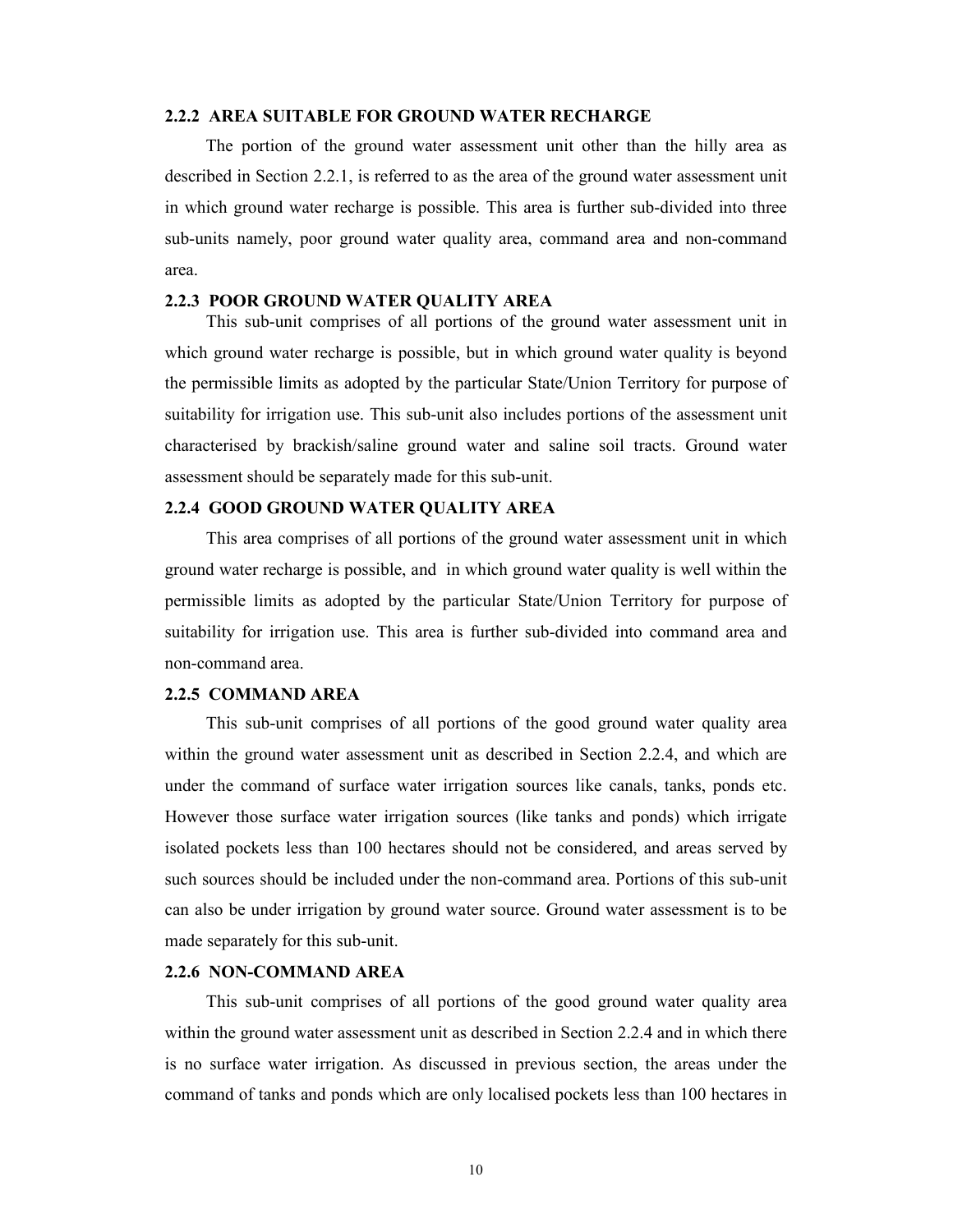area should be also included within this sub-unit. Irrigation in this sub-unit is predominantly only by ground water source. Ground water assessment is to be separately made for this sub-unit.

## 2.3 PRESENTATION OF INFORMATION

Each ground water assessment unit is assigned a unique name, and a unique index number (1/2/3 etc.). All relevant information on the location and area of each ground water assessment unit and the sub-units within it are presented in one table (Table 2.1). The format to be adopted for this table is given in Format 2.1.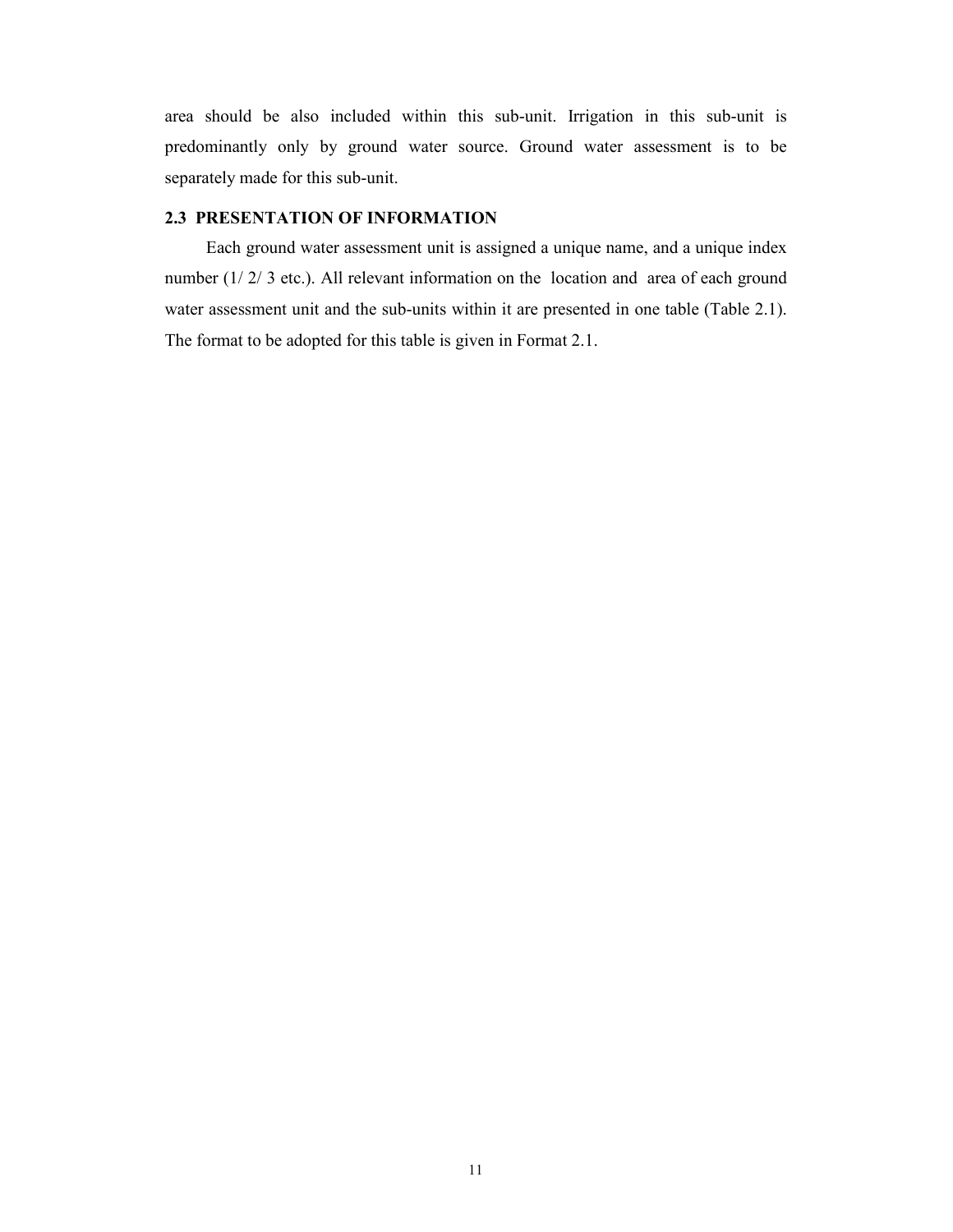## Format 2.1

# Table 2.1 Location Details and Area of Each Ground Water Assessment Unit and the Sub - units Within It

Name of Ground Water Assessment Unit :

Index Number of Ground Water Assessment Unit :

| Sl.            | Description of item                                                                                                                   | Quantity |
|----------------|---------------------------------------------------------------------------------------------------------------------------------------|----------|
| No.            |                                                                                                                                       |          |
| (1)            | (2)                                                                                                                                   | (3)      |
| $\mathbf{1}$   | Reference number(s) of Survey of India<br>Toposheet(s) of 1 in $50,000$ scale in which the<br>Ground Water Assessment Unit is located |          |
| 2              | Latitudes within which the Ground Water<br>Assessment Unit is located<br>i) Starting<br>ii) Ending                                    |          |
| 3              | Longitudes within which the Ground Water<br>Assessment Unit is located<br>i) Starting<br>ii) Ending                                   |          |
| $\overline{4}$ | Total area in hectares of the<br>'Ground Water Assessment Unit'                                                                       |          |
| 5              | Area in hectares of the 'Hilly Area'                                                                                                  |          |
| 6              | Area in hectares of the portion of the<br>Ground Water Assessment Unit in which<br>ground water recharge is possible<br>$[(4) - (5)]$ |          |
| $\tau$         | Area in hectares of the<br>'Poor Ground Water Quality Area'                                                                           |          |
| 8              | Area in hectares of the 'Command Area'                                                                                                |          |
| 9              | Area in hectares of the 'Non - command Area'                                                                                          |          |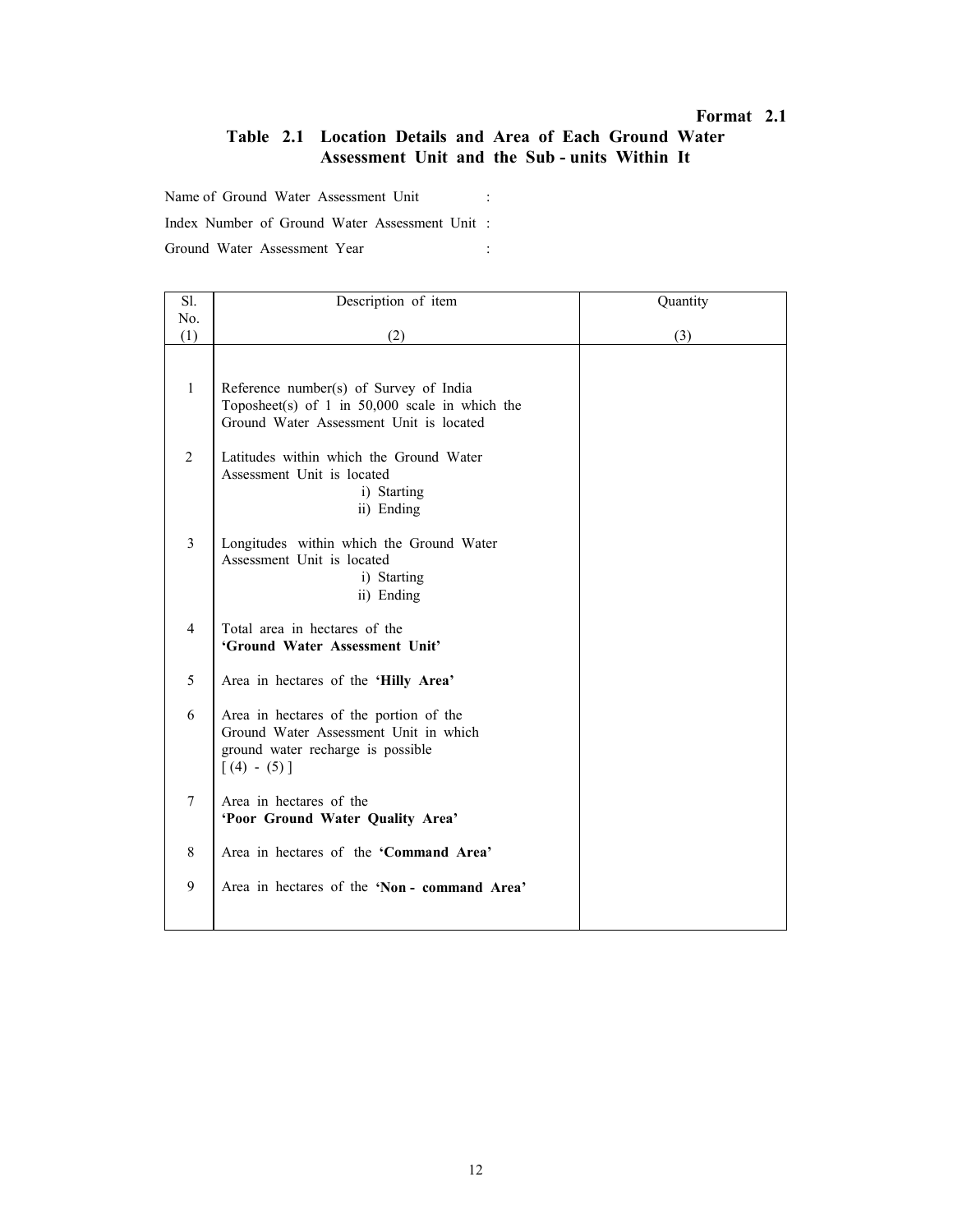#### CHAPTER 3

#### GROSS GROUND WATER DRAFT

#### 3.1 GENERAL

Ground water is primarily made use of to meet domestic water supply and irrigation water requirements. In some States/Union Territories ground water may be also important to meet industrial water supply requirements. The gross ground water draft components for the current ground water assessment year which are required to be known in respect of command area, non-command area and poor ground water quality area of each ground water assessment unit are listed below :

### a) Command Area

i) Gross ground water draft for 'Irrigation' during monsoon and non-monsoon seasons.

They are used for computing recharge from irrigation water applied by ground water irrigation (Chapter 6)

ii) Annual gross ground water draft for 'Irrigation'

 It is used for computing net annual ground water availability for 'Future Irrigation Use' (Chapter 17).

iii) Annual gross ground water draft for 'All Uses'

It is used for computing the current stage of ground water development (Chapter13).

iv) Gross ground water draft for 'All Uses' during monsoon season

 It is used for computing rainfall recharge during monsoon season by the water table fluctuation method (Chapter 11).

### b) Non-command Area

The same four draft components as listed for the command area in 'a' above.

#### c) Poor Ground water Quality Area

i) Gross ground water draft for 'Irrigation' during monsoon and non-monsoon seasons

 They are used for computing recharge from irrigation water applied by ground water irrigation (Chapter 6)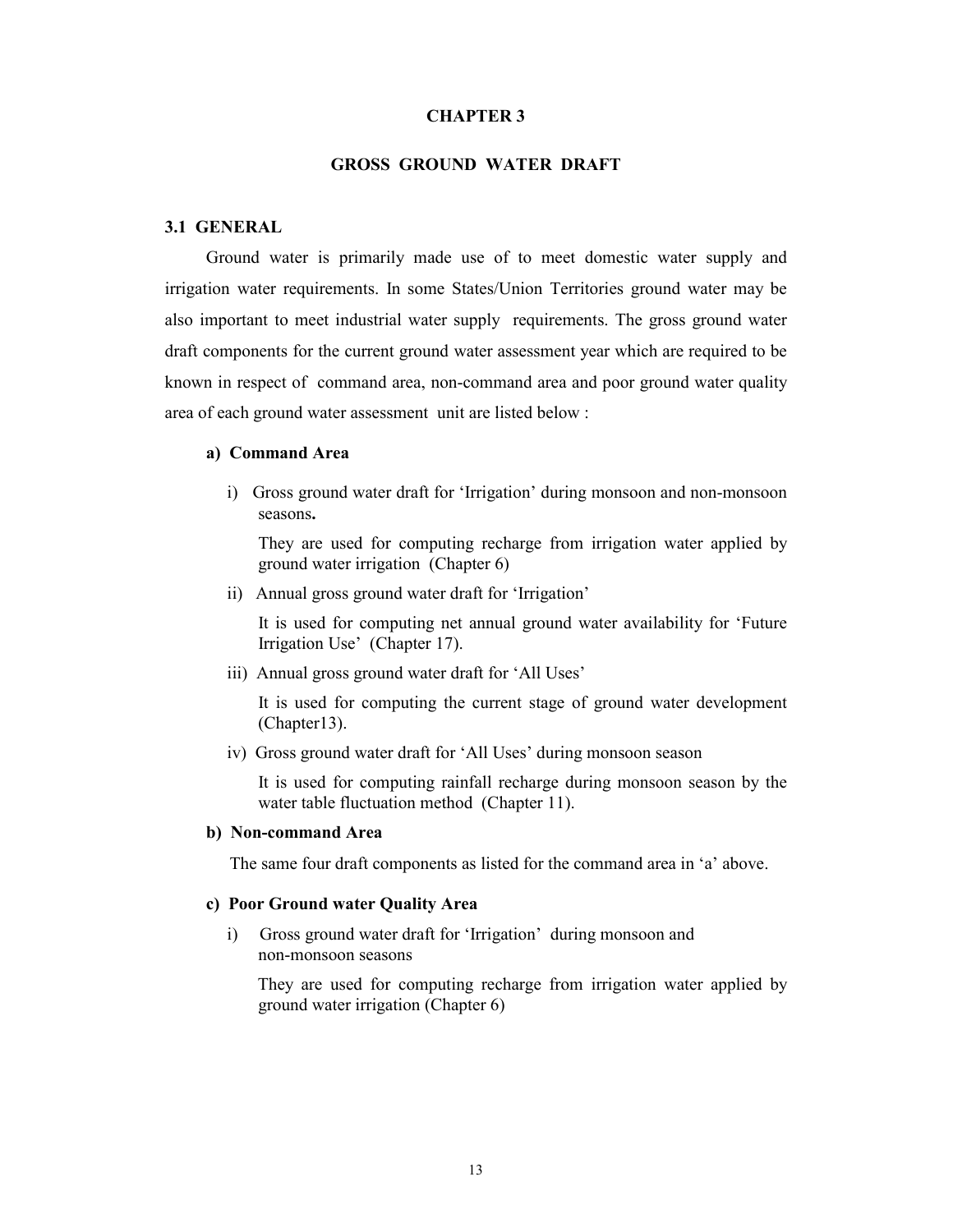ii) Annual gross ground water draft for 'All Uses'

 It is used for computing net annual ground water availability for 'All Future Uses' (Chapter 17)

The norms to be adopted and the assumptions to be made for estimating the draft components are likely to vary considerably from State to State. In other words, the task of estimating the current gross ground water draft components as listed above is a highly location specific problem. Consequently it is difficult to specify a common uniform procedure to be followed by all States/Union Territories for computing the draft components. Hence, all States/Union Territories are given the freedom to adopt a procedure most suitable to them. The only requirement is that all the current gross ground water draft components as listed above should be estimated with as much accuracy as possible. More than one procedure may be also adopted to cross check the ground water draft results. The results of gross ground water draft should be presented in three tables (Tables 3.1, 3.2 and 3.3), one table for each sub-unit. The formats to be adopted for these three tables are given in Formats 3.1, 3.2 and 3.3 respectively.

One of the procedures which can be adopted for computing all the required gross ground water draft components is however, suggested in the next section. The suggested procedure involves the following major tasks to be performed :

- a) Different types of wells which are commonly used in the ground water assessment unit are identified and unit ground water draft per well during monsoon and non-monsoon seasons for each type are estimated. The norms as given in Appendix 3.1 may be made use of as a general guideline for this purpose.
- b) The number of wells belonging to different types as identified in 'a' above, and which are currently in actual use are then estimated.
- c) The gross ground water draft is finally estimated using the results from 'a' and 'b' above.

#### 3.2 SUGGESTED COMPUTATIONAL PROCEDURE

#### 3.2.1 Unit Ground water Draft Per Well

Different types of wells which are commonly used in the ground water assessment unit are first identified. The ground water draft per well per day, and the number of days during which the wells are used in the monsoon and non-monsoon seasons are then estimated for each type of well. These estimates are finally used to obtain the unit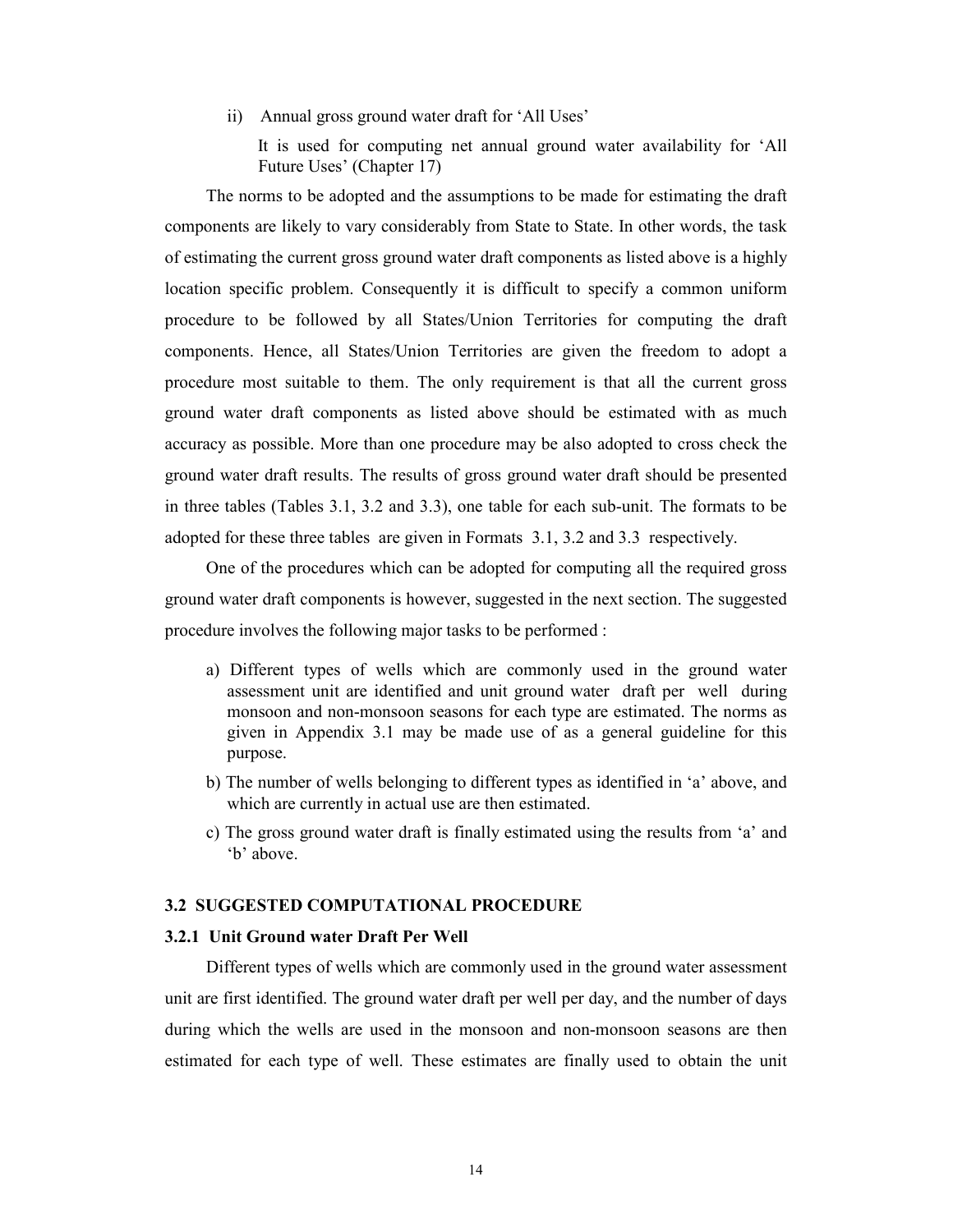ground water draft per well in the monsoon and non-monsoon seasons for each type of well.

All wells of the same type are such that, each of them,

- a) have more or less the same ground water withdrawal per day,
- b) are more or less used for the same number of days during monsoon and non-monsoon seasons respectively, and
- c) have a single use (either irrigation, domestic water supply or industrial water supply) to which they are put to.

The last requirement mentioned above arises as a result of the need to estimate separately the gross ground water draft for different uses. However, there may be some types of wells which are employed for more than one use. In such cases, a separate type is considered for each use, and unit ground water draft per well should be separately estimated for each of them. Also, the ground water withdrawal from the same type of well will be usually more in the non-command area than in the command area, because of more extensive use of the wells in the non-command area. In such cases also, the same type of well should be actually considered as two different types, and unit ground water draft per well should be separately estimated for each of them.

The computations for obtaining the unit ground water draft per well during monsoon and non-monsoon seasons in respect of all the types of wells which have been identified in the ground water assessment unit are presented in one table ( Table 3.4.). The format to be adopted for this table is given in Format 3.4.

#### 3.2.2 Command Area

The number of well belonging to different types (relevant for the command area), and which are currently in actual use are estimated. This will require detailed census of all wells. These results are then used along with the estimates of unit ground water draft per well as described in the previous section, and current gross groundwater draft in the command area during monsoon and non-monsoon seasons for different uses of ground water namely, irrigation, domestic water supply and industrial water supply are estimated.

The required computations are presented in three tables (Tables 3.5, 3.6 and 3.7), one table for each use. The formats to be adopted for these three tables are given in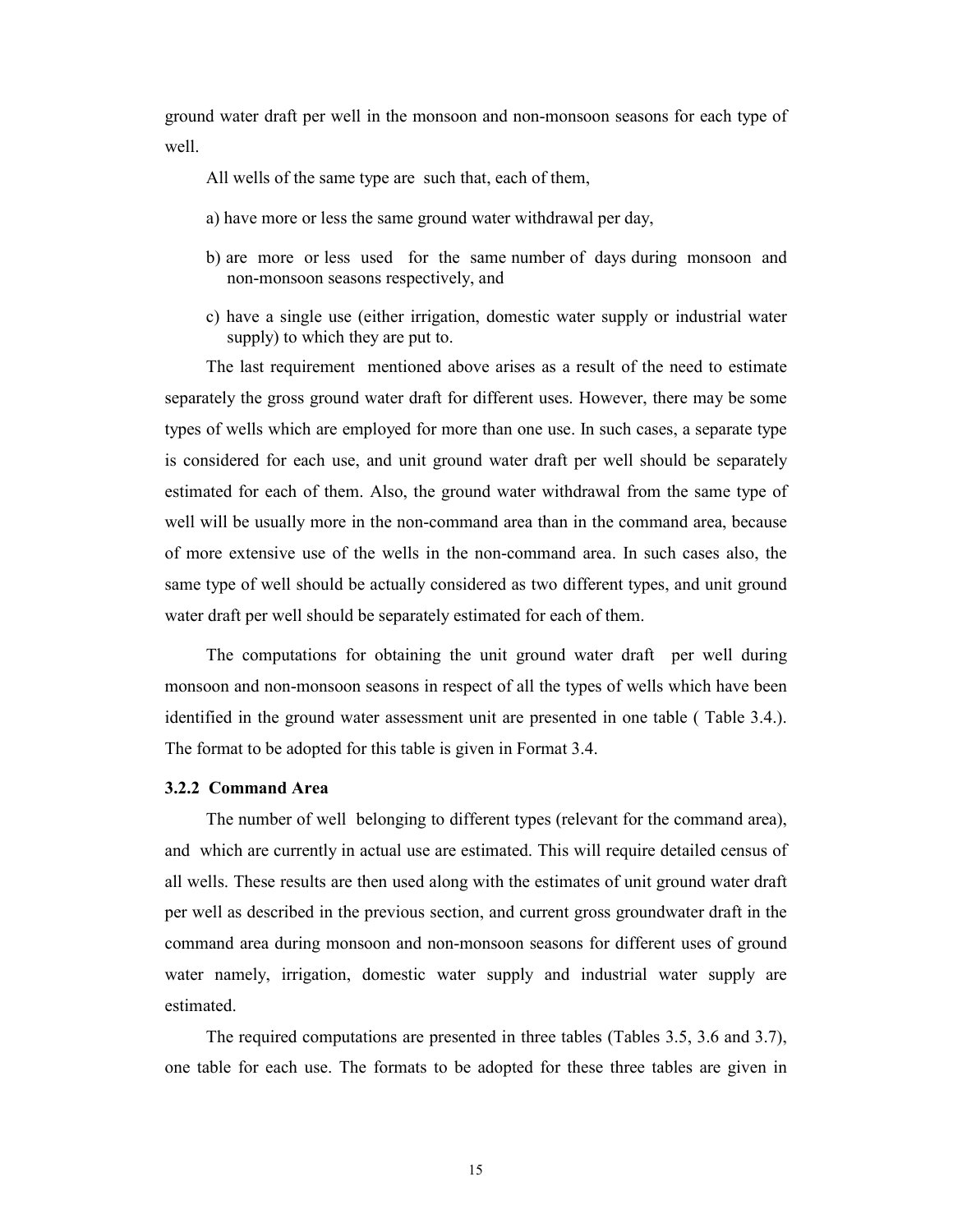Formats 3.5, 3.6 and 3.7 respectively. The results for all the different uses of ground water are then summed up to estimate the current gross ground water draft for all uses in the command area. The computations for this are presented in one table ( Table 3.8). The format to be adopted for this table is given in Format 3.8.

## 3.2.3 Non-Command Area

The computational scheme to be adopted for the non-command area is identical to what has been described earlier in Section 3.2.2 for the command area. The computations for the ground water draft components in the non-command area are presented in four tables (Tables 3.9 to 3.12). The formats to be adopted for these four tables are given in Formats 3.9 to 3.12 respectively.

#### 3.2.4 Poor Ground water Quality Area

The computational scheme to be adopted for the poor ground water quality area is identical to what has been described earlier in Section 3.2.2 for the command area. The computations for the ground water draft components in the poor ground water quality area are presented in four tables (Tables 3.13 to 3.16). The formats to be adopted for these four tables are given in Formats 3.13 to 3.16 respectively.

#### 3.2.5 Summary of Gross Ground water draft components

 Whatever may be the procedure adopted to estimate the ground water draft components, a summary of all current gross ground water draft components required for ground water assessment (as listed in section 3.1) in respect of the three sub units of command, non-command and poor ground water quality areas are presented in three tables (Tables 3.1, 3.2 and 3.3), one table for each sub unit. The formats to be adopted for these three tables are given in Formats 3.1, 3.2 and 3.3 respectively.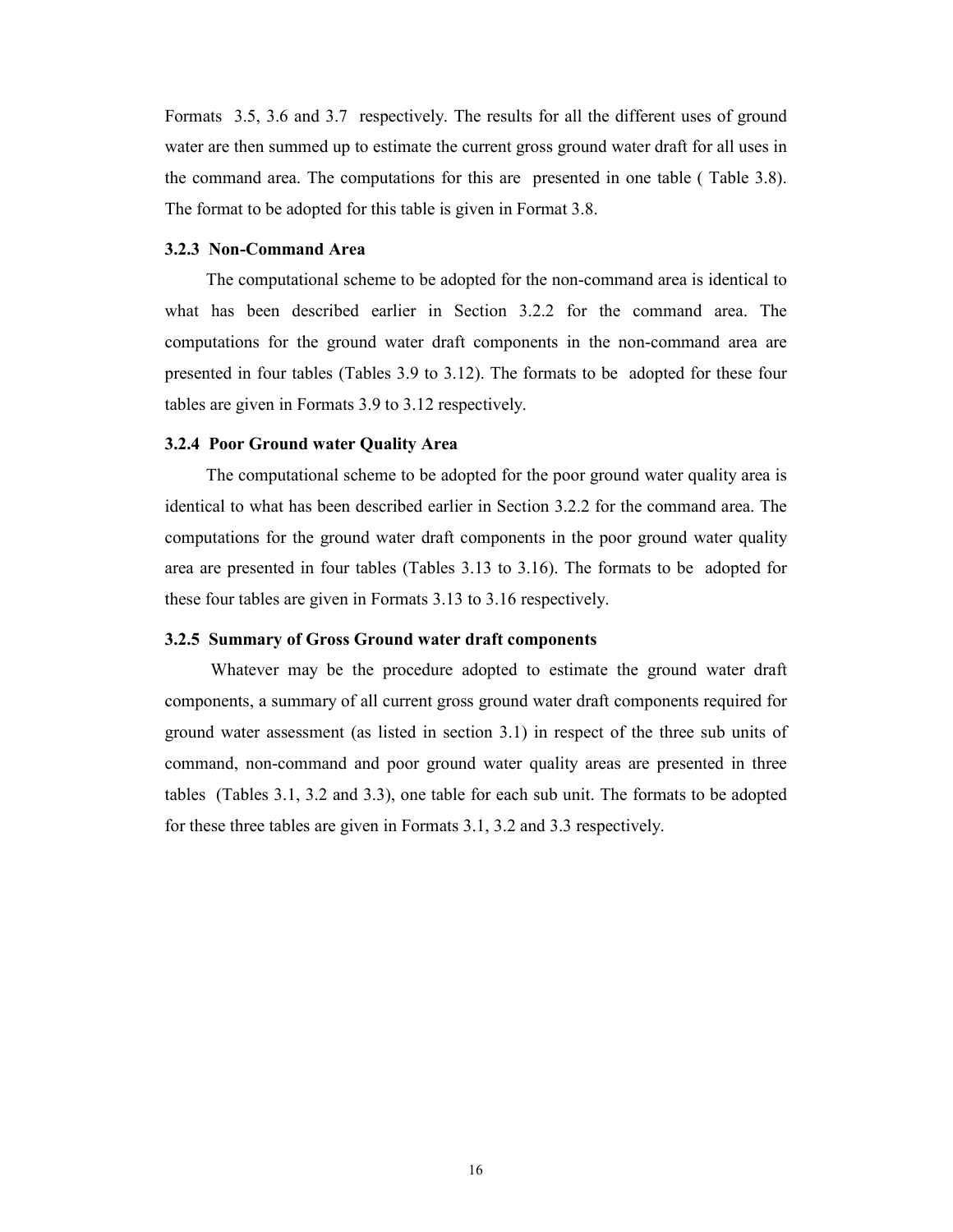# Table 3.1 Summary of Current Gross Ground Water Draft Components in Command Area

Name of Ground Water Assessment Unit :

Index Number of Ground Water Assessment Unit :

| Sl.            | Description of item                                                                                                                   | Quantity |
|----------------|---------------------------------------------------------------------------------------------------------------------------------------|----------|
| No.            |                                                                                                                                       |          |
| $\mathbf{1}$   | Current gross ground water draft for 'Irrigation' in command<br>area in hectare metres                                                |          |
|                | a) during <b>monsoon</b> season                                                                                                       |          |
|                | b) during non-monsoon season                                                                                                          |          |
|                |                                                                                                                                       |          |
| 2              | Current annual gross ground water draft for 'Irrigation' in<br>command area in hectare metres                                         |          |
| 3              | Current annual gross ground water draft for 'All Uses' in<br>command area in hectare metres                                           |          |
| $\overline{4}$ | Current gross ground water draft for 'All Uses' in command<br>area during monsoon season in hectare metres                            |          |
| 5              | Area in hectares of command area<br>[From Table 2.1]                                                                                  |          |
| 6              | Current annual gross ground water draft for 'Irrigation' in<br>command area per unit area in mm<br>$\lceil ((2) / (5)) * 1000 \rceil$ |          |
| 7              | Current annual gross ground water draft for 'All Uses' in<br>command area per unit area in mm<br>$\lceil ((3) / (5)) \rceil$ 1000 ]   |          |
|                |                                                                                                                                       |          |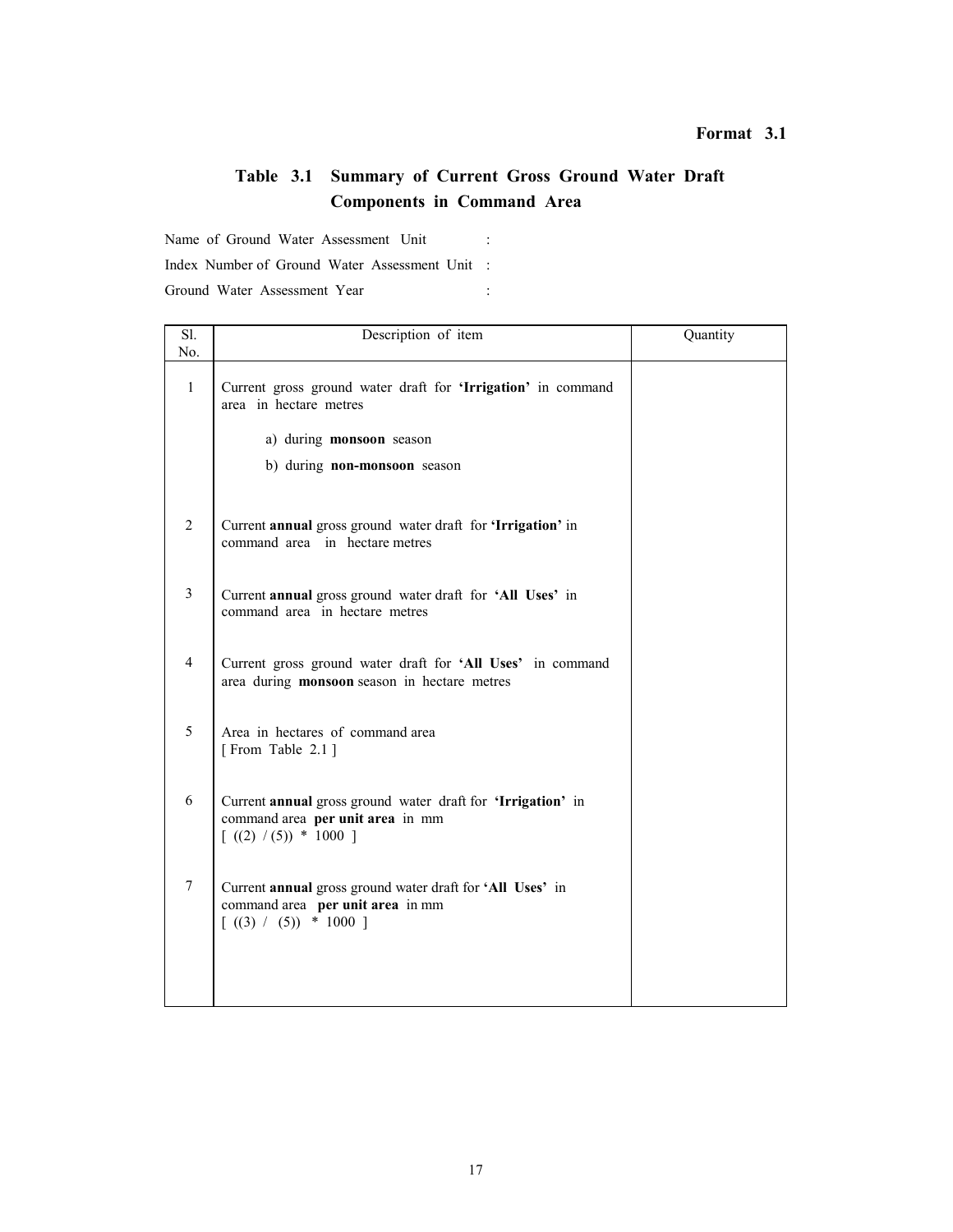## Table 3.2 Summary of Current Gross Ground Water Draft Components in Non - command Area

Name of Ground Water Assessment Unit : Index Number of Ground Water Assessment Unit :

| Sl.<br>No.     | Description of item                                                                                                                                              | Quantity |
|----------------|------------------------------------------------------------------------------------------------------------------------------------------------------------------|----------|
| $\mathbf{1}$   | Current gross ground water draft for 'Irrigation' in<br>non - command area in hectare metres<br>i) during <b>monsoon</b> season<br>ii) during non-monsoon season |          |
| 2              | Current annual gross ground water draft for 'Irrigation' in<br>non - command area in hectare metres                                                              |          |
| 3              | Current annual gross ground water draft for 'All Uses' in<br>non - command area in hectare metres                                                                |          |
| $\overline{4}$ | Current gross ground water draft for 'All Uses' in<br>non-command area during monsoon season in hectare metres                                                   |          |
| 5              | Area in hectares of non-command area<br>[ From Table 2.1 ]                                                                                                       |          |
| 6              | Current annual gross ground water draft for 'Irrigation' in<br>non-command area per unit area in mm<br>$[(2) / (5)) * 1000]$                                     |          |
| 7              | Current annual gross ground water draft for 'All Uses' in<br>non-command area per unit area in mm<br>$[(3) / (5)) * 1000]$                                       |          |
|                |                                                                                                                                                                  |          |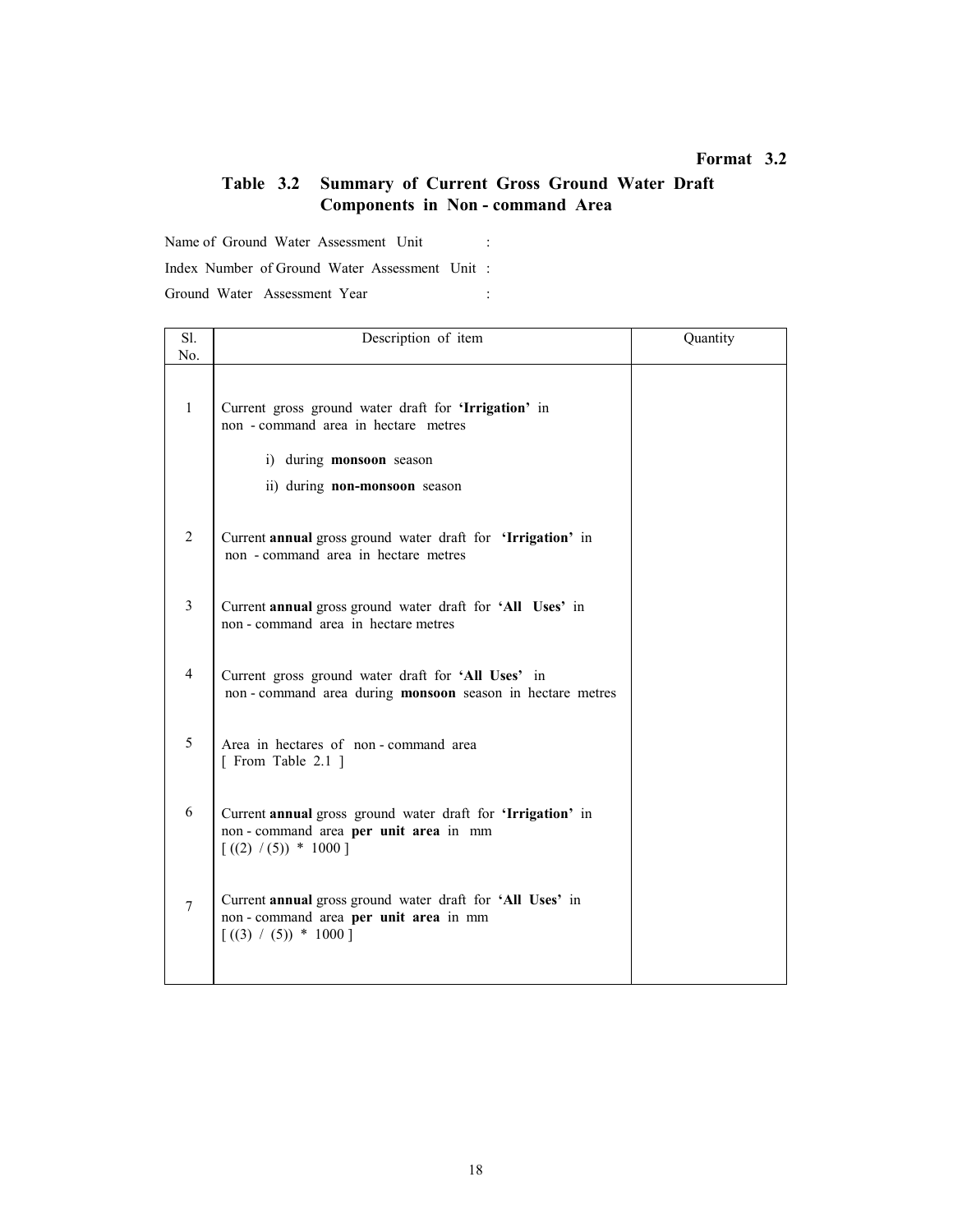# Table 3.3 Summary of Current Gross Ground Water Draft Components in Poor Ground Water Quality Area

Name of Ground Water Assessment Unit :

Index Number of Ground Water Assessment Unit :

| Sl.<br>No.     | Description of item                                                                                                                                                          | Quantity |
|----------------|------------------------------------------------------------------------------------------------------------------------------------------------------------------------------|----------|
| $\mathbf{1}$   | Current gross ground water draft for 'Irrigation' in<br>poor ground water quality area in hectare metres<br>i) during <b>monsoon</b> season<br>ii) during non-monsoon season |          |
| 2              | Current annual gross ground water draft for 'All Uses' in poor<br>ground water quality area in hectare metres                                                                |          |
| 3              | Area in hectares of poor ground water quality area<br>[ From Table 2.1 ]                                                                                                     |          |
| $\overline{4}$ | Current annual gross ground water draft for 'All Uses' in poor<br>ground water quality area per unit area in mm<br>$[(2) / (3)) * 1000]$                                     |          |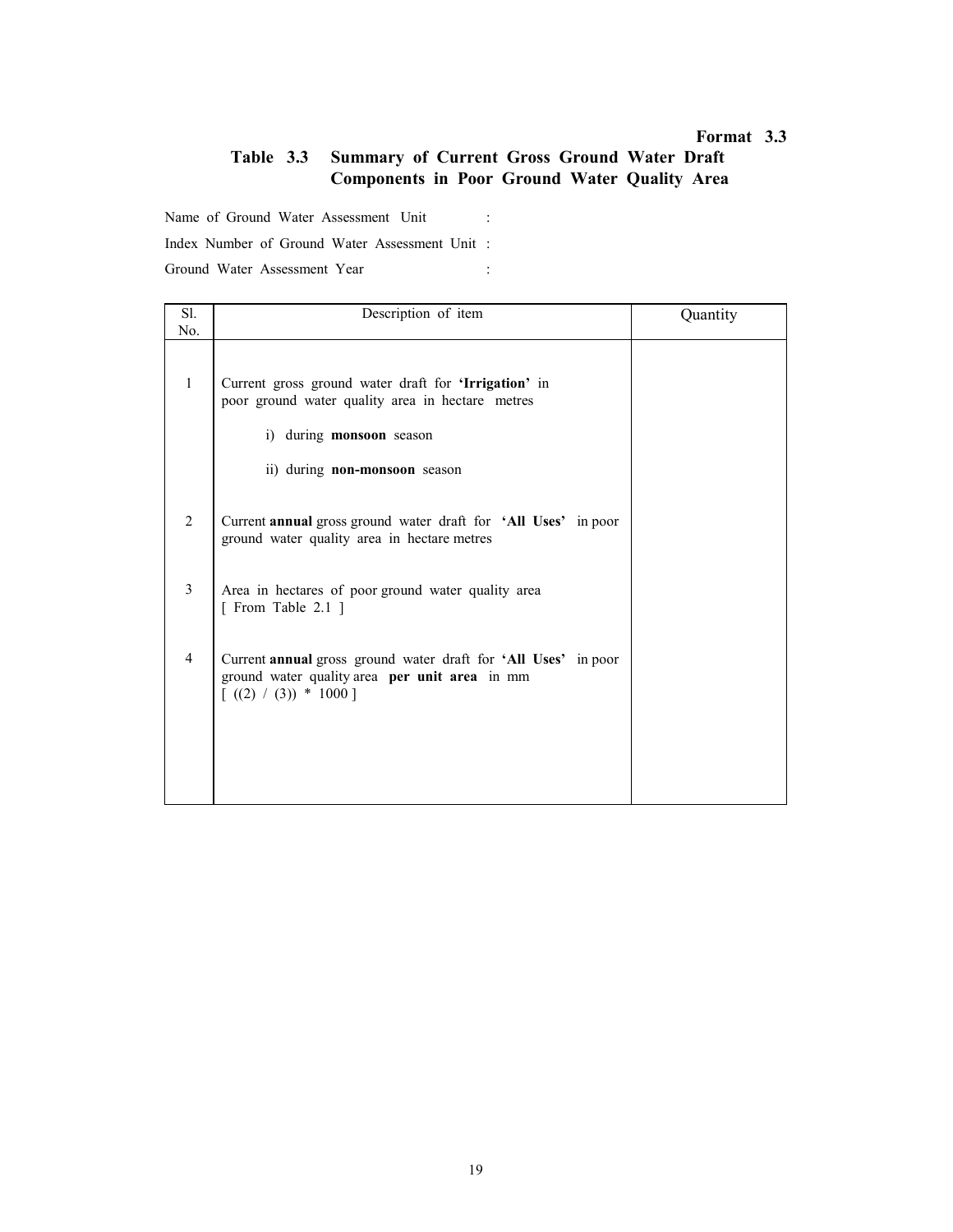# Table 3.4 Unit Gross Ground Water Draft Per Well for Different Types of Wells

Name of Ground Water Assessment Unit : Ground Water Assessment Year :

| Sl. | Type of well | Estimated draft<br>per well per day | Estimated number of days<br>the wells are operated during |                       | Estimated gross ground water draft<br>per well in hectare metres during |                                                |                         |
|-----|--------------|-------------------------------------|-----------------------------------------------------------|-----------------------|-------------------------------------------------------------------------|------------------------------------------------|-------------------------|
| No. |              | in cubic metres<br>per day          | Monsoon<br>season                                         | Non-monsoon<br>season | Monsoon<br>season<br>$[(3) * (4) / 104]$                                | Non - monsoon<br>season<br>$[(3) * (5) / 104]$ | Annual<br>$[(6) + (7)]$ |
| (1) | (2)          | (3)                                 | (4)                                                       | (5)                   | (6)                                                                     | (7)                                            | (8)                     |
|     |              |                                     |                                                           |                       |                                                                         |                                                |                         |
| 2   |              |                                     |                                                           |                       |                                                                         |                                                |                         |
| 3   |              |                                     |                                                           |                       |                                                                         |                                                |                         |
|     |              |                                     |                                                           |                       |                                                                         |                                                |                         |
|     |              |                                     |                                                           |                       |                                                                         |                                                |                         |
|     |              |                                     |                                                           |                       |                                                                         |                                                |                         |
|     |              |                                     |                                                           |                       |                                                                         |                                                |                         |
|     |              |                                     |                                                           |                       |                                                                         |                                                |                         |
|     |              |                                     |                                                           |                       |                                                                         |                                                |                         |
|     |              |                                     |                                                           |                       |                                                                         |                                                |                         |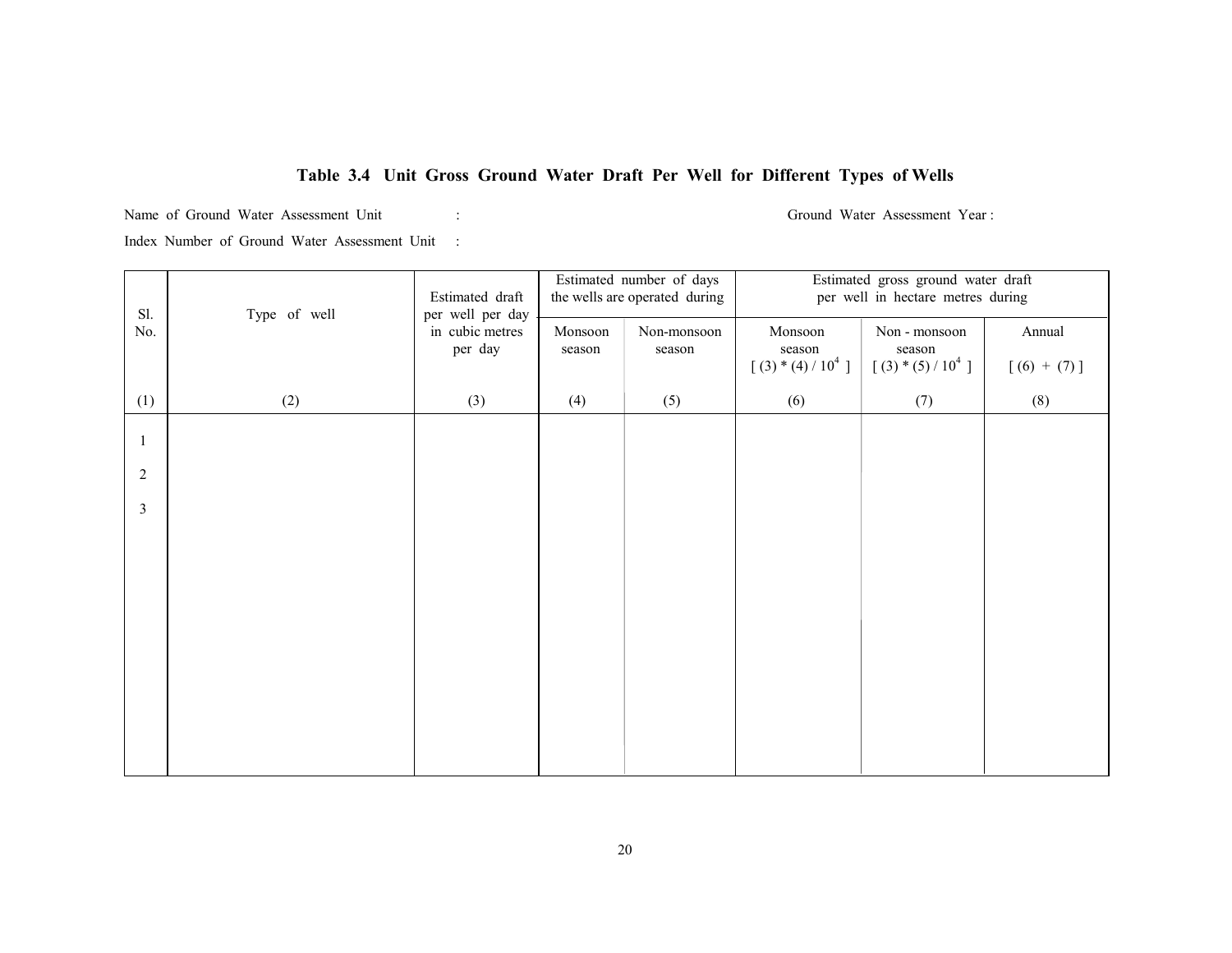#### Table 3.5 Current Gross Ground Water Draft for Irrigation in Command Area

Name of Ground Water Assessment Unit : Ground Water Assessment Year :

|            |                                                                                                                 |                                                         | Estimated gross ground water<br>draft per well for irrigation<br>in hectare metres during |                                             | Estimated gross ground water draft for irrigation from<br>all wells of a given type in hectare metres during |                                          |                         |
|------------|-----------------------------------------------------------------------------------------------------------------|---------------------------------------------------------|-------------------------------------------------------------------------------------------|---------------------------------------------|--------------------------------------------------------------------------------------------------------------|------------------------------------------|-------------------------|
| Sl.<br>No. | Type of well                                                                                                    | Estimated number<br>of wells currently<br>in actual use | Monsoon<br>season                                                                         | [ From Table 3.4 ]<br>Non-monsoon<br>season | Monsoon<br>season<br>$[(3) * (4)]$                                                                           | Non - monsoon<br>season<br>$[(3) * (5)]$ | Annual<br>$[(6) + (7)]$ |
| (1)        | (2)                                                                                                             | (3)                                                     | (4)                                                                                       | (5)                                         | (6)                                                                                                          | (7)                                      | (8)                     |
|            |                                                                                                                 |                                                         |                                                                                           |                                             |                                                                                                              |                                          |                         |
| 2          |                                                                                                                 |                                                         |                                                                                           |                                             |                                                                                                              |                                          |                         |
| 3          |                                                                                                                 |                                                         |                                                                                           |                                             |                                                                                                              |                                          |                         |
|            |                                                                                                                 |                                                         |                                                                                           |                                             |                                                                                                              |                                          |                         |
|            |                                                                                                                 |                                                         |                                                                                           |                                             |                                                                                                              |                                          |                         |
|            |                                                                                                                 |                                                         |                                                                                           |                                             |                                                                                                              |                                          |                         |
|            |                                                                                                                 |                                                         |                                                                                           |                                             |                                                                                                              |                                          |                         |
|            | Current gross ground water draft for irrigation in command area<br>(Total of all the types of wells considered) |                                                         |                                                                                           |                                             |                                                                                                              |                                          |                         |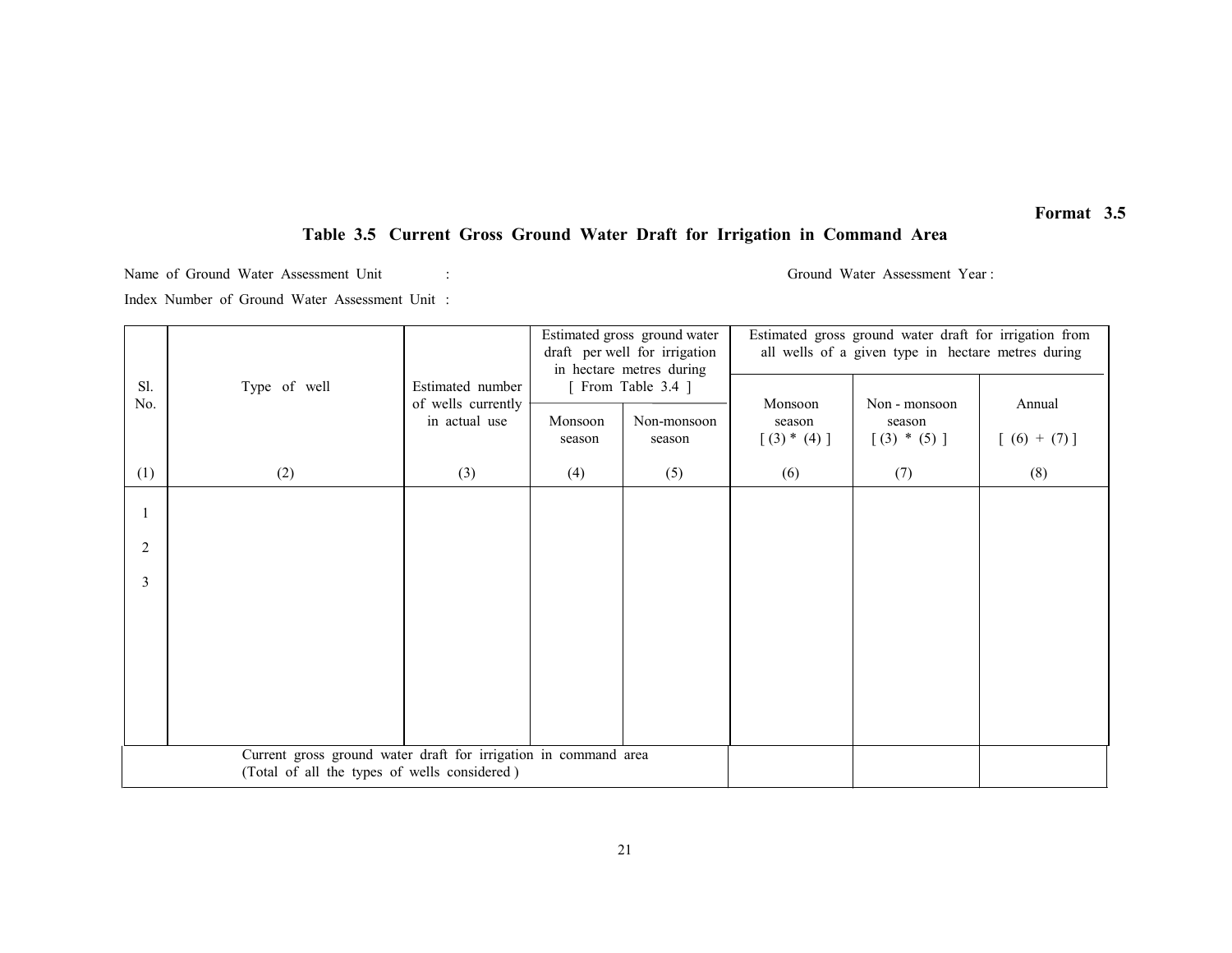## Table 3.6 Current Gross Ground Water Draft for Domestic Water Supply in Command Area

Name of Ground Water Assessment Unit : Ground Water Assessment Year : Index Number of Ground Water Assessment Unit :

| Sl. | Type of well                                                                                                               | Estimated number   | Estimated gross ground water<br>draft per well for domestic<br>water supply in hectare metres<br>during<br>[ From Table 3.4 ]<br>in actual use<br>Monsoon<br>Non-monsoon |        | Estimated gross ground water draft for domestic water<br>supply from all wells of a given type<br>in hectare metres during |                         |             |  |
|-----|----------------------------------------------------------------------------------------------------------------------------|--------------------|--------------------------------------------------------------------------------------------------------------------------------------------------------------------------|--------|----------------------------------------------------------------------------------------------------------------------------|-------------------------|-------------|--|
| No. |                                                                                                                            | of wells currently |                                                                                                                                                                          |        | Monsoon<br>season                                                                                                          | Non - monsoon<br>season | Annual      |  |
|     |                                                                                                                            |                    | season                                                                                                                                                                   | season | $[(3) * (4)]$                                                                                                              | $[(3) * (5)]$           | $[(6)+(7)]$ |  |
| (1) | (2)                                                                                                                        | (3)                | (4)                                                                                                                                                                      | (5)    | (6)                                                                                                                        | (7)                     | (8)         |  |
|     |                                                                                                                            |                    |                                                                                                                                                                          |        |                                                                                                                            |                         |             |  |
| 2   |                                                                                                                            |                    |                                                                                                                                                                          |        |                                                                                                                            |                         |             |  |
| 3   |                                                                                                                            |                    |                                                                                                                                                                          |        |                                                                                                                            |                         |             |  |
|     |                                                                                                                            |                    |                                                                                                                                                                          |        |                                                                                                                            |                         |             |  |
|     |                                                                                                                            |                    |                                                                                                                                                                          |        |                                                                                                                            |                         |             |  |
|     |                                                                                                                            |                    |                                                                                                                                                                          |        |                                                                                                                            |                         |             |  |
|     |                                                                                                                            |                    |                                                                                                                                                                          |        |                                                                                                                            |                         |             |  |
|     | Current gross ground water draft for domestic water supply in command area<br>(Total of all the types of wells considered) |                    |                                                                                                                                                                          |        |                                                                                                                            |                         |             |  |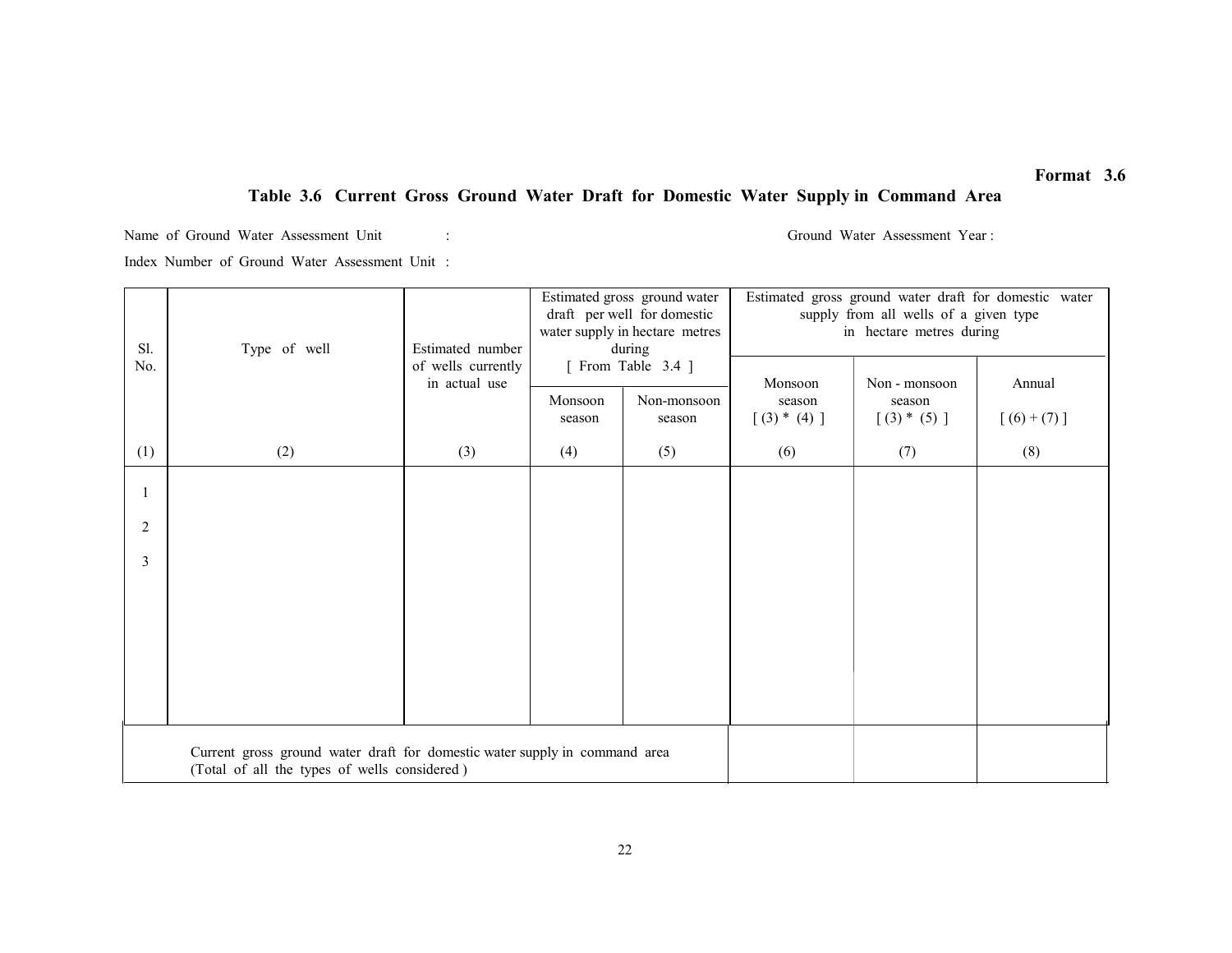## Table 3.7 Current Gross Ground Water Draft for Industrial Water Supply in Command Area

Name of Ground Water Assessment Unit : Ground Water Assessment Year : Ground Water Assessment Year : Index Number of Ground Water Assessment Unit :

| Sl.            | Description of                                                               | Estimated number                    | Estimated gross ground water<br>draft per well for industrial<br>water supply in hectare metres<br>during<br>[ From Table 3.4 ]<br>Monsoon<br>Non-monsoon<br>season<br>season |     | Estimated gross ground water draft for industrial water<br>supply from all wells of a given type<br>in hectare metres during |                                          |                         |
|----------------|------------------------------------------------------------------------------|-------------------------------------|-------------------------------------------------------------------------------------------------------------------------------------------------------------------------------|-----|------------------------------------------------------------------------------------------------------------------------------|------------------------------------------|-------------------------|
| No.            | Type of well                                                                 | of wells currently<br>in actual use |                                                                                                                                                                               |     | Monsoon<br>season<br>$[(3) * (4)]$                                                                                           | Non - monsoon<br>season<br>$[(3) * (5)]$ | Annual<br>$[(6) + (7)]$ |
| (1)            | (2)                                                                          | (3)                                 | (4)                                                                                                                                                                           | (5) | (6)                                                                                                                          | (7)                                      | (8)                     |
|                |                                                                              |                                     |                                                                                                                                                                               |     |                                                                                                                              |                                          |                         |
| $\overline{2}$ |                                                                              |                                     |                                                                                                                                                                               |     |                                                                                                                              |                                          |                         |
| 3              |                                                                              |                                     |                                                                                                                                                                               |     |                                                                                                                              |                                          |                         |
|                |                                                                              |                                     |                                                                                                                                                                               |     |                                                                                                                              |                                          |                         |
|                |                                                                              |                                     |                                                                                                                                                                               |     |                                                                                                                              |                                          |                         |
|                | Current gross ground water draft for industrial water supply in command area |                                     |                                                                                                                                                                               |     |                                                                                                                              |                                          |                         |
|                | (Total of all the types of wells considered)                                 |                                     |                                                                                                                                                                               |     |                                                                                                                              |                                          |                         |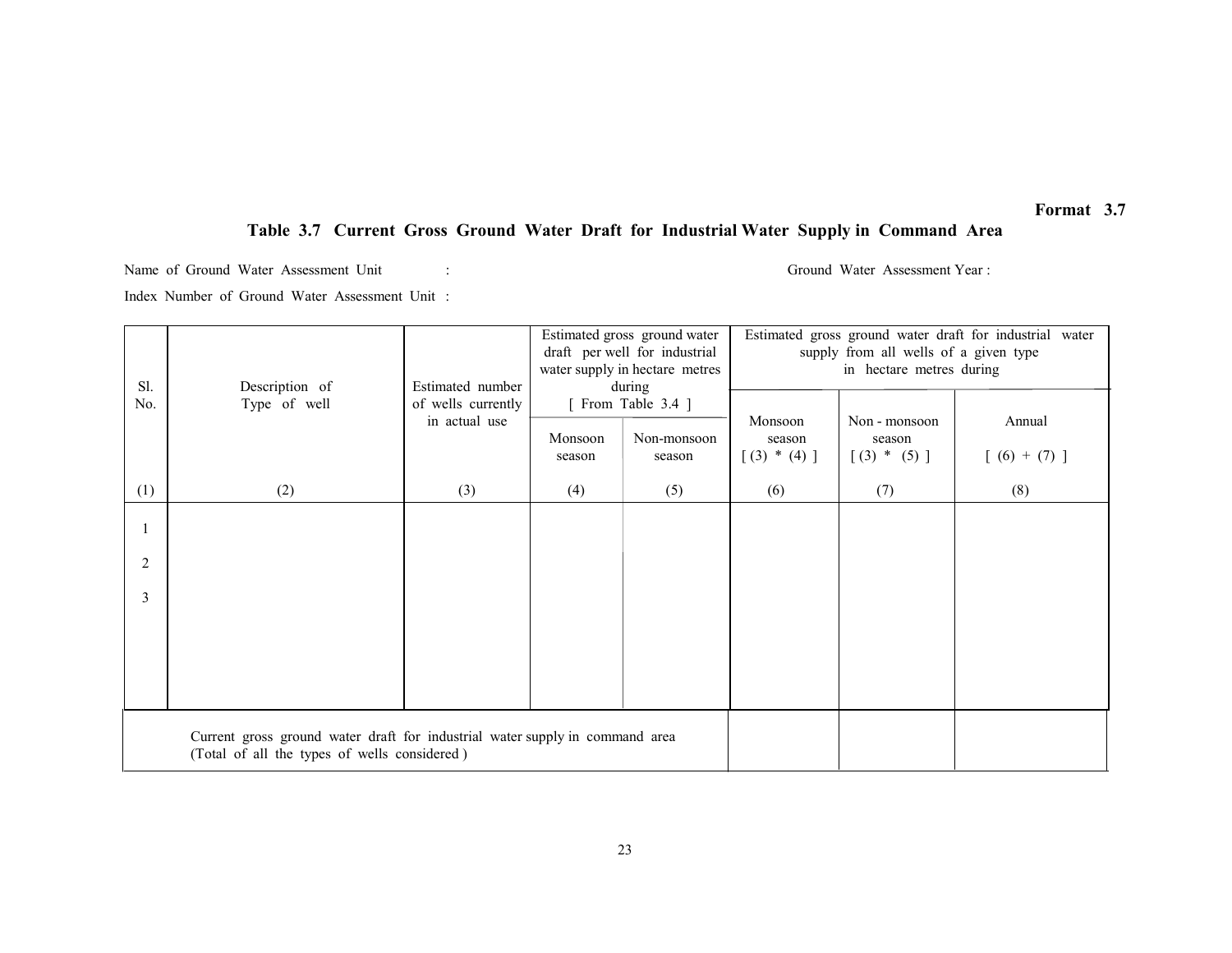## Table 3.8 Current Gross Ground Water Draft for 'All Uses' in Command Area

Name of Ground Water Assessment Unit :

Index Number of Ground Water Assessment Unit :

| Sl. | Description of items                                                                                                                                                                                                                                                                                | Monsoon | Non - monsoon |
|-----|-----------------------------------------------------------------------------------------------------------------------------------------------------------------------------------------------------------------------------------------------------------------------------------------------------|---------|---------------|
| No. | (in command area)                                                                                                                                                                                                                                                                                   | season  | season        |
| (1) | (2)                                                                                                                                                                                                                                                                                                 | (3)     | (4)           |
| 1   | Gross ground water draft in command area<br>during current ground water assessment year<br>in hectare metres for<br>a) Irrigation<br>[From Table 3.5]<br>b) Domestic Water Supply<br>[From Table 3.6]<br>Industrial Water Supply<br>c)<br>[From Table 3.7]<br>d) 'All Uses'<br>$(1a) + (1b) + (1c)$ |         |               |

- A) Annual gross ground water draft for 'All Uses' = during current ground water assessment year in command area in hectare metres [ Sum of monsoon and non - monsoon seasons ] B) Area in hectares of command area = [ From Table 2.1 ]
- $C$ ) Annual gross ground water draft for 'All Uses'  $=$  in command area per unit area in millimetres  $[( (A) / (B)) * 1000 ]$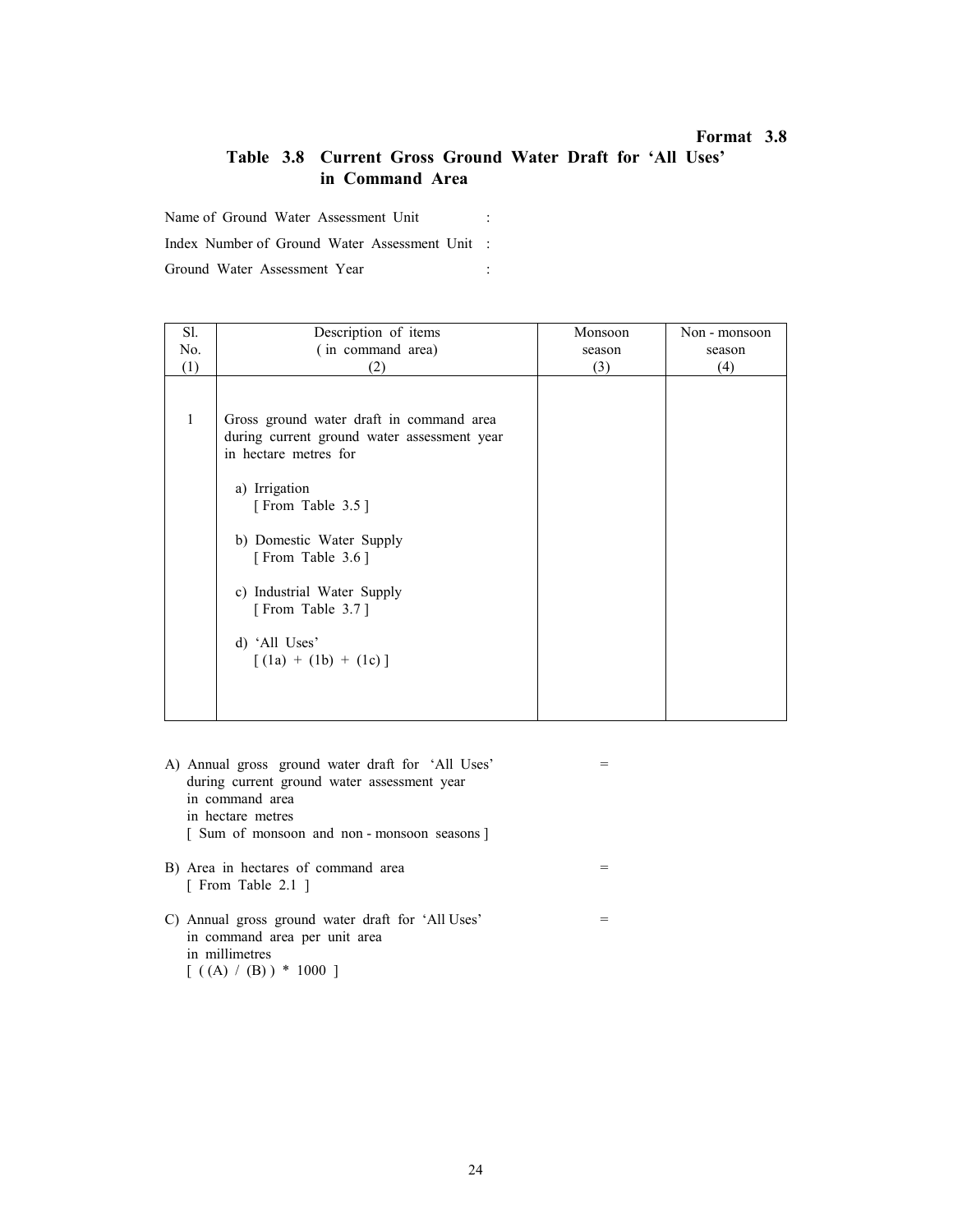# Table 3.9 Current Gross Ground Water Draft for Irrigation in Non - command Area

Name of Ground Water Assessment Unit : Ground Water Assessment Year : Ground Water Assessment Year :

|     |                                                                                                                     |                    |                                         | Estimated gross ground water<br>draft per well for irrigation | Estimated gross ground water draft for irrigation from<br>all wells of a given type in hectare metres during |                           |               |
|-----|---------------------------------------------------------------------------------------------------------------------|--------------------|-----------------------------------------|---------------------------------------------------------------|--------------------------------------------------------------------------------------------------------------|---------------------------|---------------|
| Sl. | Type of well                                                                                                        | Estimated number   | in hectare metres<br>[ From Table 3.4 ] |                                                               |                                                                                                              |                           |               |
| No. |                                                                                                                     | of wells currently |                                         |                                                               | Monsoon                                                                                                      | Non - monsoon             | Annual        |
|     |                                                                                                                     | in actual use      | Monsoon<br>season                       | Non-monsoon<br>season                                         | season<br>$[ (3) * (4) ]$                                                                                    | season<br>$[ (3) * (5) ]$ | $[(6) + (7)]$ |
| (1) | (2)                                                                                                                 | (3)                | (4)                                     | (5)                                                           | (6)                                                                                                          | (7)                       | (8)           |
|     |                                                                                                                     |                    |                                         |                                                               |                                                                                                              |                           |               |
| 2   |                                                                                                                     |                    |                                         |                                                               |                                                                                                              |                           |               |
| 3   |                                                                                                                     |                    |                                         |                                                               |                                                                                                              |                           |               |
|     |                                                                                                                     |                    |                                         |                                                               |                                                                                                              |                           |               |
|     |                                                                                                                     |                    |                                         |                                                               |                                                                                                              |                           |               |
|     |                                                                                                                     |                    |                                         |                                                               |                                                                                                              |                           |               |
|     |                                                                                                                     |                    |                                         |                                                               |                                                                                                              |                           |               |
|     | Current gross ground water draft for irrigation in non-command area<br>(Total of all the types of wells considered) |                    |                                         |                                                               |                                                                                                              |                           |               |
|     |                                                                                                                     |                    |                                         |                                                               |                                                                                                              |                           |               |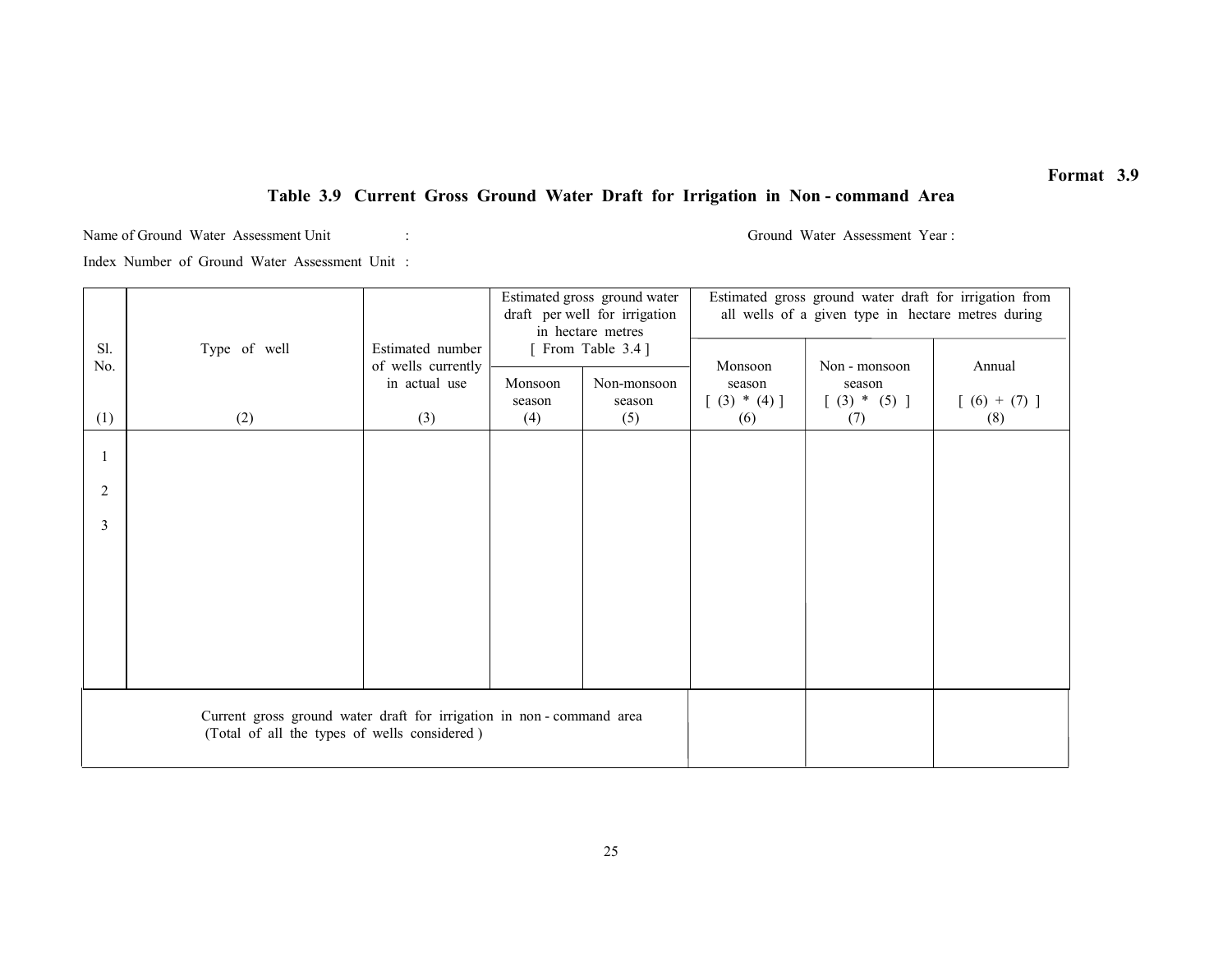# Table 3.10 Current Gross Ground Water Draft for Domestic Water Supply in Non - command Area

Name of Ground Water Assessment Unit : Ground Water Assessment Year :

| Sl.                                                                                                                            | Type of well | Estimated number                    | Estimated gross ground water<br>draft per well for domestic<br>water supply in hectare metres<br>[From Table 3.4] |                              | Estimated gross ground water draft for domestic water<br>supply from all wells of a given type<br>in hectare metres during |                                |                      |
|--------------------------------------------------------------------------------------------------------------------------------|--------------|-------------------------------------|-------------------------------------------------------------------------------------------------------------------|------------------------------|----------------------------------------------------------------------------------------------------------------------------|--------------------------------|----------------------|
| No.                                                                                                                            |              | of wells currently<br>in actual use |                                                                                                                   |                              | Monsoon                                                                                                                    | Non - monsoon                  | Annual               |
| (1)                                                                                                                            | (2)          | (3)                                 | Monsoon<br>season<br>(4)                                                                                          | Non-monsoon<br>season<br>(5) | season<br>$[ (3) * (4) ]$<br>(6)                                                                                           | season<br>$[(3) * (5)]$<br>(7) | $[(6) + (7)]$<br>(8) |
|                                                                                                                                |              |                                     |                                                                                                                   |                              |                                                                                                                            |                                |                      |
| 2                                                                                                                              |              |                                     |                                                                                                                   |                              |                                                                                                                            |                                |                      |
| 3                                                                                                                              |              |                                     |                                                                                                                   |                              |                                                                                                                            |                                |                      |
|                                                                                                                                |              |                                     |                                                                                                                   |                              |                                                                                                                            |                                |                      |
|                                                                                                                                |              |                                     |                                                                                                                   |                              |                                                                                                                            |                                |                      |
|                                                                                                                                |              |                                     |                                                                                                                   |                              |                                                                                                                            |                                |                      |
|                                                                                                                                |              |                                     |                                                                                                                   |                              |                                                                                                                            |                                |                      |
| Current gross ground water draft for domestic water supply in non-command area<br>(Total of all the types of wells considered) |              |                                     |                                                                                                                   |                              |                                                                                                                            |                                |                      |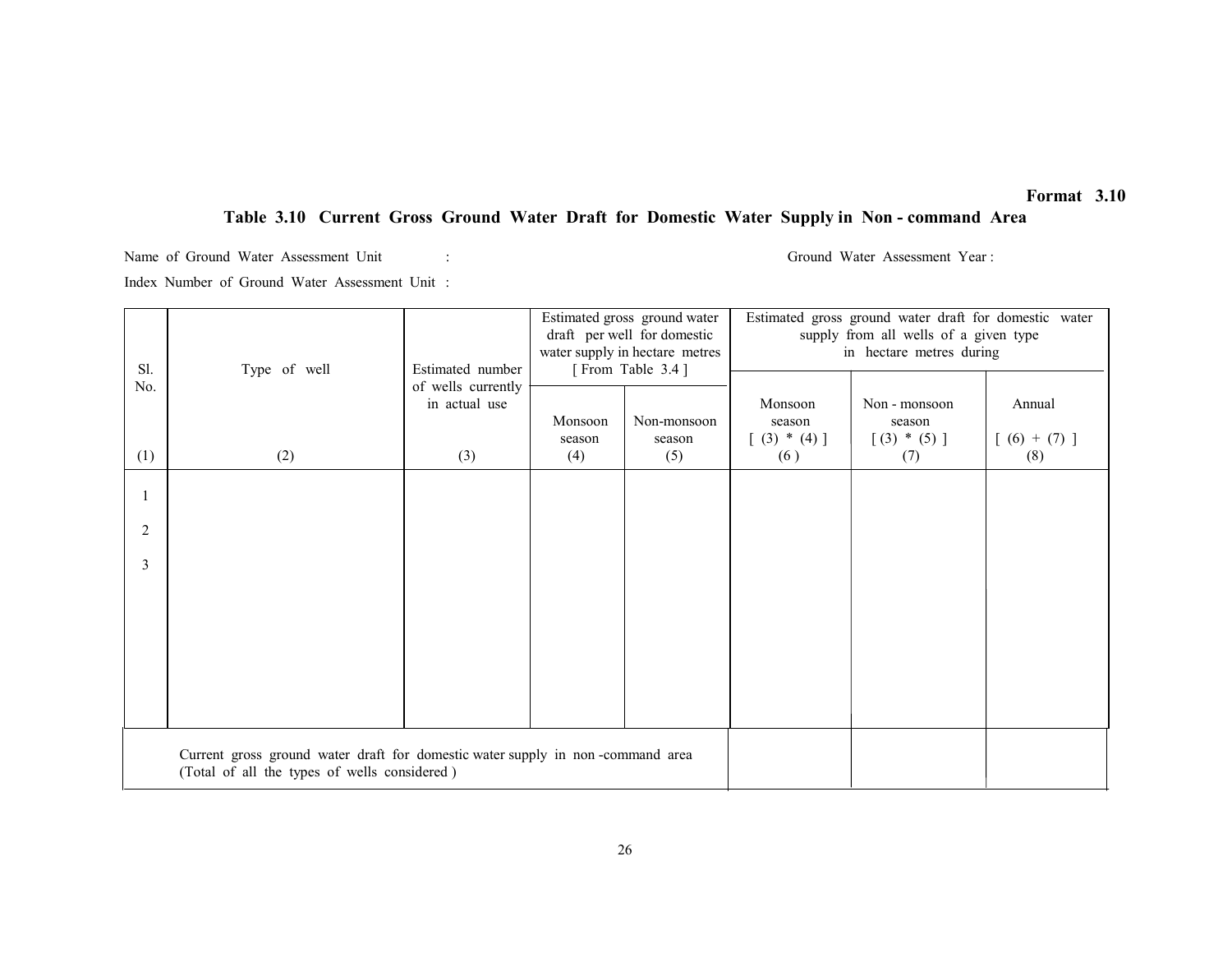# Table 3.11 Current Gross Ground Water Draft for Industrial Water Supply in Non - Command Area

Name of Ground Water Assessment Unit : Ground Water Assessment Year : Ground Water Assessment Year :

| Sl.<br>No.                                                                                                                       | Type of well | Estimated number<br>of wells currently<br>in actual use<br>(3) | Estimated gross ground water<br>draft per well for industrial<br>water supply in hectare metres<br>[From Table 3.4] |                              | Estimated gross ground water draft for industrial water<br>supply from all wells of a given type<br>in hectare metres during |                                                   |                                  |
|----------------------------------------------------------------------------------------------------------------------------------|--------------|----------------------------------------------------------------|---------------------------------------------------------------------------------------------------------------------|------------------------------|------------------------------------------------------------------------------------------------------------------------------|---------------------------------------------------|----------------------------------|
| (1)                                                                                                                              | (2)          |                                                                | Monsoon<br>season<br>(4)                                                                                            | Non-monsoon<br>season<br>(5) | Monsoon<br>season<br>$[ (3) * (4) ]$<br>(6)                                                                                  | Non - monsoon<br>season<br>$[ (3) * (5) ]$<br>(7) | Annual<br>$[ (6) + (7) ]$<br>(8) |
|                                                                                                                                  |              |                                                                |                                                                                                                     |                              |                                                                                                                              |                                                   |                                  |
| 2                                                                                                                                |              |                                                                |                                                                                                                     |                              |                                                                                                                              |                                                   |                                  |
| 3                                                                                                                                |              |                                                                |                                                                                                                     |                              |                                                                                                                              |                                                   |                                  |
|                                                                                                                                  |              |                                                                |                                                                                                                     |                              |                                                                                                                              |                                                   |                                  |
|                                                                                                                                  |              |                                                                |                                                                                                                     |                              |                                                                                                                              |                                                   |                                  |
|                                                                                                                                  |              |                                                                |                                                                                                                     |                              |                                                                                                                              |                                                   |                                  |
| Current gross ground water draft for industrial water supply in non-command area<br>(Total of all the types of wells considered) |              |                                                                |                                                                                                                     |                              |                                                                                                                              |                                                   |                                  |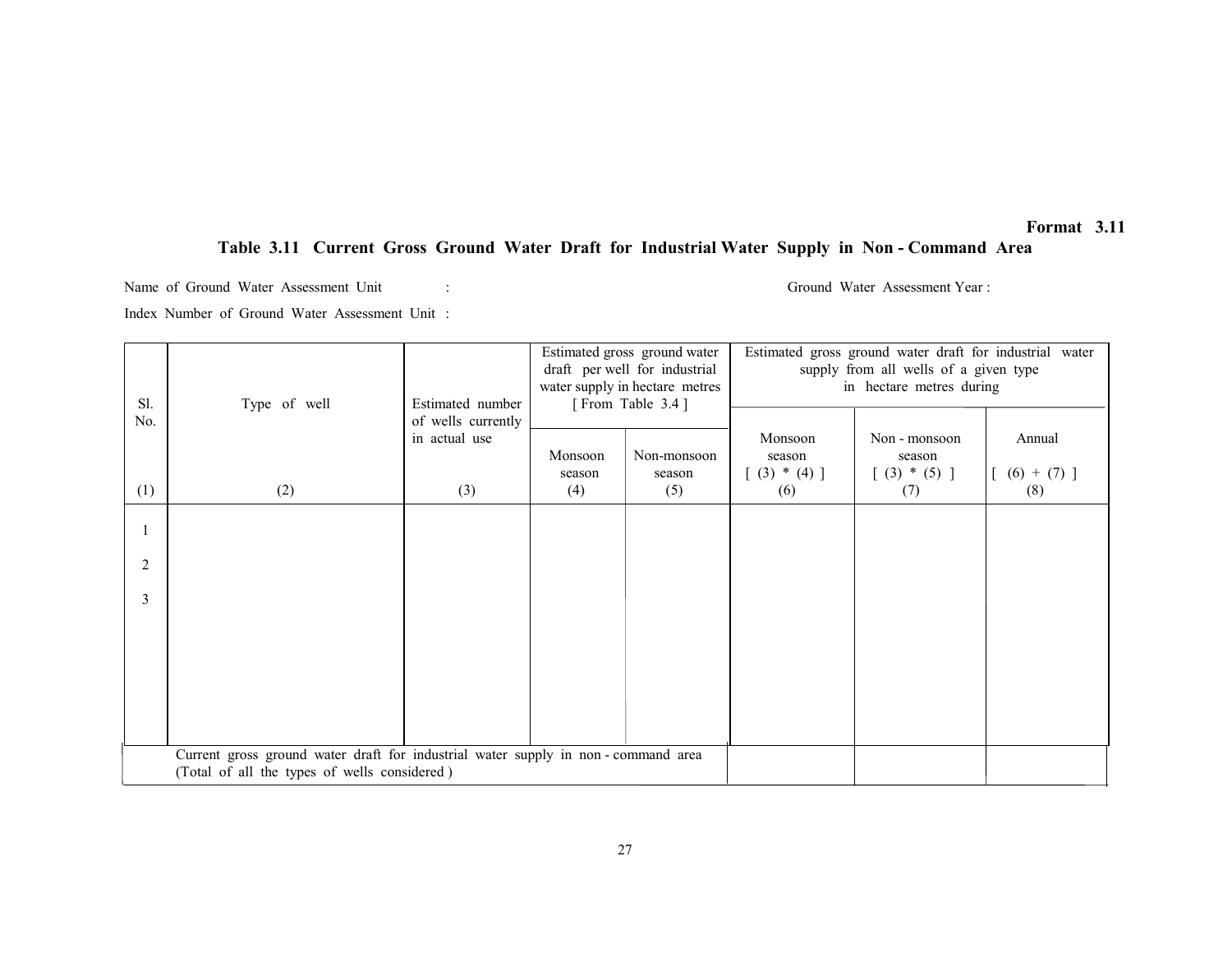## Table 3.12 Current Gross Ground Water Draft for 'All Uses' in Non - command Area

Name of Ground Water Assessment Unit :

Index Number of Ground Water Assessment Unit :

| Sl. | Description of items                                                                                                      | Monsoon | Non - monsoon |
|-----|---------------------------------------------------------------------------------------------------------------------------|---------|---------------|
| No. | (in non-command area)                                                                                                     | season  | season        |
| (1) | (2)                                                                                                                       | (3)     | (4)           |
|     |                                                                                                                           |         |               |
| 1   | Gross ground water draft in non - command<br>area during current ground water<br>assessment year<br>in hectare metres for |         |               |
|     | a) Irrigation<br>[From Table 3.9]                                                                                         |         |               |
|     | b) Domestic Water Supply<br>[From Table 3.10]                                                                             |         |               |
|     | c) Industrial Water Supply<br>[From Table 3.11]                                                                           |         |               |
|     | d) 'All Uses'<br>$[(1a) + (1b) + (1c)]$                                                                                   |         |               |
|     |                                                                                                                           |         |               |

- A) Annual gross ground water draft for 'All Uses' = during current ground water assessment year in non - command area in hectare metres [ Sum of monsoon and non - monsoon seasons ] B) Area in hectares of non-command area = [ From Table 2.1 ]
- C) Annual gross ground water draft for 'All Uses' = in non - command area per unit area in millimetres  $[( (A) / (B)) * 1000 ]$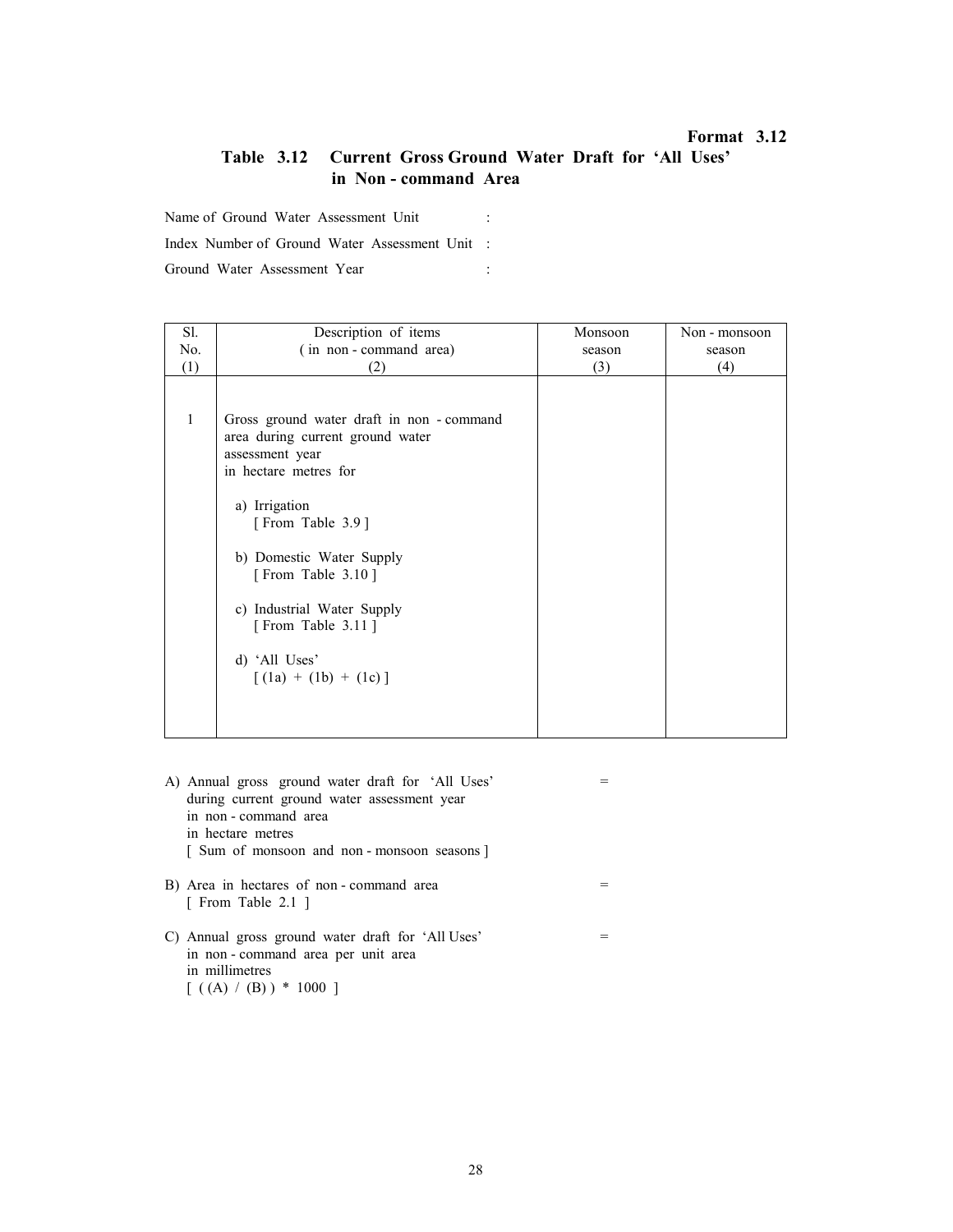## Table 3.13 Current Gross Ground Water Draft for Irrigation in Poor Ground Water Quality Area

Name of Ground Water Assessment Unit : Ground Water Assessment Year : Ground Water Assessment Year :

Index Number of Ground Water Assessment Unit :

|                                                                                                                                   |              |                                        | Estimated gross ground water<br>draft per well for irrigation<br>in hectare metres |                       | Estimated gross ground water draft for irrigation from<br>all wells of a given type in hectare metres during |                           |               |
|-----------------------------------------------------------------------------------------------------------------------------------|--------------|----------------------------------------|------------------------------------------------------------------------------------|-----------------------|--------------------------------------------------------------------------------------------------------------|---------------------------|---------------|
| Sl.<br>No.                                                                                                                        | Type of well | Estimated number<br>of wells currently |                                                                                    | [ From Table 3.4 ]    | Monsoon                                                                                                      | Non - monsoon             | Annual        |
|                                                                                                                                   |              | in actual use                          | Monsoon<br>season                                                                  | Non-monsoon<br>season | season<br>$(3) * (4)$ ]                                                                                      | season<br>$[ (3) * (5) ]$ | $[(6) + (7)]$ |
| (1)                                                                                                                               | (2)          | (3)                                    | (4)                                                                                | (5)                   | (6)                                                                                                          | (7)                       | (8)           |
|                                                                                                                                   |              |                                        |                                                                                    |                       |                                                                                                              |                           |               |
| 2                                                                                                                                 |              |                                        |                                                                                    |                       |                                                                                                              |                           |               |
| 3                                                                                                                                 |              |                                        |                                                                                    |                       |                                                                                                              |                           |               |
|                                                                                                                                   |              |                                        |                                                                                    |                       |                                                                                                              |                           |               |
|                                                                                                                                   |              |                                        |                                                                                    |                       |                                                                                                              |                           |               |
|                                                                                                                                   |              |                                        |                                                                                    |                       |                                                                                                              |                           |               |
|                                                                                                                                   |              |                                        |                                                                                    |                       |                                                                                                              |                           |               |
| Current gross ground water draft for irrigation in poor ground water quality area<br>(Total of all the types of wells considered) |              |                                        |                                                                                    |                       |                                                                                                              |                           |               |

Note : It is quite possible that there may be no wells in the poor ground water quality area which are used for irrigation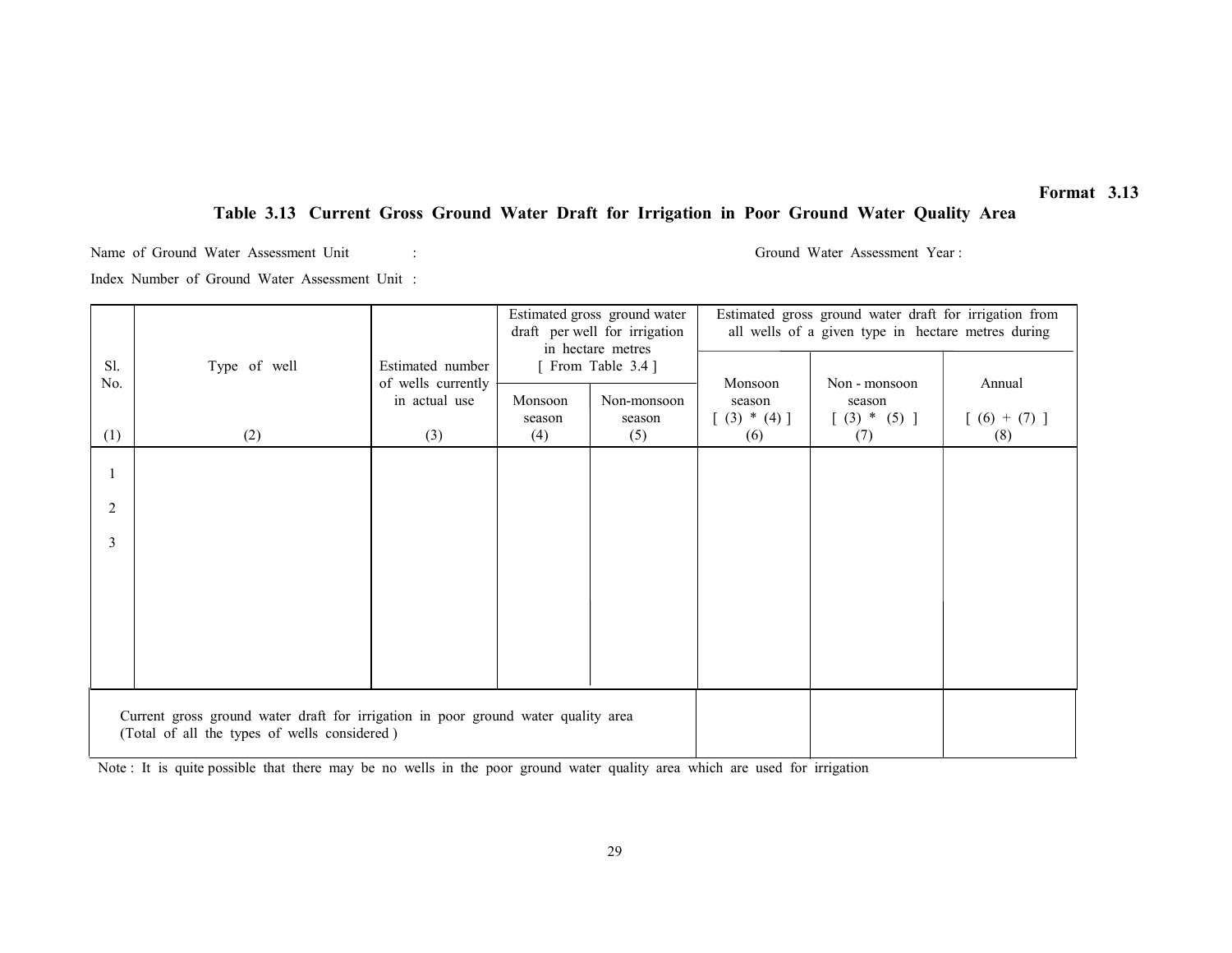## Table 3.14 Current Gross Ground Water Draft for Domestic Water Supply in Poor Ground Water Quality Area

Name of Ground Water Assessment Unit : Ground Water Assessment Year : Ground Water Assessment Year :

Index Number of Ground Water Assessment Unit :

| Sl.            | Type of well                                                                                                                                 | Estimated number                    | Estimated gross ground water<br>draft per well for domestic<br>water supply in hectare metres<br>[From Table 3.4] |               | Estimated gross ground water draft for domestic water<br>supply from all wells of a given type<br>in hectare metres during |                         |                      |
|----------------|----------------------------------------------------------------------------------------------------------------------------------------------|-------------------------------------|-------------------------------------------------------------------------------------------------------------------|---------------|----------------------------------------------------------------------------------------------------------------------------|-------------------------|----------------------|
| No.            |                                                                                                                                              | of wells currently<br>in actual use | Monsoon                                                                                                           | Non-monsoon   | Monsoon<br>season                                                                                                          | Non - monsoon<br>season | Annual               |
| (1)            | (2)                                                                                                                                          | (3)                                 | season<br>(4)                                                                                                     | season<br>(5) | $(3) * (4)$ ]<br>(6)                                                                                                       | $[(3) * (5)]$<br>(7)    | $[(6) + (7)]$<br>(8) |
|                |                                                                                                                                              |                                     |                                                                                                                   |               |                                                                                                                            |                         |                      |
| $\overline{2}$ |                                                                                                                                              |                                     |                                                                                                                   |               |                                                                                                                            |                         |                      |
| 3              |                                                                                                                                              |                                     |                                                                                                                   |               |                                                                                                                            |                         |                      |
|                |                                                                                                                                              |                                     |                                                                                                                   |               |                                                                                                                            |                         |                      |
|                |                                                                                                                                              |                                     |                                                                                                                   |               |                                                                                                                            |                         |                      |
|                |                                                                                                                                              |                                     |                                                                                                                   |               |                                                                                                                            |                         |                      |
|                | Current gross ground water draft for domestic water supply in poor ground water quality area<br>(Total of all the types of wells considered) |                                     |                                                                                                                   |               |                                                                                                                            |                         |                      |

Note : It is quite possible that there may be no wells in the poor ground water quality area which are used for domestic water supply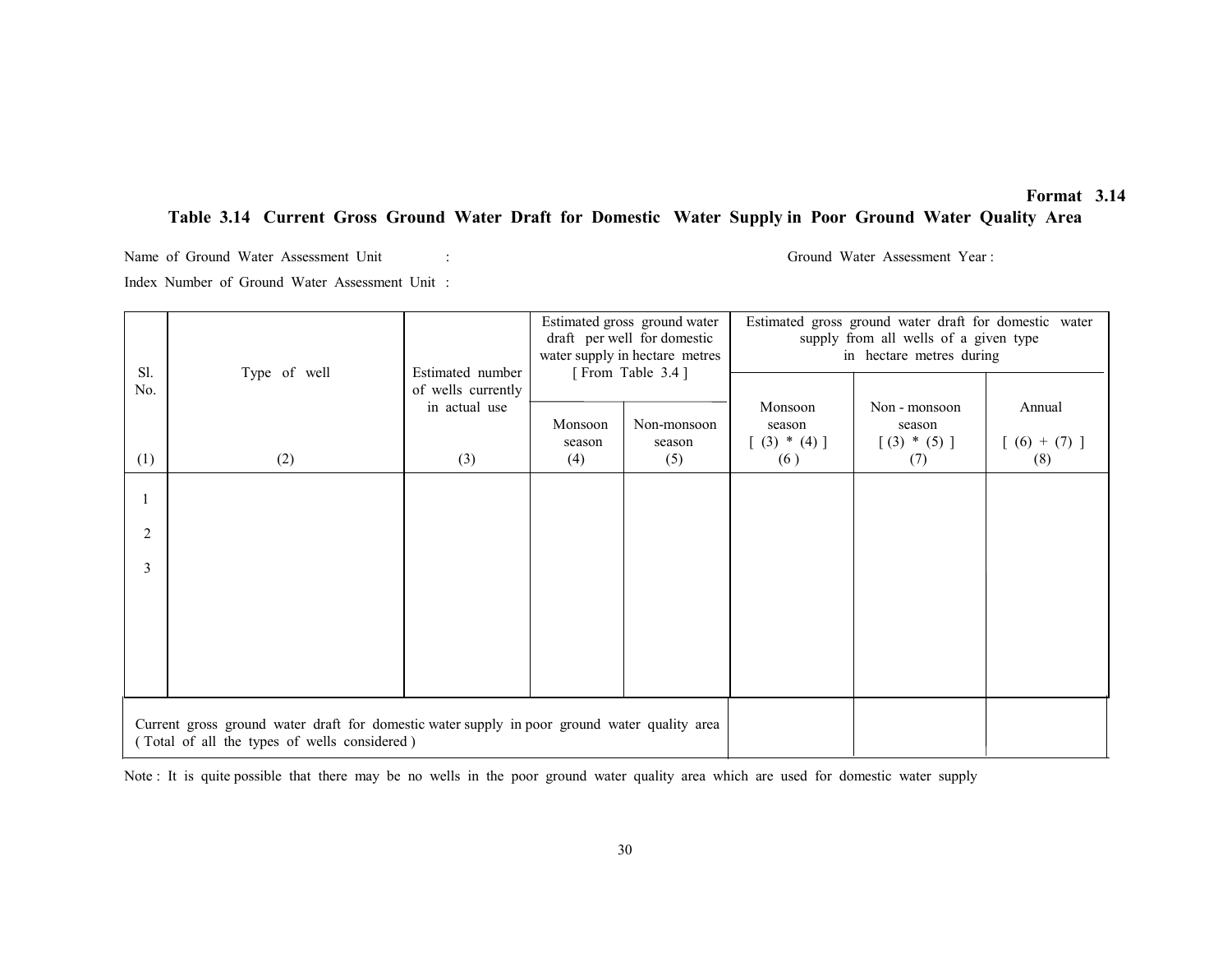## Table 3.15 Current Gross Ground Water Draft for Industrial Water Supply in Poor Ground Water Quality Area

Name of Ground Water Assessment Unit : Ground Water Assessment Year : Index Number of Ground Water Assessment Unit :

| Sl.<br>No.                                                                                                                                     | Type of well<br>Estimated number |                                            | Estimated gross ground water<br>draft per well for industrial<br>water supply in hectare metres<br>[From Table 3.4] |                              | Estimated gross ground water draft for industrial water<br>supply from all wells of a given type<br>in hectare metres during |                                                   |                                  |
|------------------------------------------------------------------------------------------------------------------------------------------------|----------------------------------|--------------------------------------------|---------------------------------------------------------------------------------------------------------------------|------------------------------|------------------------------------------------------------------------------------------------------------------------------|---------------------------------------------------|----------------------------------|
| (1)                                                                                                                                            | (2)                              | of wells currently<br>in actual use<br>(3) | Monsoon<br>season<br>(4)                                                                                            | Non-monsoon<br>season<br>(5) | Monsoon<br>season<br>$[ (3) * (4) ]$<br>(6)                                                                                  | Non - monsoon<br>season<br>$[ (3) * (5) ]$<br>(7) | Annual<br>$[ (6) + (7) ]$<br>(8) |
|                                                                                                                                                |                                  |                                            |                                                                                                                     |                              |                                                                                                                              |                                                   |                                  |
| 2                                                                                                                                              |                                  |                                            |                                                                                                                     |                              |                                                                                                                              |                                                   |                                  |
| 3                                                                                                                                              |                                  |                                            |                                                                                                                     |                              |                                                                                                                              |                                                   |                                  |
|                                                                                                                                                |                                  |                                            |                                                                                                                     |                              |                                                                                                                              |                                                   |                                  |
|                                                                                                                                                |                                  |                                            |                                                                                                                     |                              |                                                                                                                              |                                                   |                                  |
|                                                                                                                                                |                                  |                                            |                                                                                                                     |                              |                                                                                                                              |                                                   |                                  |
| Current gross ground water draft for industrial water supply in poor ground water quality area<br>(Total of all the types of wells considered) |                                  |                                            |                                                                                                                     |                              |                                                                                                                              |                                                   |                                  |

Note : It is quite possible that there may be no wells in the poor ground water quality area which are used for industrial water supply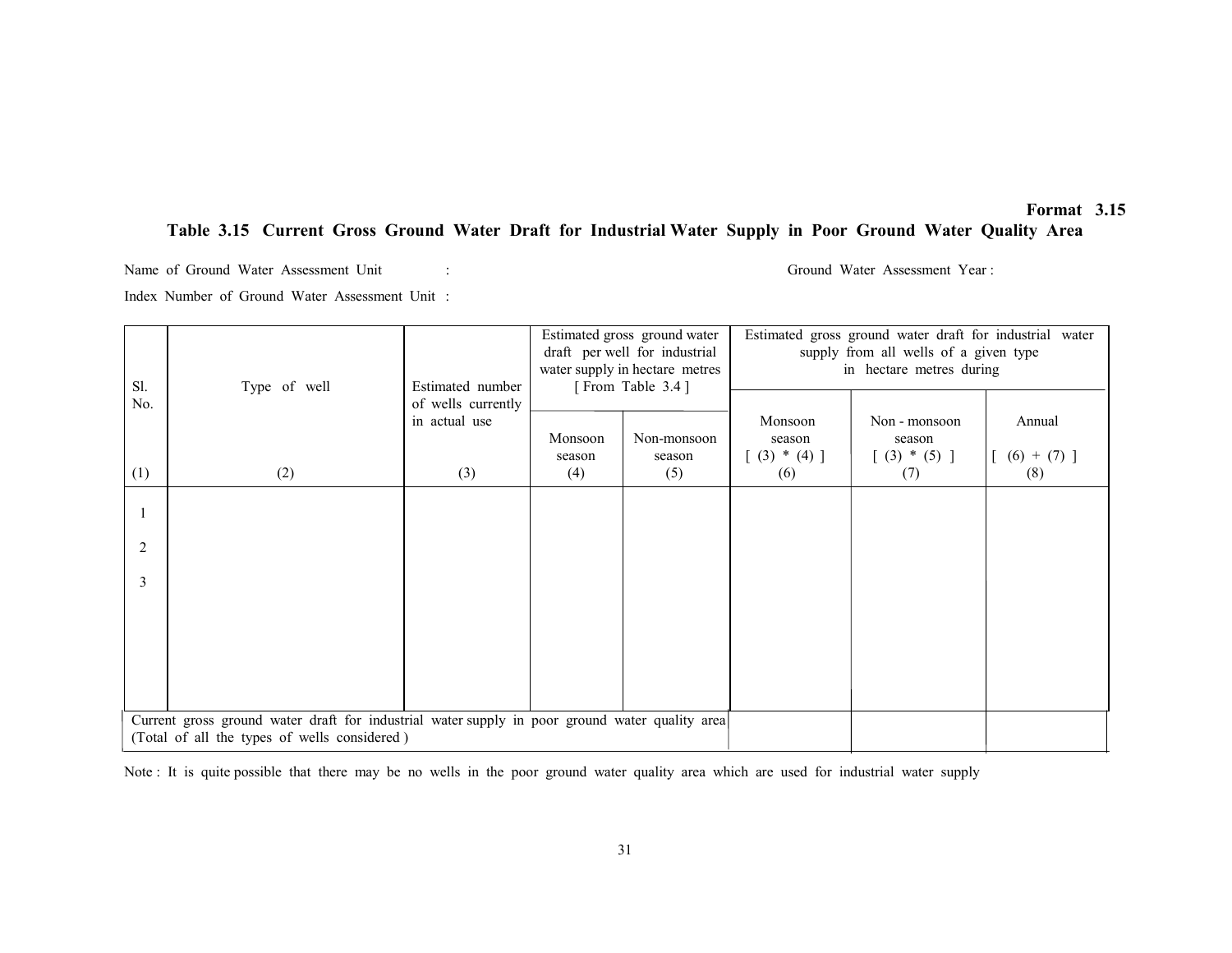## Table 3.16 Current Gross Ground Water Draft for 'All Uses' in Poor Ground Water Quality Area

Name of Ground Water Assessment Unit :

Index Number of Ground Water Assessment Unit :

| Sl.          | Description of items                                                                                                                                                                                                                                                                                                          | Monsoon | Non - monsoon |
|--------------|-------------------------------------------------------------------------------------------------------------------------------------------------------------------------------------------------------------------------------------------------------------------------------------------------------------------------------|---------|---------------|
| No.          | (in poor ground water quality area)                                                                                                                                                                                                                                                                                           | season  | season        |
| (1)          | '21                                                                                                                                                                                                                                                                                                                           | (3)     | (4)           |
| $\mathbf{1}$ | Gross ground water draft in poor ground<br>water<br>quality area during<br>current ground water assessment year<br>in hectare metres for<br>a) Irrigation<br>[From Table 3.13]<br>b) Domestic Water Supply<br>[From Table 3.14]<br>c) Industrial Water Supply<br>[From Table 3.15]<br>d) 'All Uses'<br>$[(1a) + (1b) + (1c)]$ |         |               |
|              |                                                                                                                                                                                                                                                                                                                               |         |               |
|              |                                                                                                                                                                                                                                                                                                                               |         |               |
|              |                                                                                                                                                                                                                                                                                                                               |         |               |

- A) Annual gross ground water draft for 'All Uses' = during current ground water assessment year in poor ground water quality area in hectare metres [ Sum of monsoon and non - monsoon seasons ]
- B) Area in hectares of poor ground water quality area = [ From Table 2.1 ]
- C) Annual gross ground water draft for 'All Uses' = in poor ground water quality area per unit area in millimetres  $[( (A) / (B)) * 1000 ]$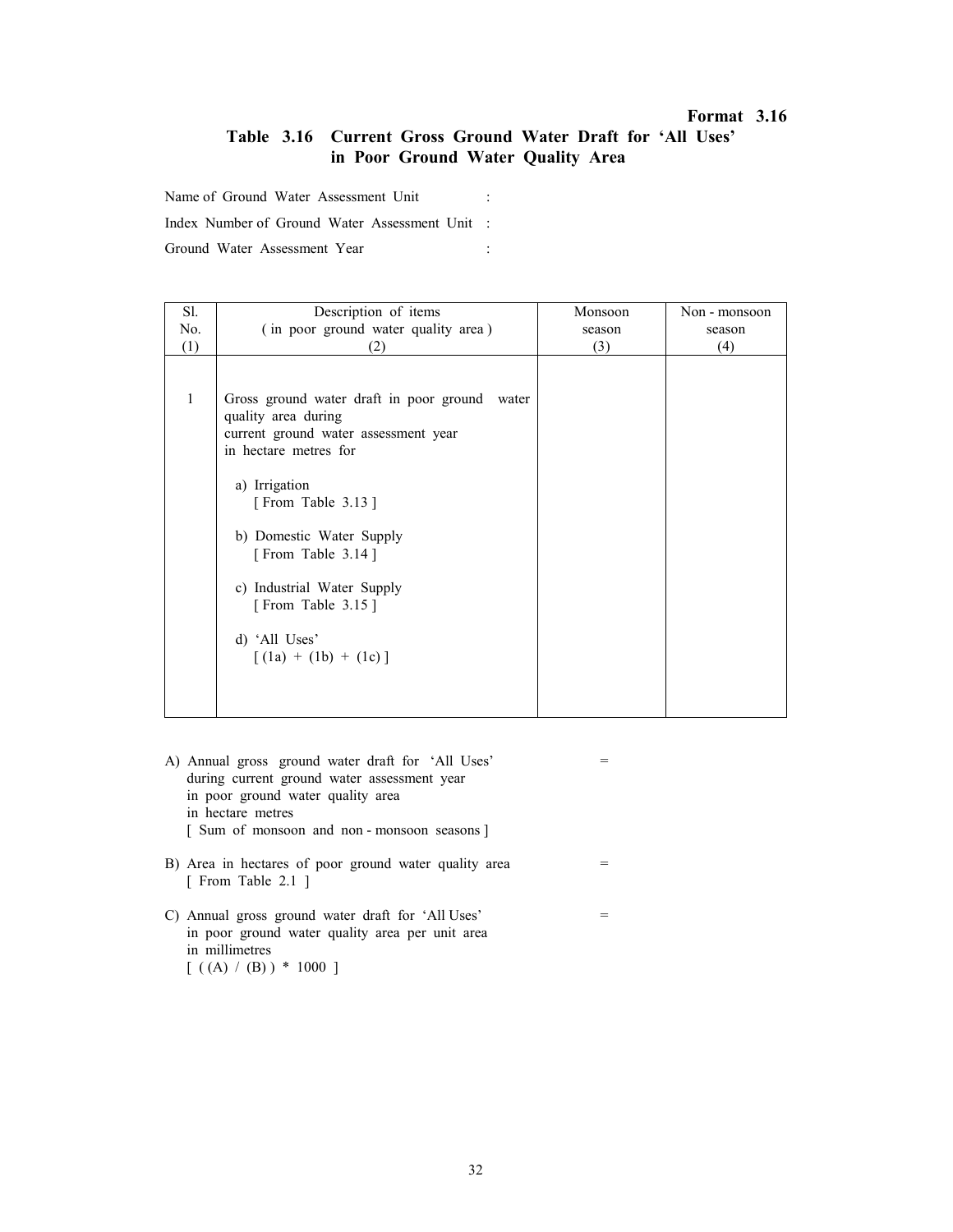#### CHAPTER 4

## RECHARGE FROM CANALS

## 4.1 GENERAL

Recharge from canals which is to be computed separately for the monsoon and non-monsoon seasons of the current ground water assessment year is applicable only for the following two sub-units :

#### a) Command area

#### b) Poor ground water quality area

The estimation of recharge from canals involves the following steps to be carried out.

- a) The mains, minors and distributories of the canal system are divided in to a number of canal segments with each canal segment fulfilling certain requirements as described later in this chapter.
- b) The wetted area for each canal segment is computed
- c) A canal seepage factor value is assigned to each canal segment on the basis of certain norms as described later in this chapter.
- d) Recharge from each canal segment during the monsoon and non-monsoon seasons are computed
- e) Recharge from the canal system as a whole during the monsoon and nonmonsoon seasons are finally obtained as the sum of the recharge from each canal segment.

### 4.2 ASSUMPTIONS

The estimation of recharge from canals is based on the following assumptions

a) Recharge in hectare metres can be computed as the product of the following

three parameters :

- i) seepage factor expressed in hectare metres per day per million square metres of wetted area
- ii) wetted area in million square metres
- iii) number of days the canal segment is in operation
- b) The seepage factor mentioned in 'a' above, depends only on the following factors
	- i) whether the canal segment is lined or unlined
	- ii) whether the soil type over which the canal segment traverses is normal soil or sandy soil
- c) The seepage factor mentioned in 'a' above , can be assigned a value either from the specified norms as given in the Appendix 4.1, or on the basis of results from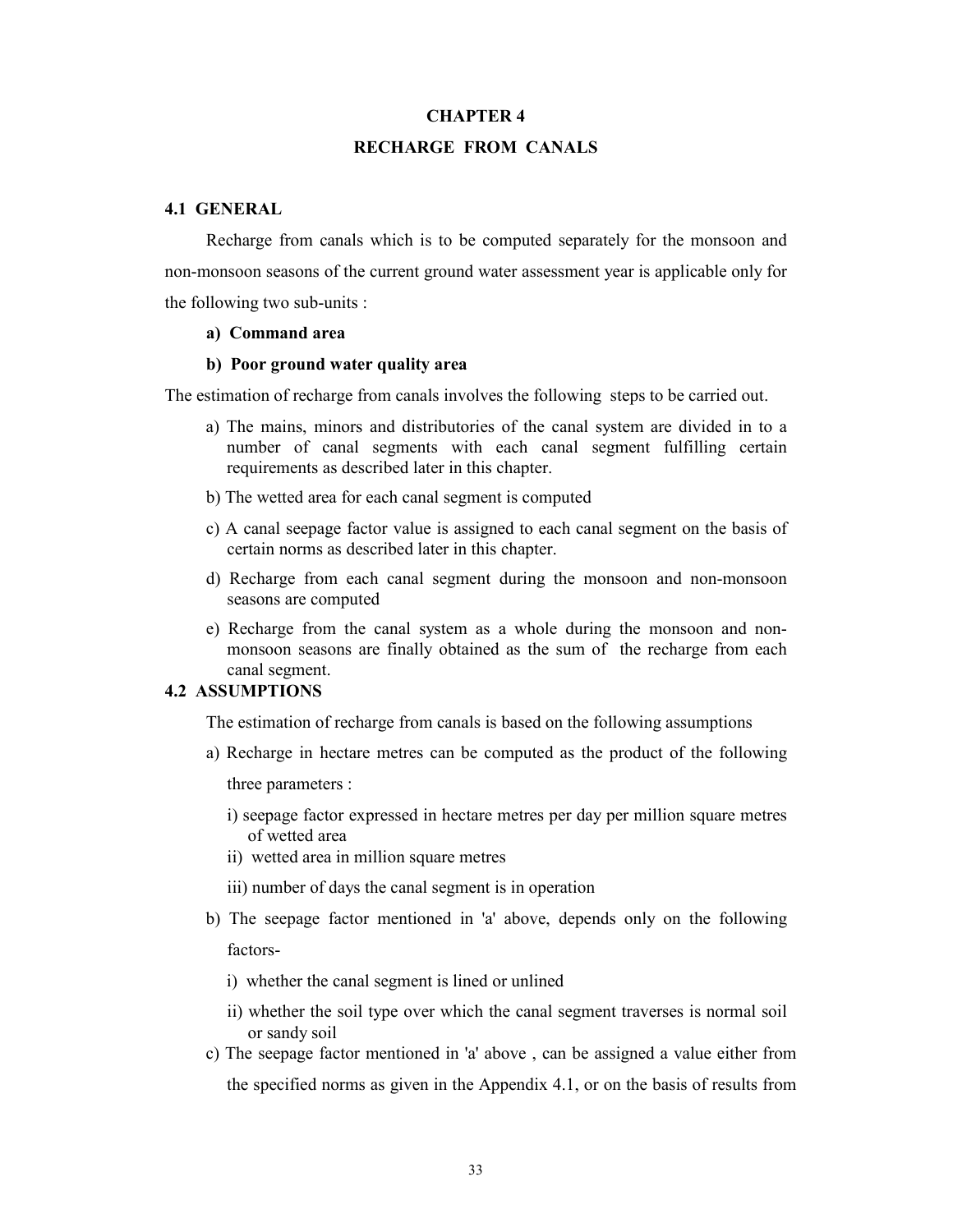documented field studies. The norms as given in Appendix 4.1 strictly apply only for canals in alluvial terrain. The values for seepage factor as given in the norms for lined canals in normal soil may be however made use of in the case of canals in hardrock terrain.

d) The average depth of flow in a canal segment during the duration in which it is in operation can be considered to be 0.6 times the design depth of flow of that canal segment

### 4.3 COMPUTATIONAL PROCEDURE

### 4.3.1 Command Area

The computational scheme which is to be adopted for estimating recharge from canals in the command area during monsoon and non-monsoon seasons is as given below.

#### 4.3.1.1 Canal Segments

Mains, minors and distributories in the canal system alone are considered for computing recharge from canals. They are divided in to a number of canal segments, each having a specified length. Each such canal segment in its entire stretch,

a) is either lined or unlined,

b) traverses the same soil/rock type,

- c) has same value of design depth of flow, same value of base width and same value of side slope, and
- d) is in operation for the same number of days in a given season.

The location details of all the canal segments are presented in one table (Table 4.1) The format to be adopted for this table is given in Format 4.1.

## 4.3.1.2 Wetted Area

The wetted area in million square metres for each canal segment is computed making use of data on length, base width, side slope and design depth of flow. The results are presented in one table (Table 4.2). The format to be adopted for this table is given in Format 4.2.

### 4.3.1.3 Canal Seepage Factor

The canal seepage factor in hectare metres per day per million square metres of wetted area is assigned to each canal segment based on either the norms as given in Appendix 4.1 or on the basis of results from documented field studies. The results are presented in one table (Table 4.3). The format to be adopted for this table is given in Format 4.3.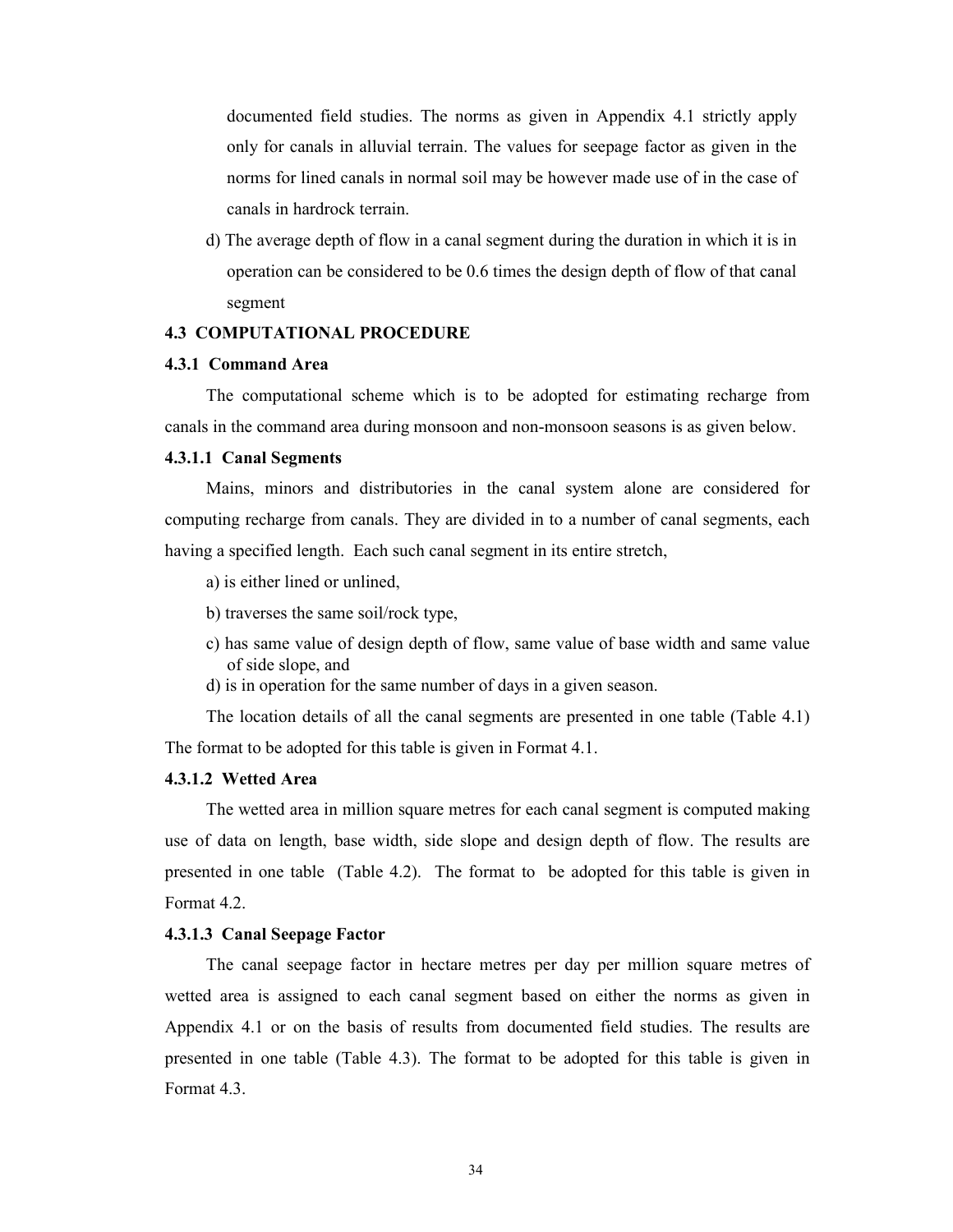#### 4.3.1.4 Recharge From Canals

The data on wetted area and canal seepage factor as discussed in the previous two sections are then used along with data on the number of days the canal segment is in operation during monsoon and non-monsoon seasons to estimate the recharge due to canal seepage from each canal segment. The results are presented in one table (Table 4.4). The format to adopted for this table is given in Format 4.4.

Recharge from canals in the command area during monsoon and non-monsoon season are finally obtained as the sum of the recharge values computed for each canal segment. These results are also presented in Table 4.4.

### 4.3.2 Poor Ground water Quality Area

The computational scheme to be adopted for estimating recharge from canals in the poor ground water quality area is identical to what has been described earlier in Section 4.3.1 for command area. The results are presented in four tables (Tables 4.5 to 4.8). The formats to be adopted for these four tables are given in Formats 4.5 to 4.8 respectively.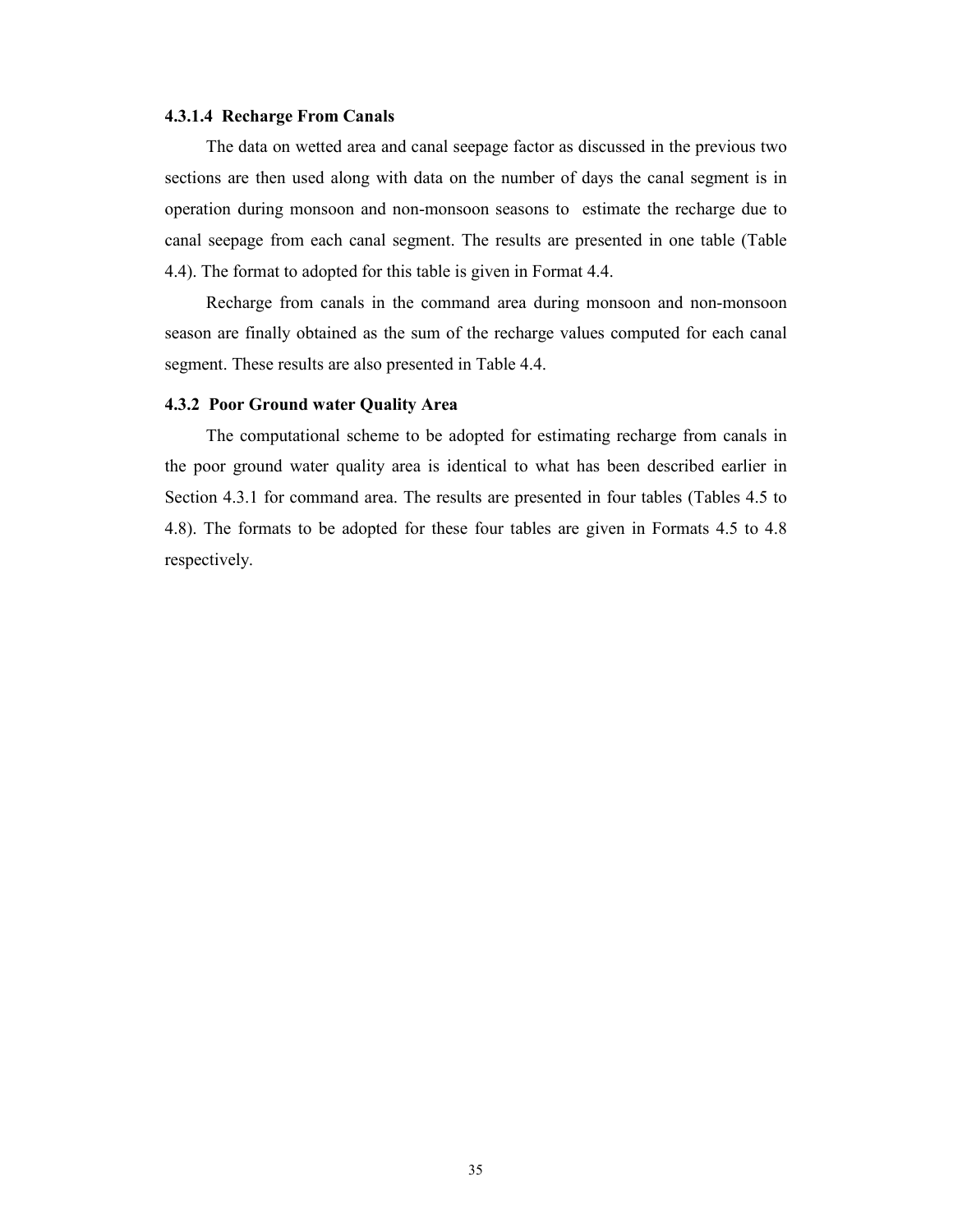## Table 4.1 Location Details of Different Canal Segments of the Canal System in the Command Area

Name of Ground Water Assessment Unit :

Ground Water Assessment Year:

Index Number of Ground Water Assessment Unit :

| Sl.            |                       | Type             | Length in |          | Starting point of canal segment | Ending point of canal segment |           |
|----------------|-----------------------|------------------|-----------|----------|---------------------------------|-------------------------------|-----------|
| No.            | Name of canal segment | $main / minor /$ | metres    |          |                                 |                               |           |
|                |                       | distributory)    |           | Latitude | Longitude                       | Latitude                      | Longitude |
| (1)            | (2)                   | (3)              | (4)       | (5)      | (6)                             | (7)                           | (8)       |
|                |                       |                  |           |          |                                 |                               |           |
|                |                       |                  |           |          |                                 |                               |           |
|                |                       |                  |           |          |                                 |                               |           |
| $\sqrt{2}$     |                       |                  |           |          |                                 |                               |           |
|                |                       |                  |           |          |                                 |                               |           |
| $\mathfrak{Z}$ |                       |                  |           |          |                                 |                               |           |
|                |                       |                  |           |          |                                 |                               |           |
|                |                       |                  |           |          |                                 |                               |           |
|                |                       |                  |           |          |                                 |                               |           |
|                |                       |                  |           |          |                                 |                               |           |
|                |                       |                  |           |          |                                 |                               |           |
|                |                       |                  |           |          |                                 |                               |           |
|                |                       |                  |           |          |                                 |                               |           |
|                |                       |                  |           |          |                                 |                               |           |
|                |                       |                  |           |          |                                 |                               |           |
|                |                       |                  |           |          |                                 |                               |           |
|                |                       |                  |           |          |                                 |                               |           |
|                |                       |                  |           |          |                                 |                               |           |
|                |                       |                  |           |          |                                 |                               |           |
|                |                       |                  |           |          |                                 |                               |           |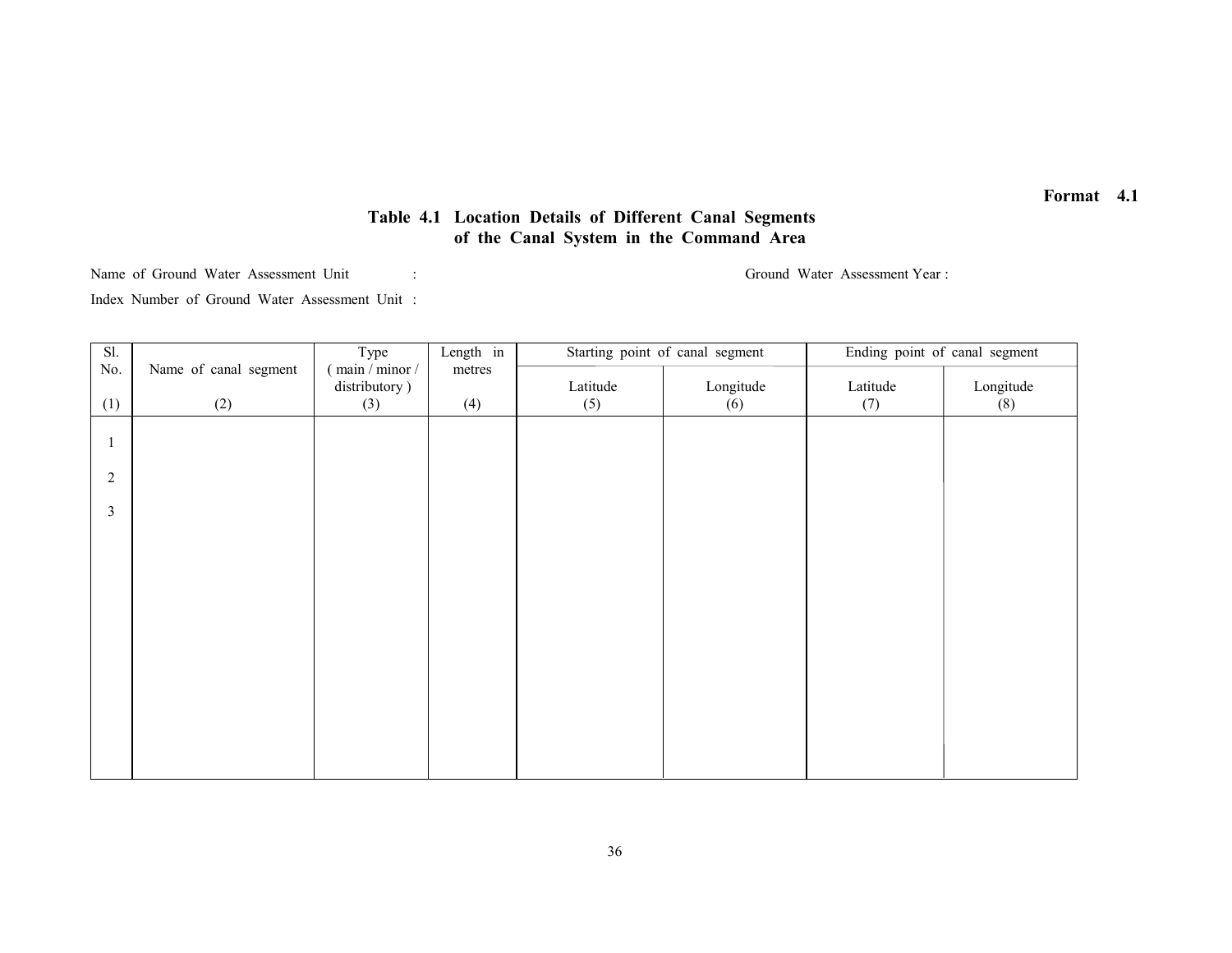## Table 4.2 Wetted Area in Different Canal Segments of the Canal System in the Command Area

Name of Ground Water Assessment Unit : Ground Water Assessment Year :

Index Number of Ground Water Assessment Unit :

| Sl.            | Name of canal segment | Length<br>in metres | Design<br>depth  | Base<br>width | Side slope<br>in degrees | Wetted perimeter in metres<br>$2 * 0.6 * (4)$ | Wetted area in million square metres |
|----------------|-----------------------|---------------------|------------------|---------------|--------------------------|-----------------------------------------------|--------------------------------------|
| No.            |                       | [From               | of flow          | in metres     |                          | $-] + (5)$                                    | $[(7) * (3)] / 10^{6}$               |
| (1)            | (2)                   | Table 4.1]<br>(3)   | in metres<br>(4) | (5)           | (6)                      | sin[(6)]<br>(7)                               | (8)                                  |
|                |                       |                     |                  |               |                          |                                               |                                      |
|                |                       |                     |                  |               |                          |                                               |                                      |
| $\overline{2}$ |                       |                     |                  |               |                          |                                               |                                      |
| $\overline{3}$ |                       |                     |                  |               |                          |                                               |                                      |
|                |                       |                     |                  |               |                          |                                               |                                      |
|                |                       |                     |                  |               |                          |                                               |                                      |
|                |                       |                     |                  |               |                          |                                               |                                      |
|                |                       |                     |                  |               |                          |                                               |                                      |
|                |                       |                     |                  |               |                          |                                               |                                      |
|                |                       |                     |                  |               |                          |                                               |                                      |
|                |                       |                     |                  |               |                          |                                               |                                      |
|                |                       |                     |                  |               |                          |                                               |                                      |
|                |                       |                     |                  |               |                          |                                               |                                      |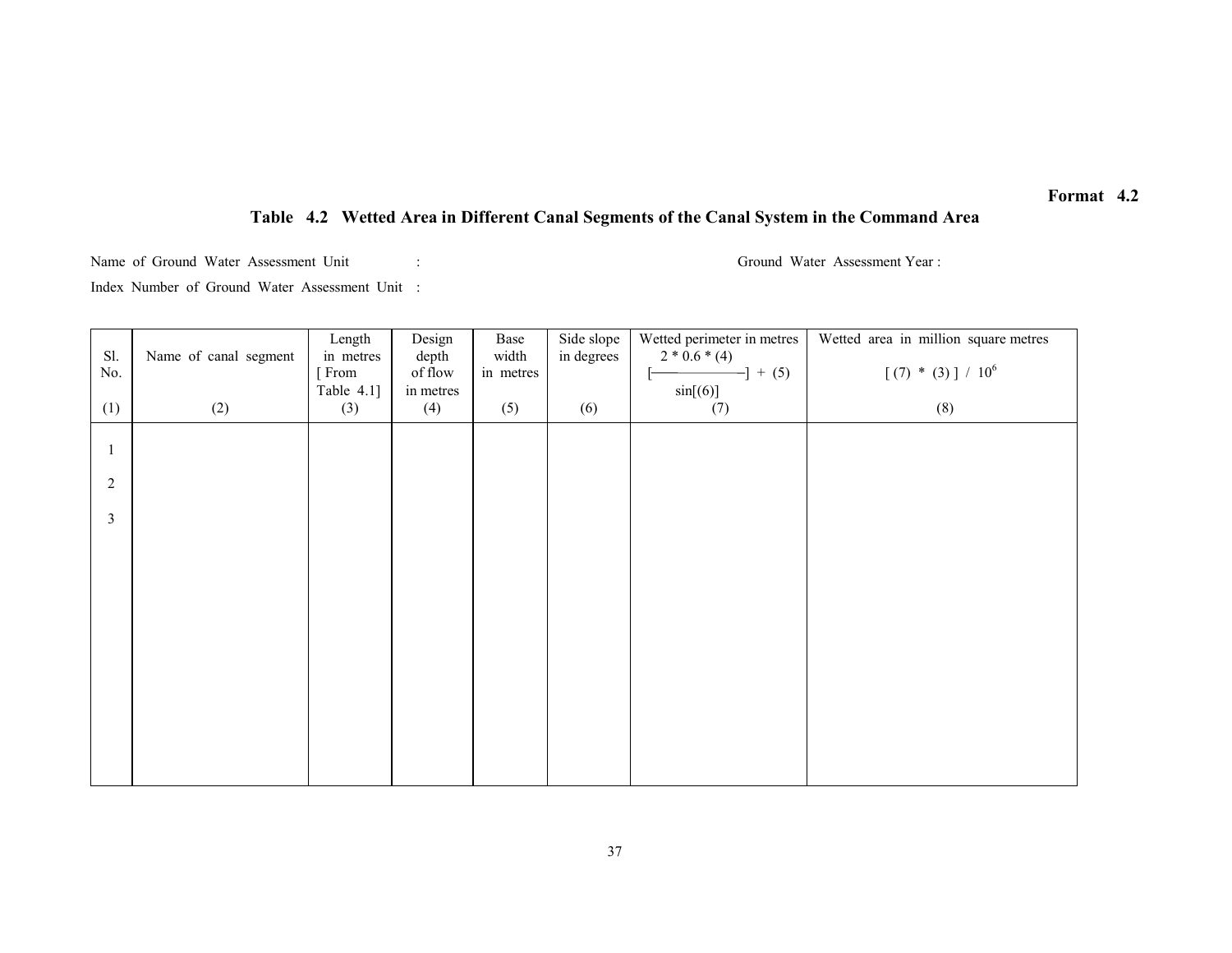## Format 4.3 Table 4.3 Canal Seepage Factor for Different Canal Segments of the Canal System in the Command Area

Name of Ground Water Assessment Unit : Ground Water Assessment Year :

Index Number of Ground Water Assessment Unit :

Terrain Over Which All Canal Segments Traverse : ( Alluvial / Hardrock )

| Sl.<br>No.     | Name of canal segment | Type<br>(line d)<br>unlined) | If terrain is alluvial<br>soil type<br>(normal / sandy)<br>or<br>If terrain is hardrock | Are canal seepage<br>factor values<br>available<br>from documented<br>field studies | Assigned canal seepage factor<br>in hectare metres per day<br>per million square metres<br>of wetted Area |
|----------------|-----------------------|------------------------------|-----------------------------------------------------------------------------------------|-------------------------------------------------------------------------------------|-----------------------------------------------------------------------------------------------------------|
| (1)            | (2)                   | (3)                          | rock type<br>(4)                                                                        | (Yes/No)<br>(5)                                                                     | (6)                                                                                                       |
|                |                       |                              |                                                                                         |                                                                                     |                                                                                                           |
| $\overline{2}$ |                       |                              |                                                                                         |                                                                                     |                                                                                                           |
| 3              |                       |                              |                                                                                         |                                                                                     |                                                                                                           |
|                |                       |                              |                                                                                         |                                                                                     |                                                                                                           |
|                |                       |                              |                                                                                         |                                                                                     |                                                                                                           |
|                |                       |                              |                                                                                         |                                                                                     |                                                                                                           |
|                |                       |                              |                                                                                         |                                                                                     |                                                                                                           |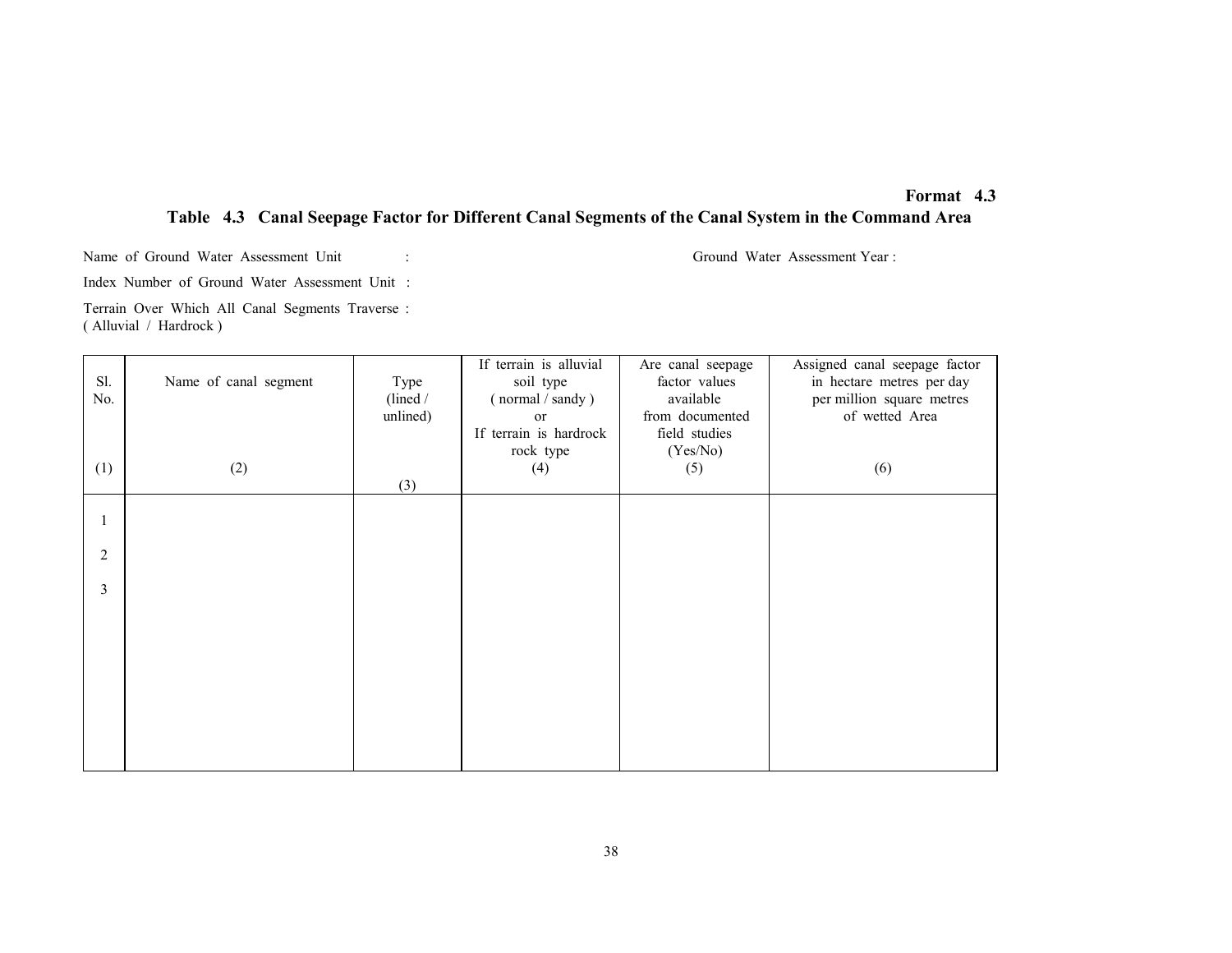## Table 4.4 Recharge from Canals in the Command Area

Name of Ground Water Assessment Unit : Ground Water Assessment Year : Ground Water Assessment Year :

Index Number of Ground Water Assessment Unit :

|                |                                                                                      | Canal seepage factor<br>in hectare metres per | Wetted area in                            |         | Number of days the canal<br>segment is in operation during | Recharge from canal segment<br>in hectare metres during |                               |  |
|----------------|--------------------------------------------------------------------------------------|-----------------------------------------------|-------------------------------------------|---------|------------------------------------------------------------|---------------------------------------------------------|-------------------------------|--|
| Sl.<br>No.     | Name of canal segment                                                                | day per million<br>square                     | million square metres<br>(From Table 4.2) | Monsoon | Non-monsoon                                                | Monsoon                                                 | Non-monsoon                   |  |
|                |                                                                                      | metres of wetted area<br>(From Table 4.3)     |                                           | season  | season                                                     | season<br>$[(3) * (4) * (5)]$                           | season<br>$[(3) * (4) * (6)]$ |  |
| (1)            | (2)                                                                                  | (3)                                           | (4)                                       | (5)     | (6)                                                        | (7)                                                     | (8)                           |  |
|                |                                                                                      |                                               |                                           |         |                                                            |                                                         |                               |  |
| $\overline{2}$ |                                                                                      |                                               |                                           |         |                                                            |                                                         |                               |  |
| 3              |                                                                                      |                                               |                                           |         |                                                            |                                                         |                               |  |
|                |                                                                                      |                                               |                                           |         |                                                            |                                                         |                               |  |
|                |                                                                                      |                                               |                                           |         |                                                            |                                                         |                               |  |
|                |                                                                                      |                                               |                                           |         |                                                            |                                                         |                               |  |
|                |                                                                                      |                                               |                                           |         |                                                            |                                                         |                               |  |
|                | Recharge from canals in the command area<br>Sum of recharge from all canal segments) |                                               |                                           |         |                                                            |                                                         |                               |  |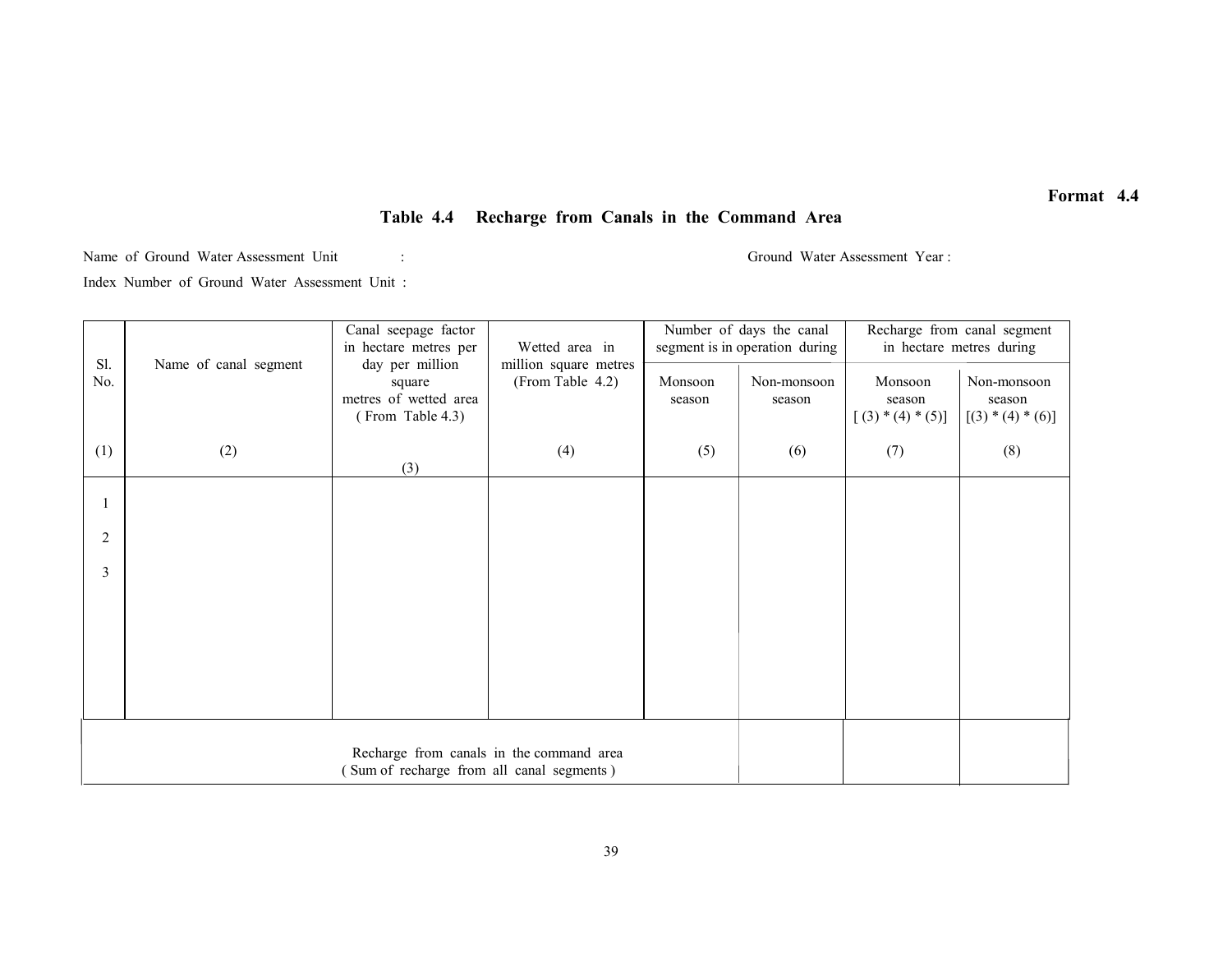## Table 4.5 Location Details of Different Canal Segments of the Canal System in the Poor Ground Water Quality Area

Name of Ground Water Assessment Unit : Ground Water Assessment Year : Ground Water Assessment Year :

Index Number of Ground Water Assessment Unit :

| Sl.            |                       | Type                          | Length in | Starting point of canal segment |           | Ending point of canal segment |           |  |
|----------------|-----------------------|-------------------------------|-----------|---------------------------------|-----------|-------------------------------|-----------|--|
| No.            | Name of canal segment | (main/minor/<br>distributory) | metres    | Latitude                        | Longitude | Latitude                      | Longitude |  |
| (1)            | (2)                   | (3)                           | (4)       | (5)                             | (6)       | (7)                           | (8)       |  |
|                |                       |                               |           |                                 |           |                               |           |  |
|                |                       |                               |           |                                 |           |                               |           |  |
| $\overline{2}$ |                       |                               |           |                                 |           |                               |           |  |
|                |                       |                               |           |                                 |           |                               |           |  |
| 3              |                       |                               |           |                                 |           |                               |           |  |
|                |                       |                               |           |                                 |           |                               |           |  |
|                |                       |                               |           |                                 |           |                               |           |  |
|                |                       |                               |           |                                 |           |                               |           |  |
|                |                       |                               |           |                                 |           |                               |           |  |
|                |                       |                               |           |                                 |           |                               |           |  |
|                |                       |                               |           |                                 |           |                               |           |  |
|                |                       |                               |           |                                 |           |                               |           |  |
|                |                       |                               |           |                                 |           |                               |           |  |
|                |                       |                               |           |                                 |           |                               |           |  |
|                |                       |                               |           |                                 |           |                               |           |  |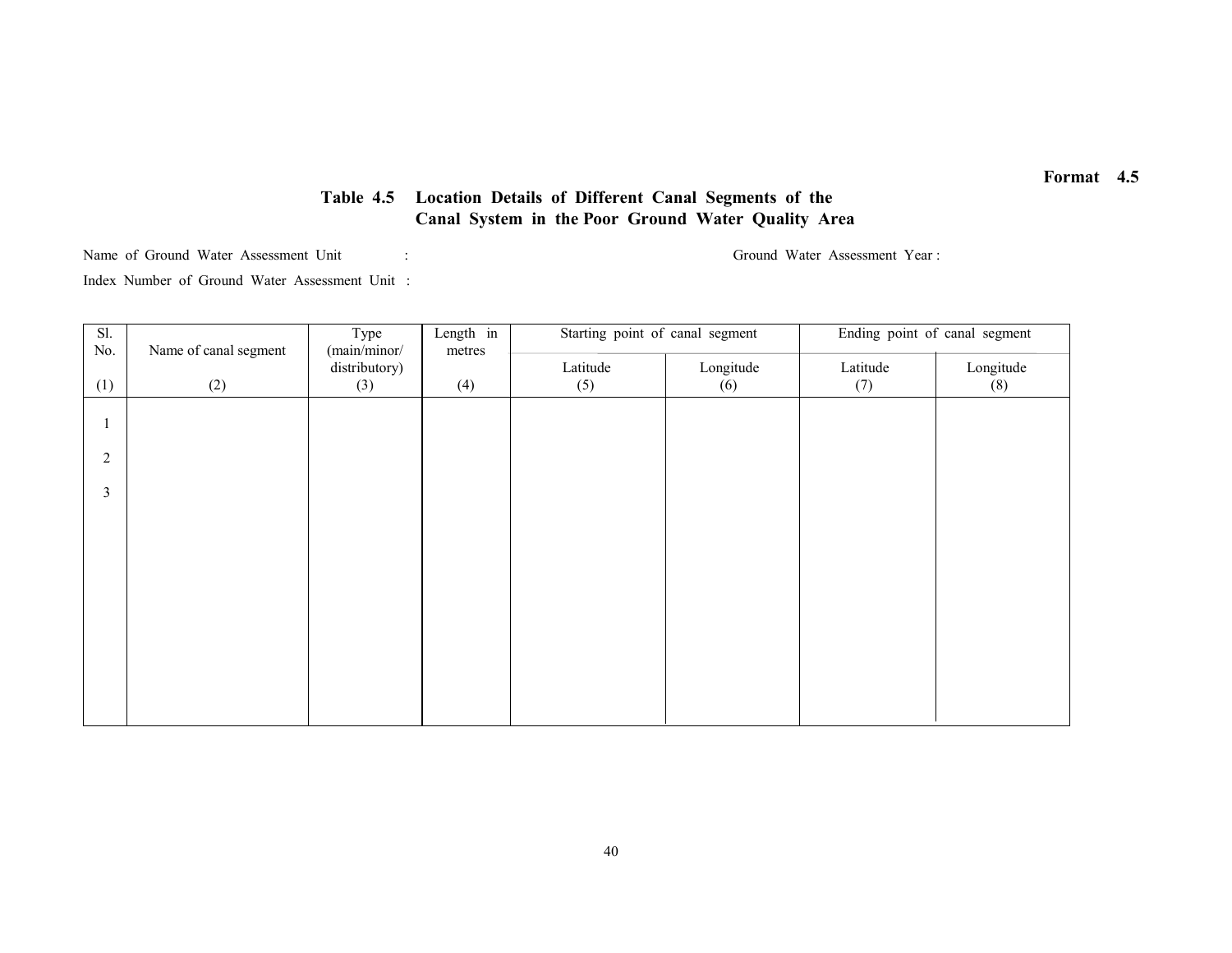## Table 4.6 Wetted Area in Different Canal Segments of the Canal System in the Poor Ground Water Quality Area

Name of Ground Water Assessment Unit : Ground Water Assessment Year : Ground Water Assessment Year : Index Number of Ground Water Assessment Unit :

| Sl.<br>$\rm No.$ | Name of canal segment | Length<br>in metres<br>[From | Design<br>depth<br>of flow | Base<br>width<br>in metres | Side slope<br>in degrees | Wetted perimeter in metres<br>$2 * 0.6 * (4)$<br>$-1 + (5)$<br>$[-]$ | Wetted area in million square metres<br>$[ (7) * (3) ] / 10^6$ |
|------------------|-----------------------|------------------------------|----------------------------|----------------------------|--------------------------|----------------------------------------------------------------------|----------------------------------------------------------------|
| (1)              | (2)                   | Table 4.5]<br>(3)            | in metres<br>(4)           | (5)                        | (6)                      | sin[(6)]<br>(7)                                                      | (8)                                                            |
| $\mathbf{1}$     |                       |                              |                            |                            |                          |                                                                      |                                                                |
| $\overline{2}$   |                       |                              |                            |                            |                          |                                                                      |                                                                |
| $\mathfrak{Z}$   |                       |                              |                            |                            |                          |                                                                      |                                                                |
|                  |                       |                              |                            |                            |                          |                                                                      |                                                                |
|                  |                       |                              |                            |                            |                          |                                                                      |                                                                |
|                  |                       |                              |                            |                            |                          |                                                                      |                                                                |
|                  |                       |                              |                            |                            |                          |                                                                      |                                                                |
|                  |                       |                              |                            |                            |                          |                                                                      |                                                                |
|                  |                       |                              |                            |                            |                          |                                                                      |                                                                |
|                  |                       |                              |                            |                            |                          |                                                                      |                                                                |
|                  |                       |                              |                            |                            |                          |                                                                      |                                                                |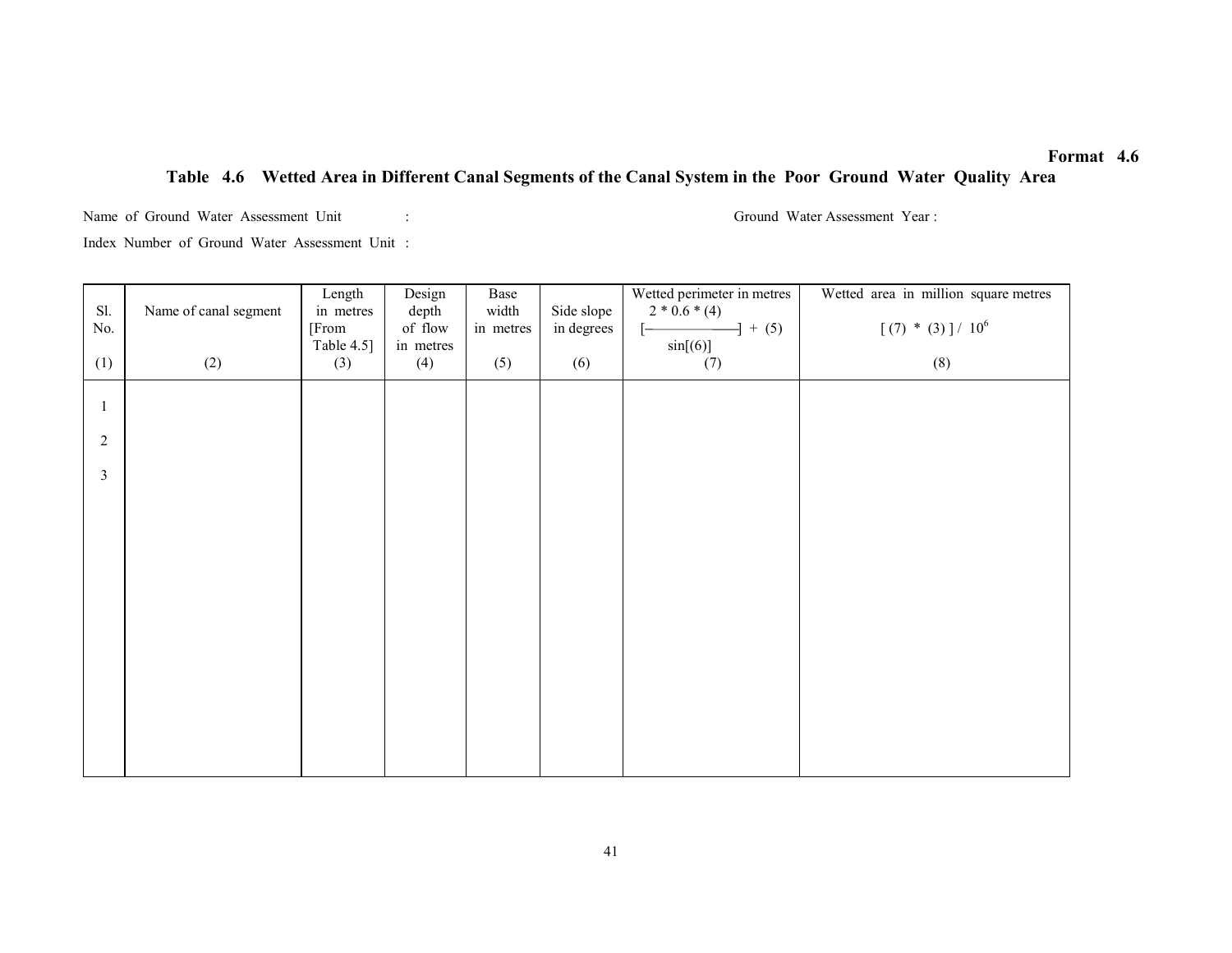## Table 4.7 Canal Seepage Factor for Different Canal Segments of the Canal System in the Poor Ground Water Quality Area

Name of Ground Water Assessment Unit : Ground Water Assessment Year :

Index Number of Ground Water Assessment Unit :

Terrain Over Which All Canal Segments Traverse : ( Alluvial / Hardrock )

|                |                       |                 | If terrain is alluvial | Are canal seepage | Assigned canal seepage factor |
|----------------|-----------------------|-----------------|------------------------|-------------------|-------------------------------|
|                |                       | Type            | soil type              | factor values     | in hectare metres per day     |
| Sl.            | Name of canal segment | (lined/unlined) | (normal / sandy)       | available         | per million square metres     |
| No.            |                       |                 | <sub>or</sub>          | from documented   | of wetted area                |
|                |                       |                 | If terrain is hardrock | field studies     |                               |
|                |                       |                 | rock type              | (Yes/No)          |                               |
| (1)            | (2)                   | (3)             | (4)                    | (5)               | (6)                           |
|                |                       |                 |                        |                   |                               |
|                |                       |                 |                        |                   |                               |
|                |                       |                 |                        |                   |                               |
| $\overline{2}$ |                       |                 |                        |                   |                               |
| 3              |                       |                 |                        |                   |                               |
|                |                       |                 |                        |                   |                               |
|                |                       |                 |                        |                   |                               |
|                |                       |                 |                        |                   |                               |
|                |                       |                 |                        |                   |                               |
|                |                       |                 |                        |                   |                               |
|                |                       |                 |                        |                   |                               |
|                |                       |                 |                        |                   |                               |
|                |                       |                 |                        |                   |                               |
|                |                       |                 |                        |                   |                               |
|                |                       |                 |                        |                   |                               |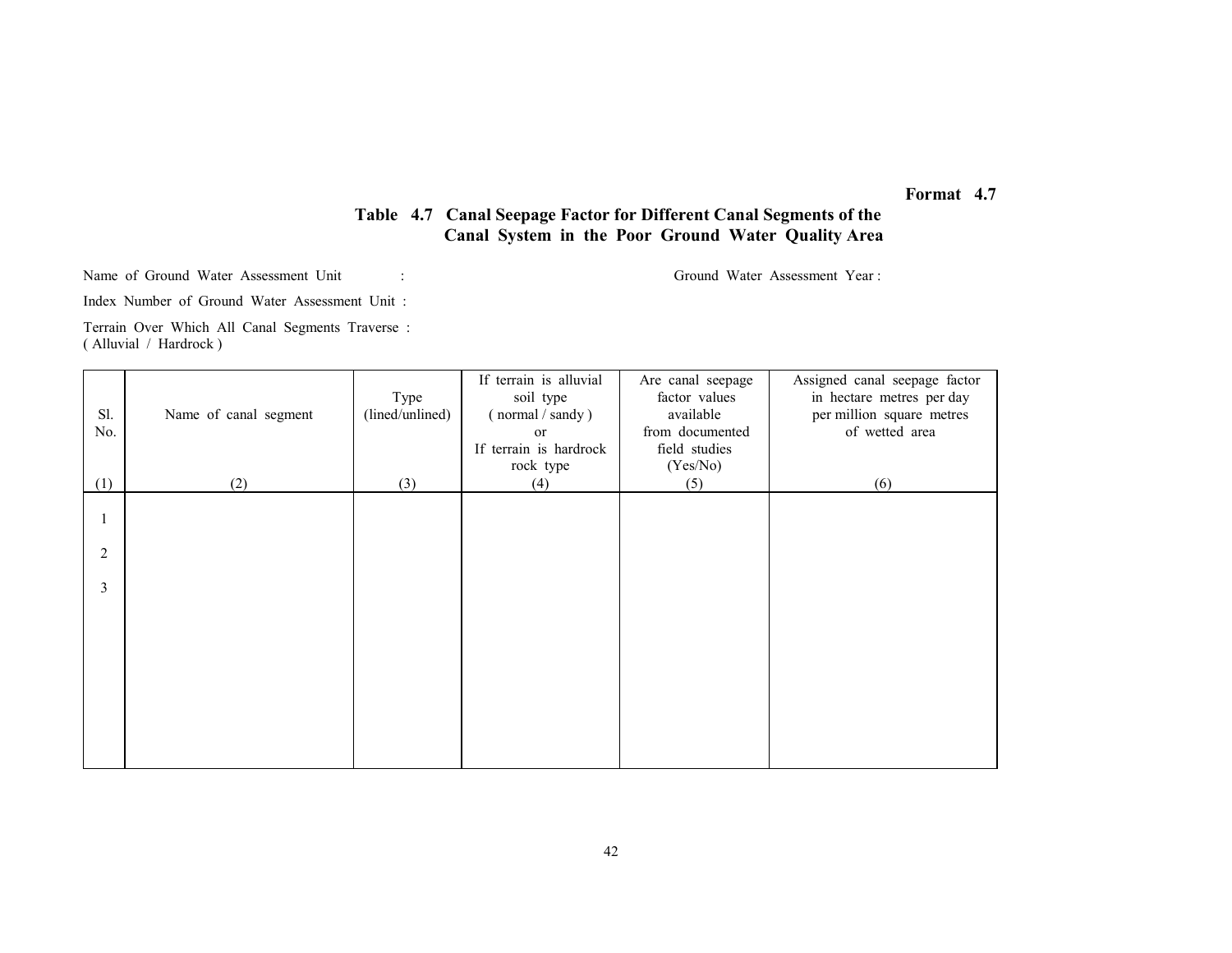## Table 4.8 Recharge from Canals in the Poor Ground Water Quality Area

Name of Ground Water Assessment Unit : Ground Water Assessment Year : Ground Water Assessment Year : Index Number of Ground Water Assessment Unit :

| Sl.            | Canal seepage factor<br>in hectare metres per<br>Name of canal segment<br>day per million<br>square<br>metres of wetted area<br>(From Table 4.7) |                  | Wetted area in<br>million square metres |                       | Number of days the canal<br>segment is in operation during | Recharge from canal segment<br>in hectare metres during |     |  |
|----------------|--------------------------------------------------------------------------------------------------------------------------------------------------|------------------|-----------------------------------------|-----------------------|------------------------------------------------------------|---------------------------------------------------------|-----|--|
| No.            |                                                                                                                                                  | (From Table 4.6) | Monsoon<br>season                       | Non-monsoon<br>season | Monsoon<br>season<br>$[(3) * (4) * (5)]$                   | Non-monsoon<br>season<br>$[(3) * (4) * (6)]$            |     |  |
| (1)            | (2)                                                                                                                                              | (3)              | (4)                                     | (5)                   | (6)                                                        | (7)                                                     | (8) |  |
|                |                                                                                                                                                  |                  |                                         |                       |                                                            |                                                         |     |  |
| $\overline{2}$ |                                                                                                                                                  |                  |                                         |                       |                                                            |                                                         |     |  |
| 3              |                                                                                                                                                  |                  |                                         |                       |                                                            |                                                         |     |  |
|                |                                                                                                                                                  |                  |                                         |                       |                                                            |                                                         |     |  |
|                |                                                                                                                                                  |                  |                                         |                       |                                                            |                                                         |     |  |
|                |                                                                                                                                                  |                  |                                         |                       |                                                            |                                                         |     |  |
|                |                                                                                                                                                  |                  |                                         |                       |                                                            |                                                         |     |  |
|                |                                                                                                                                                  |                  |                                         |                       |                                                            |                                                         |     |  |
|                | Recharge from canals in the poor ground water quality area<br>(Sum of recharge from all canal segments)                                          |                  |                                         |                       |                                                            |                                                         |     |  |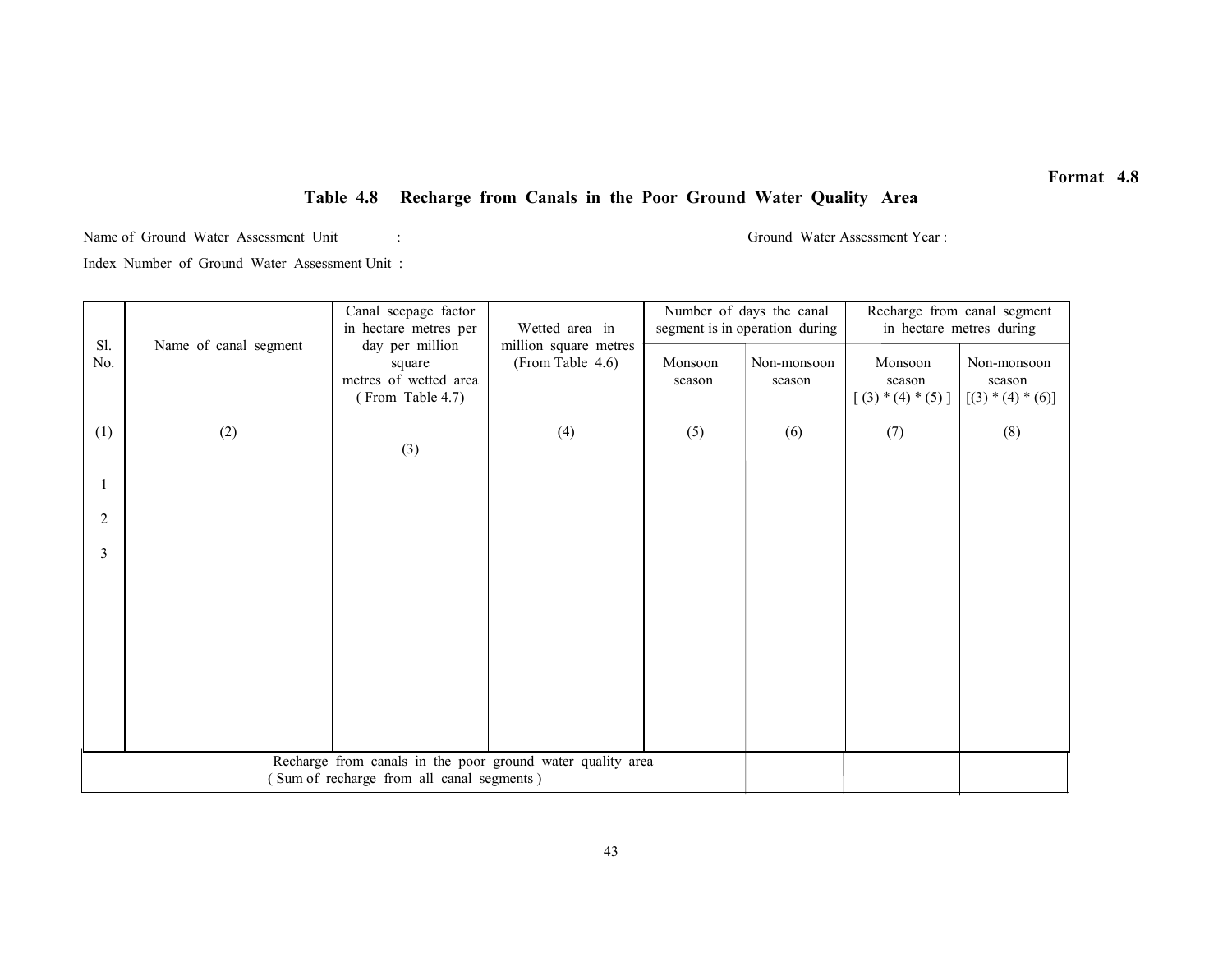### CHAPTER 5

## RECHARGE FROM IRRIGATION WATER APPLIED BY SURFACE WATER IRRIGATION

### 5.1 GENERAL

Recharge from irrigation water applied by surface water irrigation which has to be computed for the monsoon and non- monsoon seasons of the current ground water assessment year is applicable only for the following two sub-units of each ground water assessment unit,

#### a) command area

## b) poor ground water quality area

The computations of recharge from irrigation water applied by surface water irrigation in a given sub-unit and during a given season involves the following steps to be carried out.

- a) estimation of irrigation water applied by surface water irrigation
- b) estimation average depth to water table below ground level
- c) estimation of irrigated are under paddy and non-paddy
- d) assigning a return flow factor on the basis of results from 'b' and 'c' above
- e) computation of the required recharge on the basis of the results from 'a' and 'd' above

### 5.2 ASSUMPTIONS

The computation of recharge from irrigation water applied by surface water irrigation is based on the following assumptions .

- a) recharge in hectare metres can be obtained as the product of the following parameters :
	- i) irrigation water applied in hectare metres
	- ii) return flow factor as a fraction
- b) the irrigation water applied as mentioned in 'a' above is considered as the sum of water released from all outlets in the canal system. Each such outlet is located in the distributories of the canal systems.
- c) the water released in hectare metres from each outlet as mentioned in 'b' above can be computed as the product of the following parameters
	- i) design discharge of the outlet in hectare metres per day
	- ii) number of days water is actually released from the outlet
	- iii)a factor 0.6 (assuming that the actual average discharge from the outlet during the period water is released from it is 0.6 times the design discharge).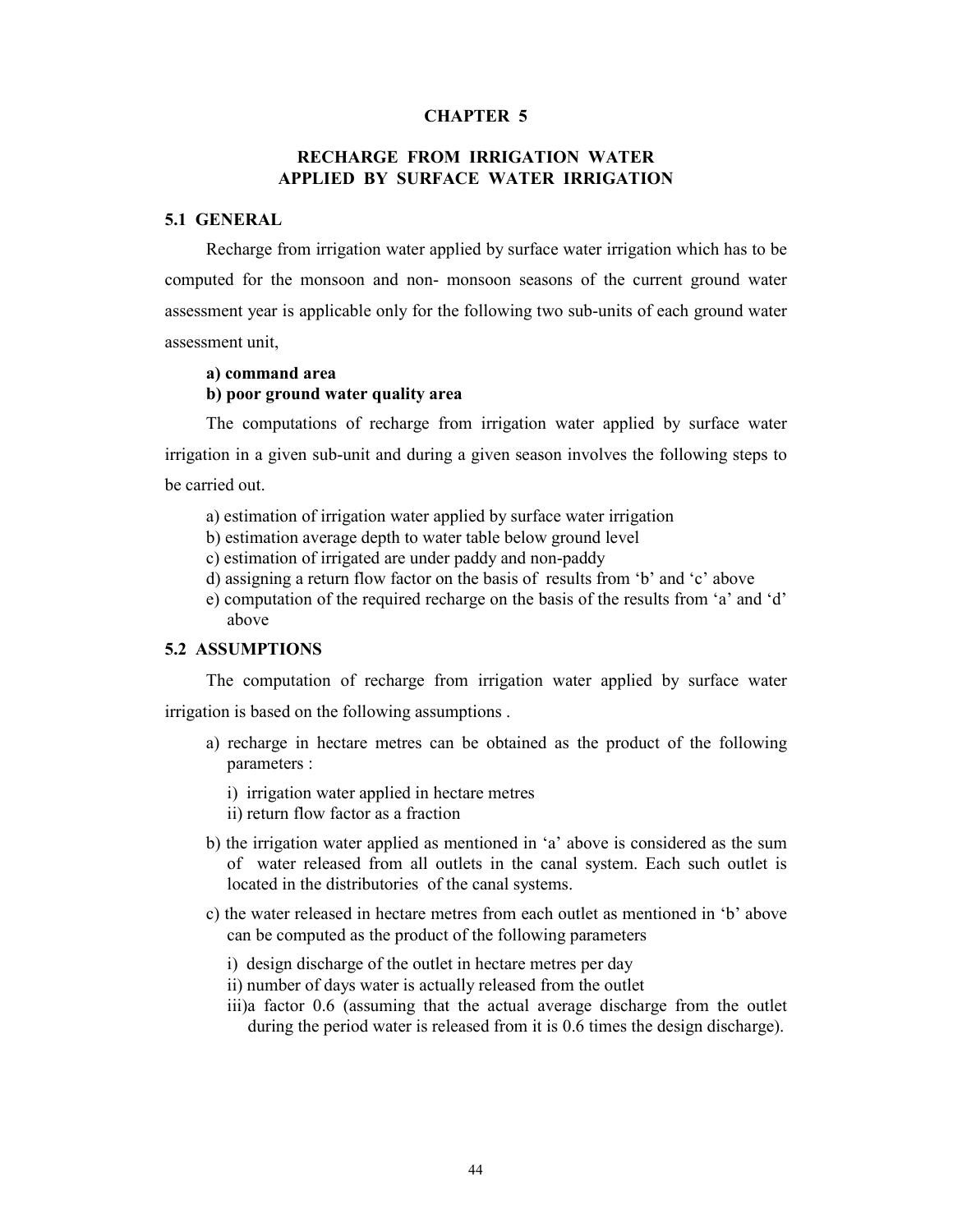- d) the return flow factor mentioned in 'a' above depends only on the following factors
	- i) whether the crop irrigated is paddy or non-paddy
	- ii) whether the range of depth to water table below ground level is less than 10 metres, between 10 and 25 metres or greater than 25 metres

iii)whether the release from outlets is continuous or rotational.

e) the return flow factor mentioned in 'a' and 'd' above can be assigned a value either on the basis of norms as given in Appendix 5.1 or on the basis of results from documented field studies.

## 5.3 COMPUTATIONAL PROCEDURE

## 5.3.1 Command Area

The computational scheme to be adopted for computing the recharge from irrigation water applied by surface water irrigation in command area is described in this section.

### 5.3.1.1 Irrigation Water Applied

The location details of all the outlets in the canal system are presented in one table ( Table 5.1). The format to be adopted for this table is given in Format 5.1.

The actual water released from each outlet during the monsoon and nonmonsoon season are computed. The irrigation water applied during these two seasons are obtained as the sum of the releases from each outlet. The computations for these are presented in one table (Table 5.2). The format to be adopted for this table is given in Format 5.2

### 5.3.1.2 Depth to Water Table Below Ground Level

The average depth to water table below ground level in the command area as a whole during the monsoon and non-monsoon seasons are to be categorised as one of the following three ranges

- a) Less than 10 metres
- b) Between 10 and 25 metres
- c) Greater than 25 metres

The computational scheme to adopted for this purpose is given below :

- a) The following data on depth to water table below ground level as recorded from each of the observation wells in the command area are considered.
	- i) during pre-monsoon interval of current ground water assessment year
	- ii) during post-monsoon interval of current ground water assessment year
	- iii)during pre-monsoon interval of ground water year immediately following the current ground water assessment year.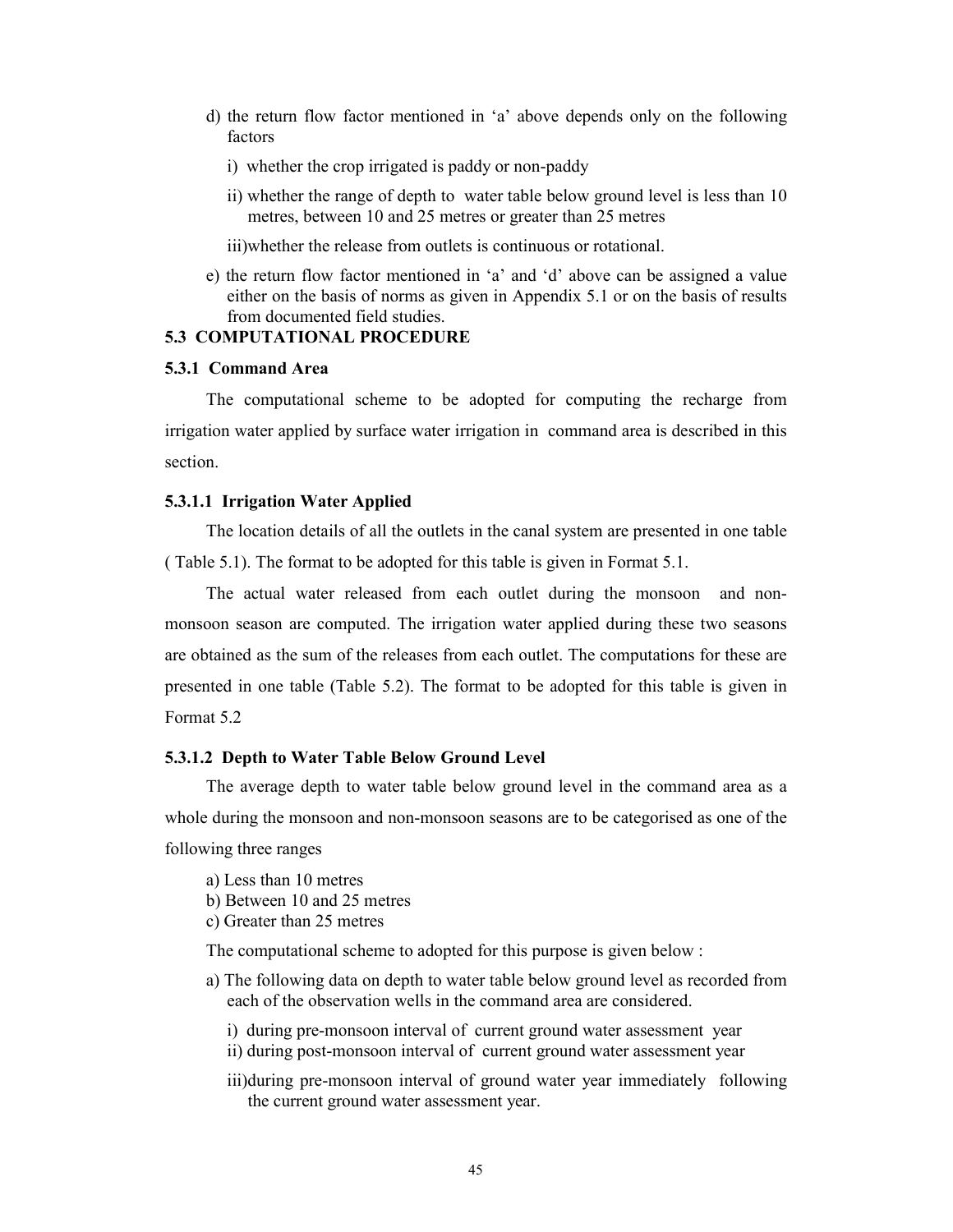- b) The above three water table data items applicable for the command area as a whole are obtained as the arithmetic average of the corresponding data from all the observation wells considered.
- c) Average depth of water table below ground level in command area as a whole during the monsoon season is computed as the arithmetic average of the water table data during pre-monsoon and post-monsoon intervals of the current ground water assessment year as obtained in 'b' above.
- d) Average depth of water table below ground level in the command area as a whole during the non-monsoon season is computed as the arithmetic average of the water table data during post-monsoon interval of the current ground water assessment year and pre-monsoon interval of the ground water year immediately following the current ground water assessment year as obtained in 'b' above.
- e) The results obtained from 'c' and 'd' above or made use of to categorise the depth to water table below ground level in the command area during monsoon and non-monsoon seasons to belong to one of the three ranges mentioned in the beginning of this section.

The computations required for the above scheme are presented in one table (Table

5.3). The format to be adopted for this table is given in Format 5.3.

### 5.3.1.3 Irrigated Area Under Paddy and Non-paddy

The irrigated area in hectares under paddy and non-paddy in the command area during monsoon and non-monsoon seasons of the current ground water assessment year are estimated by adopting any convenient method. The most obvious method, though it will be time consuming, is through actual field survey. They can be also estimated indirectly, using information on irrigation water applied and irrigation water requirement of the crops. The results of the irrigated area as mentioned above are presented in one table (Table 5.4) . The format to be adopted for this table is given in Format 5.4.

### 5.3.1.4 Return Flow Factor

The return flow factor for the command area during monsoon and non-monsoon seasons are obtained either on the basis of the norms as given in Appendix 5.1 or on the basis of results from documented field studies. The use of the norms require information on depth water table and irrigated area mentioned in the previous two sections. The computations are presented in one table ( Table 5.5) The format to be adopted for this table is given in Format 5.5.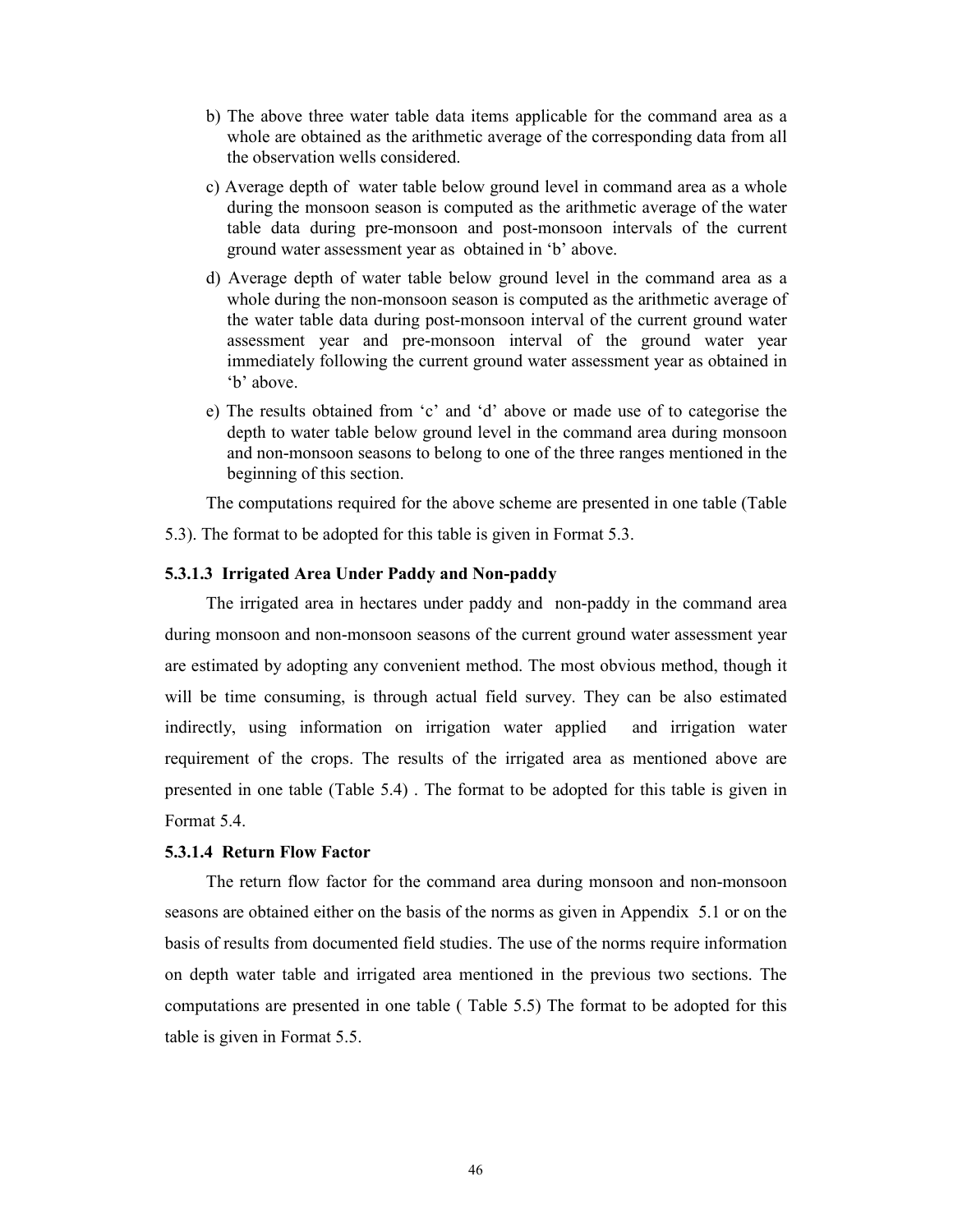## 5.3.1.5 Recharge

The estimates of irrigation water applied and the return flow factor are then made use of to compute the recharge from irrigation water applied by surface water irrigation in the command area during the monsoon and non-monsoon seasons of the current ground water assessment year. The computations are presented in one table (Table 5.6). The format to be adopted for this table is given in Format 5.6.

### 5.3.2 POOR GROUND WATER QUALITY AREA

The computations to be performed for estimating the recharge from irrigation water applied by surface water irrigation in the poor ground water quality area during the monsoon and non-monsoon season of the current ground water assessment year is identical to what has been described earlier in Section 5.3.1 for the command area.

Usually, there will be no observation wells in the poor ground water area.. This limitation can be overcome by assuming that, the range of depth to water table below ground level during both monsoon and non-monsoon seasons in this sub-unit is less than 10 metres if data from observation wells are not available. This assumption will be mostly valid since poor ground water quality areas will be normally associated with shallow water table areas.

The computations for the poor ground water quality area are presented in six tables (Tables 5.7 to 5.12). The formats to be adopted for these six tables are given in Formats 5.7 to 5.12 respectively.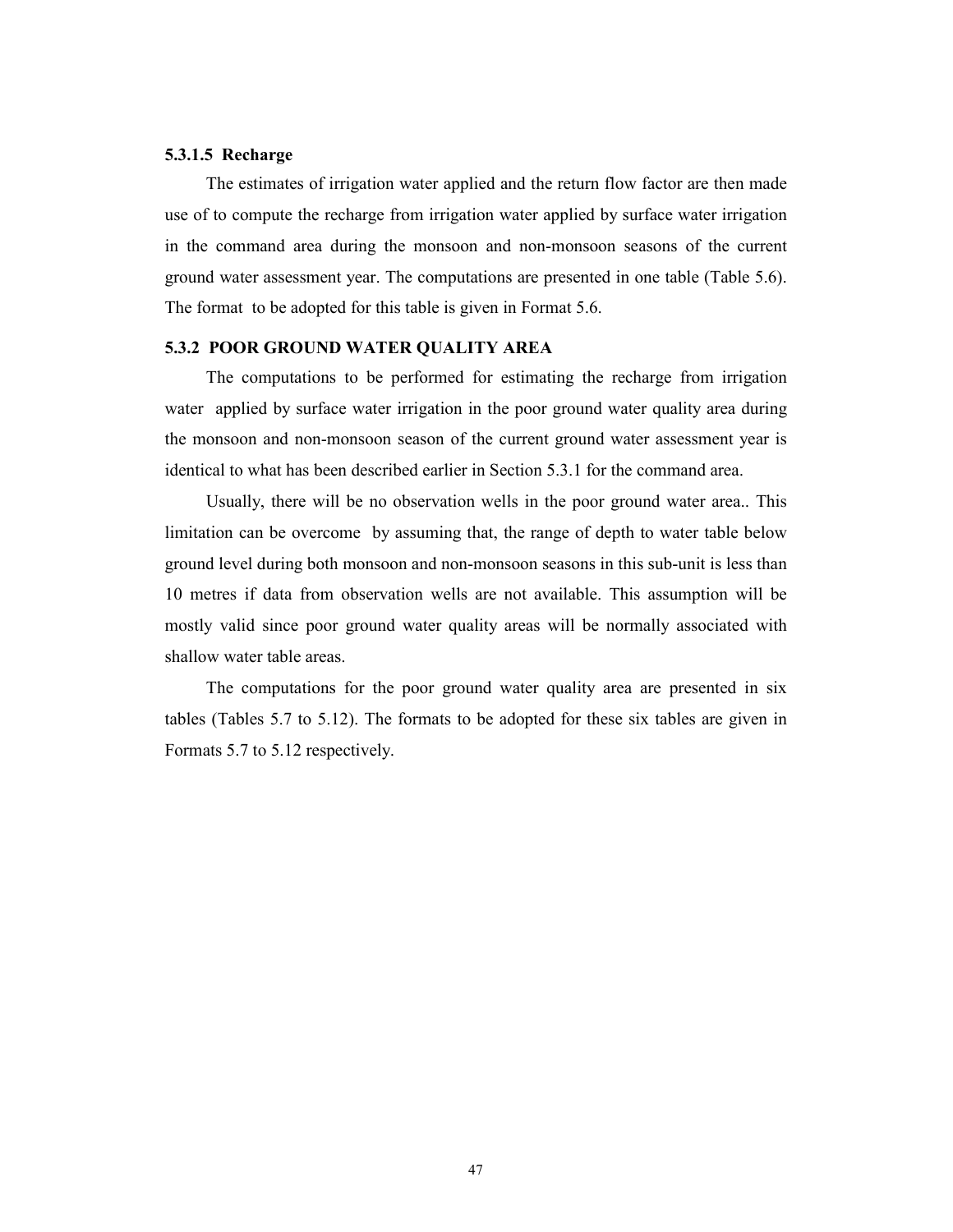## Table 5.1 Location Details of All Outlets Of the Canal System in Command Area

Name of Ground Water Assessment Unit : Ground Water Assessment Year : Index Number of Ground Water Assessment Unit :

Sl. No. (1) Name of outlet (2) Distributory in which the outlet is located (3) Latitude (4) Longitude (5) Design discharge in hectare metres per day (6) 1 2 3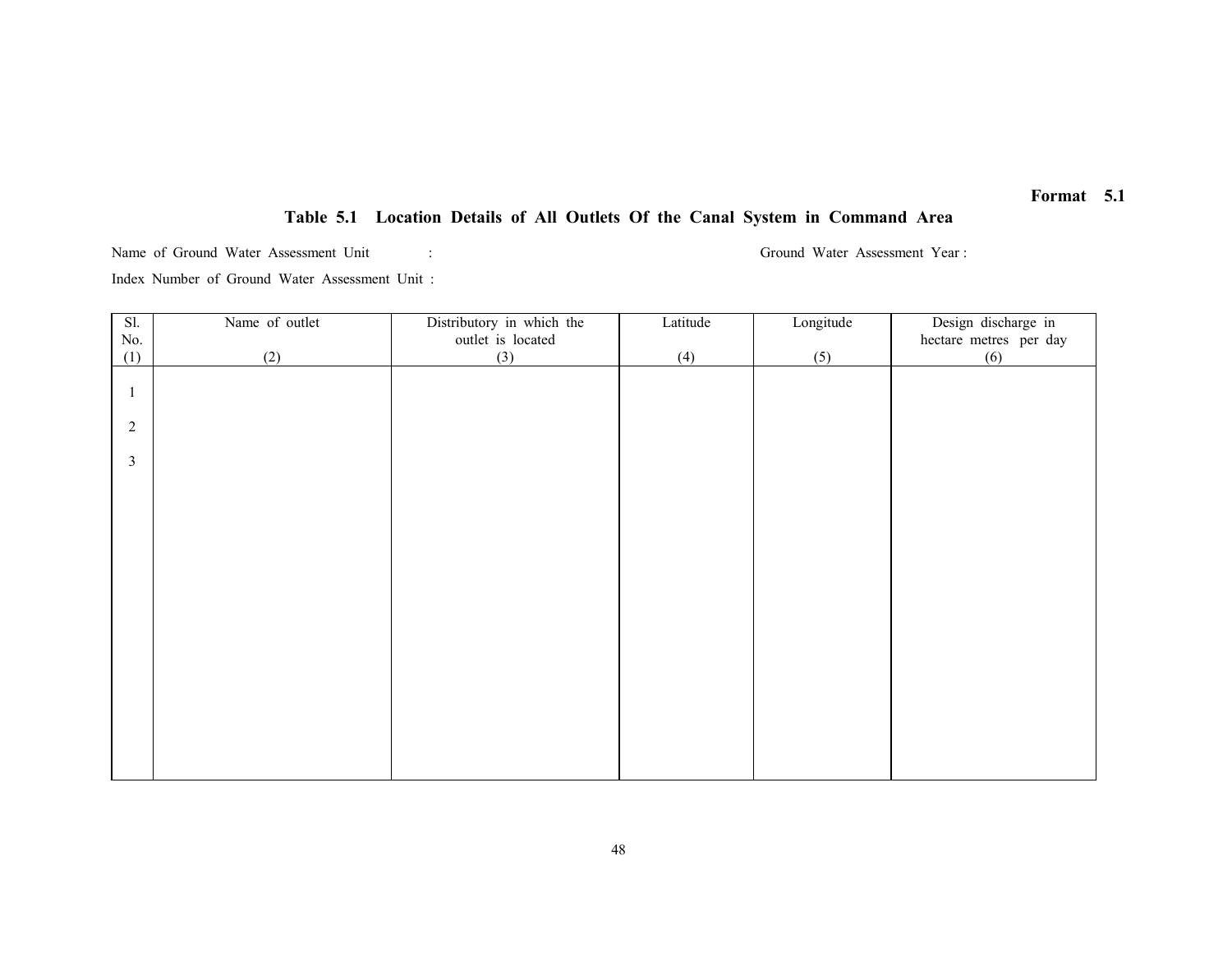## Table 5.2 Irrigation Water Applied by Surface Water Irrigation in Command Area

Name of Ground Water Assessment Unit : Ground Water Assessment Year : Ground Water Assessment Year : Index Number of Ground Water Assessment Unit :

|     |                                                                                                                                    | Design discharge                   |                        | Number of days water is released | Water released from outlet |                          |  |  |
|-----|------------------------------------------------------------------------------------------------------------------------------------|------------------------------------|------------------------|----------------------------------|----------------------------|--------------------------|--|--|
| Sl. |                                                                                                                                    | in hectare                         | from the outlet during |                                  |                            | in hectare metres during |  |  |
| No. | Name of outlet                                                                                                                     | metres per day<br>[From Table 5.1] | Monsoon                | Non-monsoon                      | Monsoon season             | Non-monsoon season       |  |  |
|     |                                                                                                                                    |                                    | season                 | season                           | $(3) * (4) * 0.6$          | $(3) * (5) * 0.6$        |  |  |
| (1) | (2)                                                                                                                                | (3)                                | (4)                    | (5)                              | (6)                        | (7)                      |  |  |
|     |                                                                                                                                    |                                    |                        |                                  |                            |                          |  |  |
|     |                                                                                                                                    |                                    |                        |                                  |                            |                          |  |  |
| 2   |                                                                                                                                    |                                    |                        |                                  |                            |                          |  |  |
|     |                                                                                                                                    |                                    |                        |                                  |                            |                          |  |  |
| 3   |                                                                                                                                    |                                    |                        |                                  |                            |                          |  |  |
|     |                                                                                                                                    |                                    |                        |                                  |                            |                          |  |  |
|     |                                                                                                                                    |                                    |                        |                                  |                            |                          |  |  |
|     |                                                                                                                                    |                                    |                        |                                  |                            |                          |  |  |
|     |                                                                                                                                    |                                    |                        |                                  |                            |                          |  |  |
|     |                                                                                                                                    |                                    |                        |                                  |                            |                          |  |  |
|     |                                                                                                                                    |                                    |                        |                                  |                            |                          |  |  |
|     |                                                                                                                                    |                                    |                        |                                  |                            |                          |  |  |
|     | Irrigation water applied by surface water irrigation in command area in hectare metres<br>[Sum of water released from each outlet] |                                    |                        |                                  |                            |                          |  |  |
|     |                                                                                                                                    |                                    |                        |                                  |                            |                          |  |  |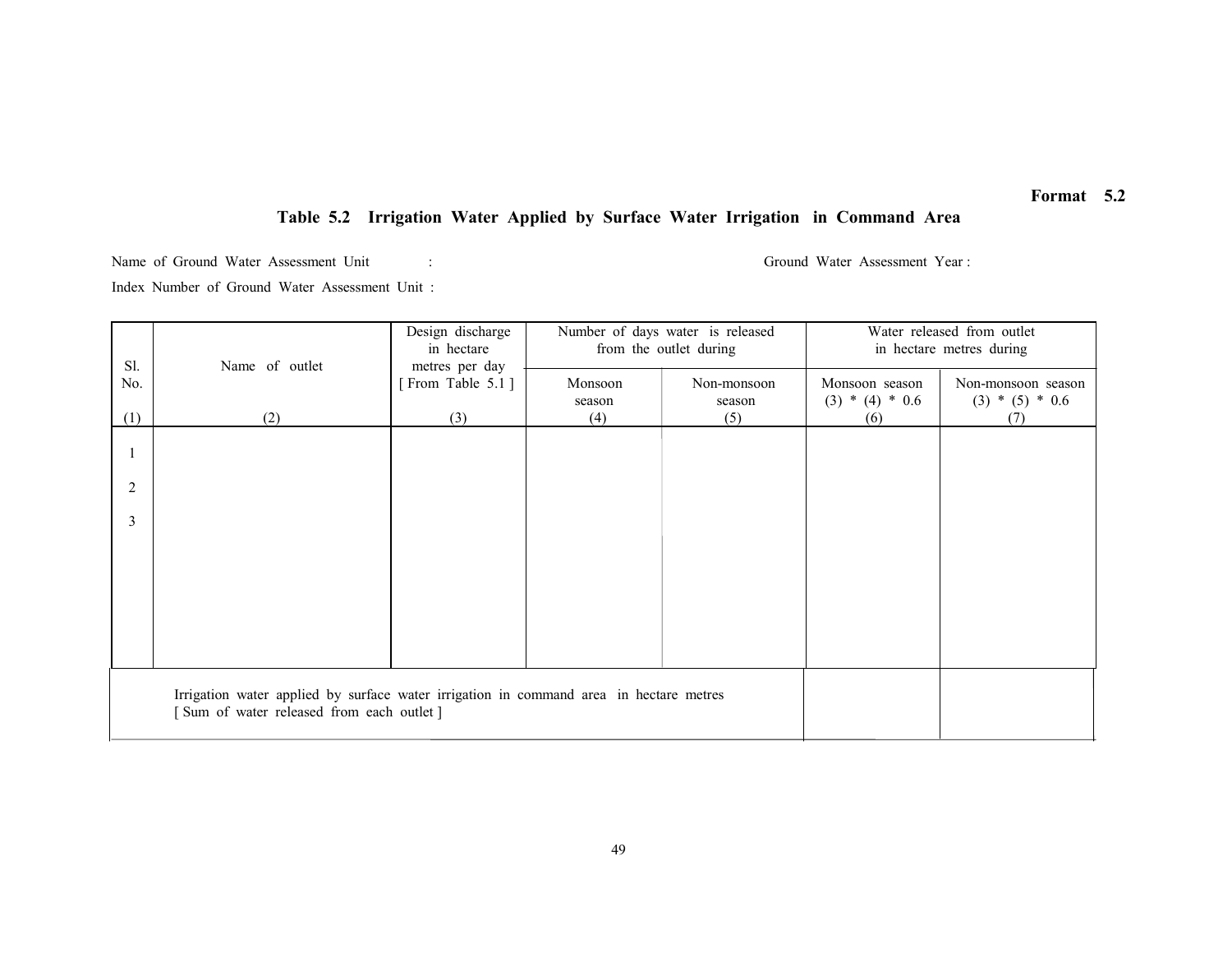## Table 5.3 Water Table Data during Monsoon and Non-monsoon Seasons in Command Area

Name of Ground Water Assessment Unit : Ground Water Assessment Year : Index Number of Ground Water Assessment Unit :

|            |                                                                      | Depth to water table below ground level in metres |                                |                                                                                       |  |  |
|------------|----------------------------------------------------------------------|---------------------------------------------------|--------------------------------|---------------------------------------------------------------------------------------|--|--|
| Sl.<br>No. | Name of observation well<br>(All wells are in command area)          | in ground water assessment year during            |                                | in ground water year immediately following<br>the ground water assessment year during |  |  |
| (1)        | (2)                                                                  | Pre - monsoon interval<br>(4)                     | Post - monsoon interval<br>(5) | Pre - monsoon interval<br>(6)                                                         |  |  |
|            |                                                                      |                                                   |                                |                                                                                       |  |  |
| 2          |                                                                      |                                                   |                                |                                                                                       |  |  |
| 3          |                                                                      |                                                   |                                |                                                                                       |  |  |
|            |                                                                      |                                                   |                                |                                                                                       |  |  |
|            | For the command area as a whole<br>(Average of all wells considered) | $Y1 =$                                            | $Y2 =$                         | $Y3 =$                                                                                |  |  |

a) Depth to water table below ground level in command area in metres

i) During monsoon season  
\n
$$
[(Y1 + Y2) / 2]
$$
\nii) During non-monsoon season  
\n
$$
[(Y2 + Y3) / 2]
$$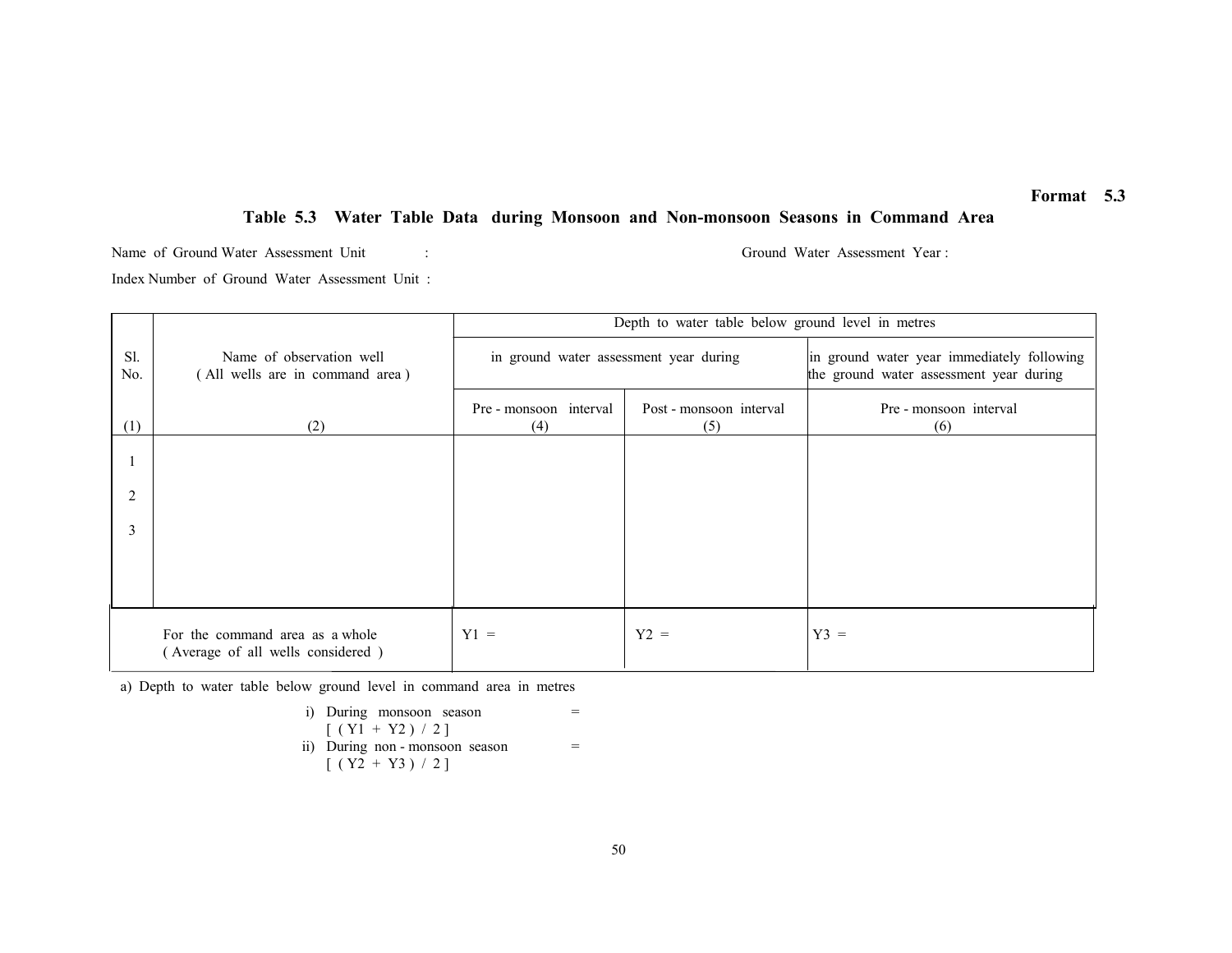## Table 5.4 Irrigated Area Under Paddy and Non - paddy Under Surface Water Irrigation in Command Area

Name of Ground Water Assessment Unit : Index Number of Ground Water Assessment Unit : Ground Water Assessment Year :

| Sl.            |                |             | Type of crop      |                            |                   | Irrigated area under<br>surface water irrigation<br>in hectares during |
|----------------|----------------|-------------|-------------------|----------------------------|-------------------|------------------------------------------------------------------------|
| No.            |                |             | (in command area) |                            | Monsoon<br>season | Non - monsoon<br>season                                                |
| (1)            |                |             | (2)               |                            | (3)               | (4)                                                                    |
| $\,1$          | Paddy          |             |                   |                            |                   |                                                                        |
| $\overline{2}$ | Non - paddy    |             |                   |                            |                   |                                                                        |
|                | Sl.            | Crop        |                   | Irrigated area in hectares |                   |                                                                        |
|                | No.            |             | Monsoon<br>season | Non-monsoon<br>season      |                   |                                                                        |
|                | $\mathbf{1}$   |             |                   |                            |                   |                                                                        |
|                | $\overline{2}$ |             |                   |                            |                   |                                                                        |
|                | $\mathfrak{Z}$ |             |                   |                            |                   |                                                                        |
|                |                |             |                   |                            |                   |                                                                        |
|                |                |             |                   |                            |                   |                                                                        |
|                |                |             |                   |                            |                   |                                                                        |
|                |                |             |                   |                            |                   |                                                                        |
|                |                |             |                   |                            |                   |                                                                        |
|                |                |             |                   |                            |                   |                                                                        |
|                |                |             |                   |                            |                   |                                                                        |
|                | Total for      |             |                   |                            |                   |                                                                        |
|                |                | Non - paddy |                   |                            |                   |                                                                        |
|                |                |             |                   |                            |                   |                                                                        |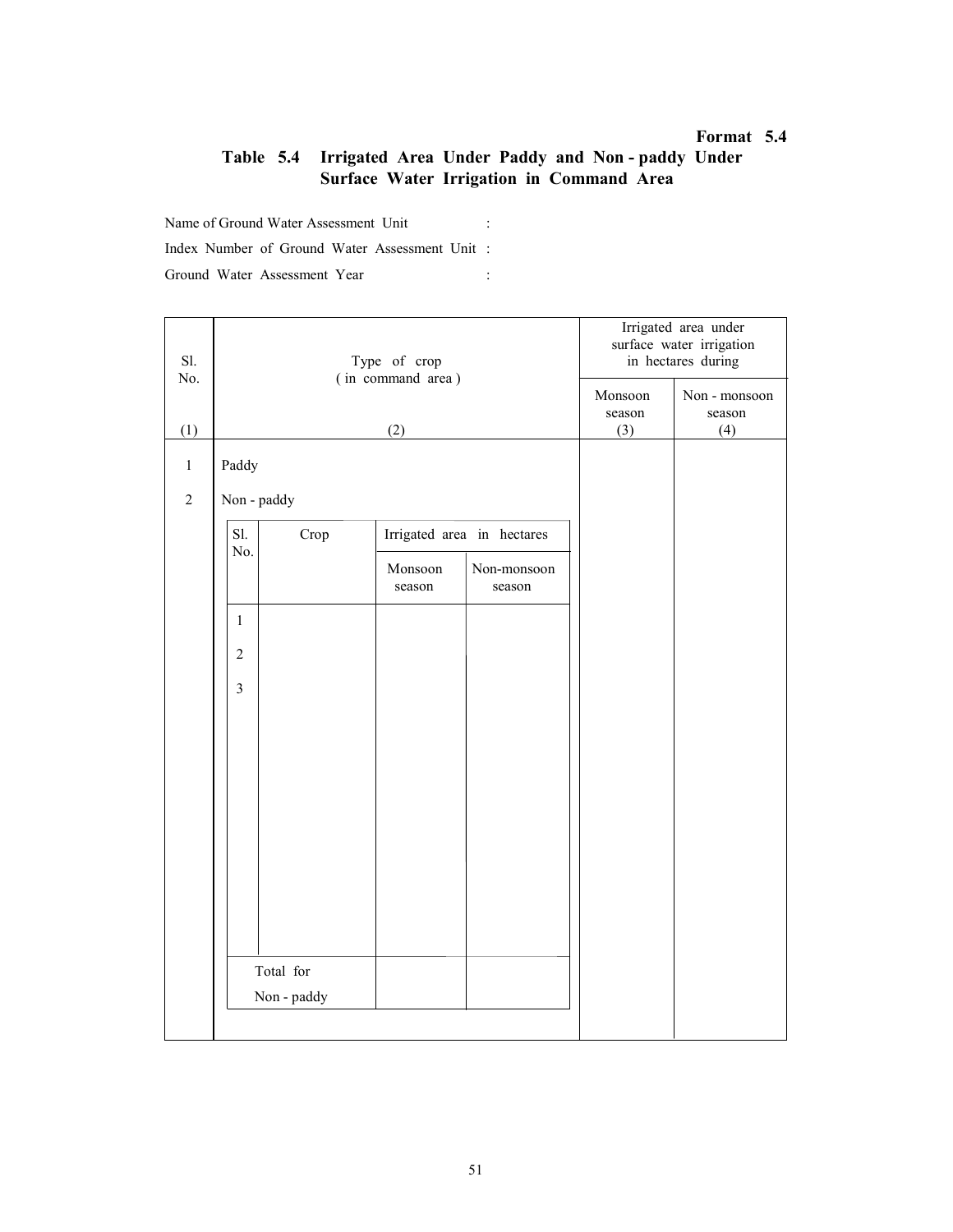## Table 5.5 Return Flow Factor for Computing Recharge from Irrigation Water Applied by Surface Water Irrigation in Command Area

Name of Ground Water Assessment Unit :

Index Number of Ground Water Assessment Unit :

| Sl.            | Description of item                                                                                         | Monsoon | Non - monsoon |
|----------------|-------------------------------------------------------------------------------------------------------------|---------|---------------|
| No.            | (for command area)                                                                                          | season  | season        |
| (1)            | (2)                                                                                                         | (3)     | (4)           |
| $\mathbf{1}$   | Irrigated area under Paddy                                                                                  |         |               |
|                | [From Table 5.4]                                                                                            |         |               |
| $\sqrt{2}$     | Irrigated area under Non-paddy<br>[From Table 5.4]                                                          |         |               |
| $\overline{3}$ | Range of depth to water table<br>below ground level<br>$($ < 10 m / 10 - 25 m / > 25 m)<br>[From Table 5.3] |         |               |
| $\overline{4}$ | Type of irrigation water supply<br>(Continuous / Rotational)                                                |         |               |
| 5              | Is return flow factor for Paddy<br>based on results from documented<br>field studies (Yes / No)             |         |               |
| 6              | Is return flow factor for<br>Non-paddy based on results from<br>documented field studies (Yes / No)         |         |               |
| $\tau$         | Return flow factor for Paddy<br>as a fraction                                                               |         |               |
| 8              | Return flow factor for Non-paddy<br>as a fraction                                                           |         |               |
| 9              | Return flow factor for the<br>command area as a whole                                                       |         |               |
|                | $\frac{(7) * (1) + (8) * (2)}{(1) + (2)}$<br>$\lceil - \rceil$                                              |         |               |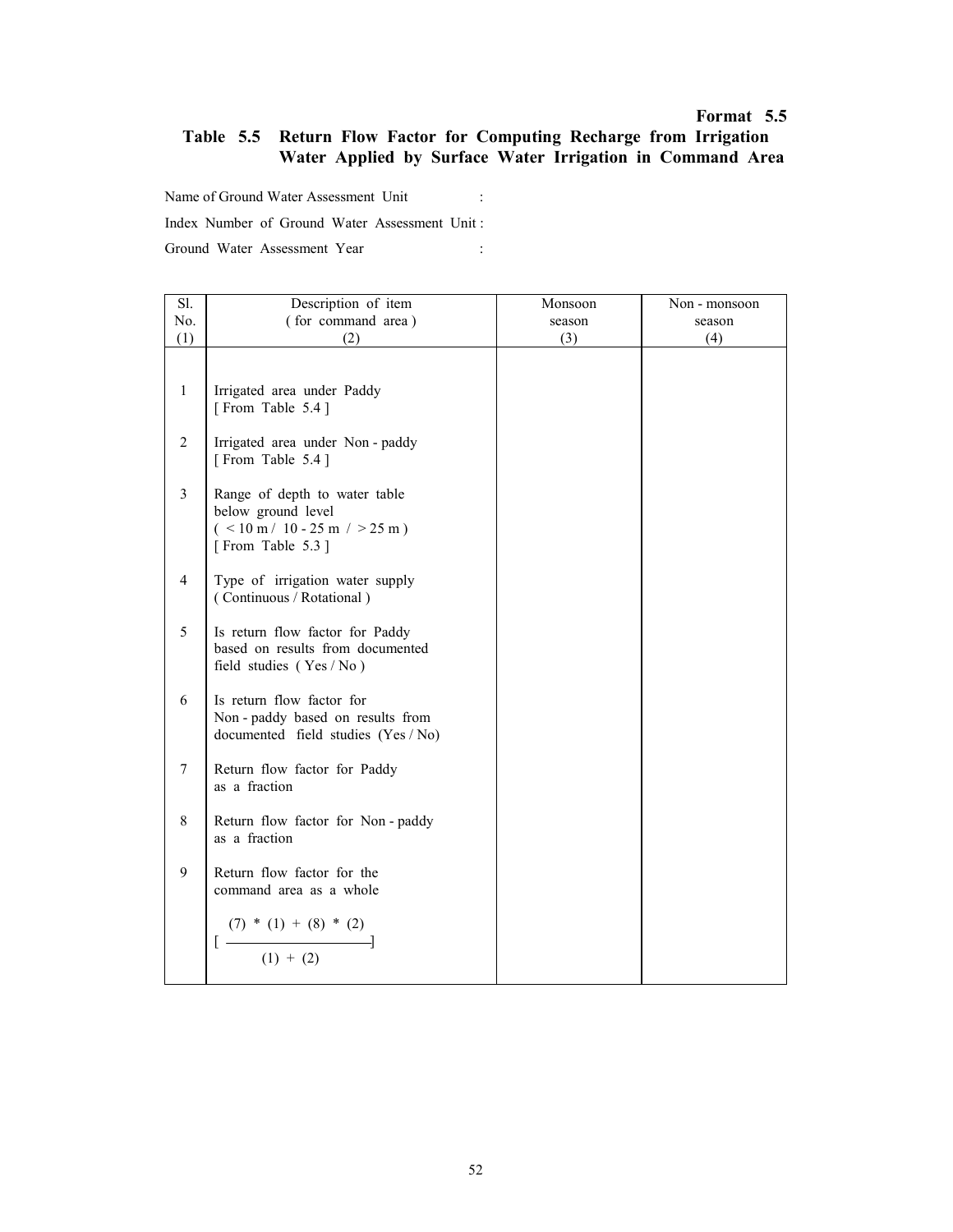## Table 5.6 Recharge from Irrigation Water Applied by Surface Water Irrigation in Command Area

Name of Ground Water Assessment Unit :

Index Number of Ground Water Assessment Unit :

| Sl.            | Description of item                                                                                                                                            | Monsoon | Non - monsoon |
|----------------|----------------------------------------------------------------------------------------------------------------------------------------------------------------|---------|---------------|
| No.            | (for command area)                                                                                                                                             | season  | season        |
| (1)            | (2)                                                                                                                                                            | (3)     | (4)           |
| 1              | Irrigation water applied by<br>surface water irrigation in<br>command area in hectare metres<br>[From Table 5.2]                                               |         |               |
| $\mathfrak{D}$ | Return flow factor for computing<br>recharge from irrigation water<br>applied by surface water irrigation<br>in command area as a fraction<br>[From Table 5.5] |         |               |
| 3              | Recharge from irrigation water<br>applied by surface water irrigation<br>in command area in hectare metres<br>$[ (1) * (2) ]$                                  |         |               |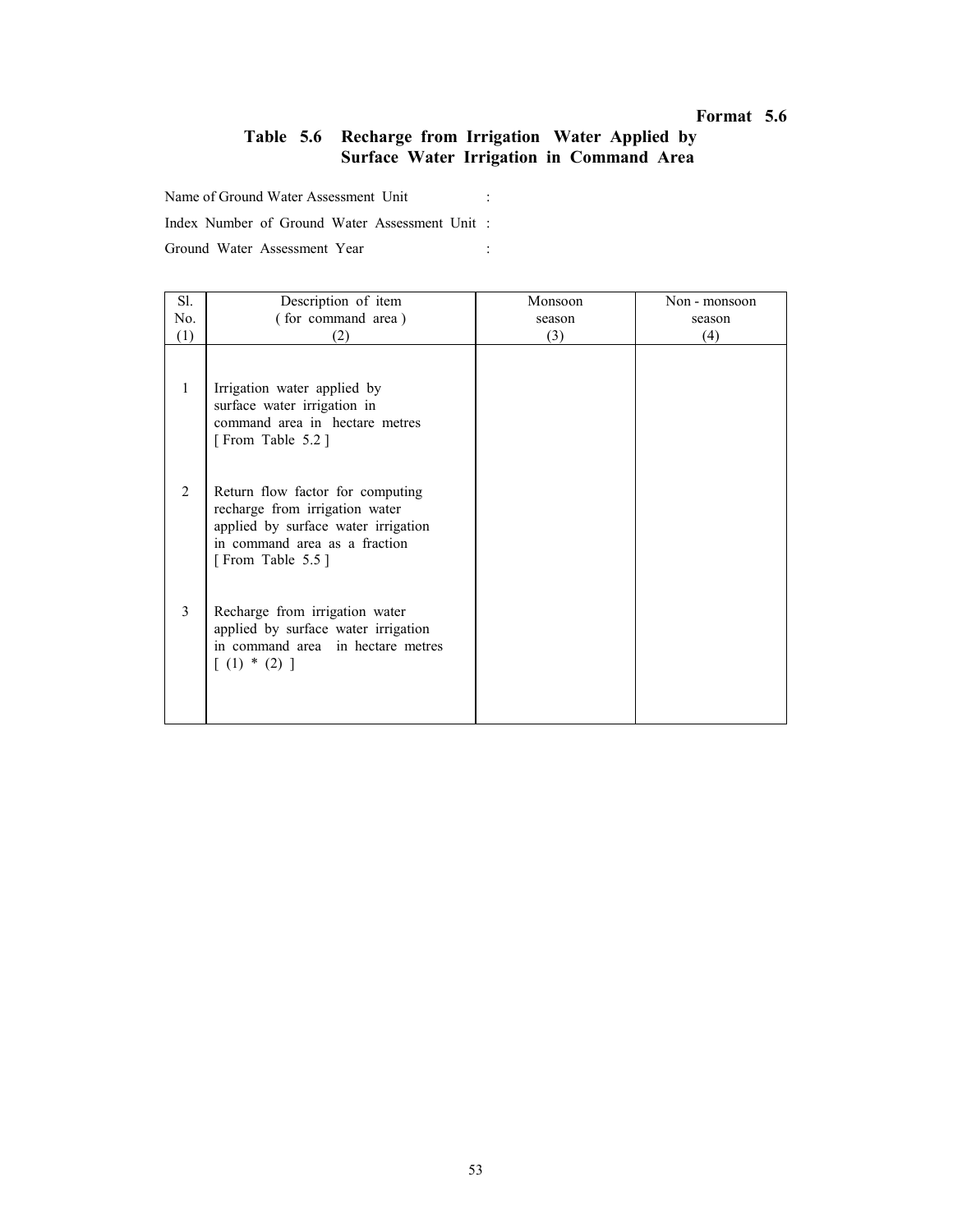## Table 5.7 Location Details of All Outlets Of the Canal System in Poor Ground Water Quality Area

Name of Ground Water Assessment Unit : Ground Water Assessment Year : Ground Water Assessment Year : Index Number of Ground Water Assessment Unit :

Sl. No. (1) Name of outlet (2) Distributory in which the outlet is located (3) Latitude (4) Longitude (5) Design discharge in hectare metres per day (6) 1 2 3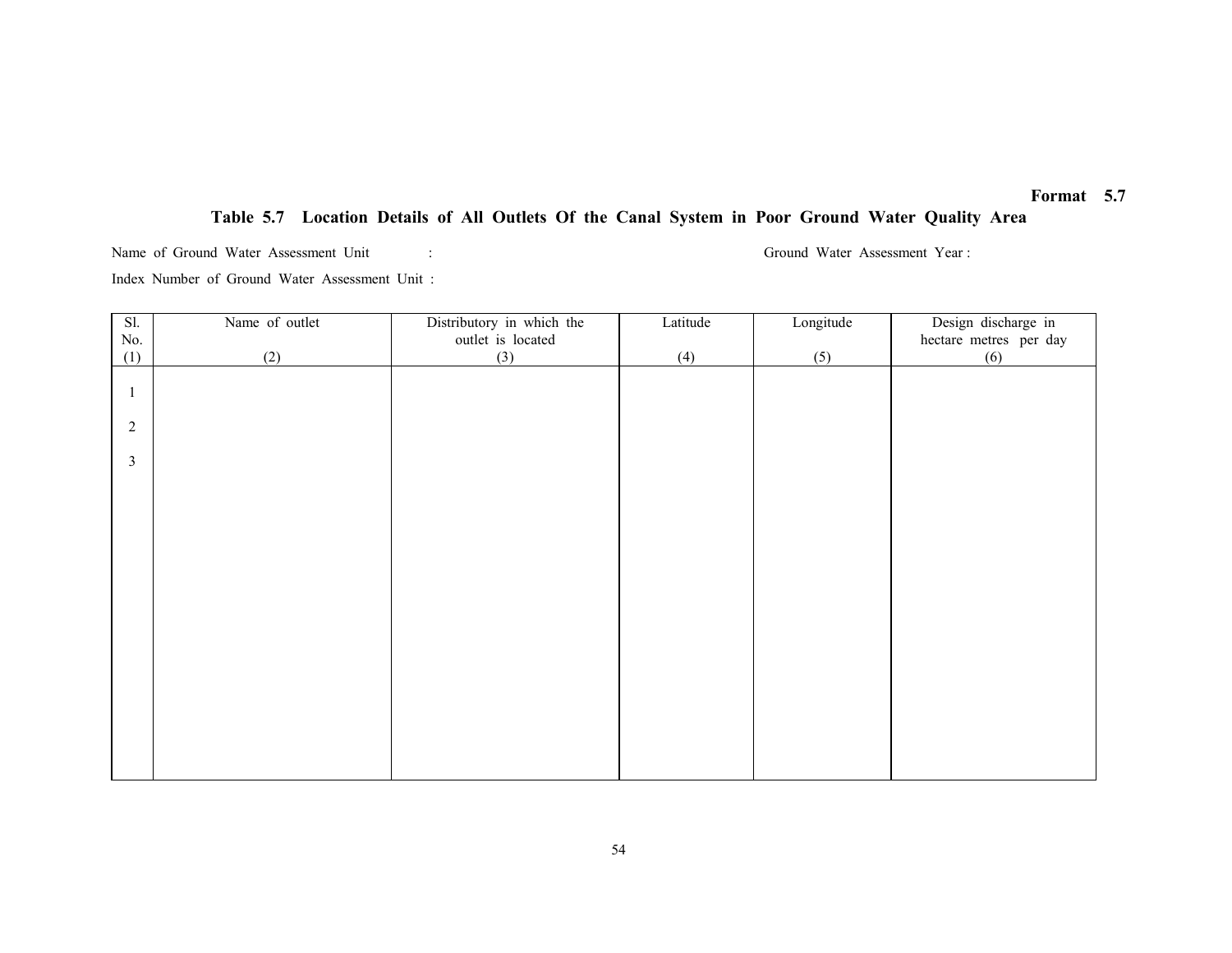## Table 5.8 Irrigation Water Applied by Surface Water Irrigation in Poor Ground Water Quality Area

Name of Ground Water Assessment Unit : Ground Water Assessment Year :

Index Number of Ground Water Assessment Unit :

| Sl.<br>No. | Name of outlet                                                                                                                                       | Design discharge<br>in hectare<br>metres per day | Number of days water is released<br>from the outlet during |                       | Water released from outlet<br>in hectare metres during |                                         |  |
|------------|------------------------------------------------------------------------------------------------------------------------------------------------------|--------------------------------------------------|------------------------------------------------------------|-----------------------|--------------------------------------------------------|-----------------------------------------|--|
|            |                                                                                                                                                      | From Table 5.7]                                  | Monsoon<br>season                                          | Non-monsoon<br>season | Monsoon season<br>$(3) * (4) * 0.6$                    | Non-monsoon season<br>$(3) * (5) * 0.6$ |  |
| (1)        | (2)                                                                                                                                                  | (3)                                              | (4)                                                        | (5)                   | (6)                                                    | (7)                                     |  |
|            |                                                                                                                                                      |                                                  |                                                            |                       |                                                        |                                         |  |
| 2          |                                                                                                                                                      |                                                  |                                                            |                       |                                                        |                                         |  |
| 3          |                                                                                                                                                      |                                                  |                                                            |                       |                                                        |                                         |  |
|            |                                                                                                                                                      |                                                  |                                                            |                       |                                                        |                                         |  |
|            |                                                                                                                                                      |                                                  |                                                            |                       |                                                        |                                         |  |
|            |                                                                                                                                                      |                                                  |                                                            |                       |                                                        |                                         |  |
|            |                                                                                                                                                      |                                                  |                                                            |                       |                                                        |                                         |  |
|            | Irrigation water applied by surface water irrigation in poor ground water quality area in hectare metres<br>Sum of water released from each outlet ] |                                                  |                                                            |                       |                                                        |                                         |  |
|            |                                                                                                                                                      |                                                  |                                                            |                       |                                                        |                                         |  |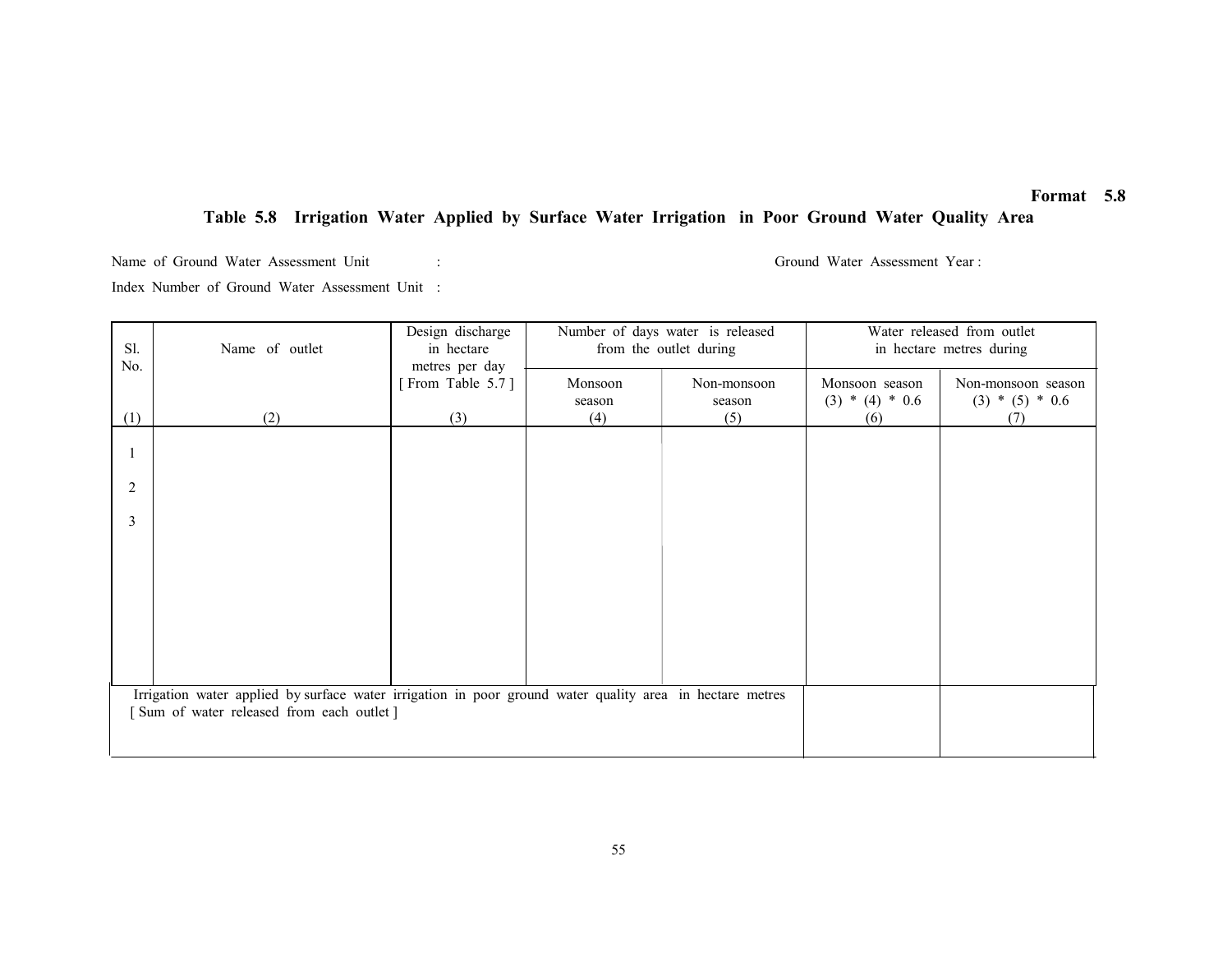#### Table 5.9 Water Table Data during Monsoon and Non-monsoon Seasons in Poor Ground Water Quality Area Format

Name of Ground Water Assessment Unit : Ground Water Assessment Year : Index Number of Ground Water Assessment Unit :

| Sl.<br>Name of observation well                                                        |                                                      | Depth to water table below ground level in metres |                                |                                                                                       |  |
|----------------------------------------------------------------------------------------|------------------------------------------------------|---------------------------------------------------|--------------------------------|---------------------------------------------------------------------------------------|--|
| No.                                                                                    | (All wells are in poor ground<br>water quality area) | in ground water assessment year during            |                                | in ground water year immediately following<br>the ground water assessment year during |  |
| (1)                                                                                    | (2)                                                  | Pre - monsoon interval<br>(4)                     | Post - monsoon interval<br>(5) | Pre - monsoon interval<br>(6)                                                         |  |
|                                                                                        |                                                      |                                                   |                                |                                                                                       |  |
| 2                                                                                      |                                                      |                                                   |                                |                                                                                       |  |
| 3                                                                                      |                                                      |                                                   |                                |                                                                                       |  |
|                                                                                        |                                                      |                                                   |                                |                                                                                       |  |
| For the poor ground water quality area as a whole<br>(Average of all wells considered) |                                                      | $Y1 =$                                            | $Y2 =$                         | $Y3 =$                                                                                |  |

a) Depth to water table below ground level in poor ground water quality area in metres

i) During monsoon season = 
$$
[(x1 + x2) / 2]
$$

$$
[ (Y1 + Y2) / 2 ]
$$

ii) During non - monsoon season  $=$ 

 $[( Y2 + Y3) / 2 ]$ 

b) If water table data are not available, the depth to water table below ground level

during both monsoon and non-monsoon seasons may be considered to be less than 10 metres below ground level .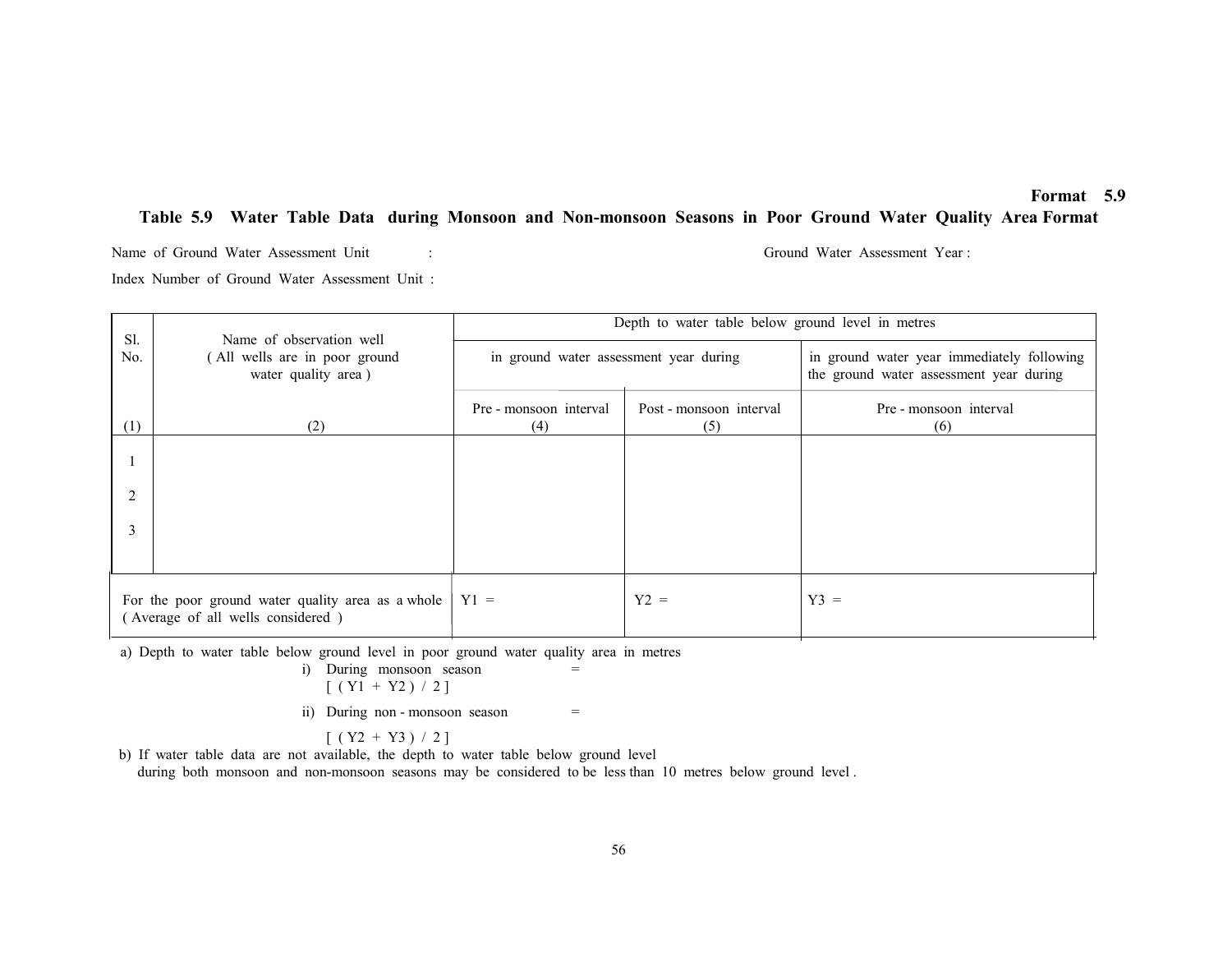## Table 5.10 Irrigated Area Under Paddy and Non - paddy Under Surface Water Irrigation in Poor Ground Water Quality Area

Name of Ground Water Assessment Unit : Index Number of Ground Water Assessment Unit : Ground Water Assessment Year :

| Sl.<br>No.     |                | Type of crop<br>(for poor ground water quality area) | Irrigated area under<br>surface water irrigation<br>in hectares during |                            |     |     |
|----------------|----------------|------------------------------------------------------|------------------------------------------------------------------------|----------------------------|-----|-----|
|                |                |                                                      | Monsoon<br>season                                                      | Non - monsoon<br>season    |     |     |
| (1)            |                |                                                      | (2)                                                                    |                            | (3) | (4) |
| $\,1$          | Paddy          |                                                      |                                                                        |                            |     |     |
| $\overline{2}$ | Non - paddy    |                                                      |                                                                        |                            |     |     |
|                | Sl.<br>No.     | Crop                                                 |                                                                        | Irrigated area in hectares |     |     |
|                |                |                                                      | Monsoon<br>season                                                      | Non-monsoon<br>season      |     |     |
|                | $\mathbf{1}$   |                                                      |                                                                        |                            |     |     |
|                | $\overline{2}$ |                                                      |                                                                        |                            |     |     |
|                | $\mathfrak{Z}$ |                                                      |                                                                        |                            |     |     |
|                |                |                                                      |                                                                        |                            |     |     |
|                |                |                                                      |                                                                        |                            |     |     |
|                |                |                                                      |                                                                        |                            |     |     |
|                |                |                                                      |                                                                        |                            |     |     |
|                |                |                                                      |                                                                        |                            |     |     |
|                |                |                                                      |                                                                        |                            |     |     |
|                |                |                                                      |                                                                        |                            |     |     |
|                |                | Total for                                            |                                                                        |                            |     |     |
|                |                | Non - paddy                                          |                                                                        |                            |     |     |
|                |                |                                                      |                                                                        |                            |     |     |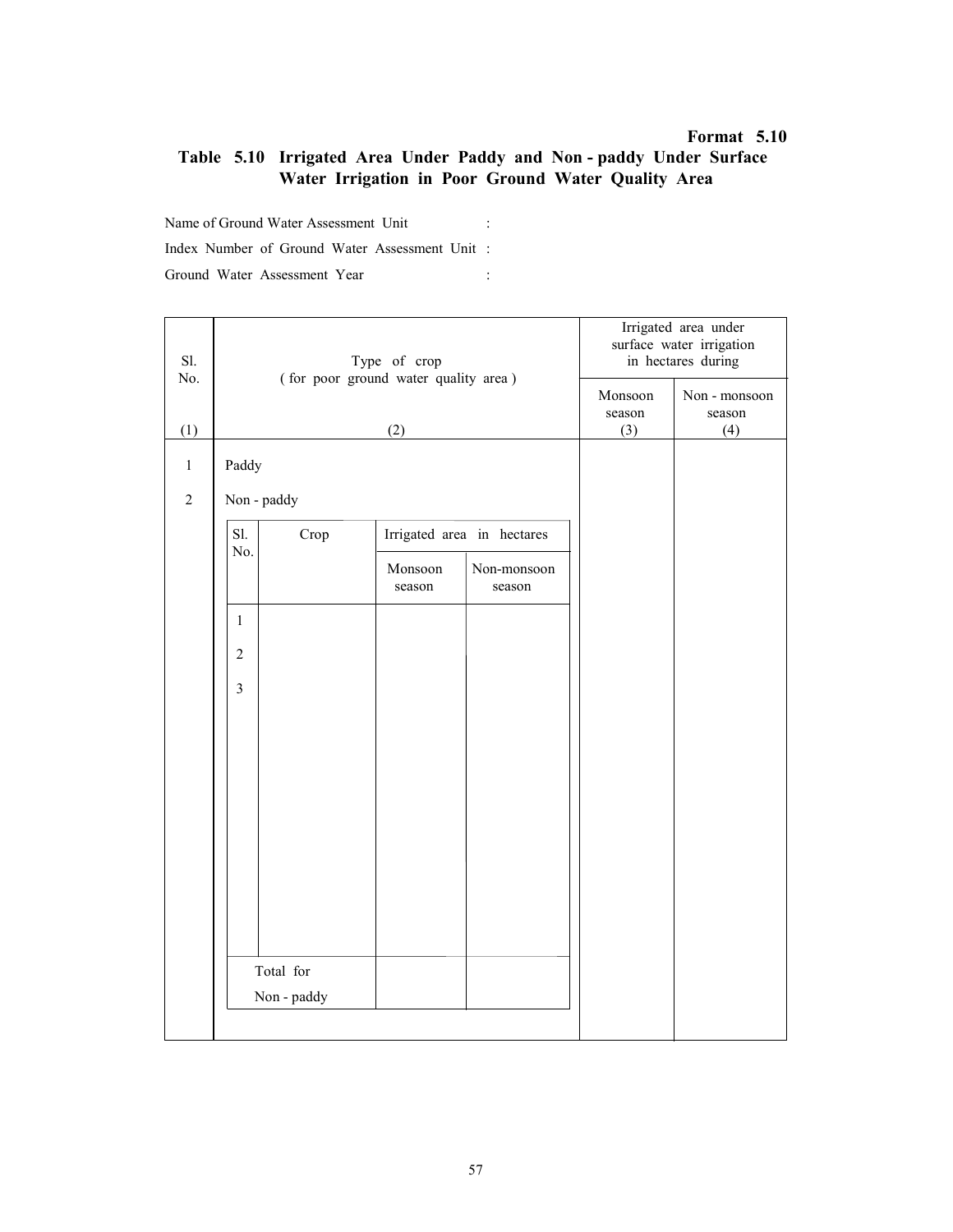## Table 5.11 Return Flow Factor for Computing Recharge from Irrigation Water Applied by Surface Water Irrigation in Poor Ground Water Quality Area

Name of Ground Water Assessment Unit :

Index Number of Ground Water Assessment Unit :

| Sl.            | Description of item                                          | Monsoon | Non - monsoon |
|----------------|--------------------------------------------------------------|---------|---------------|
| No.            | (for poor ground water quality area)                         | season  | season        |
|                |                                                              |         |               |
| (1)            | (2)                                                          | (3)     | (4)           |
|                |                                                              |         |               |
|                |                                                              |         |               |
| $\mathbf{1}$   | Irrigated area under Paddy                                   |         |               |
|                | [From Table 5.10]                                            |         |               |
| $\overline{2}$ |                                                              |         |               |
|                | Irrigated area under Non-paddy<br>[From Table 5.10]          |         |               |
|                |                                                              |         |               |
| $\mathfrak{Z}$ | Range of depth to water table                                |         |               |
|                | below ground level                                           |         |               |
|                | $($ < 10 m/ 10 - 25 m / > 25 m)                              |         |               |
|                | [From Table 5.9]                                             |         |               |
|                |                                                              |         |               |
| $\overline{4}$ | Type of irrigation water supply                              |         |               |
|                | (Continuous / Rotational)                                    |         |               |
|                |                                                              |         |               |
| 5              | Is return flow factor for Paddy                              |         |               |
|                | based on results from documented<br>field studies (Yes / No) |         |               |
|                |                                                              |         |               |
| 6              | Is return flow factor for                                    |         |               |
|                | Non-paddy based on results from                              |         |               |
|                | documented field studies (Yes / No)                          |         |               |
|                |                                                              |         |               |
| $\tau$         | Return flow factor for Paddy                                 |         |               |
|                | as a fraction                                                |         |               |
|                |                                                              |         |               |
| 8              | Return flow factor for Non-paddy                             |         |               |
|                | as a fraction                                                |         |               |
| 9              | Return flow factor for the poor ground                       |         |               |
|                | water quality area as a whole                                |         |               |
|                |                                                              |         |               |
|                |                                                              |         |               |
|                |                                                              |         |               |
|                | $\frac{(7) * (1) + (8) * (2)}{(1) + (2)}$                    |         |               |
|                |                                                              |         |               |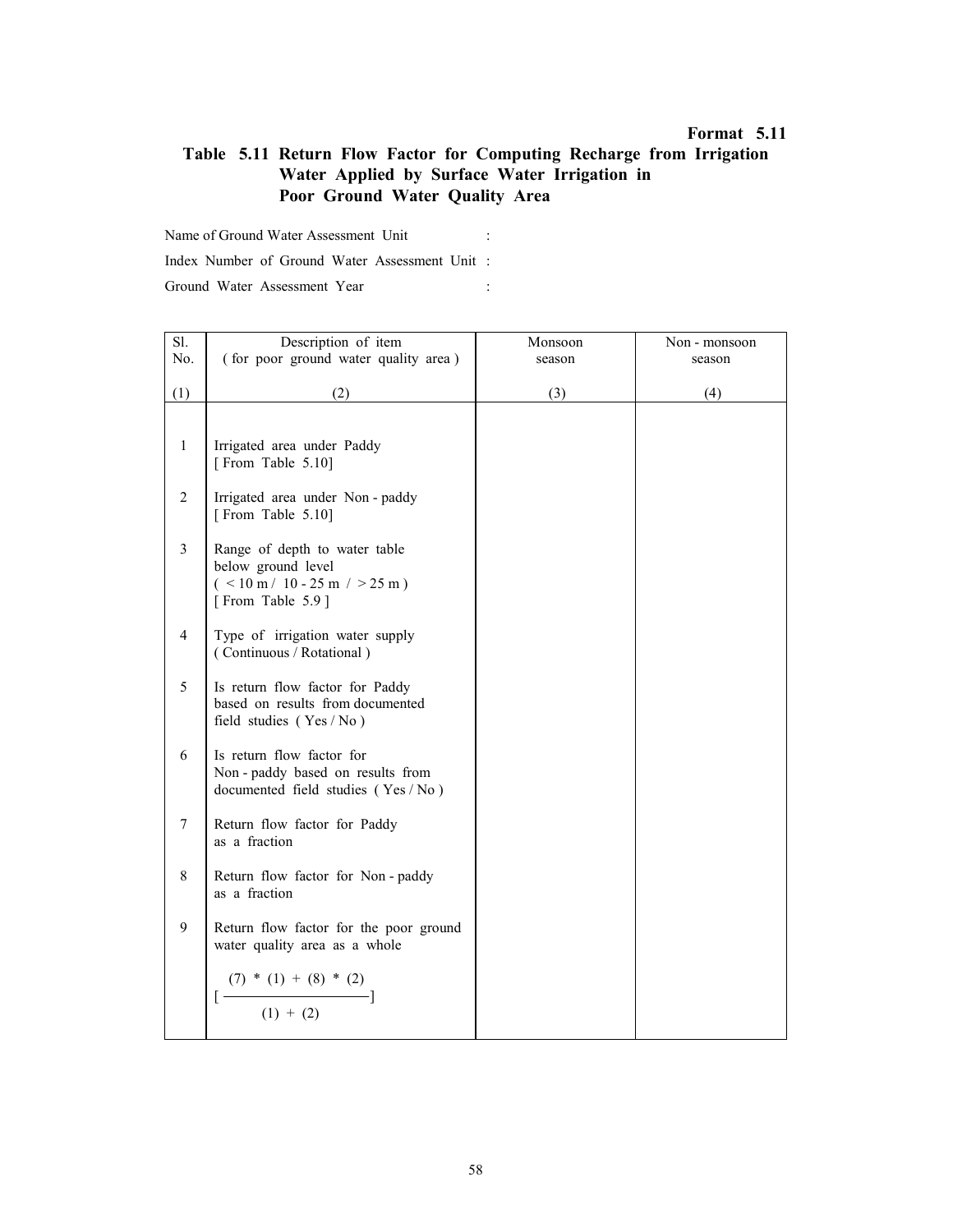## Table 5.12 Recharge from Irrigation Water Applied by Surface Water Irrigation in Poor Ground Water Quality Area

Name of Ground Water Assessment Unit :

Index Number of Ground Water Assessment Unit :

| Sl.<br>No. | Description of item<br>(for poor ground water quality area)                                                                                                                          | Monsoon<br>season | Non - monsoon<br>season |
|------------|--------------------------------------------------------------------------------------------------------------------------------------------------------------------------------------|-------------------|-------------------------|
|            |                                                                                                                                                                                      |                   |                         |
| (1)        | (2)                                                                                                                                                                                  | (3)               | (4)                     |
| 1          | Irrigation water applied by<br>surface water irrigation in<br>poor ground water quality area<br>in hectare metres<br>[From Table 5.8]                                                |                   |                         |
| 2          | Return flow factor for computing<br>recharge from irrigation water<br>applied by surface water irrigation<br>in poor ground water quality area<br>as a fraction<br>[From Table 5.11] |                   |                         |
| 3          | Recharge from irrigation water<br>applied by surface water irrigation<br>in poor ground water quality area<br>in hectare metres<br>$(1) * (2)$ ]                                     |                   |                         |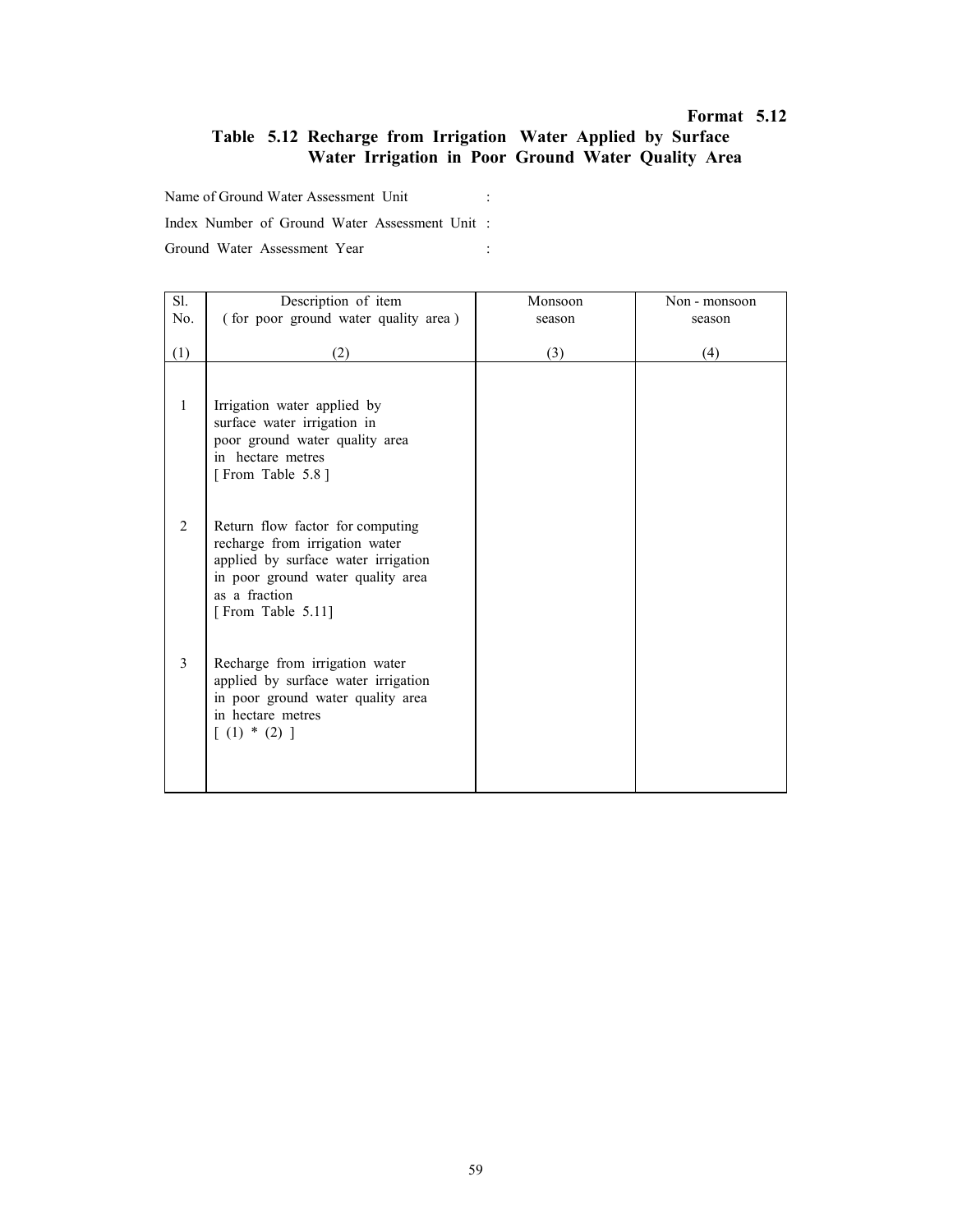### CHAPTER 6

# RECHARGE FROM IRRIGATION WATER APPLIED BY GROUND WATER IRRIGATION

## 6.1 GENERAL

Recharge from irrigation water applied by ground water irrigation which has to be computed for the monsoon and non-monsoon seasons of the current ground water assessment year is applicable for the following three sub-units of each ground water assessment unit:

## a) Non-command area b) Command area c) Poor groundwater quality area

The computation of recharge from irrigation water applied by ground water irrigation in a given sub-unit and during a given season involves the following steps to be carried out:

- a) Estimation of irrigation water applied by ground water irrigation .
- b) Estimation of average depth to water table below ground level.
- c) Estimation of irrigated area under paddy and non-paddy.
- d) Assigning a return flow factor on the basis of results from 'b' and 'c' above.
- e) Computation of the required recharge on the basis of results from 'a' and 'd' above.

## 6.2 ASSUMPTIONS

The computation of recharge from irrigation water applied by ground water irrigation is based on the following assumptions :

- a) Recharge in hectare metres can be obtained as the product of the following parameters :
	- i) Irrigation water applied in hectare metres
	- ii) Return flow factor as a fraction
- b) The irrigation water applied as mentioned in 'a' above is considered as the gross groundwater draft for irrigation as obtained in Chapter 3. In other words, the transmission losses are considered as nil.
- c) The return flow factor mentioned in 'a' above depends only on the following parameters:
	- i) Whether the crop irrigated is paddy or non-paddy.
	- ii) Whether the range of depth to water table below ground level is less than 10 metres, between 10 and 25 metres or greater than 25 metres.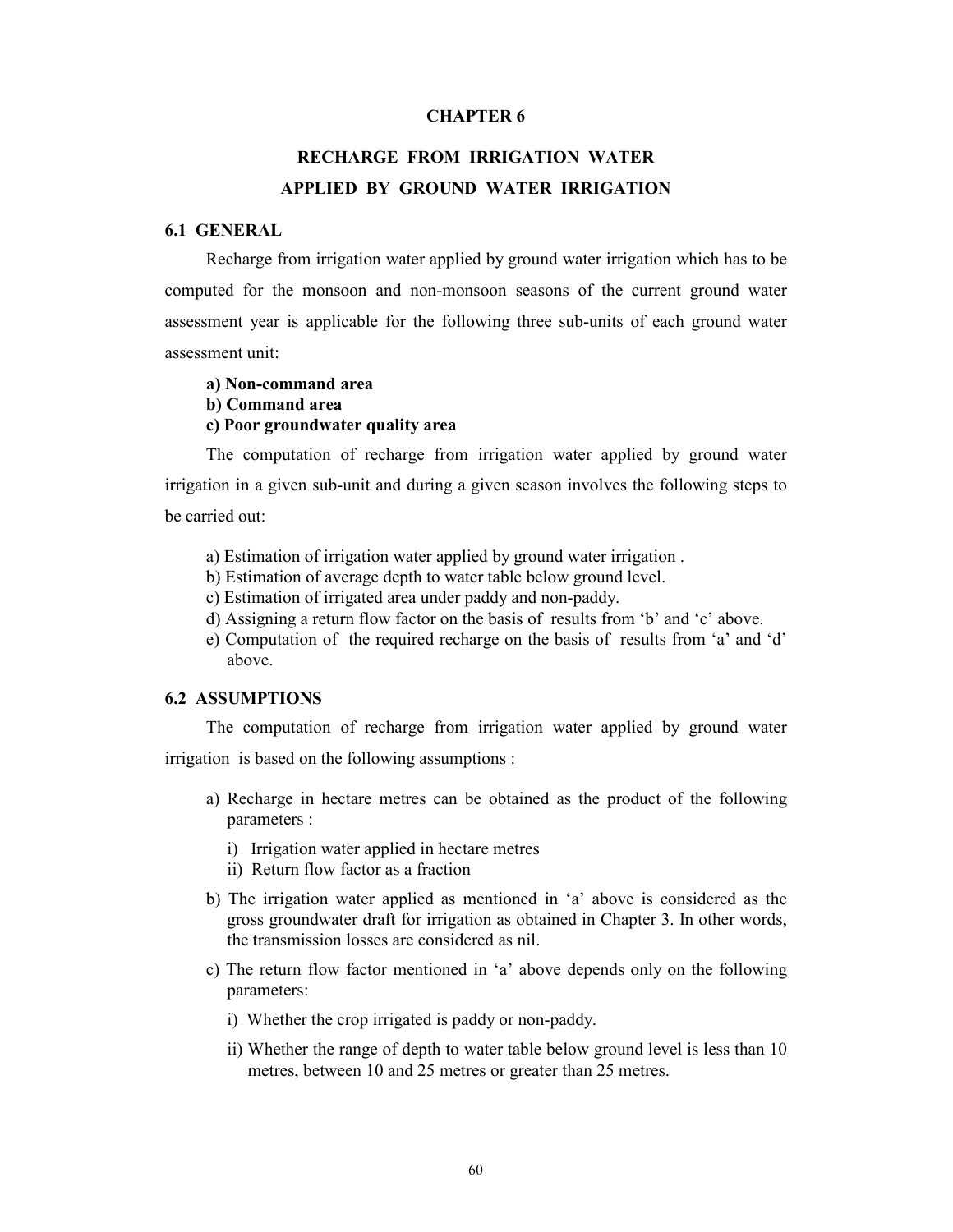d) The return flow factor mentioned in 'a' and 'c' above can be assigned a value either on the basis of norms as given in Appendix 6.1 or on the basis of results from documented field studies.

### 6.3 COMPUTATIONAL PROCEDURE

#### 6.3.1 Non- command Area

The computational scheme to be adopted for computing the recharge from irrigation water applied by ground water irrigation in the non-command area is described in this section.

### 6.3.1.1 Irrigation Water Applied

The gross ground water draft for irrigation , during the monsoon and non-monsoon seasons in the non-command area as computed in Chapter 3 are considered as the irrigation water applied by ground water irrigation. These results are presented in one table (Table 6.1). The format to be adopted for this table is given in Format 6.1.

#### 6.3.1.2 Depth to Water Table Below Ground Level

The computational scheme to be adopted for characterising the depth to water table below ground level in the non-command area during monsoon and non-monsoon seasons to belong to one of the following three ranges,

a) Less than 10 metres b) Between 10 and 25 metres

c) Greater than 25 metres

is identical to what has been described for irrigation water applied by surface water irrigation in Chapter 5. The necessary computations are presented one table (Table 6.2). The format to be adopted for this table is given in Format 6.2.

#### 6.3.1.3 Irrigated Area Under Paddy and Non-Paddy

The area irrigated by ground water irrigation under paddy and non-paddy in the non-command area during monsoon and non-monsoon seasons of the current ground water assessment year are presented in one table (Table 6.3). The format to be adopted for this table is given in Format 6.3.

### 6.3.1.4 Return Flow Factor

The return flow factor for the non-command area during monsoon and non-monsoon seasons with reference to ground water irrigation are obtained either on the basis of norms as given in Appendix 6.1, or on the basis of documented field studies.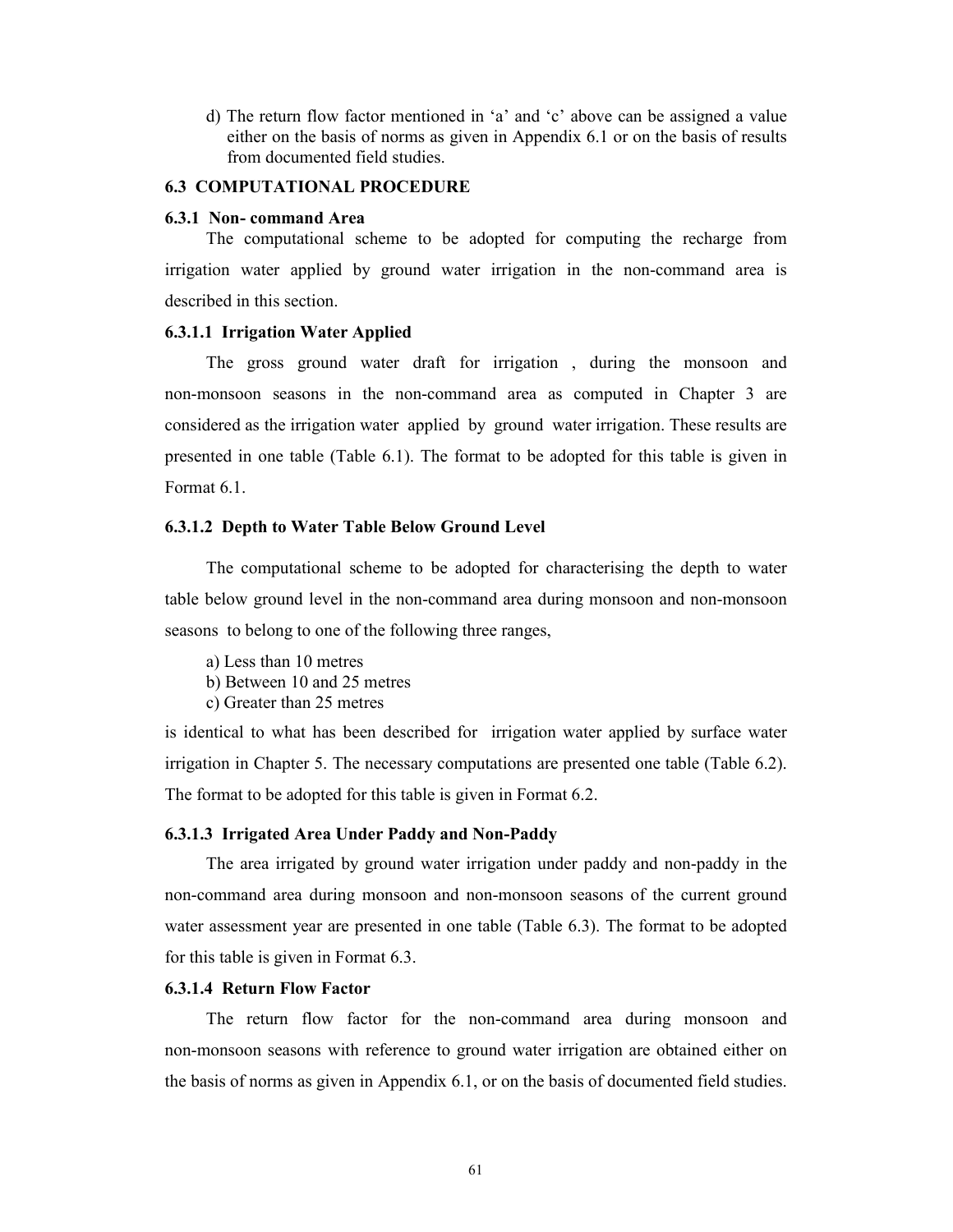The use of the norms require the information on depth of water table and irrigated area as discussed earlier. The computations are presented in one table (Table 6.4). The format to be adopted for this table is given in Format 6.4.

### 6.3.1.5 Recharge

The estimates of irrigation water applied, and the estimate of the return flow factor as described earlier are made use of to compute the recharge from irrigation water applied by ground water irrigation in the non-command area during monsoon and nonmonsoon seasons of the current ground water assessment year. The computations are presented in one Table (Table 6.5). The format to be adopted for this table is given in Format 6.5.

### 6.3.2 Command Area

The computations to be performed for estimating the recharge from irrigation water applied by ground water irrigation in the command area during monsoon and non-monsoon seasons of the current ground water assessment year are identical to what have been described earlier in Section 6.3.1 for the non-command area. The necessary computations are presented in five tables (Tables 6.6 to 6.10). The formats to be adopted for these five tables are given in Formats 6.6 to 6.10 respectively.

One of the above tables namely, Table 6.7 on depth to water table in the command area is the same as Table 5.3 in Chapter 5. It is included again here only for the convenience to have the whole set of computations self contained in all respects.

## 6.3.3 Poor Ground Water Quality Area

The computations to be performed for estimating the recharge from irrigation water applied by ground water irrigation in the poor ground water quality area during monsoon and non-monsoon seasons of the current ground water assessment year are identical to what have been described earlier in Section 6.3.1 for the non-command area. The necessary computations are presented in five tables (Tables 6.11 to 6.15). The formats to be adopted for these five tables are given in Formats 6.11 to 6.15 respectively.

One of the above tables namely, Table 6.12 on depth to water table in the poor ground water quality area is the same as Table 5.9 in Chapter 5. It is included again here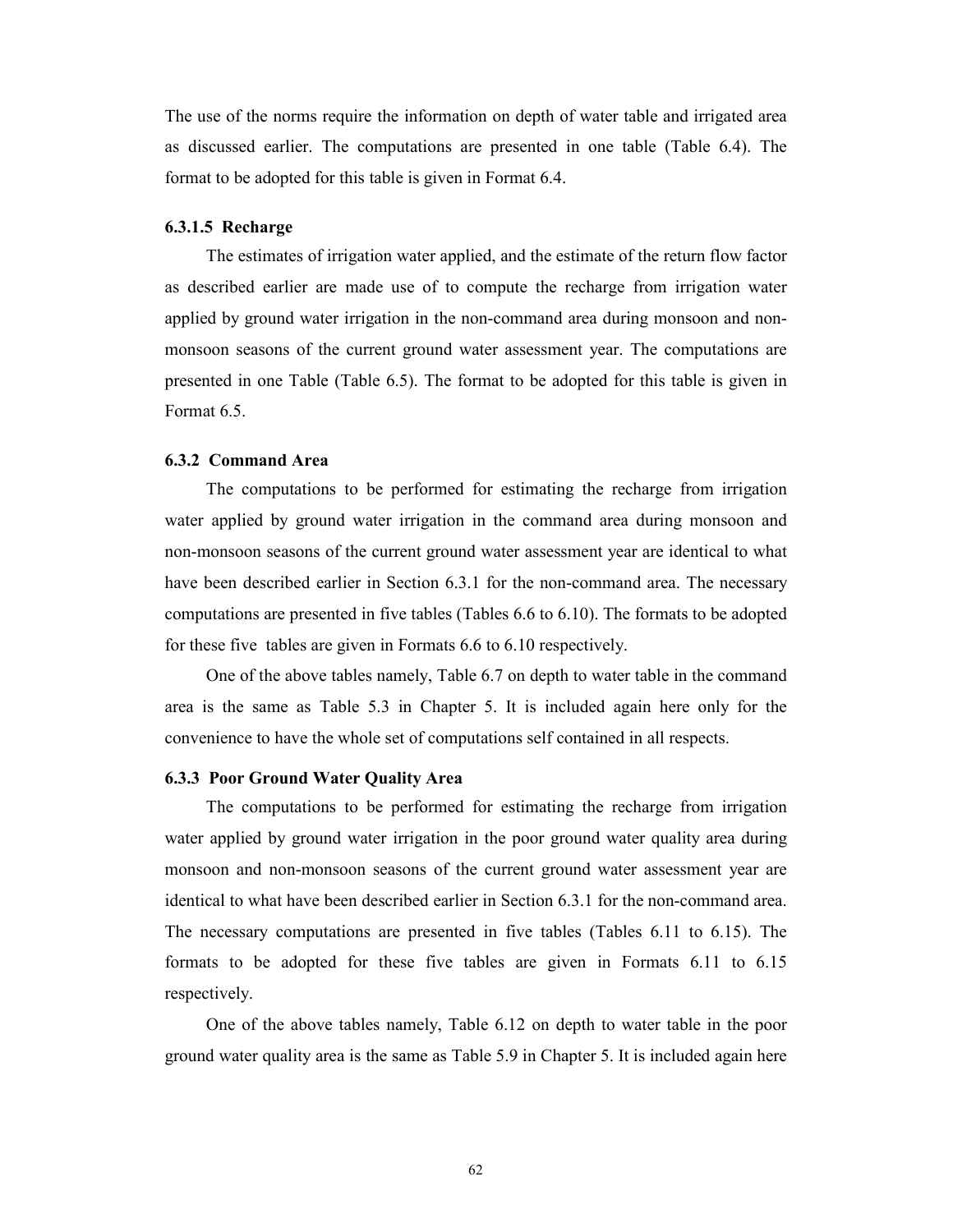only for the convenience to have the whole set of computations self contained in all respects.

As discussed earlier in Chapter 5 (Section 5.3.2), the range of depth to water table below ground level in the poor ground water quality area during both monsoon and non-monsoon seasons can be assumed to be less than 10 metres if no water table data are available.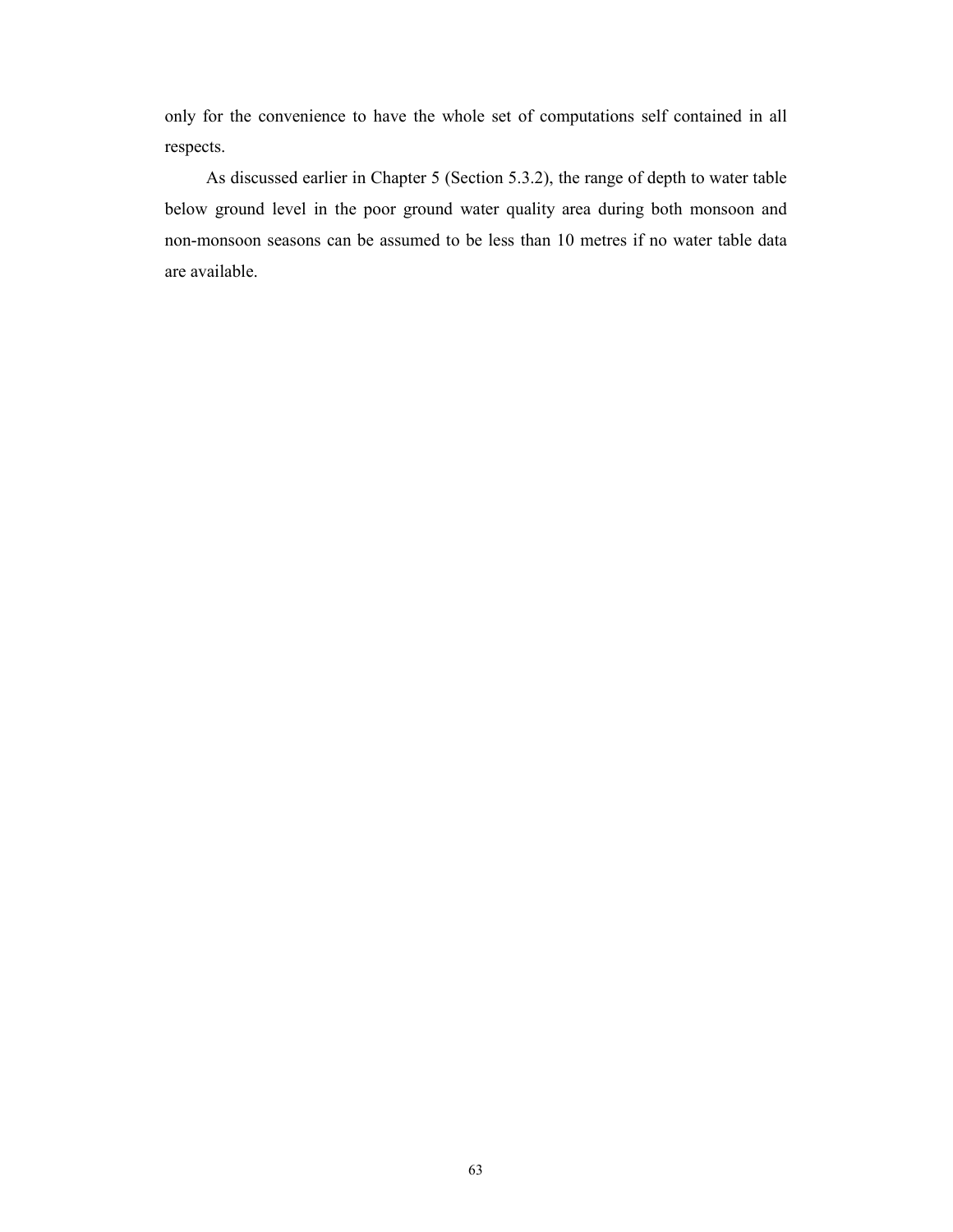## Table 6.1 Irrigation Water Applied by Ground Water Irrigation in Non - command Area

Name of Ground Water Assessment Unit :

Index Number of Ground Water Assessment Unit :

Ground Water Assessment Year :

| Sl.            | Description of item                                                                                                                           | Quantity |
|----------------|-----------------------------------------------------------------------------------------------------------------------------------------------|----------|
| No.            | (for non-command area)                                                                                                                        |          |
| (1)            | (2)                                                                                                                                           | (3)      |
| 1              | Irrigation water applied by ground water irrigation<br>in non-command area during monsoon season<br>in hectare metres<br>[From Table 3.2]     |          |
| $\overline{2}$ | Irrigation water applied by ground water irrigation<br>in non-command area during non-monsoon season<br>in hectare metres<br>[From Table 3.2] |          |

Note : Irrigation water applied by ground water irrigation during a given season is considered to be the same as the gross ground water draft for irrigation during that season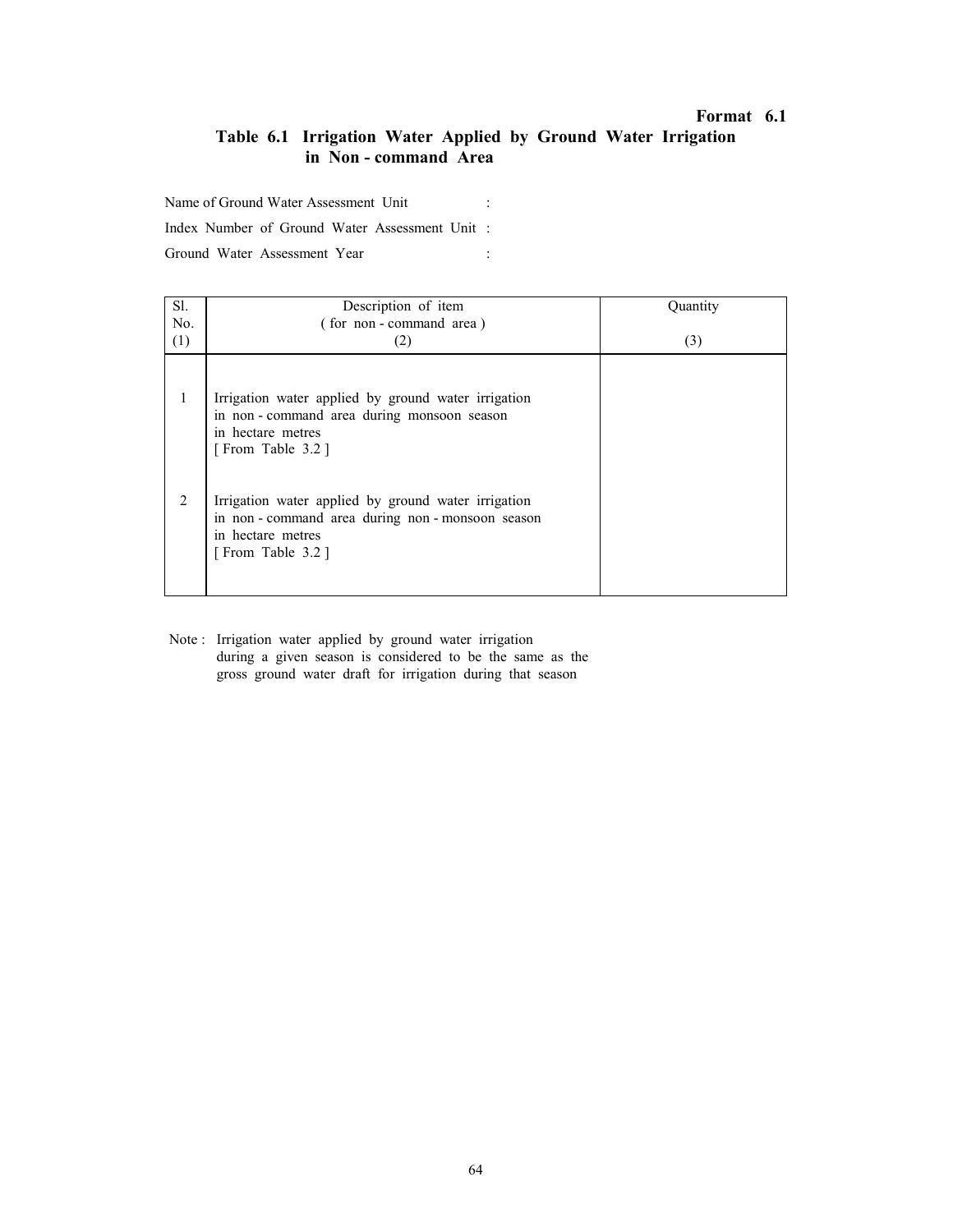## Table 6.2 Water Table Data during Monsoon and Non-monsoon Seasons in Non - command Area

Name of Ground Water Assessment Unit : Ground Water Assessment Year : Index Number of Ground Water Assessment Unit :

|            |                                                                          | Depth to water table below ground level in metres |                                |                                                                                       |  |  |
|------------|--------------------------------------------------------------------------|---------------------------------------------------|--------------------------------|---------------------------------------------------------------------------------------|--|--|
| Sl.<br>No. | Name of observation well<br>(All wells are in non-command area)          | in ground water assessment year during            |                                | in ground water year immediately following<br>the ground water assessment year during |  |  |
| (1)        | (2)                                                                      | Pre-monsoon interval<br>(4)                       | Post - monsoon interval<br>(5) | Pre - monsoon interval<br>(6)                                                         |  |  |
|            |                                                                          |                                                   |                                |                                                                                       |  |  |
| 2          |                                                                          |                                                   |                                |                                                                                       |  |  |
| 3          |                                                                          |                                                   |                                |                                                                                       |  |  |
|            |                                                                          |                                                   |                                |                                                                                       |  |  |
|            |                                                                          |                                                   |                                |                                                                                       |  |  |
|            | For the Non-command area as a whole<br>(Average of all wells considered) | $Y1 =$                                            | $Y2 =$                         | $Y3 =$                                                                                |  |  |

a) Depth to water table below ground level in non - command area in metres

i) During monsoon season  
\n
$$
[(Y1 + Y2) / 2]
$$
\nii) During non-monsoon season  
\n
$$
[(Y2 + Y3) / 2]
$$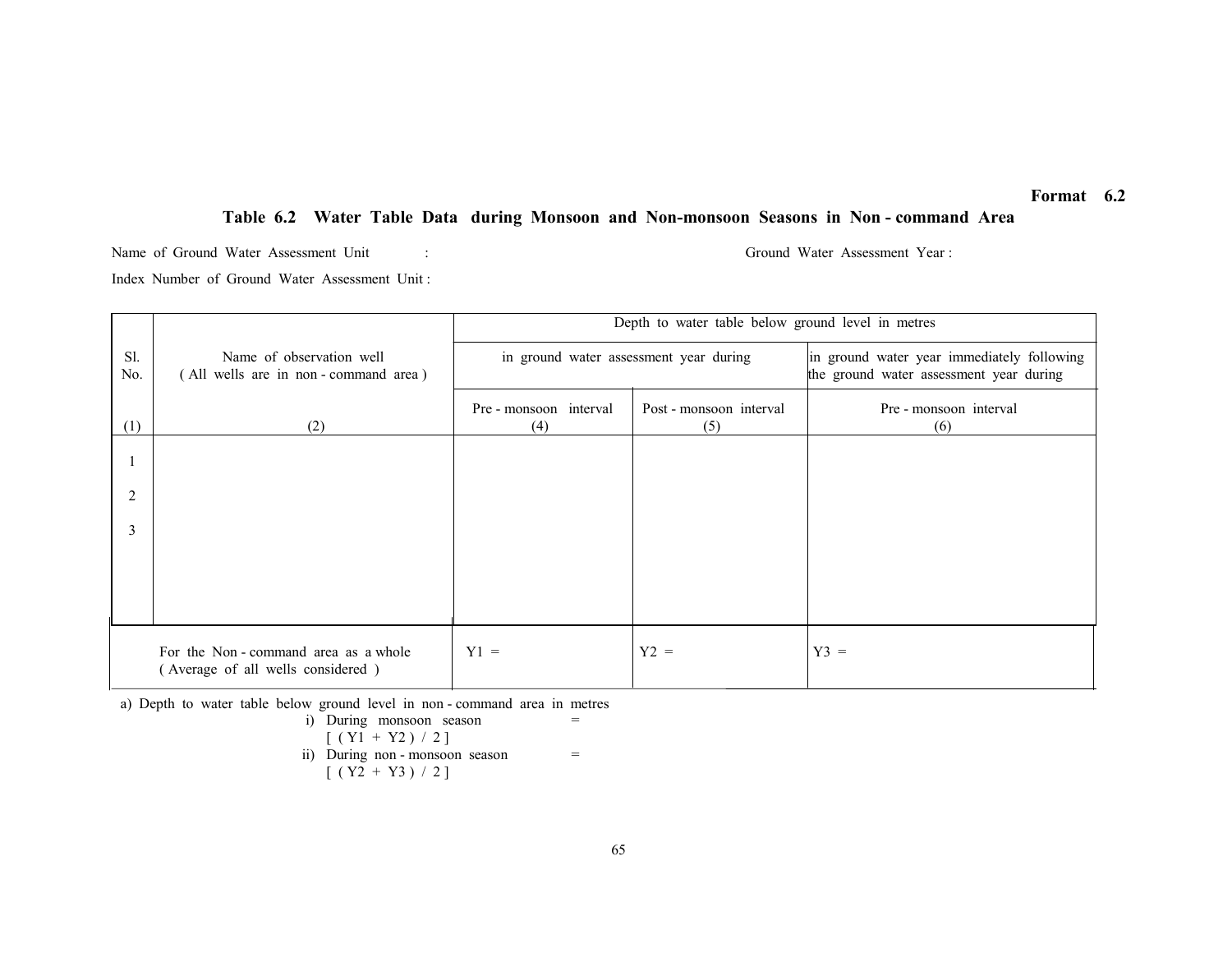## Table 6.3 Irrigated Area Under Paddy and Non - paddy Under Ground Water Irrigation in Non -command Area

Name of Ground Water Assessment Unit : Index Number of Ground Water Assessment Unit :

| Sl.<br>No.     |                          | Type of crop<br>(All crops are in non-command area and are | Irrigated area under<br>ground water irrigation<br>in hectares during |                            |     |     |
|----------------|--------------------------|------------------------------------------------------------|-----------------------------------------------------------------------|----------------------------|-----|-----|
|                |                          | irrigated by ground water irrigation)                      | Monsoon<br>season                                                     | Non - monsoon<br>season    |     |     |
| (1)            | (2)                      |                                                            |                                                                       |                            | (3) | (4) |
| $\mathbf{1}$   | Paddy                    |                                                            |                                                                       |                            |     |     |
| $\overline{2}$ | Non - paddy              |                                                            |                                                                       |                            |     |     |
|                | Sl.<br>No.               | Crop                                                       |                                                                       | Irrigated area in hectares |     |     |
|                |                          |                                                            | Monsoon<br>season                                                     | Non-monsoon<br>season      |     |     |
|                | $\mathbf{1}$             |                                                            |                                                                       |                            |     |     |
|                | $\overline{2}$           |                                                            |                                                                       |                            |     |     |
|                | $\overline{\mathbf{3}}$  |                                                            |                                                                       |                            |     |     |
|                |                          |                                                            |                                                                       |                            |     |     |
|                |                          |                                                            |                                                                       |                            |     |     |
|                |                          |                                                            |                                                                       |                            |     |     |
|                |                          |                                                            |                                                                       |                            |     |     |
|                |                          |                                                            |                                                                       |                            |     |     |
|                |                          |                                                            |                                                                       |                            |     |     |
|                |                          |                                                            |                                                                       |                            |     |     |
|                | Total for<br>Non - paddy |                                                            |                                                                       |                            |     |     |
|                |                          |                                                            |                                                                       |                            |     |     |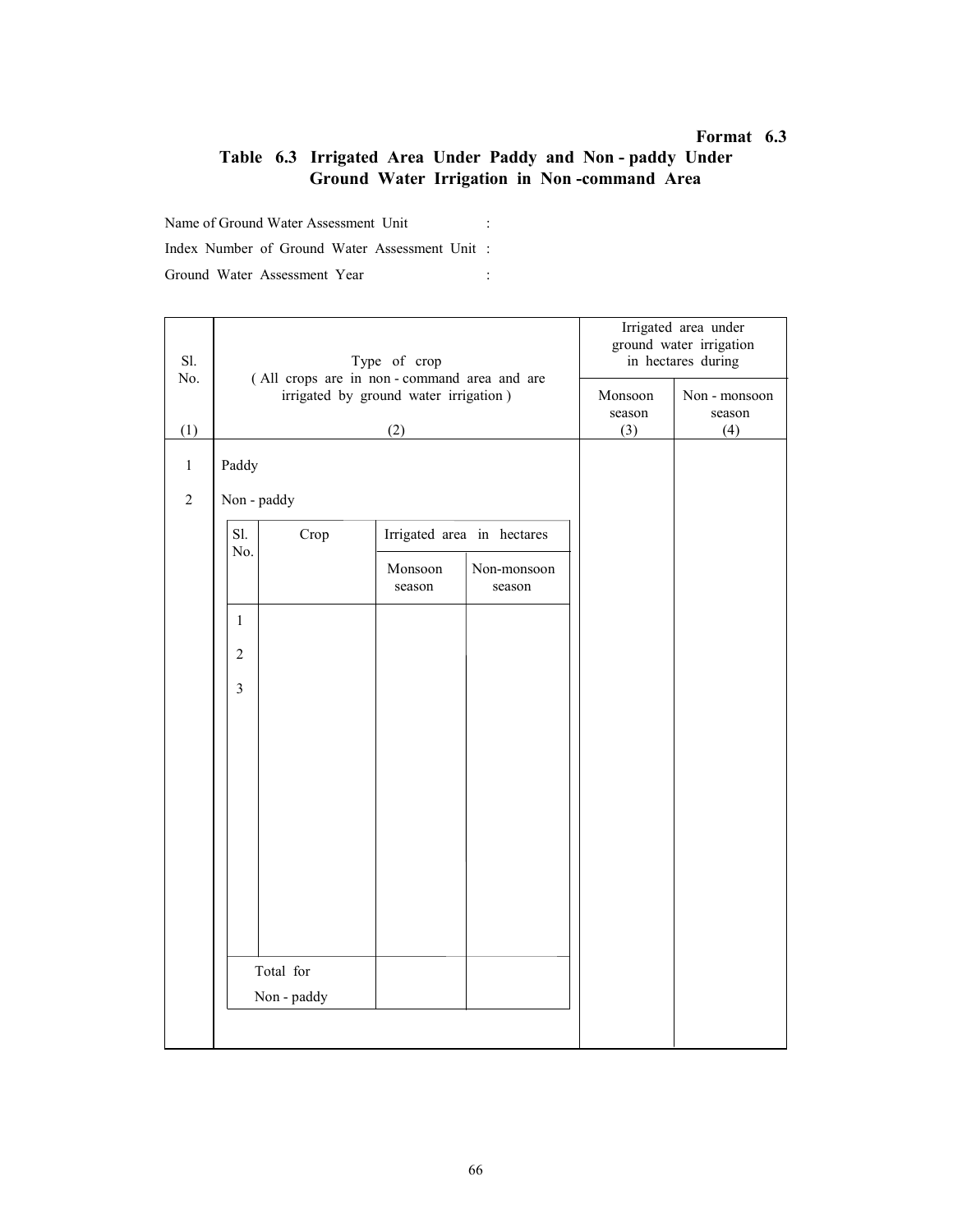## Table 6.4 Return Flow Factor for Computing Recharge from Irrigation Water Applied by Ground Water Irrigation in Non - command Area

Name of Ground Water Assessment Unit :

Index Number of Ground Water Assessment Unit :

| Sl.            | Description of item                                                                                         | Monsoon | Non - monsoon |
|----------------|-------------------------------------------------------------------------------------------------------------|---------|---------------|
| No.            | (for non-command area and under                                                                             | season  | season        |
|                | ground water irrigation)                                                                                    |         |               |
| (1)            | (2)                                                                                                         | (3)     | (4)           |
|                |                                                                                                             |         |               |
| $\mathbf{1}$   | Irrigated area under Paddy<br>[From Table 6.3]                                                              |         |               |
| $\sqrt{2}$     | Irrigated area under Non-paddy<br>[From Table 6.3]                                                          |         |               |
| $\mathfrak{Z}$ | Range of depth to water table<br>below ground level<br>$($ < 10 m / 10 - 25 m / > 25 m)<br>[From Table 6.2] |         |               |
| $\overline{4}$ | Is return flow factor for Paddy<br>based on results from documented<br>field studies $(Yes / No)$           |         |               |
| 5              | Is return flow factor for<br>Non-paddy based on results from<br>documented field studies (Yes / No)         |         |               |
| 6              | Return flow factor for Paddy<br>as a fraction                                                               |         |               |
| $\tau$         | Return flow factor for Non-paddy<br>as a fraction                                                           |         |               |
| $\,8\,$        | Return flow factor for the<br>non-command area as a whole                                                   |         |               |
|                | (6) * (1) + (7) * (2)<br>(1) + (2)                                                                          |         |               |
|                |                                                                                                             |         |               |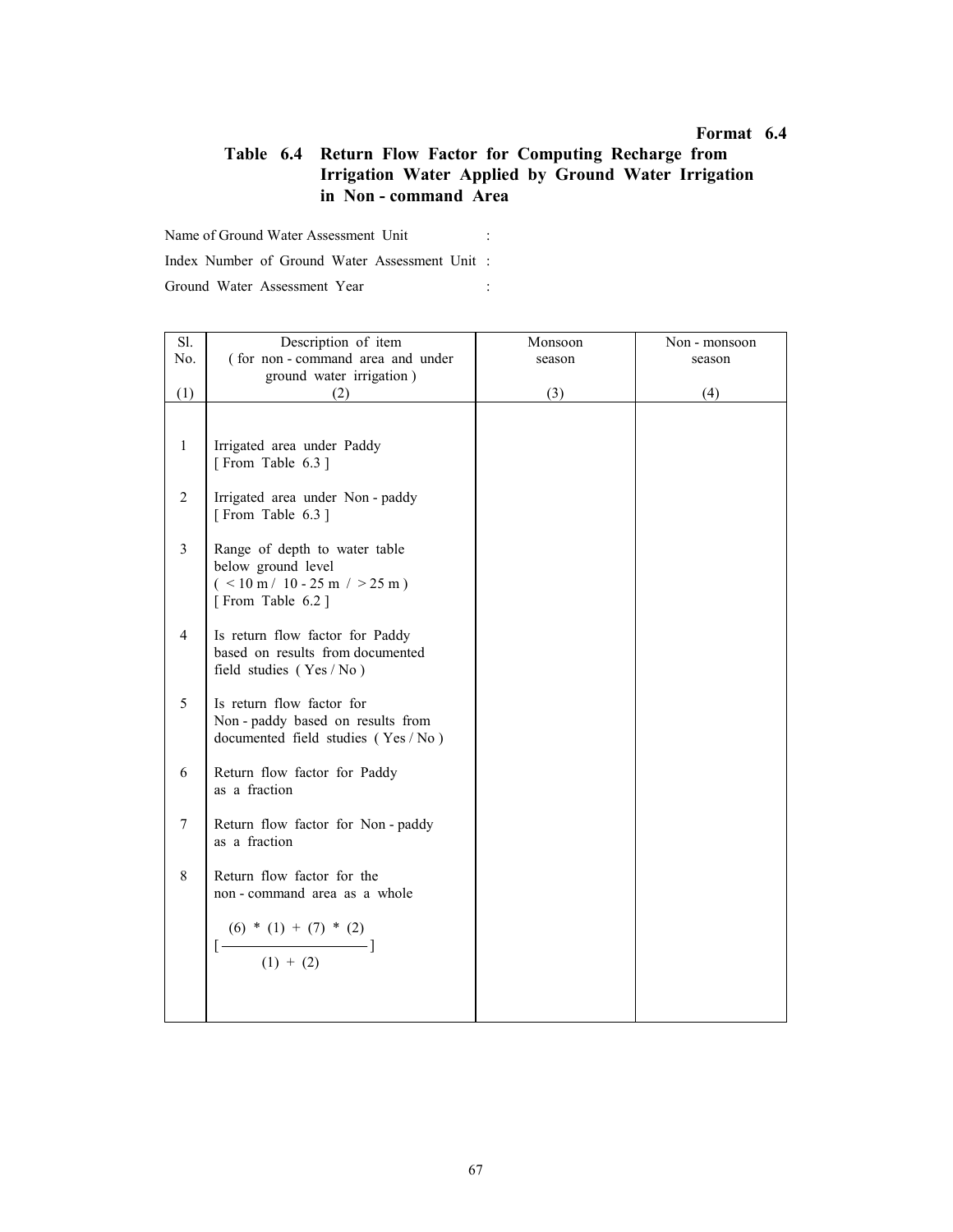## Table 6.5 Recharge from Irrigation Water Applied by Ground Water Irrigation in Non - command Area

Name of Ground Water Assessment Unit :

Index Number of Ground Water Assessment Unit :

| Sl. | Description of item                                                                                                                                               | Monsoon | Non - monsoon |
|-----|-------------------------------------------------------------------------------------------------------------------------------------------------------------------|---------|---------------|
| No. |                                                                                                                                                                   | season  | season        |
| (1) | (2)                                                                                                                                                               | (3)     | (4)           |
| 1   | Irrigation water applied by<br>ground water irrigation in<br>non - command area in hectare metres<br>[From Table 6.1]                                             |         |               |
| 2   | Return flow factor for computing<br>recharge from irrigation water<br>applied by ground water irrigation<br>in non-command area as a fraction<br>[From Table 6.4] |         |               |
| 3   | Recharge from irrigation water<br>applied by ground water irrigation in<br>non-command area in hectare metres<br>$[ (1) * (2) ]$                                  |         |               |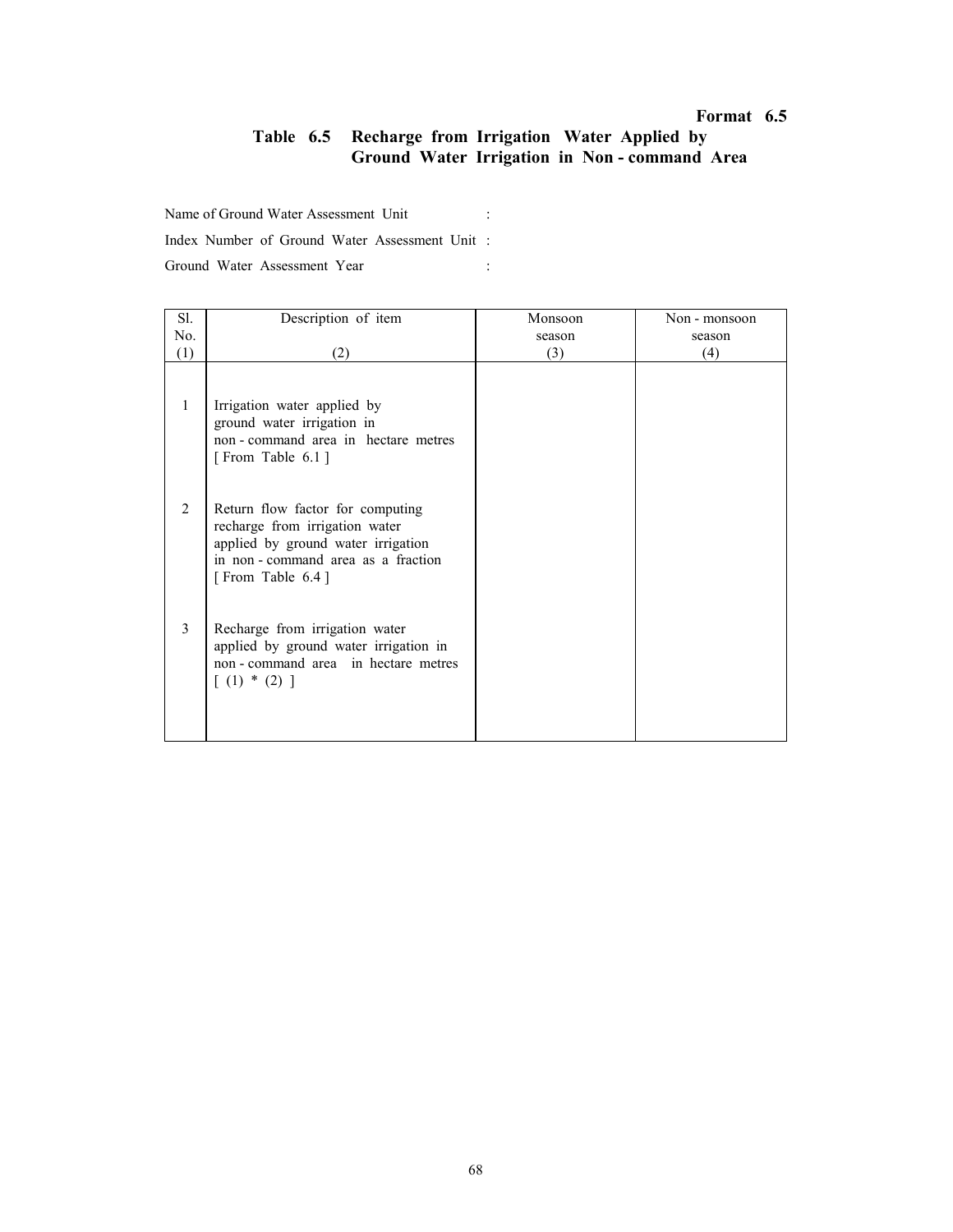# Table 6.6 Irrigation Water Applied by Ground Water Irrigation in Command Area

Name of Ground Water Assessment Unit :

Index Number of Ground Water Assessment Unit :

Ground Water Assessment Year :

| Sl. | Description of item                                                                                                                       | Quantity |
|-----|-------------------------------------------------------------------------------------------------------------------------------------------|----------|
| No. | (for command area)                                                                                                                        |          |
| (1) | (2)                                                                                                                                       | (3)      |
| 1   | Irrigation water applied by ground water irrigation<br>in command area during monsoon season<br>in hectare metres<br>[From Table 3.1]     |          |
| 2   | Irrigation water applied by ground water irrigation<br>in command area during non-monsoon season<br>in hectare metres<br>[From Table 3.1] |          |

Note : Irrigation water applied by ground water irrigation during a given season is considered to be the same as the gross ground water draft for irrigation during that season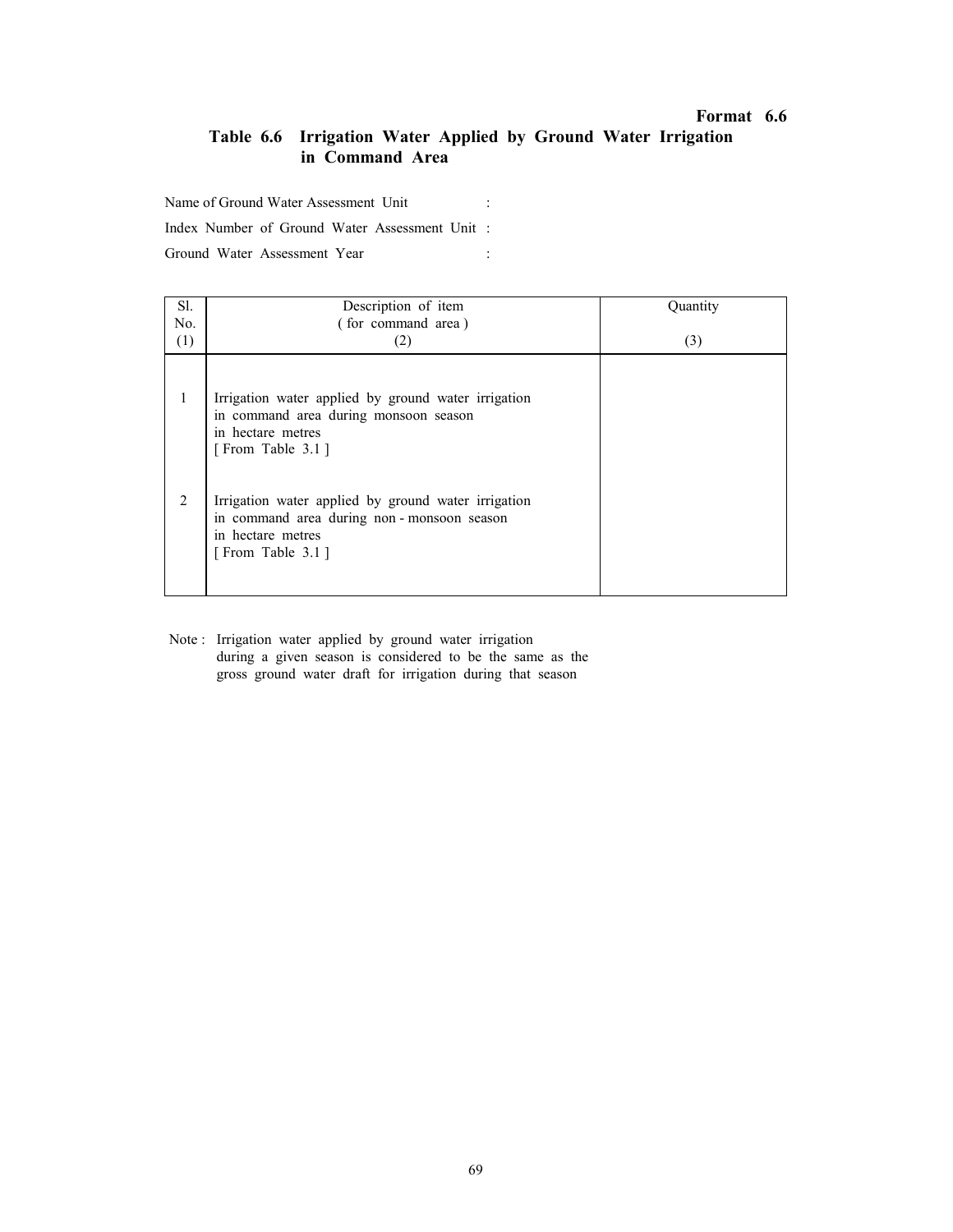#### Table 6.7 Water Table Data during Monsoon and Non-monsoon Seasons in Command Area

Name of Ground Water Assessment Unit : Ground Water Assessment Year : Index Number of Ground Water Assessment Unit :

Sl. No. (1) Name of observation well ( All wells are in command area ) (2) Depth to water table below ground level in metres in ground water assessment year during in ground water year immediately following the ground water assessment year during Pre - monsoon interval Post - monsoon interval Pre - monsoon interval (4) (5) (6) 1 2 3 For the command area as a whole  $Y1 = Y2 = \begin{vmatrix} Y2 \end{vmatrix}$  and  $Y3 = \begin{vmatrix} Y3 \end{vmatrix}$ ( Average of all wells considered )

a) Depth to water table below ground level in command area in metres

i) During monsoon season  
\n
$$
[(Y1 + Y2) / 2]
$$
\n
$$
11)
$$
\n
$$
12
$$
\n
$$
13
$$
\n
$$
14
$$
\n
$$
15
$$
\n
$$
16
$$
\n
$$
17
$$
\n
$$
18
$$
\n
$$
19
$$
\n
$$
19
$$
\n
$$
19
$$
\n
$$
19
$$
\n
$$
19
$$
\n
$$
19
$$
\n
$$
19
$$
\n
$$
19
$$
\n
$$
19
$$
\n
$$
19
$$
\n
$$
19
$$
\n
$$
19
$$
\n
$$
19
$$
\n
$$
19
$$
\n
$$
19
$$
\n
$$
19
$$
\n
$$
19
$$
\n
$$
19
$$
\n
$$
19
$$
\n
$$
19
$$
\n
$$
19
$$
\n
$$
19
$$
\n
$$
19
$$
\n
$$
19
$$
\n
$$
19
$$
\n
$$
19
$$
\n
$$
19
$$
\n
$$
19
$$
\n
$$
19
$$
\n
$$
19
$$
\n
$$
19
$$
\n
$$
19
$$
\n
$$
19
$$
\n
$$
19
$$
\n
$$
19
$$
\n
$$
19
$$
\n
$$
19
$$
\n
$$
19
$$
\n
$$
19
$$
\n
$$
19
$$
\n
$$
19
$$
\n
$$
19
$$
\n
$$
19
$$
\n
$$
19
$$
\n
$$
19
$$
\n
$$
19
$$
\n
$$
19
$$
\n
$$
19
$$
\n
$$
19
$$
\n
$$
19
$$
\n
$$
19
$$
\n
$$
19
$$
\n
$$
19
$$
\n<math display="</p>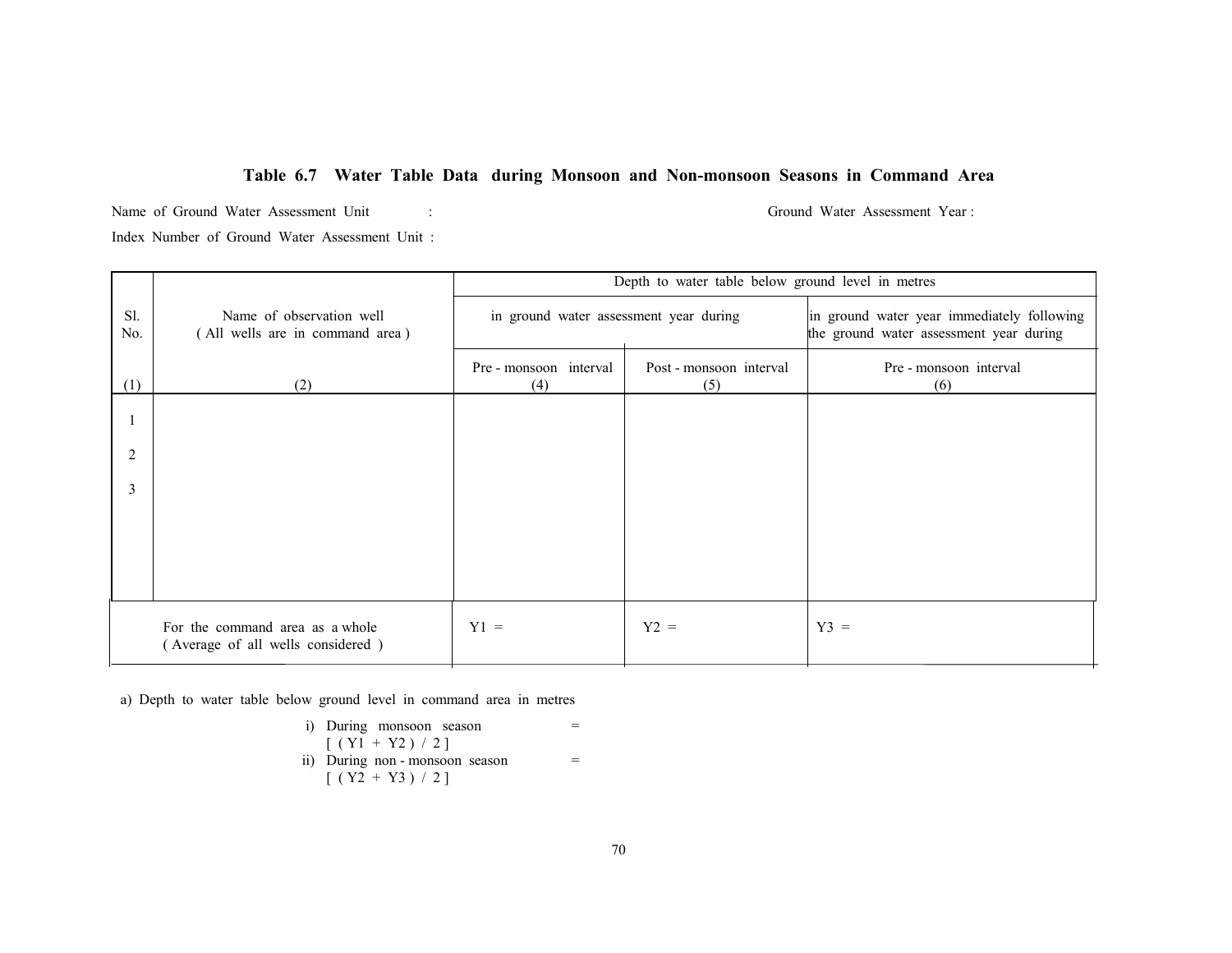# Table 6.8 Irrigated Area Under Paddy and Non - paddy Under Ground Water Irrigation in Command Area

Name of Ground Water Assessment Unit : Index Number of Ground Water Assessment Unit : Ground Water Assessment Year : :

| Sl.<br>No.     |                | Type of crop                                                                    |                   | Irrigated area under<br>ground water irrigation<br>in hectares during |     |     |
|----------------|----------------|---------------------------------------------------------------------------------|-------------------|-----------------------------------------------------------------------|-----|-----|
|                |                | (All crops are in command area and are irrigated by<br>ground water irrigation) | Monsoon<br>season | Non - monsoon<br>season                                               |     |     |
| (1)            |                |                                                                                 | (2)               |                                                                       | (3) | (4) |
| $\mathbf{1}$   | Paddy          |                                                                                 |                   |                                                                       |     |     |
| $\overline{2}$ | Non - paddy    |                                                                                 |                   |                                                                       |     |     |
|                | Sl.<br>No.     | Crop                                                                            |                   | Irrigated area in hectares                                            |     |     |
|                |                |                                                                                 | Monsoon<br>season | Non-monsoon<br>season                                                 |     |     |
|                | 1              |                                                                                 |                   |                                                                       |     |     |
|                | $\overline{2}$ |                                                                                 |                   |                                                                       |     |     |
|                | 3              |                                                                                 |                   |                                                                       |     |     |
|                |                |                                                                                 |                   |                                                                       |     |     |
|                |                |                                                                                 |                   |                                                                       |     |     |
|                |                |                                                                                 |                   |                                                                       |     |     |
|                |                |                                                                                 |                   |                                                                       |     |     |
|                |                |                                                                                 |                   |                                                                       |     |     |
|                |                |                                                                                 |                   |                                                                       |     |     |
|                |                |                                                                                 |                   |                                                                       |     |     |
|                |                | Total for                                                                       |                   |                                                                       |     |     |
|                |                | Non - paddy                                                                     |                   |                                                                       |     |     |
|                |                |                                                                                 |                   |                                                                       |     |     |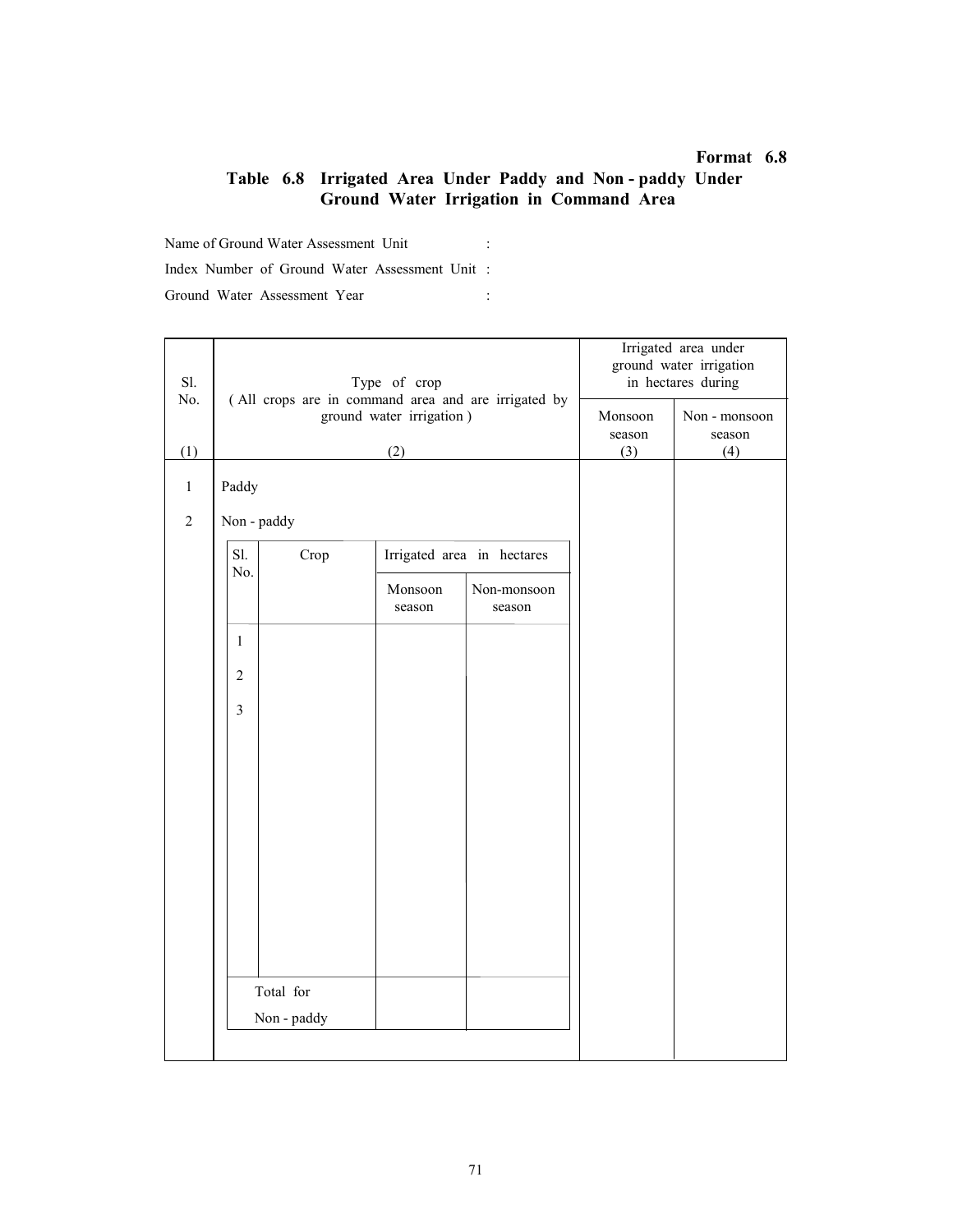# Table 6.9 Return Flow Factor for Computing Recharge from Irrigation Water Applied by Ground Water Irrigation in Command Area

Name of Ground Water Assessment Unit :

Index Number of Ground Water Assessment Unit :

Ground Water Assessment Year : :

| Sl.              | Description of item                                                                                         | Monsoon | Non - monsoon |
|------------------|-------------------------------------------------------------------------------------------------------------|---------|---------------|
| No.              | (for command area and under                                                                                 | season  | season        |
|                  | ground water irrigation)                                                                                    |         |               |
| (1)              | (2)                                                                                                         | (3)     | (4)           |
|                  |                                                                                                             |         |               |
| $\mathbf{1}$     | Irrigated area under Paddy<br>[From Table 6.8]                                                              |         |               |
| $\overline{c}$   | Irrigated area under Non-paddy<br>[From Table 6.8]                                                          |         |               |
| $\mathfrak{Z}$   | Range of depth to water table<br>below ground level<br>$($ < 10 m / 10 - 25 m / > 25 m)<br>[From Table 6.7] |         |               |
| $\overline{4}$   | Is return flow factor for Paddy<br>based on results from documented<br>field studies $(Yes / No)$           |         |               |
| 5                | Is return flow factor for<br>Non-paddy based on results from<br>documented field studies (Yes / No)         |         |               |
| 6                | Return flow factor for Paddy<br>as a fraction                                                               |         |               |
| $\boldsymbol{7}$ | Return flow factor for Non-paddy<br>as a fraction                                                           |         |               |
| 8                | Return flow factor for the<br>command area as a whole                                                       |         |               |
|                  | (6) * (1) + (7) * (2)<br>$(1) + (2)$                                                                        |         |               |
|                  |                                                                                                             |         |               |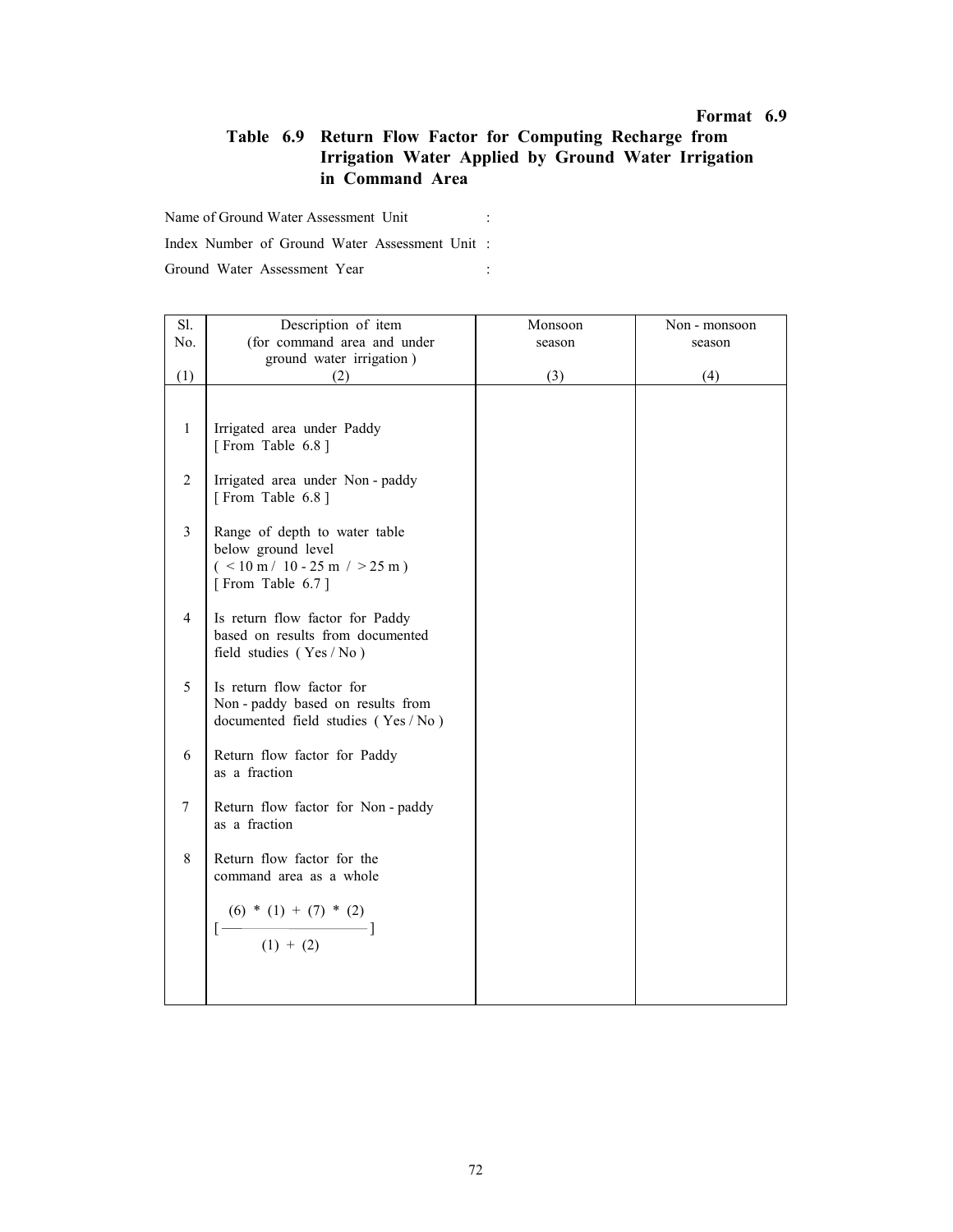# Table 6.10 Recharge from Irrigation Water Applied by Ground Water Irrigation in Command Area

Name of Ground Water Assessment Unit :

Index Number of Ground Water Assessment Unit :

Ground Water Assessment Year :

| Sl.          | Description of item                                                                                                                                           | Monsoon | Non - monsoon |
|--------------|---------------------------------------------------------------------------------------------------------------------------------------------------------------|---------|---------------|
| No.          |                                                                                                                                                               | season  | season        |
| (1)          | (2)                                                                                                                                                           | (3)     | (4)           |
| $\mathbf{1}$ | Irrigation water applied by<br>ground water irrigation in<br>command area in hectare metres<br>[From Table 6.6]                                               |         |               |
| 2            | Return flow factor for computing<br>recharge from irrigation water<br>applied by ground water irrigation<br>in command area as a fraction<br>[From Table 6.9] |         |               |
| 3            | Recharge from irrigation water<br>applied by ground water irrigation in<br>command area in hectare metres<br>$(1) * (2)$ ]                                    |         |               |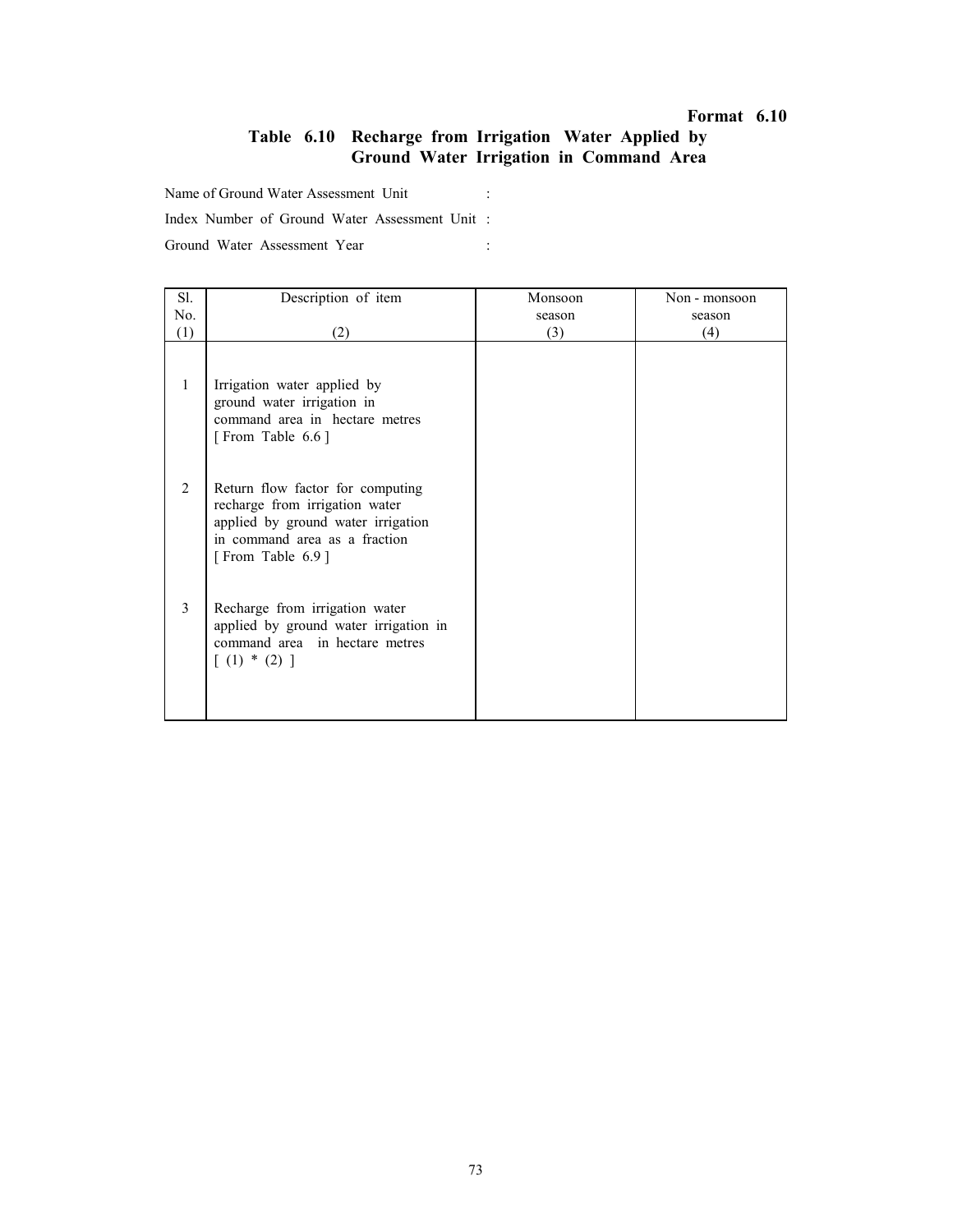# Table 6.11 Irrigation Water Applied by Ground Water Irrigation in Poor Ground Water Quality Area

Name of Ground Water Assessment Unit :

Index Number of Ground Water Assessment Unit :

Ground Water Assessment Year :

| Sl. | Description of item                                                                                                                                         | Quantity |
|-----|-------------------------------------------------------------------------------------------------------------------------------------------------------------|----------|
| No. |                                                                                                                                                             |          |
| (1) | (2)                                                                                                                                                         | (3)      |
| 1   | Irrigation water applied by ground water irrigation<br>in poor ground water quality area during monsoon season<br>in hectare metres<br>[From Table 3.3]     |          |
| 2   | Irrigation water applied by ground water irrigation in<br>poor ground water quality area during non-monsoon season<br>in hectare metres<br>[From Table 3.3] |          |

Note : Irrigation water applied by ground water irrigation during a given season is considered to be the same as the gross ground water draft for irrigation during that season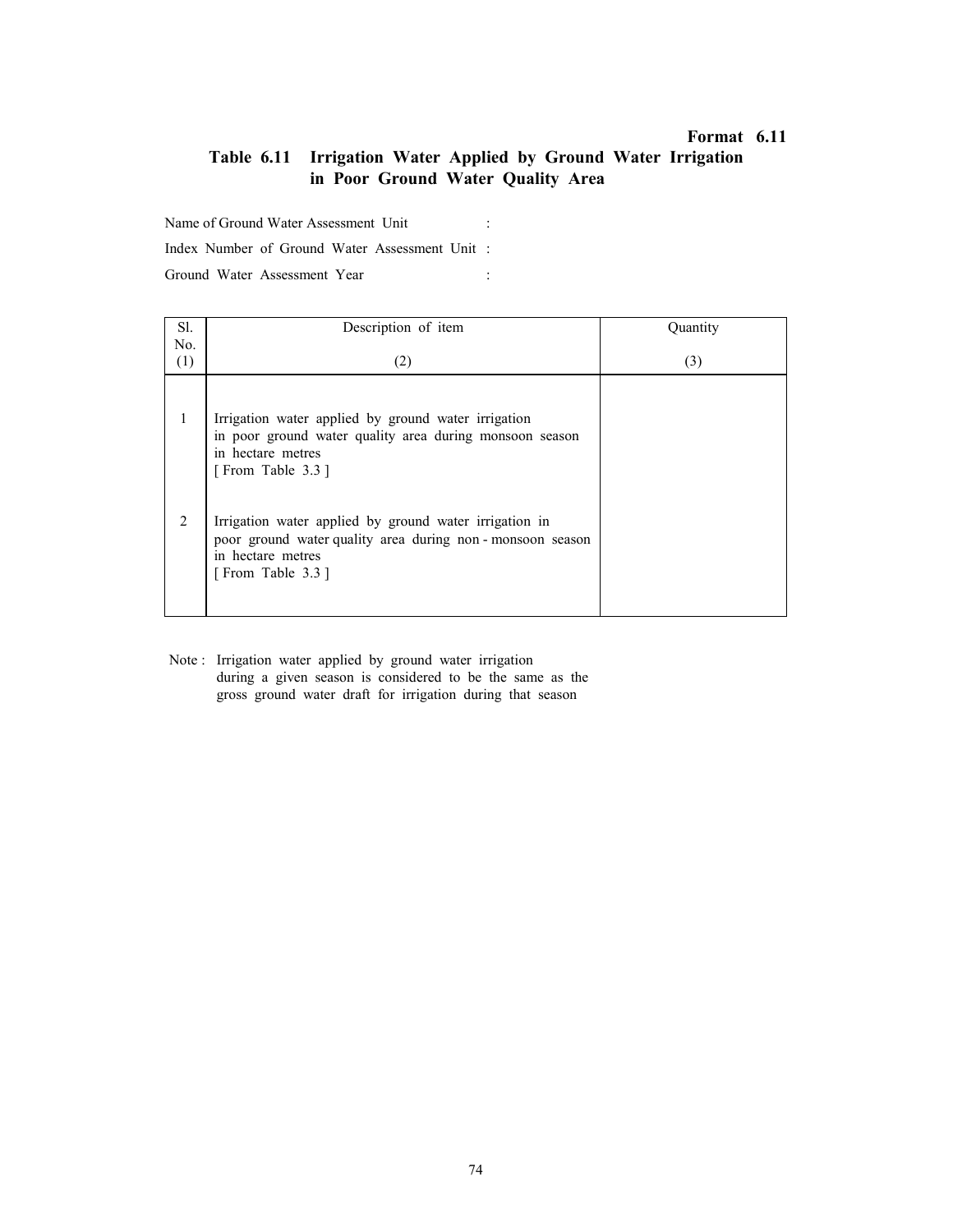# Table 6.12 Water Table Data during Monsoon and Non-monsoon Seasons in Poor Ground Water Quality Area

Name of Ground Water Assessment Unit : Ground Water Assessment Year : Index Number of Ground Water Assessment Unit :

| Sl.                                                                                            |                                                                                  | Depth to water table below ground level in metres |                                |                                                                                       |  |
|------------------------------------------------------------------------------------------------|----------------------------------------------------------------------------------|---------------------------------------------------|--------------------------------|---------------------------------------------------------------------------------------|--|
| No.                                                                                            | Name of observation well<br>(All wells are in poor ground<br>water quality area) | in ground water assessment year during            |                                | in ground water year immediately following<br>the ground water assessment year during |  |
| (1)                                                                                            | (2)                                                                              | Pre - monsoon interval<br>(4)                     | Post - monsoon interval<br>(5) | Pre - monsoon interval<br>(6)                                                         |  |
|                                                                                                |                                                                                  |                                                   |                                |                                                                                       |  |
| 2                                                                                              |                                                                                  |                                                   |                                |                                                                                       |  |
| 3                                                                                              |                                                                                  |                                                   |                                |                                                                                       |  |
|                                                                                                |                                                                                  |                                                   |                                |                                                                                       |  |
| For the poor ground water quality area as a whole $ Y  =$<br>(Average of all wells considered) |                                                                                  |                                                   | $Y2 =$                         | $Y3 =$                                                                                |  |

a) Depth to water table below ground level in poor ground water quality area in metres

i) During monsoon season =  
\n
$$
[(Y1 + Y2) / 2]
$$
\nii) During non-monsoon season =  
\n
$$
[(Y2 + Y3) / 2]
$$

 b) If water table data are not available, the depth to water table below ground level during both monsoon and non-monsoon seasons may be considered to be less than 10 metres below ground level . Format 6.12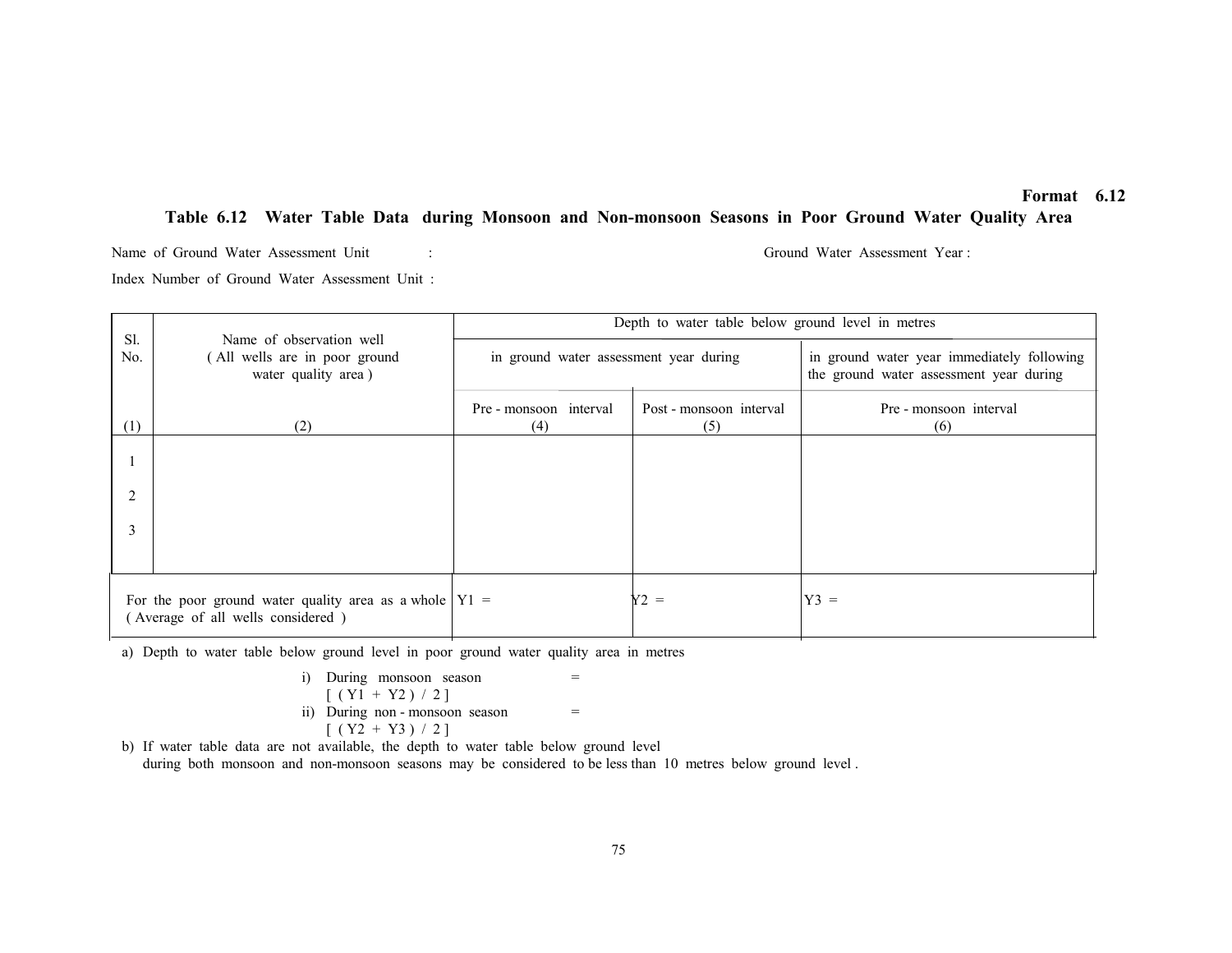# Table 6.13 Irrigated Area Under Paddy and Non - paddy Under Ground Water Irrigation in Poor Ground Water Quality Area

Name of Ground Water Assessment Unit : Index Number of Ground Water Assessment Unit : Ground Water Assessment Year : :

| Sl.<br>No.     |                | Type of crop                                                                                      | Irrigated area under<br>ground water irrigation<br>in hectares during |                            |  |  |
|----------------|----------------|---------------------------------------------------------------------------------------------------|-----------------------------------------------------------------------|----------------------------|--|--|
|                |                | (All crops are in poor ground water quality area and<br>are irrigated by ground water irrigation) | Monsoon<br>season                                                     | Non - monsoon<br>season    |  |  |
| (1)            |                |                                                                                                   | (3)                                                                   | (4)                        |  |  |
| $\mathbf{1}$   | Paddy          |                                                                                                   |                                                                       |                            |  |  |
| $\overline{2}$ | Non - paddy    |                                                                                                   |                                                                       |                            |  |  |
|                | Sl.<br>No.     | Crop                                                                                              |                                                                       | Irrigated area in hectares |  |  |
|                |                |                                                                                                   | Monsoon<br>season                                                     | Non-monsoon<br>season      |  |  |
|                | $\mathbf{1}$   |                                                                                                   |                                                                       |                            |  |  |
|                | $\overline{2}$ |                                                                                                   |                                                                       |                            |  |  |
|                | $\overline{3}$ |                                                                                                   |                                                                       |                            |  |  |
|                |                |                                                                                                   |                                                                       |                            |  |  |
|                |                |                                                                                                   |                                                                       |                            |  |  |
|                |                |                                                                                                   |                                                                       |                            |  |  |
|                |                |                                                                                                   |                                                                       |                            |  |  |
|                |                |                                                                                                   |                                                                       |                            |  |  |
|                |                |                                                                                                   |                                                                       |                            |  |  |
|                |                |                                                                                                   |                                                                       |                            |  |  |
|                |                | Total for                                                                                         |                                                                       |                            |  |  |
|                |                | Non - paddy                                                                                       |                                                                       |                            |  |  |
|                |                |                                                                                                   |                                                                       |                            |  |  |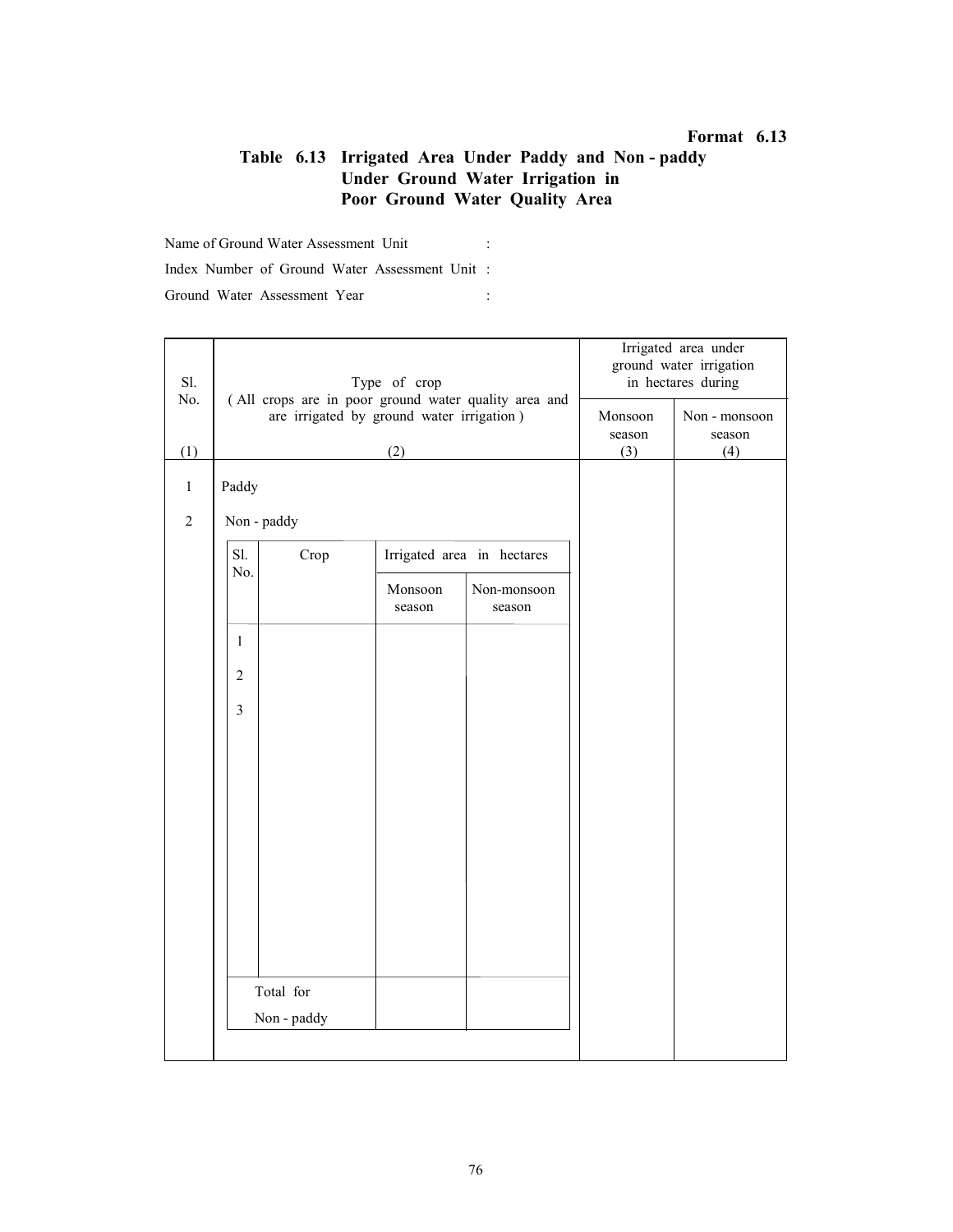# Table 6.14 Return Flow Factor for Computing Recharge from Irrigation Water Applied by Ground Water Irrigation in Poor Ground Water Quality Area

Name of Ground Water Assessment Unit :

Index Number of Ground Water Assessment Unit :

Ground Water Assessment Year : :

| Sl.                      | Description of item                                                                                          | Monsoon | Non - monsoon |
|--------------------------|--------------------------------------------------------------------------------------------------------------|---------|---------------|
| No.                      | (for poor ground water quality area and                                                                      | season  | season        |
|                          | under ground water irrigation)                                                                               |         |               |
| (1)                      | (2)                                                                                                          | (3)     | (4)           |
|                          |                                                                                                              |         |               |
| $\mathbf{1}$             | Irrigated area under Paddy<br>[From Table 6.13]                                                              |         |               |
| $\overline{c}$           | Irrigated area under Non-paddy<br>[From Table 6.13]                                                          |         |               |
| $\mathfrak{Z}$           | Range of depth to water table<br>below ground level<br>$($ < 10 m / 10 - 25 m / > 25 m)<br>[From Table 6.12] |         |               |
| $\overline{\mathcal{A}}$ | Is return flow factor for Paddy<br>based on results from documented<br>field studies (Yes / No)              |         |               |
| 5                        | Is return flow factor for<br>Non-paddy based on results from<br>documented field studies (Yes / No)          |         |               |
| 6                        | Return flow factor for Paddy<br>as a fraction                                                                |         |               |
| 7                        | Return flow factor for Non-paddy<br>as a fraction                                                            |         |               |
| $\,8\,$                  | Return flow factor for the poor ground<br>water quality area as a whole                                      |         |               |
|                          | $\left[\frac{(6) * (1) + (7) * (2)}{} \right]$<br>$(1) + (2)$                                                |         |               |
|                          |                                                                                                              |         |               |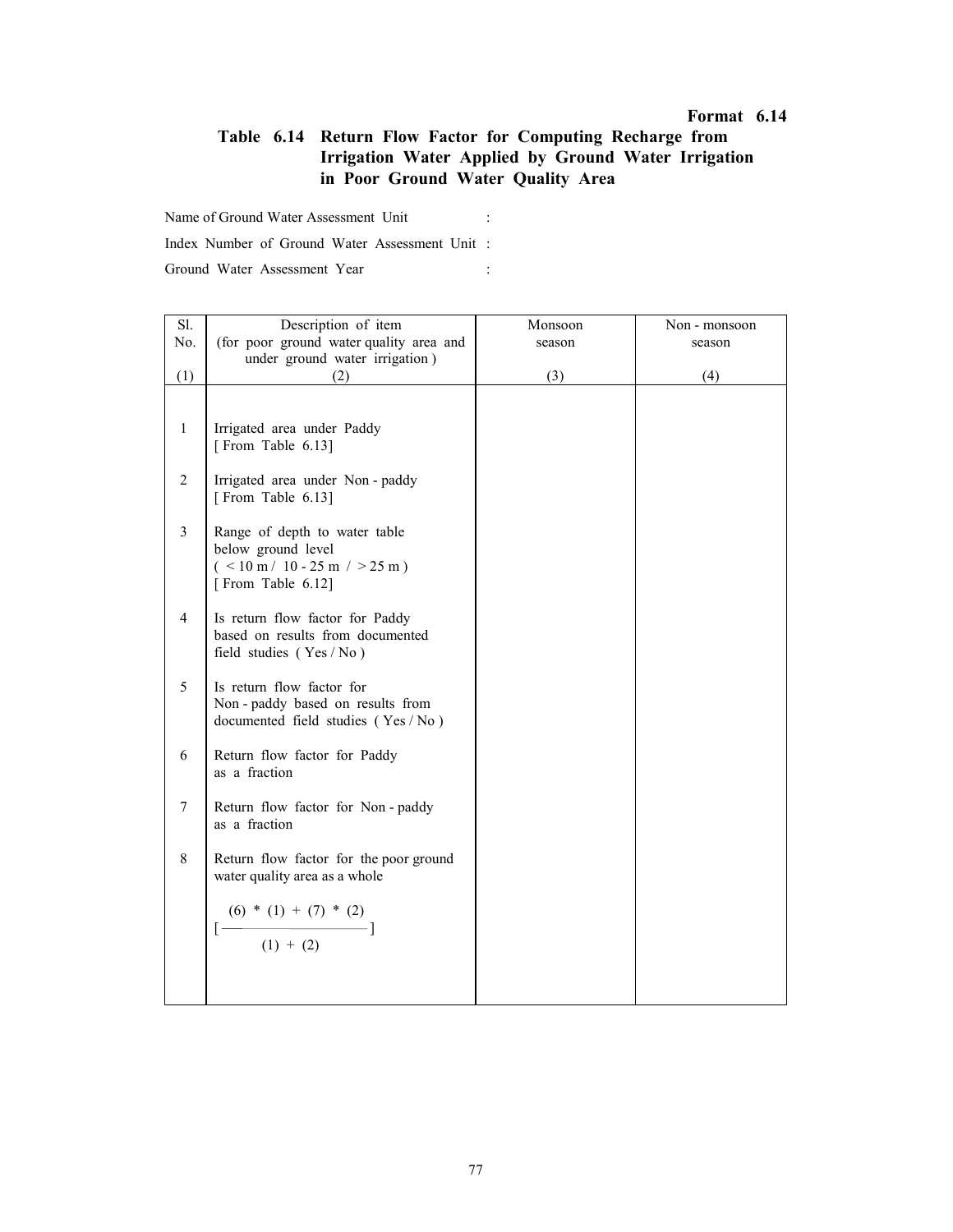# Table 6.15 Recharge from Irrigation Water Applied by Ground Water Irrigation in Poor Ground Water Quality Area

Name of Ground Water Assessment Unit :

Index Number of Ground Water Assessment Unit :

Ground Water Assessment Year : :

| Sl.          | Description of item                                                                                                                                                                     | Monsoon | Non - monsoon |
|--------------|-----------------------------------------------------------------------------------------------------------------------------------------------------------------------------------------|---------|---------------|
| No.          |                                                                                                                                                                                         | season  | season        |
| (1)          | (2)                                                                                                                                                                                     | (3)     | (4)           |
| $\mathbf{1}$ | Irrigation water applied by<br>ground water irrigation in<br>poor ground water quality area<br>in hectare metres<br>[From Table 6.11]                                                   |         |               |
| 2            | Return flow factor for computing<br>recharge from irrigation water<br>applied by ground water irrigation<br>in poor ground water quality area<br>in hectare metres<br>[From Table 6.14] |         |               |
| 3            | Recharge from irrigation water<br>applied by ground water irrigation in<br>poor ground water quality area<br>in hectare metres<br>$[ (1) * (2) ]$                                       |         |               |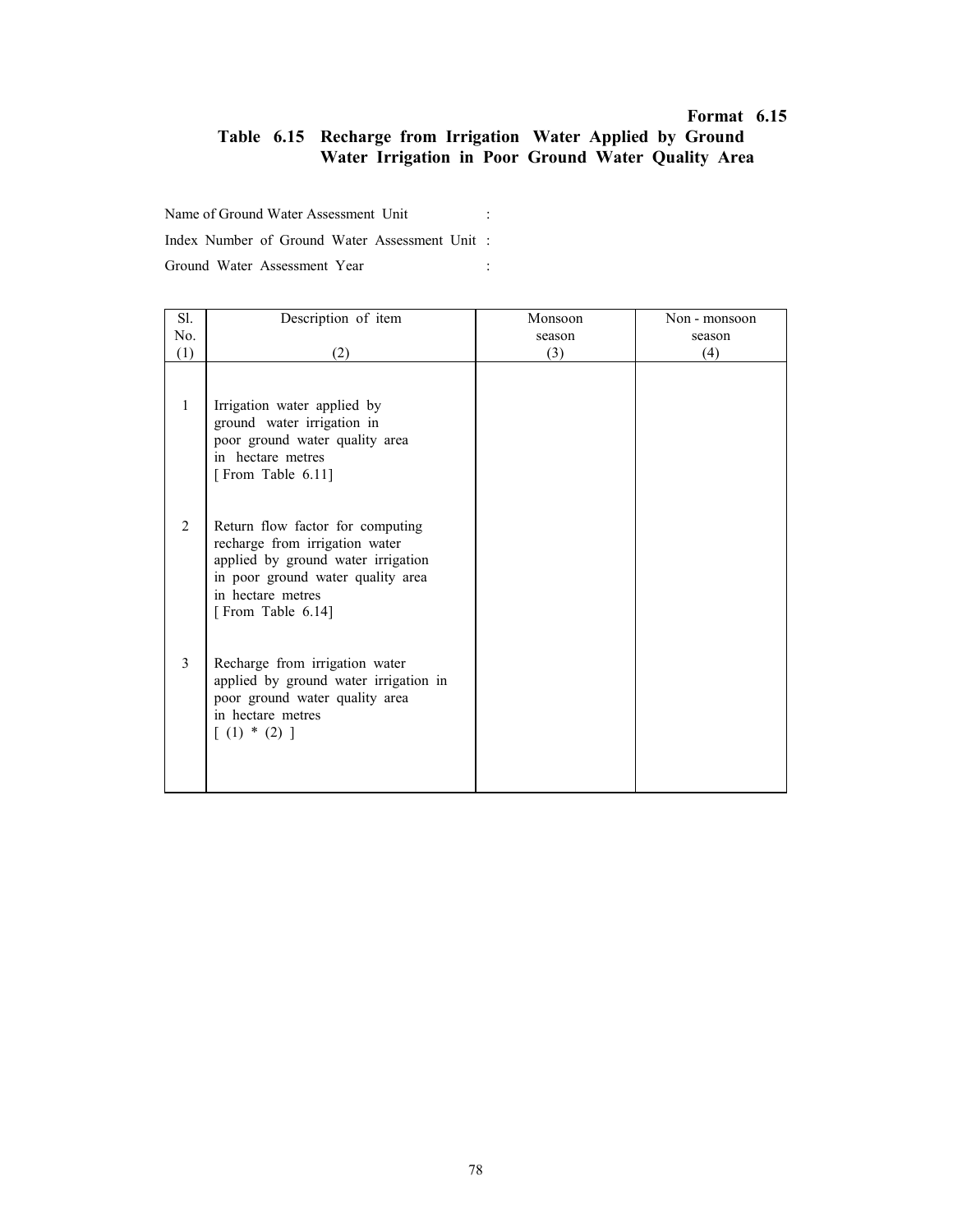#### CHAPTER 7

### RECHARGE FROM TANKS AND PONDS

#### 7.1 GENERAL

Recharge from tanks and ponds which are to be computed for the monsoon and non-monsoon seasons of the current ground water assessment year are applicable for the following sub-units.

#### a) Command area

#### b) Non-command area

### c) Poor Ground Water Quality Area

The computation of recharge from tanks and ponds in a given sub-unit and during

a given season involves the following steps to be carried out.

- a) Estimation of the number of days when water is actually available and the average water spread area during that period
- b) Computation of recharge using results from 'a' above

### 7.2 ASSUMPTIONS

The computation of recharge from tanks and ponds is based in the following assumptions :

- a) Recharge in hectare metres from each tank and pond can be obtained as the product of the following parameters
	- i) Average area of water spread
	- ii) Number of days water is actually available
	- iii) A recharge factor of 0.00144 metres per day per hectare
- b) The average area of water spread mentioned in 'a' above is obtained as the arithmetic average of water spread areas recorded during different time intervals. However, if such periodic data are not available, the average area of water spread can be taken as 0.6 times the maximum water spread area.
- c) The total recharge from tanks and ponds is obtained as the sum of recharge computed for each tank/ pond.

### 7.3 COMPUTATIONAL PROCEDURE

### 7.3.1 COMMAND AREA

All tanks and ponds in the command area are identified, and their location details are presented in one table (Table 7.1). The format to be adopted for this table is given in Format 7.1. The computational scheme to be adopted to estimate the recharge from tanks and ponds in the command area during the monsoon and non-monsoon seasons of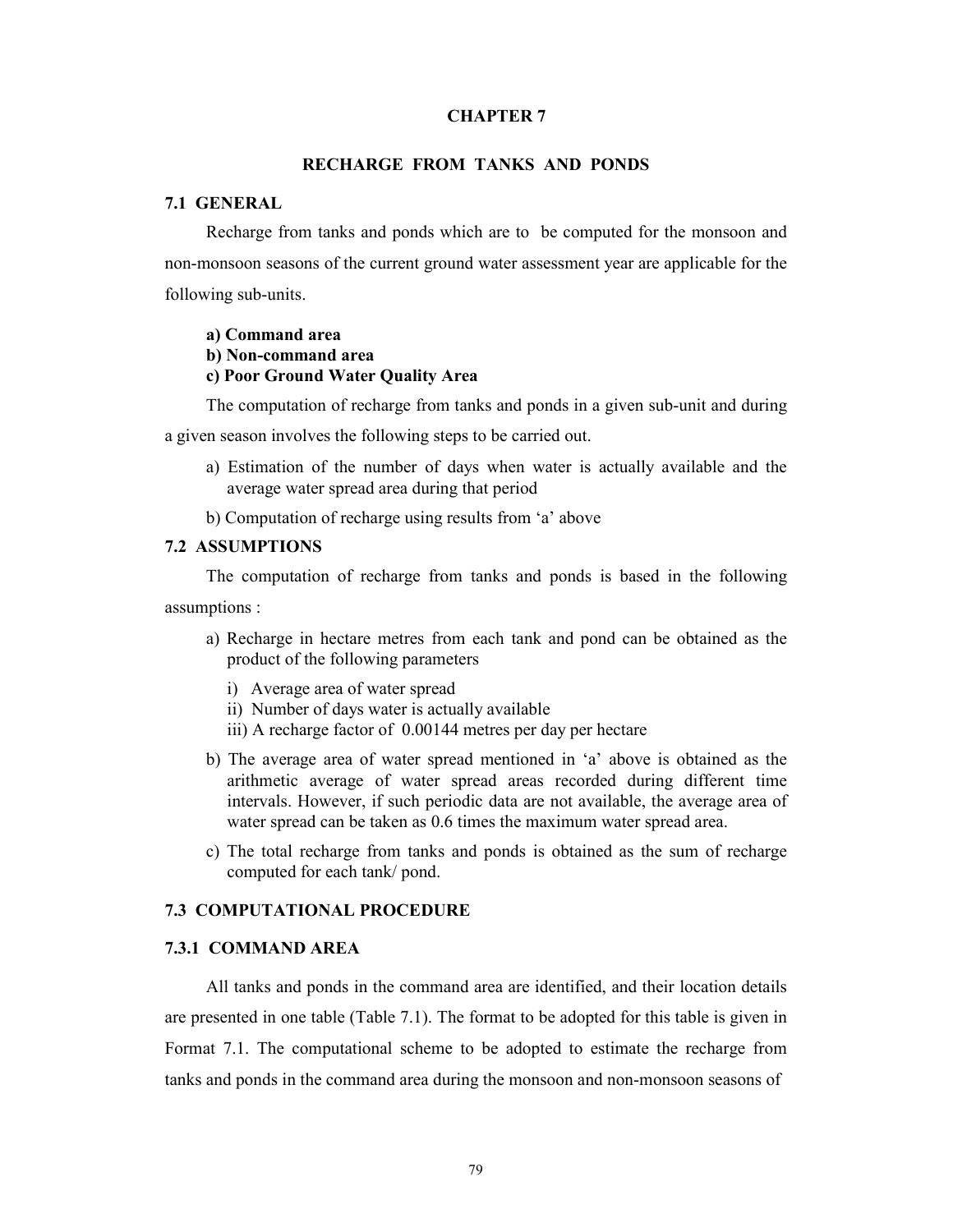the current ground water assessment year comprises of the following steps :

- a) The average water spread area in hectares of each tank/ pond and the number of days when water was actually available in each of them during the monsoon and non-monsoon seasons of the current ground water assessment year are obtained. The average water spread area is arrived at either as,
	- i) the arithmetic average of water spread areas recorded periodically during the season under consideration, or as,
	- ii) 0.6 times the maximum water spread area during the season under consideration, if periodic water spread area data are not available
- b) The recharge from each tank/ pond in hectare metres during the monsoon and non-monsoon seasons of the current ground water assessment year are computed as the product of the average water spread area, the number of days water was available and a factor of 0.0014 metres per day.
- c) The recharge from tanks and ponds in the command area during the monsoon and non-monsoon seasons of the ground water assessment year are finally obtained as the sum of the recharge from each tank/ pond.

The computations as described above are presented in one table (Table 7.2) . The format to be adopted for this table is given in Format 7.2.

### 7.3.2 NON-COMMAND AREA

The computational scheme for estimating recharge from tanks and ponds in the non-command area is identical to what has been described earlier in Section 7.3, for the command area . The computations are presented in two tables (Tables 7.3 and 7.4). The formats to be adopted for these two tables are given in Formats 7.3 and 7.4 respectively.

# 7.3.3 POOR GROUND WATER QUALITY AREA

The computational scheme for estimating recharge from tanks and ponds in the poor ground water quality area is identical to what has been described earlier in Section 7.3, for the command area . The computations are presented in two tables (Tables 7.5 and 7.6). The formats to be adopted for these two tables are given in Formats 7.5 and 7.6 respectively.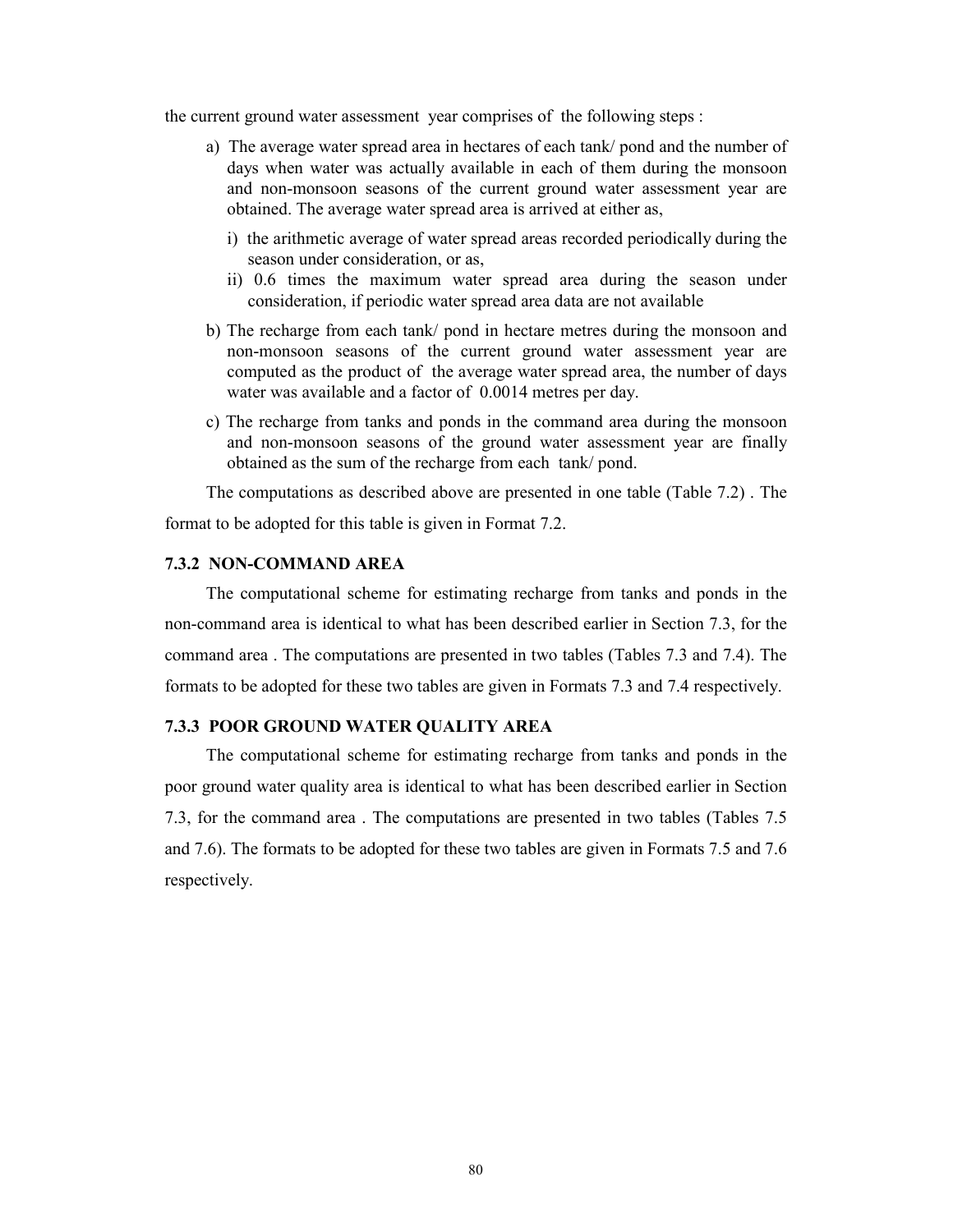# Table 7.1 Location Details of Tanks and Ponds in Command Area

Name of Ground Water Assessment Unit :

Index Number of Ground Water Assessment Unit :

Ground Water Assessment Year :

| SI.                     | Name of tank / pond in | Latitude | Longitude | Year of               |
|-------------------------|------------------------|----------|-----------|-----------------------|
|                         | command area           |          |           |                       |
| No.<br>(1)              | (2)                    | (3)      | (4)       | $construction$<br>(5) |
|                         |                        |          |           |                       |
| $\,1$                   |                        |          |           |                       |
|                         |                        |          |           |                       |
| $\overline{c}$          |                        |          |           |                       |
|                         |                        |          |           |                       |
| $\overline{\mathbf{3}}$ |                        |          |           |                       |
|                         |                        |          |           |                       |
|                         |                        |          |           |                       |
|                         |                        |          |           |                       |
|                         |                        |          |           |                       |
|                         |                        |          |           |                       |
|                         |                        |          |           |                       |
|                         |                        |          |           |                       |
|                         |                        |          |           |                       |
|                         |                        |          |           |                       |
|                         |                        |          |           |                       |
|                         |                        |          |           |                       |
|                         |                        |          |           |                       |
|                         |                        |          |           |                       |
|                         |                        |          |           |                       |
|                         |                        |          |           |                       |
|                         |                        |          |           |                       |
|                         |                        |          |           |                       |
|                         |                        |          |           |                       |
|                         |                        |          |           |                       |
|                         |                        |          |           |                       |
|                         |                        |          |           |                       |
|                         |                        |          |           |                       |
|                         |                        |          |           |                       |
|                         |                        |          |           |                       |
|                         |                        |          |           |                       |
|                         |                        |          |           |                       |
|                         |                        |          |           |                       |
|                         |                        |          |           |                       |
|                         |                        |          |           |                       |
|                         |                        |          |           |                       |
|                         |                        |          |           |                       |
|                         |                        |          |           |                       |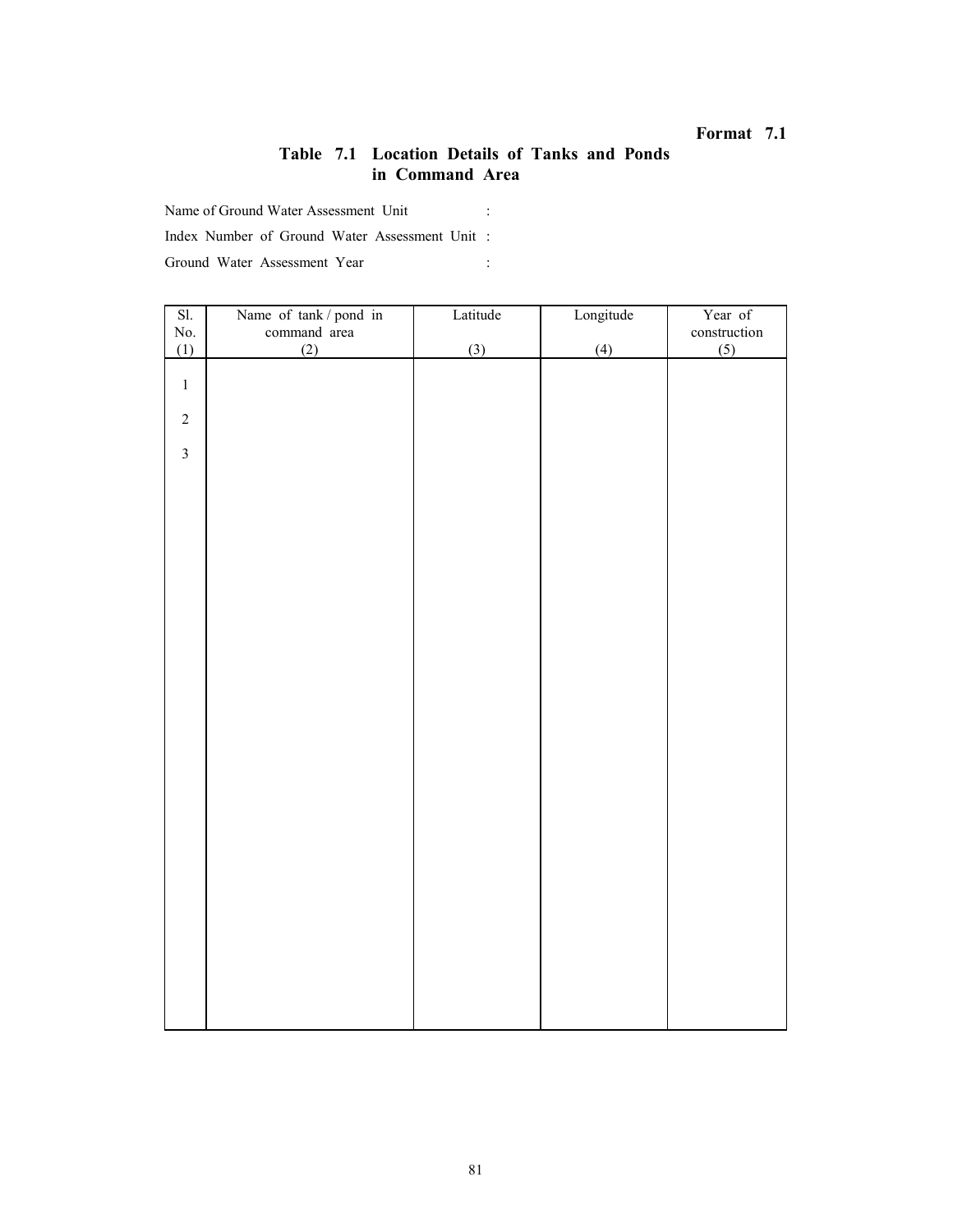# Table 7.2 Recharge from Tanks and Ponds in Command Area

Name of Ground Water Assessment Unit : Ground Water Assessment Year :

Index Number of Ground Water Assessment Unit :

|              |                                                             |         | Average water spread area |         | Number of days water is |                    | Recharge in hectare metres during |  |
|--------------|-------------------------------------------------------------|---------|---------------------------|---------|-------------------------|--------------------|-----------------------------------|--|
| Sl.          | Name of tank / pond in                                      |         | in hectares during        |         | available during        | Monsoon            | Non - monsoon                     |  |
| No.          | command area                                                | Monsoon | Non - monsoon             | Monsoon | Non - monsoon           | season             | season                            |  |
|              |                                                             | season  | season                    | season  | season                  | $1.44 * (3) * (5)$ | $1.44*(4)*(6)$                    |  |
|              |                                                             |         |                           |         |                         | 1000               |                                   |  |
| (1)          | (2)                                                         | (3)     | (4)                       | (5)     | (6)                     | (7)                | 1000<br>(8)                       |  |
| -1           |                                                             |         |                           |         |                         |                    |                                   |  |
|              |                                                             |         |                           |         |                         |                    |                                   |  |
| 2            |                                                             |         |                           |         |                         |                    |                                   |  |
| $\mathbf{3}$ |                                                             |         |                           |         |                         |                    |                                   |  |
|              |                                                             |         |                           |         |                         |                    |                                   |  |
|              |                                                             |         |                           |         |                         |                    |                                   |  |
|              |                                                             |         |                           |         |                         |                    |                                   |  |
|              |                                                             |         |                           |         |                         |                    |                                   |  |
|              |                                                             |         |                           |         |                         |                    |                                   |  |
|              |                                                             |         |                           |         |                         |                    |                                   |  |
|              |                                                             |         |                           |         |                         |                    |                                   |  |
|              | Total recharge from all tanks and ponds in the command area |         |                           |         |                         |                    |                                   |  |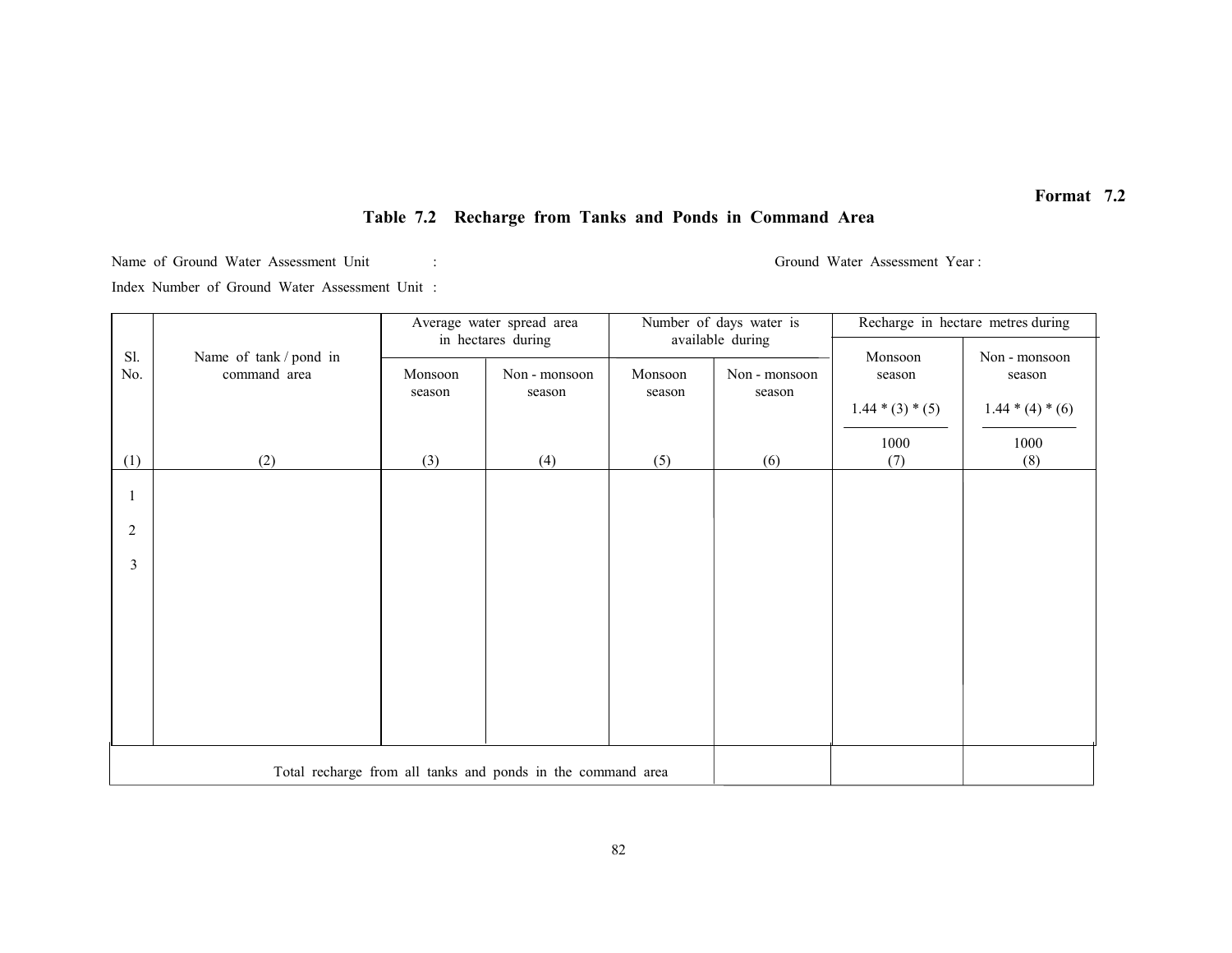# Table 7.3 Location Details of Tanks and Ponds in Non - command Area

Name of Ground Water Assessment Unit :

Index Number of Ground Water Assessment Unit :

Ground Water Assessment Year :

| SI.            | Name of tank / pond in<br>non - command area | Latitude | Longitude | Year of                           |
|----------------|----------------------------------------------|----------|-----------|-----------------------------------|
| $\rm No.$      |                                              |          |           |                                   |
| (1)            | (2)                                          | (3)      | (4)       | $\frac{\text{construction}}{(5)}$ |
|                |                                              |          |           |                                   |
| $\mathbf{1}$   |                                              |          |           |                                   |
|                |                                              |          |           |                                   |
| $\overline{c}$ |                                              |          |           |                                   |
|                |                                              |          |           |                                   |
| $\overline{3}$ |                                              |          |           |                                   |
|                |                                              |          |           |                                   |
|                |                                              |          |           |                                   |
|                |                                              |          |           |                                   |
|                |                                              |          |           |                                   |
|                |                                              |          |           |                                   |
|                |                                              |          |           |                                   |
|                |                                              |          |           |                                   |
|                |                                              |          |           |                                   |
|                |                                              |          |           |                                   |
|                |                                              |          |           |                                   |
|                |                                              |          |           |                                   |
|                |                                              |          |           |                                   |
|                |                                              |          |           |                                   |
|                |                                              |          |           |                                   |
|                |                                              |          |           |                                   |
|                |                                              |          |           |                                   |
|                |                                              |          |           |                                   |
|                |                                              |          |           |                                   |
|                |                                              |          |           |                                   |
|                |                                              |          |           |                                   |
|                |                                              |          |           |                                   |
|                |                                              |          |           |                                   |
|                |                                              |          |           |                                   |
|                |                                              |          |           |                                   |
|                |                                              |          |           |                                   |
|                |                                              |          |           |                                   |
|                |                                              |          |           |                                   |
|                |                                              |          |           |                                   |
|                |                                              |          |           |                                   |
|                |                                              |          |           |                                   |
|                |                                              |          |           |                                   |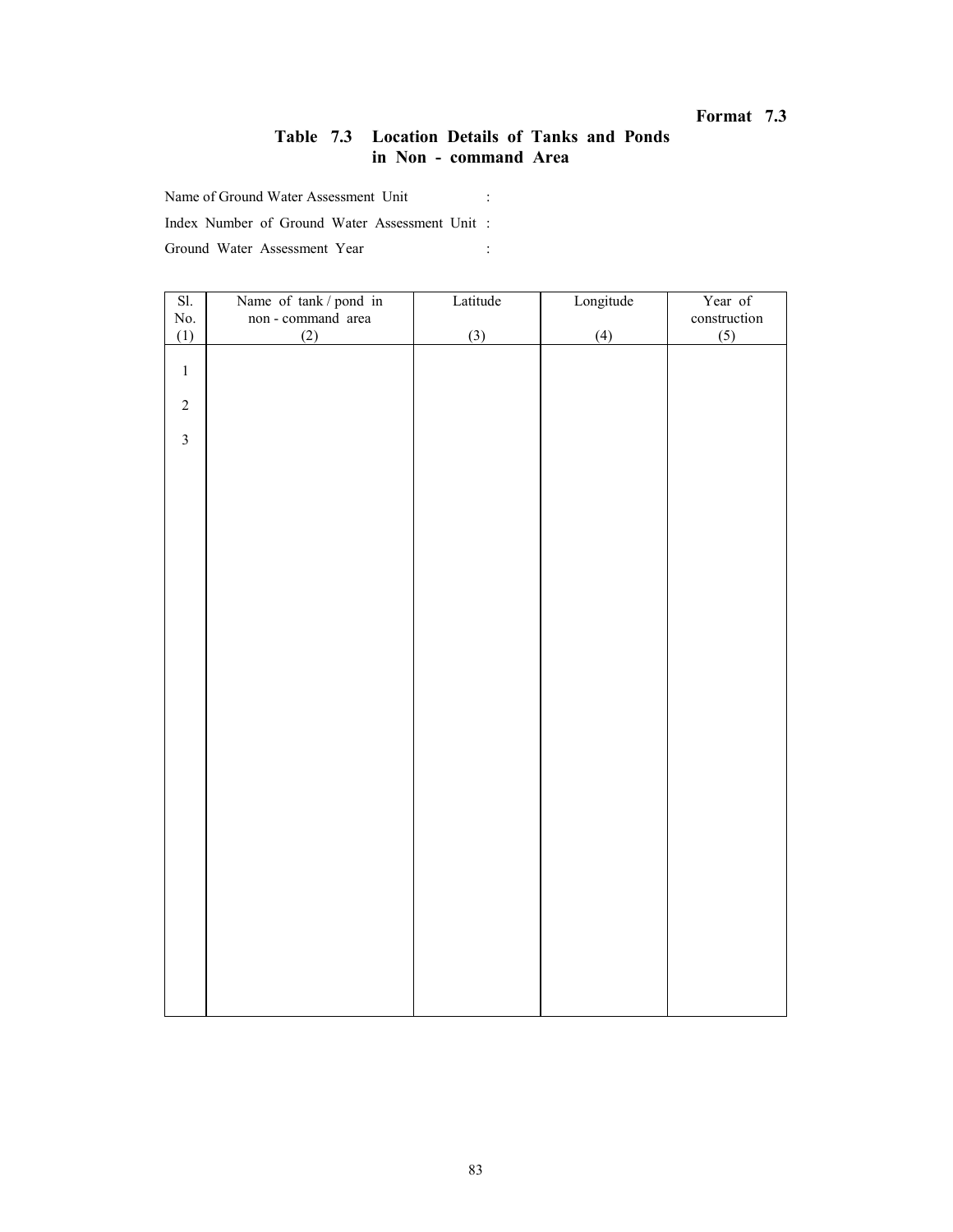# Table 7.4 Recharge from Tanks and Ponds in Non - command Area

Name of Ground Water Assessment Unit : Ground Water Assessment Year : Ground Water Assessment Year :

Index Number of Ground Water Assessment Unit :

|                                                                 |                        | Number of days water is<br>Average water spread area |               |         | Recharge in hectare metres during |                    |                         |
|-----------------------------------------------------------------|------------------------|------------------------------------------------------|---------------|---------|-----------------------------------|--------------------|-------------------------|
| Sl.                                                             | Name of tank / pond in | in hectares during<br>available during               |               |         | Monsoon                           |                    |                         |
| No.                                                             | non-command area       | Monsoon                                              | Non - monsoon | Monsoon | Non - monsoon                     | season             | Non - monsoon<br>season |
|                                                                 |                        | season<br>season                                     | season        | season  |                                   |                    |                         |
|                                                                 |                        |                                                      |               |         |                                   | $1.44 * (3) * (5)$ | $1.44*(4)*(6)$          |
|                                                                 |                        |                                                      |               |         |                                   | 1000               | 1000                    |
| (1)                                                             | (2)                    | (3)                                                  | (4)           | (5)     | (6)                               | (7)                | (8)                     |
|                                                                 |                        |                                                      |               |         |                                   |                    |                         |
|                                                                 |                        |                                                      |               |         |                                   |                    |                         |
| $\overline{2}$                                                  |                        |                                                      |               |         |                                   |                    |                         |
| 3                                                               |                        |                                                      |               |         |                                   |                    |                         |
|                                                                 |                        |                                                      |               |         |                                   |                    |                         |
|                                                                 |                        |                                                      |               |         |                                   |                    |                         |
|                                                                 |                        |                                                      |               |         |                                   |                    |                         |
|                                                                 |                        |                                                      |               |         |                                   |                    |                         |
|                                                                 |                        |                                                      |               |         |                                   |                    |                         |
|                                                                 |                        |                                                      |               |         |                                   |                    |                         |
|                                                                 |                        |                                                      |               |         |                                   |                    |                         |
|                                                                 |                        |                                                      |               |         |                                   |                    |                         |
|                                                                 |                        |                                                      |               |         |                                   |                    |                         |
| Total recharge from all tanks and ponds in the non-command area |                        |                                                      |               |         |                                   |                    |                         |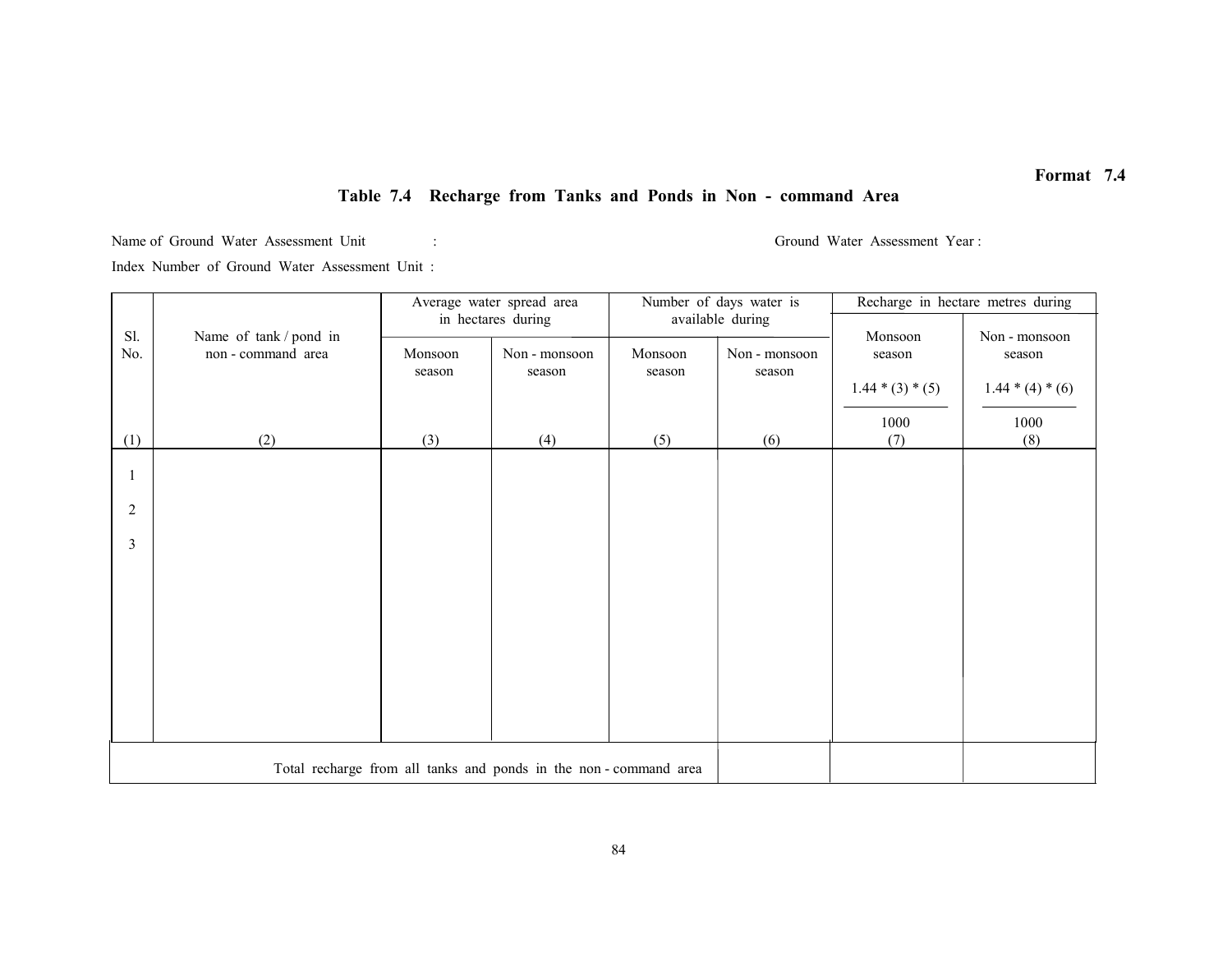# Table 7.5 Location Details of Tanks and Ponds in Poor Ground Water Quality Area

Name of Ground Water Assessment Unit :

Index Number of Ground Water Assessment Unit :

Ground Water Assessment Year : :

| SI.                     | Name of tank / pond in         | Latitude | Longitude | Year of      |
|-------------------------|--------------------------------|----------|-----------|--------------|
| No.                     | poor ground water quality area |          |           | construction |
| (1)                     | (2)                            | (3)      | (4)       | (5)          |
|                         |                                |          |           |              |
| $\,1$                   |                                |          |           |              |
|                         |                                |          |           |              |
| $\sqrt{2}$              |                                |          |           |              |
|                         |                                |          |           |              |
| $\overline{\mathbf{3}}$ |                                |          |           |              |
|                         |                                |          |           |              |
|                         |                                |          |           |              |
|                         |                                |          |           |              |
|                         |                                |          |           |              |
|                         |                                |          |           |              |
|                         |                                |          |           |              |
|                         |                                |          |           |              |
|                         |                                |          |           |              |
|                         |                                |          |           |              |
|                         |                                |          |           |              |
|                         |                                |          |           |              |
|                         |                                |          |           |              |
|                         |                                |          |           |              |
|                         |                                |          |           |              |
|                         |                                |          |           |              |
|                         |                                |          |           |              |
|                         |                                |          |           |              |
|                         |                                |          |           |              |
|                         |                                |          |           |              |
|                         |                                |          |           |              |
|                         |                                |          |           |              |
|                         |                                |          |           |              |
|                         |                                |          |           |              |
|                         |                                |          |           |              |
|                         |                                |          |           |              |
|                         |                                |          |           |              |
|                         |                                |          |           |              |
|                         |                                |          |           |              |
|                         |                                |          |           |              |
|                         |                                |          |           |              |
|                         |                                |          |           |              |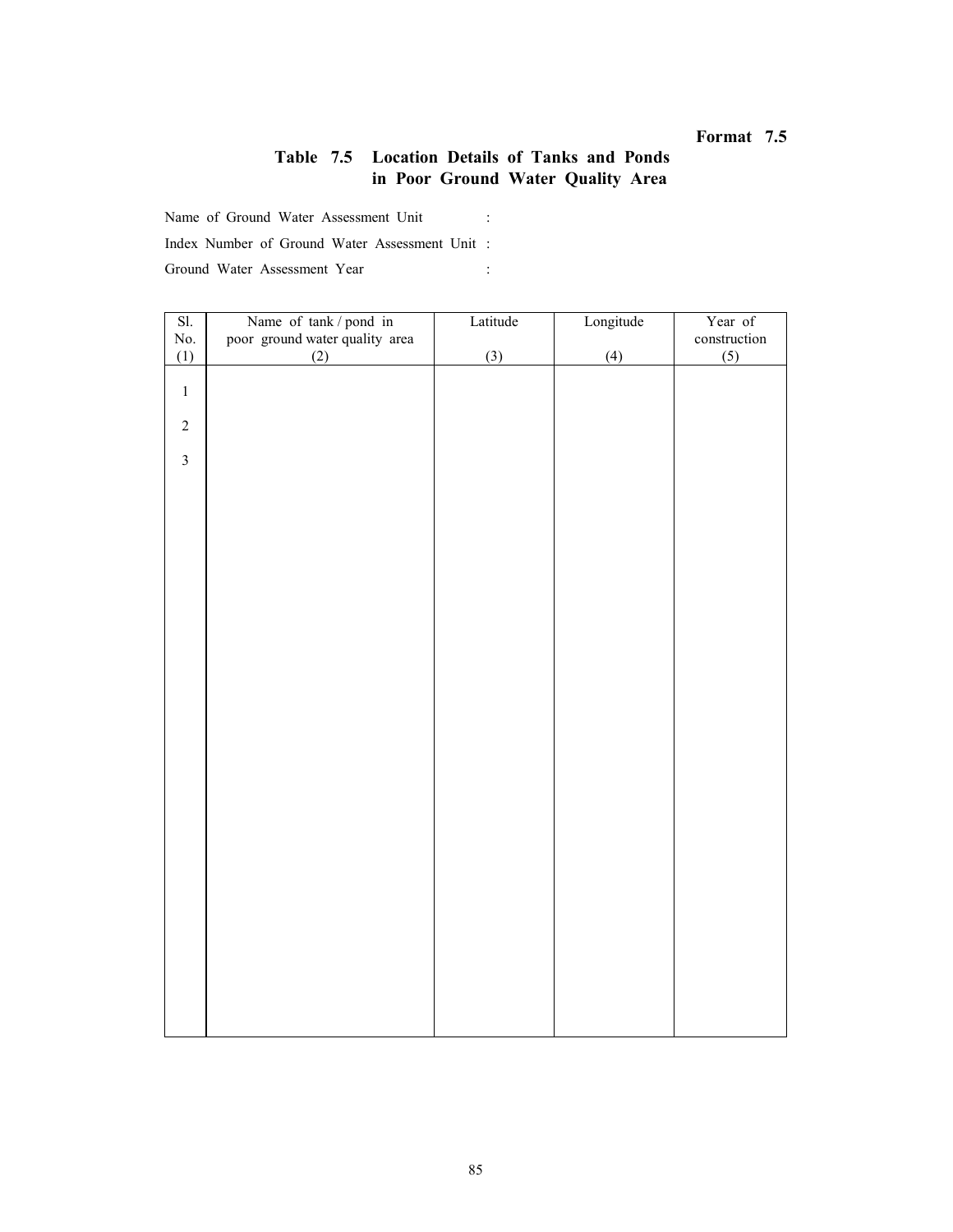# Table 7.6 Recharge from Tanks and Ponds in Poor Ground Water Quality Area

Name of Ground Water Assessment Unit : Ground Water Assessment Year :

Index Number of Ground Water Assessment Unit :

|                |                                                                           | Average water spread area<br>Number of days water is |                                               | Recharge in hectare metres during |                                             |                                                 |                                                       |
|----------------|---------------------------------------------------------------------------|------------------------------------------------------|-----------------------------------------------|-----------------------------------|---------------------------------------------|-------------------------------------------------|-------------------------------------------------------|
| Sl.<br>No.     | Name of tank / pond in<br>poor ground water quality area                  | Monsoon<br>season                                    | in hectares during<br>Non - monsoon<br>season | Monsoon<br>season                 | available during<br>Non - monsoon<br>season | Monsoon<br>season<br>$1.44 * (3) * (5)$<br>1000 | Non - monsoon<br>season<br>$1.44 * (4) * (6)$<br>1000 |
| (1)            | (2)                                                                       | (3)                                                  | (4)                                           | (5)                               | (6)                                         | (7)                                             | (8)                                                   |
|                |                                                                           |                                                      |                                               |                                   |                                             |                                                 |                                                       |
| $\overline{2}$ |                                                                           |                                                      |                                               |                                   |                                             |                                                 |                                                       |
| 3              |                                                                           |                                                      |                                               |                                   |                                             |                                                 |                                                       |
|                |                                                                           |                                                      |                                               |                                   |                                             |                                                 |                                                       |
|                |                                                                           |                                                      |                                               |                                   |                                             |                                                 |                                                       |
|                |                                                                           |                                                      |                                               |                                   |                                             |                                                 |                                                       |
|                |                                                                           |                                                      |                                               |                                   |                                             |                                                 |                                                       |
|                |                                                                           |                                                      |                                               |                                   |                                             |                                                 |                                                       |
|                | Total recharge from all tanks and ponds in poor ground water quality area |                                                      |                                               |                                   |                                             |                                                 |                                                       |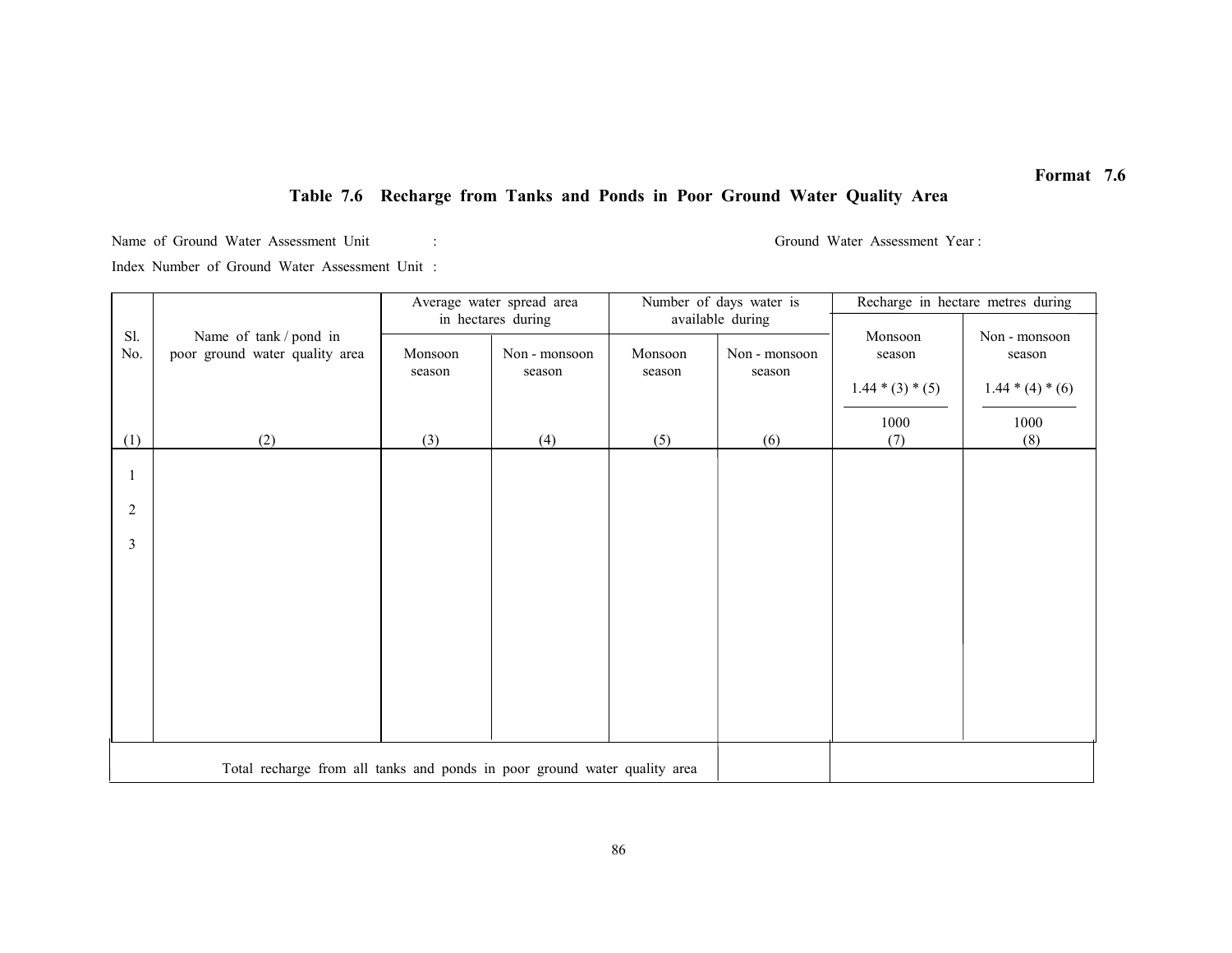#### CHAPTER 8

### RECHARGE FROM WATER CONSERVATION STRUCTURES

### 8.1 GENERAL

With increasing focus on sustainable development of ground water resources, all States/ Union Territories have been implementing several water conservation schemes with the aim of increasing ground water recharge. The water conservation structures include percolation tanks, check dams, nulla bunds etc. Recharge from water conservation structures are to be computed during monsoon and non-monsoon seasons of the current ground water assessment year for the following sub-units within each ground water assessment unit :

#### a) Command area

#### b) Non-command area

c) Poor ground water quality area

The computations of recharge from water conservation structures in a given subunit, and during a given season involves the following steps to be carried out :

- a) Computing recharge from each water conservation structure based on gross storage of that structure
- b) Obtaining the total recharge as the sum of the recharge from each water conservation structure

### 8.2 ASSUMPTIONS

The computations of recharge from water conservation structures are based on the following assumptions :

- a) Annual recharge in hectare metres from each water conservation structure can be obtained as the product of the following three parameters :
	- i) Storage capacity of the structure in hectare metres
	- ii) Number of fillings which take place in a ground water year (This can be a fraction greater than zero)
	- iii) A factor of 0.5
- b) The annual recharge from all water conservation structures is obtained as the sum of the recharge from each structure
- d) The annual recharge from all water conservation structures is distributed equally during the monsoon and non-monsoon seasons of a ground water year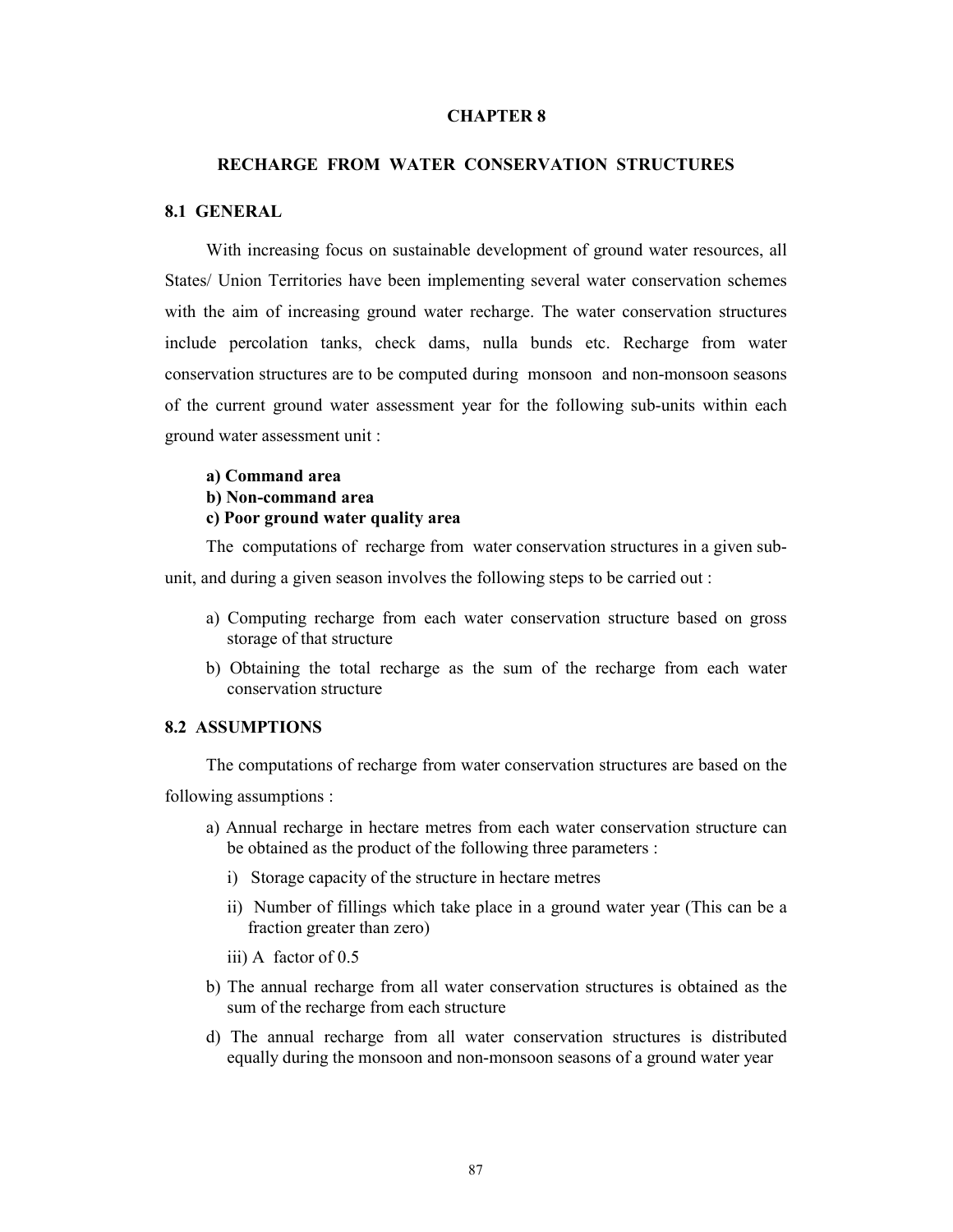#### 8.3 COMPUTATIONAL PROCEDURE

### 8.3.1 COMMAND AREA

All water conservation structures in the command area are identified, and their location details are presented in one table (Table 8.1). The format to be adopted for this table is given in Format 8.1. The scheme for computing recharge from water conservation structures in the command area during the monsoon and non-monsoon seasons of the current ground water assessment year comprises of the following steps

- a) The storage capacity in hectare metres of each water conservation structure and the number of fillings in each of them during the current ground water assessment year are obtained. The gross annual storage in hectare metres of each structures is then obtained as the product of these two values.
- b) The annual recharge in hectare metres from each water conservation structure is obtained as 0.5 times the gross annual storage of that structure
- c) The annual recharge is hectare metres from all water conservation structures in the command area is obtained as the sum of the recharge from each structure
- d) Recharge from water conservation structures in command area during monsoon and non-monsoon seasons are both taken as 0.5 times the annual recharge

The above computations are presented in one table (Table 8.2). The format to be

adopted for this table given in Format 8.2.

#### 8.3.2 Non-command Area

The computational scheme to be adopted for estimating the recharge from water conservation structures in the non-command area during monsoon and non-monsoon seasons of the current ground water assessment year is identical to what has been described earlier in Section 8.3.1 for the command area. The computations are presented in two tables (Tables 8.3 and 8.4). The formats to be adopted for these two tables are given in Formats 8.3 and 8.4 respectively.

#### 8.3.3 Poor Ground Water Quality Area

The computational scheme to be adopted for estimating recharge from water conservation structures in poor ground water quality area during the monsoon and non-monsoon seasons of the current ground water assessment year is identical to what has been described earlier in Section 8.3.1 for the command area. The computations are presented in two tables (Tables 8.5 and 8.6). The formats to be adopted for these two tables are given in Formats 8.5 and 8.6 respectively.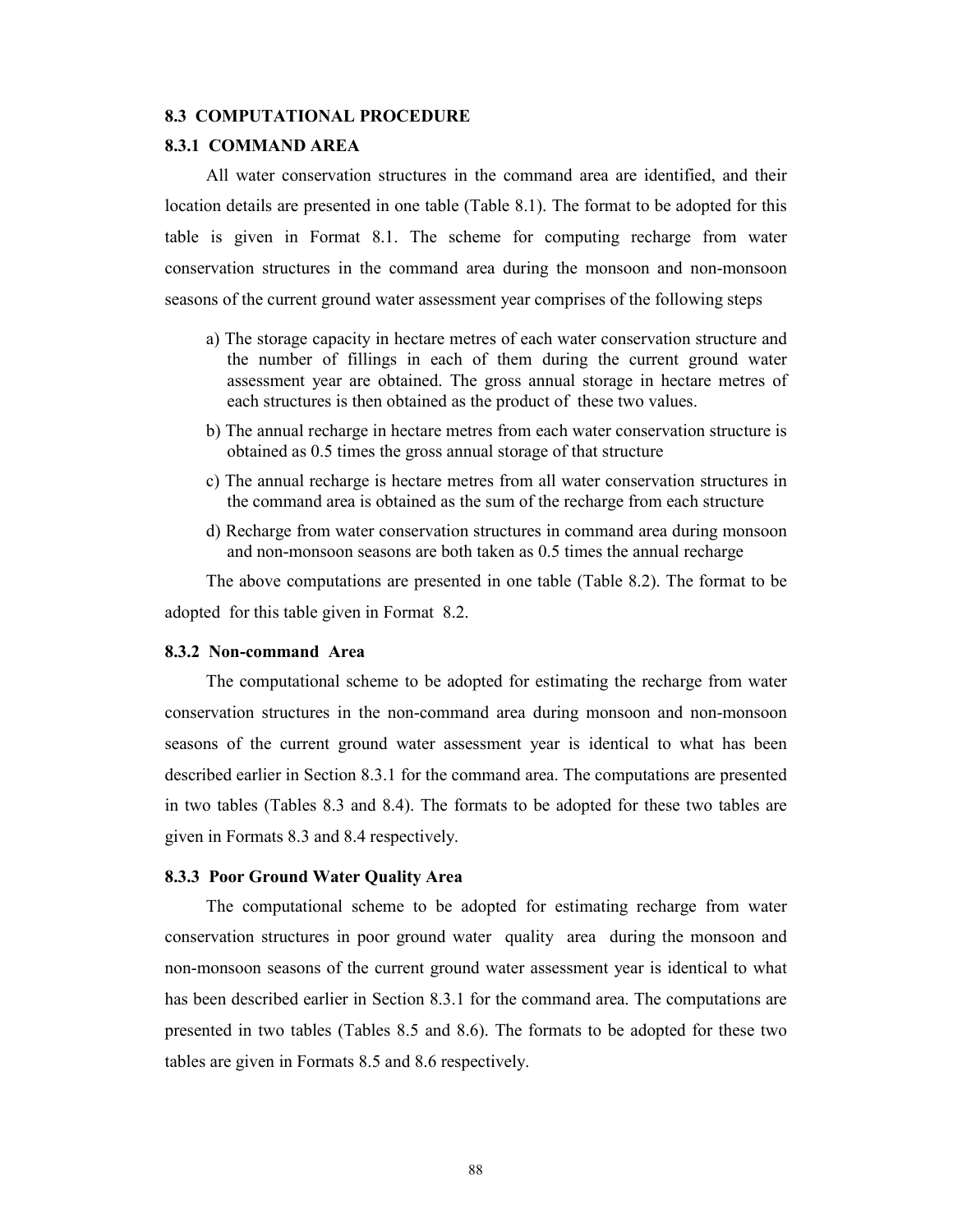# Table 8.1 Location Details of Water Conservation Structures in Command Area

Name of Ground Water Assessment Unit : Ground Water Assessment Year : Ground Water Assessment Year :

Index Number of Ground Water Assessment Unit :

| SI.            | Name of water conservation structure | Type                         |          |           | Year of      |
|----------------|--------------------------------------|------------------------------|----------|-----------|--------------|
| No.            | (in command area)                    | (percolation tank/check dam/ | Latitude | Longitude | construction |
|                |                                      | nulla bund)                  |          |           |              |
| (1)            | (2)                                  | (3)                          | (4)      | (5)       | (6)          |
|                |                                      |                              |          |           |              |
| -1             |                                      |                              |          |           |              |
|                |                                      |                              |          |           |              |
| $\sqrt{2}$     |                                      |                              |          |           |              |
| $\mathfrak{Z}$ |                                      |                              |          |           |              |
|                |                                      |                              |          |           |              |
|                |                                      |                              |          |           |              |
|                |                                      |                              |          |           |              |
|                |                                      |                              |          |           |              |
|                |                                      |                              |          |           |              |
|                |                                      |                              |          |           |              |
|                |                                      |                              |          |           |              |
|                |                                      |                              |          |           |              |
|                |                                      |                              |          |           |              |
|                |                                      |                              |          |           |              |
|                |                                      |                              |          |           |              |
|                |                                      |                              |          |           |              |
|                |                                      |                              |          |           |              |
|                |                                      |                              |          |           |              |
|                |                                      |                              |          |           |              |
|                |                                      |                              |          |           |              |
|                |                                      |                              |          |           |              |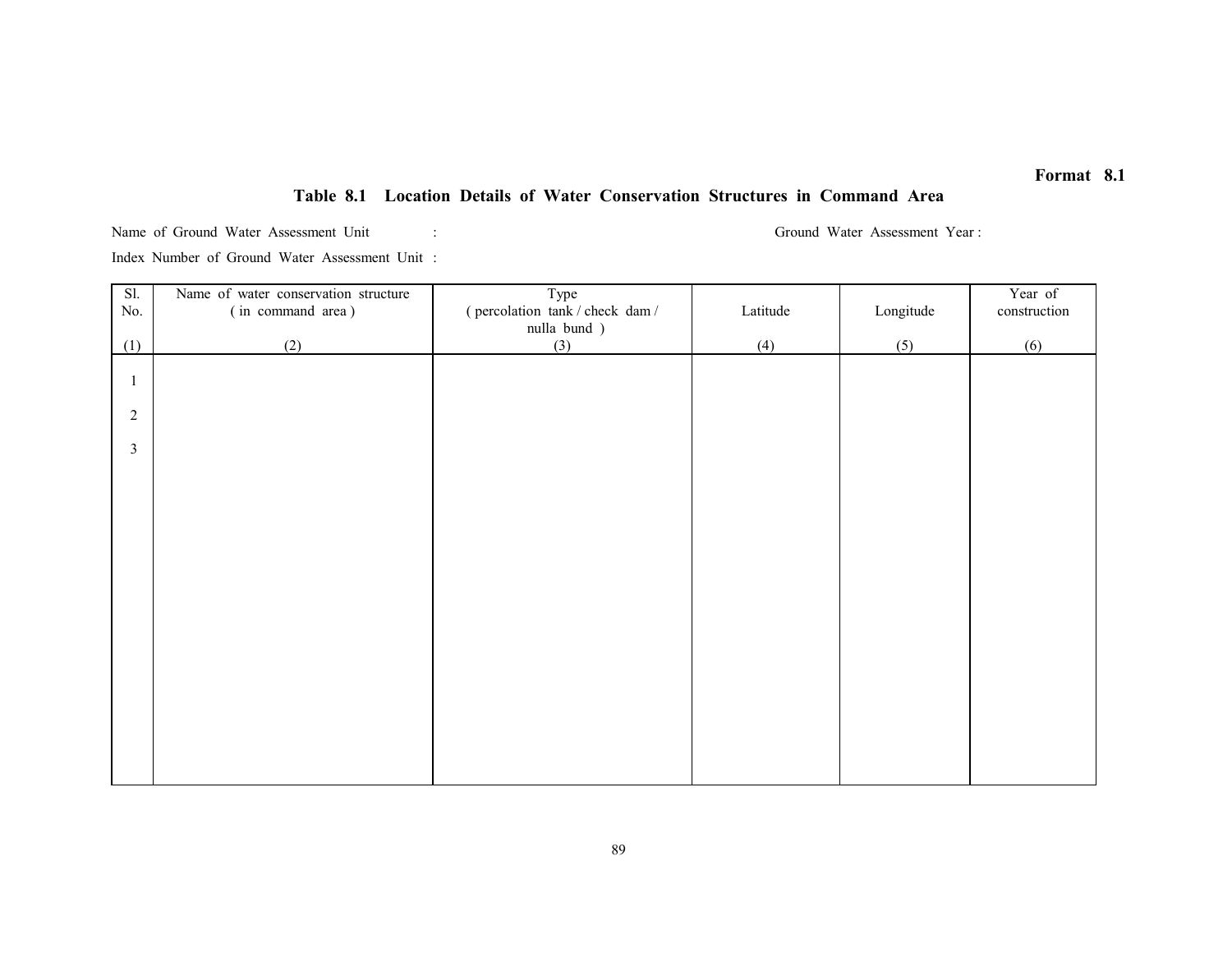### Table 8.2 Recharge from Water Conservation Structures in Command Area

Name of Ground Water Assessment Unit : Ground Water Assessment Year : Index Number of Ground Water Assessment Unit :

|                |                                                             |                                       | Number of fillings                         |                                    |                       | Recharge in hectare metres |
|----------------|-------------------------------------------------------------|---------------------------------------|--------------------------------------------|------------------------------------|-----------------------|----------------------------|
| Sl.<br>No.     | Name of water conservation structure<br>(in command area)   | Storage capacity<br>in hectare metres | during the ground water<br>assessment year | Gross storage<br>in hectare metres | Monsoon               | Non - monsoon              |
|                |                                                             |                                       |                                            | $[(3) * (4)]$                      | season                | season                     |
| (1)            | (2)                                                         | (3)                                   | (4)                                        | (5)                                | $[0.25 * (5)]$<br>(6) | $[0.25 * (5)]$<br>(7)      |
|                |                                                             |                                       |                                            |                                    |                       |                            |
|                |                                                             |                                       |                                            |                                    |                       |                            |
| $\overline{2}$ |                                                             |                                       |                                            |                                    |                       |                            |
| $\overline{3}$ |                                                             |                                       |                                            |                                    |                       |                            |
|                |                                                             |                                       |                                            |                                    |                       |                            |
|                |                                                             |                                       |                                            |                                    |                       |                            |
|                |                                                             |                                       |                                            |                                    |                       |                            |
|                |                                                             |                                       |                                            |                                    |                       |                            |
|                |                                                             |                                       |                                            |                                    |                       |                            |
|                |                                                             |                                       |                                            |                                    |                       |                            |
|                |                                                             |                                       |                                            |                                    |                       |                            |
|                |                                                             |                                       |                                            |                                    |                       |                            |
|                | Recharge from water conservation structures in command area |                                       |                                            |                                    |                       |                            |
|                | (Total of recharge from each structure)                     |                                       |                                            |                                    |                       |                            |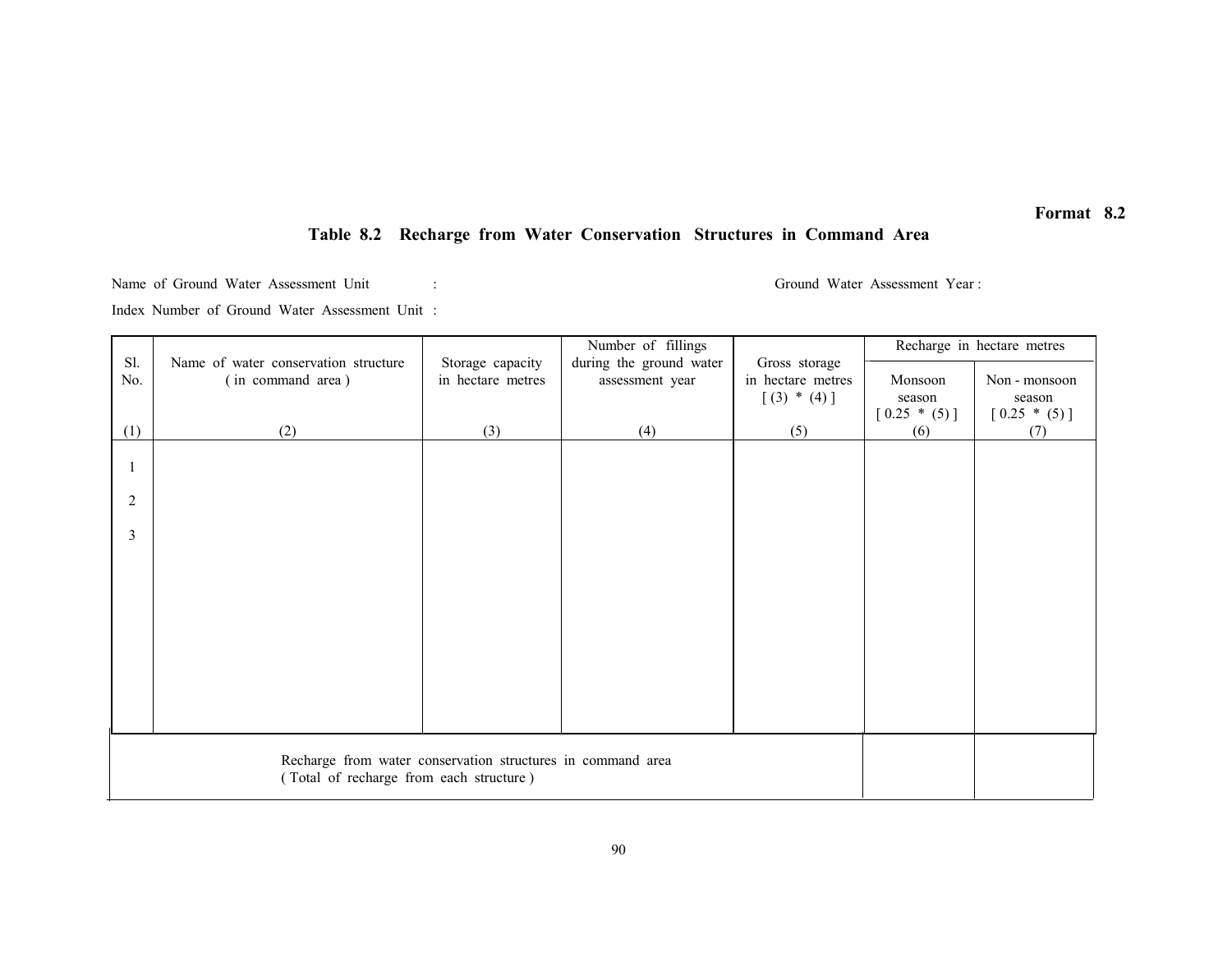# Table 8.3 Location Details of Water Conservation Structures in Non - command Area

Name of Ground Water Assessment Unit : Ground Water Assessment Year :

Index Number of Ground Water Assessment Unit :

| $\overline{SI}$ . | Name of water conservation structure | Type                         |          |           | Year of      |
|-------------------|--------------------------------------|------------------------------|----------|-----------|--------------|
| No.               | (in non-command area)                | (percolation tank/check dam/ | Latitude | Longitude | construction |
|                   |                                      | nulla bund )                 |          |           |              |
| (1)               | (2)                                  | (3)                          | (4)      | (5)       | (6)          |
|                   |                                      |                              |          |           |              |
|                   |                                      |                              |          |           |              |
|                   |                                      |                              |          |           |              |
| $\overline{2}$    |                                      |                              |          |           |              |
| $\mathfrak{Z}$    |                                      |                              |          |           |              |
|                   |                                      |                              |          |           |              |
|                   |                                      |                              |          |           |              |
|                   |                                      |                              |          |           |              |
|                   |                                      |                              |          |           |              |
|                   |                                      |                              |          |           |              |
|                   |                                      |                              |          |           |              |
|                   |                                      |                              |          |           |              |
|                   |                                      |                              |          |           |              |
|                   |                                      |                              |          |           |              |
|                   |                                      |                              |          |           |              |
|                   |                                      |                              |          |           |              |
|                   |                                      |                              |          |           |              |
|                   |                                      |                              |          |           |              |
|                   |                                      |                              |          |           |              |
|                   |                                      |                              |          |           |              |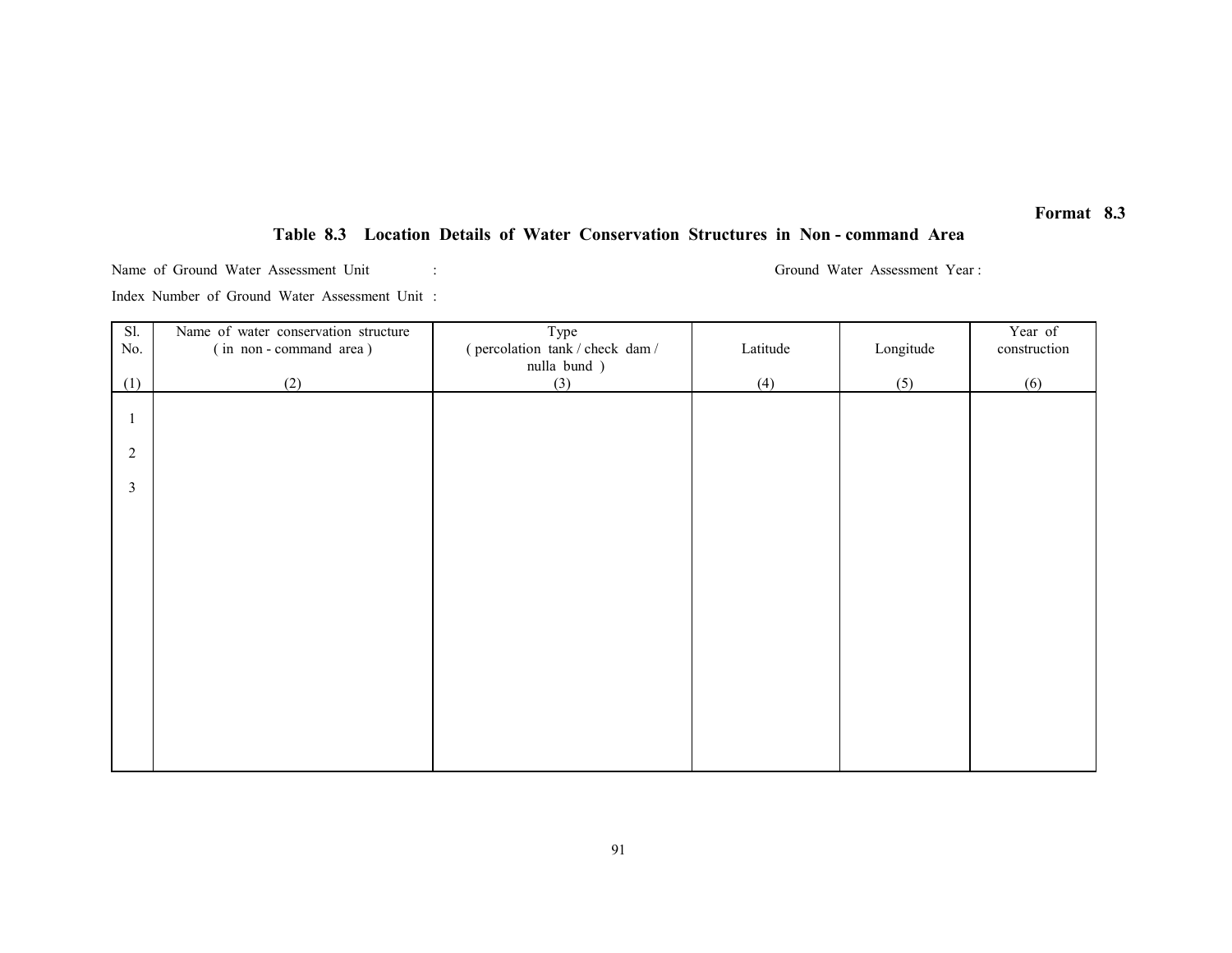# Table 8.4 Recharge from Water Conservation Structures in Non - command Area

Name of Ground Water Assessment Unit : Ground Water Assessment Year : Index Number of Ground Water Assessment Unit :

|                                                                 |                                                               |                                       | Number of fillings                         |                                    |                | Recharge in hectare metres |
|-----------------------------------------------------------------|---------------------------------------------------------------|---------------------------------------|--------------------------------------------|------------------------------------|----------------|----------------------------|
| Sl.<br>No.                                                      | Name of Water Conservation Structure<br>(in non-command area) | Storage capacity<br>in hectare metres | during the ground<br>water assessment year | Gross storage<br>in hectare metres | Monsoon        | Non - monsoon              |
|                                                                 |                                                               |                                       |                                            | $[(3) * (4)]$                      | season         | season                     |
|                                                                 |                                                               |                                       |                                            |                                    | $[0.25 * (5)]$ | $[0.25 * (5)]$             |
| (1)                                                             | (2)                                                           | (3)                                   | (4)                                        | (5)                                | (6)            | (7)                        |
|                                                                 |                                                               |                                       |                                            |                                    |                |                            |
|                                                                 |                                                               |                                       |                                            |                                    |                |                            |
| $\overline{2}$                                                  |                                                               |                                       |                                            |                                    |                |                            |
|                                                                 |                                                               |                                       |                                            |                                    |                |                            |
| 3                                                               |                                                               |                                       |                                            |                                    |                |                            |
|                                                                 |                                                               |                                       |                                            |                                    |                |                            |
|                                                                 |                                                               |                                       |                                            |                                    |                |                            |
|                                                                 |                                                               |                                       |                                            |                                    |                |                            |
|                                                                 |                                                               |                                       |                                            |                                    |                |                            |
|                                                                 |                                                               |                                       |                                            |                                    |                |                            |
|                                                                 |                                                               |                                       |                                            |                                    |                |                            |
|                                                                 |                                                               |                                       |                                            |                                    |                |                            |
|                                                                 |                                                               |                                       |                                            |                                    |                |                            |
|                                                                 |                                                               |                                       |                                            |                                    |                |                            |
| Recharge from water conservation structures in non-command area |                                                               |                                       |                                            |                                    |                |                            |
|                                                                 | (Total of recharge from each structure)                       |                                       |                                            |                                    |                |                            |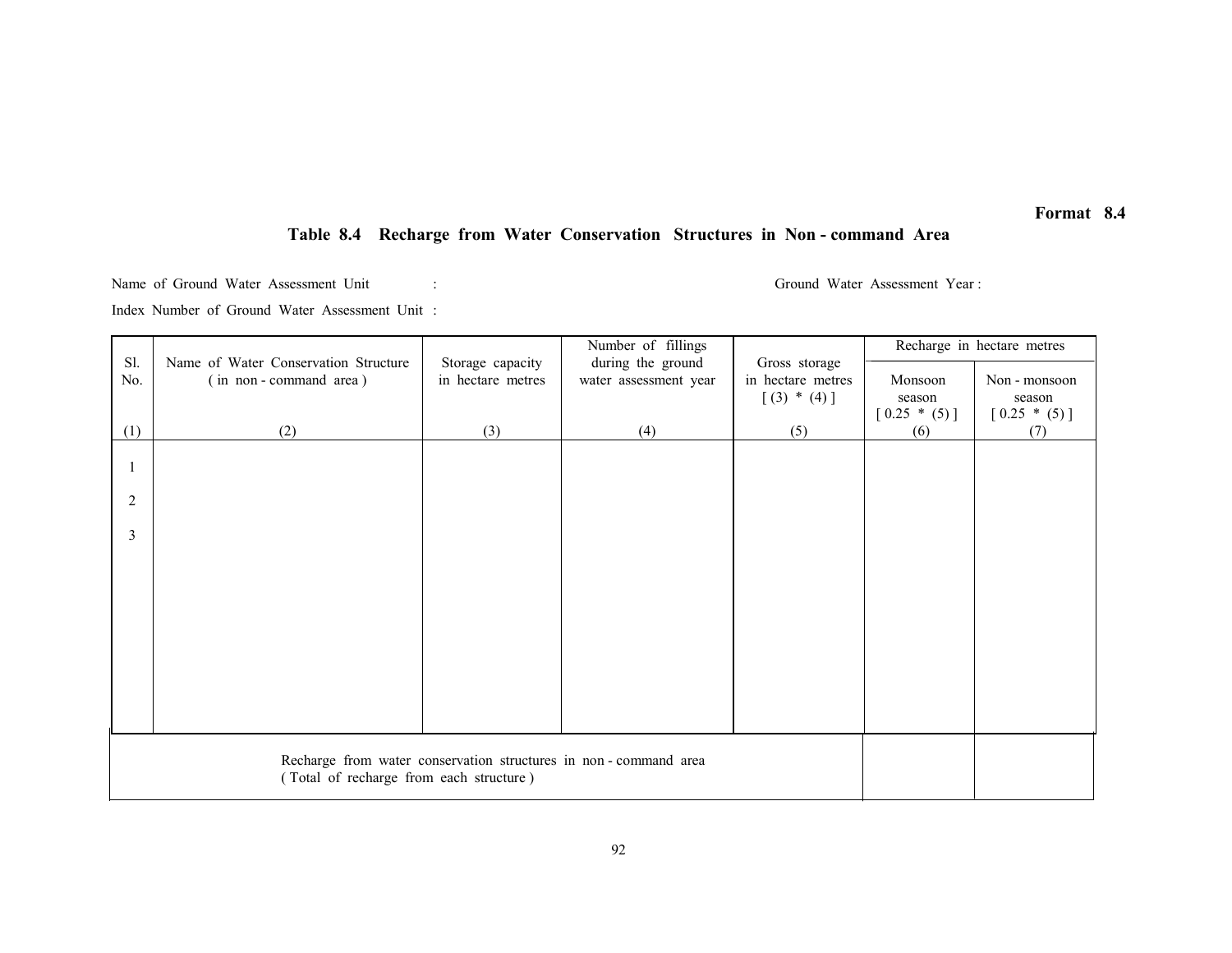# Table 8.5 Location Details of Water Conservation Structures in Poor Ground Water Quality Area

Name of Ground Water Assessment Unit : Ground Water Assessment Year :

Index Number of Ground Water Assessment Unit :

| Sl.        | Name of water conservation structure | Type                         |          |           | Year of      |
|------------|--------------------------------------|------------------------------|----------|-----------|--------------|
| $\rm No.$  | (in poor ground water quality area)  | (percolation tank/check dam/ | Latitude | Longitude | construction |
|            |                                      | nulla bund )                 |          |           |              |
| (1)        | (2)                                  | (3)                          | (4)      | (5)       | (6)          |
|            |                                      |                              |          |           |              |
|            |                                      |                              |          |           |              |
| $\sqrt{2}$ |                                      |                              |          |           |              |
|            |                                      |                              |          |           |              |
| 3          |                                      |                              |          |           |              |
|            |                                      |                              |          |           |              |
|            |                                      |                              |          |           |              |
|            |                                      |                              |          |           |              |
|            |                                      |                              |          |           |              |
|            |                                      |                              |          |           |              |
|            |                                      |                              |          |           |              |
|            |                                      |                              |          |           |              |
|            |                                      |                              |          |           |              |
|            |                                      |                              |          |           |              |
|            |                                      |                              |          |           |              |
|            |                                      |                              |          |           |              |
|            |                                      |                              |          |           |              |
|            |                                      |                              |          |           |              |
|            |                                      |                              |          |           |              |
|            |                                      |                              |          |           |              |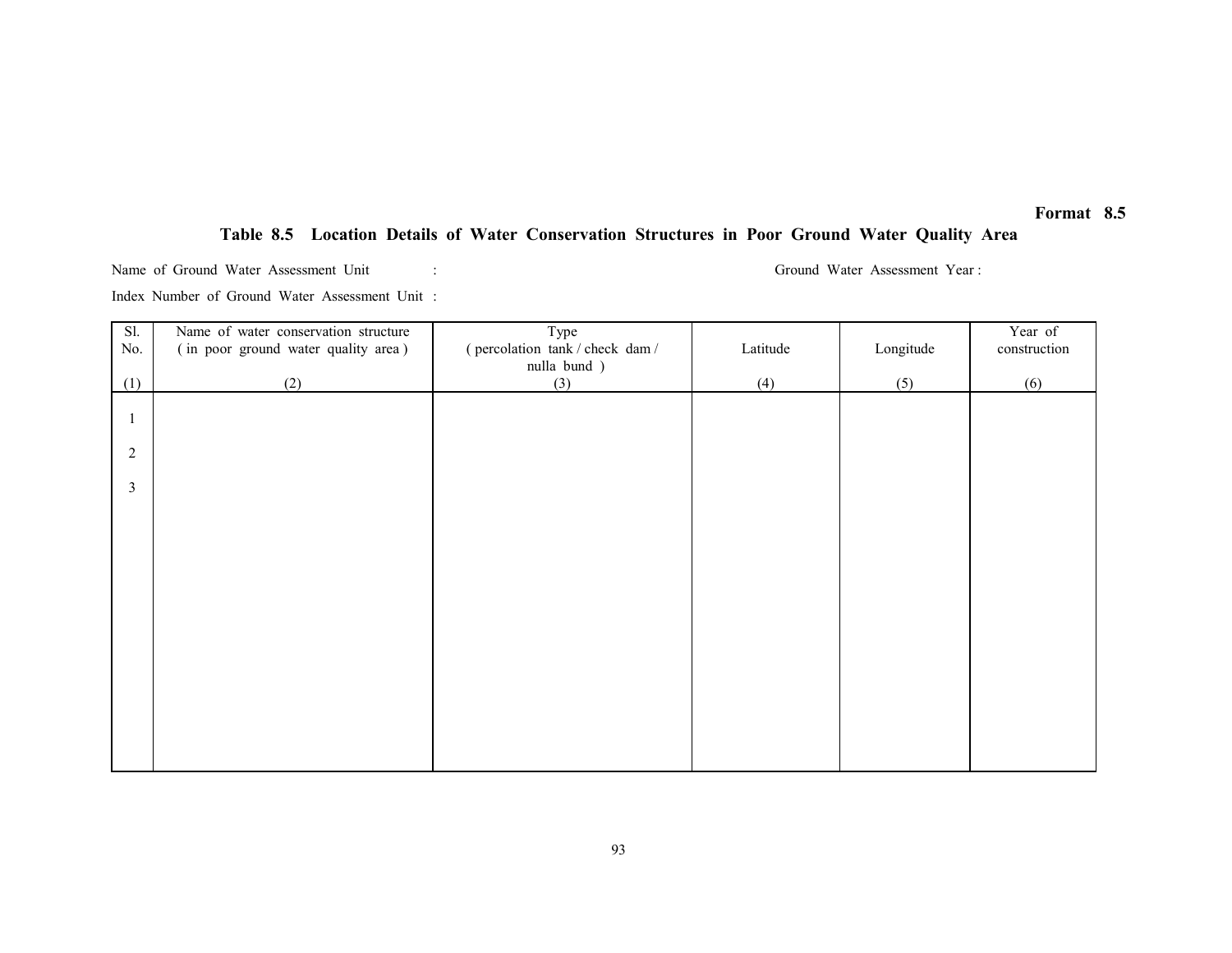# Table 8.6 Recharge from Water Conservation Structures in Poor Ground Water Quality Area

Name of Ground Water Assessment Unit : Ground Water Assessment Year : Index Number of Ground Water Assessment Unit :

|                                                                               |                                                                             |                                       | Number of fillings                         |                                    |                | Recharge in hectare metres |
|-------------------------------------------------------------------------------|-----------------------------------------------------------------------------|---------------------------------------|--------------------------------------------|------------------------------------|----------------|----------------------------|
| Sl.<br>No.                                                                    | Name of water conservation structure<br>(in poor ground water quality area) | Storage capacity<br>in hectare metres | during the ground<br>water assessment year | Gross storage<br>in hectare metres | Monsoon        | Non - monsoon              |
|                                                                               |                                                                             |                                       |                                            | $[(3) * (4)]$                      | season         | season                     |
|                                                                               |                                                                             |                                       |                                            |                                    | $[0.25 * (5)]$ | $[0.25 * (5)]$             |
| (1)                                                                           | (2)                                                                         | (3)                                   | (4)                                        | (5)                                | (6)            | (7)                        |
|                                                                               |                                                                             |                                       |                                            |                                    |                |                            |
|                                                                               |                                                                             |                                       |                                            |                                    |                |                            |
| 2                                                                             |                                                                             |                                       |                                            |                                    |                |                            |
| 3                                                                             |                                                                             |                                       |                                            |                                    |                |                            |
|                                                                               |                                                                             |                                       |                                            |                                    |                |                            |
|                                                                               |                                                                             |                                       |                                            |                                    |                |                            |
|                                                                               |                                                                             |                                       |                                            |                                    |                |                            |
|                                                                               |                                                                             |                                       |                                            |                                    |                |                            |
|                                                                               |                                                                             |                                       |                                            |                                    |                |                            |
|                                                                               |                                                                             |                                       |                                            |                                    |                |                            |
|                                                                               |                                                                             |                                       |                                            |                                    |                |                            |
|                                                                               |                                                                             |                                       |                                            |                                    |                |                            |
|                                                                               |                                                                             |                                       |                                            |                                    |                |                            |
|                                                                               |                                                                             |                                       |                                            |                                    |                |                            |
| Recharge from water conservation structures in poor ground water quality area |                                                                             |                                       |                                            |                                    |                |                            |
| (Total of recharge from each structure)                                       |                                                                             |                                       |                                            |                                    |                |                            |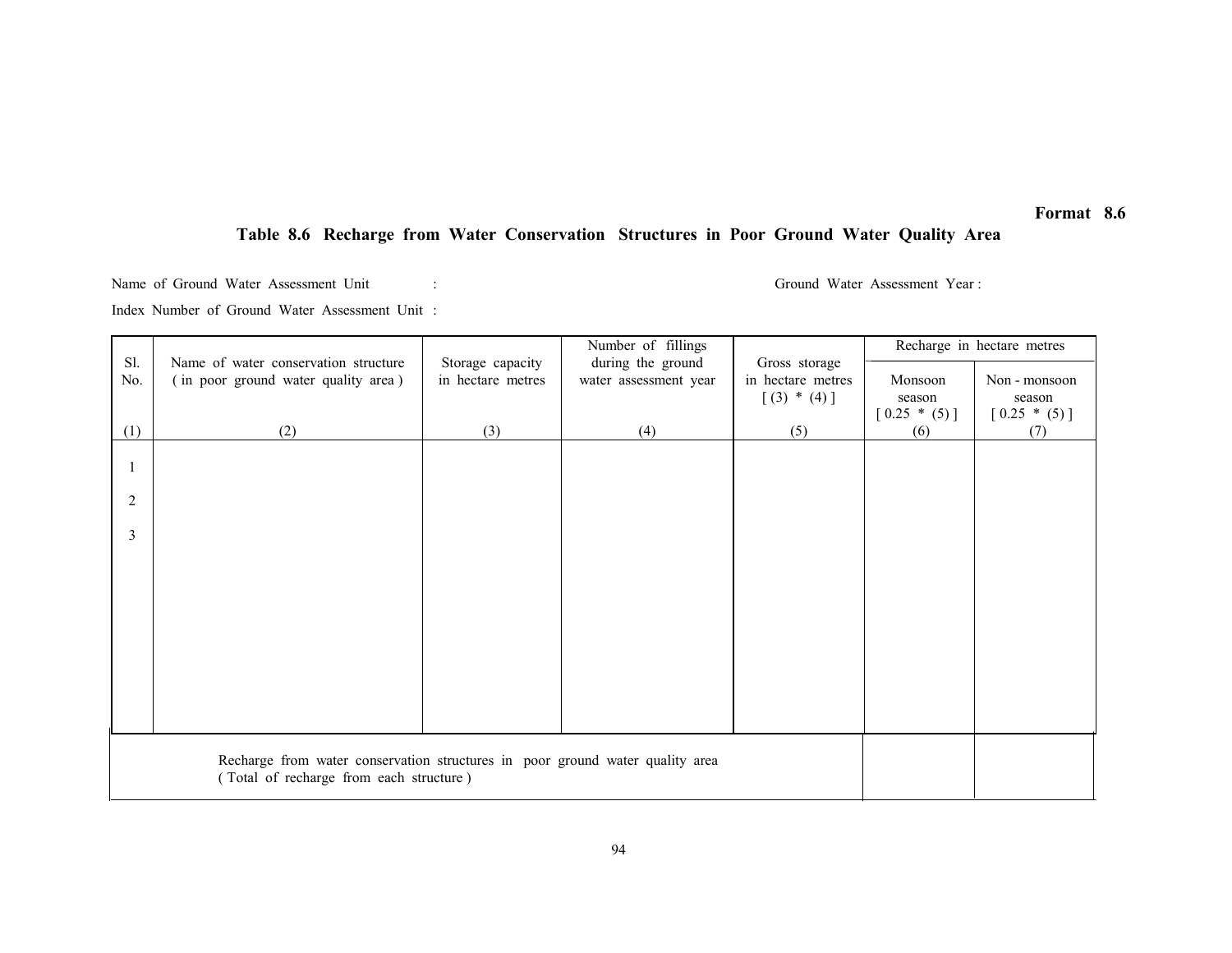#### CHAPTER 9

# RECHARGE FROM OTHER SOURCES

### 9.1 GENERAL

The sources of ground water recharge other than rainfall are five in number as listed below:

a) Canals

- b) Irrigation Water Applied by Surface Water Irrigation
- c) Irrigation Water Applied by Ground Water Irrigation
- d) Tanks and Ponds

### e) Water Conservation Structures

The above five sources are together referred to as 'Other Sources'. The estimation of recharge from these five sources have been presented in Chapters 4 to 8. Recharge from 'Other sources' in a given sub-unit is obtained as the sum of the recharge from those sources which are applicable for that sub-unit .

Recharge from 'Other Sources' during the monsoon and non-monsoon seasons of the current ground water assessment year are to be obtained for the following sub-units within each ground water assessment unit.

a) Command area

Sources Applicable : All five

b) Non-command Area

Sources Applicable : Irrigation Water Applied by Ground Water Irrigation, Tanks & Ponds, and Water Conservation Structures

c) Poor Ground Water Area

Sources Applicable : All five

Recharge from 'Other Sources' in the two sub-units of command and noncommand area during the monsoon season of the current ground water assessment year will be made use of for computing rainfall recharge by the water table fluctuation method (Chapter 11). The recharge from 'Other Sources' during both monsoon and nonmonsoon seasons of the current ground water assessment year for all the three subunits of command, non-command and poor ground water quality area will be made use of for computing the net annual ground water availability in those three sub-units (Chapter 12).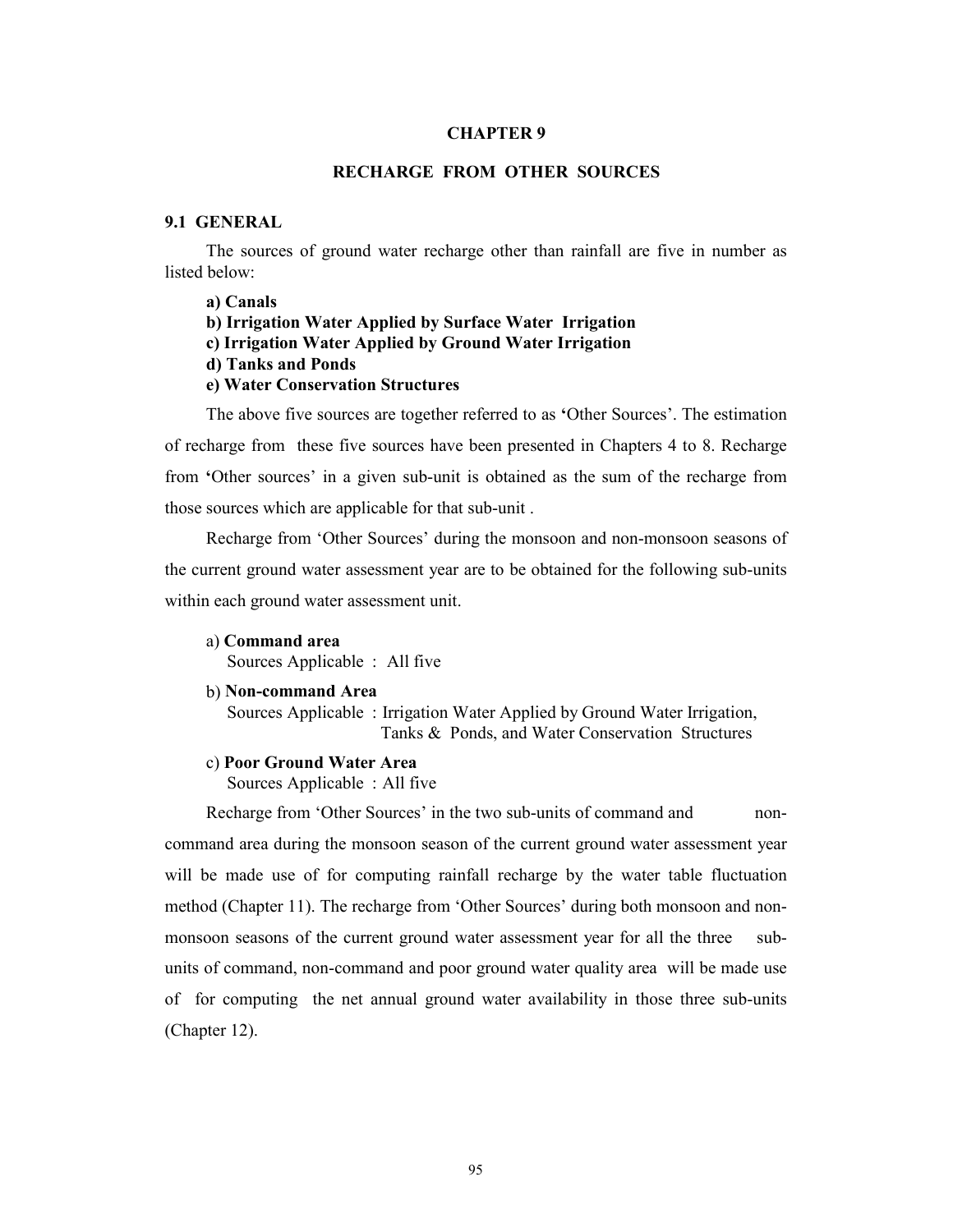# 9.2 PRESENTATION OF RESULTS

The recharge from 'Other Sources' are presented in three tables (Tables 9.1 to 9.3), one table for each sub-unit. The formats to be adopted for these three tables are given in Formats 9.1 to 9.3 respectively.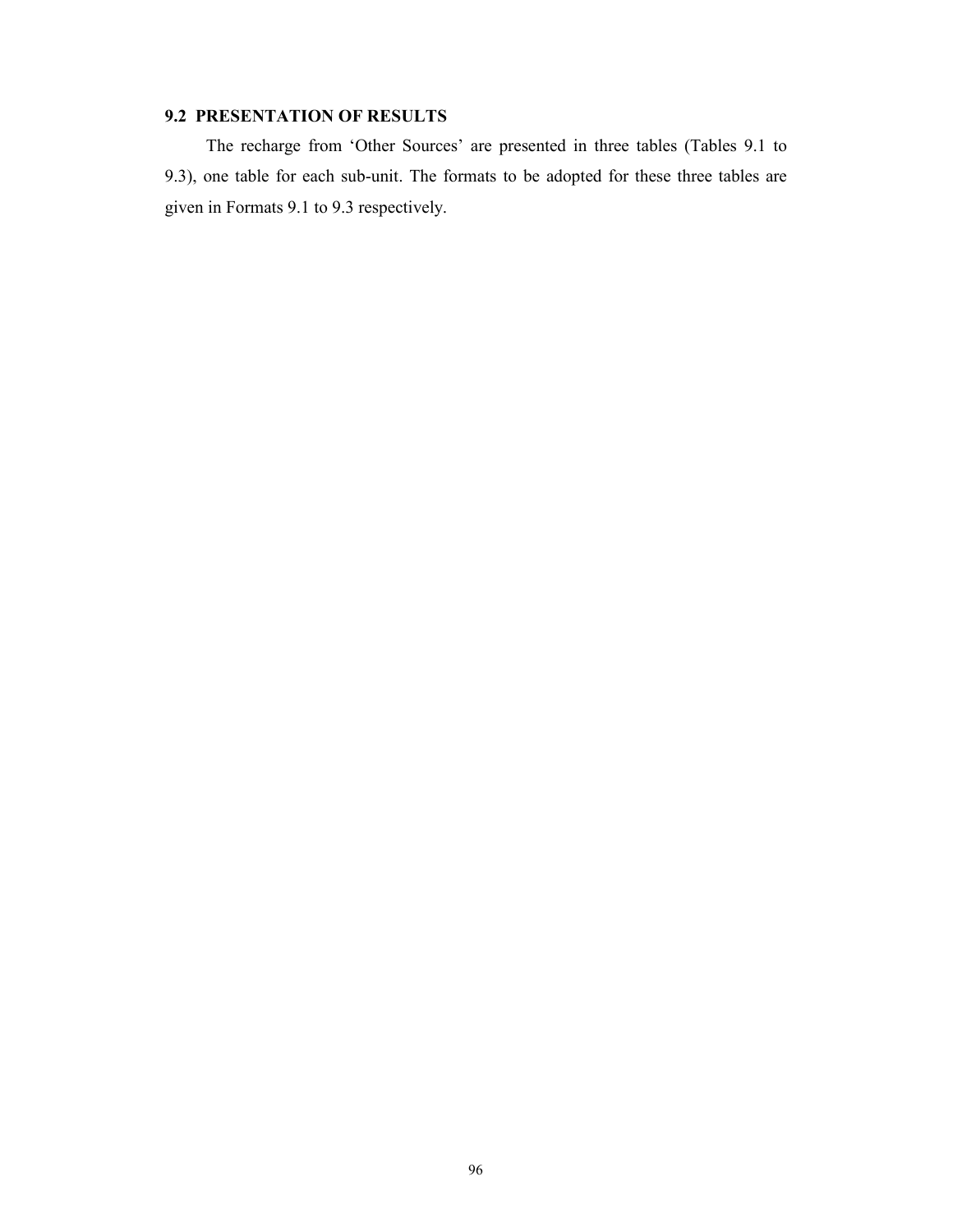# Format 9.1 Table 9.1 Recharge from 'Other Sources' in Command Area

Name of Ground Water Assessment Unit :

Index Number of Ground Water Assessment Unit :

Ground Water Assessment Year :

|                |                                                                                           | Recharge in hectare metres during |               |
|----------------|-------------------------------------------------------------------------------------------|-----------------------------------|---------------|
| Sl.<br>No.     | Type of source                                                                            | Monsoon                           | Non - monsoon |
|                |                                                                                           | season                            | season        |
| (1)            | (2)                                                                                       | (3)                               | (4)           |
| $\mathbf{1}$   | Recharge from canals<br>[From Table 4.4]                                                  |                                   |               |
| $\overline{2}$ | Recharge from irrigation water applied by<br>surface water irrigation<br>[From Table 5.6] |                                   |               |
| $\overline{3}$ | Recharge from irrigation water applied by<br>ground water irrigation<br>[From Table 6.10] |                                   |               |
| 4              | Recharge from tanks and ponds<br>[From Table 7.2]                                         |                                   |               |
| 5              | Recharge from water conservation<br>structures<br>[From Table 8.2]                        |                                   |               |
|                | Recharge from 'Other Sources' in command area<br>$\lceil$ (1) + (2) + (3) + (4) + (5) ]   |                                   |               |

 a) Annual recharge from 'Other Sources' in command area = in hectare metres

[ Sum of monsoon and non-monsoon seasons ]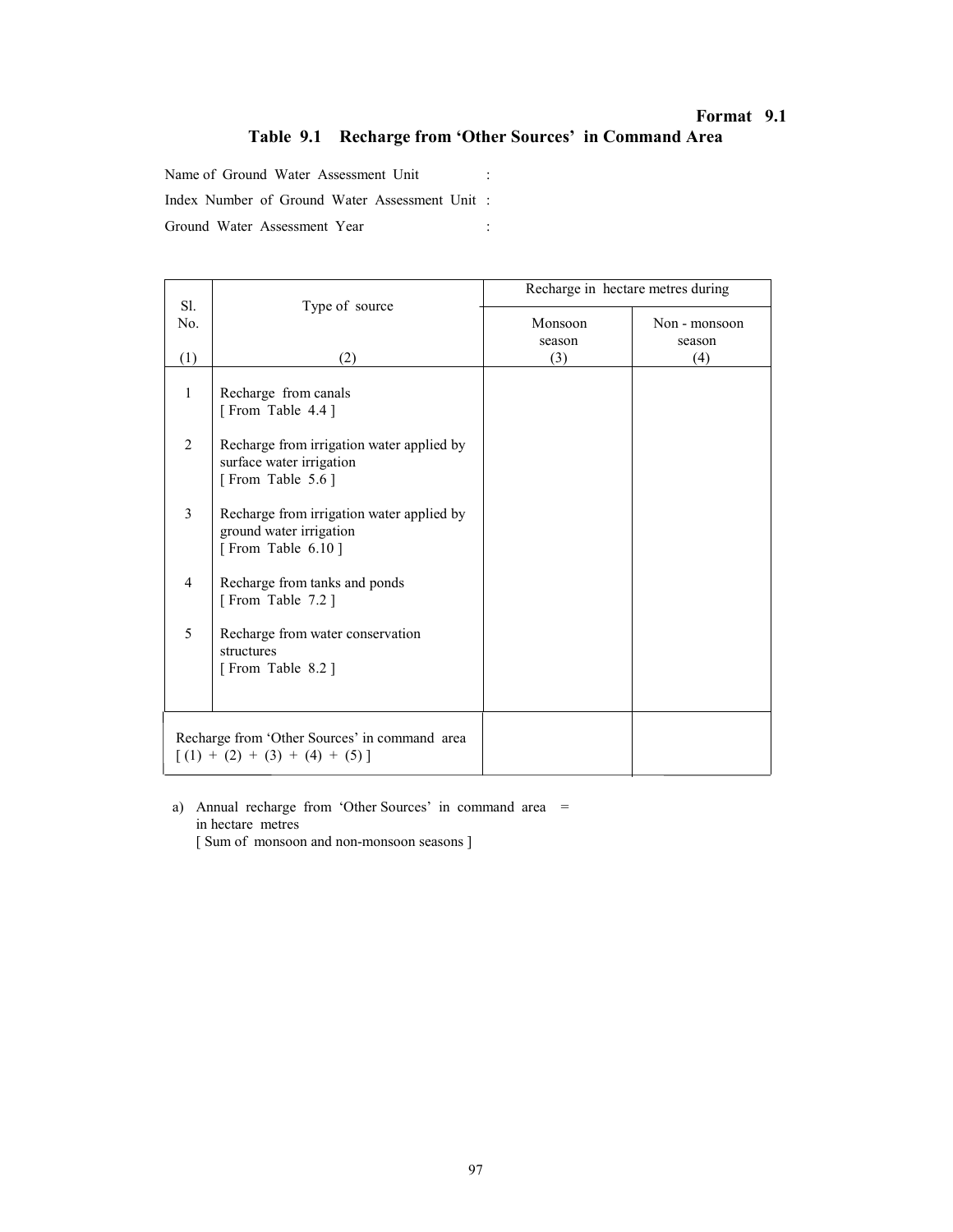## Format 9.2

# Table 9.2 Recharge from 'Other Sources ` in Non - command Area

Name of Ground Water Assessment Unit :

Index Number of Ground Water Assessment Unit :

Ground Water Assessment Year :

|                |                                                                                          | Recharge in hectare metres during |               |
|----------------|------------------------------------------------------------------------------------------|-----------------------------------|---------------|
| Sl.            | Type of source                                                                           |                                   |               |
| No.            |                                                                                          | Monsoon                           | Non - monsoon |
|                |                                                                                          | season                            | season        |
| (1)            | (2)                                                                                      | (3)                               | (4)           |
| 1              | Recharge from irrigation water applied by<br>ground water irrigation<br>[From Table 6.5] |                                   |               |
| $\mathfrak{D}$ | Recharge from tanks and ponds<br>[From Table 7.4]                                        |                                   |               |
| 3              | Recharge from water conservation<br>structures<br>[From Table 8.4]                       |                                   |               |
|                | Recharge from 'Other Sources' in<br>non - command area<br>$\lceil$ (1) + (2) + (3) ]     |                                   |               |

 a) Annual Recharge from 'Other Sources' in Non - command area = in hectare metres

[ Sum of monsoon and non-monsoon seasons ]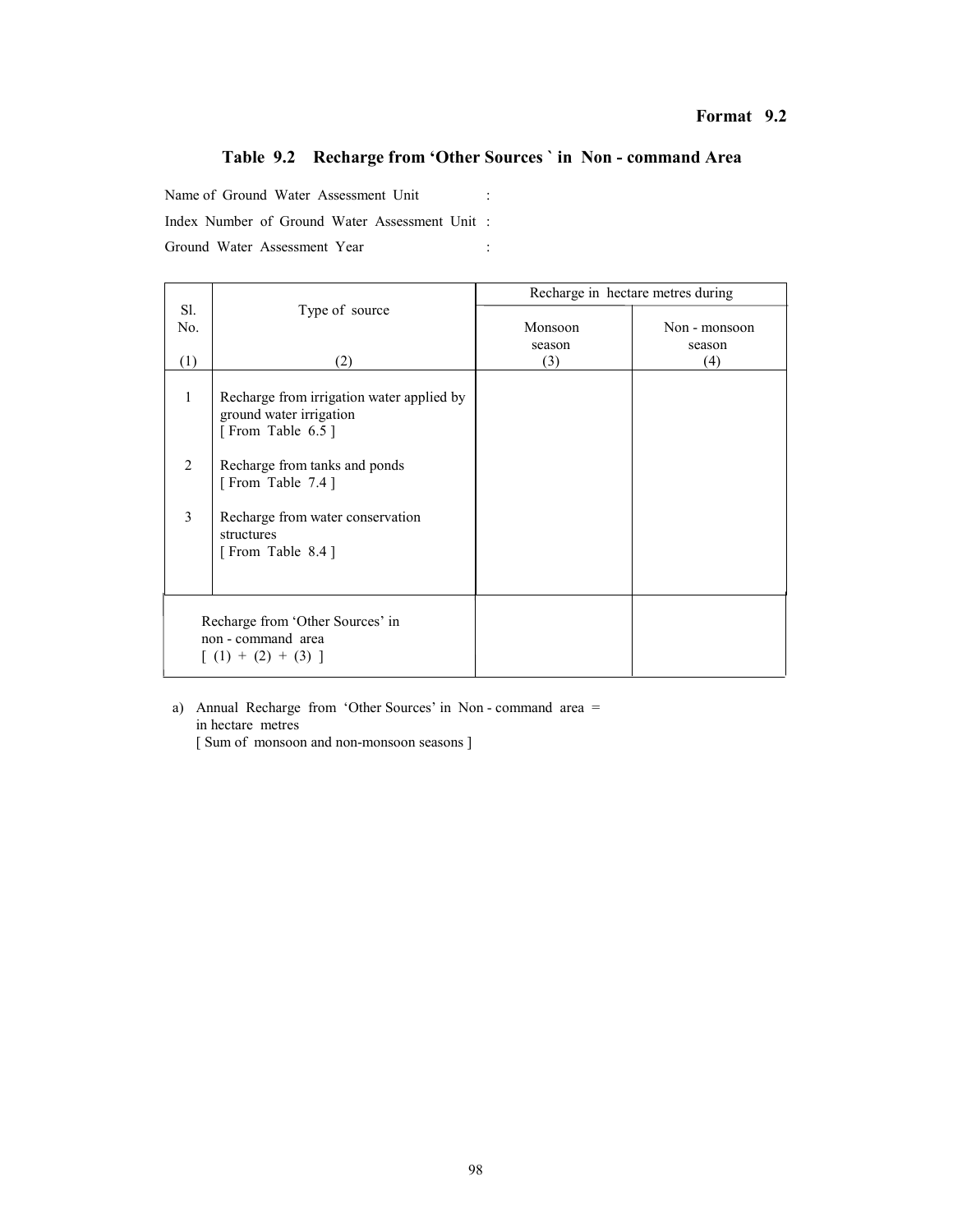# Format 9.3

# Table 9.3 Recharge from 'Other Sources' in Poor Ground Water Quality Area

Name of Ground Water Assessment Unit :

Index Number of Ground Water Assessment Unit :

Ground Water Assessment Year :

|                |                                                                                                              | Recharge in hectare metres during |                         |  |
|----------------|--------------------------------------------------------------------------------------------------------------|-----------------------------------|-------------------------|--|
| Sl.<br>No.     | Type of source                                                                                               | Monsoon<br>season                 | Non - monsoon<br>season |  |
| (1)            | (2)                                                                                                          | (3)                               | (4)                     |  |
| 1              | Recharge from canals<br>[From Table 4.8]                                                                     |                                   |                         |  |
| $\overline{2}$ | Recharge from irrigation water applied by<br>surface water irrigation<br>[From Table 5.12]                   |                                   |                         |  |
| 3              | Recharge from irrigation water applied by<br>ground water irrigation<br>[From Table 6.15]                    |                                   |                         |  |
| $\overline{4}$ | Recharge from tanks and ponds<br>[From Table 7.6]                                                            |                                   |                         |  |
| 5              | Recharge from water conservation<br>structures<br>[From Table 8.6]                                           |                                   |                         |  |
|                | Recharge from 'Other Sources' in<br>poor ground water quality area<br>$\lceil$ (1) + (2) + (3) + (4) + (5) ] |                                   |                         |  |

a) Annual recharge from 'Other Sources' in = poor ground water quality area in hectare metres [ Sum of monsoon and non-monsoon seasons ]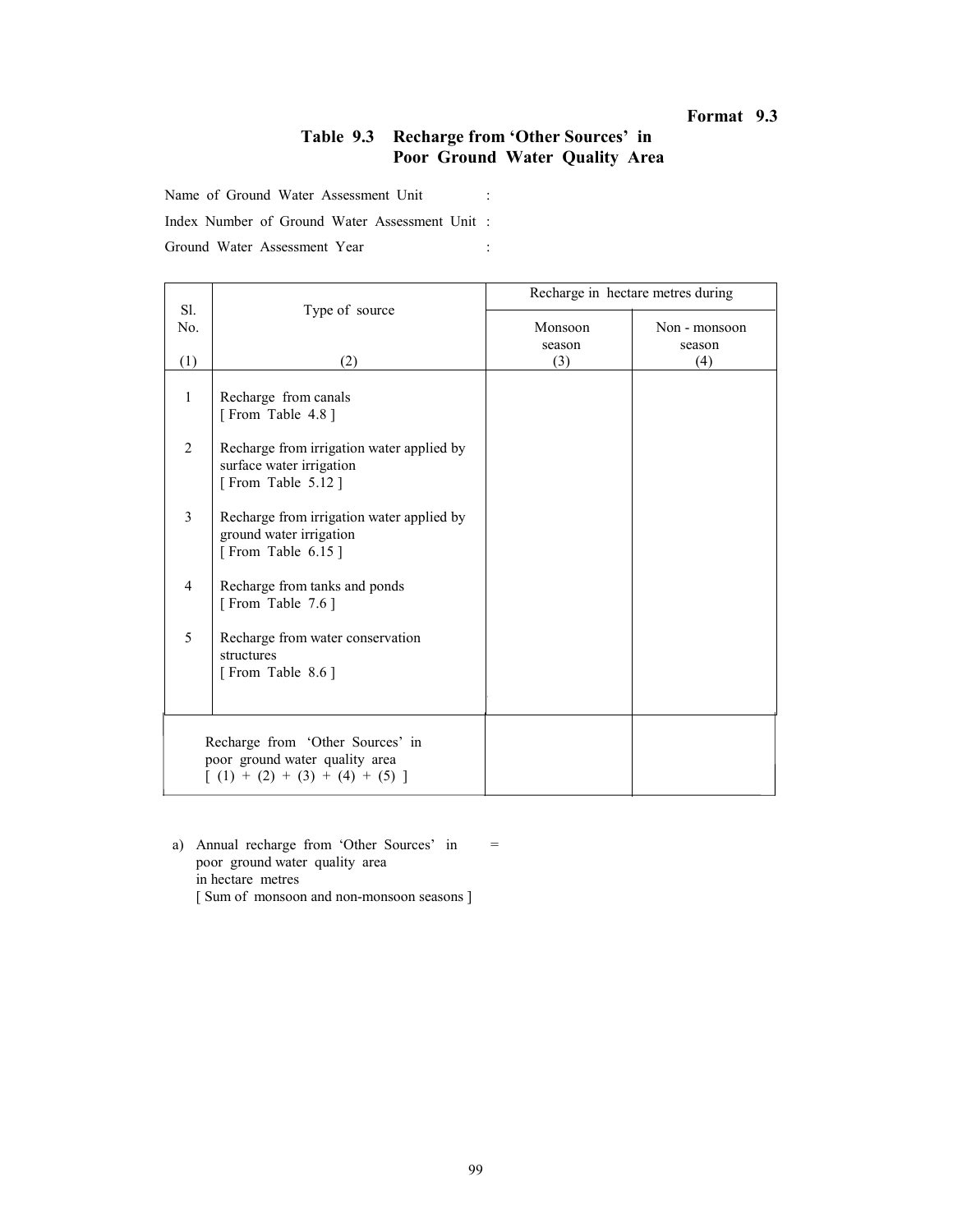### CHAPTER 10

#### RAINFALL RECHARGE BY

### RAINFALL INFILTRATION FACTOR METHOD

#### 10.1 GENERAL

Recharge from sources other than rainfall, all of them together referred to as, 'Other Sources' have been presented in Chapters 4 to 9. Recharge from 'Other Sources' are to a large extent the result of human interventions, and hence they are computed with reference to the current ground water assessment year. Rainfall is however, a natural phenomenon showing considerable variations from year to year. The 'Normal Rainfall', obtained as the average rainfall over a sufficiently long number of ground water years will be therefore the most appropriate basis for computing rainfall recharge.

The following two methods can be employed for computing rainfall recharge :

#### a) Rainfall infiltration factor method

#### b) Water table fluctuation method

The rainfall infiltration factor method alone needs to be employed in each ground water assessment unit for the following cases :

- a) command and non-command areas during non-monsoon season
- b) poor ground water quality area during both monsoon and non-monsoon seasons.

The water table fluctuation method is to be as far as possible employed in each

ground water assessment unit for the remaining cases mentioned below:

- a) command area during monsoon season
- b) non-command area during monsoon season

Even in the above two cases where the recommended method to be employed is

the water table fluctuation method, it is necessary to compute the rainfall recharge by the rainfall infiltration factor method also, because of one or other of the following reasons :

a) Adequate data on depth to water table during pre-monsoon and post-monsoon intervals of a ground water year may not be available as a result of which the water table fluctuation method cannot be employed, and only the rainfall infiltration factor method has to be made use of.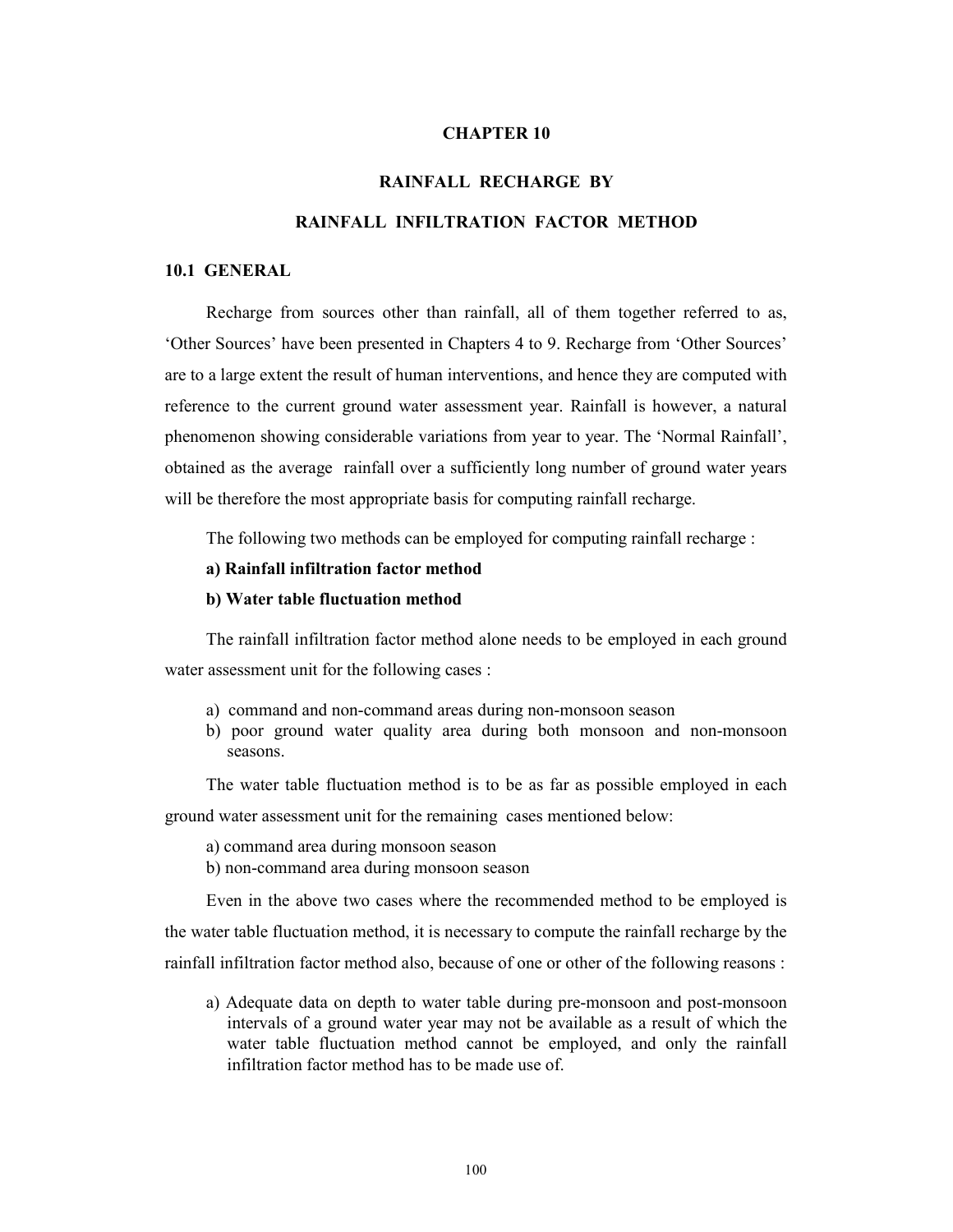- b) The computed rainfall recharge values corresponding to different monsoon season rainfall values through the use of the water balance approach in the water table fluctuation method may be such that all of them are consistently negative or nearly zero. In such a situation, the water table fluctuation method has to be dispensed with, and instead the rainfall infiltration factor method will have to be used. This point will be elaborated in the next chapter.
- c) The rainfall recharge as computed by the water table fluctuation method has to be any way compared with that computed by the rainfall infiltration factor method, and finally the rainfall recharge during monsoon season will have to be assigned a value on the basis of a set of criteria so as to avoid unreasonably high or low estimates. This point will be elaborated in the next chapter.

This chapter is concerned with computing rainfall recharge by the rainfall infiltration factor method. The water table fluctuation method will be dealt with in the next chapter.

The computational procedure for estimating rainfall recharge by the rainfall infiltration factor method for the three sub-units of command, non-command and poor groundwater quality areas during the monsoon as well as non-monsoon seasons essentially comprises of the following steps :

- a) Estimating the normal monsoon and the normal non-monsoon season rainfall applicable for the three sub-units
- b) Assigning a rainfall infiltration factor for the three sub-units
- c) Computing the rainfall recharge during monsoon as well as non-monsoon seasons for the three sub-units using results from 'a' and 'b' above

### 10.2 ASSUMPTIONS

The estimation of rainfall recharge by the rainfall infiltration factor method is based on the following assumptions :

- a) The rainfall recharge in a given sub-unit during a given season is considered to be a linear function of only the quantum of rainfall during that season. The distribution of rainfall within the season is therefore ignored.
- b) The rainfall recharge during the non-monsoon season is considered to be nil if the normal non-monsoon season rainfall is less than or equal 10% of the normal annual rainfall, and is calculated only if that percentage value is greater than 10.
- c) Rainfall recharge in hectare metres can be computed as the product of the following three parameters :
	- i) Rainfall infiltration factor as a fraction applicable for the sub-unit under consideration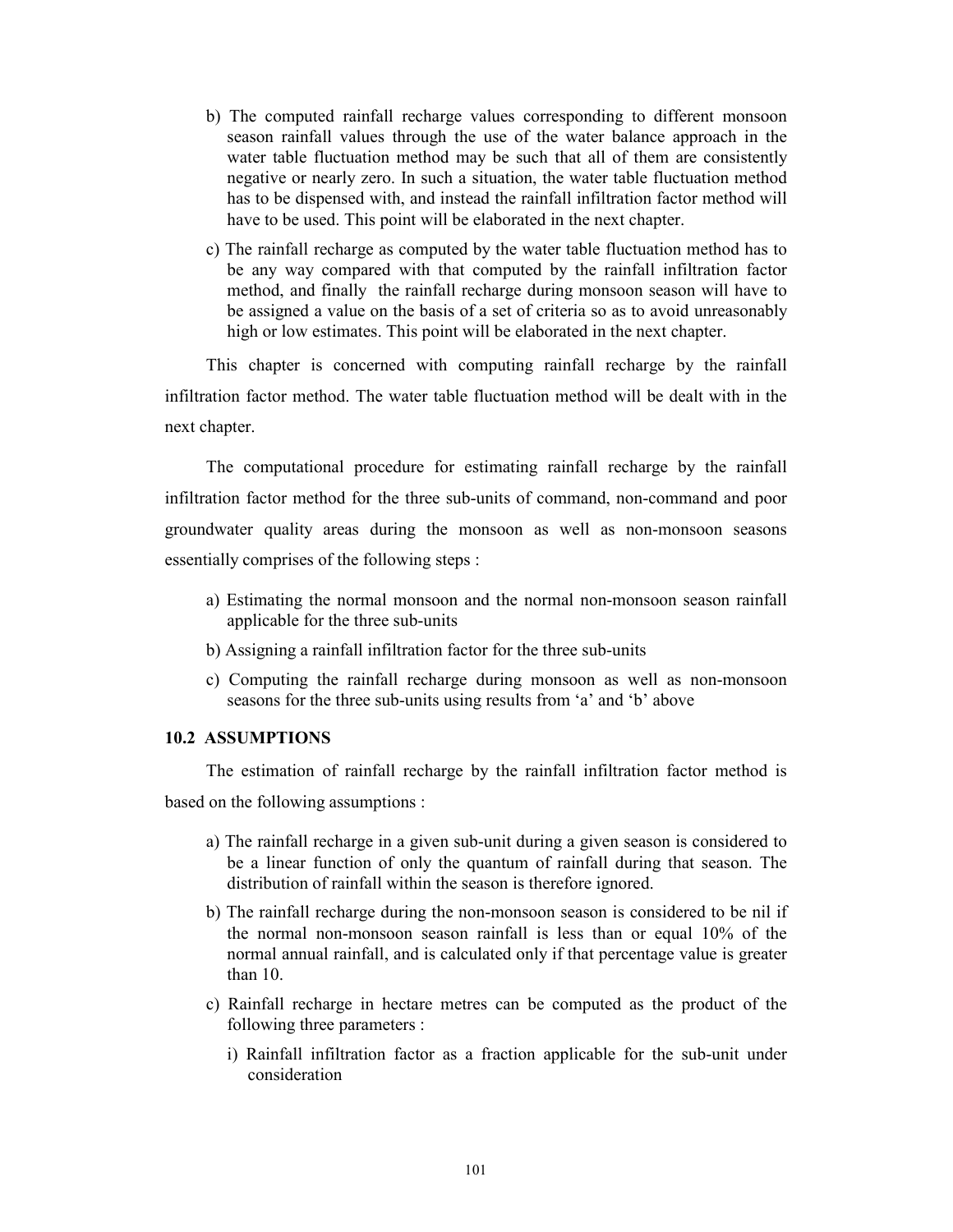- ii) Quantum of normal rainfall in metres applicable for the sub-unit and season under consideration
- iii) Area of the sub-unit under consideration in hectares
- d) The rainfall infiltration factor for the given sub-unit depends only on the following factors
	- i) type of terrain (alluvial/ hardrock)
	- ii) in the case of alluvial terrain, the geographic location (Indo-gangetic plains and inland areas/ east coast/ west coast)
	- iii) in the case of hardrock terrain, the rock type.

Other factors like geomorphology, vegetal cover, antecedent moisture status etc., (which may be equally important) have been ignored primarily because of the following reasons :

- i) the variation of rainfall infiltration factor in quantitative terms with variation in these factors are not widely available
- ii) the specification of norms for assigning rainfall infiltration factors (discussed in the next item) has to be as far as possible simple without sacrificing important considerations
- e) The rainfall recharge factor mentioned in 'd' above is to be the assigned a value on the basis of norms given in Appendix 8.1. The recommended value given in the norms should be alone made use of unless, results from documented field studies indicate that a different value can be used. In the latter case also, the rainfall infiltration factor assigned should be within the range of the maximum and the minimum values as specified in the norms.

#### 10.3 COMPUTATIONAL PROCEDURE

### 10.3.1 Command Area

#### 10.3.1.1 Normal Rainfall

 Each state/union Territory has a number of rain gauges for each of which normal monsoon and non-monsoon season rainfall values are available. All such rain gauges are assigned a unique name. Each such rain gauge also has a certain area of influence over which the rainfall as recorded in that rain gauge can be assumed to be uniformly applicable. Those rain gauges which fulfil the condition that, a portion of their respective area of influence fall within the command area under consideration are first identified. The normal rainfall data pertaining to these identified rain gauges form the basis for estimating the normal monsoon and non-monsoon season rainfall applicable for the command area under consideration.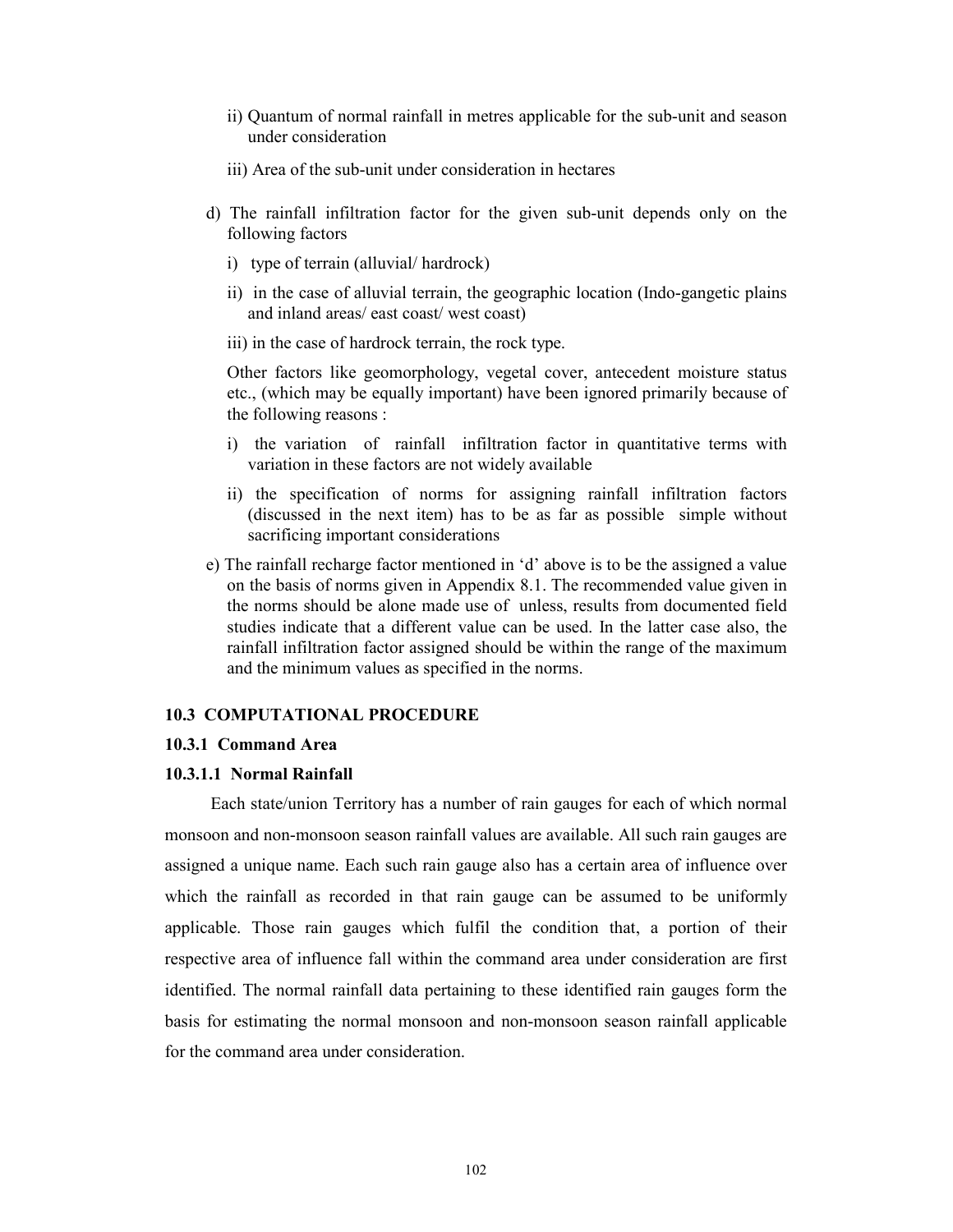Location details and availability of rainfall data in respect of all the rain gauges which are to be considered for the command area are presented in one table (Table 10.1). The format to be adopted for this table is given in Format 10.1. The computations for estimating the normal monsoon and normal non-monsoon season rainfall as applicable for the command area under consideration are presented in one table (Table 10.2). The format to be adopted for this table is given in Format 10.2.

### 10.3.1.2 Rainfall Infiltration Factor

The procedure followed for assigning the value for the rainfall infiltration factor applicable for the command area is presented in one table (Table 10.3). The format to be adopted for this table is given in Format 10.3.

#### 10.3.1.3 Rainfall Recharge

The computations of rainfall recharge by the rainfall infiltration factor method for the command area during monsoon and non-monsoon seasons are presented in one table(Table 10.4). The format to be adopted for this table is given in Format 10.4.

The rainfall recharge for the command area during non-monsoon season is taken as the same value computed by the rainfall infiltration factor method. If water table fluctuation method is not to be employed for computing rainfall recharge during monsoon season for the command area, its value is taken as the same value obtained by the rainfall infiltration factor method. Otherwise, the computations for the water table fluctuation method have to be carried out. This is described in the next chapter.

### 10.3.2 Non-command Area.

The computational procedure for obtaining rainfall recharge during monsoon and non-monsoon seasons by the rainfall infiltration factor method for the non-command area is identical to that described earlier in Section 10.3.1 for the command area. The necessary computations are presented in four tables (Tables 10.5 to 10.8). The formats to be adopted for these four tables are given in Formats 10.5 to 10.8 respectively.

#### 10.3.3 Poor Groundwater Quality Area

The computational procedure of obtaining rainfall recharge during monsoon and non-monsoon seasons by the rainfall infiltration factor method for the poor groundwater quality area is also identical to that described earlier in Section 10.3.1 for the command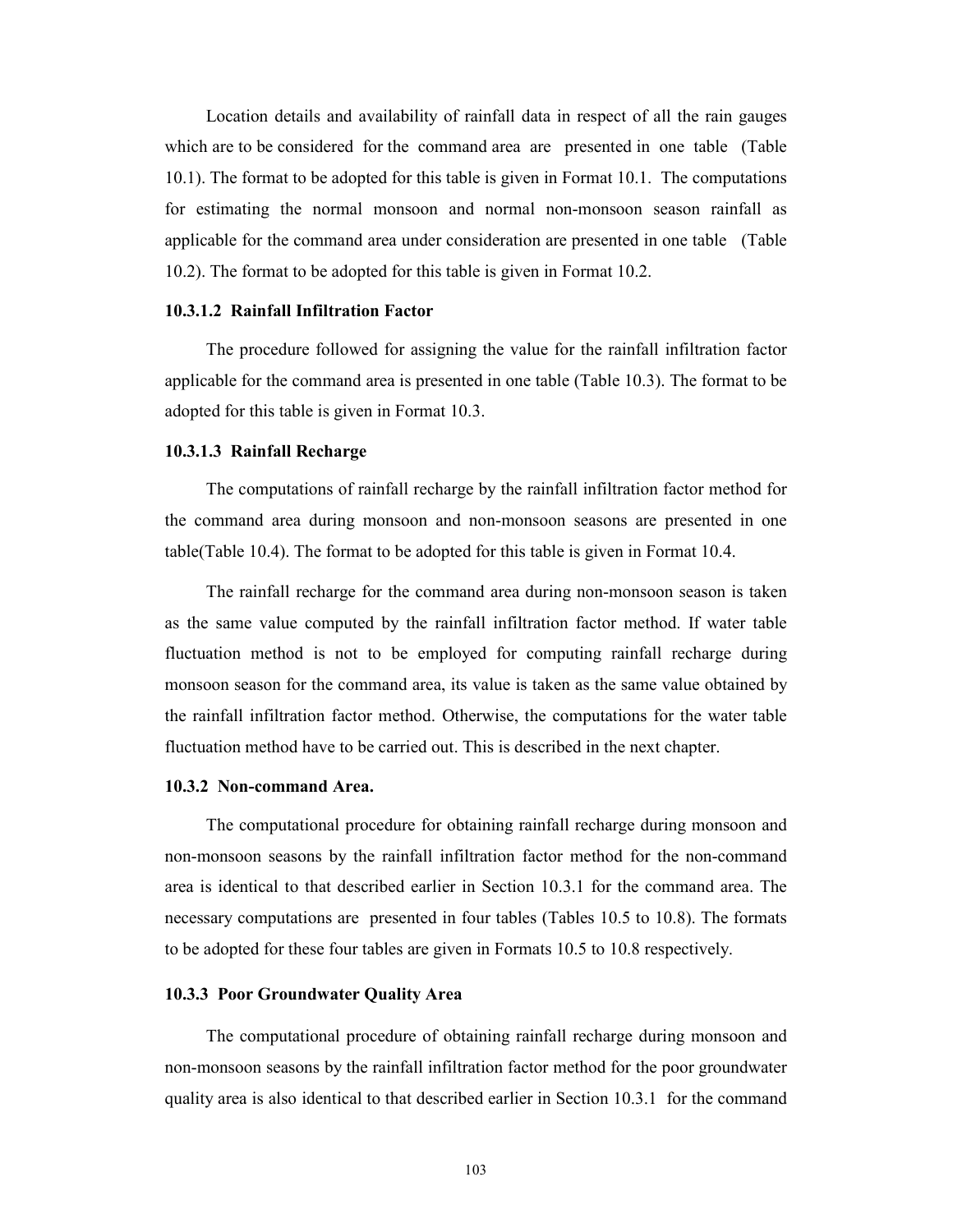area. The necessary computations are presented in four tables (Tables 10.9 to 10.12). The formats to be adopted for these four tables are given in Formats 10.9 to 10.12. respectively.

### 10.4 SUMMARY OF RAINFALL RECHARGE

The rainfall infiltration factor method alone is to be employed during both nonmonsoon and monsoon seasons in the case of the poor ground water quality area. Hence, the estimates of rainfall recharge in the poor groundwater quality area during the monsoon and non-monsoon seasons are taken as the corresponding values obtained by the rainfall infiltration factor method. A summary of recharge from rainfall for this sub-unit is given in one table (Table 10.13). The format to be adopted for this table is given in Format 10.13.

The preferred method for computing recharge from rainfall during monsoon season for the other two sub-units namely, command and non-command areas is the water table fluctuation method which will be covered in the next chapter. The summary of recharge from rainfall for these two sub-units will be presented at the end of the next chapter.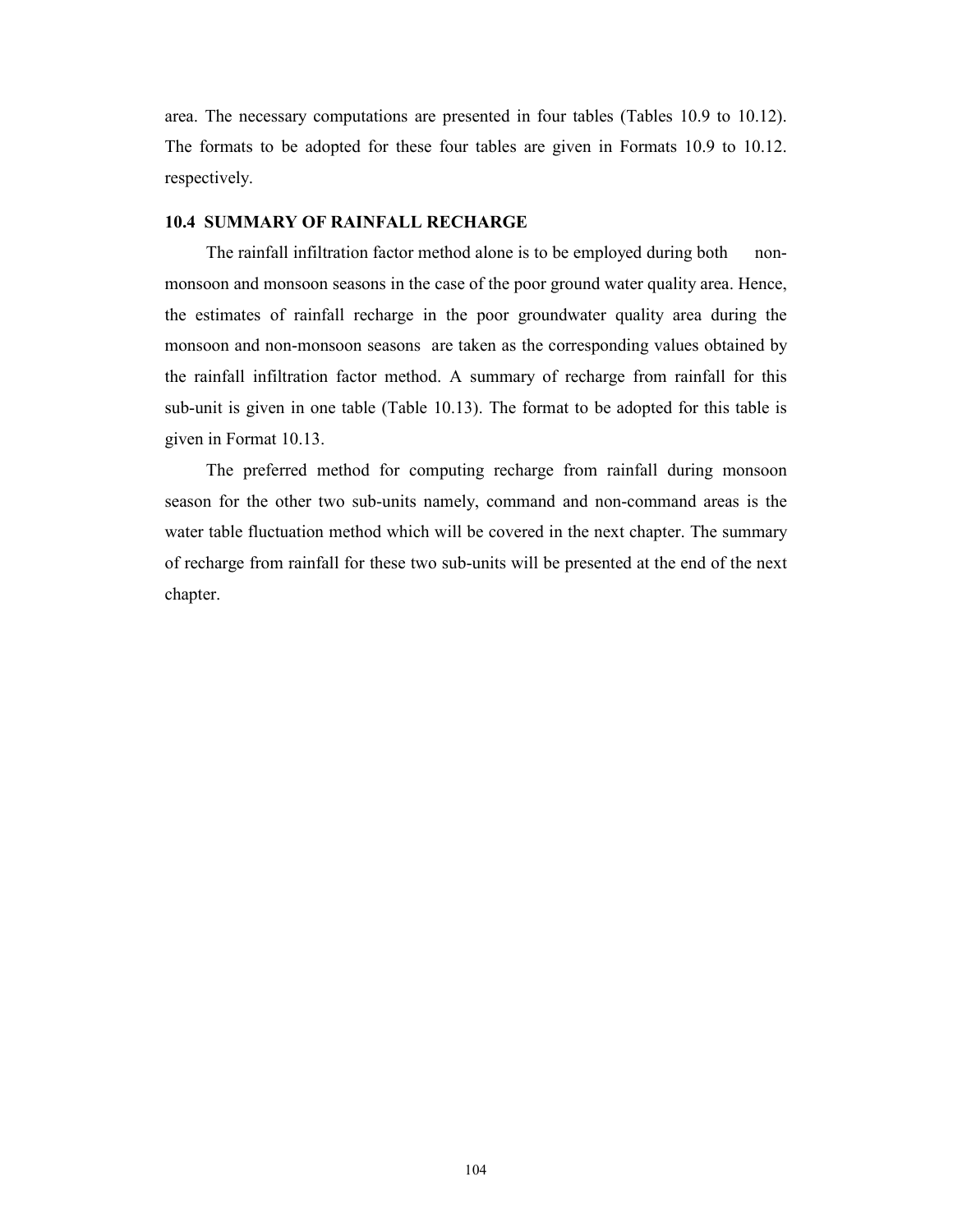# Table 10.1 Location Details and Availability of Rainfall Data for All Rain Gauges Applicable for the Command Area

Name of Ground Water Assessment Unit : Ground Water Assessment Year :

Index Number of Ground Water Assessment Unit :

|                | Rain gauges applicable for the command area |          |           |                                                                                                             |                          |                          |
|----------------|---------------------------------------------|----------|-----------|-------------------------------------------------------------------------------------------------------------|--------------------------|--------------------------|
| Sl.<br>No.     | Location details                            |          |           | Availability of rainfall data on the basis of which<br>normal rainfall for the rain gauge has been computed |                          |                          |
|                | Name of rain gauge                          | Latitude | Longitude |                                                                                                             |                          |                          |
|                |                                             |          |           | Number of                                                                                                   | Earliest                 | Latest                   |
| (1)            | (2)                                         | (3)      | (4)       | ground water years<br>(5)                                                                                   | ground water year<br>(6) | ground water year<br>(7) |
|                |                                             |          |           |                                                                                                             |                          |                          |
| $\overline{c}$ |                                             |          |           |                                                                                                             |                          |                          |
| 3              |                                             |          |           |                                                                                                             |                          |                          |
|                |                                             |          |           |                                                                                                             |                          |                          |
|                |                                             |          |           |                                                                                                             |                          |                          |
|                |                                             |          |           |                                                                                                             |                          |                          |
|                |                                             |          |           |                                                                                                             |                          |                          |
|                |                                             |          |           |                                                                                                             |                          |                          |
|                |                                             |          |           |                                                                                                             |                          |                          |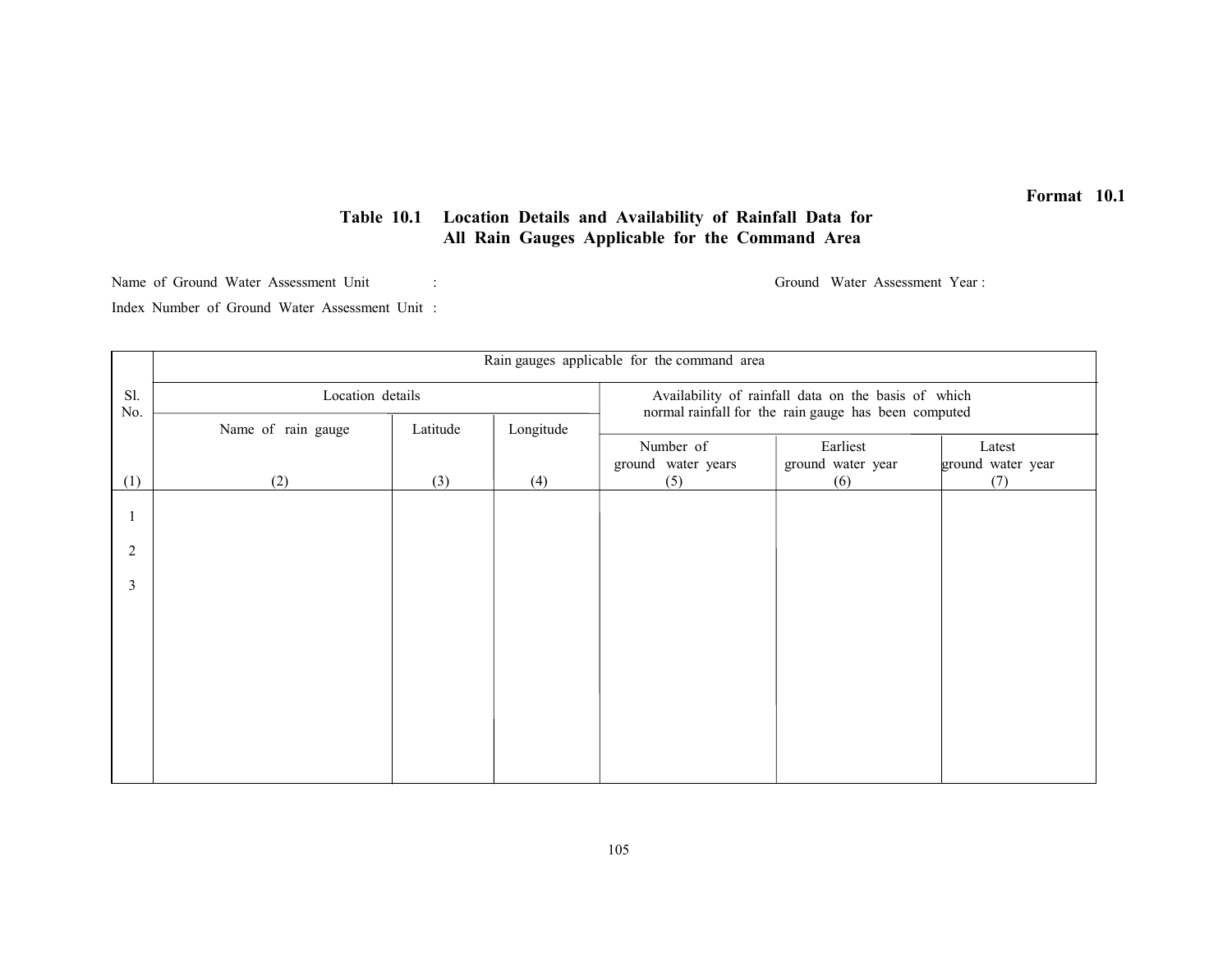### Table 10.2 Normal Rainfall During Monsoon and Non - monsoon Seasons in Command Area

Name of Ground Water Assessment Unit :

Index Number of Ground Water Assessment Unit :

| Sl.            | Names of rain gauges applicable for   | Normal rainfall in mm as           |               |  |  |  |
|----------------|---------------------------------------|------------------------------------|---------------|--|--|--|
| No.            | command area                          | obtained for the rain gauge during |               |  |  |  |
|                |                                       | Monsoon                            | Non - monsoon |  |  |  |
|                |                                       | season                             | season        |  |  |  |
| (1)            | (2)                                   | (3)                                | (4)           |  |  |  |
|                |                                       |                                    |               |  |  |  |
| $\mathbf{1}$   |                                       |                                    |               |  |  |  |
| $\overline{2}$ |                                       |                                    |               |  |  |  |
|                |                                       |                                    |               |  |  |  |
| $\overline{3}$ |                                       |                                    |               |  |  |  |
|                |                                       |                                    |               |  |  |  |
|                |                                       |                                    |               |  |  |  |
|                |                                       |                                    |               |  |  |  |
|                |                                       |                                    |               |  |  |  |
|                |                                       |                                    |               |  |  |  |
|                |                                       |                                    |               |  |  |  |
|                |                                       |                                    |               |  |  |  |
|                |                                       |                                    |               |  |  |  |
|                |                                       |                                    |               |  |  |  |
|                | Average of all rain gauges considered |                                    |               |  |  |  |

- a) Normal monsoon season rainfall in mm for the  $=$  command area [ average value in Col. (3) ]
- b) Normal non monsoon season rainfall in mm for the  $=$  command area [ average value in Col. (4) ]
- c) Annual normal rainfall in mm for the  $=$  command area  $[ (a) + (b) ]$
- d) Normal non monsoon season rainfall as  $a =$  percentage of annual normal rainfall for the command area  $[(\text{ (b) } / \text{ (c)}) * 100 ]$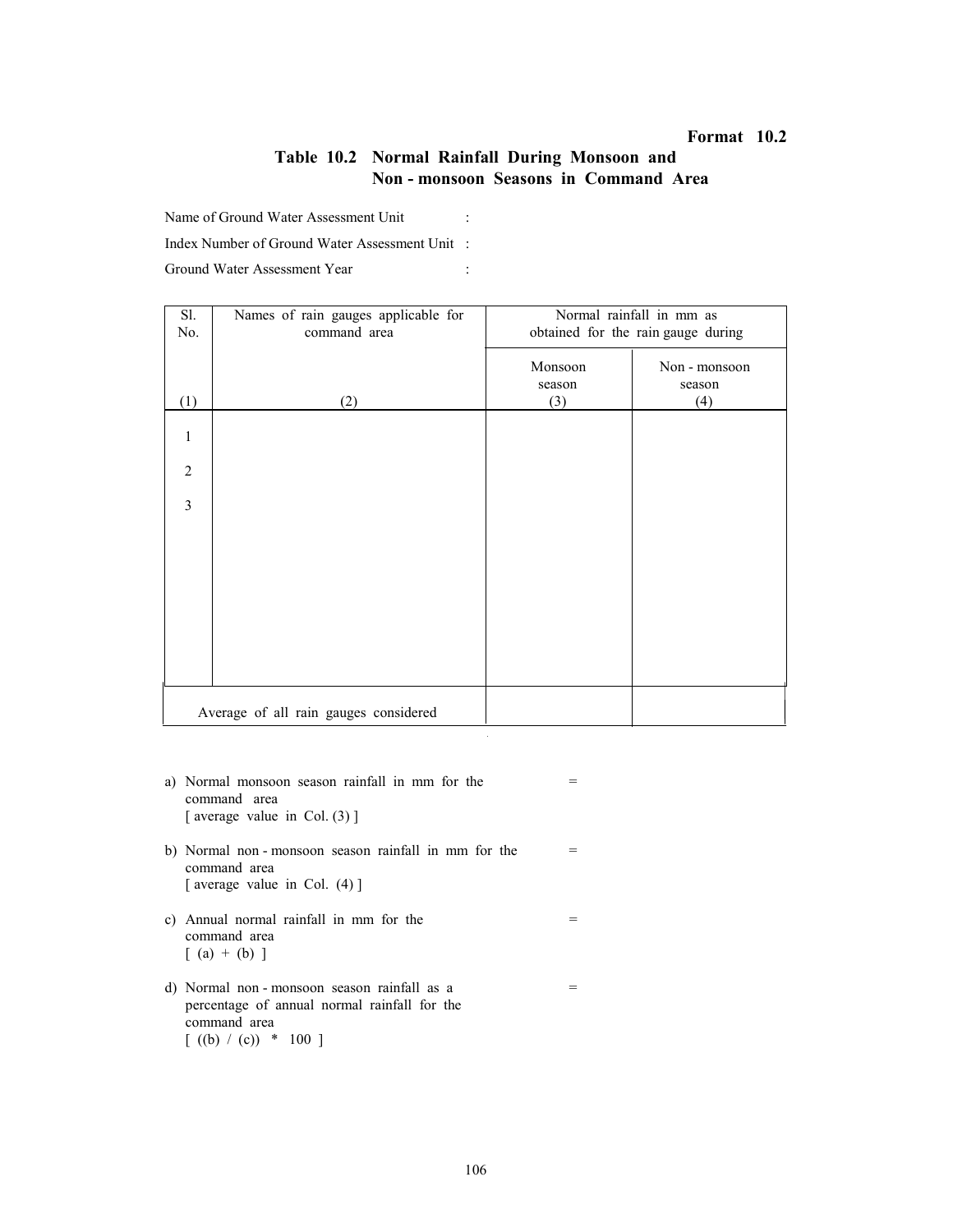# Format 10.3 Table 10.3 Rainfall Infiltration Factor in Command Area

Name of Ground Water Assessment Unit : Index Number of Ground Water Assessment Unit : Ground Water Assessment Year :

| Sl.            | Description of Items                                                                                                                                        | Quantity |
|----------------|-------------------------------------------------------------------------------------------------------------------------------------------------------------|----------|
| No.            | (in command area)                                                                                                                                           |          |
| $\mathbf{1}$   | Type of predominant terrain<br>(Alluvial / Hardrock)                                                                                                        |          |
| 2              | If terrain is 'Alluvial',<br>the geographic location<br>(Indo - Gangetic and Inland Areas /<br>East Coast / West Coast)                                     |          |
| $\overline{3}$ | If terrain is 'Hardrock',<br>the rock type<br>(from list given in Appendix 10.1)                                                                            |          |
| $\overline{4}$ | Are watershed development programmes<br>with associated soil and water<br>conservation measures carried out<br>in the sub - unit $(Yes / No)$               |          |
| 5              | Are results from documented field studies<br>available for rainfall infiltration factor<br>in the sub-unit (Yes/No)                                         |          |
| 6              | If response to $(5)$ above is 'Yes',                                                                                                                        |          |
|                | a) Rainfall infiltration factor from<br>field studies as a fraction                                                                                         |          |
|                | b) Is the value given in '6a' above<br>less than the minimum or greater<br>than the maximum as specified in<br>the norms given in Appendix $10.1$ (Yes /No) |          |
| 7              | Rainfall Infiltration Factor<br>in 'Command Area'                                                                                                           |          |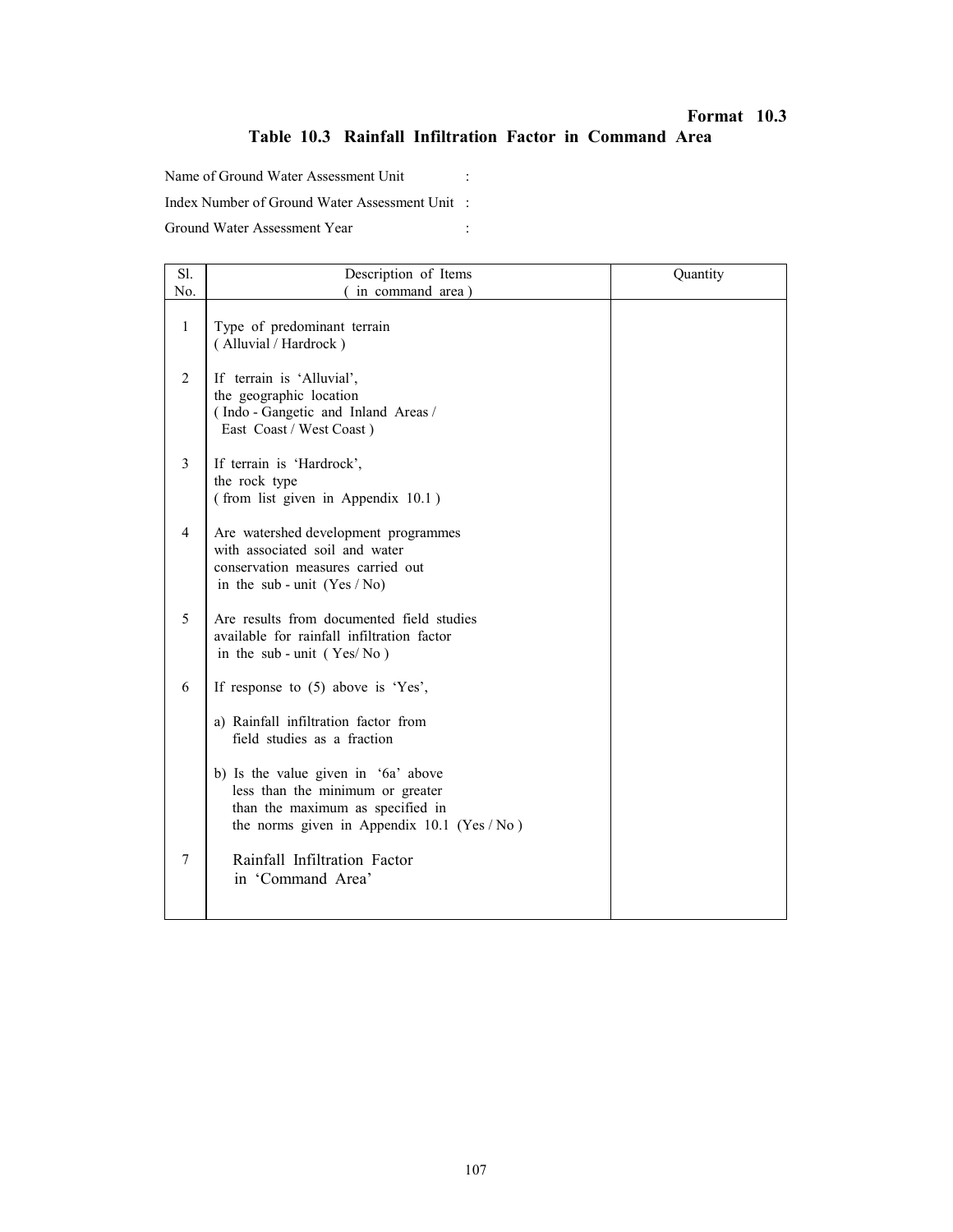# Table 10.4 Rainfall Recharge in Command Area By Rainfall Infiltration Factor Method

Name of Ground Water Assessment Unit :

Index Number of Ground Water Assessment Unit :

| Sl.            | Description of item                                                                                                                         | Quantity |
|----------------|---------------------------------------------------------------------------------------------------------------------------------------------|----------|
| No.            | (for command area)                                                                                                                          |          |
| (1)            | (2)                                                                                                                                         | (3)      |
| $\mathbf{1}$   | Area in hectares<br>[From Table 2.1]                                                                                                        |          |
| $\overline{2}$ | Normal rainfall during                                                                                                                      |          |
|                | a) Monsoon season in mm                                                                                                                     |          |
|                | b) Non-monsoon season in mm                                                                                                                 |          |
|                | c) Is non-monsoon season rainfall as a percentage of<br>normal annual rainfall greater than 10 percent<br>(Yes / No)<br>[ From Table 10.2 ] |          |
| 3              | Rainfall infiltration factor as a fraction<br>[ From Table $10.3$ ]                                                                         |          |
| $\overline{4}$ | Rainfall recharge in command area by rainfall infiltration<br>factor method in hectare metres during                                        |          |
|                | a) Monsoon season<br>$(1) * (2a) * (3)$                                                                                                     |          |
|                | b) Non - monsoon season<br>$= 0$ if (2c) is 'No'<br>$= (1) * (2b) * (3)$ if (2c) is 'Yes']                                                  |          |
|                |                                                                                                                                             |          |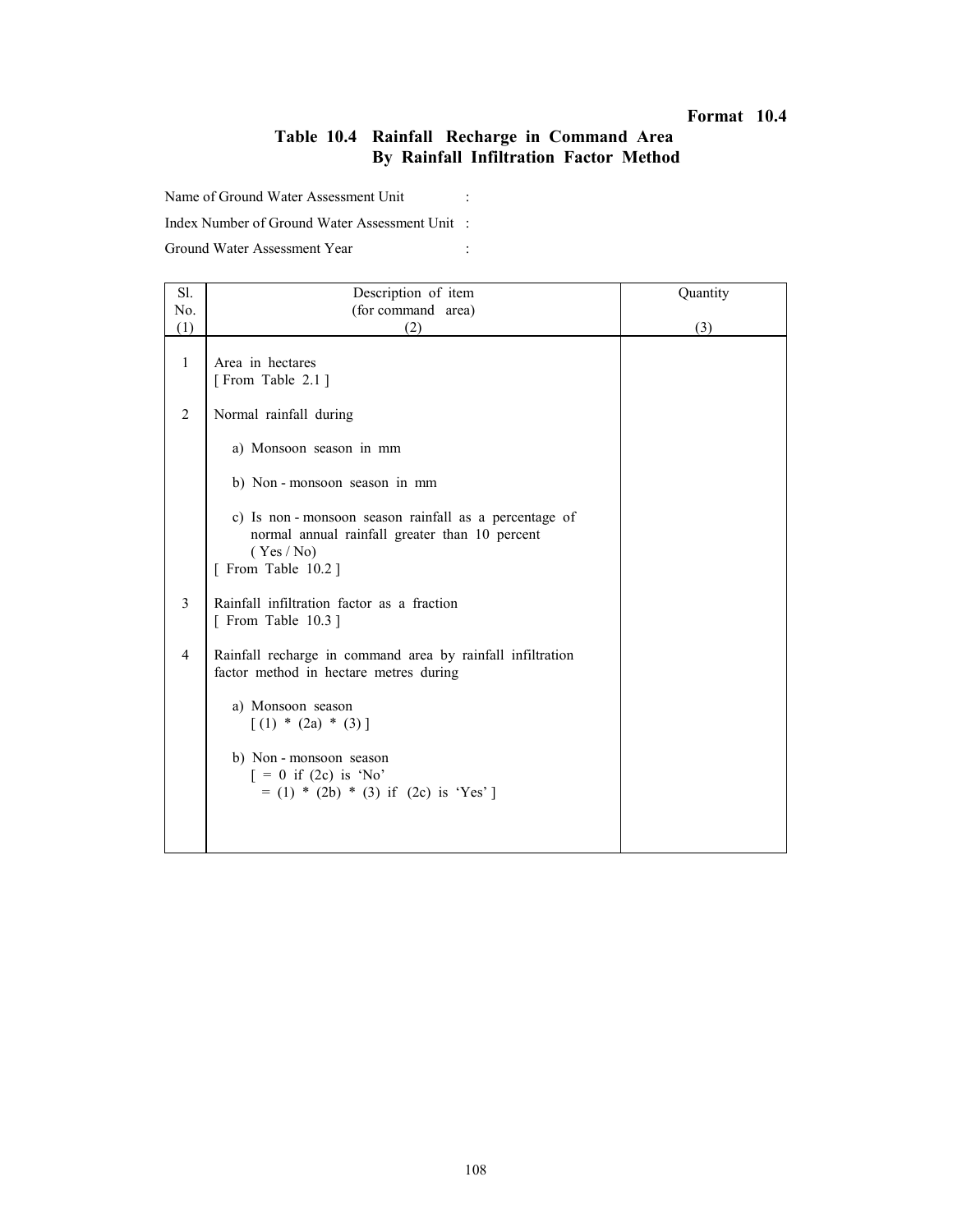### Table 10.5 Location Details and Availability of Rainfall Data for All Rain Gauges Applicable for the Non - command Area

Name of Ground Water Assessment Unit : Ground Water Assessment Year :

Index Number of Ground Water Assessment Unit :

|                |                    |          |           | Rain gauges applicable for the non-command area                                                             |                   |                   |
|----------------|--------------------|----------|-----------|-------------------------------------------------------------------------------------------------------------|-------------------|-------------------|
| Sl.<br>No.     | Location details   |          |           | Availability of rainfall data on the basis of which<br>normal rainfall for the rain gauge has been computed |                   |                   |
|                | Name of rain gauge | Latitude | Longitude | Number of                                                                                                   | Earliest          | Latest            |
|                |                    |          |           | ground water years                                                                                          | ground water year | ground water year |
| (1)            | (2)                | (3)      | (4)       | (5)                                                                                                         | (6)               | (7)               |
|                |                    |          |           |                                                                                                             |                   |                   |
| $\overline{c}$ |                    |          |           |                                                                                                             |                   |                   |
| 3              |                    |          |           |                                                                                                             |                   |                   |
|                |                    |          |           |                                                                                                             |                   |                   |
|                |                    |          |           |                                                                                                             |                   |                   |
|                |                    |          |           |                                                                                                             |                   |                   |
|                |                    |          |           |                                                                                                             |                   |                   |
|                |                    |          |           |                                                                                                             |                   |                   |
|                |                    |          |           |                                                                                                             |                   |                   |
|                |                    |          |           |                                                                                                             |                   |                   |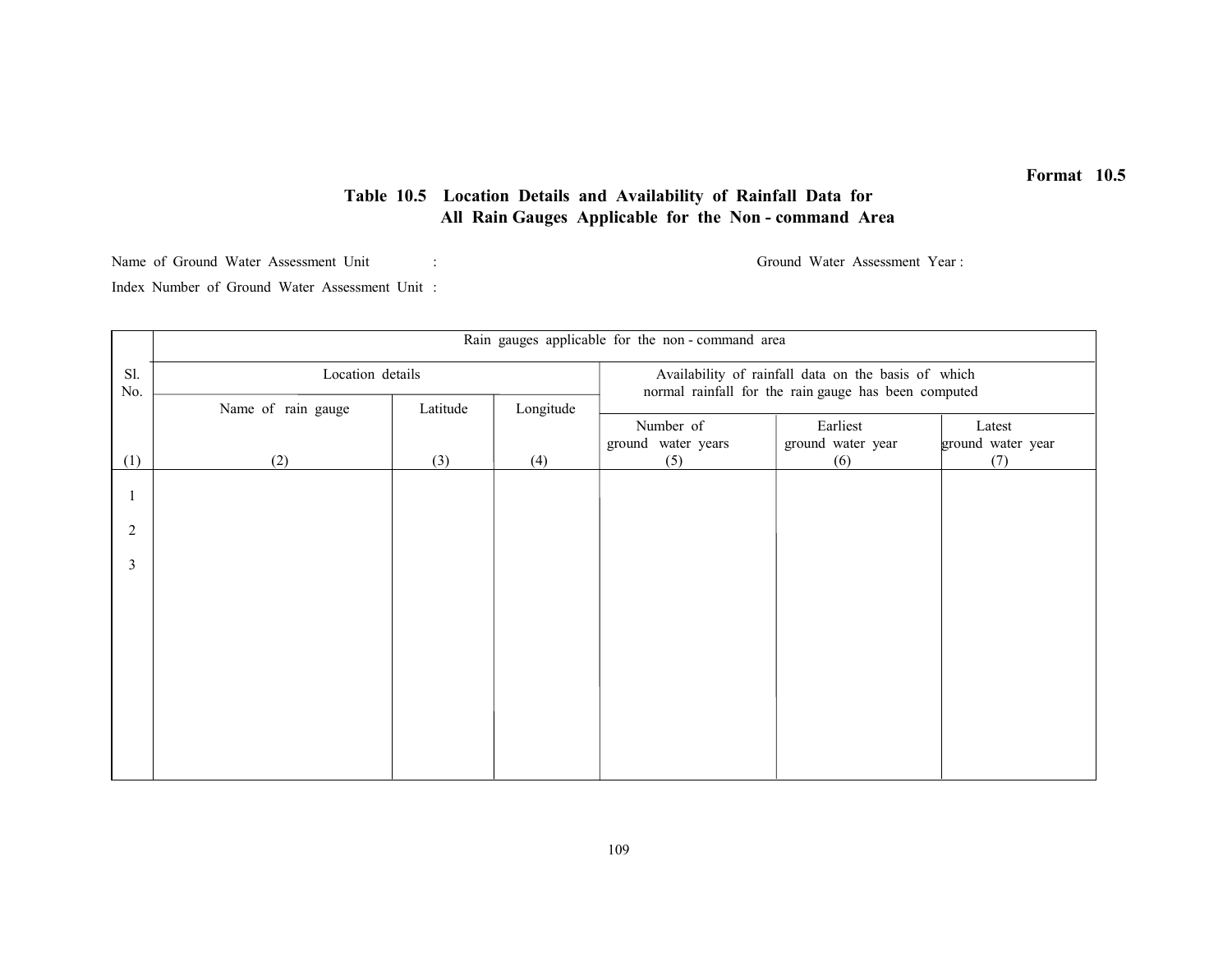### Table 10.6 Normal Rainfall During Monsoon and Non - monsoon Seasons in Non - command Area

Name of Ground Water Assessment Unit :

Index Number of Ground Water Assessment Unit :

| Sl.            | Names of rain gauges applicable for   | Normal rainfall in mm as           |               |  |
|----------------|---------------------------------------|------------------------------------|---------------|--|
| No.            | non - command area                    | obtained for the rain gauge during |               |  |
|                |                                       | Monsoon                            | Non - monsoon |  |
|                |                                       | season                             | season        |  |
| (1)            | (2)                                   | (3)                                | (4)           |  |
|                |                                       |                                    |               |  |
| 1              |                                       |                                    |               |  |
|                |                                       |                                    |               |  |
| $\overline{2}$ |                                       |                                    |               |  |
| $\overline{3}$ |                                       |                                    |               |  |
|                |                                       |                                    |               |  |
|                |                                       |                                    |               |  |
|                |                                       |                                    |               |  |
|                |                                       |                                    |               |  |
|                |                                       |                                    |               |  |
|                |                                       |                                    |               |  |
|                |                                       |                                    |               |  |
|                |                                       |                                    |               |  |
|                |                                       |                                    |               |  |
|                |                                       |                                    |               |  |
|                | Average of all rain gauges considered |                                    |               |  |

- a) Normal monsoon season rainfall in mm for the  $=$  non - command area [ average value in Col. (3) ]
- b) Normal non monsoon season rainfall in mm for the  $=$  non - command area [ average value in Col. (4) ]
- c) Annual normal rainfall in mm for the  $=$  non - command area  $[ (a) + (b) ]$
- d) Normal non monsoon season rainfall as  $a =$  percentage of annual normal rainfall for the non - command area  $[( (b) / (c)) * 100 ]$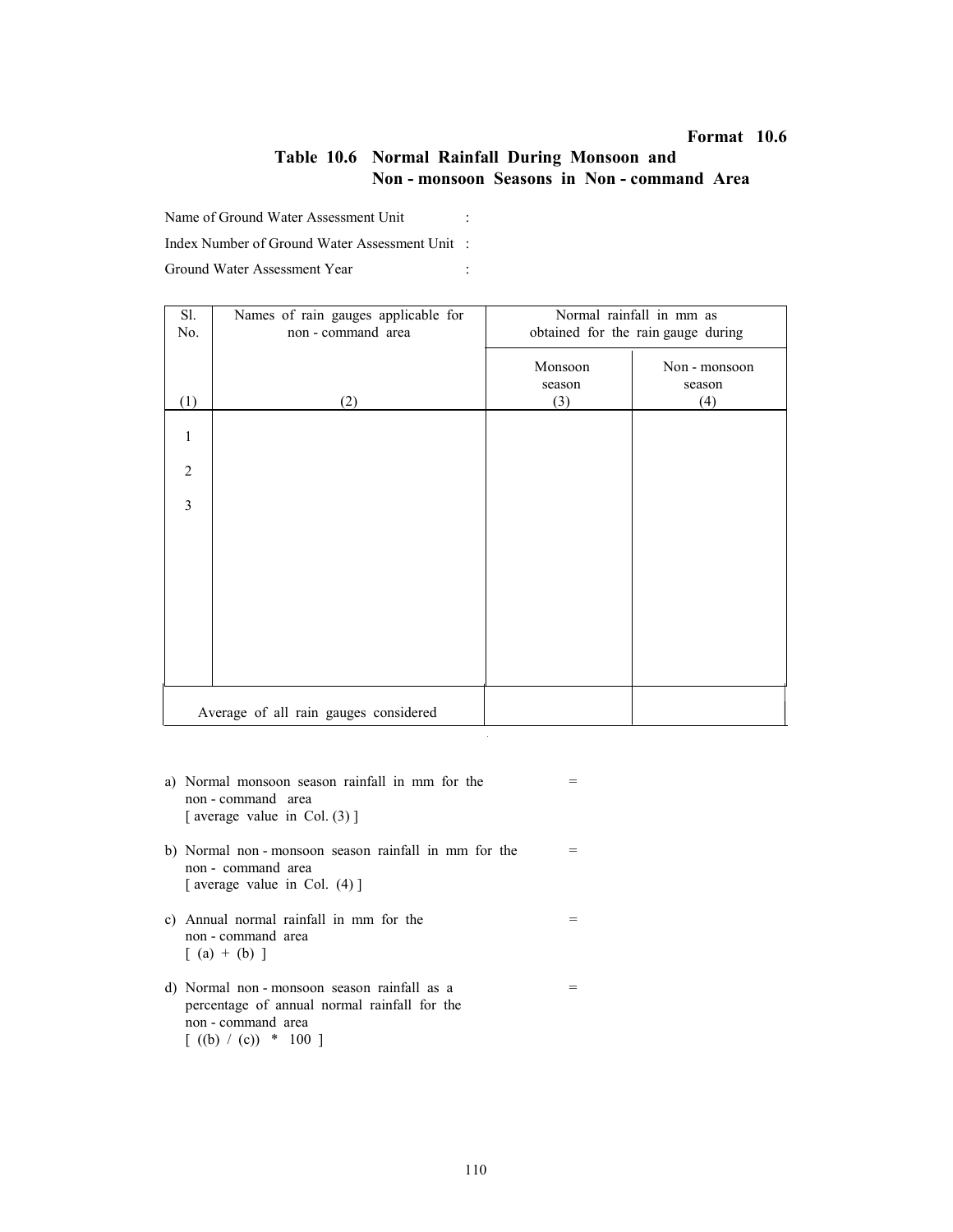# Format 10.7 Table 10.7 Rainfall Infiltration Factor in Non - command Area

Name of Ground Water Assessment Unit :

Index Number of Ground Water Assessment Unit :

| Sl.            | Description of items                                                                                                                                         | Quantity |
|----------------|--------------------------------------------------------------------------------------------------------------------------------------------------------------|----------|
| No.            | (in non-command area)                                                                                                                                        |          |
| $\mathbf{1}$   | Type of predominant terrain<br>(Alluvial / Hardrock)                                                                                                         |          |
| 2              | If terrain is 'Alluvial',<br>the geographic location<br>(Indo - Gangetic and Inland Areas /<br>East Coast / West Coast)                                      |          |
| 3              | If terrain is 'Hardrock',<br>the rock type<br>(from list given in Appendix 10.1)                                                                             |          |
| $\overline{4}$ | Are watershed development programmes<br>with associated soil and water<br>conservation measures carried out<br>in the sub-unit $(Yes / No)$                  |          |
| 5              | Are results from documented field studies<br>available for rainfall infiltration factor<br>in the sub-unit $(Yes/No)$                                        |          |
| 6              | If response to $(5)$ above is 'Yes',                                                                                                                         |          |
|                | Rainfall infiltration factor from<br>a)<br>field studies as a fraction                                                                                       |          |
|                | b) Is the value given in '6a' above<br>less than the minimum or greater<br>than the maximum as specified in<br>the norms given in Appendix $10.1$ (Yes / No) |          |
| 7              | Rainfall Infiltration Factor in<br>'Non - command Area'                                                                                                      |          |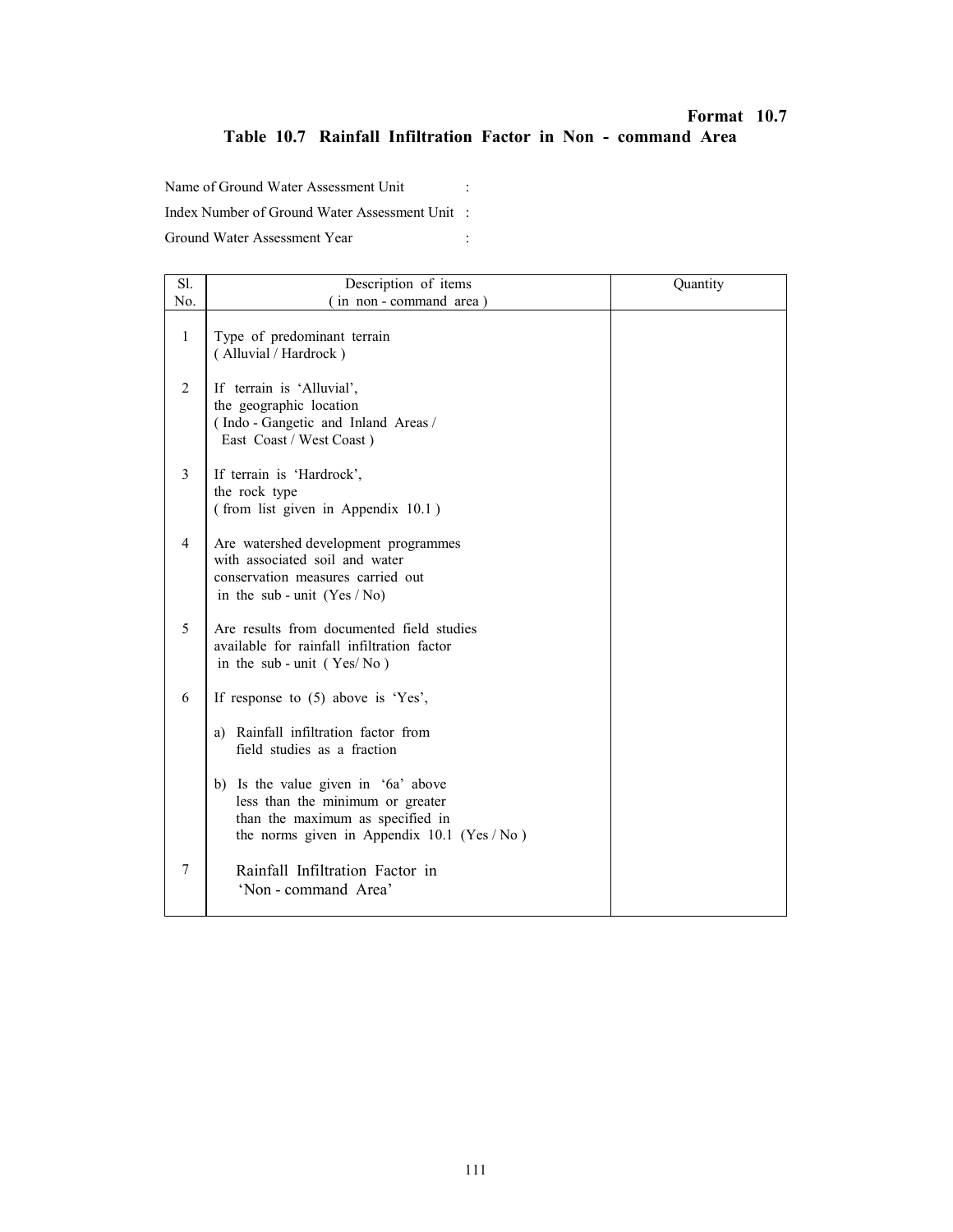### Table 10.8 Rainfall Recharge in Non - command Area By Rainfall Infiltration Factor Method

Name of Ground Water Assessment Unit :

Index Number of Ground Water Assessment Unit :

| Sl.            | Description of item                                                                                                                     | Quantity |
|----------------|-----------------------------------------------------------------------------------------------------------------------------------------|----------|
| No.            | (in non-command area)                                                                                                                   |          |
| (1)            | (2)                                                                                                                                     | (3)      |
| $\mathbf{1}$   | Area in hectares<br>[From Table 2.1]                                                                                                    |          |
| 2              | Normal rainfall during                                                                                                                  |          |
|                | a) Monsoon season in mm                                                                                                                 |          |
|                | b) Non-monsoon season in mm                                                                                                             |          |
|                | c) Is non-monsoon season rainfall as a percentage of<br>normal annual rainfall greater than 10 percent<br>(Yes/No)<br>[From Table 10.6] |          |
| 3              | Rainfall infiltration factor as a fraction<br>[From Table 10.7]                                                                         |          |
| $\overline{4}$ | Rainfall recharge in non-command area by rainfall infiltration<br>factor method in hectare metres during                                |          |
|                | a) Monsoon season<br>$(1) * (2a) * (3)$                                                                                                 |          |
|                | b) Non-monsoon season<br>$= 0$ if (2c) is 'No'<br>$= (1) * (2b) * (3)$ if (2c) is 'Yes']                                                |          |
|                |                                                                                                                                         |          |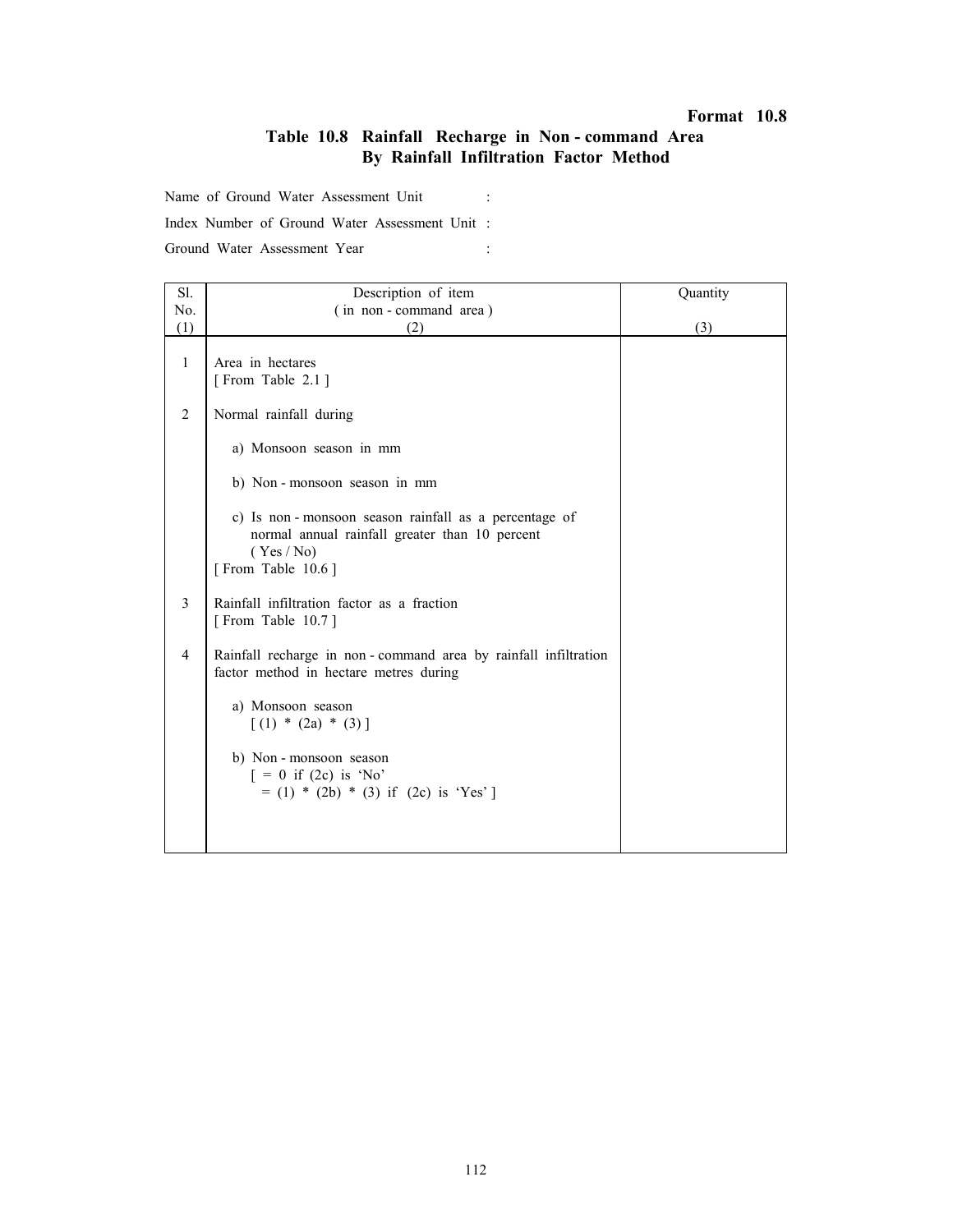### Table 10.9 Location Details and Availability of Rainfall Data for All Rain Gauges Applicable for the Poor Ground Water Quality Area

Name of Ground Water Assessment Unit : Ground Water Assessment Year :

Index Number of Ground Water Assessment Unit :

|                |                    |          |           | Rain gauges applicable for the poor ground water quality area                                               |                          |                          |
|----------------|--------------------|----------|-----------|-------------------------------------------------------------------------------------------------------------|--------------------------|--------------------------|
| Sl.<br>No.     | Location details   |          |           | Availability of rainfall data on the basis of which<br>normal rainfall for the rain gauge has been computed |                          |                          |
|                | Name of rain gauge | Latitude | Longitude | Number of                                                                                                   | Earliest                 | Latest                   |
| (1)            | (2)                | (3)      | (4)       | ground water years<br>(5)                                                                                   | ground water year<br>(6) | ground water year<br>(7) |
|                |                    |          |           |                                                                                                             |                          |                          |
|                |                    |          |           |                                                                                                             |                          |                          |
| $\overline{2}$ |                    |          |           |                                                                                                             |                          |                          |
| 3              |                    |          |           |                                                                                                             |                          |                          |
|                |                    |          |           |                                                                                                             |                          |                          |
|                |                    |          |           |                                                                                                             |                          |                          |
|                |                    |          |           |                                                                                                             |                          |                          |
|                |                    |          |           |                                                                                                             |                          |                          |
|                |                    |          |           |                                                                                                             |                          |                          |
|                |                    |          |           |                                                                                                             |                          |                          |
|                |                    |          |           |                                                                                                             |                          |                          |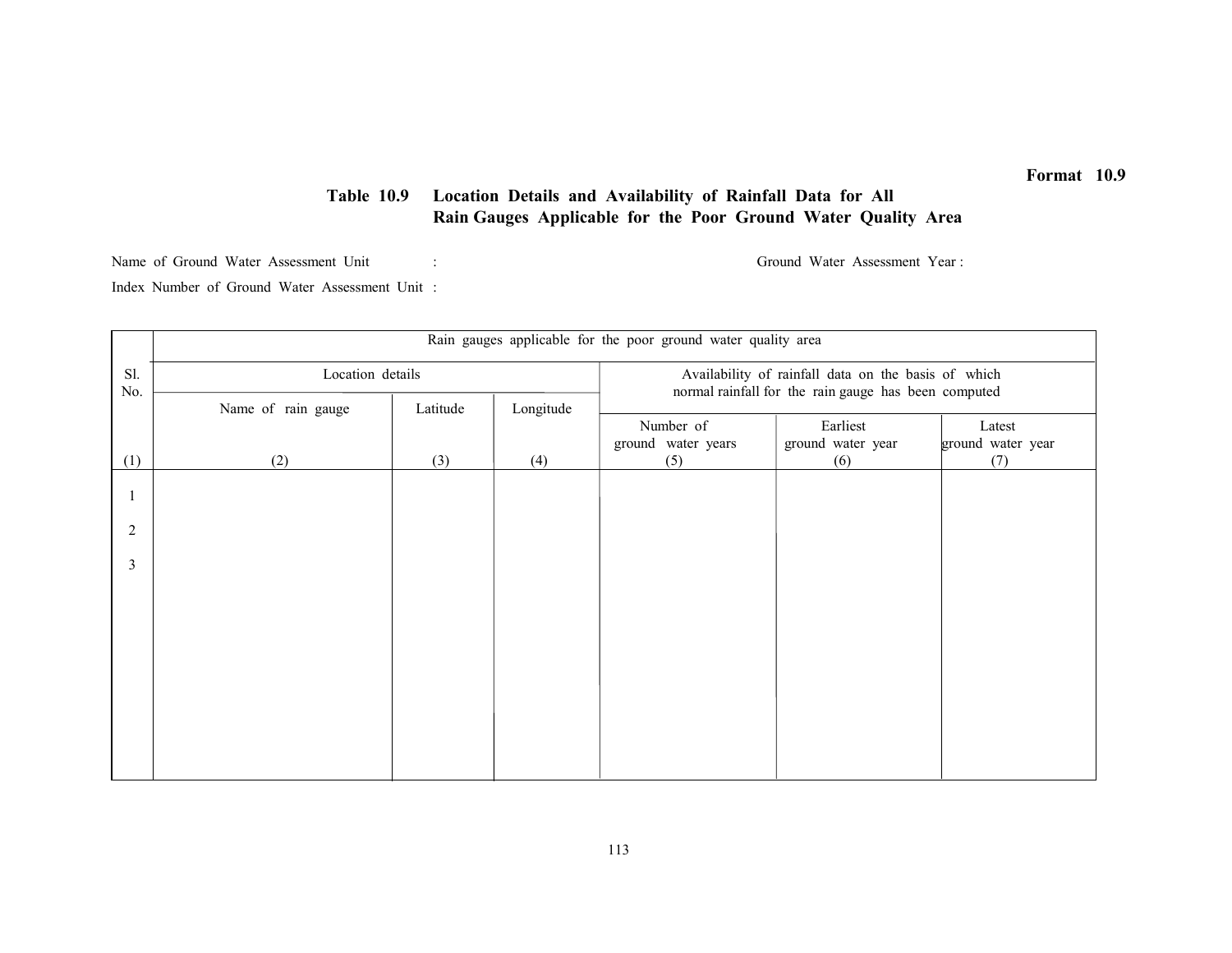### Table 10.10 Normal Rainfall During Monsoon and Non - monsoon Seasons in Poor Ground Water Quality Area

Name of Ground Water Assessment Unit :

Index Number of Ground Water Assessment Unit :

| Sl.            | Names of rain gauges applicable for   | Normal rainfall in mm as           |               |  |  |
|----------------|---------------------------------------|------------------------------------|---------------|--|--|
| No.            | poor ground water quality area        | obtained for the rain gauge during |               |  |  |
|                |                                       | Monsoon                            | Non - monsoon |  |  |
|                |                                       | season                             | season        |  |  |
| (1)            | (2)                                   | (3)                                | (4)           |  |  |
|                |                                       |                                    |               |  |  |
|                |                                       |                                    |               |  |  |
| $\overline{2}$ |                                       |                                    |               |  |  |
|                |                                       |                                    |               |  |  |
| $\overline{3}$ |                                       |                                    |               |  |  |
|                |                                       |                                    |               |  |  |
|                |                                       |                                    |               |  |  |
|                |                                       |                                    |               |  |  |
|                |                                       |                                    |               |  |  |
|                |                                       |                                    |               |  |  |
|                |                                       |                                    |               |  |  |
|                |                                       |                                    |               |  |  |
|                |                                       |                                    |               |  |  |
|                | Average of all rain gauges considered |                                    |               |  |  |
|                |                                       |                                    |               |  |  |

- a) Normal monsoon season rainfall in mm for the  $=$  poor ground water quality area [ average value in Col. (3) ]
- b) Normal non monsoon season rainfall in mm for the  $=$  poor ground water quality area [ average value in Col. (4) ]
- c) Annual normal rainfall in mm for the  $=$  poor ground water quality area  $[ (a) + (b) ]$
- d) Normal non monsoon season rainfall as  $a =$  percentage of annual normal rainfall for the poor ground water quality area  $[( (b) / (c)) * 100 ]$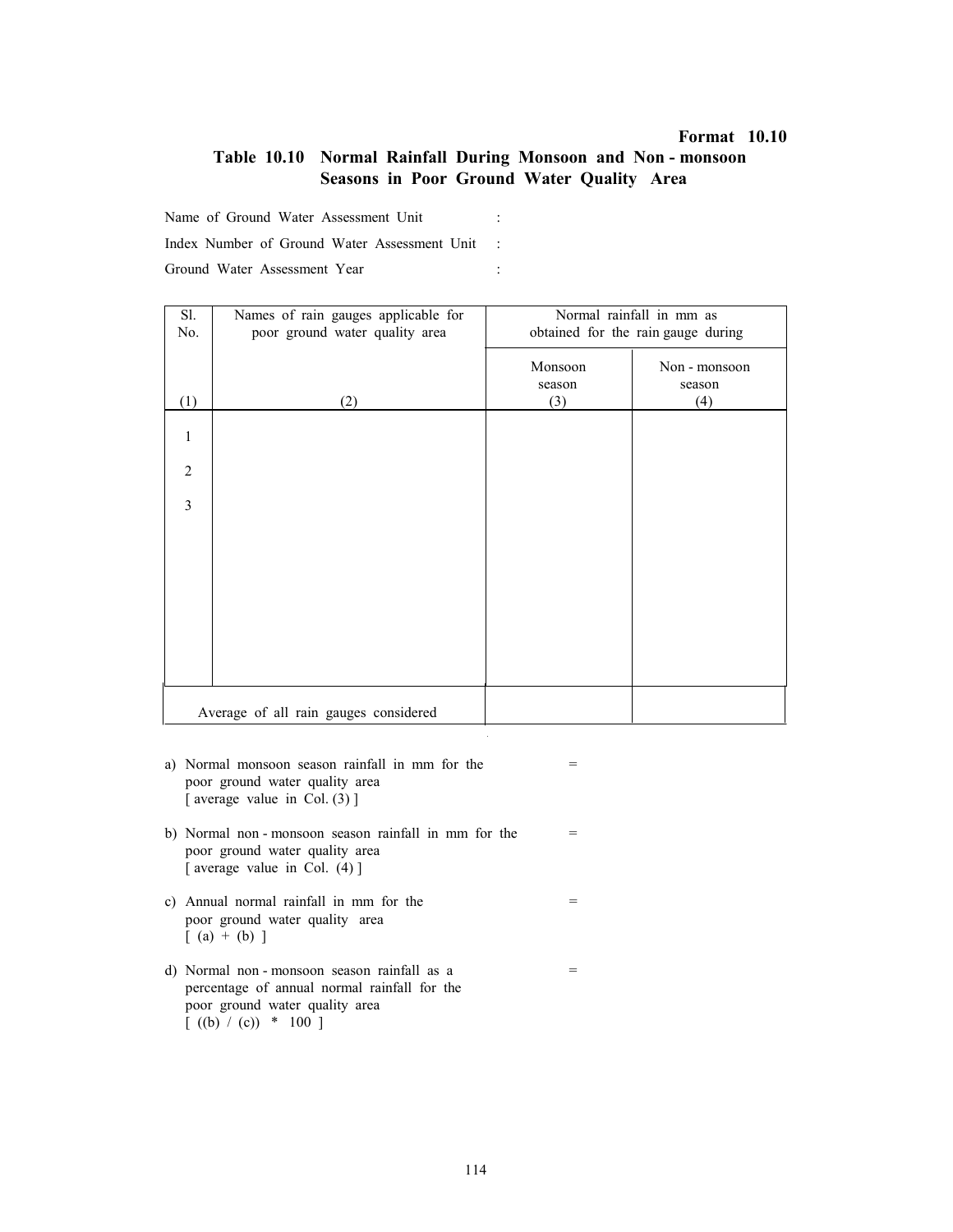# Table 10.11 Rainfall Infiltration Factor In Poor Ground Water Quality Area

Name of Ground Water Assessment Unit :

Index Number of Ground Water Assessment Unit :

| Sl.            | Description of items                                                                                                                                       | Quantity |
|----------------|------------------------------------------------------------------------------------------------------------------------------------------------------------|----------|
| No.            | (in poor ground water quality area)                                                                                                                        |          |
| $\mathbf{1}$   | Type of predominant terrain<br>(Alluvial / Hardrock)                                                                                                       |          |
| 2              | If terrain is 'Alluvial',<br>the geographic location<br>(Indo - Gangetic and Inland Areas /<br>East Coast / West Coast)                                    |          |
| 3              | If terrain is 'Hardrock',<br>the rock type<br>(from list given in Appendix 10.1)                                                                           |          |
| $\overline{4}$ | Are watershed development programmes<br>with associated soil and water<br>conservation measures carried out<br>in the sub-unit $(Yes / No)$                |          |
| 5              | Are results from documented field studies<br>available for rainfall infiltration factor<br>in the sub-unit $(Yes/No)$                                      |          |
| 6              | If response to $(5)$ above is 'Yes',                                                                                                                       |          |
|                | Rainfall infiltration factor from<br>a)<br>field studies as a fraction                                                                                     |          |
|                | b) Is the value given in 'a' above<br>less than the minimum or greater<br>than the maximum as specified in<br>the norms given in Appendix $10.1$ (Yes /No) |          |
| $\overline{7}$ | Rainfall Infiltration Factor in<br>'Poor Ground Water Quality Area'                                                                                        |          |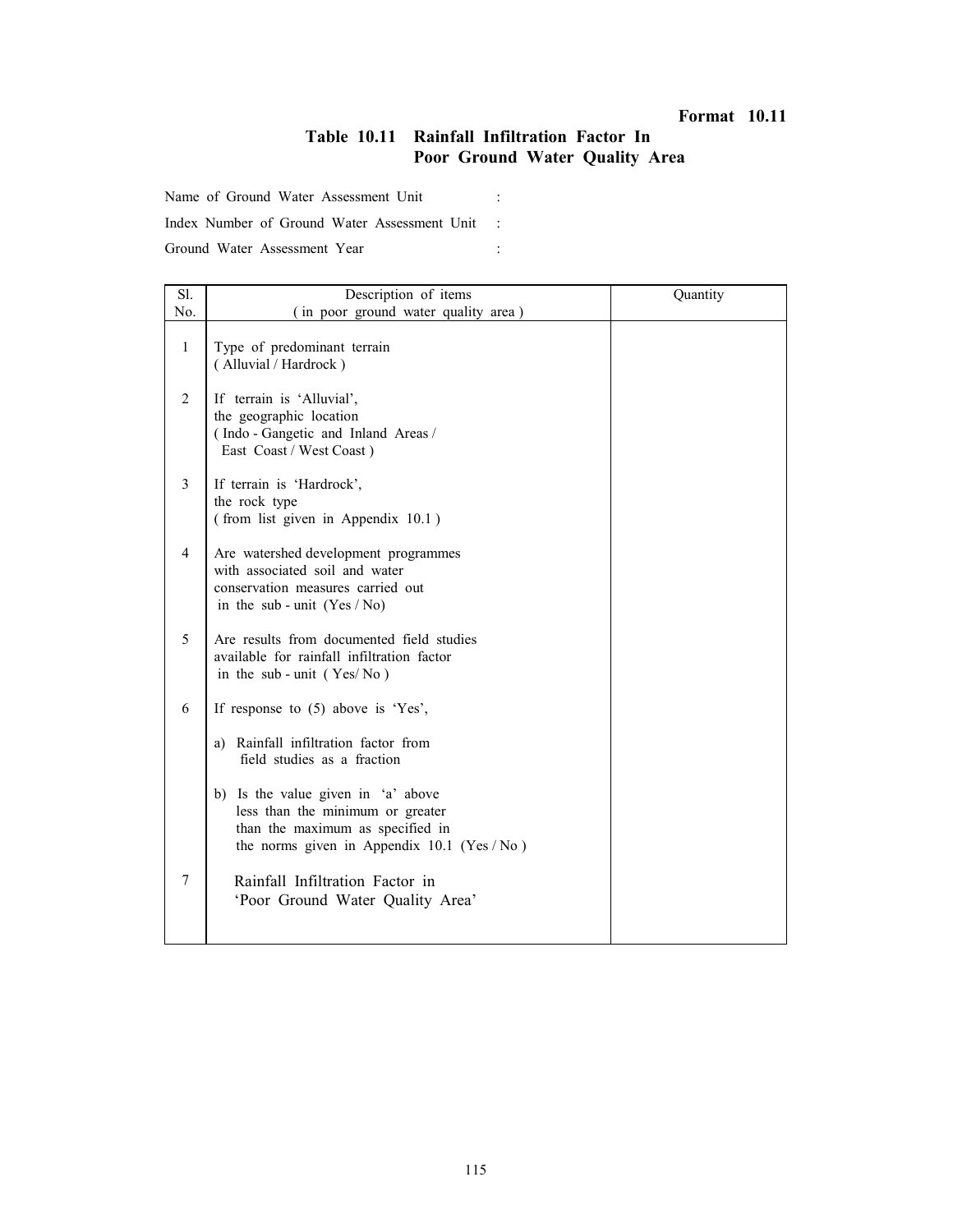# Table 10.12 Rainfall Recharge in Poor Ground Water Quality Area By Rainfall Infiltration Factor Method

Name of Ground Water Assessment Unit :

Index Number of Ground Water Assessment Unit :

| Sl.            | Description of item                                                                                                                      | Quantity |
|----------------|------------------------------------------------------------------------------------------------------------------------------------------|----------|
| No.            | (in poor ground water quality area)                                                                                                      |          |
| (1)            | (2)                                                                                                                                      | (3)      |
| $\mathbf{1}$   | Area in hectares<br>[From Table 2.1]                                                                                                     |          |
| 2              | Normal rainfall during                                                                                                                   |          |
|                | a) Monsoon season in mm                                                                                                                  |          |
|                | b) Non-monsoon season in mm                                                                                                              |          |
|                | c) Is non-monsoon season rainfall as a percentage of<br>normal annual rainfall greater than 10 percent<br>(Yes/No)<br>[From Table 10.10] |          |
| 3              | Rainfall infiltration factor as a fraction<br>[From Table 10.11]                                                                         |          |
| $\overline{4}$ | Rainfall recharge in poor ground water quality area by rainfall<br>infiltration factor method in hectare metres during                   |          |
|                | a) Monsoon season<br>$(1) * (2a) * (3)$                                                                                                  |          |
|                | b) Non-monsoon season<br>$= 0$ if (2c) is 'No'<br>$= (1) * (2b) * (3)$ if (2c) is 'Yes']                                                 |          |
|                |                                                                                                                                          |          |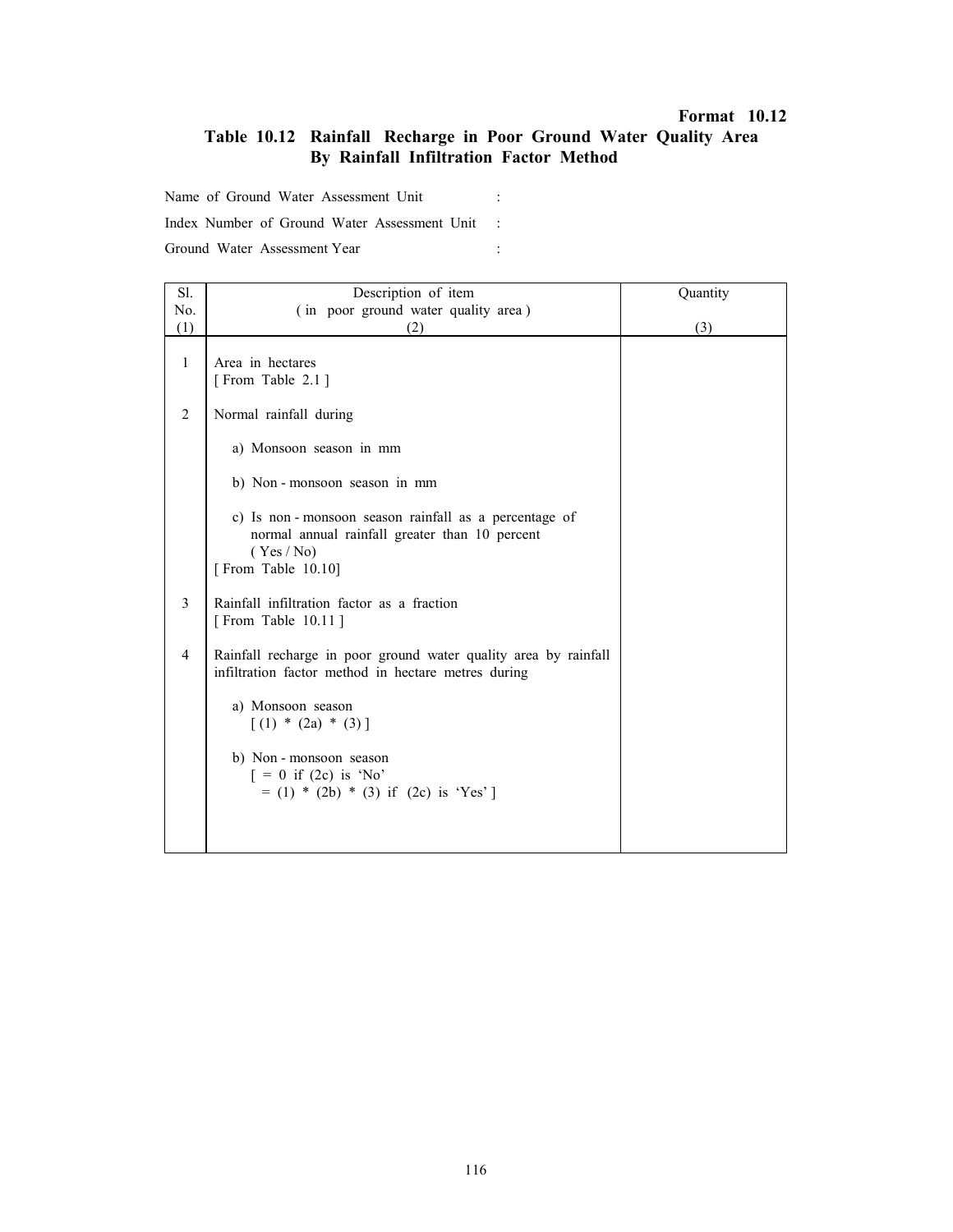# Table 10.13 Summary of Recharge from Rainfall in Poor Ground Water Quality Area

Name of Ground Water Assessment Unit :

Index Number of Ground Water Assessment Unit :

| Sl.            | Description of item                                                                          | Quantity |
|----------------|----------------------------------------------------------------------------------------------|----------|
| No.            | (in poor ground water quality area)                                                          |          |
| (1)            | (2)                                                                                          | (3)      |
| $\mathbf{1}$   | Area in hectares<br>[From Table 2.1]                                                         |          |
| 2              | Recharge from rainfall during monsoon season<br>(By rainfall infiltration factor method)     |          |
|                | a) in hectare metres<br>[From Table 10.12]                                                   |          |
|                | b) per unit area in mm<br>[ (2a)/(1) ]                                                       |          |
| $\overline{3}$ | Recharge from rainfall during non-monsoon season<br>(By rainfall infiltration factor method) |          |
|                | a) in hectare metres<br>[From Table 10.12]                                                   |          |
|                | b) per unit area in mm<br>[ (3a)/(1) ]                                                       |          |
| $\overline{4}$ | Annual recharge from rainfall in poor ground<br>water quality area                           |          |
|                | a) in hectare metres<br>$[ (2a) + (3a) ]$                                                    |          |
|                | b) per unit area in mm<br>$(2b) + (3b)$ ]                                                    |          |
|                |                                                                                              |          |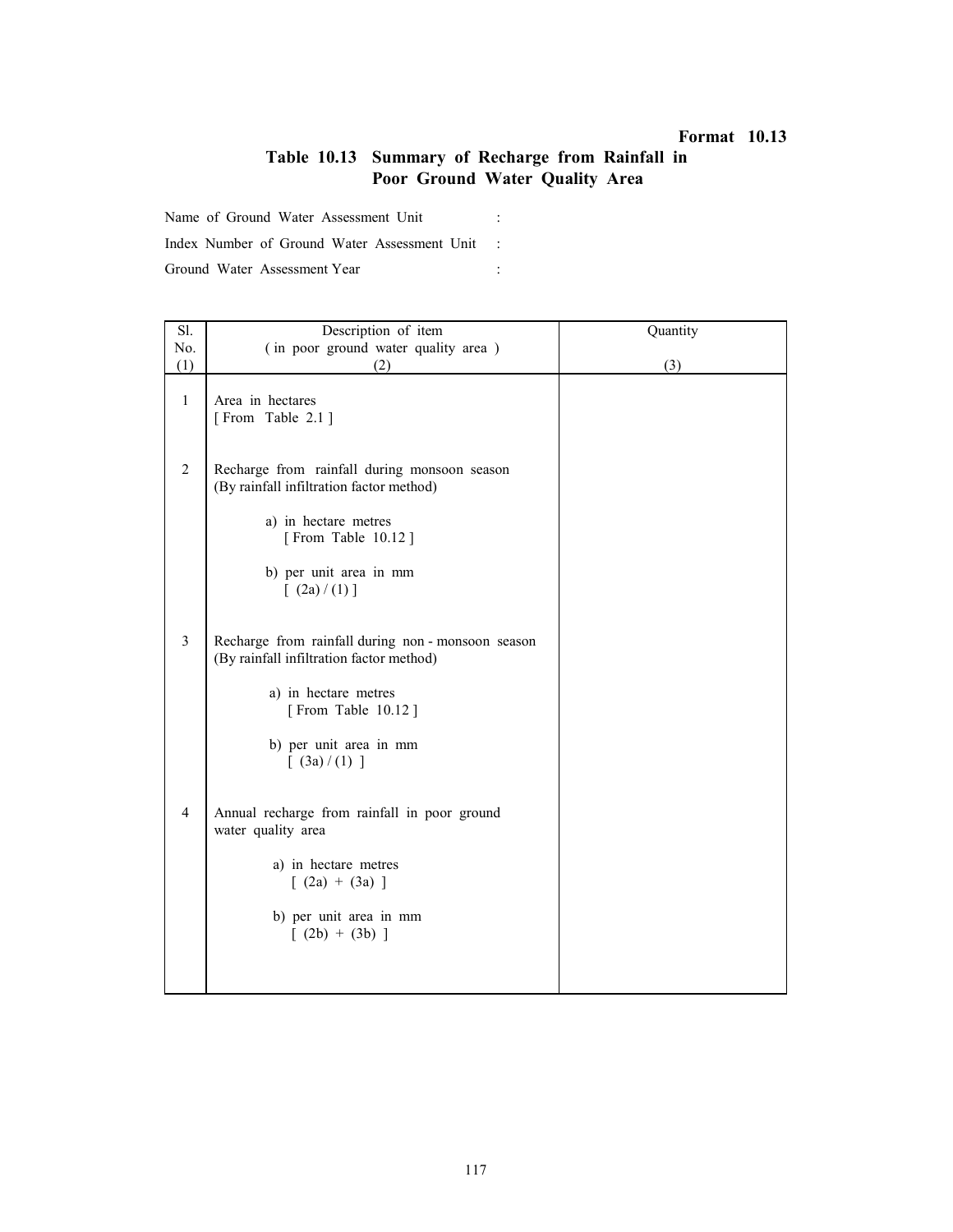#### CHAPTER 11

# RAINFALL RECHARGE BY WATER TABLE FLUCTUATION METHOD

#### 11.1 GENERAL

The water table fluctuation method is to be employed for computing rainfall recharge only for the monsoon season, and that too only in the two sub-units of command and non-command areas within a ground water assessment unit.

The water table fluctuation method is based on a water balance approach in which of all the components in the water balance equation, the only component which is considered to be unknown is the rainfall recharge. Another major component (which is known) in the water balance equation is the change in ground water storage during the monsoon season. The estimation of this particular component requires the use of the water table fluctuation during the monsoon season. It is for this reason that, the method has always been some how referred to as the water table fluctuation method. A more appropriate name for the method could however, have been, 'Rainfall Recharge by Ground Water Balance Method'.

The computational procedure in the application of the water table fluctuation method for estimating rainfall recharge during the monsoon season in the command area and non-command areas involves the following steps to be carried out :

- a) Computing the monsoon season rainfall during the current ground water assessment year as applicable to the sub-unit.
- b) Computing the water table fluctuation during the monsoon season of the current ground water assessment year as applicable to the sub-unit.
- c) Assigning the specific yield value applicable for the sub-unit.
- d) Application of water balance to compute the rainfall recharge during monsoon season of the current ground water assessment year, i.e., corresponding to the monsoon season rainfall of the current ground water assessment year.
- e) Application of a normalisation procedure to compute the rainfall recharge during monsoon season corresponding to the normal monsoon season rainfall applicable for the sub-unit.
- f) Compare the estimate of rainfall recharge corresponding to normal monsoon seasons rainfall as obtained in 'e' above with estimate of rainfall recharge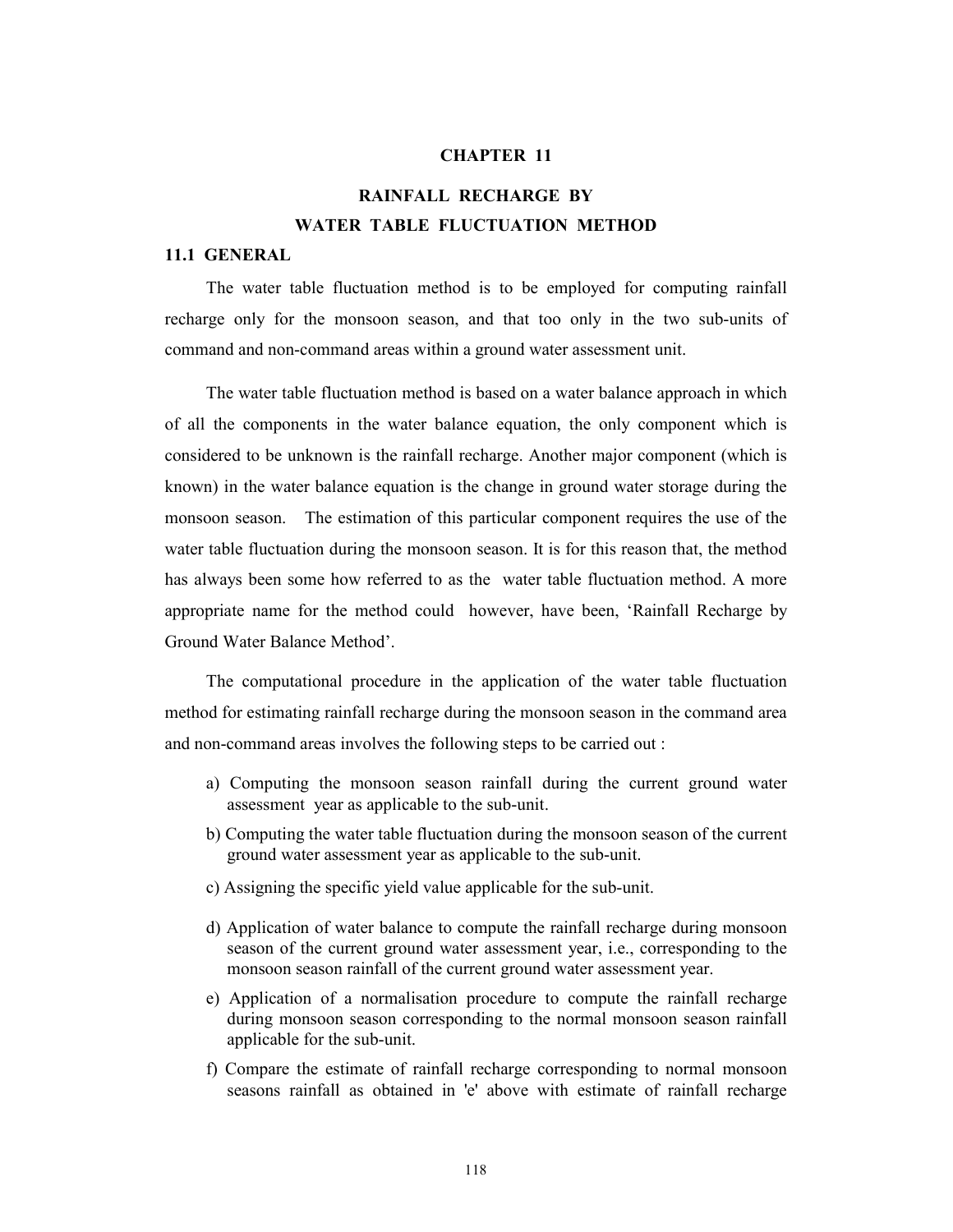obtained by the rainfall infiltration factor method, and finally based on a set of criteria estimate the rainfall recharge during monsoon season in both command and non-command areas of the ground water assessment unit. This is done to avoid unreasonably high or low estimates of rainfall recharge.

### 11.2 ASSUMPTIONS

- a) The water balance approach followed in the method is essentially a lumped parameter approach. Hence, the spatial variations of individual components in the water balance equation are not considered, and only a single lumped value of each component for the sub-unit (command/ non-command) as a whole is considered.
- b) Some natural net output components in the water balance equation namely, baseflow, flow across the boundaries of the sub-unit, and evaporation from the groundwater reservoir within the sub-unit under consideration are all mostly very difficult to estimate, and are therefore ignored. The implication of this assumption is that, the recharge value computed is not that which is exclusively due to rainfall, but that which is due to a combined effect of rainfall as well as all other factors which have been ignored.
- c) The specific yield of a particular sub-unit (command/non-command) is to be assigned a value on the basis of the set of norms given in Appendix 11.1. The recommended value specified in the norms alone are to be used, unless results from pump tests (each being of duration not less than 24 hours) indicate that, a different value can be used. In the latter case also, the specific yield which is assigned should be within the range of the maximum and minimum values as specified in the norms. These norms also assume that the specific yield depends only on the following factors
	- i) Type of terrain (alluvial/ hardrock)
	- ii) In the case of alluvial terrain, the type of alluvium (sandy/ silty/ clayey)
	- iii) In the case of hardrock, the rock type.

However, it is also recommended that, an alternative approach called the 'Dry Season Ground Water Balance Method' should be attempted for assigning the specific yield value. The dry season refers to that portion of the non-monsoon season in which the rainfall is practically nil. Usually only three components in the ground water balance equation namely, gross ground water draft, return flow from ground water irrigation and change in ground water storage can be estimated reliably. Hence, the dry season ground water balance method will give reliable estimates of specific yield only when these three components are significant and all other components in the water balance equation are practically nil. Consequently it is recommended that, the dry season ground water balance method is to be employed only for the sub-units of non-command area characterised predominantly by hardrock terrain where the above requirement is normally fulfilled. The specific yield value so obtained will override the specified norms.

d) The rainfall recharge is considered as a linear function of rainfall while carrying out the normalisation procedure for estimating the rainfall recharge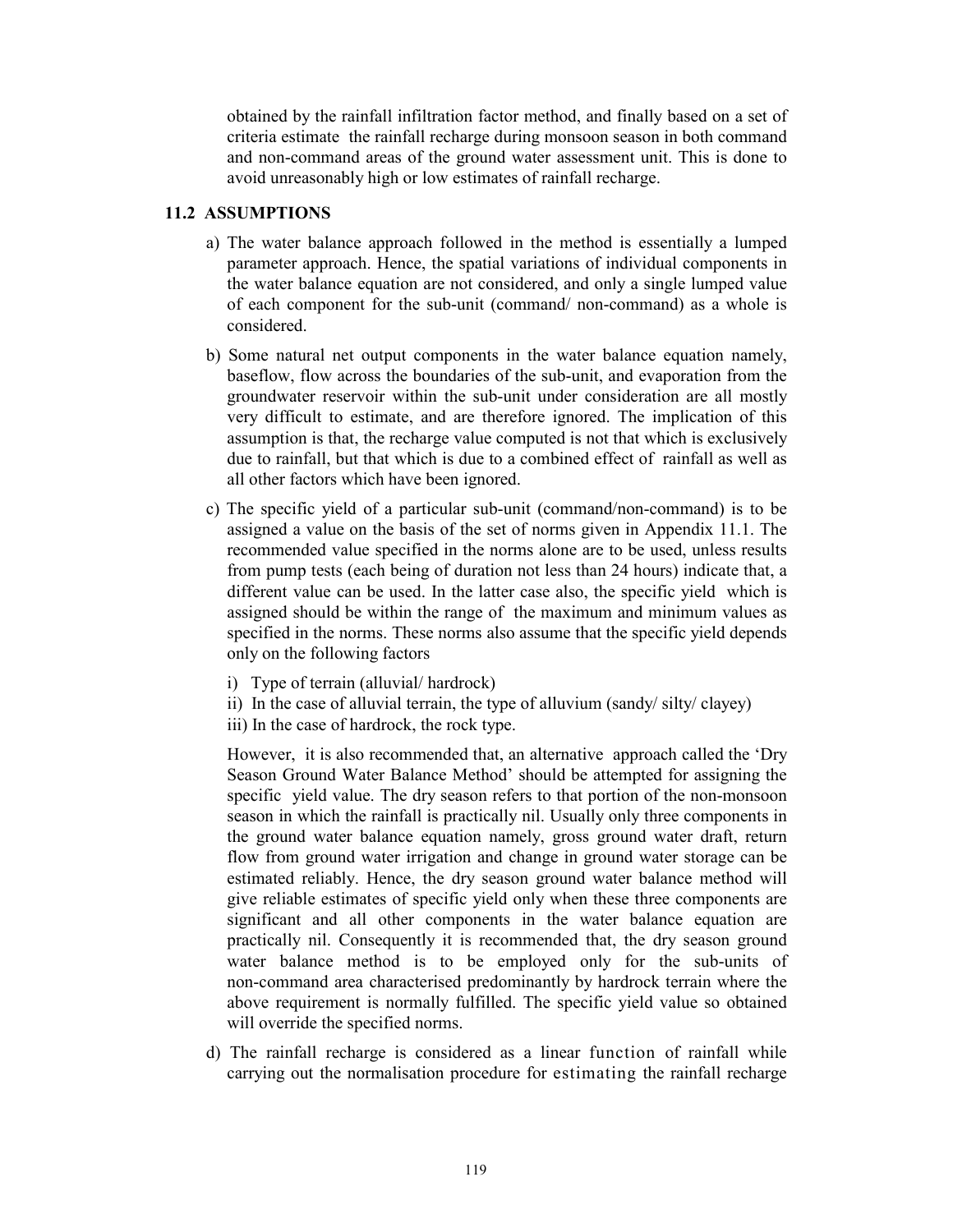during monsoon season corresponding to the normal monsoon season rainfall as applicable to the sub-unit.

#### 11.3 COMPUTATIONAL PROCEDURE

#### 11.3.1 Command Area

#### 11.3.1.1 Monsoon Season Rainfall

The computation of monsoon season rainfall for the current ground water assessment year as applicable to the command area is presented in one table (Table 11.1). The format to be adopted for this table is given in Format 11.1.

#### 11.3.1.2 Water Table Fluctuation

The computations of water table fluctuation during the monsoon season of the current ground water assessment year as applicable to the command area is presented in one table (Table 11.2). The format to be adopted for this table is given in Format 11.2.

#### 11.3.1.3 Specific Yield

The procedure followed for assigning a value for the specific yield as applicable for the command area is presented in one table (Table 11.3). The format to be adopted for this table is given in Format 11.3.

#### 11.3.1.4 Ground Water Balance

The computations of rainfall recharge during monsoon season of the current ground water assessment year for the command area through the use of ground water balance equation is presented in one table (Table 11.4). The format to be adopted for this table is given in Format 11.4.

### 11.3.1.5 Normalisation Procedure

The rainfall recharge computed through the water balance approach as described in the previous section corresponds to the monsoon season rainfall of the current ground water assessment year. Similar computations made earlier for other previous ground water assessment years will have given estimates of rainfall recharge corresponding to the monsoon season rainfall of those respective ground water assessment years. All of them together result in a set of ordered pairs of data on monsoon season rainfall and their associated rainfall recharge. Each time a ground water assessment is made, one pair of data on monsoon season rainfall and its associated recharge gets added to this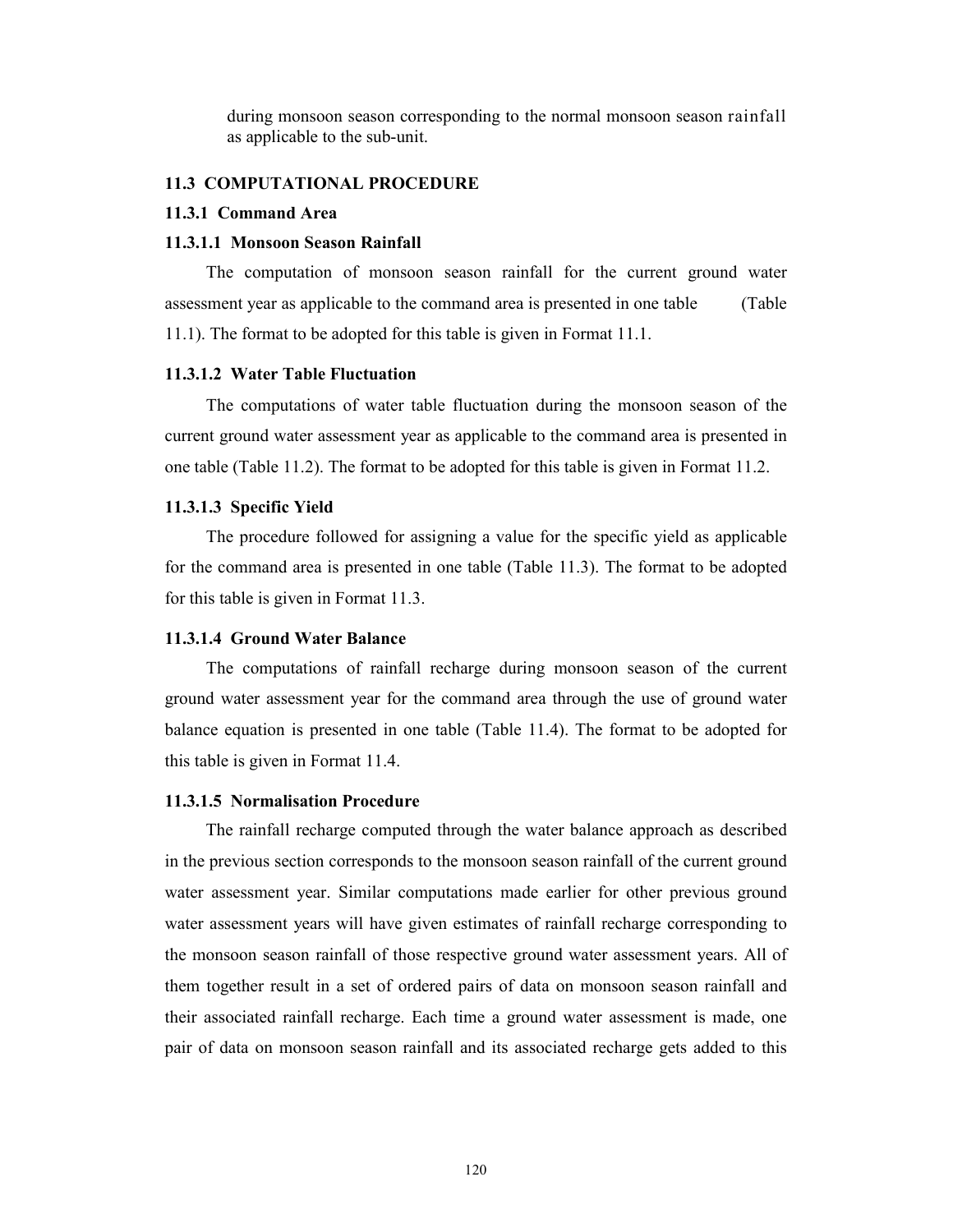set. Such a set of data for the command area is presented in one table (Table 11.5). The format to be adopted for this table is given in Format 11.5.

The normalisation procedure is one in which the set of ordered pairs of data as contained in Table 11.5 are used to estimate the rainfall recharge during monsoon season for the command area corresponding to the normal monsoon season rainfall applicable to it. The rainfall recharge thus estimated after carrying out the normalisation procedure is referred to as the rainfall recharge in the command area during monsoon season by the water table fluctuation method. The following scheme can be followed to carry out the normalisation procedure:

- a) If the set of ordered pairs of data as contained in Table 11.5 are such that all the rainfall recharge values are negative or nearly zero, the water table fluctuation method is dispensed with, and the rainfall recharge in the command area during monsoon season is adopted as the one obtained by the rainfall infiltration factor method.
- b) From among the set of ordered pairs of data as contained in Table 11.5, all those pairs in which the rainfall recharge values are negative or nearly zero are eliminated, and only the remaining pairs of data are used for further computations in the normalisation procedure. The set of all such ordered pairs of data are presented in one table (Table 11.6). The format to be adopted for this table is given in Format 11.6.

Table 11.6 also has information on the deviation of each monsoon season rainfall (for which the recharge has been computed) from the normal monsoon season rainfall as a percentage of the latter. A monsoon season rainfall is normal if the deviation as defined above is between +20% and -20%. However, if the deviation is less than -20%, the associated monsoon season rainfall is below normal, and if deviation is greater than  $+20\%$ , the associated monsoon season rainfall is above normal. It is ideal that the set of ordered pairs of data as given in Table 11.6 contain some monsoon season rainfall values which are above normal, and some others which are below normal. This will ensure that, the normalisation procedure (which is some form of interpolation) is more accurate.

In this set of all such ordered pairs of data, let ' $r(i)$ ' be the monsoon season rainfall and 'R(i)' be the associated rainfall recharge. Let the total number of ordered pairs of data in Table 11.6 be 'N'. Two methods can be followed for the normalisation procedure.

c) The first method which is relatively more simple allows rainfall recharge for normal monsoon season rainfall to be obtained directly from each pair of rainfall and recharge data. This method can be therefore followed even if only one ordered pair of rainfall and recharge data is available. If more than one pair of data are available, the rainfall recharge corresponding to normal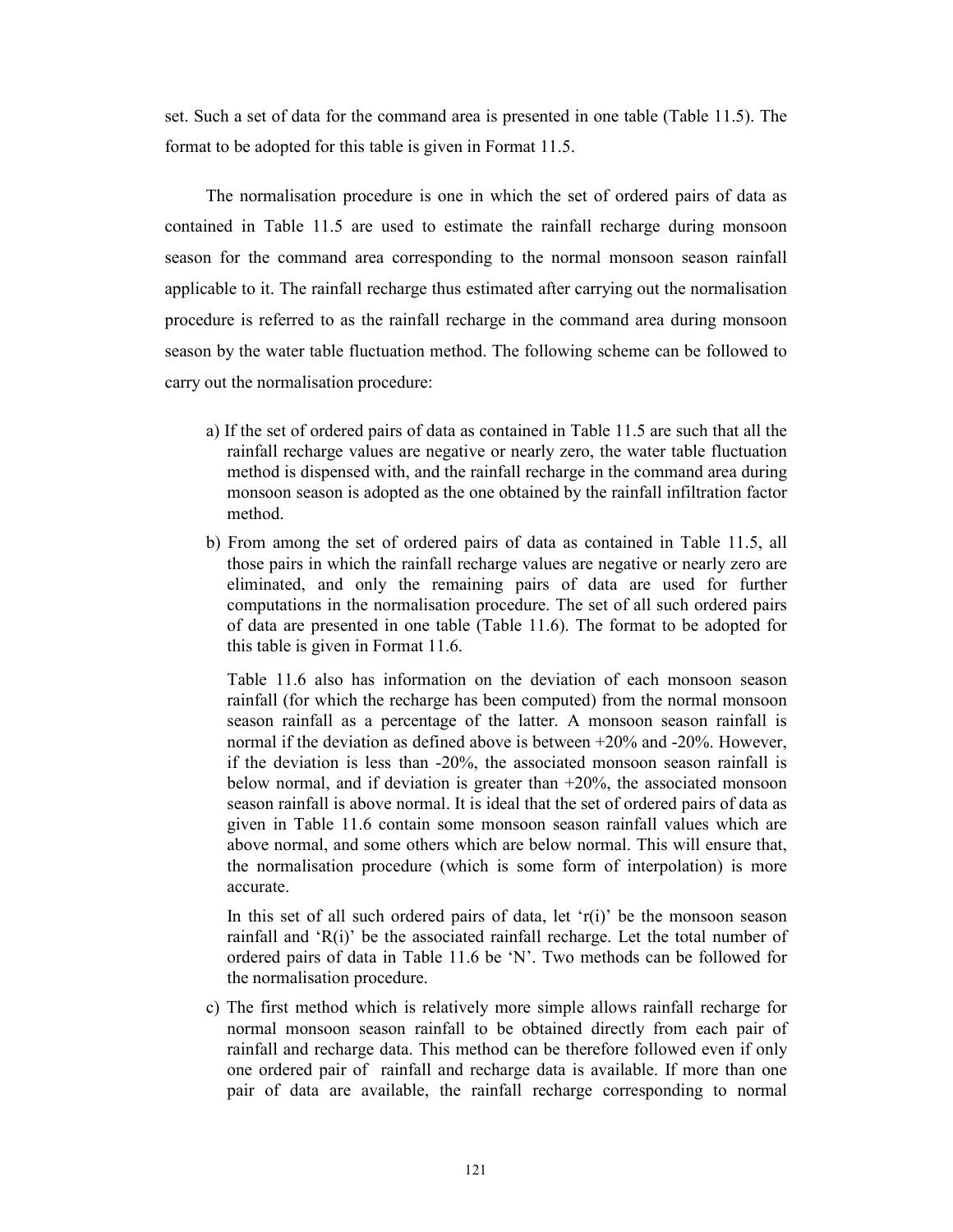monsoon season rainfall can be calculated for each pair, and an average of those values can be then obtained. The computational procedure followed in this method is presented in one table (Table 11.7). The format to be adopted for this table is given in Format 11.7.

d) The second method is also simple, except that, it involves a little more formal application of linear regression analysis. Though this method can be theoretically applied even if the number of ordered pairs of data, 'N' as contained in Table 11.6, is only two, it is recommended that, this method should be made use of only if  $'N'$  is greater than or equal to 5. The linear regression analysis makes use of the pairs of data on monsoon season rainfall,  $r(i)$  and its associated rainfall recharge  $R(i)$ . In order to avoid handling numbers with large magnitude, the rainfall,  $r(i)$  is expressed in metres (with accuracy of 2 decimal places), and the recharge,  $R(i)$  is expressed in thousand hectare metres (with accuracy of 2 decimal places). The computational procedure followed in this method is presented in one table (Table 11.8). The format to be adopted for this table is given in Format 11.8.

#### 11.3.1.6 Rainfall Recharge

The water table fluctuation method as described above may yield rainfall recharge

estimates which are either unreasonably high or unreasonably low. This is taken care of by:

- a) first computing a term PD which is the difference between the rainfall recharge by the water table fluctuation method and that by the rainfall infiltration factor method expressed as a percentage of the latter, and
- b) finally assigning a value for the rainfall recharge during monsoon season in the command area on the basis of a set of criteria which depends on the computed value of PD.

The set of criteria to be adopted in the above scheme is,

- a) if PD is greater than or equal to  $-20\%$ , and less than of equal to  $+20\%$ , the rainfall recharge is taken as that obtained by the water table fluctuation method.
- b) if PD is less than -20%, the rainfall recharge is taken as equal to 0.8 times the value obtained by the rainfall infiltration factor method.
- c) if PD is greater than  $+20\%$ , the rainfall recharge is taken as equal to 1.2 times the value obtained by the rainfall infiltration factor method.

The computational procedure for this is presented in one table (Table 11.9). The format to be adopted for this table is given in Format 11.9.

#### 11.3.2 Non-command Area

The computational procedure for obtaining the rainfall recharge during monsoon season in the non-command area is almost identical to that described earlier in Section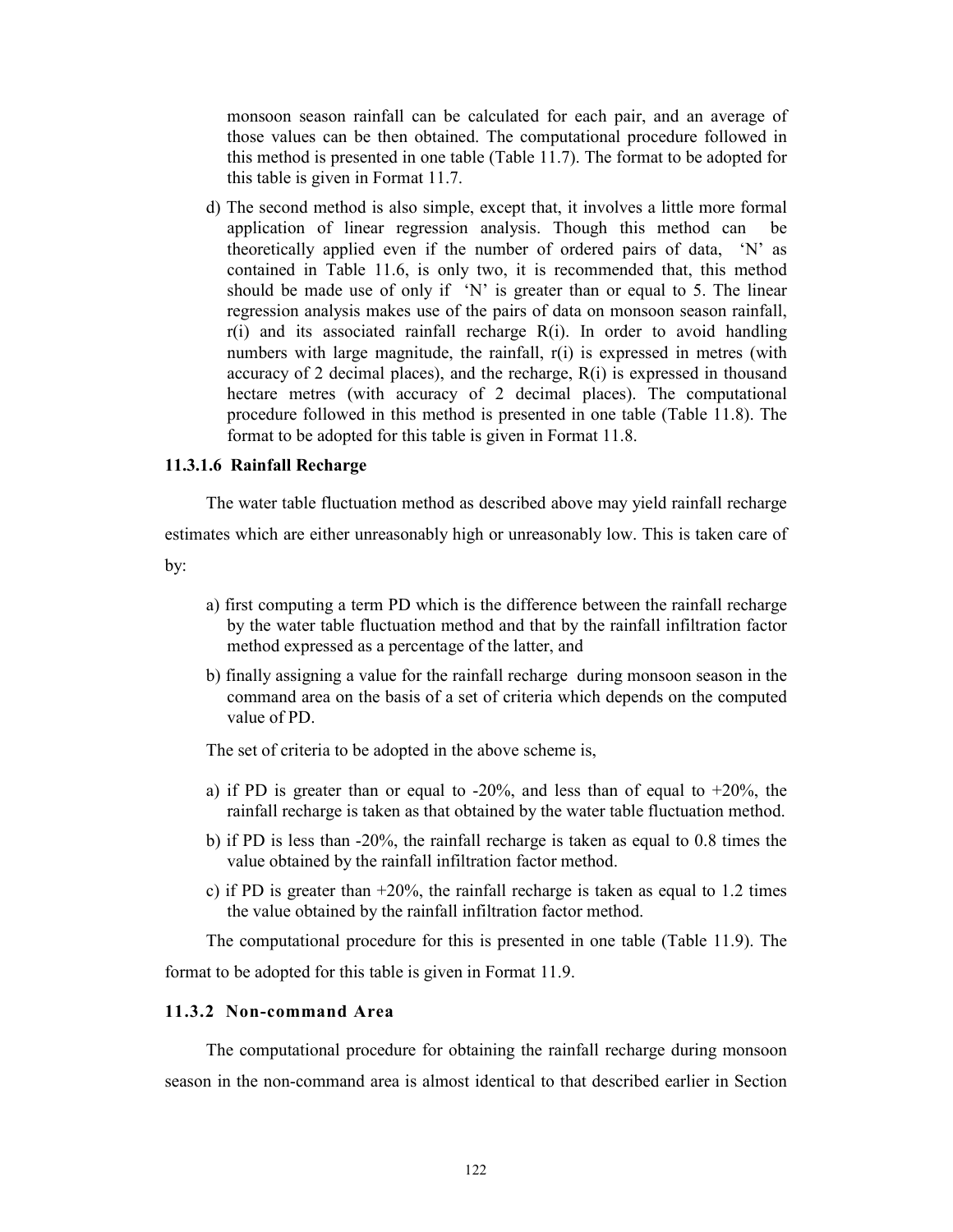11.3.1 for the command area. The only major difference is that while assigning a value for specific yield applicable for the non-command area characterised by hardrock terrain, the dry season ground water balance method should also be attempted wherever possible. The necessary computations of rainfall recharge by the water table fluctuation method for the non-command area are to be presented in nine tables (Tables 11.10 to 11.18). The formats to be adopted for these nine tables are given in Formats 11.10 to 11.18 respectively.

#### 11.3.2.1 Dry Season Ground Water Balance Method

A convenient computational scheme for the estimation of the specific yield by the dry season ground water balance method comprises of the following steps

- a) The values for the following variables are obtained
	- $N_1$  = The number of calendar months during the non-monsoon season
		- $N_1 = 8$  when predominant monsoon is 'South-west'.
		- $N_1 = 9$  when predominant monsoon is 'North-east''
	- $N_2$  = The number of calendar months during the dry season

It is recommended that,  $N_2$  is taken as 5 (between January and May), when the predominant monsoon is 'South-west', and  $N_2$  is taken as 3 (between March and May), when the predominant monsoon is 'North-east'.

- $B_1$  = Gross ground water draft for 'All Uses' in hectare metres during the non-monsoon season (Chapter 3)
- $B_2$  = Gross ground water draft for 'All Uses' in hectare metres during the dry season.

 $B<sub>2</sub>$  is obtained as,

 $B_2 = B_1 * (N_2/N_1)$ 

- $C_1$  = Recharge from irrigation water applied by ground water irrigation in hectare metres during the non-monsoon season (Chapter 6)
- $C_2$  = Recharge from irrigation water applied by ground water irrigation in hectare metres during the dry season.

 $C_2$  is obtained as,

$$
C_2 = (C_1 * (N_2 / N_1))
$$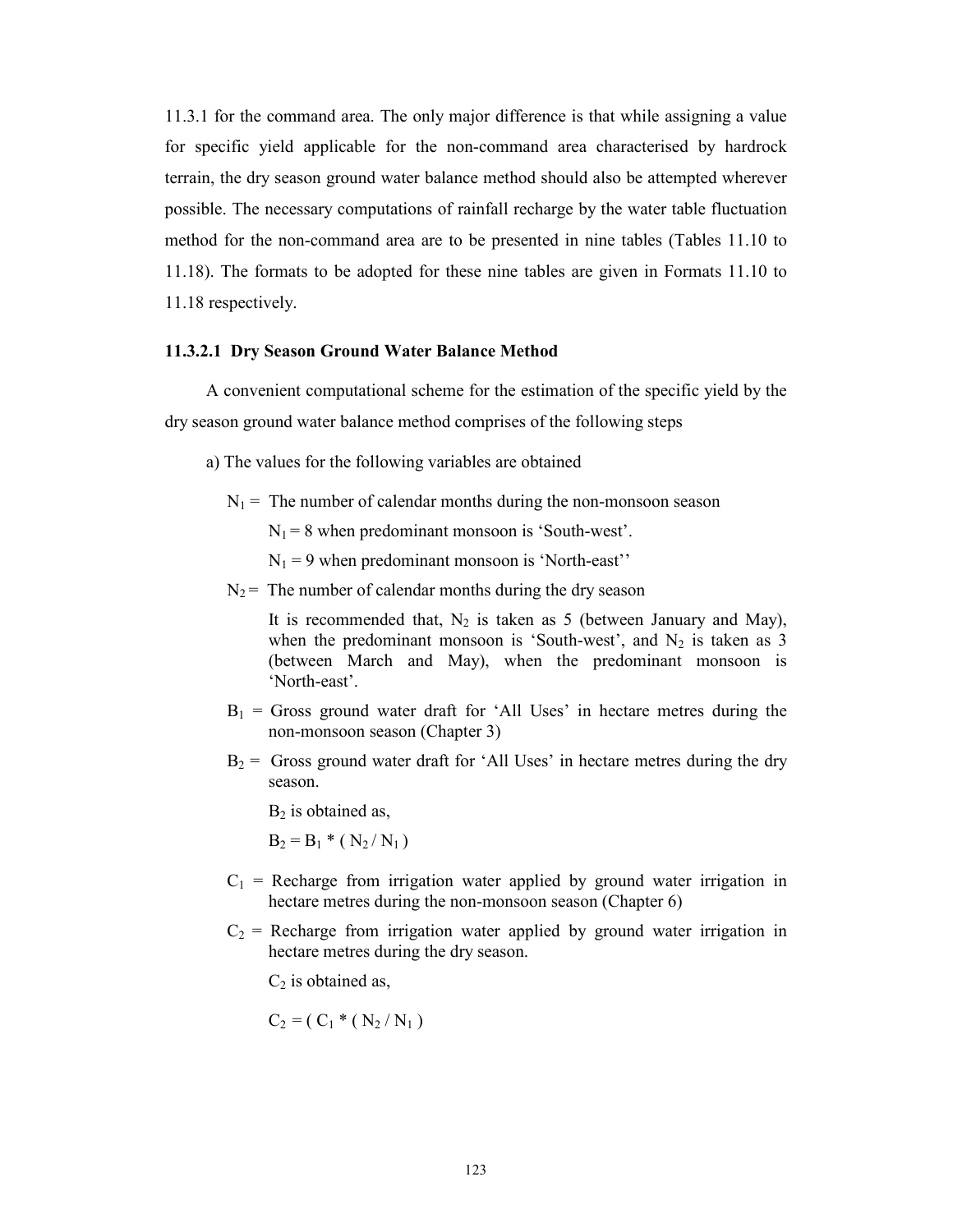$D_2$  = Base flow in hectare metres during dry season

 $D_2$  is obtained by actual measurement of base flow. However,  $D_2$  can be mostly assumed as zero since the streams in hardrock terrain will also mostly go dry during the dry season

 $Z_2$  = Fall in water table in metres during the dry season.

 $Z_2$  is obtained using the water table data from observation wells in which, in addition to the pre-monsoon and post-monsoon intervals, water table data is also available at the beginning and end of the dry season.

- $A_2$  = Area in hectares of the sub-unit
- b) The ground water balance during the dry season can be expressed as,

$$
D_2 + B_2 - C_2 = Z_2 * A_2 * S_y
$$

- Where,  $S_y$  is the required specific yield as a fraction, and other terms are as defined in 'a' above.
- c) The specific yield,  $S_v$  as a fraction by the dry season ground water balance method can be computed from the water balance equation in 'b' above as,

$$
S_y = (D_2 + B_2 - C_2) / (A_2 * Z_2)
$$

The computations for estimating the specific yield in the non-command area characterised by hardrock terrain by the dry season ground water balance method as described above is presented in one table (Table 11.12a). The format to be adopted for this table is given in Format 11.12a.

#### 11.4 SUMMARY OF RAINFALL RECHARGE

A summary of recharge from rainfall for the case of poor ground water quality area (for which the rainfall infiltration factor method alone is made use of to compute rainfall recharge during both monsoon and non-monsoon seasons) has been covered earlier in chapter 10. Based on the results obtained in Chapters 10 and 11, a summary of all required rainfall recharge components in the other two sub-units namely, command and non-command areas are presented in two tables (Tables 11.19 and 11.20), one for each sub-unit. The formats to be adopted for these two tables are given in Formats 11.19 and 11.20 respectively.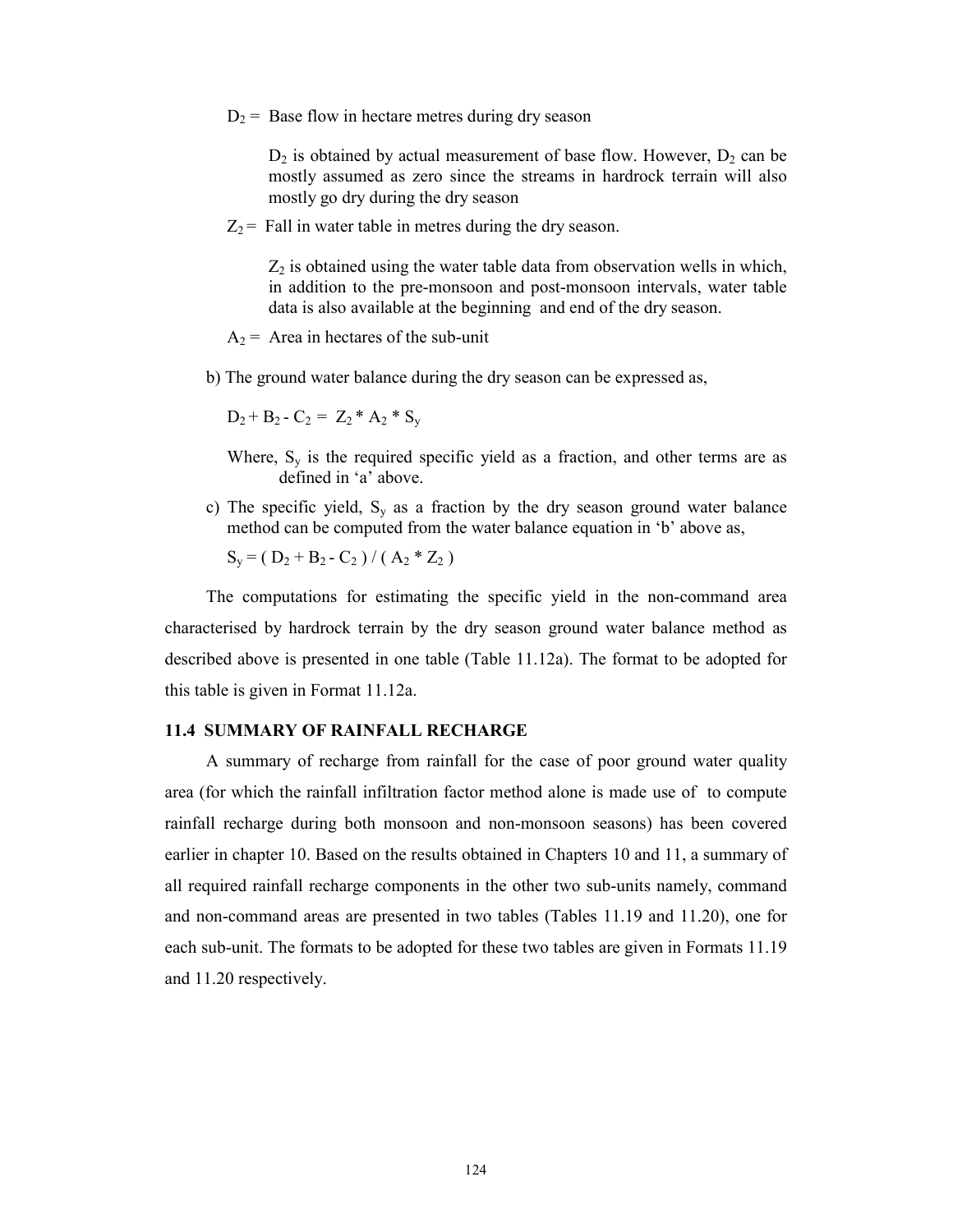### Format 11.1 Table 11.1 Rainfall During Monsoon Season of the Current Ground Water Assessment Year in Command Area

Name of Ground Water Assessment Unit : Index Number of Ground Water Assessment Unit : Ground Water Assessment Year :

|                | Rain gauges applicable for command area                                                                                                    |                                                                                                            |  |  |
|----------------|--------------------------------------------------------------------------------------------------------------------------------------------|------------------------------------------------------------------------------------------------------------|--|--|
| S1.<br>No.     | Name                                                                                                                                       | Rainfall during monsoon season of<br>current ground water assessment year<br>as recorded in the rain gauge |  |  |
| (1)            | (2)                                                                                                                                        | (3)                                                                                                        |  |  |
| $\mathbf{1}$   |                                                                                                                                            |                                                                                                            |  |  |
| $\overline{2}$ |                                                                                                                                            |                                                                                                            |  |  |
| $\overline{3}$ |                                                                                                                                            |                                                                                                            |  |  |
|                |                                                                                                                                            |                                                                                                            |  |  |
|                |                                                                                                                                            |                                                                                                            |  |  |
|                |                                                                                                                                            |                                                                                                            |  |  |
|                |                                                                                                                                            |                                                                                                            |  |  |
|                |                                                                                                                                            |                                                                                                            |  |  |
|                |                                                                                                                                            |                                                                                                            |  |  |
|                |                                                                                                                                            |                                                                                                            |  |  |
|                |                                                                                                                                            |                                                                                                            |  |  |
|                |                                                                                                                                            |                                                                                                            |  |  |
|                |                                                                                                                                            |                                                                                                            |  |  |
|                |                                                                                                                                            |                                                                                                            |  |  |
|                |                                                                                                                                            |                                                                                                            |  |  |
|                | Monsoon season rainfall in mm during<br>current ground water assessment year<br>in command area<br>(average of all rain gauges considered) |                                                                                                            |  |  |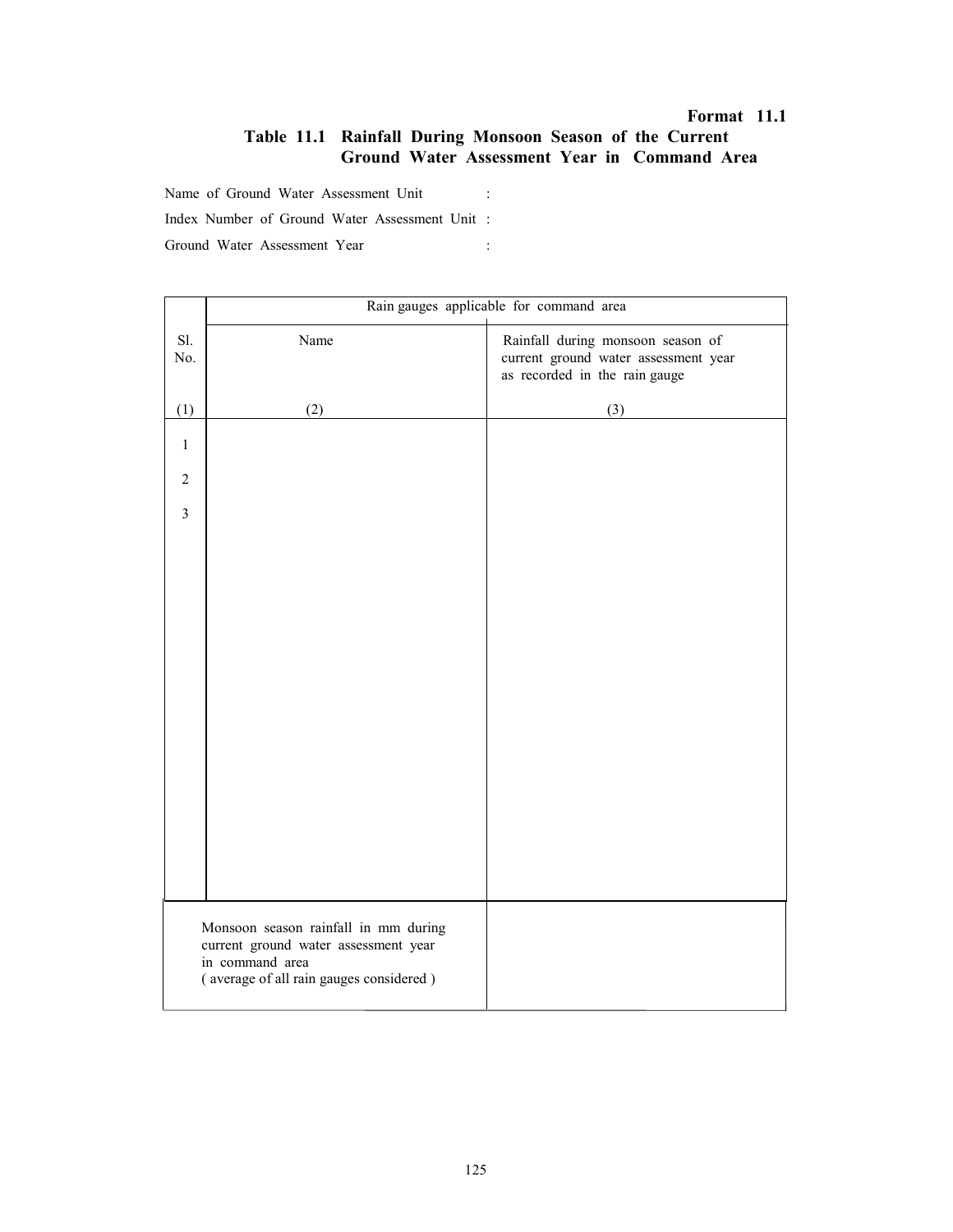### Table 11.2 Water Table Fluctuation During Monsoon Season of Current Ground Water Assessment Year in Command Area

Name of Ground Water Assessment Unit :

Index Number of Ground Water Assessment Unit :

Ground Water Assessment Year :

|                | Observation wells in command area |                                                                                                                                     |                       |  |  |
|----------------|-----------------------------------|-------------------------------------------------------------------------------------------------------------------------------------|-----------------------|--|--|
| Sl.<br>No.     | Name                              | Depth to water table below ground level<br>in metres in the observation well as recorded in<br>current ground water assessment year |                       |  |  |
| (1)            | (2)                               | Pre - monsoon<br>(3)                                                                                                                | Post - monsoon<br>(4) |  |  |
| $\mathbf{1}$   |                                   |                                                                                                                                     |                       |  |  |
| $\overline{2}$ |                                   |                                                                                                                                     |                       |  |  |
| $\overline{3}$ |                                   |                                                                                                                                     |                       |  |  |
|                |                                   |                                                                                                                                     |                       |  |  |
|                |                                   |                                                                                                                                     |                       |  |  |
|                |                                   |                                                                                                                                     |                       |  |  |
|                |                                   |                                                                                                                                     |                       |  |  |
|                |                                   |                                                                                                                                     |                       |  |  |
|                |                                   |                                                                                                                                     |                       |  |  |
|                |                                   |                                                                                                                                     |                       |  |  |
|                |                                   |                                                                                                                                     |                       |  |  |
|                |                                   |                                                                                                                                     |                       |  |  |
|                | Average of all wells considered   | $y_1 =$                                                                                                                             | $y_2 =$               |  |  |

a) Water table fluctuation in metres during monsoon season = of the current ground water assessment year in command area  $[y_1 - y_2]$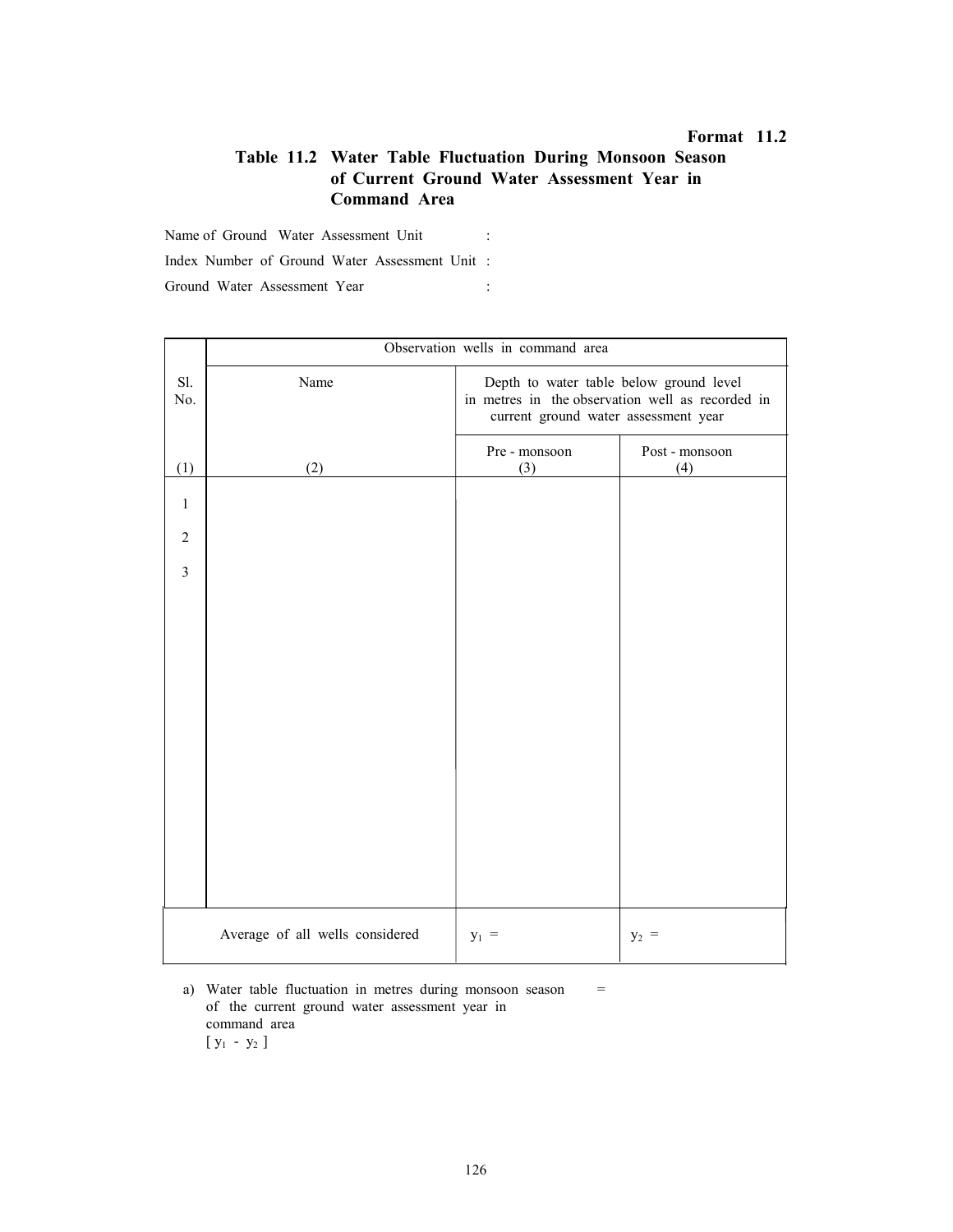# Table 11.3 Specific Yield in Command Area

Name of Ground Water Assessment Unit :

Index Number of Ground Water Assessment Unit :

| Sl.          | Description of items                                                                                                     | Quantity |
|--------------|--------------------------------------------------------------------------------------------------------------------------|----------|
| No.          | (for command area)                                                                                                       |          |
| (1)          | (2)                                                                                                                      | (3)      |
| $\mathbf{1}$ | Type of terrain<br>(Alluvial / Hardrock)                                                                                 |          |
| 2            | If terrain is 'Alluvial', the soil type<br>(Sandy / Silty / Clayey)                                                      |          |
| 3            | If terrain is 'Hardrock', the rock type<br>(From list in Appendix 11.1)                                                  |          |
| 4            | Are results of specific yield<br>available from pump tests<br>(Yes/No)                                                   |          |
| 5            | If $(4)$ is 'Yes',                                                                                                       |          |
|              | a) Specific yield from pump tests as a fraction                                                                          |          |
|              | b) Is the value in '5a' less than the minimum or<br>greater than the maximum as specified in<br>Appendix 11.1 (Yes / No) |          |
| 6            | Specific Yield in Command Area as a Fraction                                                                             |          |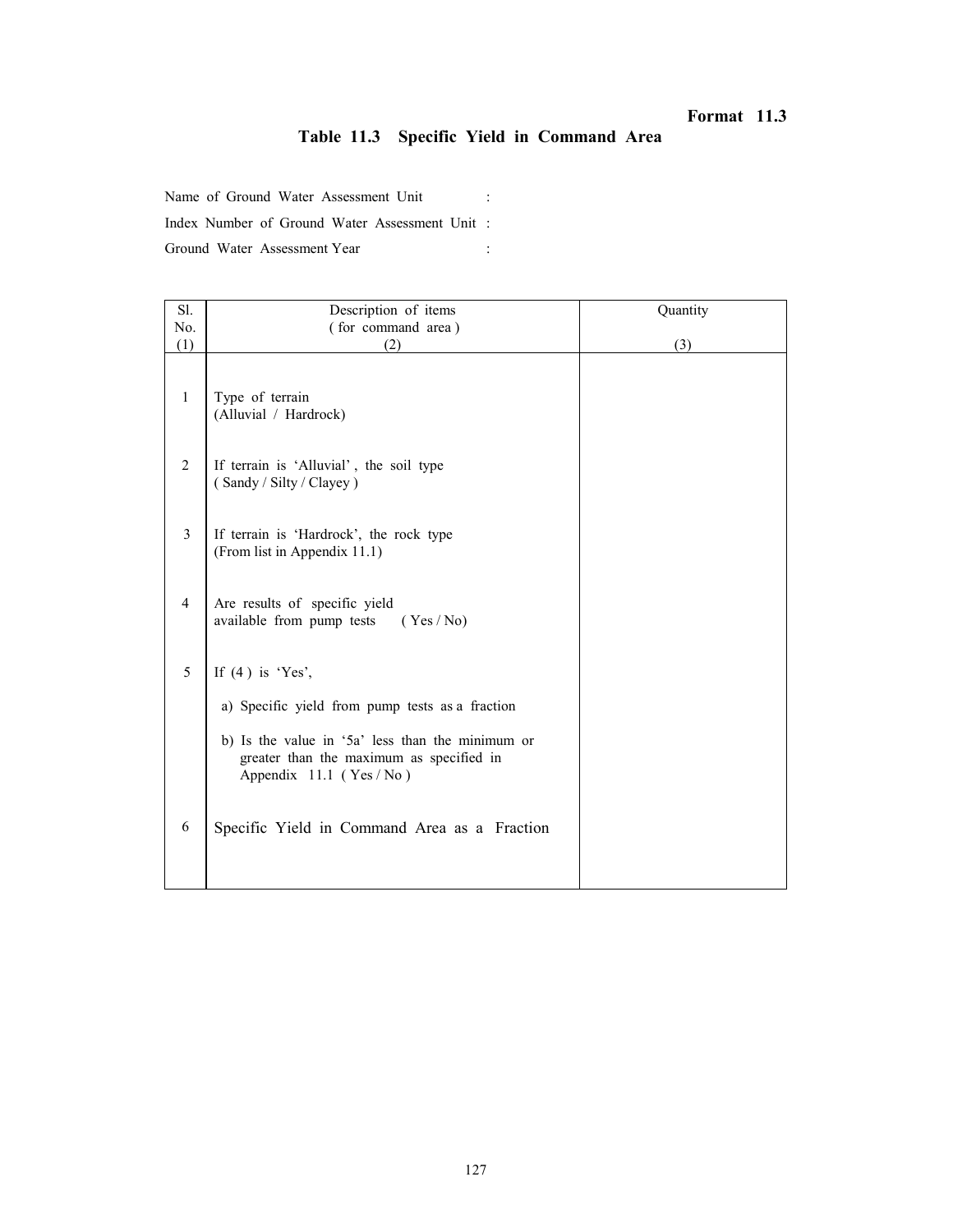### Table 11.4 Ground Water Balance Computations During Monsoon Season of Current Ground Water Assessment Year In Command Area

Name of Ground Water Assessment Unit : Index Number of Ground Water Assessment Unit : Ground Water Assessment Year :

| Description of items                                                                                                                        | Quantity         |
|---------------------------------------------------------------------------------------------------------------------------------------------|------------------|
| (for command area)                                                                                                                          |                  |
| (2)                                                                                                                                         | (3)              |
|                                                                                                                                             |                  |
| [From Table 2.1]                                                                                                                            |                  |
| Recharge from 'Other Sources' in hectare metres<br>during monsoon season<br>[From Table 9.1]                                                |                  |
| Gross ground water draft in hectare metres for<br>'All Uses' during monsoon season<br>[From Table 3.1]                                      |                  |
| Water table fluctuation in metres during<br>monsoon season<br>[From Table 11.2]                                                             |                  |
| Specific yield as a fraction<br>[From Table 11.3]                                                                                           |                  |
| Change in ground water storage in hectare metres<br>during monsoon season<br>$(1) * (4) * (5)$                                              |                  |
| Rainfall recharge in hectare metres during<br>monsoon season in command area by<br>ground water balance approach<br>$[(6) + (3) - (2)]$     |                  |
| Rainfall in mm during monsoon season<br>in command area for which the<br>rainfall recharge in (7) above corresponds to<br>[From Table 11.1] |                  |
|                                                                                                                                             | Area in hectares |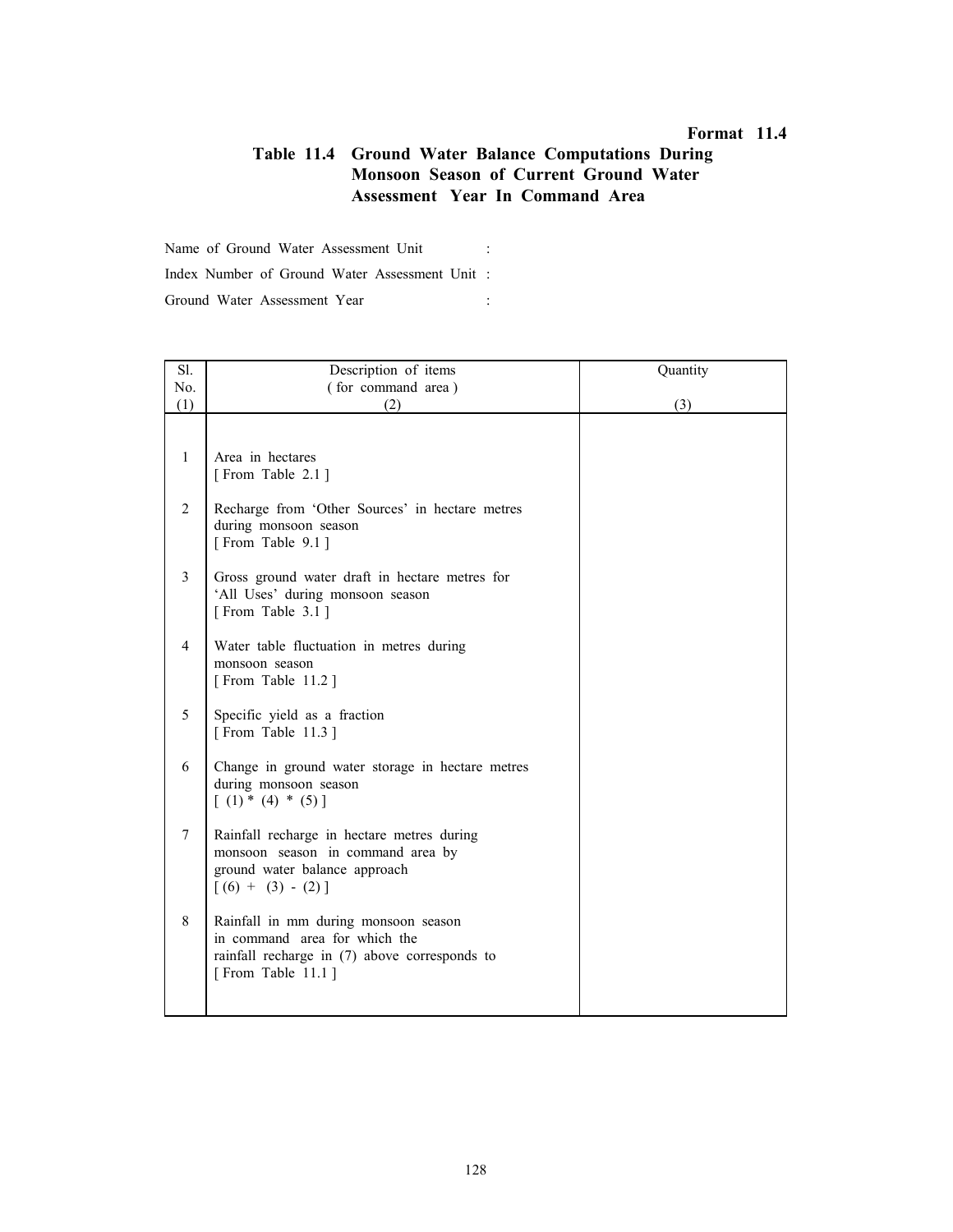### Table 11.5 Complete Set of Data on Monsoon Season Rainfall And Corresponding Rainfall Recharge in Command Area As obtained by Ground Water Balance Approach

Name of Ground Water Assessment Unit :

Index Number of Ground Water Assessment Unit :

| Ground Water Assessment Year |  |
|------------------------------|--|
|                              |  |

|                | [ From Table 11.4 of this Ground Water Assessment Report and |                            |                                            |  |  |  |  |
|----------------|--------------------------------------------------------------|----------------------------|--------------------------------------------|--|--|--|--|
|                | Table 11.5 of the Previous Assessment Report ]               |                            |                                            |  |  |  |  |
| Sl.            |                                                              |                            |                                            |  |  |  |  |
| No.            | Ground water year                                            | Monsoon season<br>rainfall | Rainfall recharge during<br>monsoon season |  |  |  |  |
|                |                                                              | in millimetres             | in hectare metres                          |  |  |  |  |
| (1)            | (2)                                                          | (3)                        | (4)                                        |  |  |  |  |
|                |                                                              |                            |                                            |  |  |  |  |
| $\mathbf{1}$   |                                                              |                            |                                            |  |  |  |  |
| $\overline{2}$ |                                                              |                            |                                            |  |  |  |  |
|                |                                                              |                            |                                            |  |  |  |  |
| $\overline{3}$ |                                                              |                            |                                            |  |  |  |  |
|                |                                                              |                            |                                            |  |  |  |  |
|                |                                                              |                            |                                            |  |  |  |  |
|                |                                                              |                            |                                            |  |  |  |  |
|                |                                                              |                            |                                            |  |  |  |  |
|                |                                                              |                            |                                            |  |  |  |  |
|                |                                                              |                            |                                            |  |  |  |  |
|                |                                                              |                            |                                            |  |  |  |  |
|                |                                                              |                            |                                            |  |  |  |  |
|                |                                                              |                            |                                            |  |  |  |  |
|                |                                                              |                            |                                            |  |  |  |  |
|                |                                                              |                            |                                            |  |  |  |  |
|                |                                                              |                            |                                            |  |  |  |  |
|                |                                                              |                            |                                            |  |  |  |  |
|                |                                                              |                            |                                            |  |  |  |  |
|                |                                                              |                            |                                            |  |  |  |  |
|                |                                                              |                            |                                            |  |  |  |  |
|                |                                                              |                            |                                            |  |  |  |  |
|                |                                                              |                            |                                            |  |  |  |  |
|                |                                                              |                            |                                            |  |  |  |  |
|                |                                                              |                            |                                            |  |  |  |  |
|                |                                                              |                            |                                            |  |  |  |  |

 Note : The last pair of data on monsoon season rainfall and its corresponding rainfall recharge as given above is for the current ground water assessment year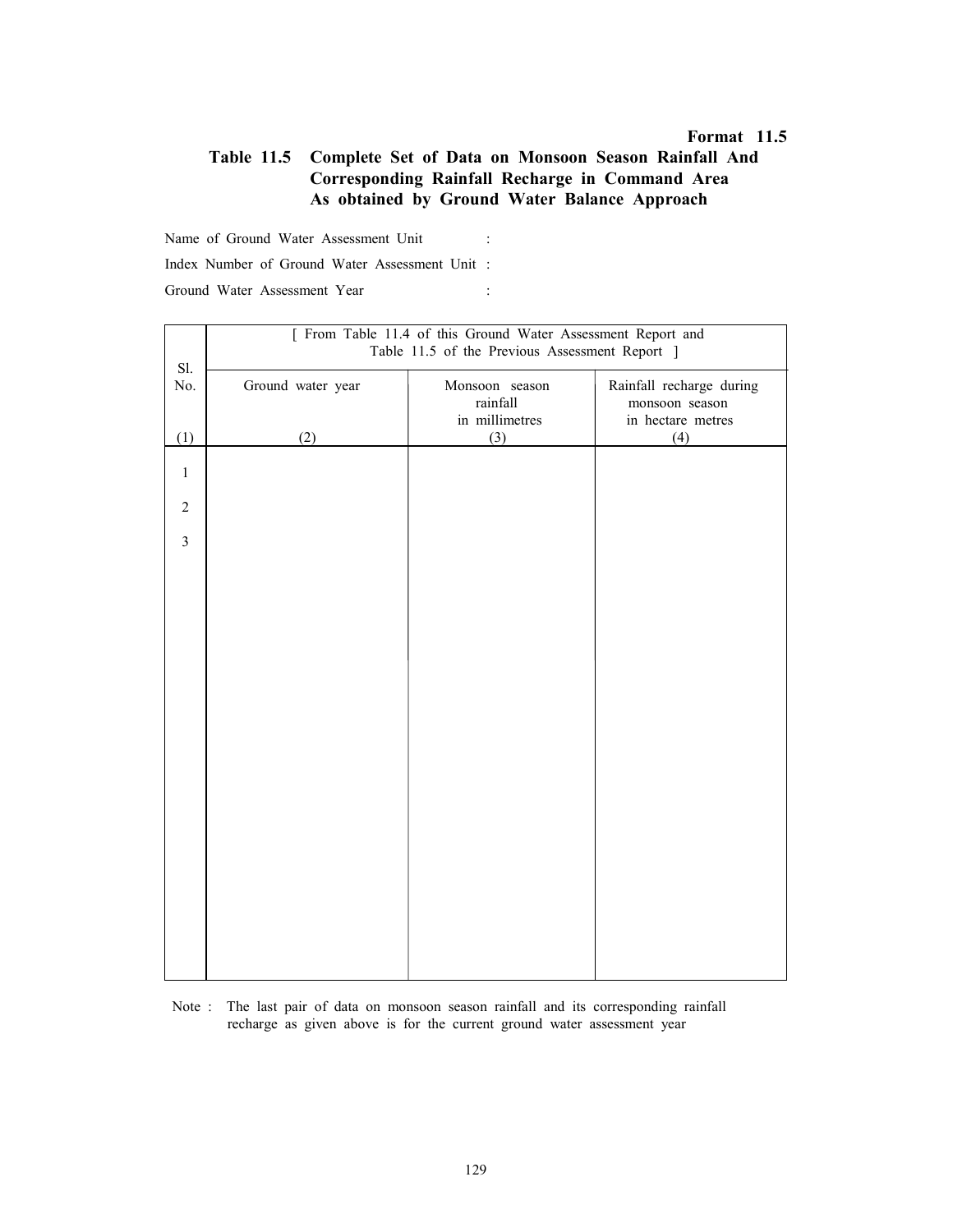### Table 11.6 Valid Set of Data on Monsoon Season Rainfall And Corresponding Rainfall Recharge in Command Area

Name of Ground Water Assessment Unit :

Index Number of Ground Water Assessment Unit :

Ground Water Assessment Year :

|                     |  |  | Normal Monsoon Season Rainfall in Command Area in mm, 'NMR' = |  |  |  |
|---------------------|--|--|---------------------------------------------------------------|--|--|--|
| [ From Table 10.2 ] |  |  |                                                               |  |  |  |

|                |                      | [ From Table 11.5 ]                 | Deviation of monsoon                                    |                                                                                                                           |
|----------------|----------------------|-------------------------------------|---------------------------------------------------------|---------------------------------------------------------------------------------------------------------------------------|
| Sl.<br>No.     | Ground water<br>year | Monsoon season<br>rainfall<br>in mm | Rainfall recharge<br>$\rm{during}$<br>in hectare metres | season rainfall from<br>normal monsoon season<br>rainfall value as a<br>percentage<br>$(3) - 'NMR'$<br>$-) * 100]$<br>[ E |
| (1)            | (2)                  | (3)                                 | (4)                                                     | $^{\circ}\text{NMR}$<br>(5)                                                                                               |
| $\mathbf{1}$   |                      |                                     |                                                         |                                                                                                                           |
| $\overline{2}$ |                      |                                     |                                                         |                                                                                                                           |
| $\overline{3}$ |                      |                                     |                                                         |                                                                                                                           |
|                |                      |                                     |                                                         |                                                                                                                           |
|                |                      |                                     |                                                         |                                                                                                                           |
|                |                      |                                     |                                                         |                                                                                                                           |
|                |                      |                                     |                                                         |                                                                                                                           |
|                |                      |                                     |                                                         |                                                                                                                           |
|                |                      |                                     |                                                         |                                                                                                                           |
|                |                      |                                     |                                                         |                                                                                                                           |
|                |                      |                                     |                                                         |                                                                                                                           |
|                |                      |                                     |                                                         |                                                                                                                           |
|                |                      |                                     |                                                         |                                                                                                                           |

Note : Only those ground water years in Table 11.5 are considered for which rainfall recharge values during monsoon season are neither negative nor nearly zero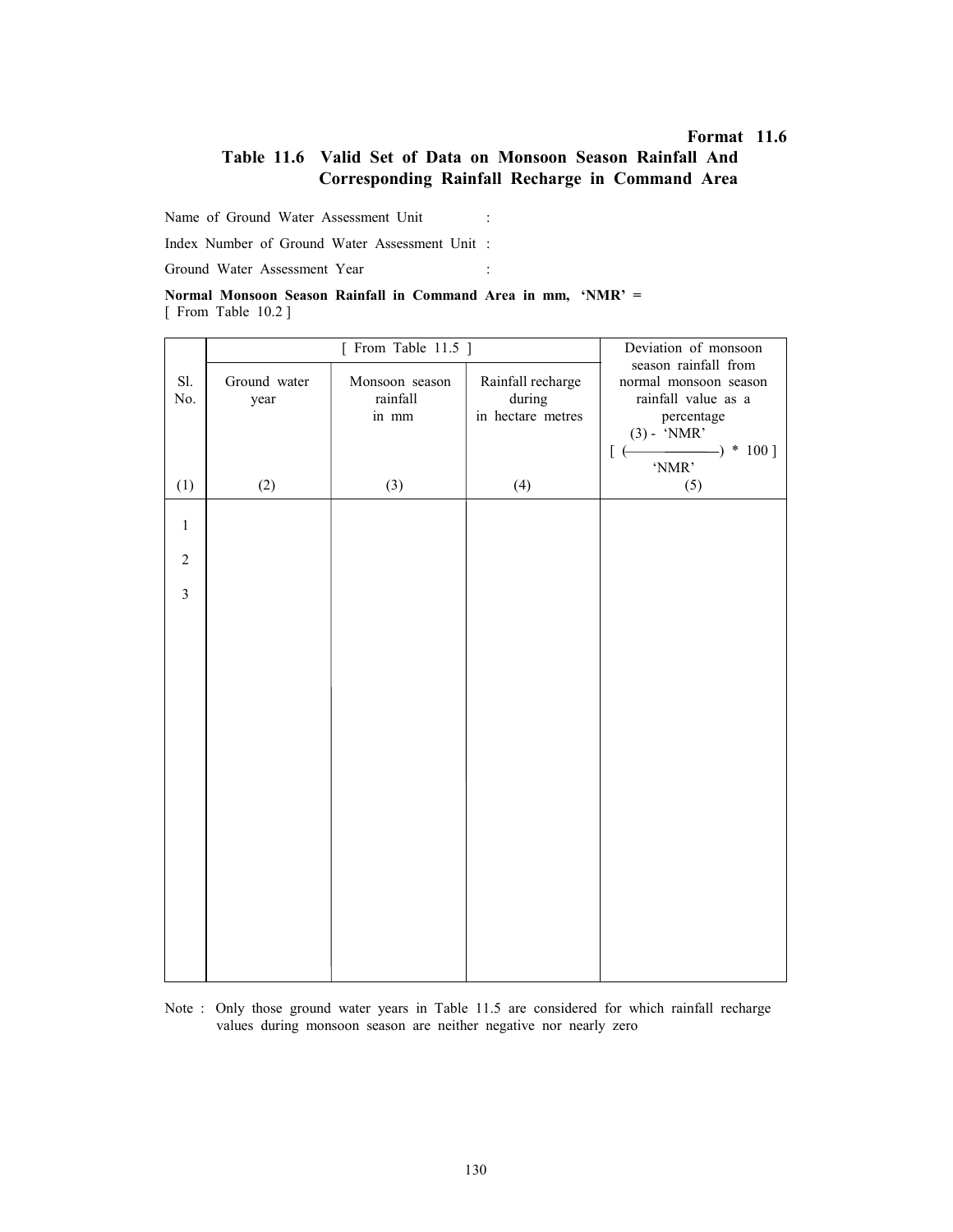# Table 11.7 Rainfall Recharge During Monsoon Season in Command Area By Water Table Fluctuation Method ( Using Normalisation Procedure No.1 )

Name of Ground Water Assessment Unit :

Index Number of Ground Water Assessment Unit :

Ground Water Assessment Year :

#### Normal Monsoon Season Rainfall in Command Area in mm, 'NMR' = [ From Table 10.2 ]

|                | [ From Table $11.6$ ]                                                                                                                                        | Recharge corresponding to<br>normal monsoon season rainfall |                                               |  |
|----------------|--------------------------------------------------------------------------------------------------------------------------------------------------------------|-------------------------------------------------------------|-----------------------------------------------|--|
| Sl.<br>No.     | Rainfall during<br>monsoon season<br>in mm                                                                                                                   | Corresponding<br>rainfall recharge<br>in hectare metres     | in hectare metres<br>$[$ ('NMR' * (3)) / (2)] |  |
| (1)            | (2)                                                                                                                                                          | (3)                                                         | (4)                                           |  |
| $\mathbf{1}$   |                                                                                                                                                              |                                                             |                                               |  |
| $\overline{2}$ |                                                                                                                                                              |                                                             |                                               |  |
| $\overline{3}$ |                                                                                                                                                              |                                                             |                                               |  |
|                |                                                                                                                                                              |                                                             |                                               |  |
|                |                                                                                                                                                              |                                                             |                                               |  |
|                |                                                                                                                                                              |                                                             |                                               |  |
|                |                                                                                                                                                              |                                                             |                                               |  |
|                |                                                                                                                                                              |                                                             |                                               |  |
|                |                                                                                                                                                              |                                                             |                                               |  |
|                |                                                                                                                                                              |                                                             |                                               |  |
|                |                                                                                                                                                              |                                                             |                                               |  |
|                | Rainfall recharge during monsoon season in hectare metres in<br>command area by 'Water Table Fluctuation Method'<br>[Average of recharge values in Col. (4)] |                                                             |                                               |  |

Note : This normalisation procedure assumes that the relation between recharge, 'y' and rainfall, 'x' is of the form,  $y = a * x$  where 'a' is a constant.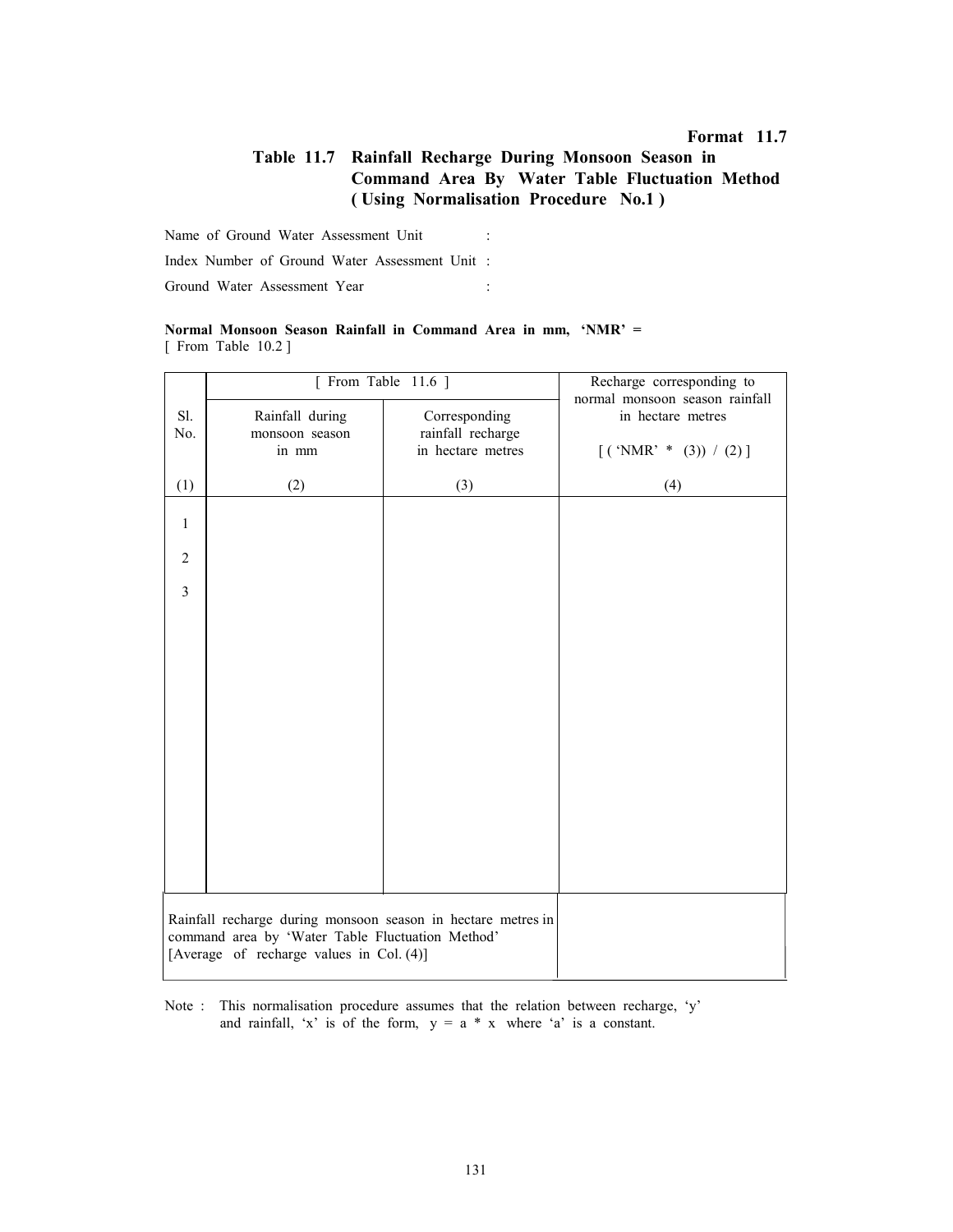# Table 11.8 Rainfall Recharge During Monsoon Season in Command Area By Water Table Fluctuation Method ( Using Normalisation Procedure No.2 which Employs Linear Regression Analysis )

Name of Ground Water Assessment Unit : Index Number of Ground Water Assessment Unit : Ground Water Assessment Year :

| Sl.            |                             | [ From Table 11.6 ]                    |              |               |
|----------------|-----------------------------|----------------------------------------|--------------|---------------|
| No.            | Rainfall during             | Corresponding                          | $(x(i))^{2}$ | $x(i) * y(i)$ |
|                | monsoon season<br>in metres | recharge in thousand<br>hectare metres |              |               |
| (i)            | x(i)                        | y(i)                                   |              |               |
| (1)            | (2)                         | (3)                                    | (4)          | (5)           |
| $\mathbf{1}$   |                             |                                        |              |               |
| $\overline{2}$ |                             |                                        |              |               |
| $\overline{3}$ |                             |                                        |              |               |
|                |                             |                                        |              |               |
|                |                             |                                        |              |               |
|                |                             |                                        |              |               |
|                |                             |                                        |              |               |
|                |                             |                                        |              |               |
| Total          | $S_1 =$                     | $S_2 =$                                | $S_3 =$      | $S_4 =$       |

Normal Monsoon Season Rainfall in Command Area in metres, 'NMR' = [ From Table 10.2 ]

Number of pairs of data considered,  $'N' =$ 

A) Regression Constants 'a' and 'b' in  $y = a * x + b$ 

$$
a = \left[ \left( \frac{(N * S_4) - (S_1 * S_2)}{(N * S_3) - S_1^2} \right) \right] = \qquad b = \left[ \left( \frac{S_2 - (a * S_1)}{N} \right) \right] =
$$

B) Rainfall recharge during monsoon season in hectare metres = in command area by 'Water Table Fluctuation Method'  $[(a * 'NMR' + b) * 1000]$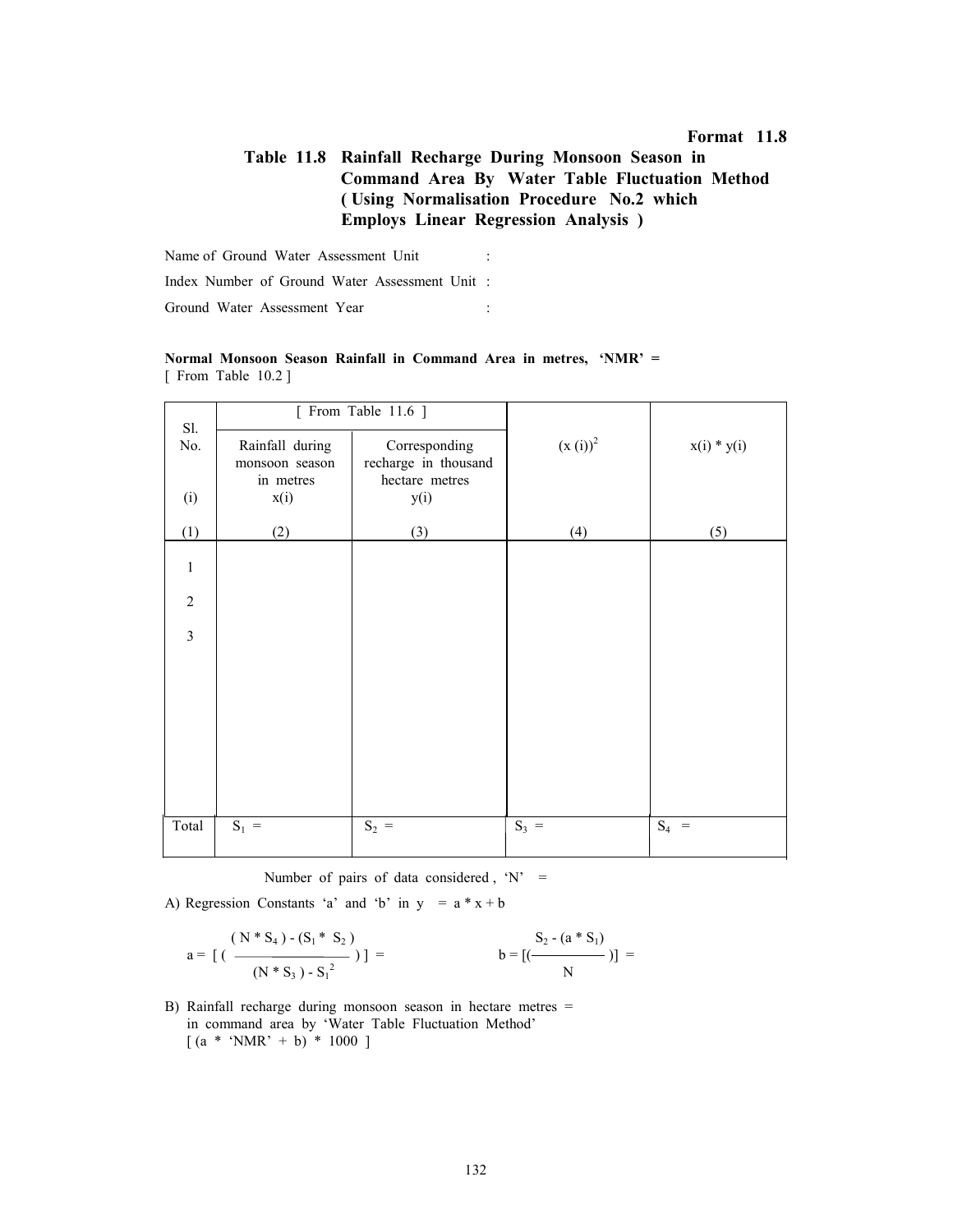### Table 11.9 Rainfall Recharge During Monsoon Season in Command Area After Comparing Results From Water Table Fluctuation Method and Rainfall Infiltration Factor Method

Name of Ground Water Assessment Unit :

Index Number of Ground Water Assessment Unit :

Ground Water Assessment Year :

| Sl.          | Description of item                                                                                                                                     | Quantity |
|--------------|---------------------------------------------------------------------------------------------------------------------------------------------------------|----------|
| No.          | (in command area)                                                                                                                                       |          |
| $\mathbf{1}$ | Is the water table fluctuation method used for computing<br>rainfall recharge during monsoon season (Yes/No)                                            |          |
| 2            | If response to $(1)$ is 'NO'                                                                                                                            |          |
|              | * Rainfall recharge during monsoon season<br>in hectare metres in command area<br>(Same as by rainfall infiltration factor method)<br>[From Table 10.4] |          |
| 3            | If response to $(1)$ is 'YES'                                                                                                                           |          |
|              | * Rainfall recharge during monsoon season<br>in hectare metres in command area                                                                          |          |
|              | a) By Water Table Fluctuation Method<br>[ From Table 11.7 or 11.8 ]                                                                                     |          |
|              | b) By Rainfall Infiltration Factor Method<br>[ From Table 10.4 ]                                                                                        |          |
|              | * Difference between (3a) and (3b) expressed as<br>a percentage of (3b), 'PD'                                                                           |          |
|              | $((3a) - (3b))$<br>$\frac{100}{ }$ * 100<br>(3b)                                                                                                        |          |
|              | * Rainfall recharge during monsoon season<br>in hectare metres in command area                                                                          |          |
|              | if 'PD' is between $-20$ and $+20\%$<br>$= (3a)$<br>$= 0.8 * (3b)$ if 'PD' is less than $-20\%$<br>$= 1.2$ * (3b) if 'PD' is greater than $+20\%$ ]     |          |
|              |                                                                                                                                                         |          |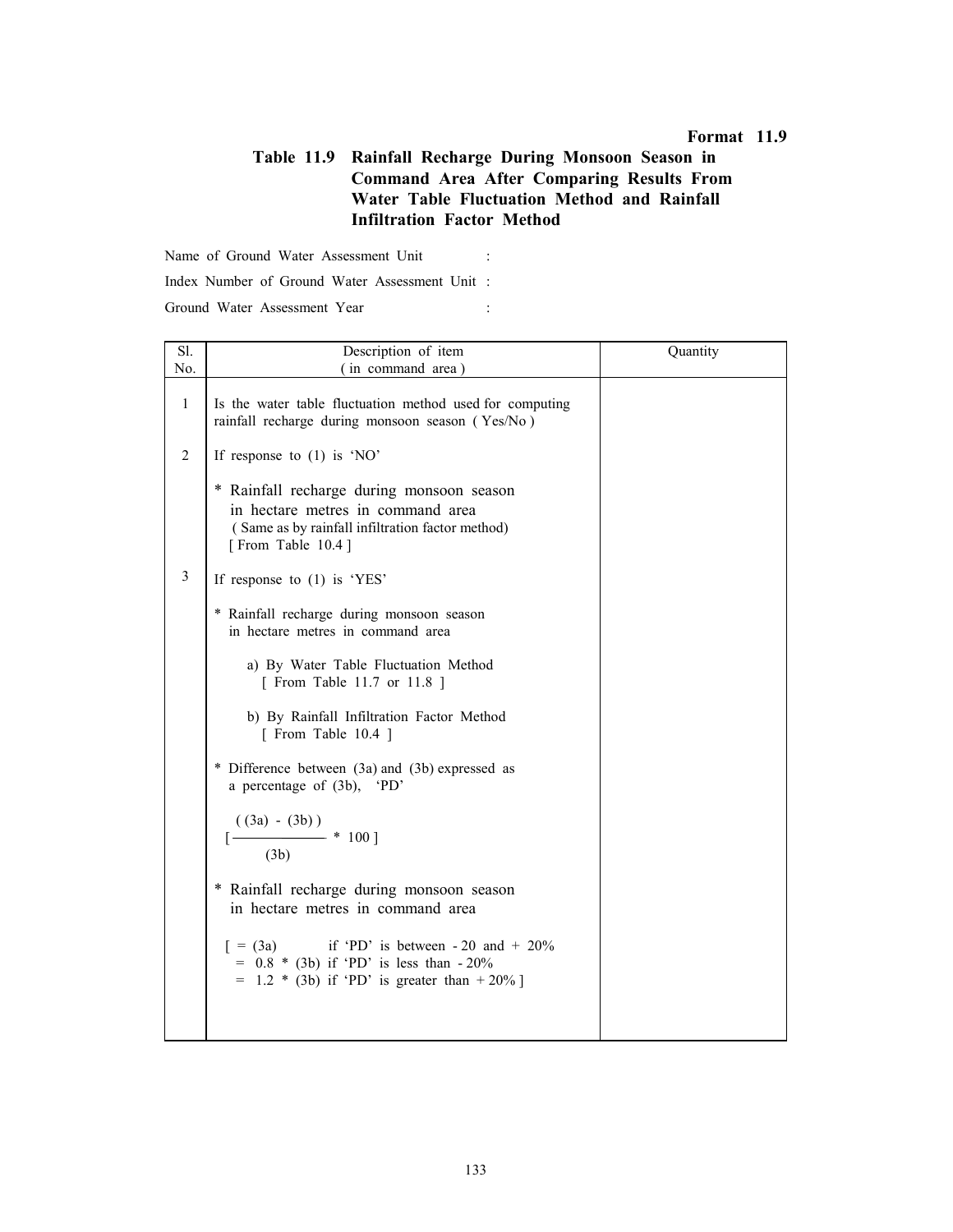# Table 11.10 Rainfall During Monsoon Season of the Current Ground Water Assessment Year in Non - command Area

Name of Ground Water Assessment Unit :

Index Number of Ground Water Assessment Unit :

|                                                                                                                                                | Rain gauges applicable for non-command area |                                                                                                            |  |  |  |  |  |
|------------------------------------------------------------------------------------------------------------------------------------------------|---------------------------------------------|------------------------------------------------------------------------------------------------------------|--|--|--|--|--|
| Sl.<br>No.                                                                                                                                     | Name                                        | Rainfall during monsoon season of<br>current ground water assessment year<br>as recorded in the rain gauge |  |  |  |  |  |
| (1)                                                                                                                                            | (2)                                         | (3)                                                                                                        |  |  |  |  |  |
| $\mathbf{1}$                                                                                                                                   |                                             |                                                                                                            |  |  |  |  |  |
| $\overline{2}$                                                                                                                                 |                                             |                                                                                                            |  |  |  |  |  |
| $\overline{3}$                                                                                                                                 |                                             |                                                                                                            |  |  |  |  |  |
|                                                                                                                                                |                                             |                                                                                                            |  |  |  |  |  |
|                                                                                                                                                |                                             |                                                                                                            |  |  |  |  |  |
|                                                                                                                                                |                                             |                                                                                                            |  |  |  |  |  |
|                                                                                                                                                |                                             |                                                                                                            |  |  |  |  |  |
|                                                                                                                                                |                                             |                                                                                                            |  |  |  |  |  |
|                                                                                                                                                |                                             |                                                                                                            |  |  |  |  |  |
|                                                                                                                                                |                                             |                                                                                                            |  |  |  |  |  |
|                                                                                                                                                |                                             |                                                                                                            |  |  |  |  |  |
|                                                                                                                                                |                                             |                                                                                                            |  |  |  |  |  |
|                                                                                                                                                |                                             |                                                                                                            |  |  |  |  |  |
|                                                                                                                                                |                                             |                                                                                                            |  |  |  |  |  |
|                                                                                                                                                |                                             |                                                                                                            |  |  |  |  |  |
| Monsoon season rainfall in mm during<br>current ground water assessment year<br>in non-command area<br>(average of all rain gauges considered) |                                             |                                                                                                            |  |  |  |  |  |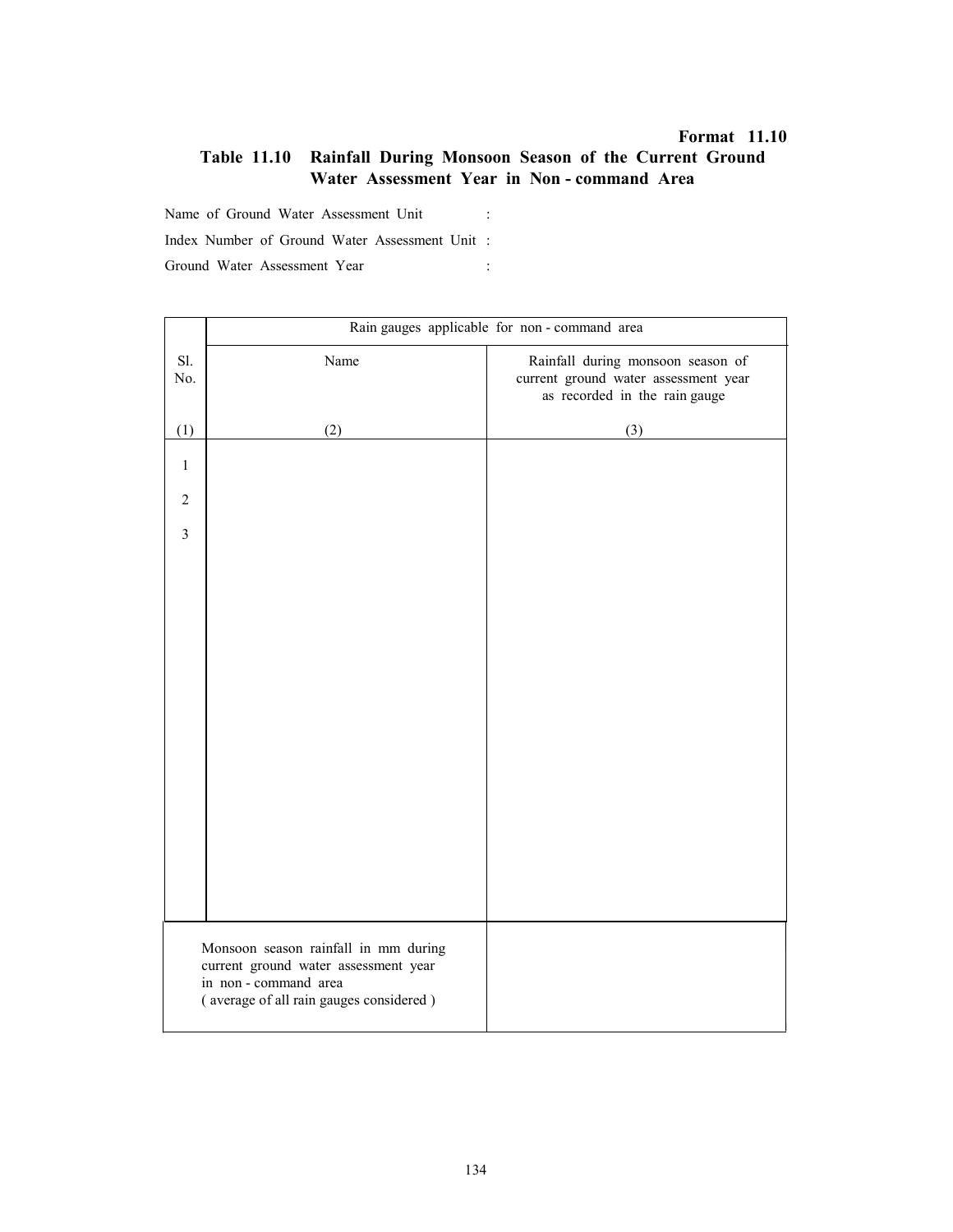### Table 11.11 Water Table Fluctuation During Monsoon Season of Current Ground Water Assessment Year in Non - Command Area

Name of Ground Water Assessment Unit :

Index Number of Ground Water Assessment Unit :

Ground Water Assessment Year :

|                | Observation wells in non-command area |                                                                                                                                        |                       |  |  |  |
|----------------|---------------------------------------|----------------------------------------------------------------------------------------------------------------------------------------|-----------------------|--|--|--|
| Sl.<br>No.     | Name                                  | Depth to water table below ground level in<br>in metres in the observation well as recorded in<br>current ground water assessment year |                       |  |  |  |
| (1)            | (2)                                   | Pre - monsoon<br>(3)                                                                                                                   | Post - monsoon<br>(4) |  |  |  |
| $\mathbf{1}$   |                                       |                                                                                                                                        |                       |  |  |  |
| $\overline{2}$ |                                       |                                                                                                                                        |                       |  |  |  |
| 3              |                                       |                                                                                                                                        |                       |  |  |  |
|                |                                       |                                                                                                                                        |                       |  |  |  |
|                |                                       |                                                                                                                                        |                       |  |  |  |
|                |                                       |                                                                                                                                        |                       |  |  |  |
|                |                                       |                                                                                                                                        |                       |  |  |  |
|                |                                       |                                                                                                                                        |                       |  |  |  |
|                |                                       |                                                                                                                                        |                       |  |  |  |
|                |                                       |                                                                                                                                        |                       |  |  |  |
|                |                                       |                                                                                                                                        |                       |  |  |  |
|                | Average of all wells considered       | $y_1 =$                                                                                                                                | $y_2 =$               |  |  |  |

 a) Water table fluctuation in metres during monsoon season = of the current ground water assessment year in non - command Area  $[y_1 - y_2]$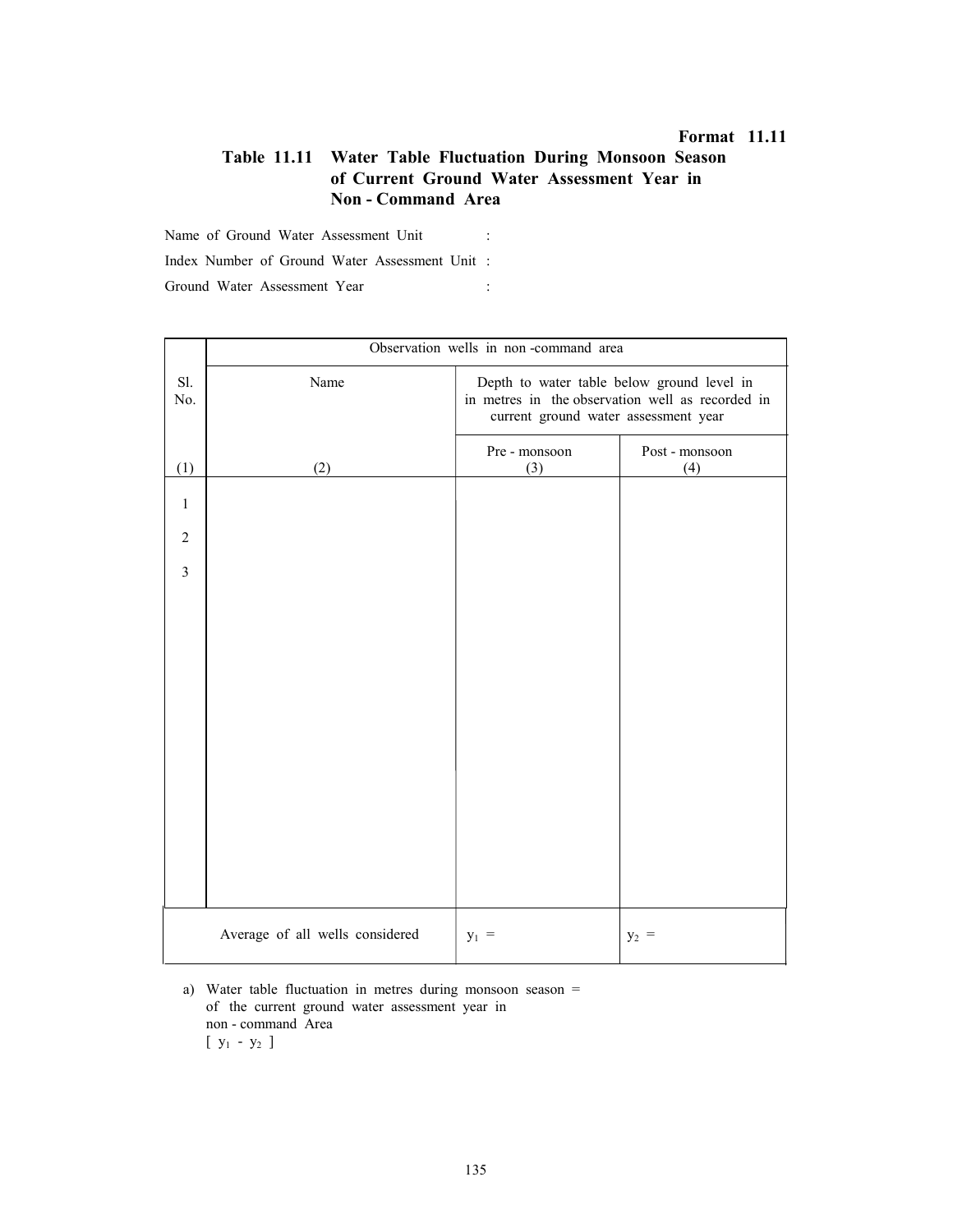# Format 11.12 Table 11.12 Specific Yield in Non - Command Area

Name of Ground Water Assessment Unit : Index Number of Ground Water Assessment Unit : Ground Water Assessment Year :

| Sl.            | Description of items                                                                                                      | Quantity |
|----------------|---------------------------------------------------------------------------------------------------------------------------|----------|
| No.            | (for non-command area)                                                                                                    |          |
| (1)            | (2)                                                                                                                       | (3)      |
| $\mathbf{1}$   | Type of terrain<br>(Alluvial / Hardrock)]                                                                                 |          |
| $\overline{2}$ | If terrain is 'Alluvial', the soil type<br>(Sandy / Silty / Clayey)                                                       |          |
| 3              | If terrain is 'Hardrock', the rock type<br>(From list in Appendix 11.1)                                                   |          |
| $\overline{4}$ | Are results of specific yield available<br>from pump tests $(Yes / No)$                                                   |          |
| 5              | If $(4)$ is 'Yes',                                                                                                        |          |
|                | a) Specific yield from pump tests as a fraction                                                                           |          |
|                | b) Is the value in '5a' less than the minimum or<br>greater than the maximum as specified in<br>Appendix 11.1<br>(Yes/No) |          |
| 6              | Is the 'Dry Season Ground Balance Method' used for<br>computing specific yield value (Yes / No)                           |          |
| 7              | If $(6)$ is 'Yes',                                                                                                        |          |
|                | Specific yield as a fraction from "Dry Season Ground<br>Water Balance Method'<br>[ From Table $11.12a$ ]                  |          |
| 8              | Specific Yield in Non-command Area<br>as a Fraction                                                                       |          |
|                |                                                                                                                           |          |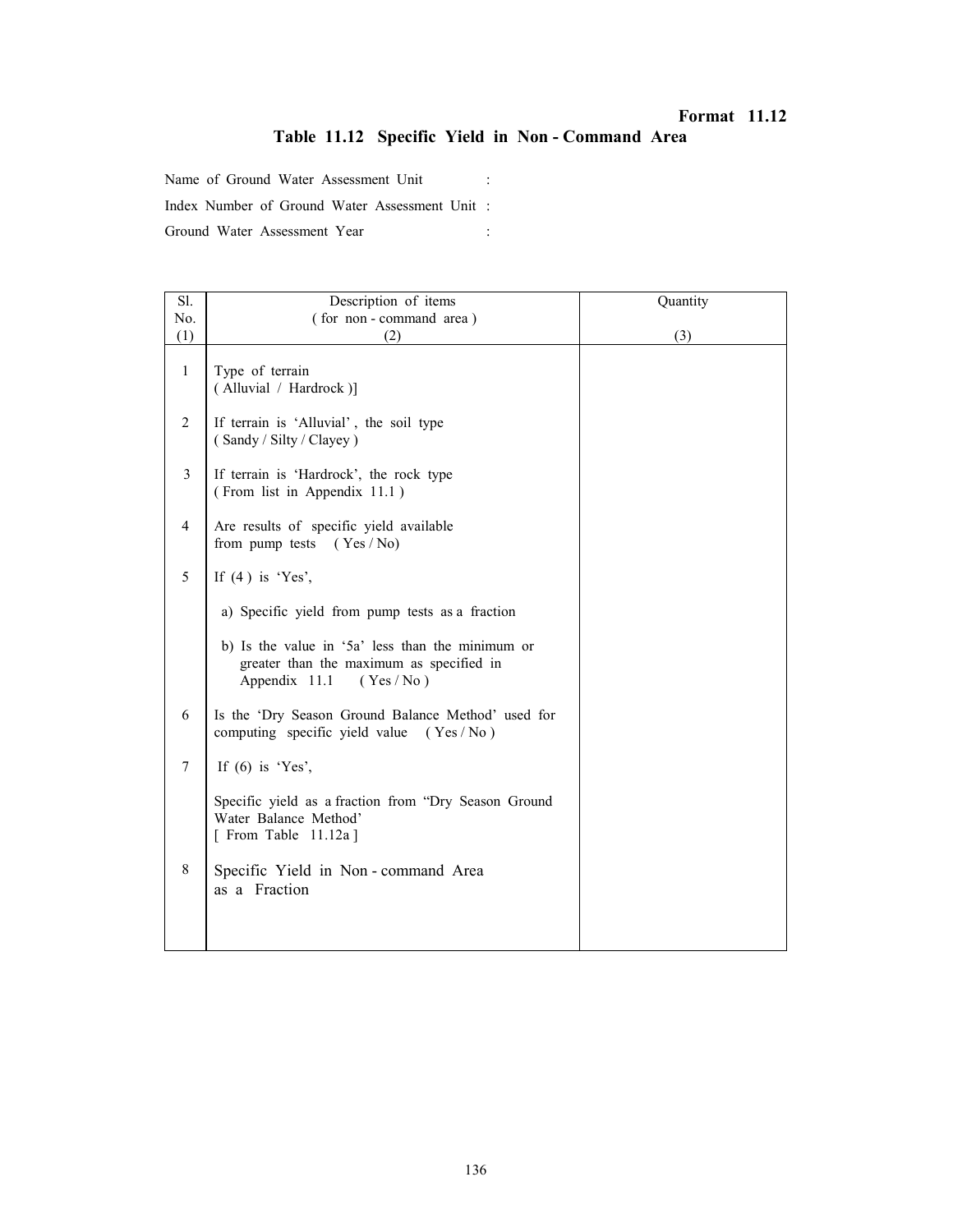### Format 11.12a

# Table 11.12a Estimation of Specific Yield by Dry Season Ground Water Balance Method in Non - Command Area

Name of Ground Water Assessment Unit :

Index Number of Ground Water Assessment Unit :

| Sl.          | Description of item                                                                                                                                       | Quantity |                  |  |  |  |
|--------------|-----------------------------------------------------------------------------------------------------------------------------------------------------------|----------|------------------|--|--|--|
| No.          | { in non - command area ('Hardrock' terrain)}                                                                                                             | (3)      |                  |  |  |  |
| (1)          |                                                                                                                                                           |          |                  |  |  |  |
| $\mathbf{1}$ | Area in hectares [From Table 2.1]                                                                                                                         |          |                  |  |  |  |
| 2            | Number of calendar months during<br>a) Non-monsoon season<br>[From Table 1.1]<br>b) Dry season                                                            |          |                  |  |  |  |
| 3            | Gross ground water draft for 'All Uses' in hectare metres during<br>a) Non-monsoon season<br>[From Table 3.2]<br>b) Dry season<br>$[( (2b)/(2a)) * (3a)]$ |          |                  |  |  |  |
| 4            | Recharge from ground water irrigation in hectare metres during<br>a) Non-monsoon season<br>[From Table 6.5]<br>b) Dry season<br>$[( (2b)/(2a)) * (4a)]$   |          |                  |  |  |  |
| 5            | Base flow (if any) during dry season in hectare metres                                                                                                    |          |                  |  |  |  |
| 6            | Fall in water table during dry season in metres                                                                                                           |          |                  |  |  |  |
|              | Name of<br>S1.<br>observation well<br>No.                                                                                                                 |          |                  |  |  |  |
|              |                                                                                                                                                           | End      | <b>Beginning</b> |  |  |  |
|              | 1<br>$\overline{2}$<br>3                                                                                                                                  |          |                  |  |  |  |
|              | Average of all wells                                                                                                                                      |          |                  |  |  |  |
| 7            | Fall in water table during dry season ( $y_1 - y_2$ ) =                                                                                                   |          |                  |  |  |  |
|              | Specific yield by 'Dry Season Ground Water Balance Method'<br>as a fraction<br>$[( (3b) + (5) - (4b)) / ((6) * (1)) ]$                                    |          |                  |  |  |  |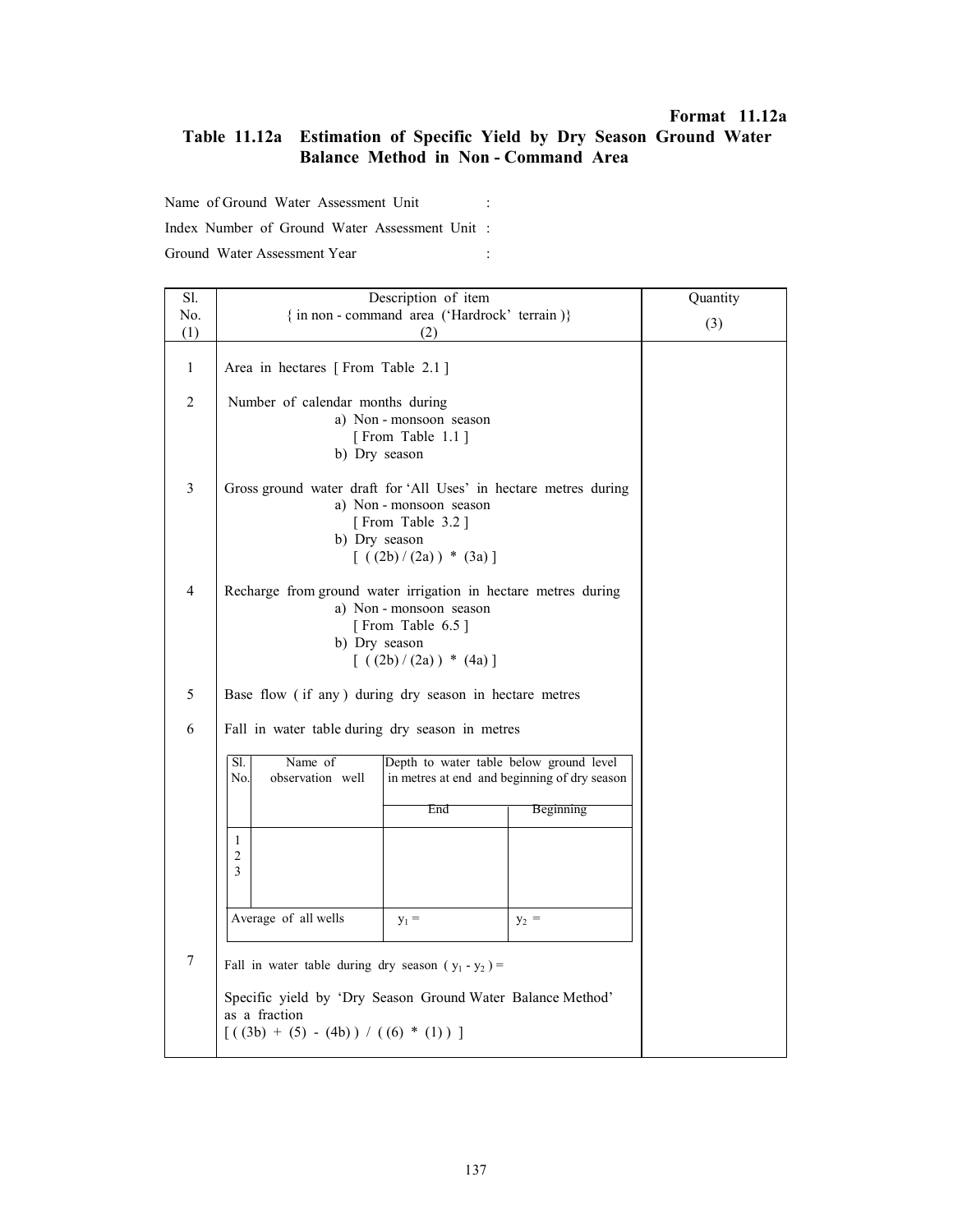# Table 11.13 Ground Water Balance Computations During Monsoon Season of Current Ground Water Assessment Year In Non - command Area

Name of Ground Water Assessment Unit :

Index Number of Ground Water Assessment Unit :

| Sl.            | Description of items                                                                         | Quantity |
|----------------|----------------------------------------------------------------------------------------------|----------|
| No.            | (for non-command area)                                                                       |          |
| (1)            | (2)                                                                                          | (3)      |
|                |                                                                                              |          |
| $\mathbf{1}$   | Area in hectares                                                                             |          |
|                | [From Table 2.1]                                                                             |          |
|                |                                                                                              |          |
| $\overline{2}$ | Recharge from 'Other Sources' in hectare metres<br>during monsoon season<br>[From Table 9.2] |          |
| $\overline{3}$ | Gross ground water draft in hectare metres for                                               |          |
|                | 'All Uses' during monsoon season                                                             |          |
|                | [From Table 3.2]                                                                             |          |
|                |                                                                                              |          |
| $\overline{4}$ | Water table fluctuation in metres during<br>monsoon season                                   |          |
|                | [From Table 11.11]                                                                           |          |
|                |                                                                                              |          |
| 5              | Specific yield as a fraction                                                                 |          |
|                | [From Table 11.12]                                                                           |          |
| 6              | Change in ground water storage in hectare metres                                             |          |
|                | during monsoon season                                                                        |          |
|                | $(1) * (4) * (5)$                                                                            |          |
| $\tau$         |                                                                                              |          |
|                | Rainfall recharge in hectare metres during<br>monsoon season in non-command area by          |          |
|                | ground water balance approach                                                                |          |
|                | $[(6) + (3) - (2)]$                                                                          |          |
| 8              | Rainfall in mm during monsoon season                                                         |          |
|                | in non-command area for which the                                                            |          |
|                | rainfall recharge in (7) above corresponds to                                                |          |
|                | [From Table 11.10]                                                                           |          |
|                |                                                                                              |          |
|                |                                                                                              |          |
|                |                                                                                              |          |
|                |                                                                                              |          |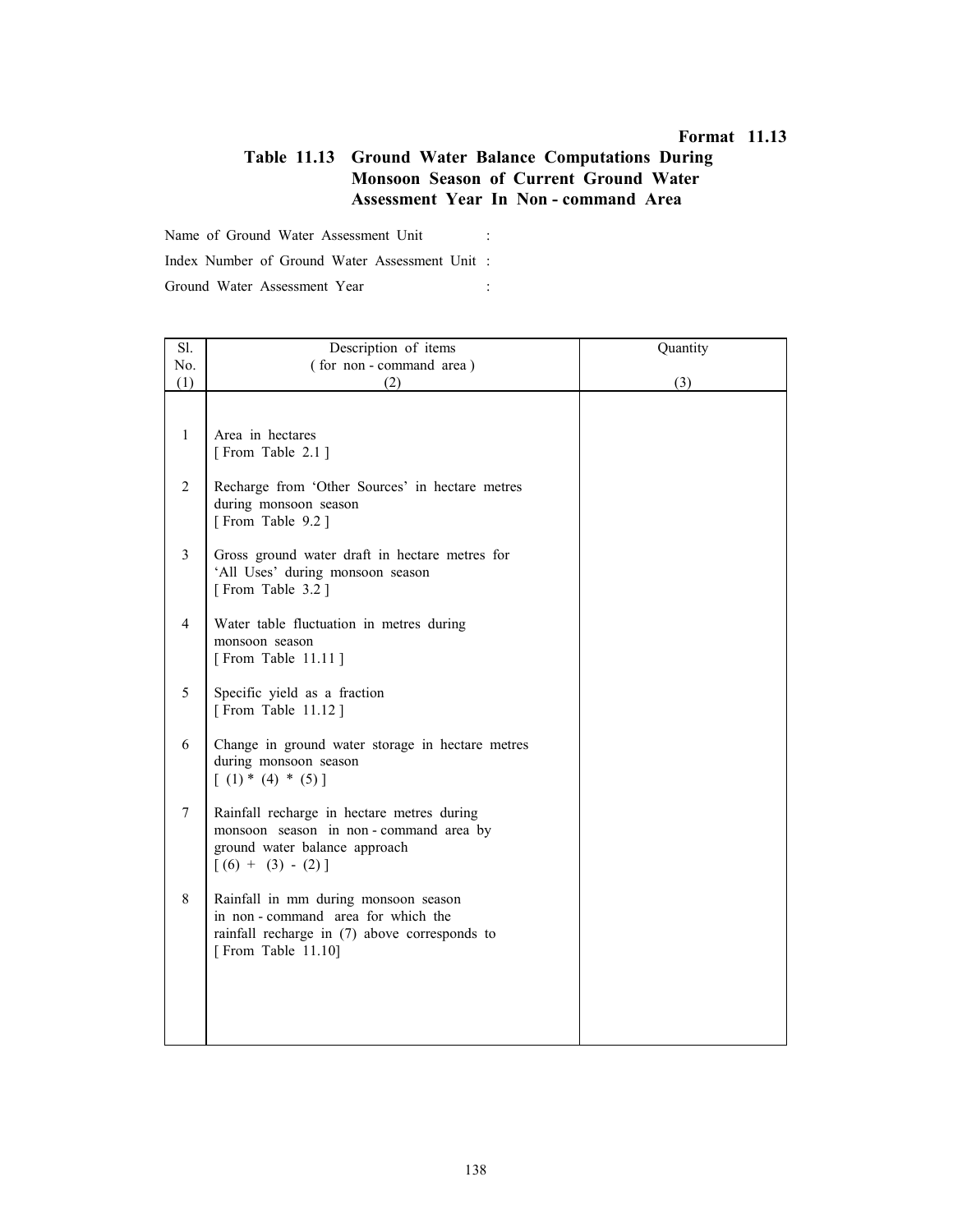### Table 11.14 Complete Set of Data on Monsoon Season Rainfall And Corresponding Rainfall Recharge in Non - command Area As obtained by Ground Water Balance Approach

Name of Ground Water Assessment Unit :

Index Number of Ground Water Assessment Unit :

Ground Water Assessment Year :

|                | [ From Table 11.13 of this Ground Water Assessment Report and |                            |                                     |  |  |  |  |
|----------------|---------------------------------------------------------------|----------------------------|-------------------------------------|--|--|--|--|
|                | Table 11.14 of the Previous Assessment Report ]               |                            |                                     |  |  |  |  |
| Sl.            |                                                               |                            |                                     |  |  |  |  |
| No.            | Ground water year                                             | Monsoon season             | Rainfall recharge during            |  |  |  |  |
|                |                                                               | rainfall<br>in millimetres | monsoon season<br>in hectare metres |  |  |  |  |
| (1)            | (2)                                                           | (3)                        | (4)                                 |  |  |  |  |
|                |                                                               |                            |                                     |  |  |  |  |
| $\mathbf{1}$   |                                                               |                            |                                     |  |  |  |  |
|                |                                                               |                            |                                     |  |  |  |  |
| $\sqrt{2}$     |                                                               |                            |                                     |  |  |  |  |
| $\overline{3}$ |                                                               |                            |                                     |  |  |  |  |
|                |                                                               |                            |                                     |  |  |  |  |
|                |                                                               |                            |                                     |  |  |  |  |
|                |                                                               |                            |                                     |  |  |  |  |
|                |                                                               |                            |                                     |  |  |  |  |
|                |                                                               |                            |                                     |  |  |  |  |
|                |                                                               |                            |                                     |  |  |  |  |
|                |                                                               |                            |                                     |  |  |  |  |
|                |                                                               |                            |                                     |  |  |  |  |
|                |                                                               |                            |                                     |  |  |  |  |
|                |                                                               |                            |                                     |  |  |  |  |
|                |                                                               |                            |                                     |  |  |  |  |
|                |                                                               |                            |                                     |  |  |  |  |
|                |                                                               |                            |                                     |  |  |  |  |
|                |                                                               |                            |                                     |  |  |  |  |
|                |                                                               |                            |                                     |  |  |  |  |
|                |                                                               |                            |                                     |  |  |  |  |
|                |                                                               |                            |                                     |  |  |  |  |
|                |                                                               |                            |                                     |  |  |  |  |
|                |                                                               |                            |                                     |  |  |  |  |
|                |                                                               |                            |                                     |  |  |  |  |

 Note : The last pair of data on monsoon season rainfall and its corresponding rainfall recharge as given above is for the current ground water assessment year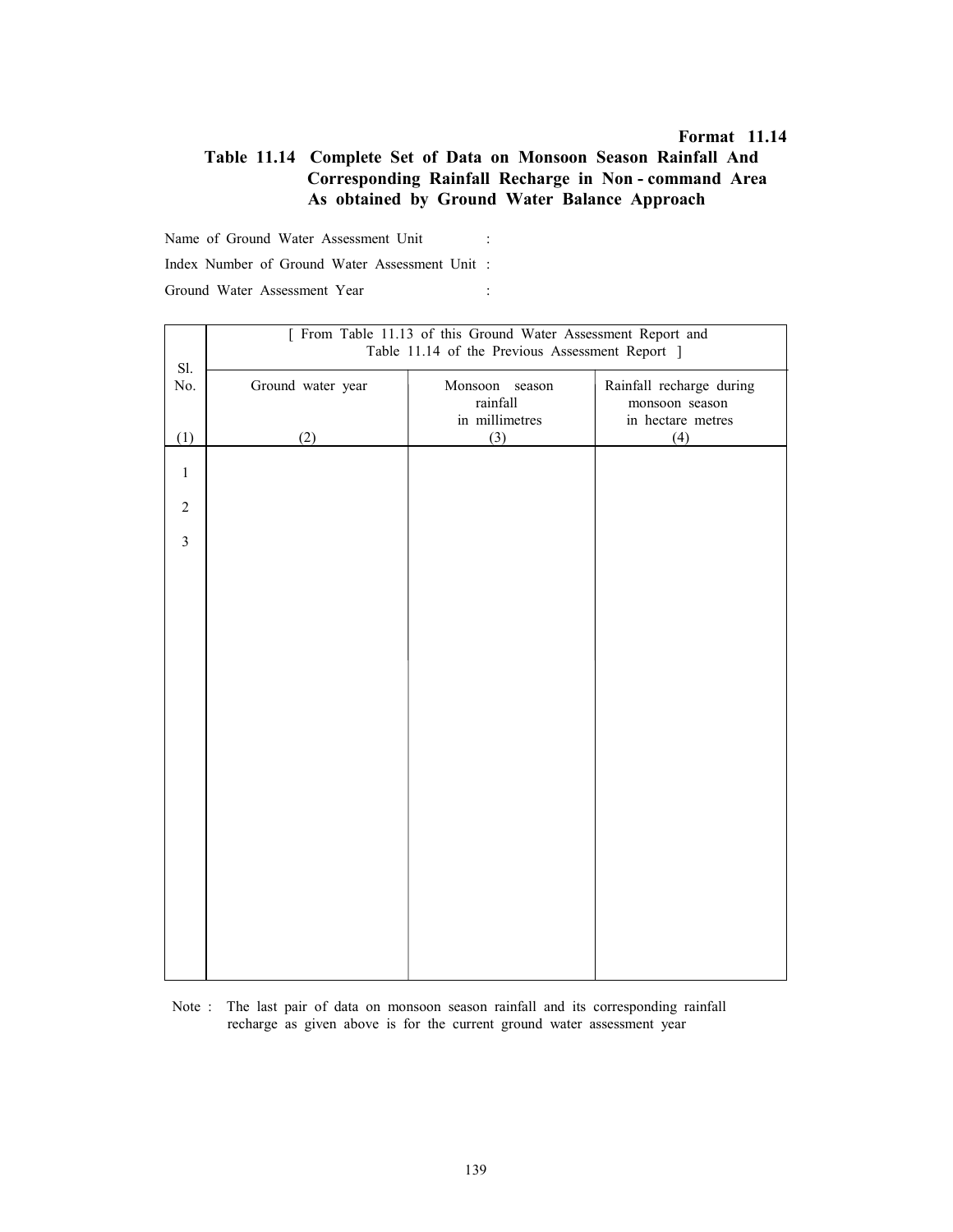### Table 11.15 Valid Set of Data on Monsoon Season Rainfall And Corresponding Rainfall Recharge in Non - command Area

Name of Ground Water Assessment Unit :

Index Number of Ground Water Assessment Unit :

Ground Water Assessment Year :

|                       |  | Normal Monsoon Season Rainfall in Non-command Area in mm, 'NMR' = |  |  |  |
|-----------------------|--|-------------------------------------------------------------------|--|--|--|
| [ From Table $10.6$ ] |  |                                                                   |  |  |  |

|                |                      | $[$ From Table 11.14 $]$            | Deviation of monsoon                                    |                                                                                                     |  |  |
|----------------|----------------------|-------------------------------------|---------------------------------------------------------|-----------------------------------------------------------------------------------------------------|--|--|
| Sl.<br>No.     | Ground water<br>year | Monsoon season<br>rainfall<br>in mm | Rainfall recharge<br>$\rm{during}$<br>in hectare metres | season rainfall from<br>normal monsoon season<br>rainfall value as a<br>percentage<br>$(3)$ - 'NMR' |  |  |
|                |                      |                                     |                                                         | $-) * 100$ ]<br>$[$ $\in$<br>'NMR'                                                                  |  |  |
| (1)            | (2)                  | (3)                                 | (4)                                                     | (5)                                                                                                 |  |  |
| $\mathbf{1}$   |                      |                                     |                                                         |                                                                                                     |  |  |
| $\sqrt{2}$     |                      |                                     |                                                         |                                                                                                     |  |  |
| $\overline{3}$ |                      |                                     |                                                         |                                                                                                     |  |  |
|                |                      |                                     |                                                         |                                                                                                     |  |  |
|                |                      |                                     |                                                         |                                                                                                     |  |  |
|                |                      |                                     |                                                         |                                                                                                     |  |  |
|                |                      |                                     |                                                         |                                                                                                     |  |  |
|                |                      |                                     |                                                         |                                                                                                     |  |  |
|                |                      |                                     |                                                         |                                                                                                     |  |  |
|                |                      |                                     |                                                         |                                                                                                     |  |  |
|                |                      |                                     |                                                         |                                                                                                     |  |  |
|                |                      |                                     |                                                         |                                                                                                     |  |  |
|                |                      |                                     |                                                         |                                                                                                     |  |  |
|                |                      |                                     |                                                         |                                                                                                     |  |  |

Note : Only those ground water years in Table 11.14 are considered for which rainfall recharge values during monsoon season are neither negative nor nearly zero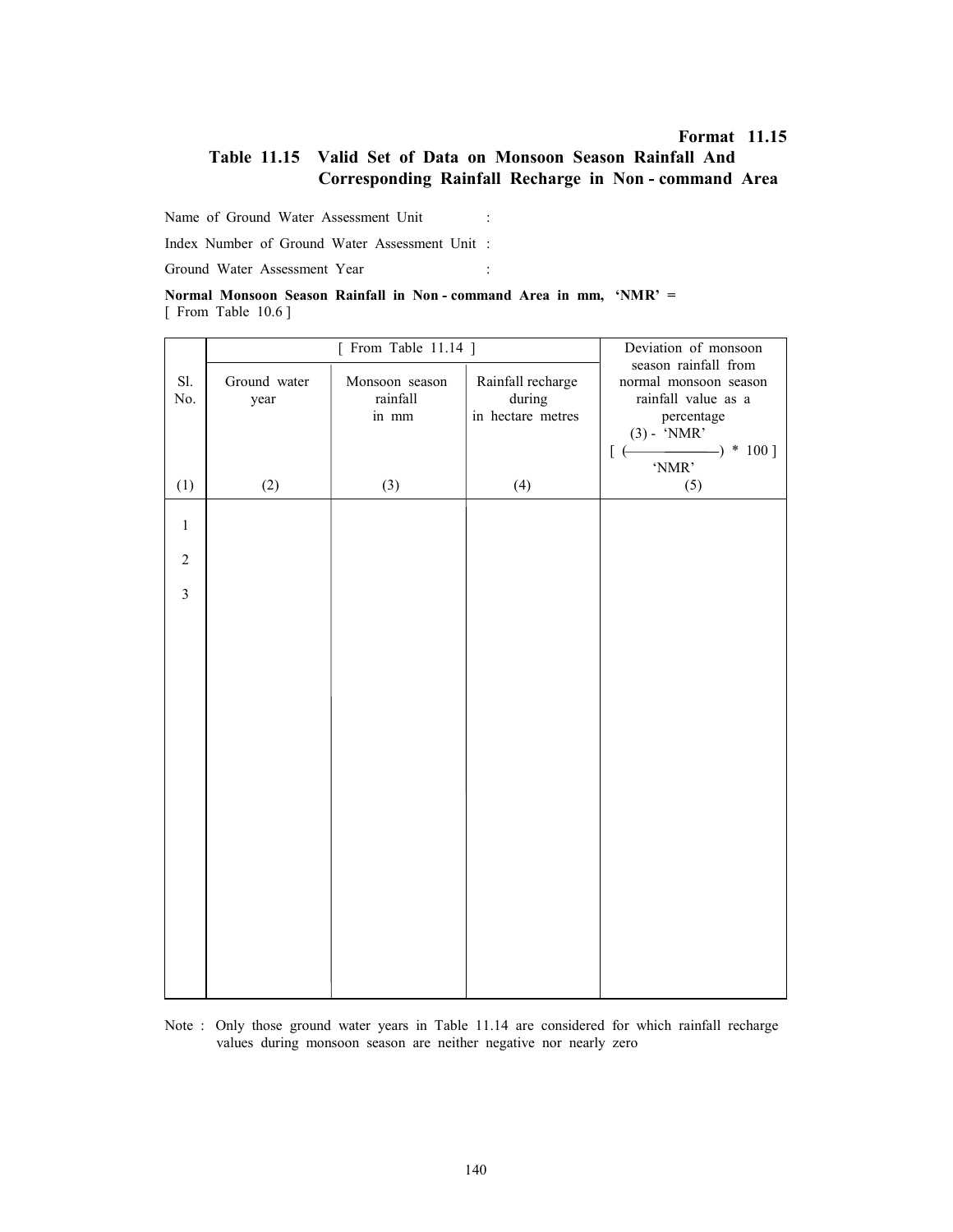# Table 11.16 Rainfall Recharge During Monsoon Season in Non - command Area By Water Table Fluctuation Method ( Using Normalisation Procedure No.1 )

Name of Ground Water Assessment Unit : Index Number of Ground Water Assessment Unit :

Ground Water Assessment Year :

#### Normal Monsoon Season Rainfall in Non - command Area in mm, 'NMR' = [ From Table 10.6 ]

|                |                                                                                                                      | [ From Table 11.15 ]               | Recharge corresponding to<br>normal monsoon season rainfall |
|----------------|----------------------------------------------------------------------------------------------------------------------|------------------------------------|-------------------------------------------------------------|
| Sl.<br>No.     | Rainfall during<br>monsoon season                                                                                    | Corresponding<br>rainfall recharge | in hectare metres                                           |
|                | in mm                                                                                                                | in hectare metres                  | $[('NMR' * (3)) / (2)]$                                     |
| (1)            | (2)                                                                                                                  | (3)                                | (4)                                                         |
| $\mathbf{1}$   |                                                                                                                      |                                    |                                                             |
| $\overline{2}$ |                                                                                                                      |                                    |                                                             |
| $\overline{3}$ |                                                                                                                      |                                    |                                                             |
|                |                                                                                                                      |                                    |                                                             |
|                |                                                                                                                      |                                    |                                                             |
|                |                                                                                                                      |                                    |                                                             |
|                |                                                                                                                      |                                    |                                                             |
|                |                                                                                                                      |                                    |                                                             |
|                |                                                                                                                      |                                    |                                                             |
|                |                                                                                                                      |                                    |                                                             |
|                |                                                                                                                      |                                    |                                                             |
|                | Rainfall recharge during monsoon season in hectare metres in<br>non-command area by 'Water Table Fluctuation Method' |                                    |                                                             |
|                | [Average of recharge values in Col. (4)]                                                                             |                                    |                                                             |

Note : This normalisation procedure assumes that the relation between recharge, 'y' and rainfall, 'x' is of the form,  $y = a * x$  where 'a' is a constant.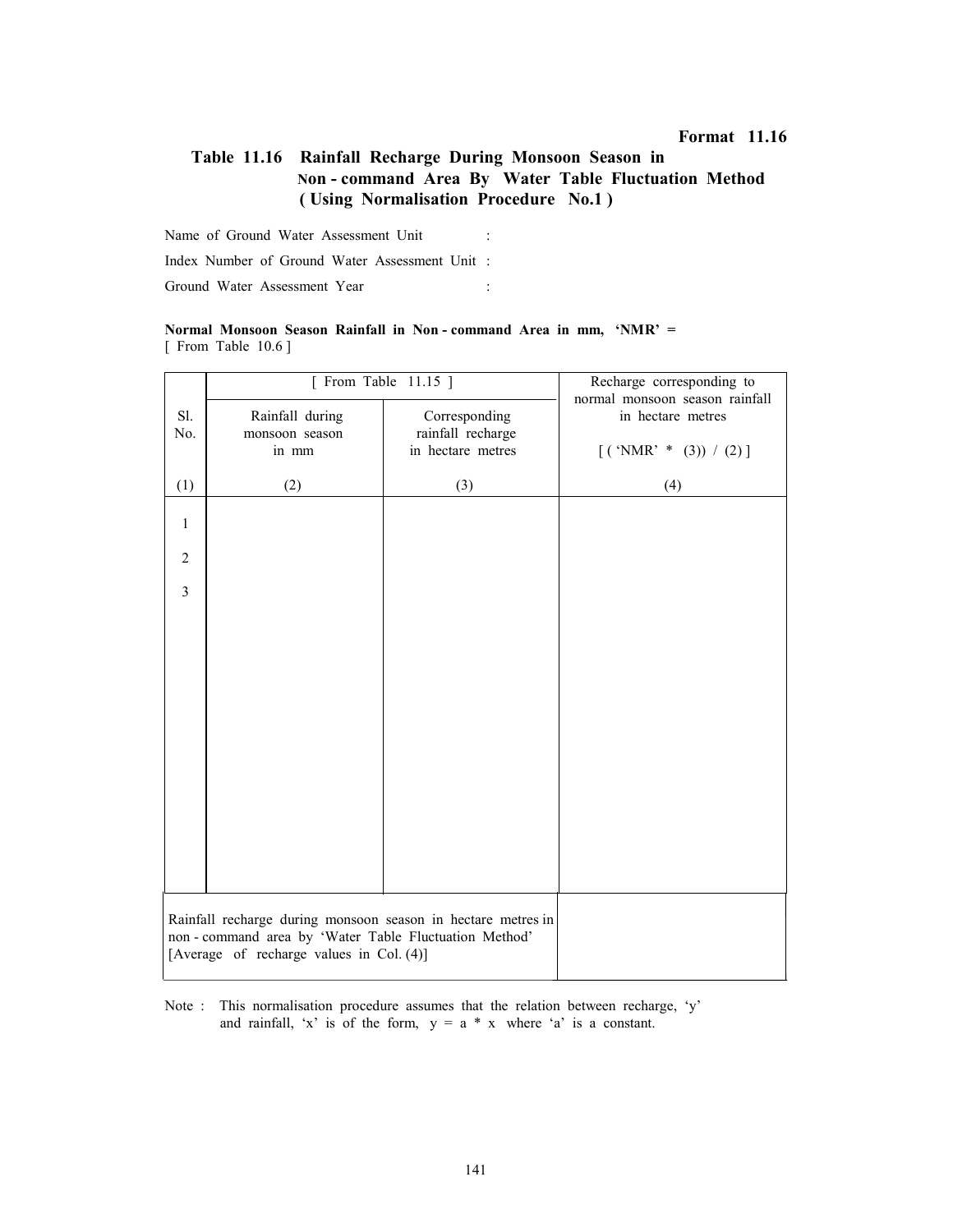# Table 11.17 Rainfall Recharge During Monsoon Season in Non - command Area By Water Table Fluctuation Method ( Using Normalisation Procedure No.2 which Employs Linear Regression Analysis )

Name of Ground Water Assessment Unit :

Index Number of Ground Water Assessment Unit :

Ground Water Assessment Year :

|                       |  | Normal Monsoon Season Rainfall in Non-command Area in metres, 'NMR' = |  |  |  |
|-----------------------|--|-----------------------------------------------------------------------|--|--|--|
| [ From Table $10.6$ ] |  |                                                                       |  |  |  |

| Sl.            |                                   | [ From Table 11.15 ]                  |              |               |
|----------------|-----------------------------------|---------------------------------------|--------------|---------------|
| No.            | Rainfall during<br>monsoon season | Corresponding<br>recharge in thousand | $(x(i))^{2}$ | $x(i) * y(i)$ |
| (i)            | in metres<br>x(i)                 | hectare metres<br>y(i)                |              |               |
| (1)            | (2)                               | (3)                                   | (4)          | (5)           |
| $\mathbf{1}$   |                                   |                                       |              |               |
| $\overline{2}$ |                                   |                                       |              |               |
| $\overline{3}$ |                                   |                                       |              |               |
|                |                                   |                                       |              |               |
|                |                                   |                                       |              |               |
|                |                                   |                                       |              |               |
|                |                                   |                                       |              |               |
|                |                                   |                                       |              |               |
| Total          | $S_1 =$                           | $S_2 =$                               | $S_3 =$      | $S_4 =$       |

Number of pairs of data considered,  $'N' =$ 

A) Regression Constants 'a' and 'b' in  $y = a * x + b$ 

$$
a = \left[ \left( \frac{(N * S_4) - (S_1 * S_2)}{(N * S_3) - S_1^2} \right) \right] = \qquad b = \left[ \left( \frac{S_2 - (a * S_1)}{N} \right) \right] =
$$

B) Rainfall recharge during monsoon season in hectare metres = in non - command area by 'Water Table Fluctuation Method'  $[(a * 'NMR' + b) * 1000]$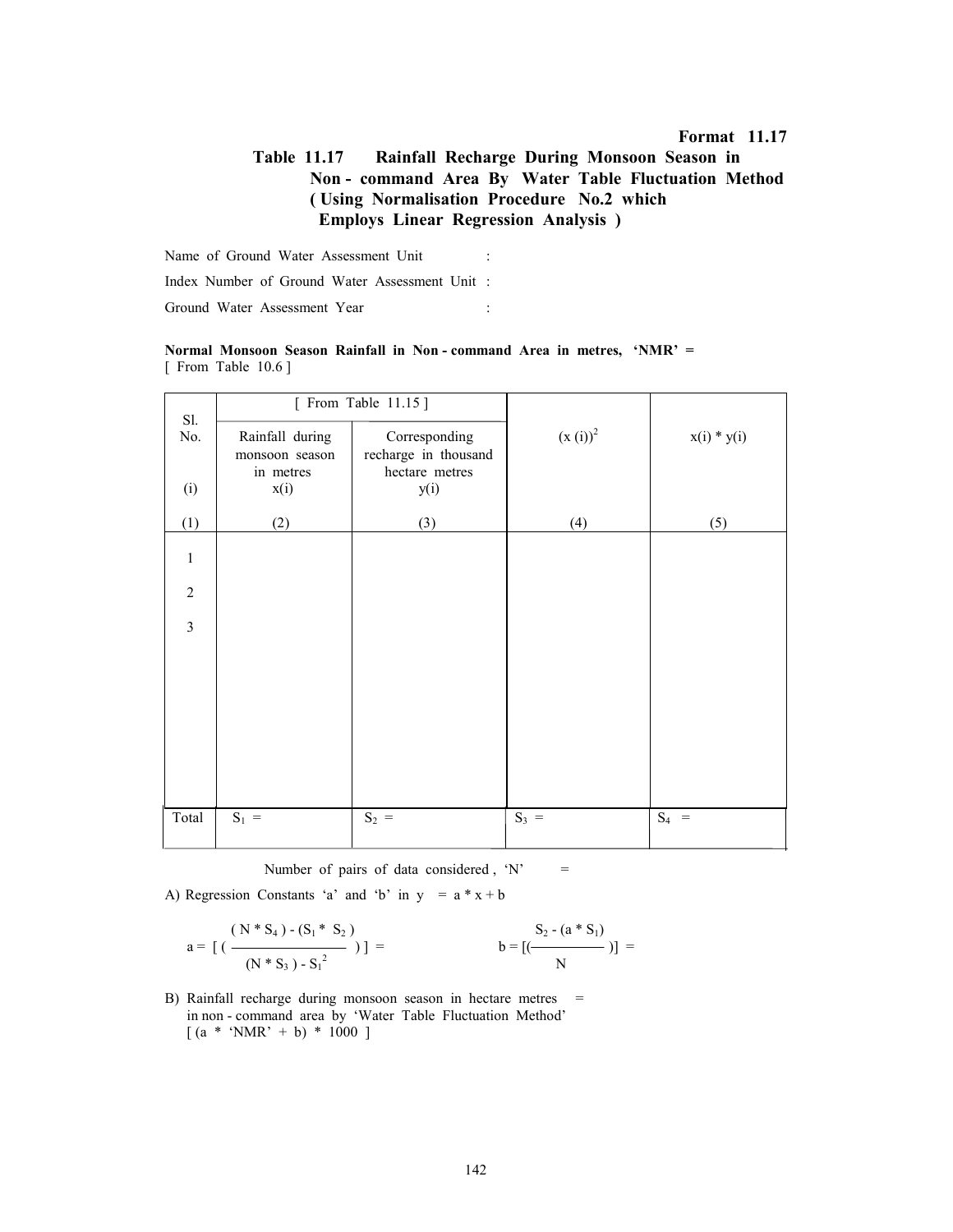#### Format 11.18

# Table 11.18 Rainfall Recharge During Monsoon Season in Non - command Area After Comparing Results From Water Table Fluctuation Method and Rainfall Infiltration Factor Method

Name of Ground Water Assessment Unit :

Index Number of Ground Water Assessment Unit :

Ground Water Assessment Year :

| Sl.            | Description of item                                                                                                                                         | Quantity |
|----------------|-------------------------------------------------------------------------------------------------------------------------------------------------------------|----------|
| No.            | (in non-command area)                                                                                                                                       |          |
| $\mathbf{1}$   | Is the water table fluctuation method used for computing<br>rainfall recharge during monsoon season (Yes/No)                                                |          |
| $\overline{2}$ | If response to $(1)$ is 'NO'                                                                                                                                |          |
|                | * Rainfall recharge during monsoon season<br>in hectare metres in non-command area<br>(Same as by rainfall infiltration factor method)<br>[From Table 10.8] |          |
| 3              | If response to $(1)$ is 'YES'                                                                                                                               |          |
|                | * Rainfall recharge during monsoon season<br>in hectare metres in non-command area                                                                          |          |
|                | a) By Water Table Fluctuation Method<br>[ From Table 11.16 or 11.17 ]                                                                                       |          |
|                | b) By Rainfall Infiltration Factor Method<br>[From Table 10.8 ]                                                                                             |          |
|                | * Difference between (3a) and (3b) expressed as<br>a percentage of (3b), 'PD'                                                                               |          |
|                | $\frac{((3a) - (3b))}{(3b)}$ * 100]<br>(3b)                                                                                                                 |          |
|                | * Rainfall recharge during monsoon season<br>in hectare metres in command area                                                                              |          |
|                | $[ = (3a)$<br>if 'PD' is between $-20$ and $+20\%$<br>$= 0.8 * (3b)$ if 'PD' is less than $-20\%$<br>= $1.2 * (3b)$ if 'PD' is greater than $+20\%$ ]       |          |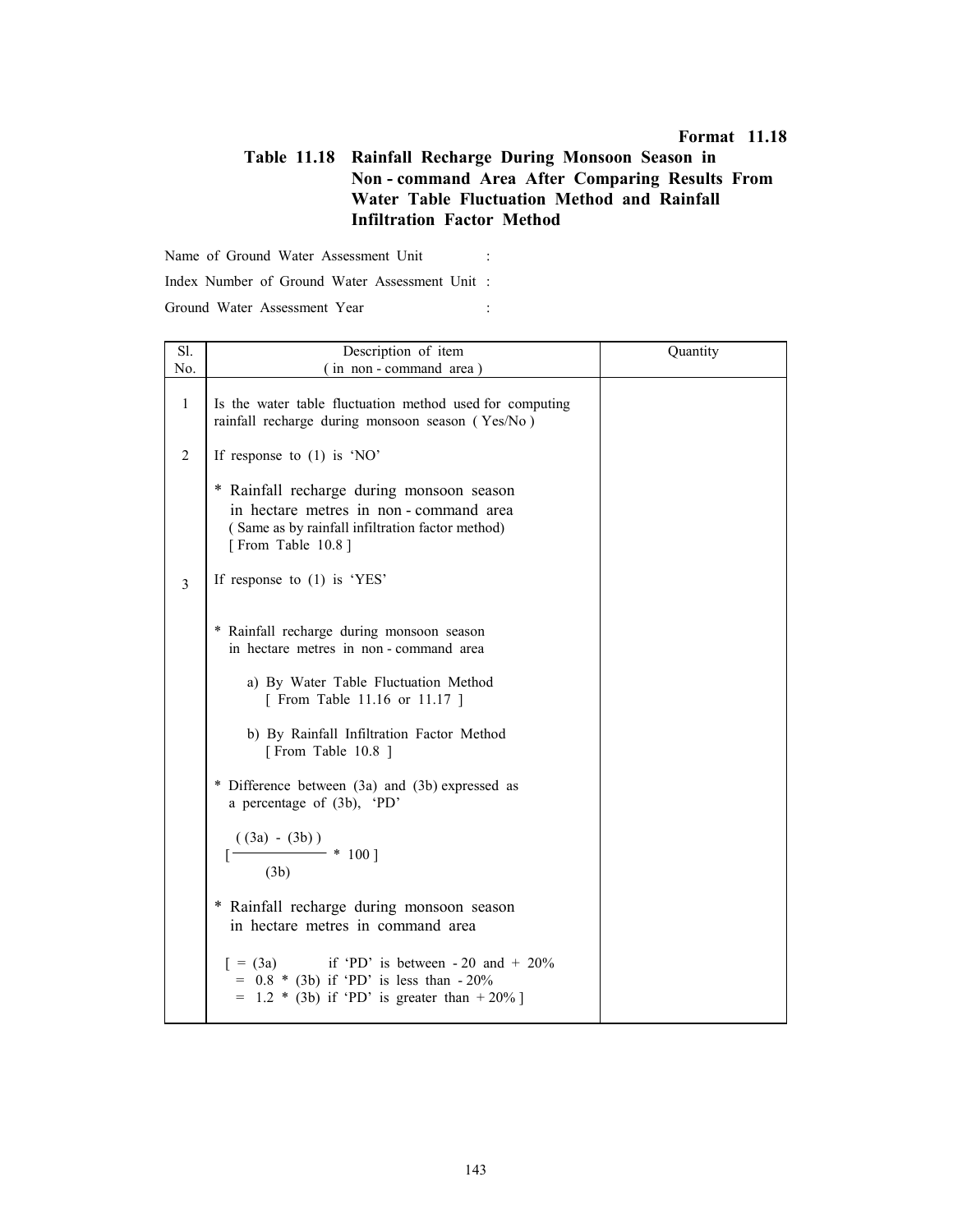#### Format 11.19

# Table 11.19 Summary of Recharge From Rainfall in Command Area

Name of Ground Water Assessment Unit :

Index Number of Ground Water Assessment Unit :

Ground Water Assessment Year :

| Sl.            | Description of item                                                                                                                                         | Quantity |
|----------------|-------------------------------------------------------------------------------------------------------------------------------------------------------------|----------|
| No.            | (in command area)                                                                                                                                           |          |
| (1)            | (2)                                                                                                                                                         | (3)      |
| $\mathbf{1}$   | Area in hectares<br>[From Table 2.1]                                                                                                                        |          |
| $\overline{2}$ | Is recharge from rainfall during monsoon season<br>computed by 'Water Table Fluctuation Method'<br>(Yes / No)                                               |          |
| $\overline{3}$ | Recharge from rainfall during monsoon season<br>(By water table fluctuation method if (2) is 'Yes', or<br>by rainfall infiltration method if $(2)$ is 'No') |          |
|                | a) in hectare metres<br>[From Table 11.9]                                                                                                                   |          |
|                | b) per unit area in mm<br>[ (3a)/(1) ]                                                                                                                      |          |
| $\overline{4}$ | Recharge from rainfall during non-monsoon season<br>(By rainfall infiltration factor method)                                                                |          |
|                | a) in hectare metres<br>[From Table 10.4]                                                                                                                   |          |
|                | b) per unit area in mm<br>[ (4a)/(1) ]                                                                                                                      |          |
| 5              | Annual recharge from rainfall in command area                                                                                                               |          |
|                | a) in hectare metres<br>$(3a) + (4a)$ ]                                                                                                                     |          |
|                | b) per unit area in mm<br>$(3b) + (4b)$ ]                                                                                                                   |          |
|                |                                                                                                                                                             |          |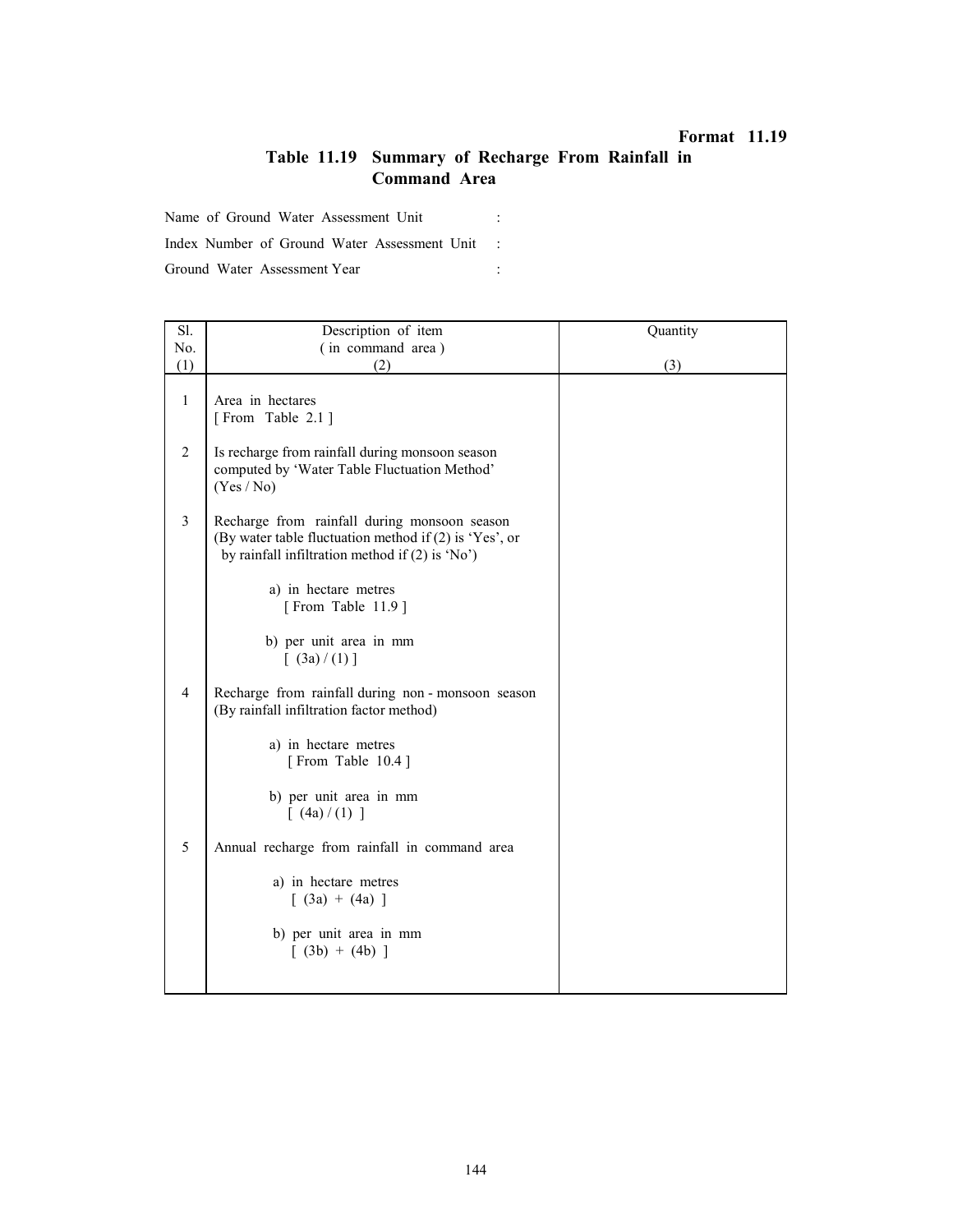#### Format 11.20

# Table 11.20 Summary of Recharge From Rainfall in Non - command Area

Name of Ground Water Assessment Unit :

Index Number of Ground Water Assessment Unit :

Ground Water Assessment Year :

Ē

| Sl.            | Description of item                                                                                                                                       | Quantity |
|----------------|-----------------------------------------------------------------------------------------------------------------------------------------------------------|----------|
| No.            | (in non-command area)                                                                                                                                     |          |
| (1)            | (2)                                                                                                                                                       | (3)      |
| $\mathbf{1}$   | Area in hectares<br>[From Table 2.1]                                                                                                                      |          |
| 2              | Is recharge from rainfall during monsoon season<br>computed by 'Water Table Fluctuation Method'<br>(Yes / No)                                             |          |
| 3              | Recharge from rainfall during monsoon season<br>(By water table fluctuation method if (2) is 'Yes',<br>or by rainfall infiltration method if (2) is 'No') |          |
|                | a) in hectare metres<br>[From Table 11.18]                                                                                                                |          |
|                | b) per unit area in mm<br>$\lceil (3a)/(1) \rceil$                                                                                                        |          |
| $\overline{4}$ | Recharge from rainfall during non-monsoon season<br>(By rainfall infiltration factor method)                                                              |          |
|                | a) in hectare metres<br>[From Table 10.8]                                                                                                                 |          |
|                | b) per unit area in mm<br>[ (4a)/(1) ]                                                                                                                    |          |
| 5              | Annual recharge from rainfall in non-command area                                                                                                         |          |
|                | a) in hectare metres<br>$[ (3a) + (4a) ]$                                                                                                                 |          |
|                | b) per unit area in mm<br>$(3b) + (4b)$ ]                                                                                                                 |          |
|                |                                                                                                                                                           |          |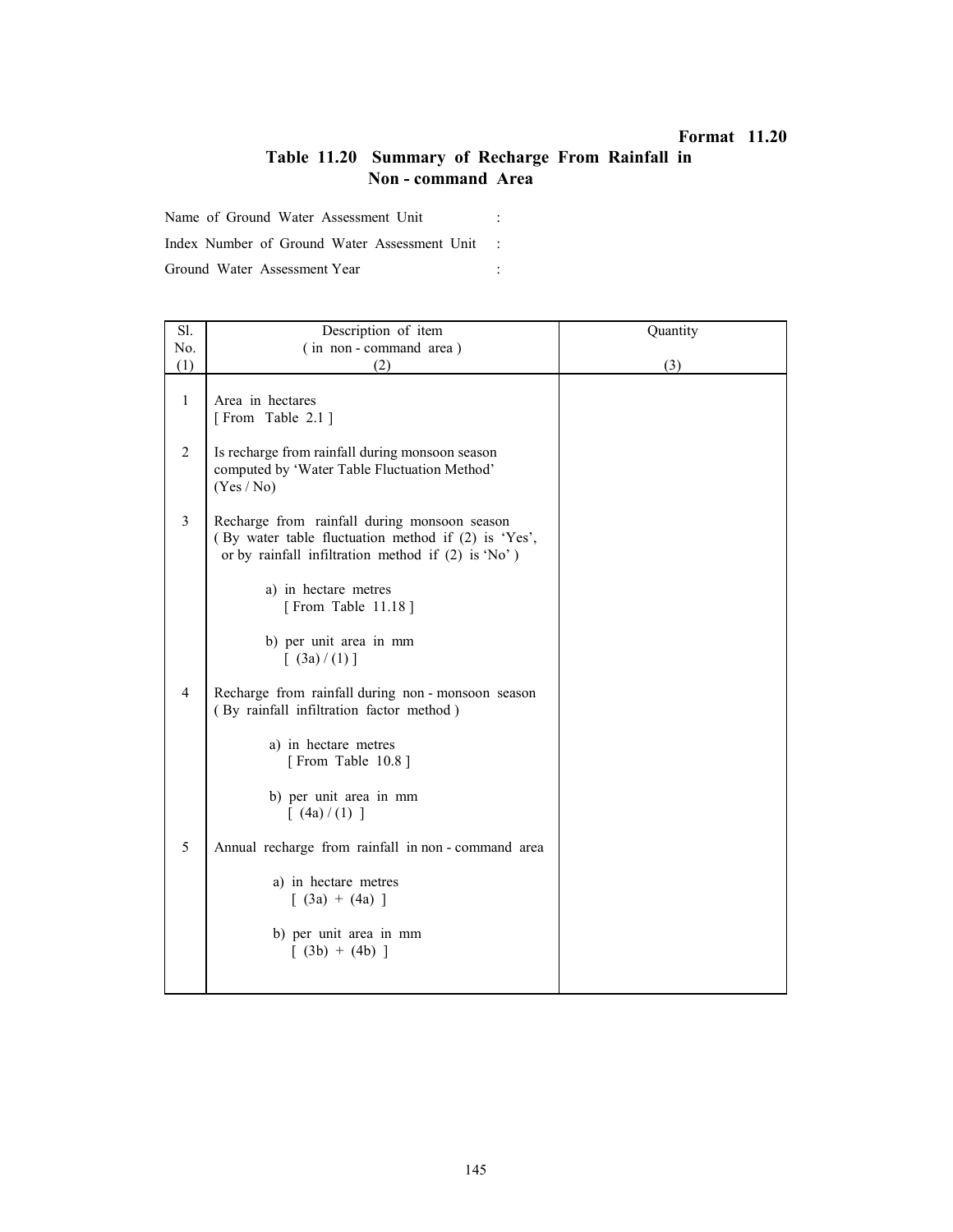#### CHAPTER 12

#### NET ANNUAL GROUND WATER AVAILABILITY

#### 12.1 GENERAL

Net annual ground water availability in respect of each ground water assessment unit is computed for the following cases :

- a) Command area
- b) Non-command area
- c) Poor ground water quality area

The computation of net annual ground water availability in a given sub-unit comprises of the following steps to be carried out :

- a) Obtaining the total annual ground water recharge as the sum of recharge from rainfall and recharge from 'Other Sources' during both monsoon and non-monsoon seasons.
- b) Estimating a value for the unaccounted annual natural discharge
- c) Obtaining the net annual ground water availability by subtracting 'b' from 'a'.

# 12.2 ASSUMPTIONS

The estimation of net annual ground water availability is based on the following assumptions :

- a) Some natural discharge terms like baseflow, evaporation from ground water reservoir etc. have been left unaccounted while obtaining the total annual ground water recharge. This is taken care of by assigning a value for the unaccounted discharge, and subtracting it from the annual ground water recharge to arrive at the net annual ground water availability.
- b) The unaccounted natural discharge is assigned as 5 percent of the total annual ground water recharge if water table fluctuation method has been employed to compute rainfall recharge during monsoon season. This will take care of the unaccounted natural discharge during non-monsoon season, a season for which rainfall infiltration factor method alone is employed to compute rainfall recharge.
- c) The unaccounted natural discharge is assigned as 10 percent of the total annual ground water recharge if rainfall infiltration factor method alone has been employed to compute rainfall recharge during monsoon season also. This will take care of unaccounted natural discharge during both monsoon and non-monsoon seasons.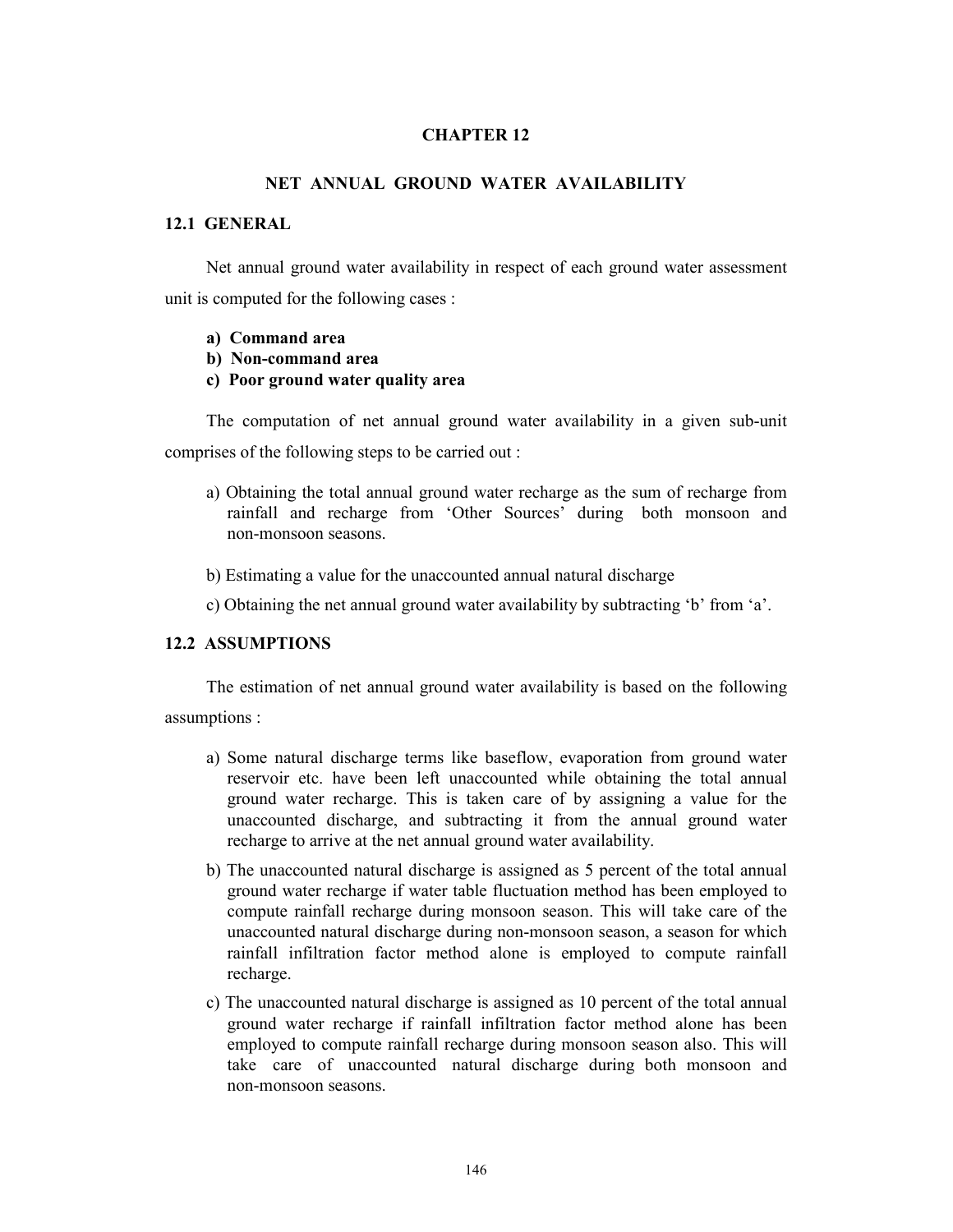#### 12.3 COMPUTATIONAL PROCEDURE

#### 12.3.1 Command Area

The computations for obtaining the net annual ground water availability in the command area are presented in one table (Table 12.1) The format to be adopted for this table is given in Format 12.1.

# 12.3.2 Non-Command Area

The computations for obtaining the net annual ground water availability in the non-command area are presented in one table (Table 12.2). The format to be adopted for this table is given in Format 12.2.

#### 12.3.3 Poor Ground Water Quality Area

The computations for obtaining the net annual ground water availability in the poor ground water quality area are presented in one table (Table 12.3). The format to be adopted for this table is given in Format 12.3.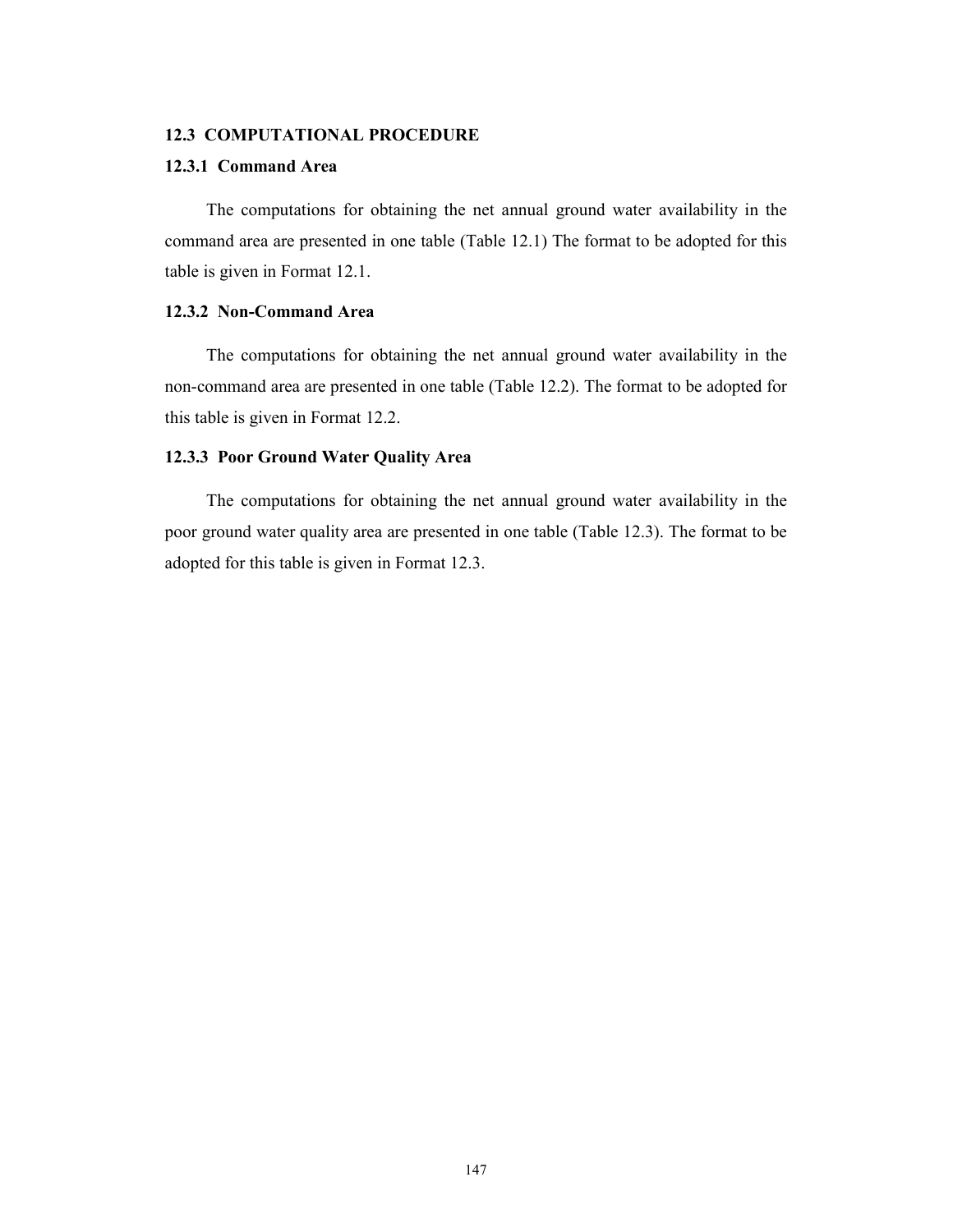#### Format 12.1

# Table 12.1 Net Annual Ground Water Availability in Command Area

Name of Ground Water Assessment Unit : Index Number of Ground Water Assessment Unit : Ground Water Assessment Year :

| Sl.              | Description of item                                                                                                                                                                              | Quantity |
|------------------|--------------------------------------------------------------------------------------------------------------------------------------------------------------------------------------------------|----------|
| No.              | (in command area)                                                                                                                                                                                |          |
| $\mathbf{1}$     | Rainfall recharge in hectare metres<br>a) During monsoon season<br>[From Table 11.19]<br>b) During non-monsoon season<br>[From Table 11.19]<br>c) Annual<br>$\lceil (1a) + (1b) \rceil$          |          |
| $\overline{2}$   | Recharge from 'Other Sources' in hectare metres<br>a) During monsoon season<br>[From Table 9.1]<br>b) During non-monsoon season<br>[From Table 9.1 ]<br>c) Annual<br>$\lceil (1a) + (1b) \rceil$ |          |
| 3                | Total annual ground water recharge in hectare metres<br>$[(1c) + (2c)]$                                                                                                                          |          |
| 4                | Is rainfall recharge during monsoon season computed<br>by 'Water Table Fluctuation Method'<br>(Yes/No)                                                                                           |          |
| 5                | Unaccounted annual natural discharge in hectare metres<br>$\lceil 0.05 * (3) \rceil$ if response to (4) is 'Yes'<br>and.<br>$0.10 * (3)$ if response to (4) is 'No']                             |          |
| 6                | Net annual ground water availability in<br>command area in hectare metres<br>$[(3) - (5)]$                                                                                                       |          |
| $\boldsymbol{7}$ | Area in hectares of command area<br>[ From Table 2.1]                                                                                                                                            |          |
| 8                | Net annual ground water availability in<br>command area per unit area in millimetres<br>$(6) / (7)$ * 1000]                                                                                      |          |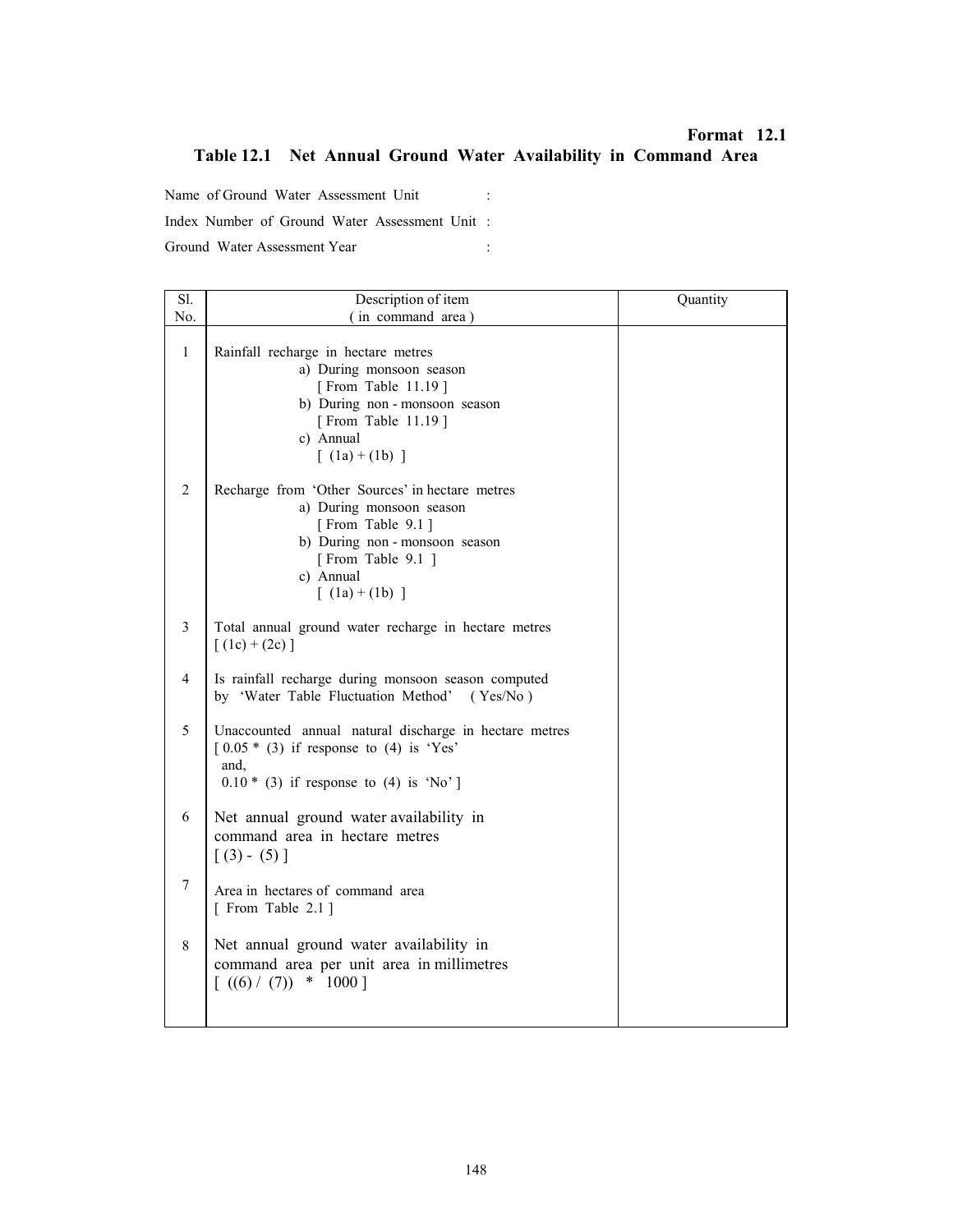# Format 12.2 Table 12.2 Net Annual Ground Water Availability in Non - command Area

Name of Ground Water Assessment Unit : Index Number of Ground Water Assessment Unit : Ground Water Assessment Year :

| Sl.              | Description of Item                                                                                                                                                                             | Quantity |
|------------------|-------------------------------------------------------------------------------------------------------------------------------------------------------------------------------------------------|----------|
| No.              | (in non-command area)                                                                                                                                                                           |          |
| $\mathbf{1}$     | Rainfall recharge in hectare metres<br>a) During monsoon season<br>[From Table 11.20]<br>b) During non-monsoon season<br>[From Table 11.20]<br>c) Annual<br>$\lceil (1a) + (1b) \rceil$         |          |
| $\overline{2}$   | Recharge from 'Other Sources' in hectare metres<br>a) During monsoon season<br>[From Table 9.2]<br>b) During non-monsoon season<br>[From Table 9.2]<br>c) Annual<br>$\lceil (1a) + (1b) \rceil$ |          |
| 3                | Total annual ground water recharge in hectare metres<br>$[(1c) + (2c)]$                                                                                                                         |          |
| 4                | Is rainfall recharge during monsoon season computed<br>by 'Water Table Fluctuation Method' (Yes/No)                                                                                             |          |
| 5                | Unaccounted annual natural discharge in hectare metres<br>$\lceil 0.05 * (3) \rceil$ if response to (4) is 'Yes'<br>and.<br>$0.10 * (3)$ if response to (4) is 'No']                            |          |
| 6                | Net annual ground water availability in<br>non - command area in hectare metres<br>$[(3) - (5)]$                                                                                                |          |
| $\boldsymbol{7}$ | Area in hectares of non-command area<br>[ From Table 2.1 ]                                                                                                                                      |          |
| $\,$ 8 $\,$      | Net annual ground water availability in<br>non - command area per unit area in millimetres<br>$\ast$<br>[(6)/(7)]<br>$1000$ ]                                                                   |          |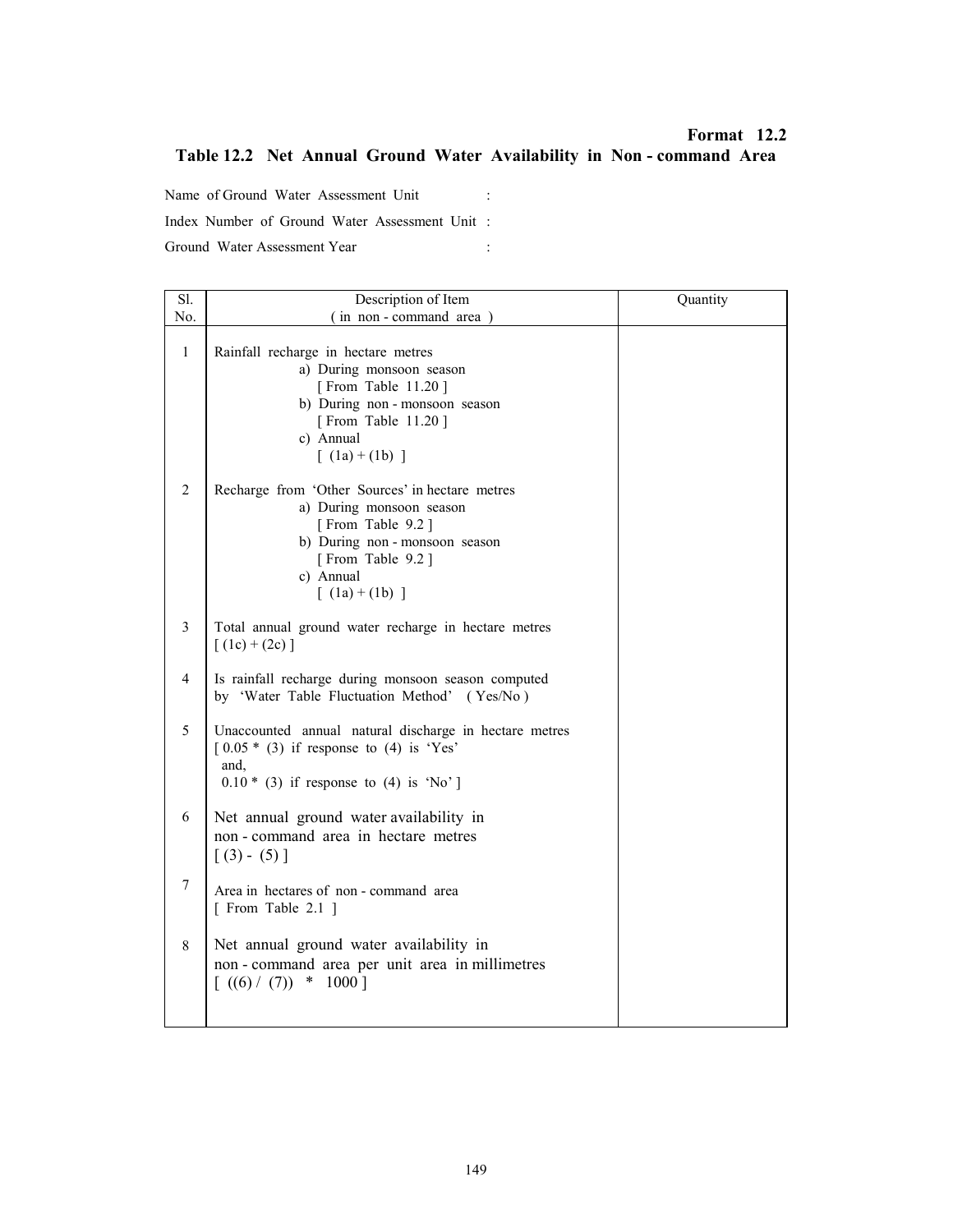#### Format 12.3

# Table 12.3 Net Annual Ground Water Availability in Poor Ground Water Quality Area

Name of Ground Water Assessment Unit :

Index Number of Ground Water Assessment Unit :

Ground Water Assessment Year :

| Sl.            | Description of item                                                                                                                                                                     | Quantity |
|----------------|-----------------------------------------------------------------------------------------------------------------------------------------------------------------------------------------|----------|
| No.            | (in poor ground water quality area)                                                                                                                                                     |          |
| $\mathbf{1}$   | Rainfall recharge in hectare metres<br>a) During monsoon season<br>[From Table 10.13]<br>b) During non-monsoon season<br>[From Table 10.13]<br>c) Annual<br>$\lceil (1a) + (1b) \rceil$ |          |
| $\overline{2}$ | Recharge from 'Other Sources' in hectare metres<br>a) During monsoon season<br>[From Table 9.3]<br>b) During non-monsoon season<br>[From Table 9.3]<br>c) Annual<br>$[ (1a) + (1b) ]$   |          |
| 3              | Total annual ground water recharge in hectare metres<br>$(1c) + (2c)$ ]                                                                                                                 |          |
| $\overline{4}$ | Unaccounted annual natural discharge in hectare metres<br>$[0.10*(3)]$                                                                                                                  |          |
| 5              | Net annual ground water availability in poor ground<br>water quality area in hectare metres<br>$[(3) - (4)]$                                                                            |          |
| 6              | Area in hectares of poor ground water quality area<br>[ From Table 2.1 ]                                                                                                                |          |
| $\overline{7}$ | Net annual ground water availability in poor ground<br>water quality area per unit area in millimetres<br>$\lceil ((5) / (6)) \cdot * 1000 \rceil$                                      |          |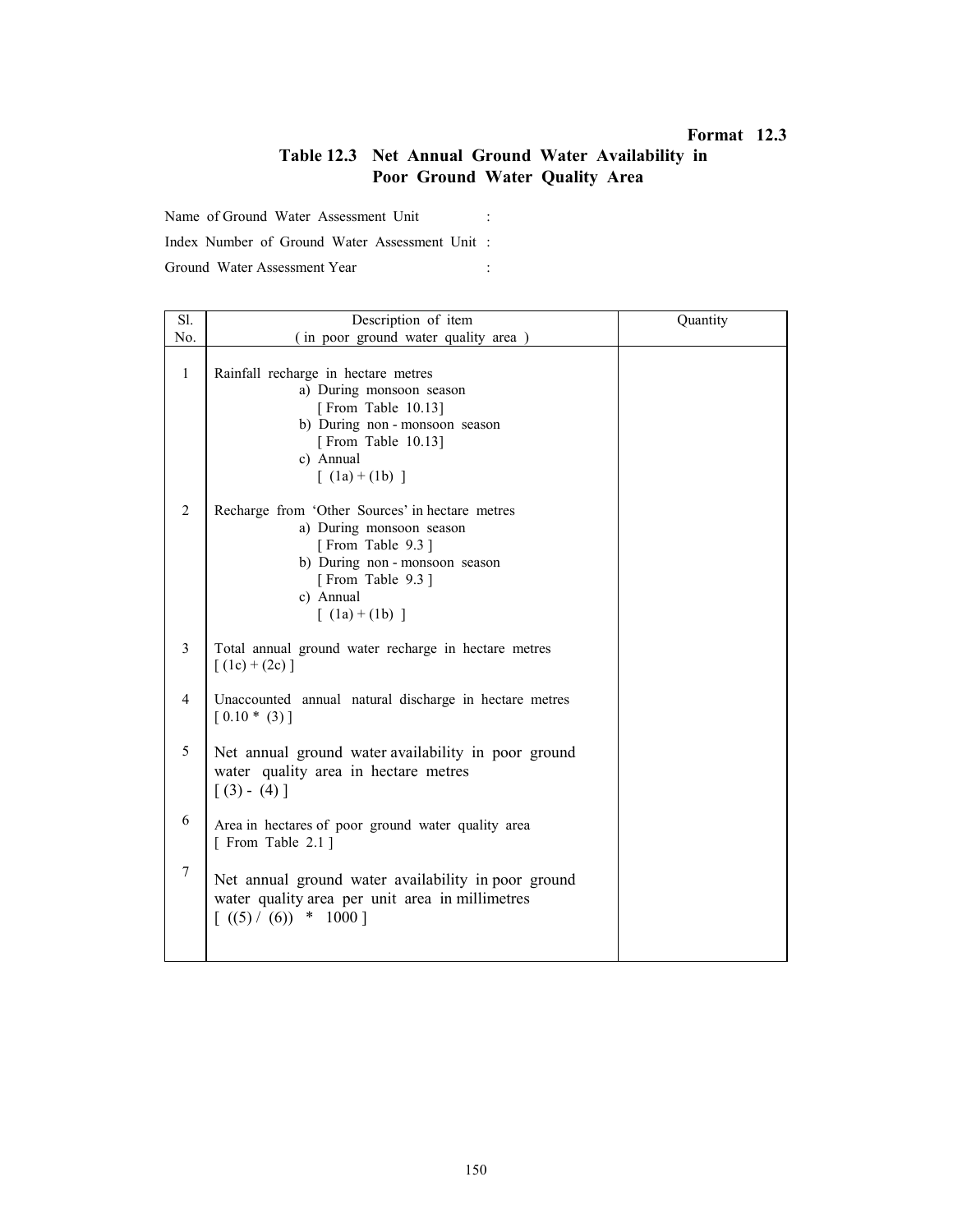#### CHAPTER 13

#### STAGE OF GROUND WATER DEVELOPMENT

#### 13.1 GENERAL

The current annual gross ground water draft for 'All Uses' in the two sub-units of command and non-command areas within a ground water assessment unit have been presented in Chapter 3. The net annual ground water availability in these two sub-units have been presented in Chapter 12. These results are made use of to obtain the stage of ground water development in these two sub-units. The stage of ground water development in a given sub-unit is defined as the current annual gross ground water draft for 'All Uses' in that sub-unit expressed as a percentage of the net annual ground water availability in that sub-unit.

# 13.2 COMMAND AND NON-COMMAND AREA 13.2.1 COMPUTATIONAL PROCEDURE

Let the net annual ground water availability in a given sub-unit (command/ noncommand) in hectare metres be 'B'. Let the current annual gross ground water draft for 'All Uses' in that sub-unit be 'C'. The stage of ground water development in that subunit, 'A' as a percentage can be then obtained as,

 $A = (C / B) * 100$ 

#### 13.2.2 PRESENTATION OF RESULTS

The computations for obtaining the stage of ground water development in the command and non-command areas are presented in one table (Table 13.1). The format to be adopted for this table is given in Format 13.1.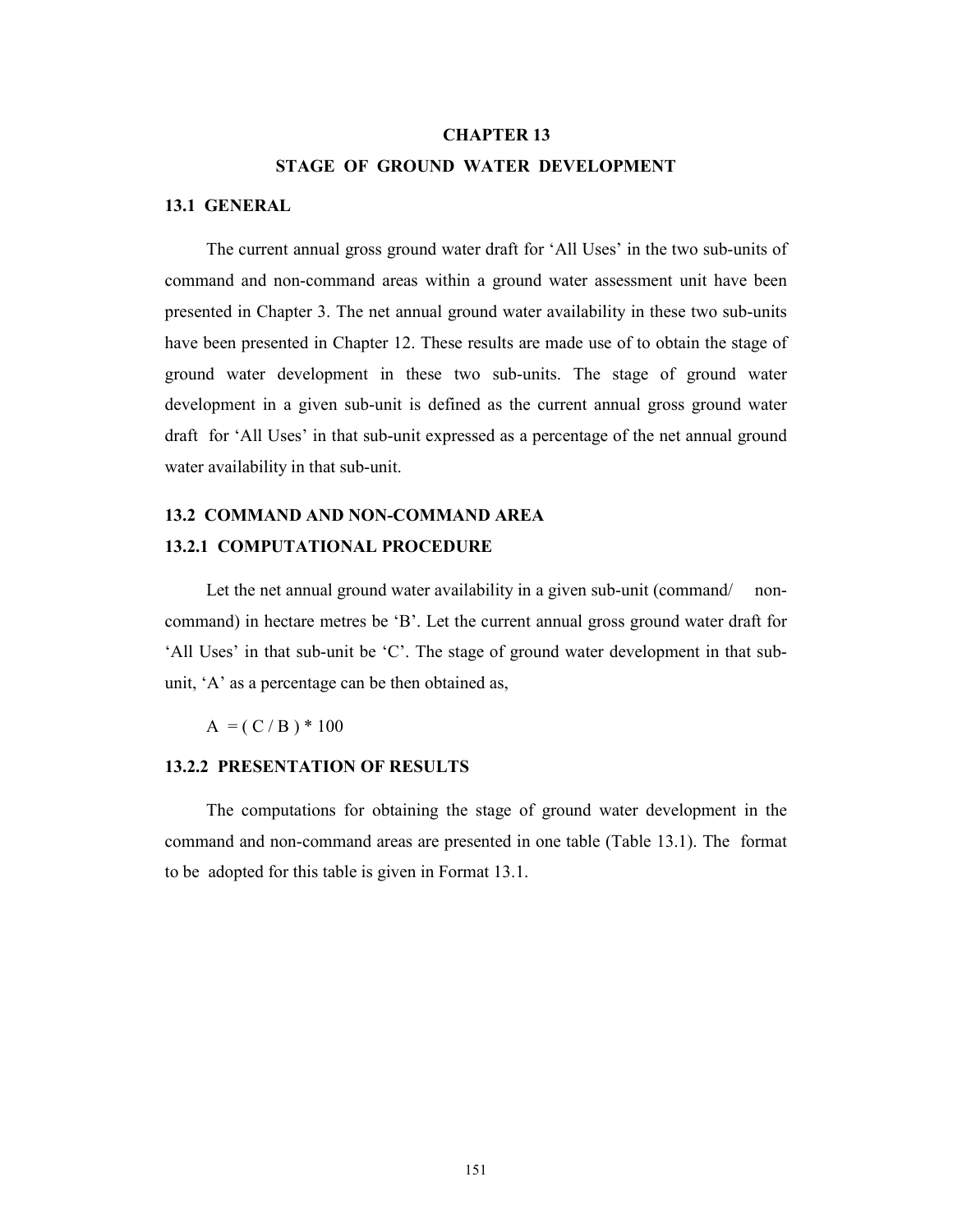# Format 13.1

# Table 13.1 Stage of Ground Water Development in Command and Non - command Areas

Name of Ground Water Assessment Unit : Index Number of Ground Water Assessment Unit : Ground Water Assessment Year :

| Sl.          | Description                                                                                               | Command area | Non - command area |
|--------------|-----------------------------------------------------------------------------------------------------------|--------------|--------------------|
| No.          |                                                                                                           |              |                    |
| (1)          | (2)                                                                                                       | (3)          | (4)                |
| $\mathbf{1}$ | Net annual ground water availability<br>in hectare metres<br>[From Table 12.1 / 12.2 ]                    |              |                    |
| 2            | Current annual gross ground water<br>draft for all uses<br>in hectare metres<br>[From Table $3.1 / 3.2$ ] |              |                    |
| 3            | Stage of Ground Water<br>Development as a percentage<br>$[(2) / (1) * 100]$                               |              |                    |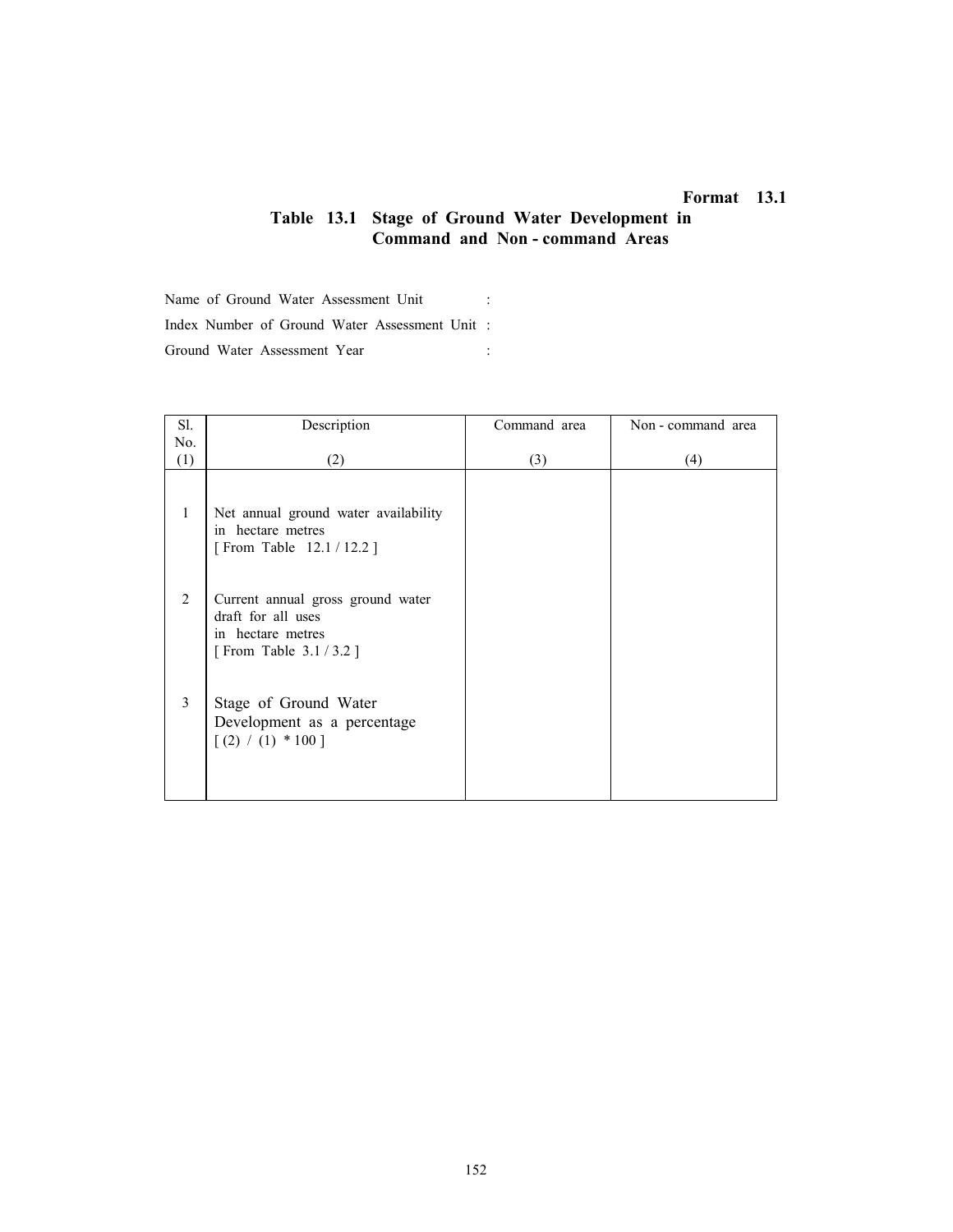#### CHAPTER 14

#### WATER TABLE TREND

#### 14.1 GENERAL

The water table trend has to be computed in each groundwater assessment unit for the following cases

#### a) Pre-monsoon and post-monsoon intervals in command area

## b) Pre-monsoon and post-monsoon intervals in non-command area

The above information are made use of, along with results of the stage of ground water development as presented earlier in Chapter 13, to categorize the two sub-units of command and non-command areas as 'Safe', 'Semi-critical', 'Critical' or 'Over Exploited' for purposes of future ground water development. The criteria to be adopted for such a categorization will be covered later in Chapter 15.

The estimation of the trend of water table during a given interval and for a given sub-unit comprises of the following steps :

- a) The depth to water table below ground level as recorded in a number of observations wells within the sub-unit are made use of to obtain the depth to water table information applicable for the sub-unit as a whole.
- b) The results from 'a' above are used in a scheme of linear regression analysis to establish the trend of water table.

#### 14.2 ASSUMPTIONS

The estimation of the trend of water table is based on the following assumptions:

a) The variation of depth to water table below ground level over successive ground water years is linear.

Let  $x$  be successive years, and  $y$  be the depth to water table below ground level in metres. The relation between x and y is,

 $y = ax + b$ where 'a' and 'b' are the regression constants

The value of 'a' obtained by linear regression analysis multiplied by 100 gives the trend of depth to water table below ground level in cm per year. Let this be designated as 'Z'. The water table shows a falling trend if 'Z' is positive and rising trend if 'Z' is negative. The absolute value of 'Z' gives the rise or fall of water table in cm per year.

b) As discussed in 'a' above, the water table shows a neither rising nor falling trend only if 'Z' is equal to zero. However, from a practical point of view it is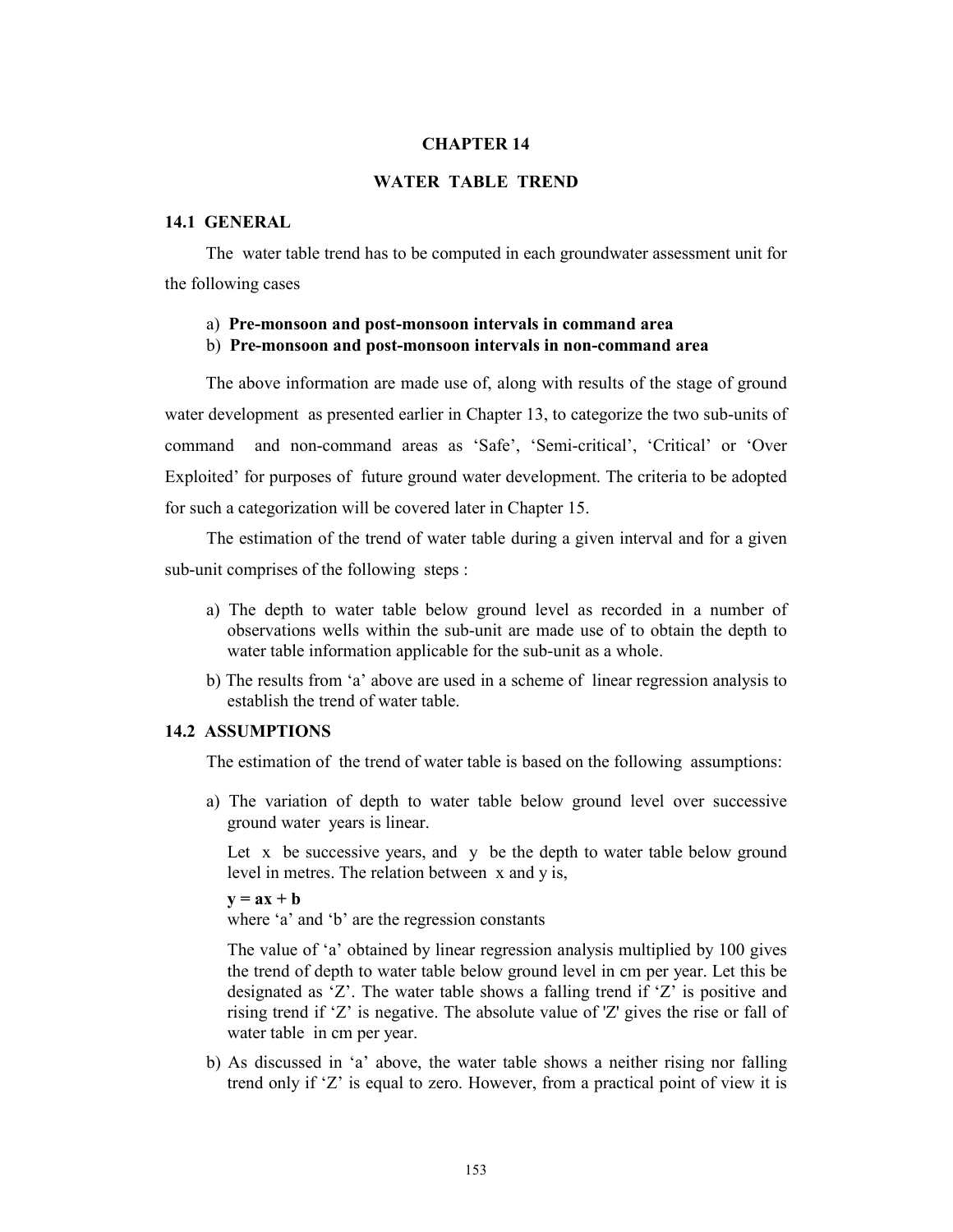necessary to adopt a range of values for 'Z' within which the water table can be considered to show a neither rising nor falling trend. With this consideration in mind, the water table trend is assumed to be,

- i) 'Rising' if 'Z' is less than -5 cm per year
- ii) 'Falling' if 'Z' is greater than  $+5$  cm per year
- iii) 'Neither Rise nor Fall' if 'Z' is between -5 and +5 cm per year

#### 14.3 COMPUTATIONAL PROCEDURE

#### 14.3.1 Command Area

#### 14.3.1.1 Water Table Information Applicable for Command Area

Location details and availability of water table data of all observation wells in the command area of the ground water assessment unit are presented in one table (Table 14.1). the format to be adopted for this table is given in Format 14.1. Ground water assessment is to be carried out once in three ground water years. Unprocessed data on depth to water table below ground level during pre-monsoon and post-monsoon intervals for the assessment year and the two years prior to it as recorded in a number of observation wells within the command area will be available each time the ground water assessment is made. These data are made use of to compute the depth to water table below ground level as applicable to the command area as a whole for the three ground water years mentioned above. The computations are presented in one table (Table 14.2). The format to be adopted for this table is given in Format 14.2.

Similar information applicable for the command area for a number of previous ground water years will be available from groundwater assessments made earlier. The complete set of information on depth to water table below ground level during premonsoon and post-monsoon intervals of a number of successive ground water years as applicable for the command area as a whole is presented in one table (Table 14.3). The format to be adopted for this table is given in Format 14.3.

#### 14.3.1.2 Water Table Trend during Pre-monsoon Interval

The depth to water table below ground water level applicable for the command area during the pre-monsoon intervals of successive ground water years as given in Table 14.3 are used in a scheme of linear regression analysis for estimating the water table trend during pre-monsoon interval for the command area.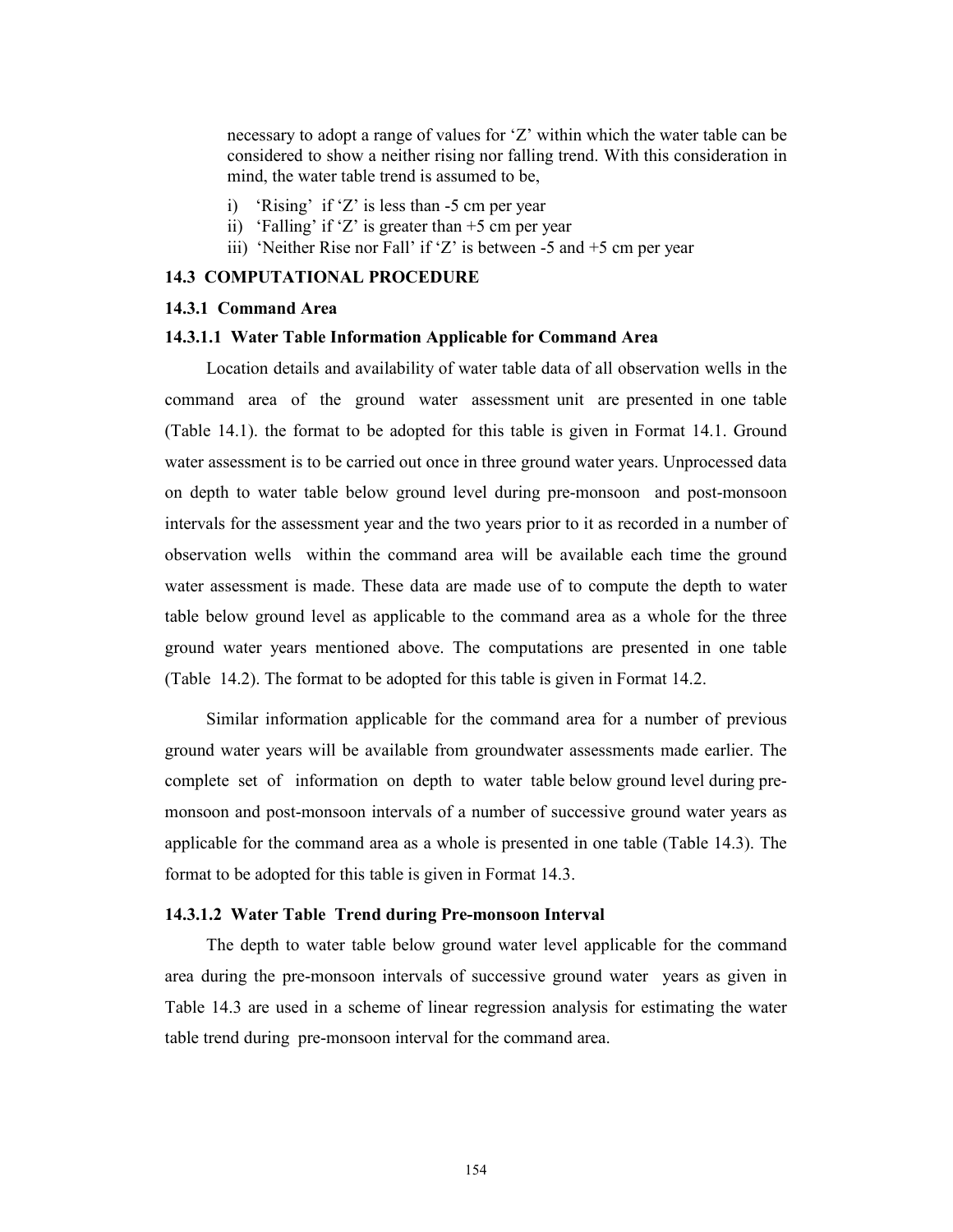The application of linear regression analysis requires a set of ordered pairs of data on x (i) and y(i) for  $i = 1$  to N, where 'N' refers to the number of pairs of data,  $x(i)$ refers to the year and y(i) refers to the depth to water table below ground level during the pre-monsoon interval. The value of  $x(i)$  for  $i = 1$  is 1, and this corresponds to the earliest ground water year for which water table data is available. If water table data is available for the next ground water year, the value of  $x(i)$  for  $i = 2$  is 2. However, if water table data is available only after a gap of one ground water year, the value of  $x(i)$ for  $i = 2$  is 3. A similar procedure is followed and the complete set of ordered pairs of data on  $x(i)$  and  $y(i)$  are obtained.

The use of linear regression analysis for obtaining the water table trend in the command area during the pre-monsoon interval is presented in one table (Table 14.4). The format to be adopted for this table is given in Format 14.4.

#### 14.3.1.3 Water Table Trend During Post Monsoon Interval

The computational scheme is identical to what has been described in the previous section, except that, the water table data during post-monsoon interval are now used in place of the pre-monsoon interval data. The computations are presented in one table (Table 14.5). The format to be adopted for this table is given in Format 14.5.

#### 14.3.2 Non -Command Area

The computational scheme for the non-command area is identical to what has been described earlier in Section 14.3.1 for the command area. The computations are presented in five tables( Tables 14.6 to 14.10). The formats to be adopted for these five tables are given in Formats 14.6 to 14.10 respectively.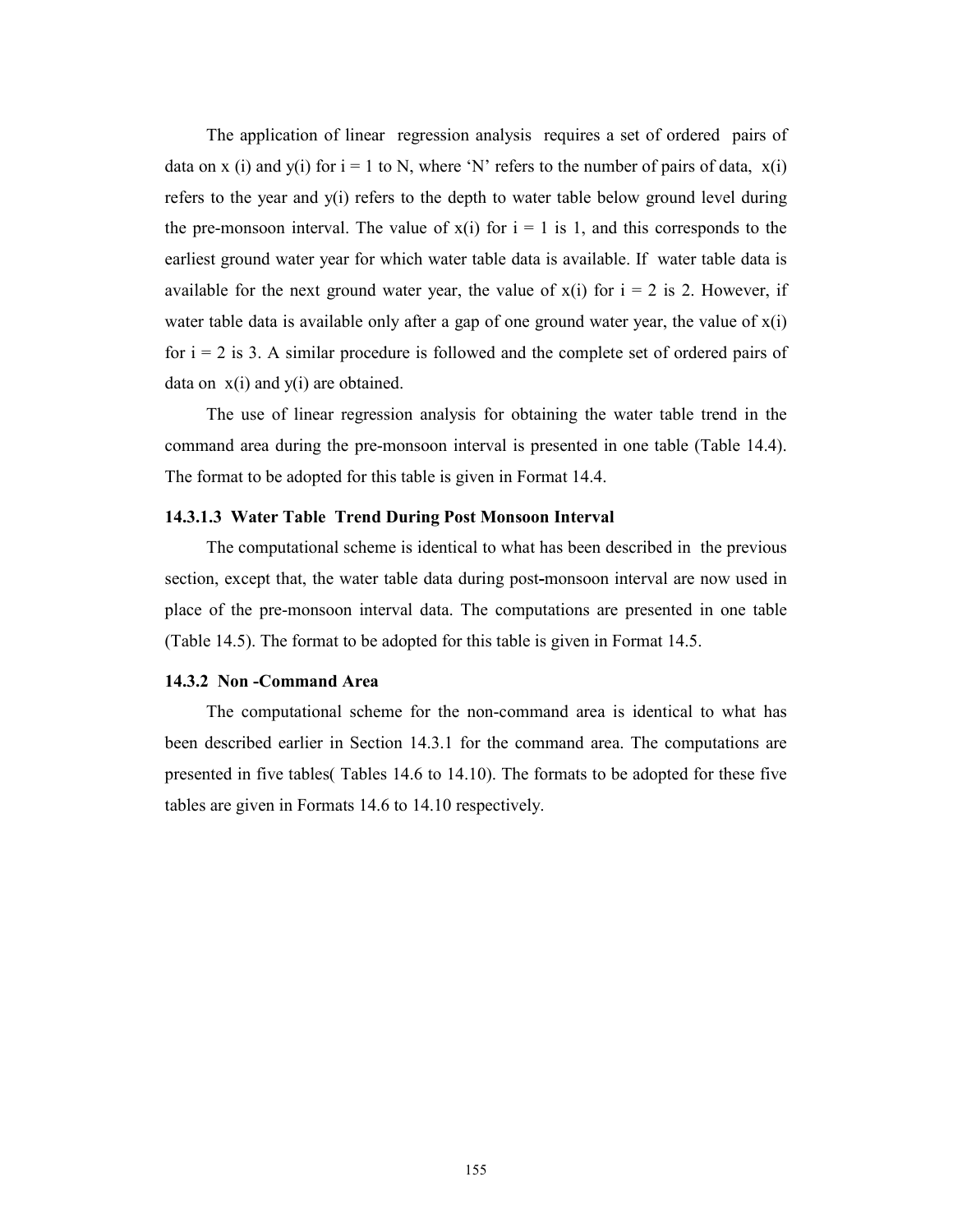# Table 14.1 Location Details and Availability of Water Table Data Of All Observation Wells in the Command Area

Name of Ground Water Assessment Unit : Ground Water Assessment Year :

Index Number of Ground Water Assessment Unit :

|            | Observation wells in the command area |          |           |                                                             |                               |                             |  |  |  |
|------------|---------------------------------------|----------|-----------|-------------------------------------------------------------|-------------------------------|-----------------------------|--|--|--|
| Sl.<br>No. | Location details                      |          |           | Ground water years for which water table data are available |                               |                             |  |  |  |
|            | Name of observation well              | Latitude | Longitude |                                                             |                               |                             |  |  |  |
|            |                                       |          |           | Number of<br>ground water years                             | Earliest<br>ground water year | Latest<br>ground water year |  |  |  |
| (1)        | (2)                                   | (3)      | (4)       | (5)                                                         | (6)                           | (7)                         |  |  |  |
| -1         |                                       |          |           |                                                             |                               |                             |  |  |  |
| 2          |                                       |          |           |                                                             |                               |                             |  |  |  |
| 3          |                                       |          |           |                                                             |                               |                             |  |  |  |
|            |                                       |          |           |                                                             |                               |                             |  |  |  |
|            |                                       |          |           |                                                             |                               |                             |  |  |  |
|            |                                       |          |           |                                                             |                               |                             |  |  |  |
|            |                                       |          |           |                                                             |                               |                             |  |  |  |
|            |                                       |          |           |                                                             |                               |                             |  |  |  |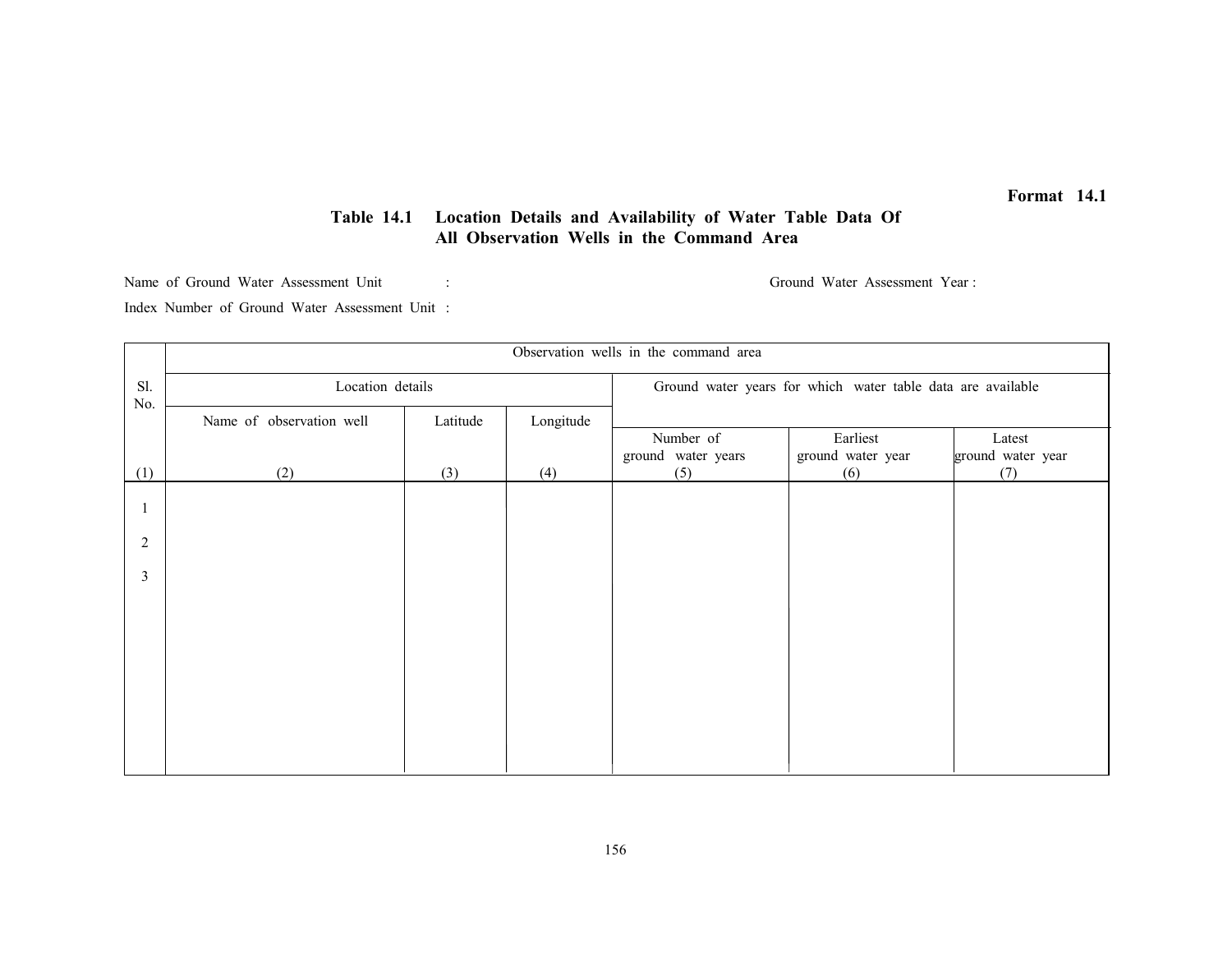# Table 14.2 Water Table Information for Command Area During the Ground Water Assessment Year and the Two Years Prior to It

Name of Ground Water Assessment Unit : Ground Water Assessment Year :

Index Number of Ground Water Assessment Unit :

|            |                                                                  | Depth to water table below ground level in metres during |                              |                                                                                                         |                       |                      |                       |  |
|------------|------------------------------------------------------------------|----------------------------------------------------------|------------------------------|---------------------------------------------------------------------------------------------------------|-----------------------|----------------------|-----------------------|--|
| Sl.<br>No. | Name of observation wells<br>in command area                     |                                                          | Ground water assessment year | One year prior to<br>Two years prior to<br>ground water assessment year<br>ground water assessment year |                       |                      |                       |  |
|            |                                                                  |                                                          |                              |                                                                                                         |                       |                      |                       |  |
| (1)        | (2)                                                              | Pre - monsoon<br>(3)                                     | Post - monsoon<br>(4)        | Pre - monsoon<br>(5)                                                                                    | Post - monsoon<br>(6) | Pre - monsoon<br>(7) | Post - monsoon<br>(8) |  |
|            |                                                                  |                                                          |                              |                                                                                                         |                       |                      |                       |  |
|            |                                                                  |                                                          |                              |                                                                                                         |                       |                      |                       |  |
| 2          |                                                                  |                                                          |                              |                                                                                                         |                       |                      |                       |  |
| 3          |                                                                  |                                                          |                              |                                                                                                         |                       |                      |                       |  |
|            |                                                                  |                                                          |                              |                                                                                                         |                       |                      |                       |  |
|            |                                                                  |                                                          |                              |                                                                                                         |                       |                      |                       |  |
|            |                                                                  |                                                          |                              |                                                                                                         |                       |                      |                       |  |
|            |                                                                  |                                                          |                              |                                                                                                         |                       |                      |                       |  |
|            |                                                                  |                                                          |                              |                                                                                                         |                       |                      |                       |  |
|            | For command area as a whole<br>(average of all wells considered) |                                                          |                              |                                                                                                         |                       |                      |                       |  |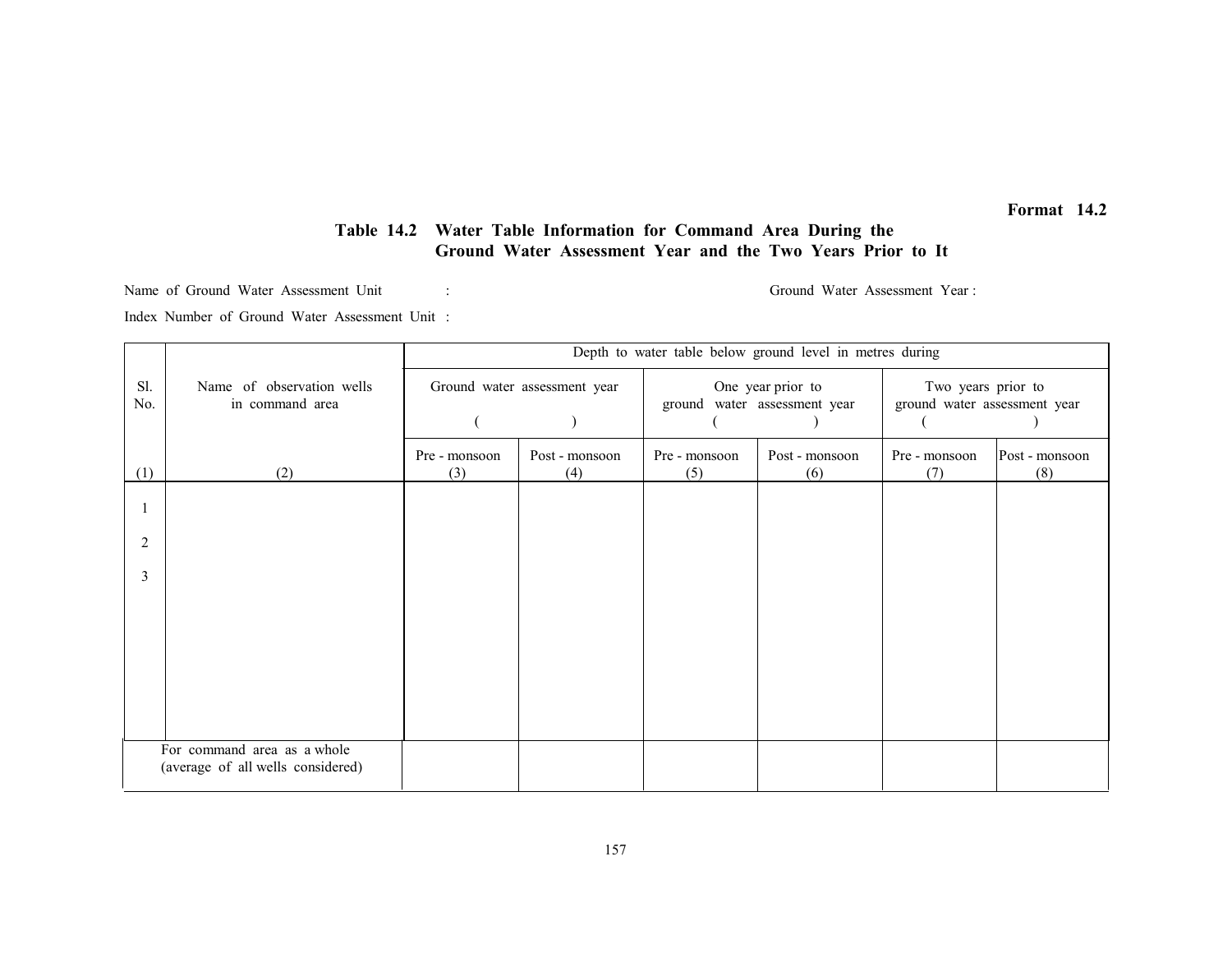# Table 14.3 Water Table Information for Command Area During A Number of Ground Water Years Till the Current Ground Water Assessment Year

Name of Ground Water Assessment Unit : Index Number of Ground Water Assessment Unit : Ground Water Assessment Year :

| Sl.<br>No.     | Ground water year | Depth to water table below ground level in metres<br>applicable for command area<br>[From Table 14.2 of this assessment report, and from<br>Table 14.3 of previous assessment report ] |                 |  |
|----------------|-------------------|----------------------------------------------------------------------------------------------------------------------------------------------------------------------------------------|-----------------|--|
|                |                   | Pre - monsoon                                                                                                                                                                          | Post - monsoon  |  |
| (1)            | (2)               | interval<br>(3)                                                                                                                                                                        | interval<br>(4) |  |
| $1\,$          |                   |                                                                                                                                                                                        |                 |  |
| $\overline{2}$ |                   |                                                                                                                                                                                        |                 |  |
| $\mathfrak{Z}$ |                   |                                                                                                                                                                                        |                 |  |
|                |                   |                                                                                                                                                                                        |                 |  |
|                |                   |                                                                                                                                                                                        |                 |  |
|                |                   |                                                                                                                                                                                        |                 |  |
|                |                   |                                                                                                                                                                                        |                 |  |
|                |                   |                                                                                                                                                                                        |                 |  |
|                |                   |                                                                                                                                                                                        |                 |  |
|                |                   |                                                                                                                                                                                        |                 |  |
|                |                   |                                                                                                                                                                                        |                 |  |
|                |                   |                                                                                                                                                                                        |                 |  |
|                |                   |                                                                                                                                                                                        |                 |  |
|                |                   |                                                                                                                                                                                        |                 |  |
|                |                   |                                                                                                                                                                                        |                 |  |
|                |                   |                                                                                                                                                                                        |                 |  |
|                |                   |                                                                                                                                                                                        |                 |  |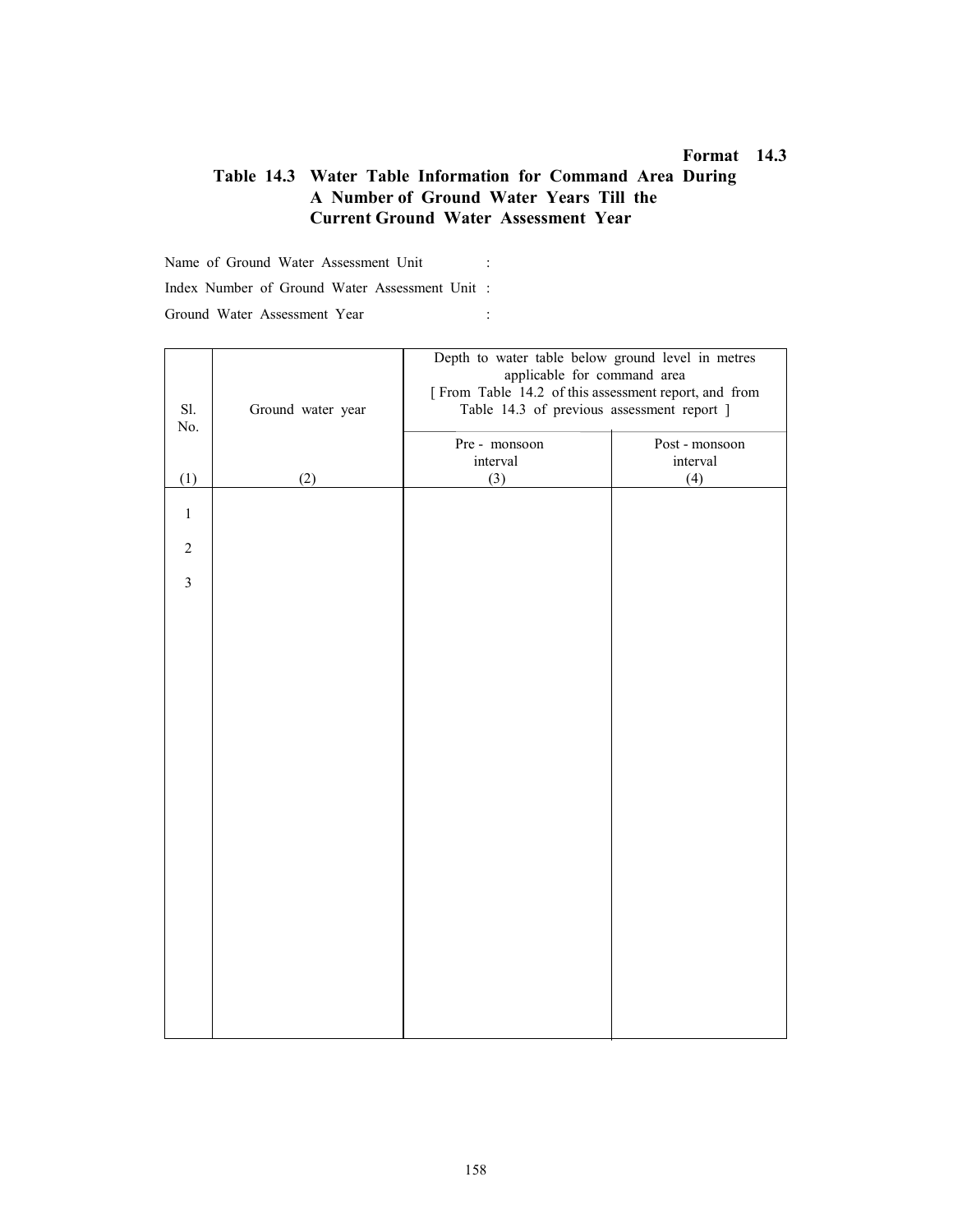# Table 14.4 Water Table Trend During Pre - monsoon Interval In Command Area

Name of Ground Water Assessment Unit :

Index Number of Ground Water Assessment Unit :

Ground Water Assessment Year :

| Sl.                     | Ground water | Year    | Depth to water table below    |              |               |
|-------------------------|--------------|---------|-------------------------------|--------------|---------------|
| $\rm No.$               | year         | x(i)    | ground level in metres during | $(x(i))^{2}$ | $x(i) * y(i)$ |
| (i)                     |              |         | pre - monsoon interval, y (i) |              |               |
|                         |              |         | [From Table 14.3]             |              |               |
| (1)                     | (2)          | (3)     | (4)                           | (5)          | (6)           |
| $\,1$                   |              |         |                               |              |               |
|                         |              |         |                               |              |               |
| $\overline{c}$          |              |         |                               |              |               |
|                         |              |         |                               |              |               |
| $\overline{\mathbf{3}}$ |              |         |                               |              |               |
|                         |              |         |                               |              |               |
|                         |              |         |                               |              |               |
|                         |              |         |                               |              |               |
|                         |              |         |                               |              |               |
|                         |              |         |                               |              |               |
|                         |              |         |                               |              |               |
|                         |              |         |                               |              |               |
|                         |              |         |                               |              |               |
|                         |              |         |                               |              |               |
|                         |              |         |                               |              |               |
|                         |              |         |                               |              |               |
|                         |              |         |                               |              |               |
|                         |              |         |                               |              |               |
|                         |              |         |                               |              |               |
|                         |              |         |                               |              |               |
|                         | Total        |         |                               |              |               |
|                         |              |         |                               |              |               |
|                         |              | $(S_1)$ | $(S_2)$                       | $(S_3)$      | $(S_4)$       |

Number of pairs of data considered, 'N' =

 a) Trend of depth to water table below ground level during pre - monsoon = interval in command area in centimetres per year

$$
[(\frac{(N * S_4) - (S_1 * S_2)}{(N * S_3) - S_1^2}] * 100]
$$

b) Water table trend during pre-monsoon interval in command area = ( Rising / Falling / Neither Rise nor Fall )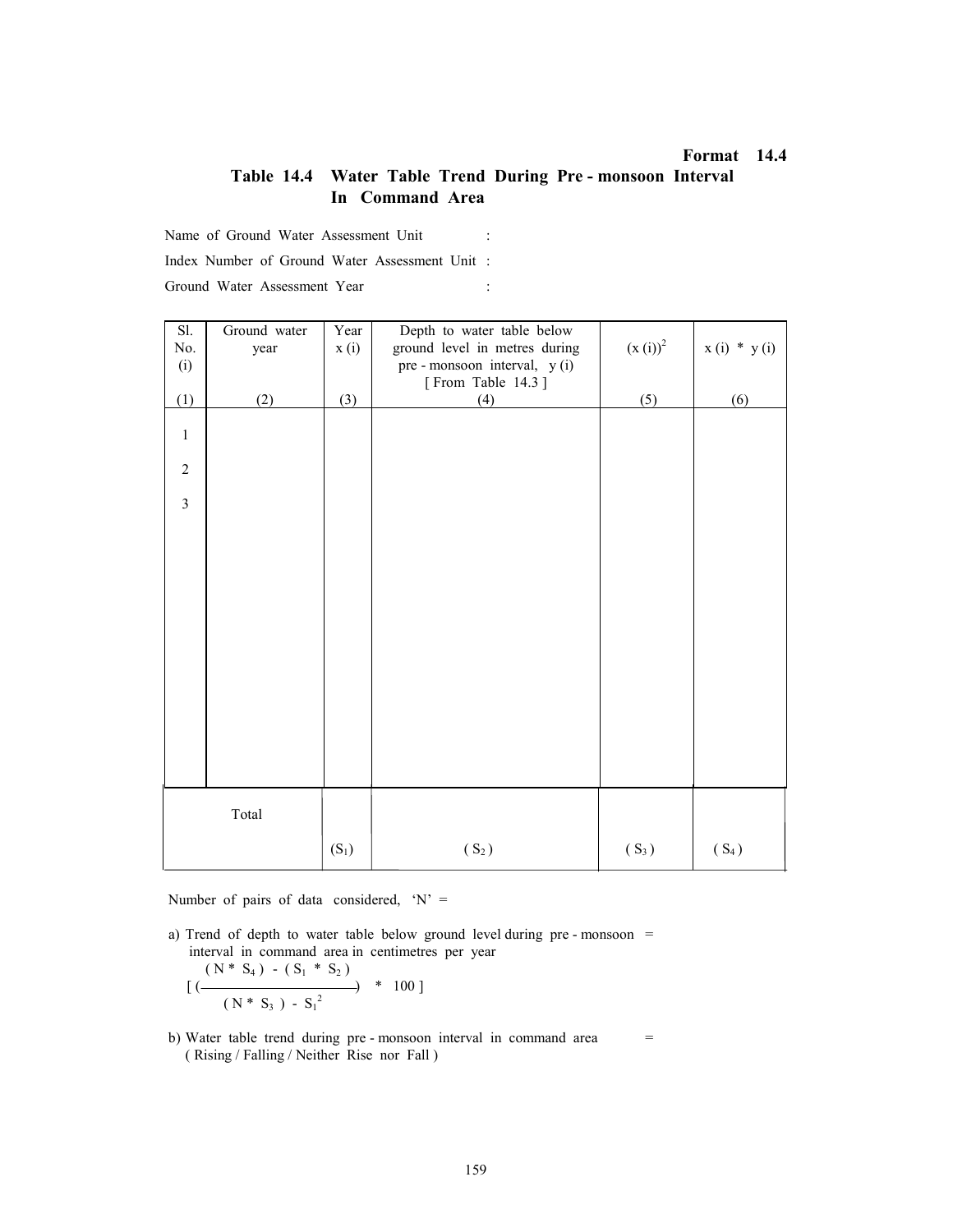## Table 14.5 Water Table Trend During Post - monsoon Interval In Command Area

Name of Ground Water Assessment Unit :

Index Number of Ground Water Assessment Unit :

Ground Water Assessment Year :

| Sl.              | Ground water | Year    | Depth to water table below     |              |               |
|------------------|--------------|---------|--------------------------------|--------------|---------------|
| $\rm No.$        | year         | x(i)    | ground level in metres during  | $(x(i))^{2}$ | $x(i) * y(i)$ |
| (i)              |              |         | post - monsoon interval, y (i) |              |               |
|                  |              |         | [From Table 14.3]              |              |               |
| (1)              | (2)          | (3)     | (4)                            | (5)          | (6)           |
|                  |              |         |                                |              |               |
| $\mathbf{1}$     |              |         |                                |              |               |
|                  |              |         |                                |              |               |
| $\boldsymbol{2}$ |              |         |                                |              |               |
|                  |              |         |                                |              |               |
| $\overline{3}$   |              |         |                                |              |               |
|                  |              |         |                                |              |               |
|                  |              |         |                                |              |               |
|                  |              |         |                                |              |               |
|                  |              |         |                                |              |               |
|                  |              |         |                                |              |               |
|                  |              |         |                                |              |               |
|                  |              |         |                                |              |               |
|                  |              |         |                                |              |               |
|                  |              |         |                                |              |               |
|                  |              |         |                                |              |               |
|                  |              |         |                                |              |               |
|                  |              |         |                                |              |               |
|                  |              |         |                                |              |               |
|                  |              |         |                                |              |               |
|                  |              |         |                                |              |               |
|                  |              |         |                                |              |               |
|                  | Total        |         |                                |              |               |
|                  |              |         |                                |              |               |
|                  |              | $(S_1)$ | $(S_2)$                        | $(S_3)$      | $(S_4)$       |
|                  |              |         |                                |              |               |

Number of pairs of data considered,  $N =$ 

a) Trend of depth to water table below ground level during post - monsoon = interval in command area in centimetres per year

$$
[(\frac{(N * S_4) - (S_1 * S_2)}{(N * S_3) - S_1^2}] * 100]
$$

b) Water table trend during post - monsoon interval in command area = ( Rising / Falling / Neither Rise nor Fall )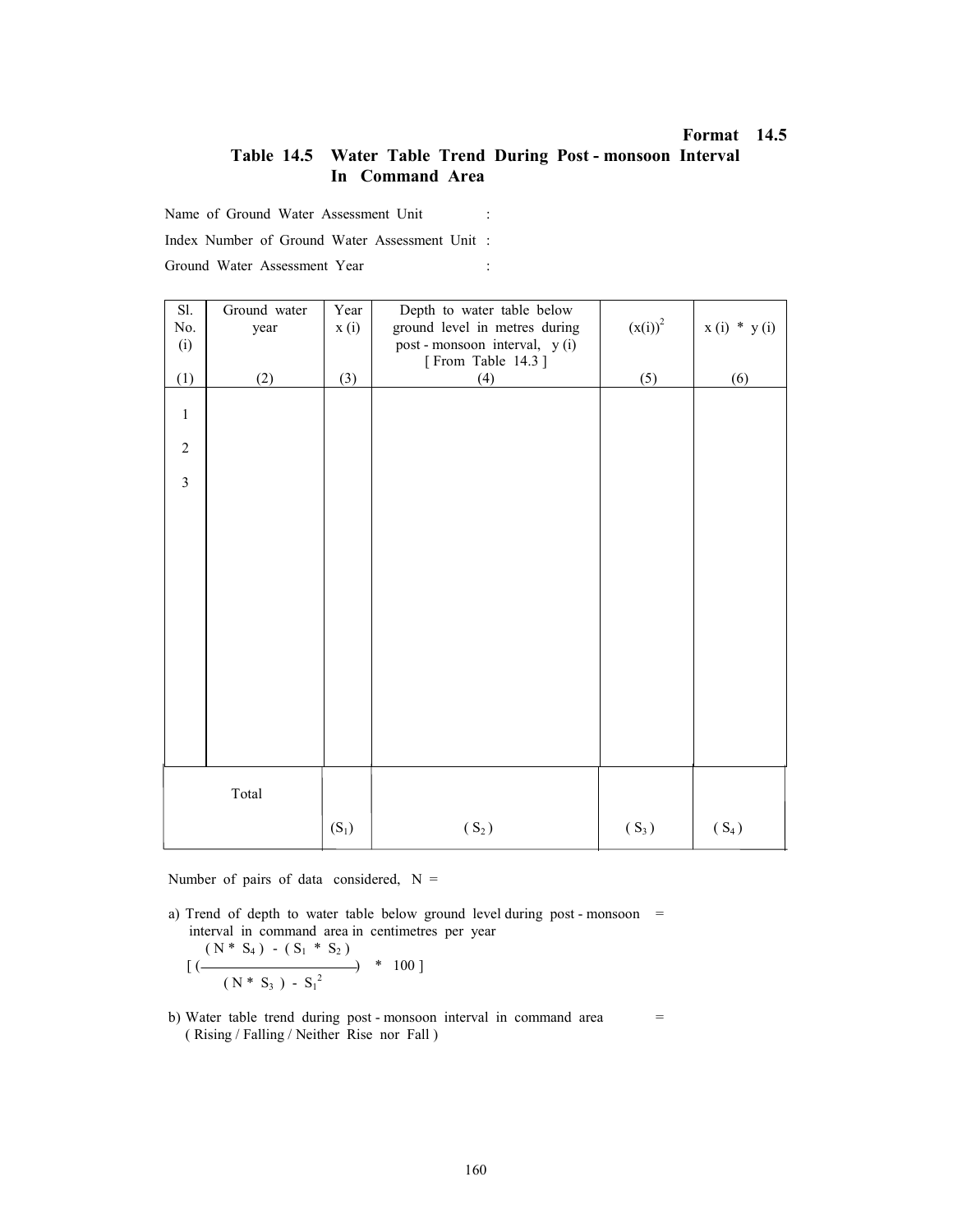# Table 14.6 Location Details and Availability of Water Table Data Of All Observation Wells in the Non - command Area

Name of Ground Water Assessment Unit : Ground Water Assessment Year :

Index Number of Ground Water Assessment Unit :

|                | Observation wells in the non-command area |          |           |                                 |                                                             |                             |
|----------------|-------------------------------------------|----------|-----------|---------------------------------|-------------------------------------------------------------|-----------------------------|
| Sl.<br>No.     | Location details                          |          |           |                                 | Ground water years for which water table data are available |                             |
|                | Name of observation well                  | Latitude | Longitude |                                 |                                                             |                             |
|                |                                           |          |           | Number of<br>ground water years | Earliest<br>ground water year                               | Latest<br>ground water year |
| (1)            | (2)                                       | (3)      | (4)       | (5)                             | (6)                                                         | (7)                         |
|                |                                           |          |           |                                 |                                                             |                             |
| $\overline{2}$ |                                           |          |           |                                 |                                                             |                             |
| $\overline{3}$ |                                           |          |           |                                 |                                                             |                             |
|                |                                           |          |           |                                 |                                                             |                             |
|                |                                           |          |           |                                 |                                                             |                             |
|                |                                           |          |           |                                 |                                                             |                             |
|                |                                           |          |           |                                 |                                                             |                             |
|                |                                           |          |           |                                 |                                                             |                             |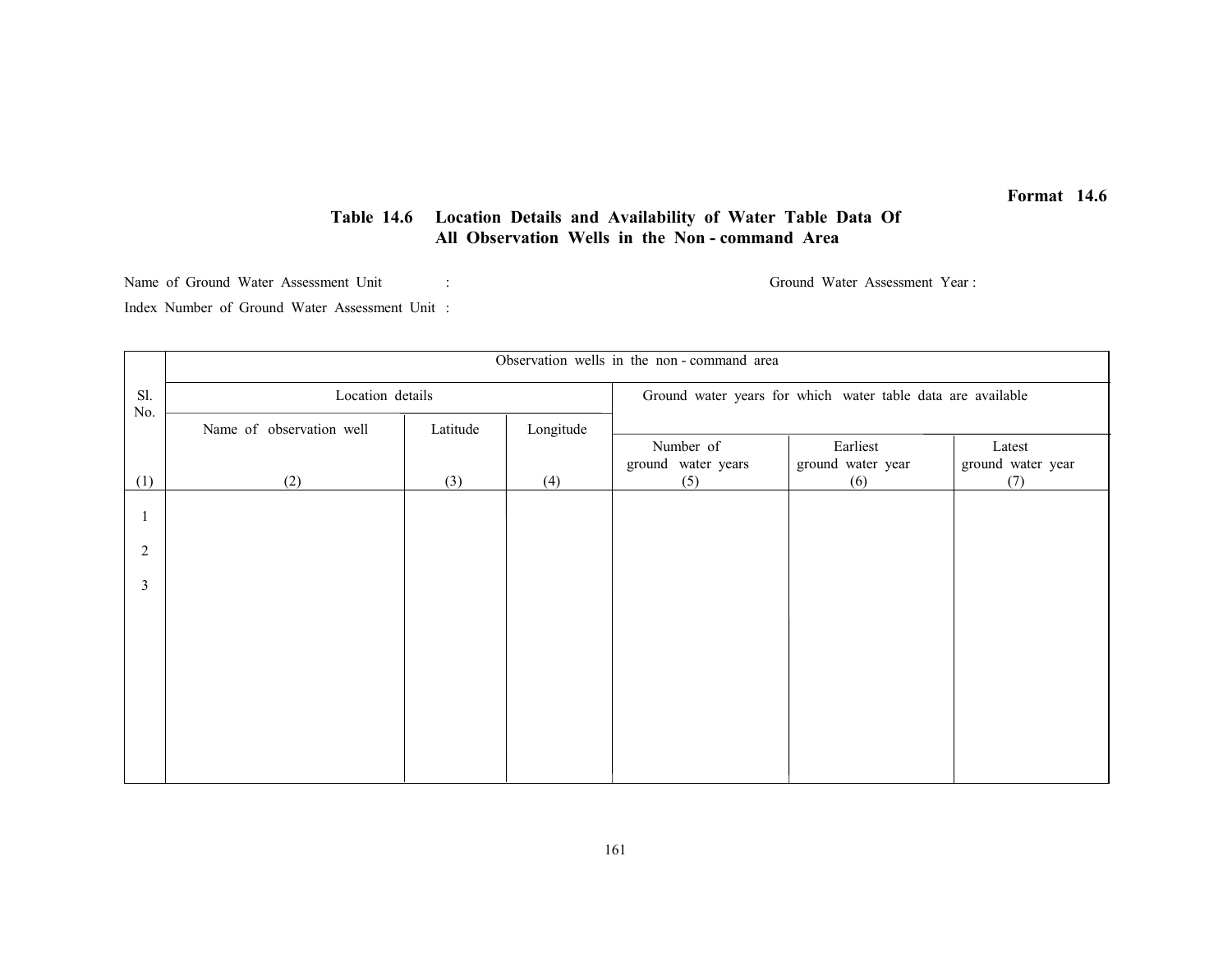# Table 14.7 Water Table Information for Non - command Area During the Ground Water Assessment Year and the Two Years Prior to It

Name of Ground Water Assessment Unit : Ground Water Assessment Year :

Index Number of Ground Water Assessment Unit :

|            |                                                                      | Depth to water table below ground level in metres during |                              |                      |                                                   |                              |                       |
|------------|----------------------------------------------------------------------|----------------------------------------------------------|------------------------------|----------------------|---------------------------------------------------|------------------------------|-----------------------|
| Sl.<br>No. | Name of observation wells<br>in non-command area                     |                                                          | Ground water assessment year |                      | One year prior to<br>ground water assessment year | ground water assessment year | Two years prior to    |
|            |                                                                      |                                                          |                              |                      |                                                   |                              |                       |
| (1)        | (2)                                                                  | Pre - monsoon<br>(3)                                     | Post - monsoon<br>(4)        | Pre - monsoon<br>(5) | Post - monsoon<br>(6)                             | Pre - monsoon<br>(7)         | Post - monsoon<br>(8) |
|            |                                                                      |                                                          |                              |                      |                                                   |                              |                       |
|            |                                                                      |                                                          |                              |                      |                                                   |                              |                       |
| 2          |                                                                      |                                                          |                              |                      |                                                   |                              |                       |
| 3          |                                                                      |                                                          |                              |                      |                                                   |                              |                       |
|            |                                                                      |                                                          |                              |                      |                                                   |                              |                       |
|            |                                                                      |                                                          |                              |                      |                                                   |                              |                       |
|            |                                                                      |                                                          |                              |                      |                                                   |                              |                       |
|            |                                                                      |                                                          |                              |                      |                                                   |                              |                       |
|            | For non-command area as a whole<br>(average of all wells considered) |                                                          |                              |                      |                                                   |                              |                       |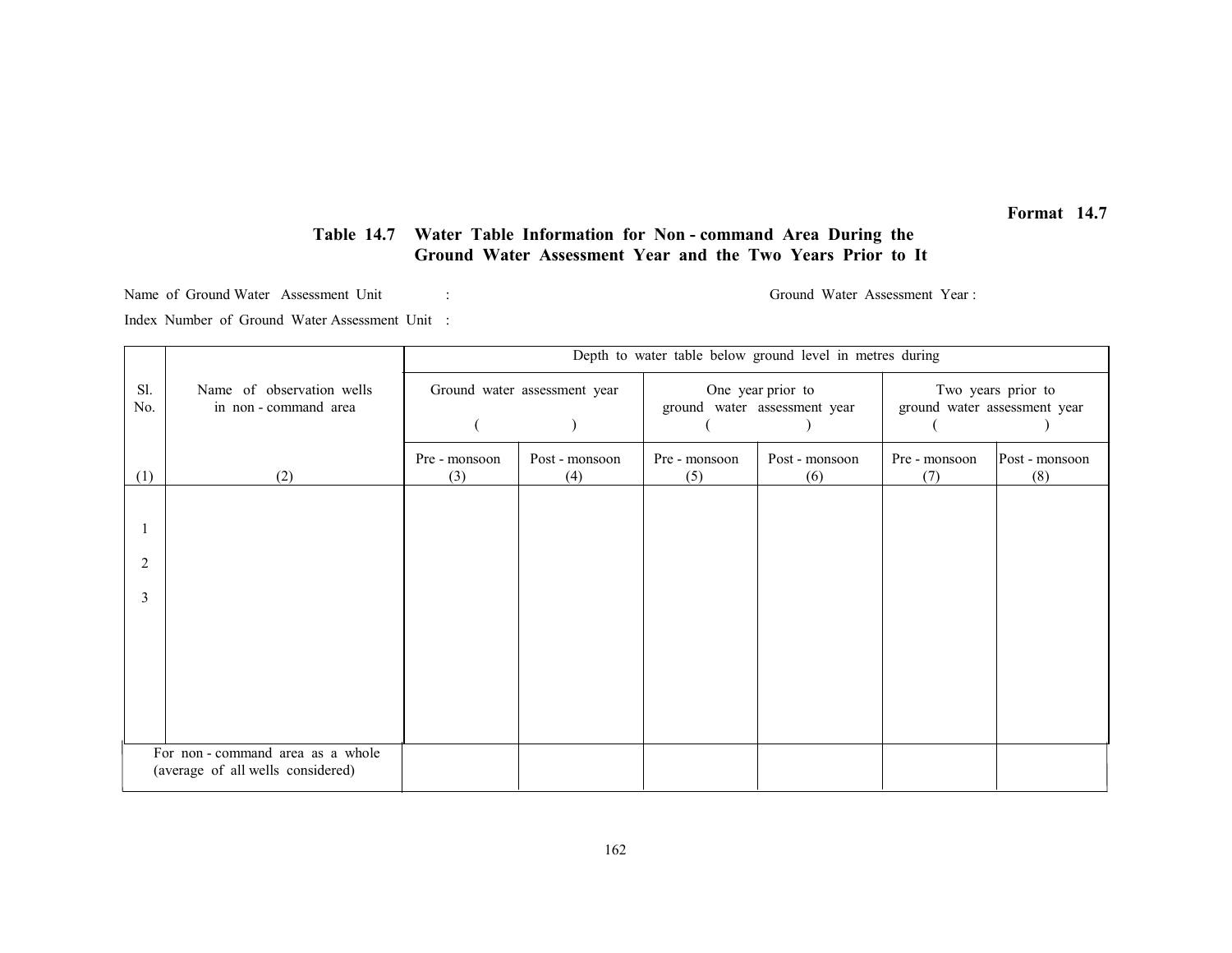# Table 14.8 Water Table Information for Non - command Area During A Number of Ground Water Years Till the Current Ground Water Assessment Year

Name of Ground Water Assessment Unit : Index Number of Ground Water Assessment Unit : Ground Water Assessment Year :

| Depth to water table below ground level in metres<br>applicable for non-command area during<br>[From Table 14.7, of this assessment report, and from<br>Sl.<br>Table 14.8 of previous assessment report ]<br>Ground water year |     |                           |                          |  |
|--------------------------------------------------------------------------------------------------------------------------------------------------------------------------------------------------------------------------------|-----|---------------------------|--------------------------|--|
| No.                                                                                                                                                                                                                            |     |                           |                          |  |
|                                                                                                                                                                                                                                |     | Pre - monsoon<br>interval | Post-monsoon<br>interval |  |
| (1)                                                                                                                                                                                                                            | (2) | (3)                       | (4)                      |  |
| $\mathbf{1}$                                                                                                                                                                                                                   |     |                           |                          |  |
| $\overline{2}$                                                                                                                                                                                                                 |     |                           |                          |  |
| $\overline{3}$                                                                                                                                                                                                                 |     |                           |                          |  |
|                                                                                                                                                                                                                                |     |                           |                          |  |
|                                                                                                                                                                                                                                |     |                           |                          |  |
|                                                                                                                                                                                                                                |     |                           |                          |  |
|                                                                                                                                                                                                                                |     |                           |                          |  |
|                                                                                                                                                                                                                                |     |                           |                          |  |
|                                                                                                                                                                                                                                |     |                           |                          |  |
|                                                                                                                                                                                                                                |     |                           |                          |  |
|                                                                                                                                                                                                                                |     |                           |                          |  |
|                                                                                                                                                                                                                                |     |                           |                          |  |
|                                                                                                                                                                                                                                |     |                           |                          |  |
|                                                                                                                                                                                                                                |     |                           |                          |  |
|                                                                                                                                                                                                                                |     |                           |                          |  |
|                                                                                                                                                                                                                                |     |                           |                          |  |
|                                                                                                                                                                                                                                |     |                           |                          |  |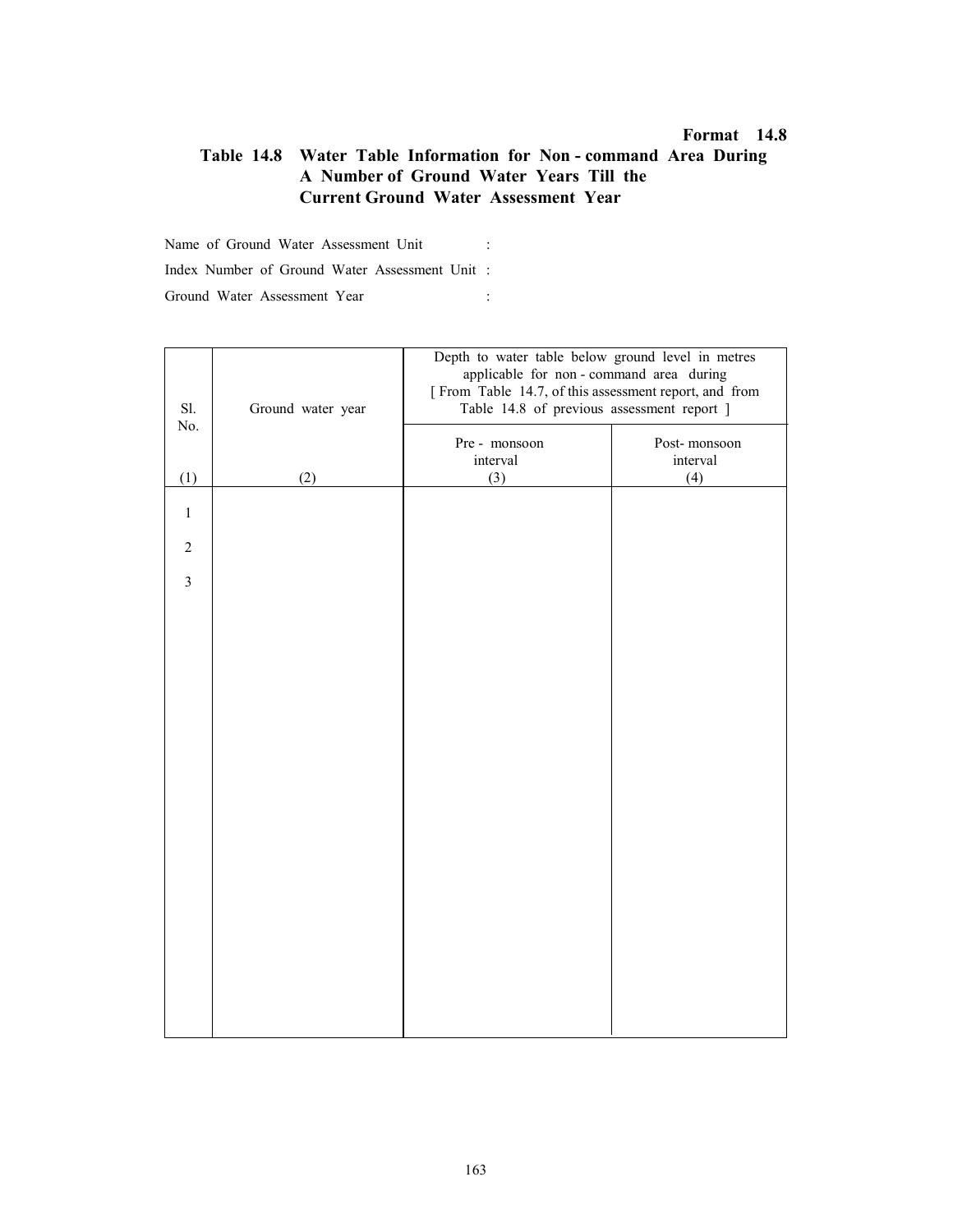# Table 14.9 Water Table Trend During Pre - monsoon Interval In Non - command Area

Name of Ground Water Assessment Unit :

Index Number of Ground Water Assessment Unit :

Ground Water Assessment Year :

| Sl.<br>$\rm No.$ | Ground water<br>year | Year<br>x(i) | Depth to water table below<br>ground level in metres during | $(x(i))^{2}$ | $x(i) * y(i)$ |
|------------------|----------------------|--------------|-------------------------------------------------------------|--------------|---------------|
| (i)              |                      |              | pre - monsoon interval, y (i)<br>[From Table 14.8]          |              |               |
| (1)              | (2)                  | (3)          | (4)                                                         | (5)          | (6)           |
| $\mathbf{1}$     |                      |              |                                                             |              |               |
| $\sqrt{2}$       |                      |              |                                                             |              |               |
| $\overline{3}$   |                      |              |                                                             |              |               |
|                  |                      |              |                                                             |              |               |
|                  |                      |              |                                                             |              |               |
|                  |                      |              |                                                             |              |               |
|                  |                      |              |                                                             |              |               |
|                  |                      |              |                                                             |              |               |
|                  |                      |              |                                                             |              |               |
|                  |                      |              |                                                             |              |               |
|                  |                      |              |                                                             |              |               |
|                  | Total                |              |                                                             |              |               |
|                  |                      | $(S_1)$      | $(S_2)$                                                     | $(S_3)$      | $(S_4)$       |

Number of pairs of data considered,  $N =$ 

 a) Trend of depth to water table below ground level during pre - monsoon = interval in non - command area in centimetres per year

$$
[(\frac{(N * S_4) - (S_1 * S_2)}{(N * S_3) - S_1^2}] * 100]
$$

 b) Water table trend during pre - monsoon interval in non - command area = ( Rising / Falling / Neither Rise nor Fall )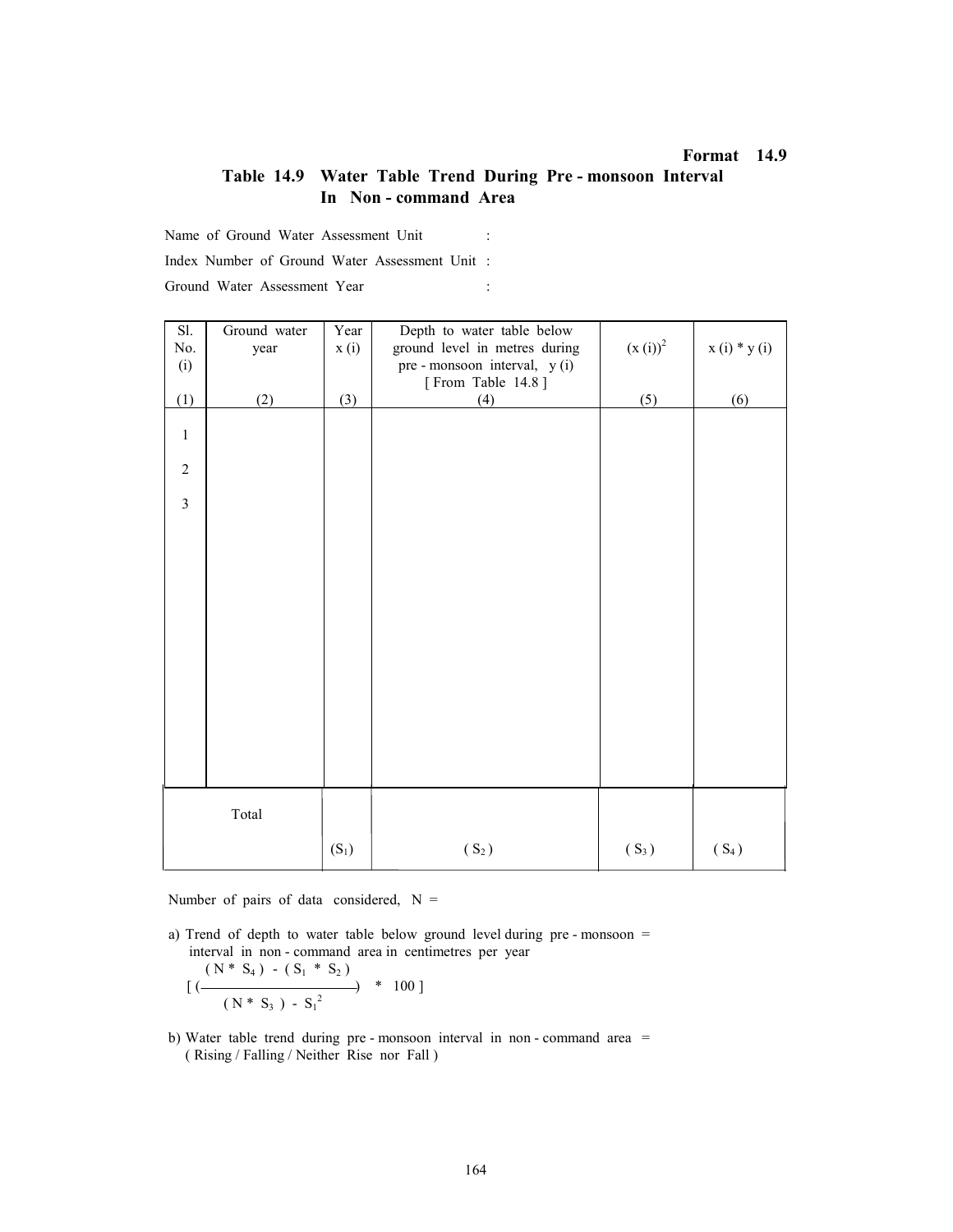# Table 14.10 Water Table Trend During Post - monsoon Interval In Non - command Area

Name of Ground Water Assessment Unit :

Index Number of Ground Water Assessment Unit :

Ground Water Assessment Year :

| Sl.            | Ground water | Year    | Depth to water table below     |              |               |
|----------------|--------------|---------|--------------------------------|--------------|---------------|
| $\rm No.$      | year         | x(i)    | ground level in metres during  | $(x(i))^{2}$ | $x(i) * y(i)$ |
| (i)            |              |         | post - monsoon interval, y (i) |              |               |
|                |              |         | [From Table 14.8]              |              |               |
| (1)            | (2)          | (3)     | (4)                            | (5)          | (6)           |
|                |              |         |                                |              |               |
| $\,1\,$        |              |         |                                |              |               |
|                |              |         |                                |              |               |
| $\sqrt{2}$     |              |         |                                |              |               |
|                |              |         |                                |              |               |
| $\overline{3}$ |              |         |                                |              |               |
|                |              |         |                                |              |               |
|                |              |         |                                |              |               |
|                |              |         |                                |              |               |
|                |              |         |                                |              |               |
|                |              |         |                                |              |               |
|                |              |         |                                |              |               |
|                |              |         |                                |              |               |
|                |              |         |                                |              |               |
|                |              |         |                                |              |               |
|                |              |         |                                |              |               |
|                |              |         |                                |              |               |
|                |              |         |                                |              |               |
|                |              |         |                                |              |               |
|                |              |         |                                |              |               |
|                |              |         |                                |              |               |
|                |              |         |                                |              |               |
|                | Total        |         |                                |              |               |
|                |              |         |                                |              |               |
|                |              | $(S_1)$ | $(S_2)$                        | $(S_3)$      | $(S_4)$       |
|                |              |         |                                |              |               |

Number of pairs of data considered,  $N =$ 

a) Trend of depth to water table below ground level during post - monsoon  $=$ interval in non - command area in centimetres per year

$$
[(\frac{(N * S_4) - (S_1 * S_2)}{(N * S_3) - S_1^2}] * 100]
$$

b) Water table trend during post - monsoon interval in non - command area = ( Rising / Falling / Neither Rise nor Fall )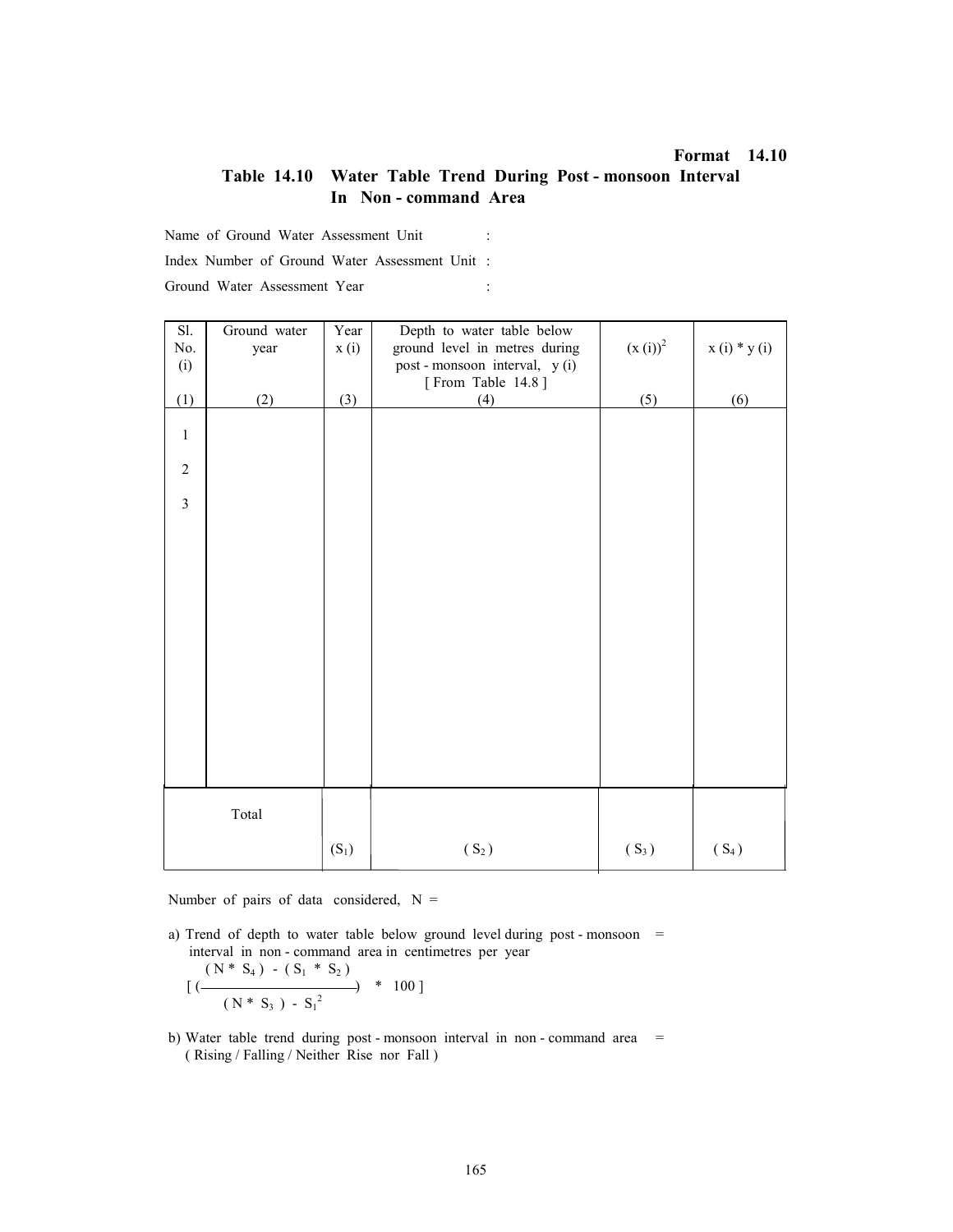#### CHAPTER 15

#### CATEGORIZATION OF

#### COMMAND AND NON-COMMAND AREAS

#### 15.1 GENERAL

The two sub-units of command and non-command areas in each ground water assessment unit are to be categorized as one of the following four categories for the purpose of establishing the scope for future ground water development in them.

a) Safe b) Semi-critical c) Critical d) Over Exploited

The above categorization is arrived at by considering both the stage of ground water development as presented earlier in Chapter 13, and the trend of water table during pre-monsoon and post-monsoon intervals as presented earlier in Chapter 14.

#### 15.2 SET OF CRITERIA FOR CATEGORIZATION

#### 15.2.1 Safe

A sub-unit (command/ non-command area) is categorized as 'Safe' with potential for future ground water development if one of the following two criteria is fulfilled :

- a) The stage of ground water development is less than or equal to 70 %, and the water table during at least one of the two intervals (either pre-monsoon or postmonsoon ) does not show a falling trend.
- b) The stage of ground water development is greater than 70% but less than or equal to 90%, and the water table during both pre-monsoon and postmonsoon intervals do not show a falling trend.

In case a sub-unit gets categorized as 'Safe' on the basis of the criterion mentioned

in 'b' above, it is to be noted that, caution has to be however exercised, while deciding the actual quantum of additional ground water withdrawal to be made in the future.

#### 15.2.2 Semi-critical

A sub-unit (Command/ non-command area) is categorized as 'Semi-critical' with caution to be exercised for future ground water development if the following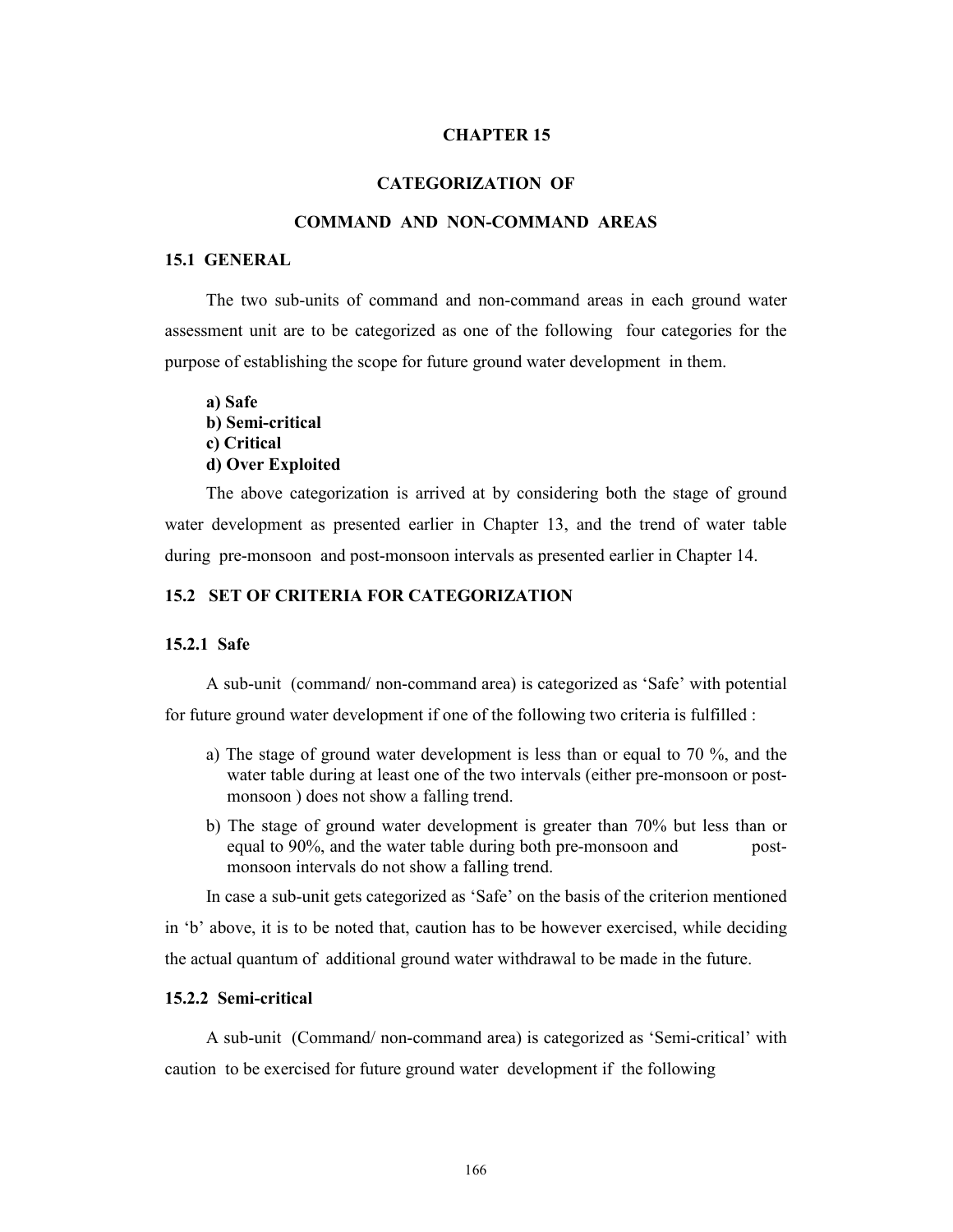criterion is fulfilled :

a) The stage of ground water development is greater than 70 % but less than or equal to 90 %, and the water table during only one of the two intervals (either pre-monsoon or post-monsoon) shows a falling trend.

In case a sub-unit gets categorized as 'Semi-critical', it is necessary to increase the

density of observation wells in that sub-unit so that,

- i) the rainfall recharge during monsoon season by the water table fluctuation method can be estimated with greater accuracy.
- ii) the trend of water table during pre- monsoon and post-monsoon intervals can be evaluated with greater accuracy, and
- iii)the trend of water table during pre- monsoon and post- monsoon intervals consequent to further groundwater development can be more effectively monitored.

#### 15.2.3 Critical

A sub-unit (command/ non-command area) is categorized as 'Critical' with only very marginal scope for future ground water development if one of the following criteria is fulfilled :

- a) the stage of ground water development is more than 90%, and the water table during only one of the two intervals (either pre-monsoon or postmonsoon ) shows a falling trend.
- b) the stage of ground water development is less than or equal to 100%, and the water table during both pre-monsoon and post-monsoon intervals show a falling trend.
- In case a sub-unit gets characterised as 'Critical', it is necessary to adopt the

following measures in that sub-unit :

- i) Increase the density of observation wells for reasons mentioned earlier.
- ii) Implement water conservation measures, artificial recharge etc., in a concerted manner so as to ensure more ground water recharge and a sustainable ground water development .
- iii)Carry out micro level studies as described in Appendix 15.1 so that the ground water assessment made for the sub-unit can be reassessed more correctly.

#### 15.2.4 Over Exploited

A sub-unit (Command / Non-command area) is categorized as 'Over Exploited' with practically no scope for any future ground water development if the following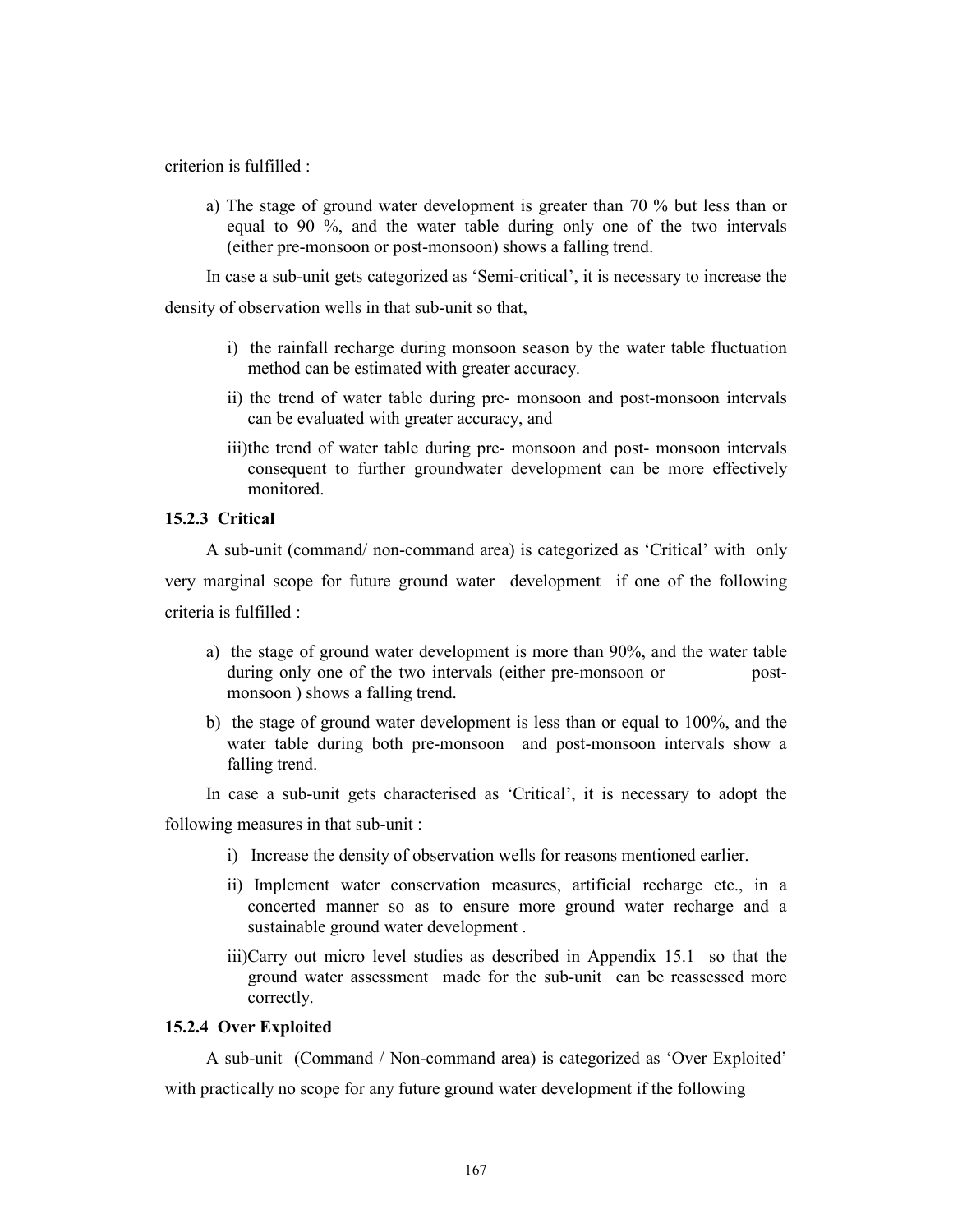criterion is fulfilled :

a) the stage of ground water development is more than 100%, and the water table during both pre-monsoon and post-monsoon intervals show a falling trend.

The three measures of increasing the density of observation wells, implementing water conservation schemes/ artificial recharge programs, and carrying out micro level studies as described earlier in Section 15.2.3 for 'Critical areas' also apply for all subunits which get categorized as 'Over Exploited'.

# 15.3 PRESENTATION OF RESULTS

The categorization of command and non-command areas in each ground water assessment unit is presented in one table (Table 15.1). The format to be adopted for this table is given in Format 15.1.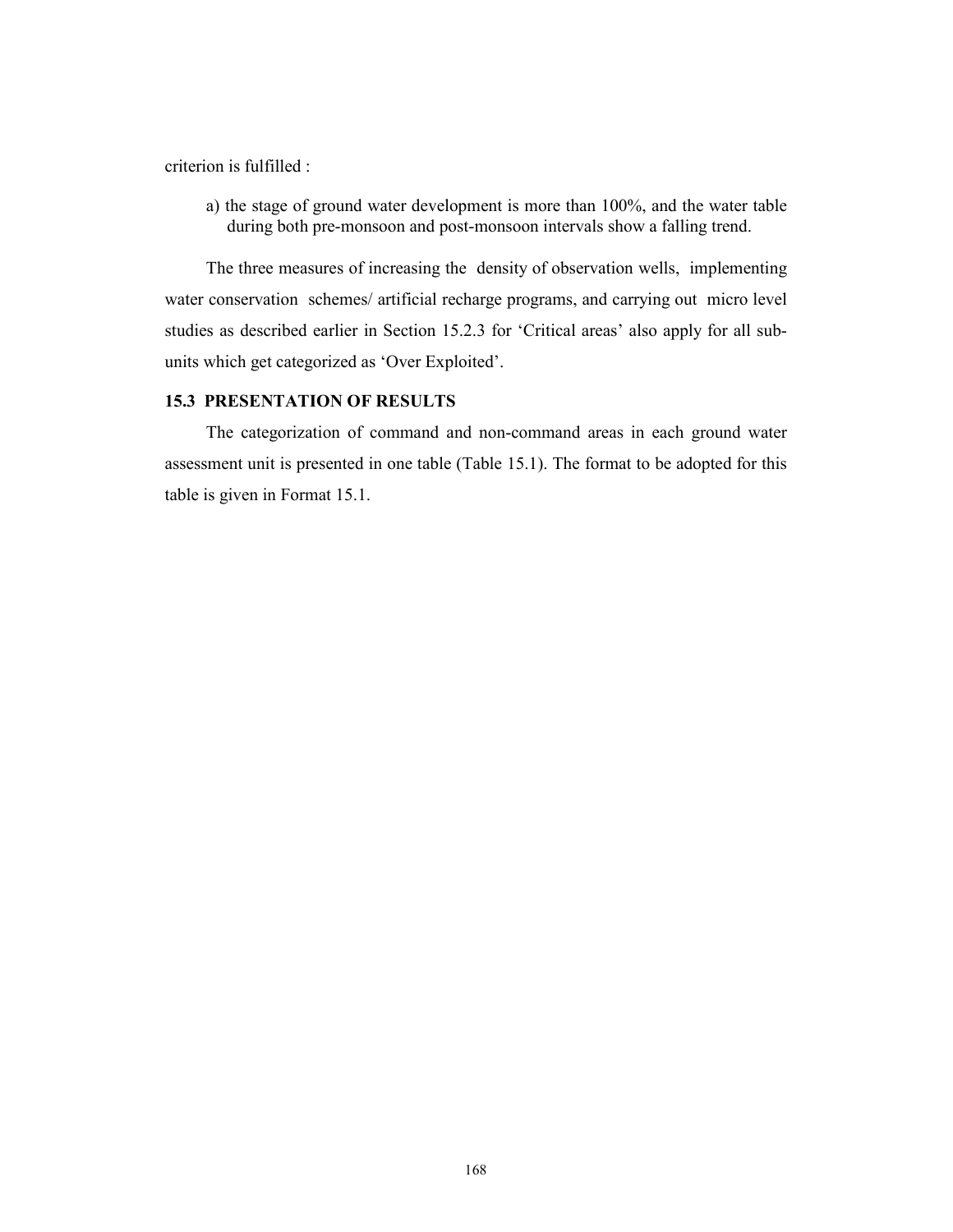# Format 15.1 Table 15.1 Categorisation of Command and Non - command Areas

Name of Ground Water Assessment Unit :

Index Number of Ground Water Assessment Unit :

Ground Water Assessment Year :

| Sl. | Description of item                                                                                                | Command area | Non - command area |
|-----|--------------------------------------------------------------------------------------------------------------------|--------------|--------------------|
| No. |                                                                                                                    |              |                    |
| (1) | (2)                                                                                                                | (3)          | (4)                |
| 1   | Stage of ground water development<br>as a percentage<br>[From Table 13.1]                                          |              |                    |
| 2   | Does the water table during<br>pre-monsoon interval show a<br>falling trend (Yes/No)<br>[From Table 14.4 / 14.9]   |              |                    |
| 3   | Does the water table during<br>post-monsoon interval show a<br>falling trend (Yes/No)<br>[From Table 14.5 / 14.10] |              |                    |
| 4   | Categorisation of the sub-unit<br>(Safe / Semi-critical / Critical /<br>Over Exploited)                            |              |                    |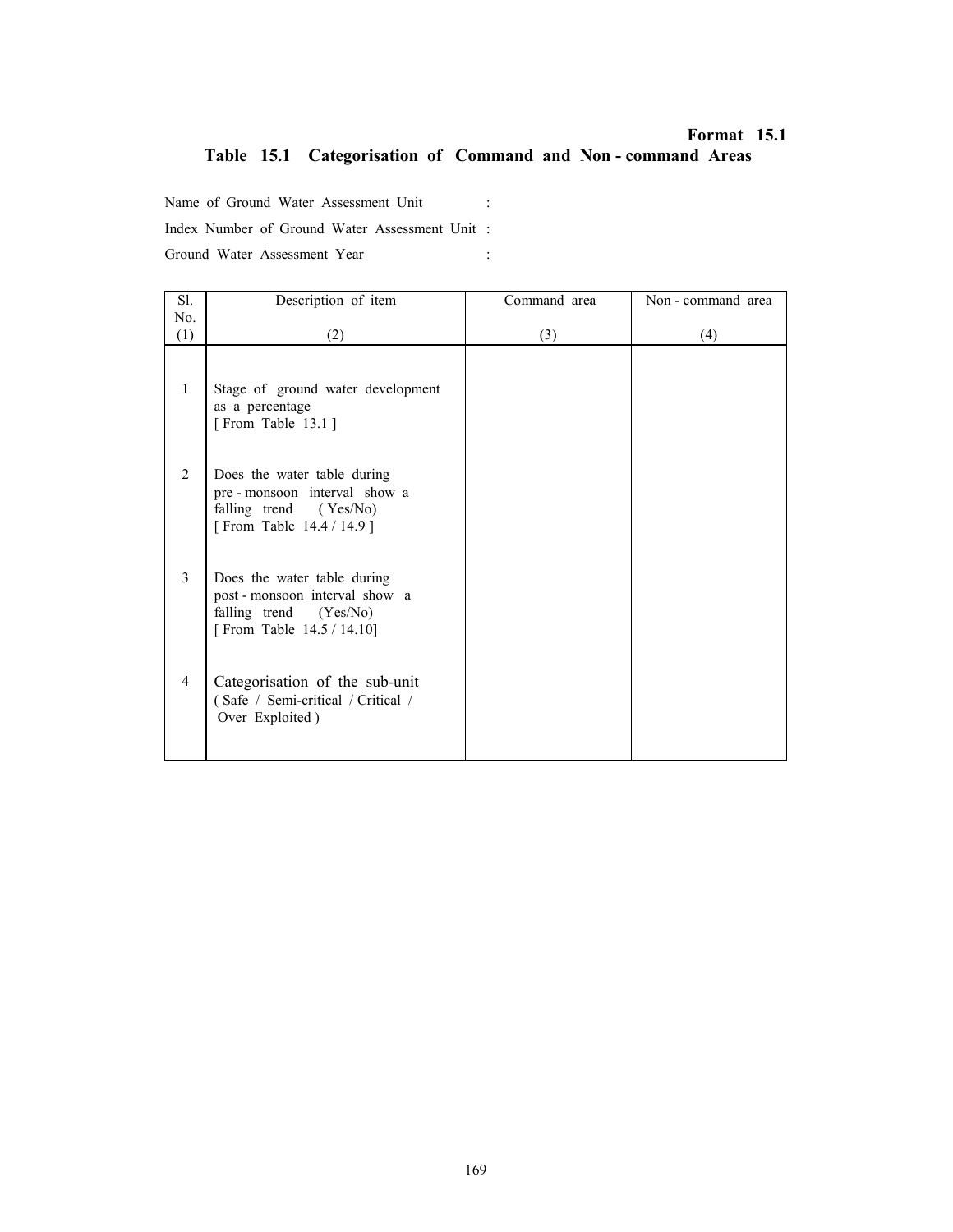#### CHAPTER 16

# ALLOCATION FOR DOMESTIC AND INDUSTRIAL WATER SUPPLY

#### 16.1 GENERAL

Among various demands for water, the 'National Water Policy' assigns the highest priority to domestic water supply. Industrial water supply may be also important for some States/ Union Territories. There is therefore, a need to provide a certain allocation of ground water for domestic and industrial water supply so that, the demands for these two purposes are ensured before planning any future ground water development to meet the demands of other purposes like irrigation .

Unlike irrigation water requirement which primarily depends on the availability of irrigable land, the requirement for domestic and industrial water supply depends on the population. It is also preferable that, a projected population say 25 years from now, and not the current population is considered, while arriving at the annual allocation for domestic and industrial water supply.

The following factors are important for arriving at an estimate for the annual allocation of ground water to meet domestic and industrial water requirements.

- a) extent of dependence on ground water
- b) per capita per day requirement of water
- c) criteria for population projection

The above factors are likely to vary considerably from State to State, and even within a State. In other words, the estimation of allocation for domestic and industrial water supply is highly location specific. Consequently, each State/ Union Territory is given a freedom to arrive at the estimate of the annual allocation on the basis of any procedure most suitable to them. The only requirement is that, the annual allocation of ground water for domestic and industrial water supply should be arrived at for the two sub-units of command and non-command areas in each ground water assessment unit with as much reliability as possible. The results are presented in one table (Table 16.1). The format to be adopted for this table is given in Format 16.1.

The report on "Ground Water Estimation Methodology-1997" however, suggests a procedure which can be made use for estimating the annual allocation of ground water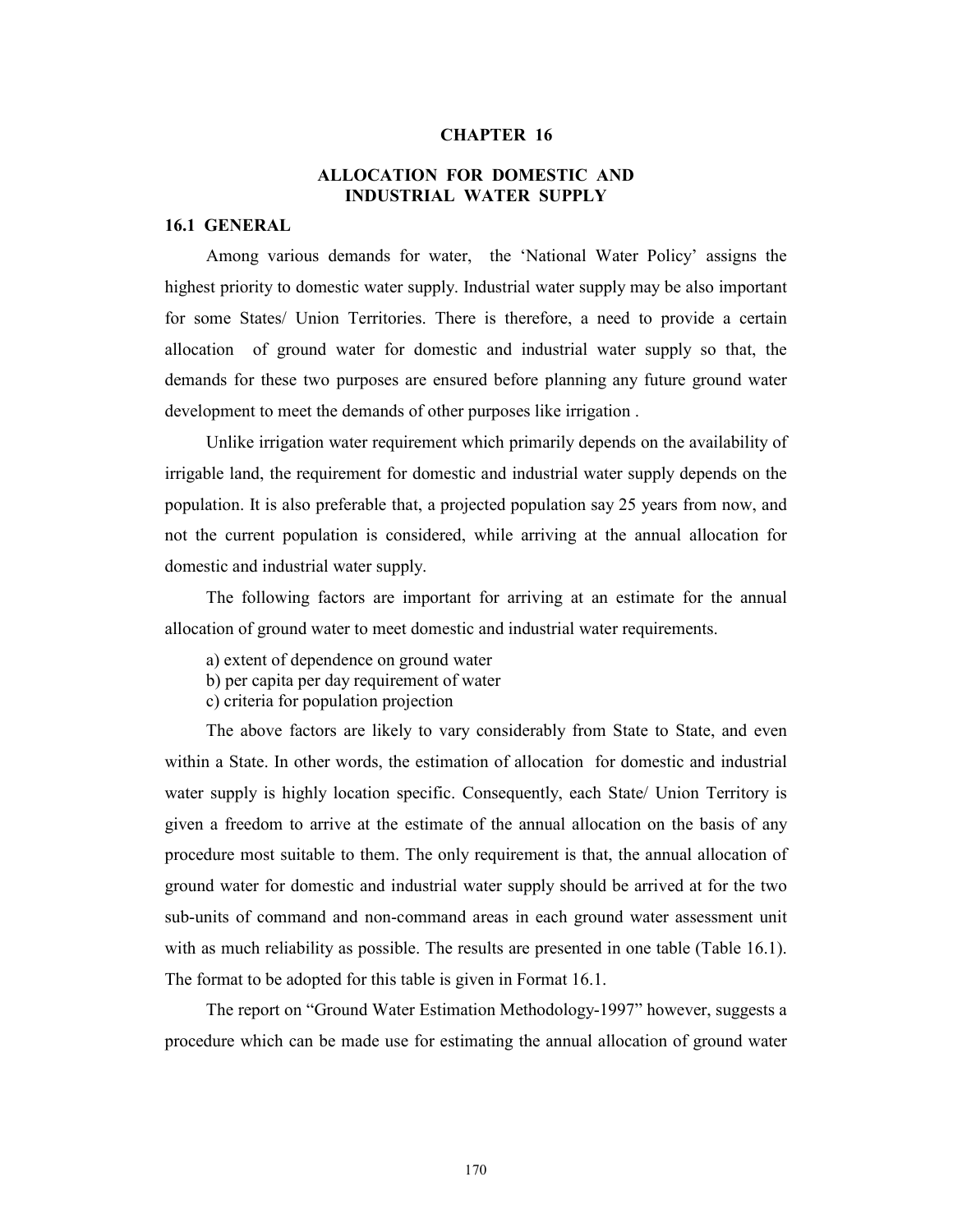for domestic and industrial water supply. This procedure which is described in the next section can be adopted if it is found suitable, and if a better procedure is not available.

#### 16.2 SUGGESTED COMPUTATIONAL PROCEDURE

The report on "Ground water Estimation Methodology - 1997" recommends that the allocation for domestic and industrial water supply per unit area can be arrived at using the following equation in which it is assumed that, the requirement for domestic and industrial water supply is 60 lpcd (litres per capita per day).

 $Y = 22 * N * L_{\sigma}$ 

where,

Y is allocation for domestic and industrial water supply per unit area in mm/ year

N is projected population density in thousands per sq.km.

 $L_g$  is a measure of the dependence on ground water to meet domestic and industrial water supply as a fraction (less than or equal to 1).  $L<sub>g</sub>$  is equal to 1, if domestic and industrial water supply are solely met with ground water, and is equal to 0 if ground water is not at all used to meet domestic and industrial water supply.

If 'TA' is the area of the sub-unit (command/ non-command ) in hectares, then the annual allocation for domestic and industrial water supply,  $Z'$  in hectare metres for the sub-unit can be obtained as,

 $Z = Y * TA / 1000$ .

The computations as described above for both command and non-command areas can be presented in one table (Table 16.2). The format to be adopted for this table is given in Format 16.2.

The above computational scheme however has the limitation that, the per capita per day requirement for domestic and industrial water supply is a fixed value of 60 lpcd. In actual practice the following situations may arise :

- a) The per capita per day requirement for domestic and industrial water supply may be different from 60 lpcd
- b) The per capita per day requirement for domestic water supply may be different from that for industrial water supply.
- c) The dependence on ground water for domestic water supply may be different from that for industrial water supply.

The above situations can be taken care of, and a more general computational procedure can be followed. The computations for this modified procedure is presented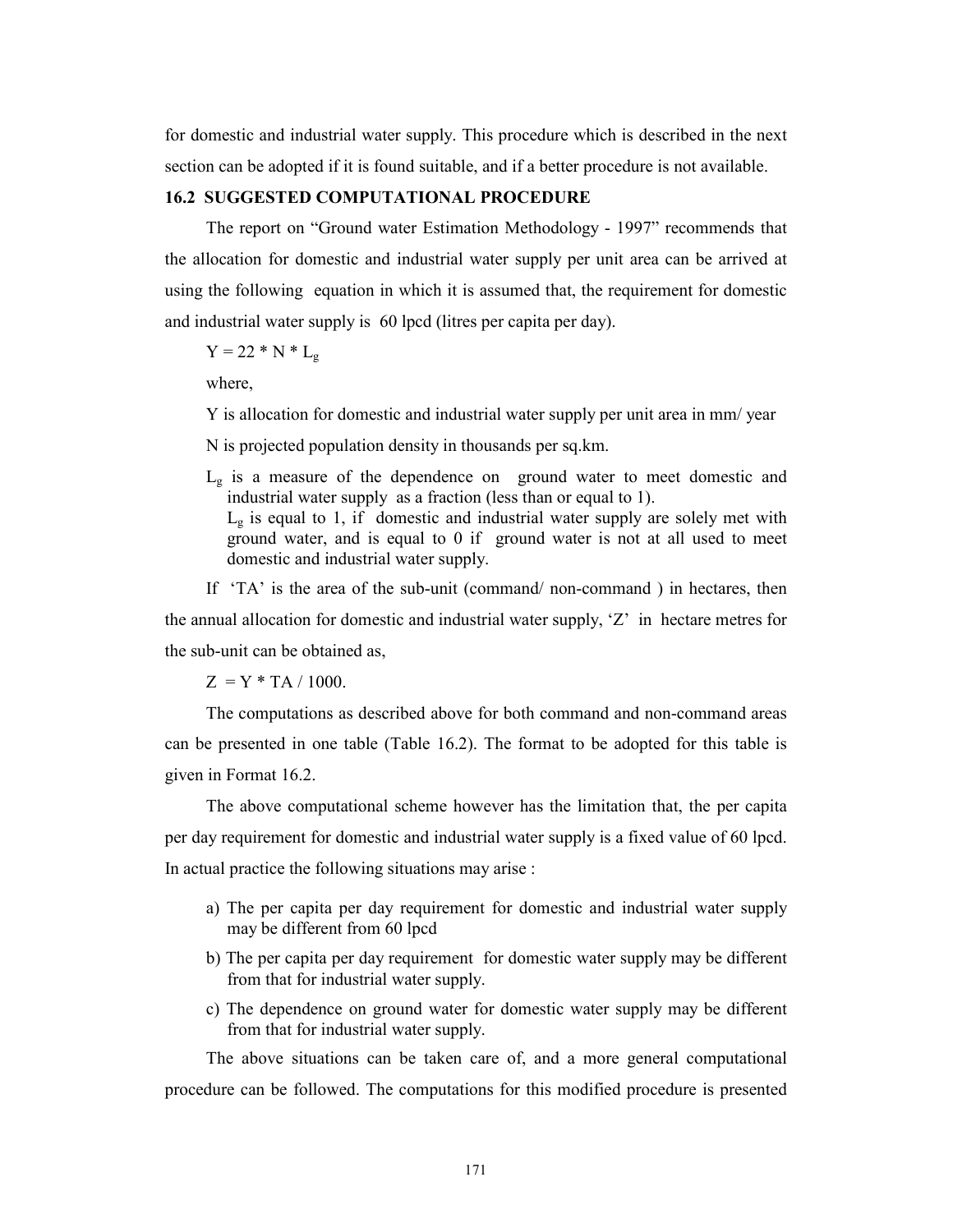in one table (Table 16.3). The format to be adopted for this table is given in Format 16.3.

# 16.3 SUMMARY OF ALLOCATION FOR DOMESTIC AND INDUSTRIAL WATER SUPPLY IN COMMAND AND NON-COMMAND AREAS

Whatever may be the procedure followed, a summary of annual allocation of ground water for domestic and industrial water supply in the command and noncommand areas in each ground water assessment unit has to be presented in one table (Table 16.1). The format to be adopted for this table is given in Format 16.1.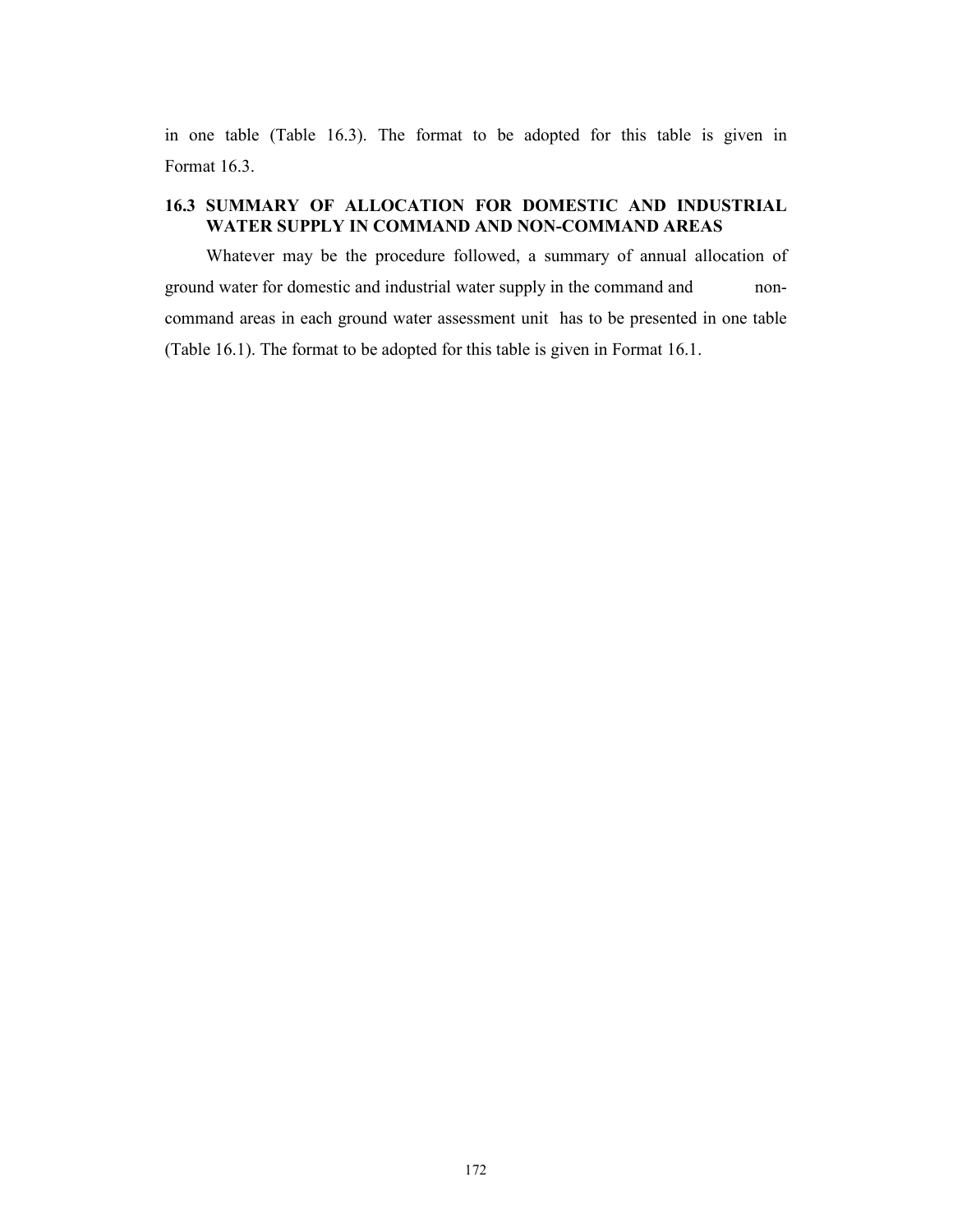#### Format 16.1

# Table 16.1 Summary of Annual Ground Water Allocation for Domestic and Industrial Water Supply in Command and Non - Command Areas

Name of Ground Water Assessment Unit : Index Number of Ground Water Assessment Unit : Ground Water Assessment Year :

| Sl. | Description of item                                                                                                                        | Command | Non - command |
|-----|--------------------------------------------------------------------------------------------------------------------------------------------|---------|---------------|
| No. |                                                                                                                                            | area    | area          |
| (1) | (2)                                                                                                                                        | (3)     | (4)           |
| 1   | Annual allocation of ground water for<br>domestic and industrial water supply<br>in hectare metres                                         |         |               |
| 2   | Area in hectares<br>[ From Table 2.1 ]                                                                                                     |         |               |
| 3   | Annual allocation of ground water for<br>domestic and industrial water supply<br>per unit area in millimetres<br>$[( (1) / (2) ) * 1000 ]$ |         |               |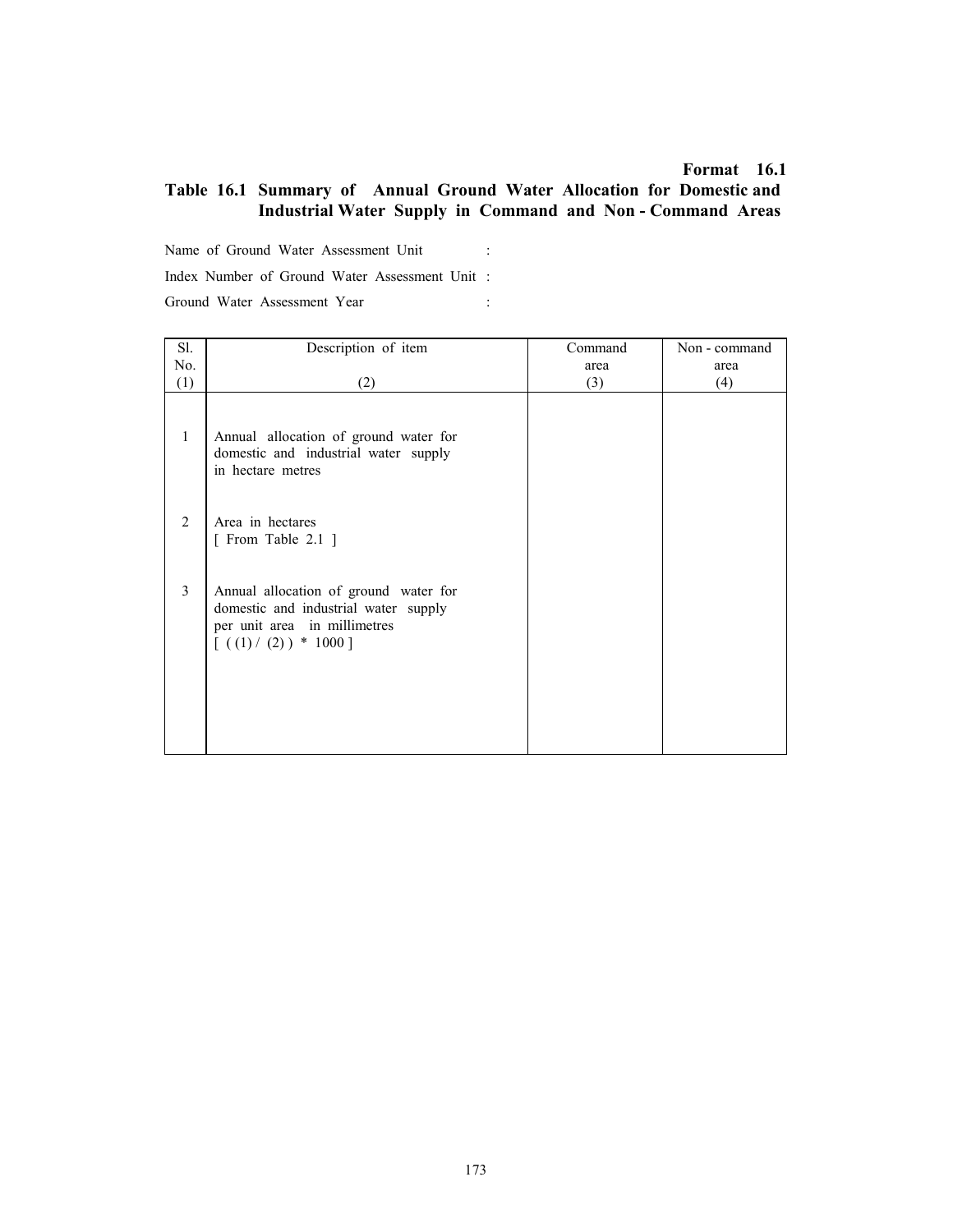#### Format 16.2

# Table 16.2 Annual Ground Water Allocation for Domestic and Industrial Water Supply in Command and Non - Command Areas ( By the method given in the report on 'Ground Water Estimation Methodology - 1997' )

Name of Ground Water Assessment Unit : Index Number of Ground Water Assessment Unit : Ground Water Assessment Year :

| Sl.            | Description of item                                                                                                                 | Command | Non-command |
|----------------|-------------------------------------------------------------------------------------------------------------------------------------|---------|-------------|
| No.            |                                                                                                                                     | area    | area        |
| (1)            | (2)                                                                                                                                 | (3)     | (4)         |
| $\mathbf{1}$   | Projected population density at end of 25 years<br>from now in thousands per sq. km.                                                |         |             |
| 2              | Extent of dependence on ground water to meet<br>domestic and industrial water supply<br>as a fraction<br>(less than or equal to 1)  |         |             |
| 3              | Annual allocation of ground water for domestic<br>and industrial water supply per unit area<br>in millimetres<br>$[22 * (1) * (2)]$ |         |             |
| $\overline{4}$ | Area in hectares<br>[From Table 2.1]                                                                                                |         |             |
| 5              | Annual allocation of ground water for domestic<br>and industrial water supply in hectare metres<br>$[(3) * (4)) / 1000]$            |         |             |

Note : The per capita per day requirement for domestic and industrial water supply is assumed as 60 lpcd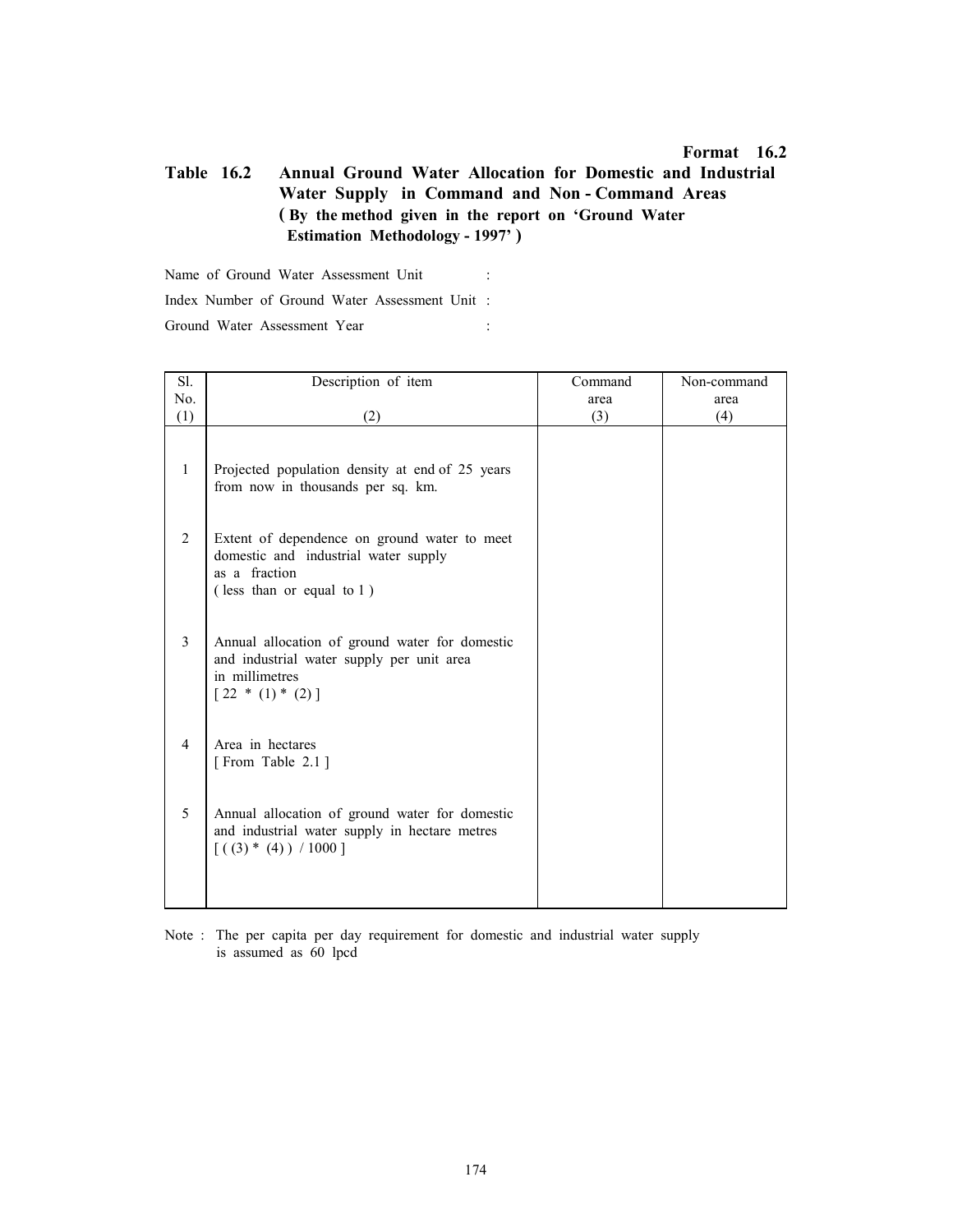# Table 16.3 Annual Ground Water Allocation for Domestic and Industrial Water Supply in Command and Non - Command Areas ( By a method which is a generalisation of the method given in the report 'Ground Water Estimation Methodology - 1997' )

Name of Ground Water Assessment Unit : Index Number of Ground Water Assessment Unit : Ground Water Assessment Year :

| Sl.          | Description of item                                                                                                                    | Command | Non-command |
|--------------|----------------------------------------------------------------------------------------------------------------------------------------|---------|-------------|
| No.          |                                                                                                                                        | area    | area        |
| (1)          | (2)                                                                                                                                    | (3)     | (4)         |
| $\mathbf{1}$ | Projected population density at end of 25 years<br>from now in thousands per sq. km.                                                   |         |             |
| 2            | Domestic water supply requirement<br>in litres per capita per day, lpcd                                                                |         |             |
| 3            | Extent of dependence on ground water to meet<br>domestic water supply as a fraction<br>(less than or equal to 1)                       |         |             |
| 4            | Industrial water supply requirement in lpcd                                                                                            |         |             |
| 5            | Extent of dependence on ground water to meet<br>industrial water supply as a fraction<br>(less than or equal to 1)                     |         |             |
| 6            | Annual allocation of ground water for domestic<br>water supply per unit area<br>in millimetres<br>$[(22/60) * (1) * (2) * (3)]$        |         |             |
| $\tau$       | Annual allocation of ground water for industrial<br>water supply per unit area in millimetres<br>$[(22/60) * (1) * (4) * (5)]$         |         |             |
| $8\,$        | Annual allocation of ground water for both<br>domestic and industrial water supply<br>per unit area<br>in millimetres<br>$[(6) + (7)]$ |         |             |
| 9            | Area in hectares<br>[ From Table 2.1 ]                                                                                                 |         |             |
| 10           | Annual allocation of ground water for both<br>domestic and industrial water supply<br>in hectare metres<br>$[((8) * (9)) / 1000]$      |         |             |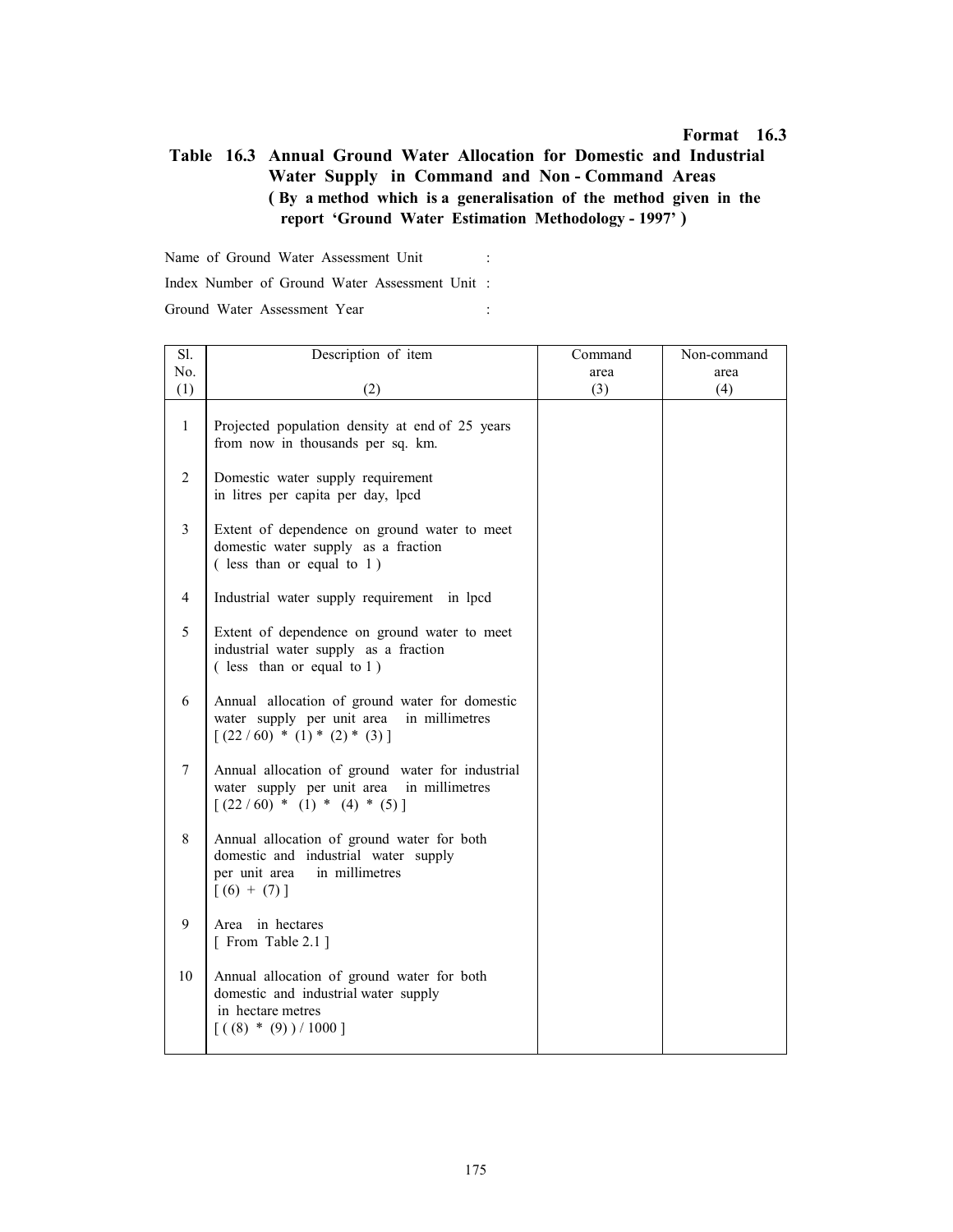#### CHAPTER 17

# NET ANNUAL GROUND WATER AVAILABILITY FOR FUTURE USE

#### 17.1 GENERAL

The net annual ground water availability in the three sub-units of command, non-command and poor ground water quality area have been presented in Chapter 12. The current annual gross ground water draft for 'Irrigation' in the command and noncommand areas, and current annual gross ground water draft for 'All Uses' in the poor ground water quality area have been presented in Chapter 3. The annual allocations for 'Domestic and Industrial Water Supply' up to twenty-five years from now, in the command and non-command areas have been presented in Chapter 16. These results are made use of to compute the following future ground water availability components in each ground water assessment unit :

#### a) Command and Non-command Areas

i) Net annual ground water availability for 'Future Irrigation Use'

#### b) Poor Ground Water Quality Area

i) Net annual ground water availability for 'All Future Uses'

#### 17.2 COMPUTATIONAL PROCEDURE

#### 17.2.1 COMMAND AND NON-COMMAND AREAS

Let the net annual ground water availability in hectare metres in a given sub-unit (command/ non-command) be 'B'. Let the current annual gross ground water draft for 'Irrigation' in hectare metres in that sub-unit be, 'C'. Let the annual allocation for 'Domestic and Industrial Water Supply' in hectare metres in that sub-unit be, 'D'. The net annual ground water availability for 'Future Irrigation Use' in that sub-unit, 'A' in hectare metres can be then computed as,

 $A = B - (C + D)$ 

#### 17.2.2 POOR GROUND WATER QUALITY AREA

Let the net annual ground water availability in hectare metres in the poor ground water quality area be 'F'. Let the current annual gross ground water draft for 'All Uses' in hectare metres in that sub-unit be 'G'. The net annual ground water availability for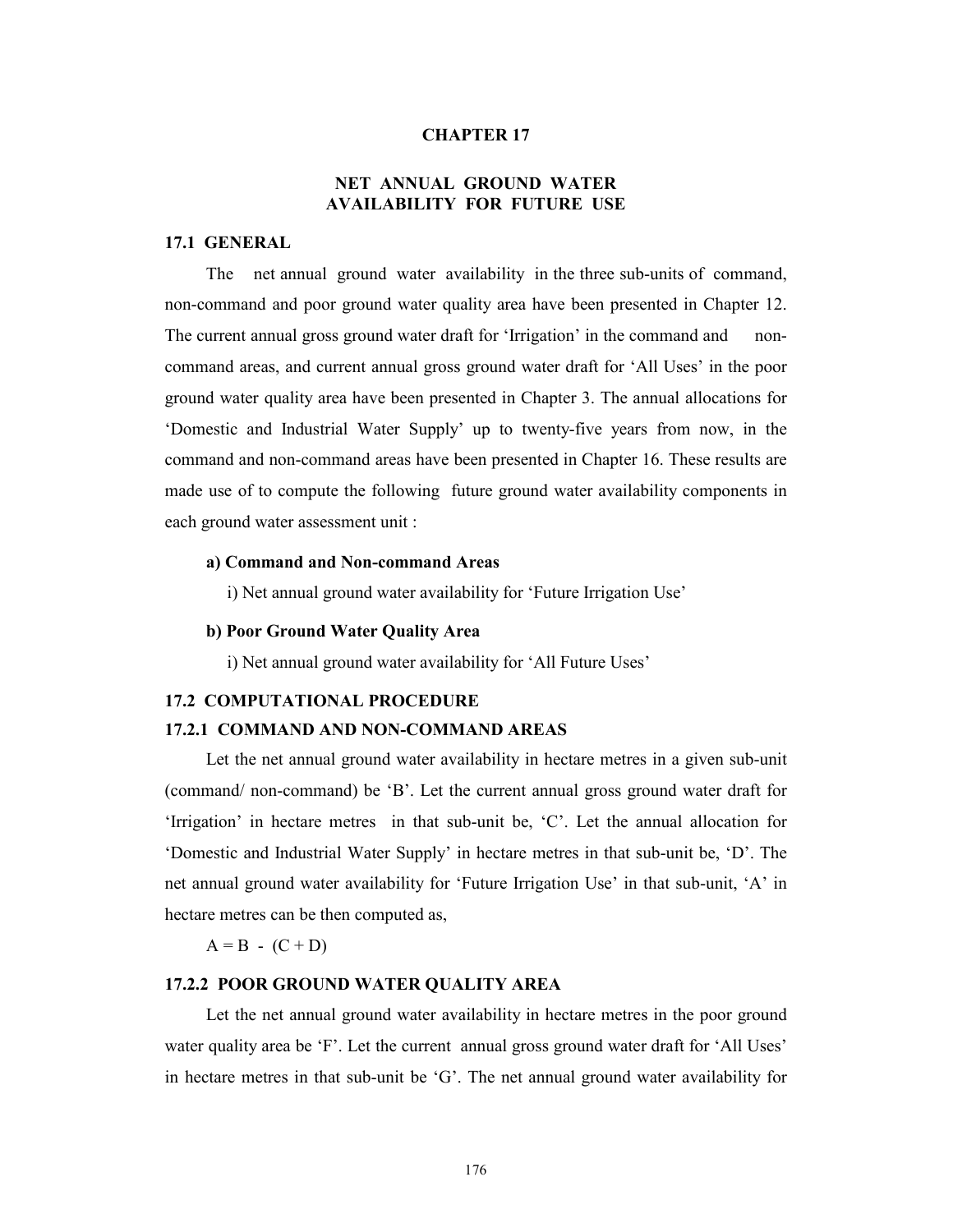'All Future Uses' in hectare metres, in the poor ground water quality area, 'E' can be then computed as,

 $E = F - G$ 

# 17.3 PRESENTATION OF RESULTS

The net annual ground water availability for 'Future Irrigation Use' in the two sub-units of Command, Non-command areas within a ground water assessment unit as computed above are presented in one table (Table 17.1). The format to be adopted for this table is given in Format 17.1.

The net annual ground water availability for 'All Future Uses' in the Poor Ground Water Quality Area as computed above is presented in one table (Table 17.2). The format to be adopted for this table is given in Format 17.2.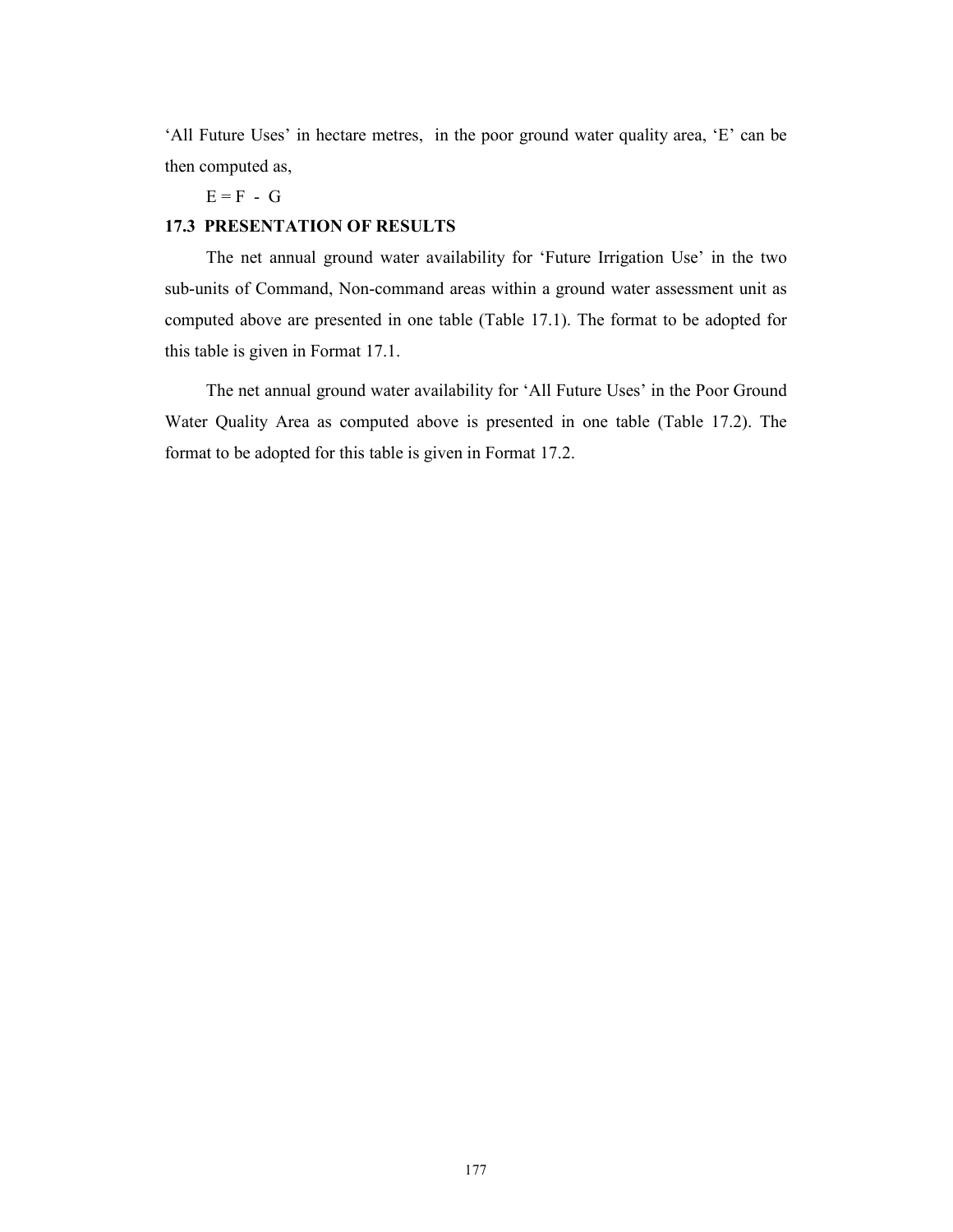### Format 17.1

# Table 17.1 Net Annual Ground Water Availability for Future Irrigation Use in Command and Non-command Areas

Name of Ground Water Assessment Unit :

Index Number of Ground Water Assessment Unit :

Ground Water Assessment Year :

| Sl.            | Description of item                                                                                                                         | Command | Non - command |
|----------------|---------------------------------------------------------------------------------------------------------------------------------------------|---------|---------------|
| No.            | (2)                                                                                                                                         | area    | area          |
| (1)            |                                                                                                                                             | (3)     | (4)           |
| $\mathbf{1}$   | Area in hectares<br>[From Table 2.1]                                                                                                        |         |               |
| 2              | Net annual ground water availability in<br>hectare metres<br>[From Table 12.1 / 12.2 ]                                                      |         |               |
| $\overline{3}$ | Current annual gross ground water draft for<br>Irrigation in hectare metres<br>[From Table 3.1/3.2]                                         |         |               |
| $\overline{4}$ | Annual allocation of ground water for<br>domestic and industrial water supply up to<br>next 25 years in hectare metres<br>[From Table 16.1] |         |               |
| 5              | Net annual ground water availability for<br>'Future Irrigation Use' in hectare metres<br>$[(2) - ((3) - (4))]$                              |         |               |
| 6              | Net annual ground water availability for<br>'Future Irrigation Use' per unit area in<br>millimetres<br>$[( (5) / (1) ) * 1000 ]$            |         |               |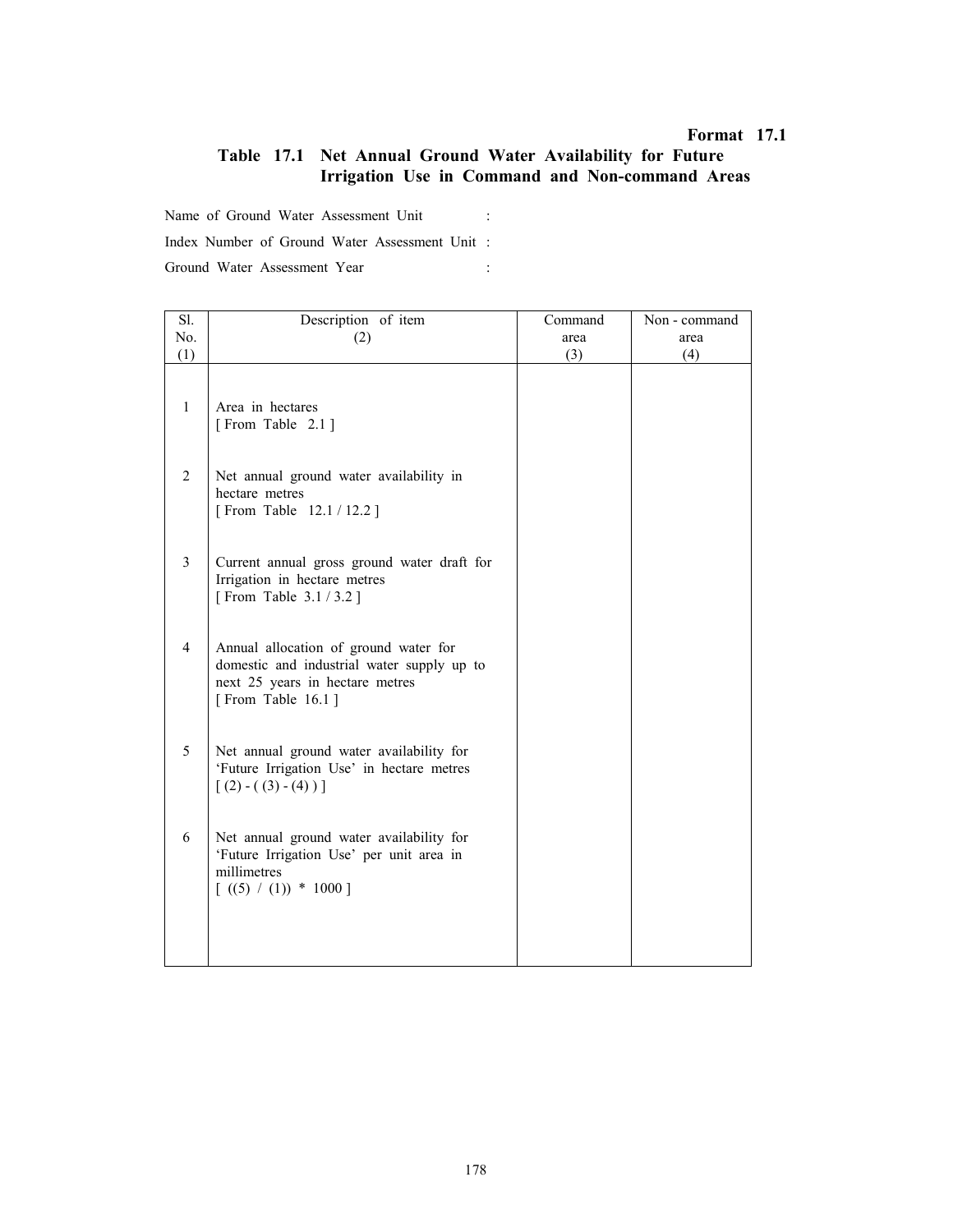# Format 17.2

# Table 17.2 Net Annual Ground Water Availability for All Future Uses in Poor Ground Water Quality Area

Name of Ground Water Assessment Unit :

Index Number of Ground Water Assessment Unit :

Ground Water Assessment Year :

| Sl. | Description of item                                                                                                 | Quantity |
|-----|---------------------------------------------------------------------------------------------------------------------|----------|
| No. | (in poor ground water quality area)                                                                                 |          |
| (1) | (2)                                                                                                                 | (3)      |
| 1   | Area in hectares<br>[From Table 2.1]                                                                                |          |
| 2   | Net annual ground water availability<br>in hectare metres<br>[From Table 12.3]                                      |          |
| 3   | Current annual gross ground water draft for<br>'All Uses' in hectare metres<br>[From Table 3.3]                     |          |
| 4   | Net annual ground water availability for<br>'All Future Uses'<br>in hectare metres<br>$[(2)-(3)]$                   |          |
| 5   | Net annual ground water availability for<br>'All Future Uses' per unit area in millimetres<br>$[(4) / (1)) * 1000]$ |          |
|     |                                                                                                                     |          |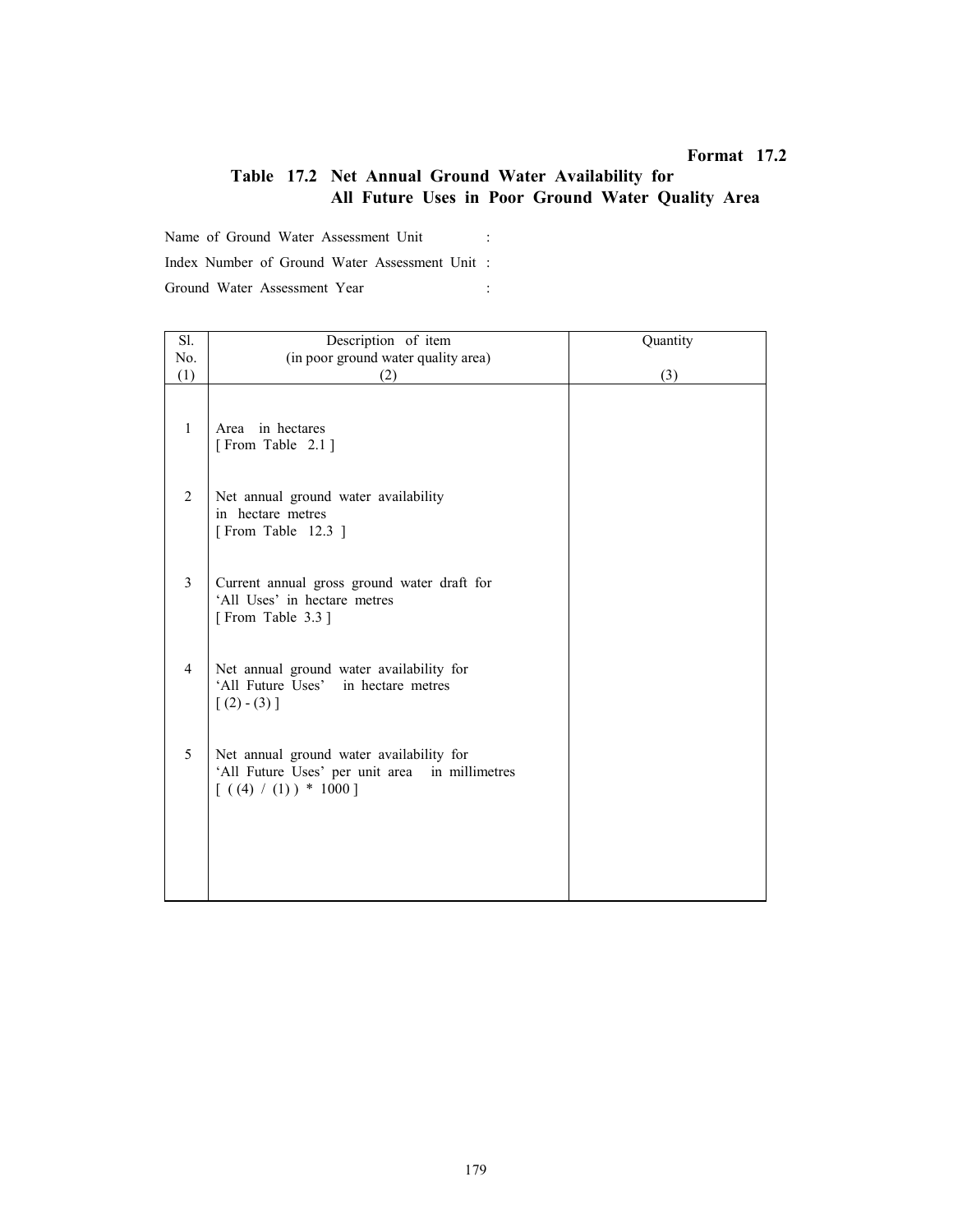#### CHAPTER 18

# ADDITIONAL POTENTIAL RECHARGE AND STATIC GROUND WATER RESOURCE

## 18.1 GENERAL

In addition to the ground water assessment components covered in the earlier chapters, it is necessary to compute the following two components in respect of each ground water assessment unit :

## a) Additional Potential Recharge b) Static Ground Water Resource

## 18.2 ADDITIONAL POTENTIAL RECHARGE

In any ground water assessment unit there may be areas which are under waterlogged, shallow water table or flood prone conditions. In all such areas, the rejected discharge will be considerable, and the water table fluctuation will be also subdued. The computation of rainfall recharge considering the water table fluctuation data is therefore likely to lead to an underestimation of the recharge in all such areas of the ground water assessment unit. It is also always desirable that, the ground water table in such areas should be lowered down to an acceptable optimum level before the commencement of the monsoon so as to provide additional scope for recharge from rainfall during the monsoon season. The additional recharge from rainfall so induced is referred to as the additional potential recharge.

Additional potential recharge is to be computed separately for the following areas in each ground water assessment unit :

## a) Waterlogged and Shallow Water Table Areas b) Flood Prone Area

### 18.2.1 Waterlogged and Shallow Water Table Areas

### 18.2.1.1 Assumptions

- a) Waterlogged and shallow water table areas are characterised by depth to water table below ground level being less than 5 metres
- b) The optimum limit to which the water table can be lowered is 5 metres below ground level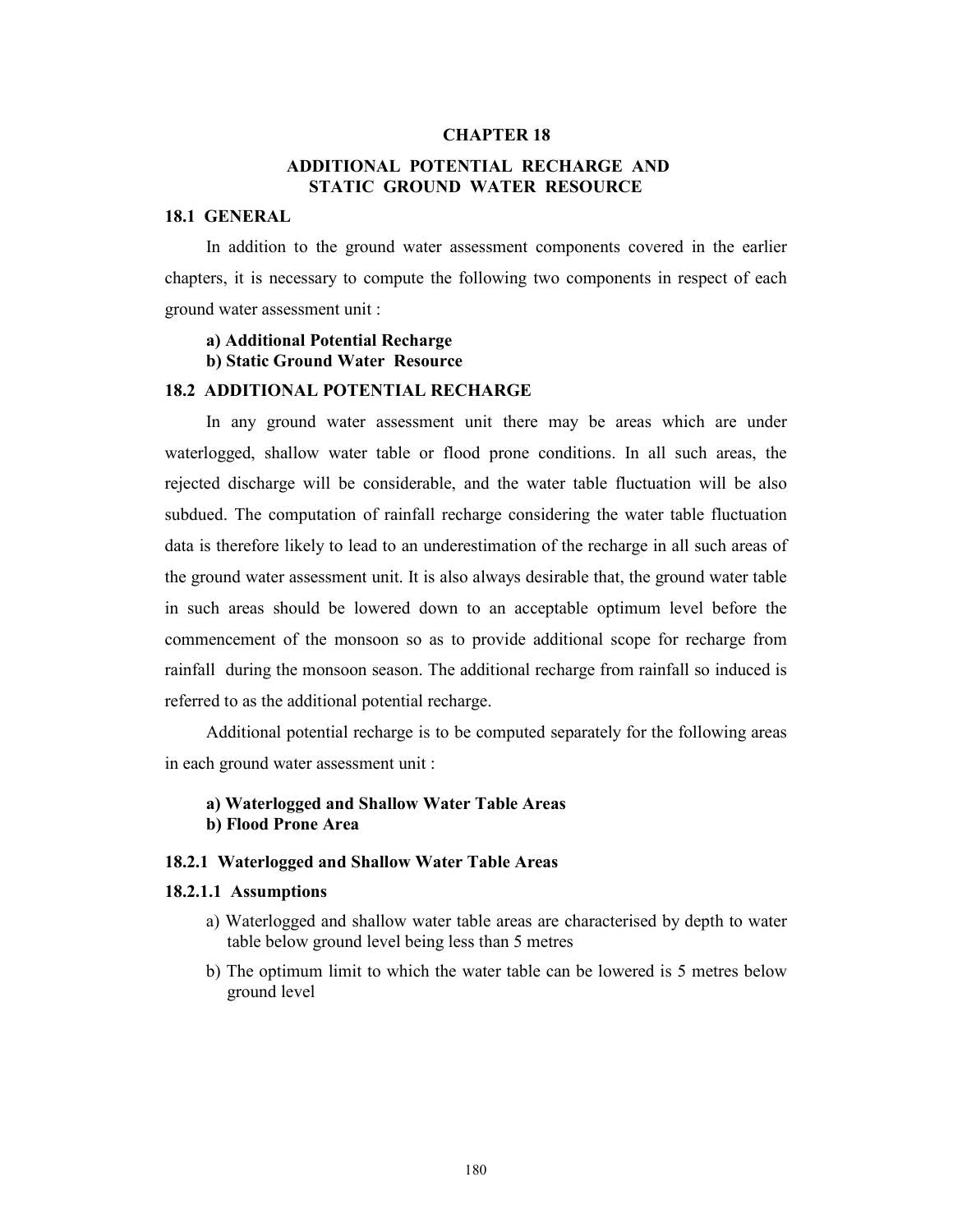- c) The potential recharge in hectare metres can be computed as the product of the following three parameters
	- i) Area in hectares
	- ii) Specific yield of the aquifer in the zone up to 5 metres below ground level
	- iii)Difference between the actual depth to water table below ground level in metres and the optimum limit of 5 metres mentioned in 'b' above

### 18.2.1.2 Computational Procedure

The computational procedure for estimating the potential recharge in hectare metres in the waterlogged and shallow water table areas within the ground water assessment unit involves the following steps :

- a) The portions of the ground water assessment unit characterised by waterlogged and shallow water table conditions are identified, and the area and the average depth to water table below ground level of those portions are obtained. Let the area in hectares be 'A', and the depth to water table below ground level in metres be 'D'
- b) The specific yield,  $S_y$  of the aquifer formation in the zone up to 5 metres below ground level is obtained
- c) The potential recharge in waterlogged and shallow water table areas, 'Y' in hectare metres is finally computed as

 $Y = (D - 5) * A * S_v$ 

It also needs to be emphasised that, unlike the 'Net Annual Ground Water Availability' as presented earlier in Chapter 12 which is available year after year, the additional potential recharge in waterlogged and shallow water table areas is a one time availability of ground water which ceases as and when the water table is lowered down to the accepted optimum level of 5 metres below ground level.

## 18.2.2 Flood Prone Area 18.2.2.1 Assumptions

Potential recharge in flood prone area depends on several factors like,

- i) Area under flood prone conditions
- ii) Retention period of the flood
- iii) Soil strata in the flood prone area
- iv) Silt load in the river which get deposited in the flood prone area.

The collection of data on all these factors is usually very difficult, and hence, potential recharge in flood prone area is computed on the same basis adopted for computing recharge from tanks and ponds as described earlier in Chapter 7.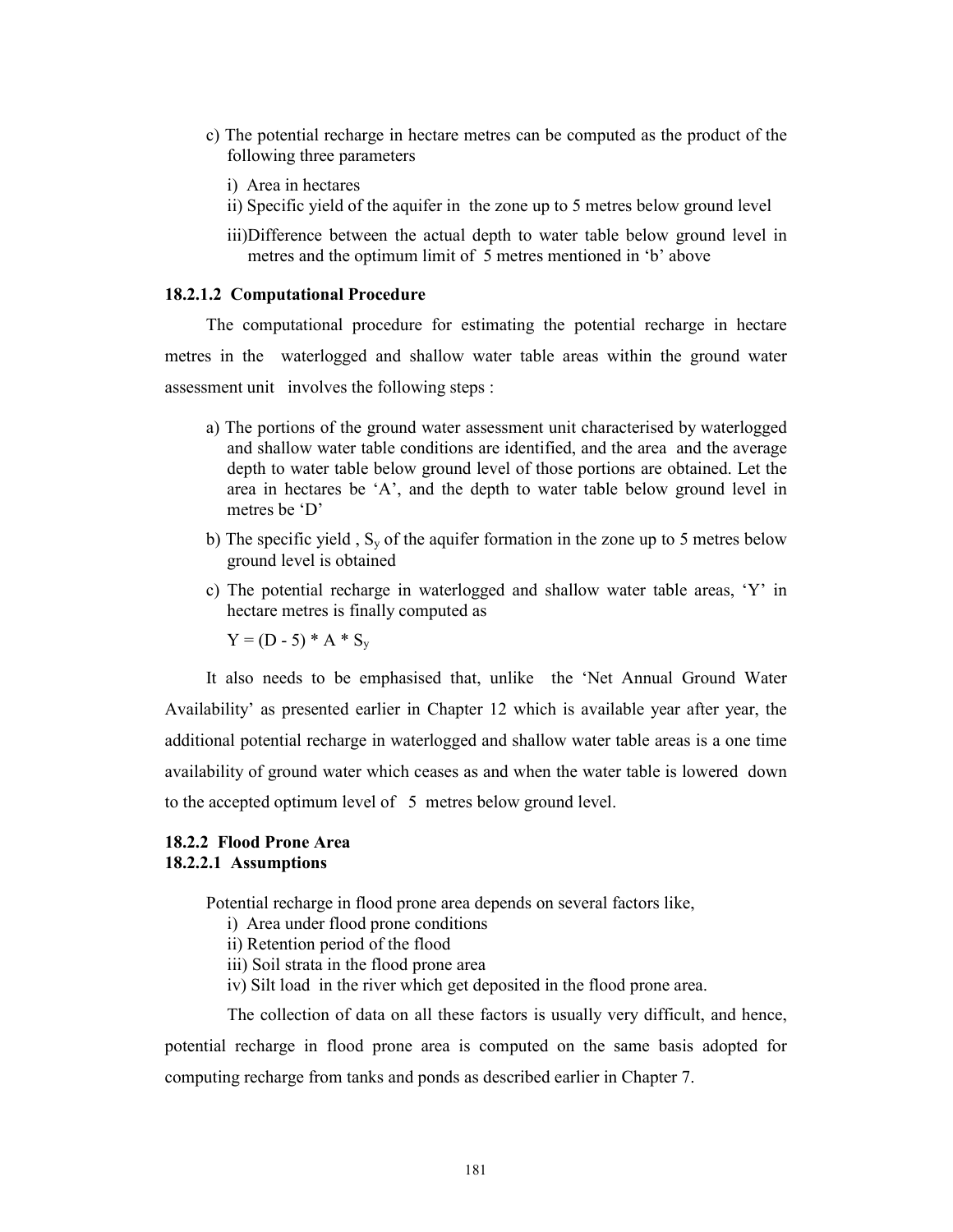### 18.2.2.2 Computational Procedure

The computational procedure for estimating the potential recharge in hectare metres in the flood prone area involves the following steps :

- a) The portion within the ground water assessment unit under flood prone conditions is identified, and its area in hectares, as well as the number days during a year when water is retained in it are obtained. Let 'A' be the area is hectares, and 'N' be the number of days water is retained in a year.
- b) The annual potential recharge 'Y', in the hectare metres in the flood prone area within the ground water assessment unit is finally computed as,

 $Y = 1.44 * N * A / 1000.$ 

### 18.3 STATIC GROUND WATER RESOURCE

The 'Net Annual Ground Water Availability' as computed earlier in Chapter 12 is the 'Dynamic' component of the ground water resource which is available in the zone of water table fluctuation. All plans for ground water development are made on the basis of this dynamic component which is available year after year.

The static ground water resource in a ground water assessment unit can be considered to be that which is available below the zone of water table fluctuation, and above an acceptable limit of water table level up to which exploitation of ground water can be permitted under special circumstances. The static ground water resource, unlike the dynamic ground water resource, is not available year after year. Also, any development of the static ground water resource is synonymous to ground water mining. Consequently, the static ground water resource can be considered for development only during periods of extreme drought condition, and that too probably only to meet drinking water supply. The static water resource thus mined, can be expected to be recouped during those years of excess rainfall.

#### 18.3.1 Computational Procedure

The computational procedure for computing the static ground water resource comprises of the following steps.

- a) The area of the ground water assessment unit for which the static ground water resource is to be computed is obtained. The maximum value for this area can be the area of the two sub-units of command and non-command areas within the ground water assessment unit. Let this area in hectares be 'A'
- b) The depth below ground level up to which the zone of water table fluctuation occurs is obtained. This can be taken as the maximum depth below ground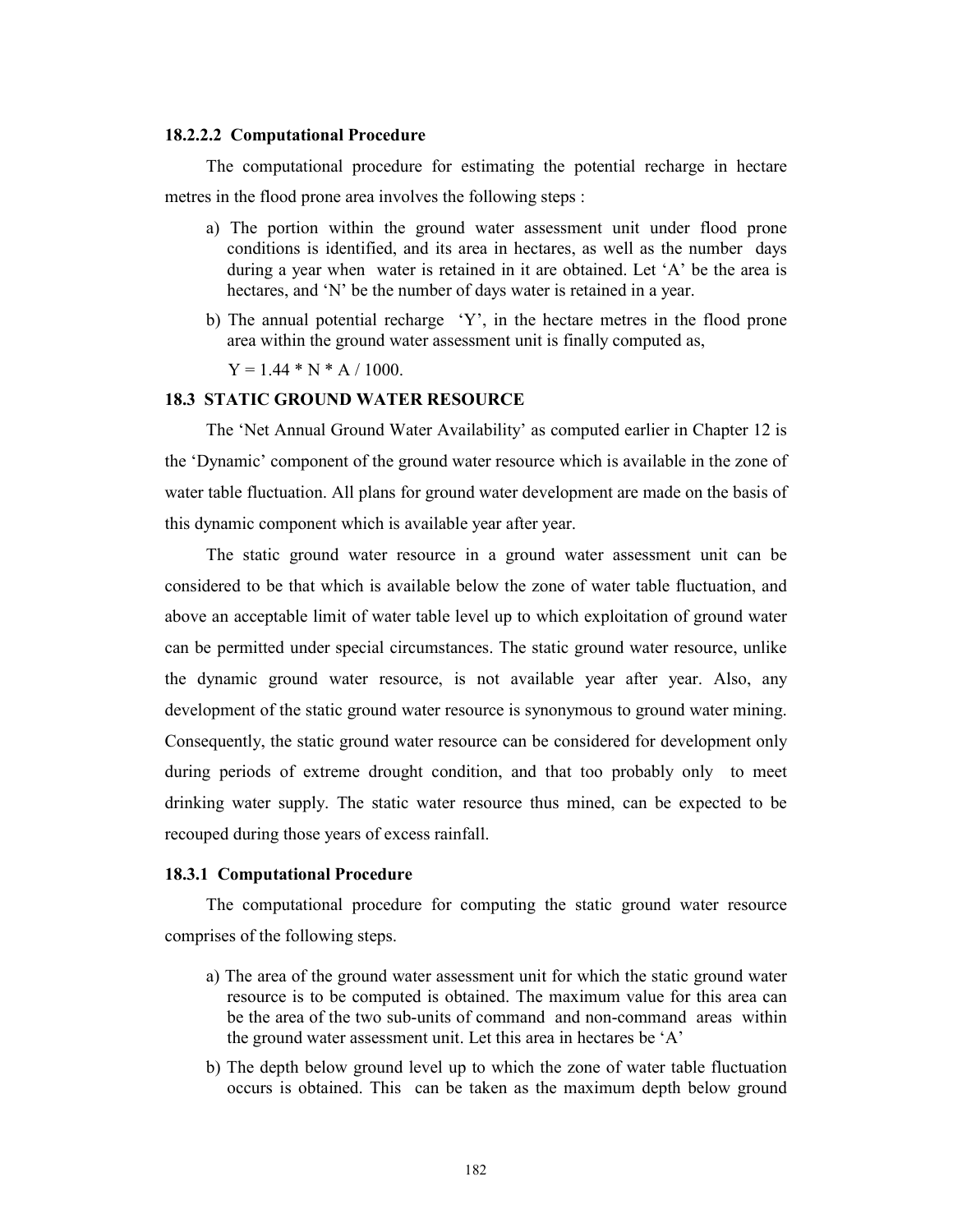level recorded during the pre-monsoon interval. Let this depth below ground level in metres be  $Z_1$ '

- c) An acceptable depth below ground level up to which ground water can be mined in obtained. This will be usually less than the maximum depth below ground level up to which the saturated aquifer formation extends. Let this acceptable depth below ground level in metres be  $Z_2$ .
- d) The specific yield of the aquifer formation in the depth horizon between  $Z_1$ ' and  $Z_2$ ' as defined above is obtained. Let this specific yield value as a fraction be  $^{\circ}S_{v}$
- e) The static ground water resource, 'Y' in the hectare metres is finally computed as,

 $Y = A * (Z_2 - Z_1) * S_y$ 

### 18.4 PRESENTATION OF RESULTS

The computations for obtaining the potential recharge in waterlogged and shallow water table areas, and in flood prone areas as described earlier in Section 18.2 are presented in one table (Table 18.1), The format to be adopted for this table is given in Format 18.1.

The computations for obtaining the static ground water resource as described earlier in Section 18.3 are presented in one table (Table 18.2). The format to be adopted for this table is given in Format 18.2.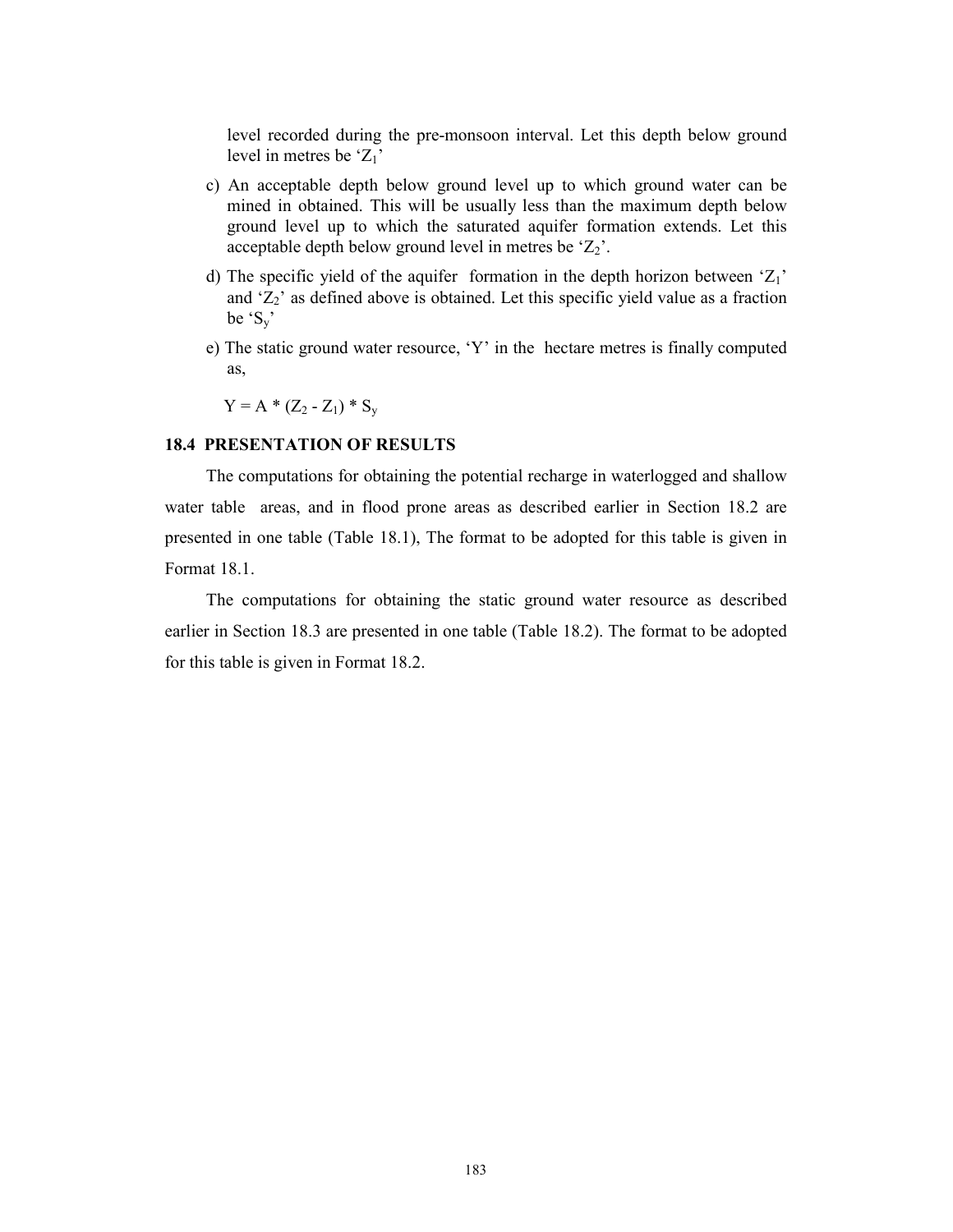# Format 18.1

# Table 18.1 Potential Recharge Under Specified Conditions in Each Ground Water Assessment Unit

Name of Ground Water Assessment Unit :

Index Number of Ground Water Assessment Unit :

Ground Water Assessment Year : :

| Sl.            | Description of item                                                                                                       | Quantity |
|----------------|---------------------------------------------------------------------------------------------------------------------------|----------|
| No.            |                                                                                                                           |          |
| (1)            | (2)                                                                                                                       | (3)      |
|                | A) Waterlogged and Shallow Water Table Area                                                                               |          |
| 1              | in hectares<br>Area,                                                                                                      |          |
| $\overline{2}$ | Average depth to water table below ground level,<br>in metres<br>(This should be less than 5 metres)                      |          |
| 3              | Specific yield, as a fraction                                                                                             |          |
| $\overline{4}$ | Potential Recharge in water logged and<br>shallow water table area,<br>in hectare metres<br>$[ (1) * (5.0 - (2)) * (3) ]$ |          |
|                | <b>B) Flood Prone Area</b>                                                                                                |          |
| 5              | Area, in hectares                                                                                                         |          |
| 6              | Number of days in a year when water<br>is retained in the flood prone area                                                |          |
| $\tau$         | Potential recharge in flood prone area,<br>in hectare metres<br>$\lceil 1.44 * (5) * (6) / 1000 \rceil$                   |          |
| 8              | Total Potential Recharge in the<br>Ground Water Assessment Unit,<br>in hectare metres<br>$(4) + (7)$ ]                    |          |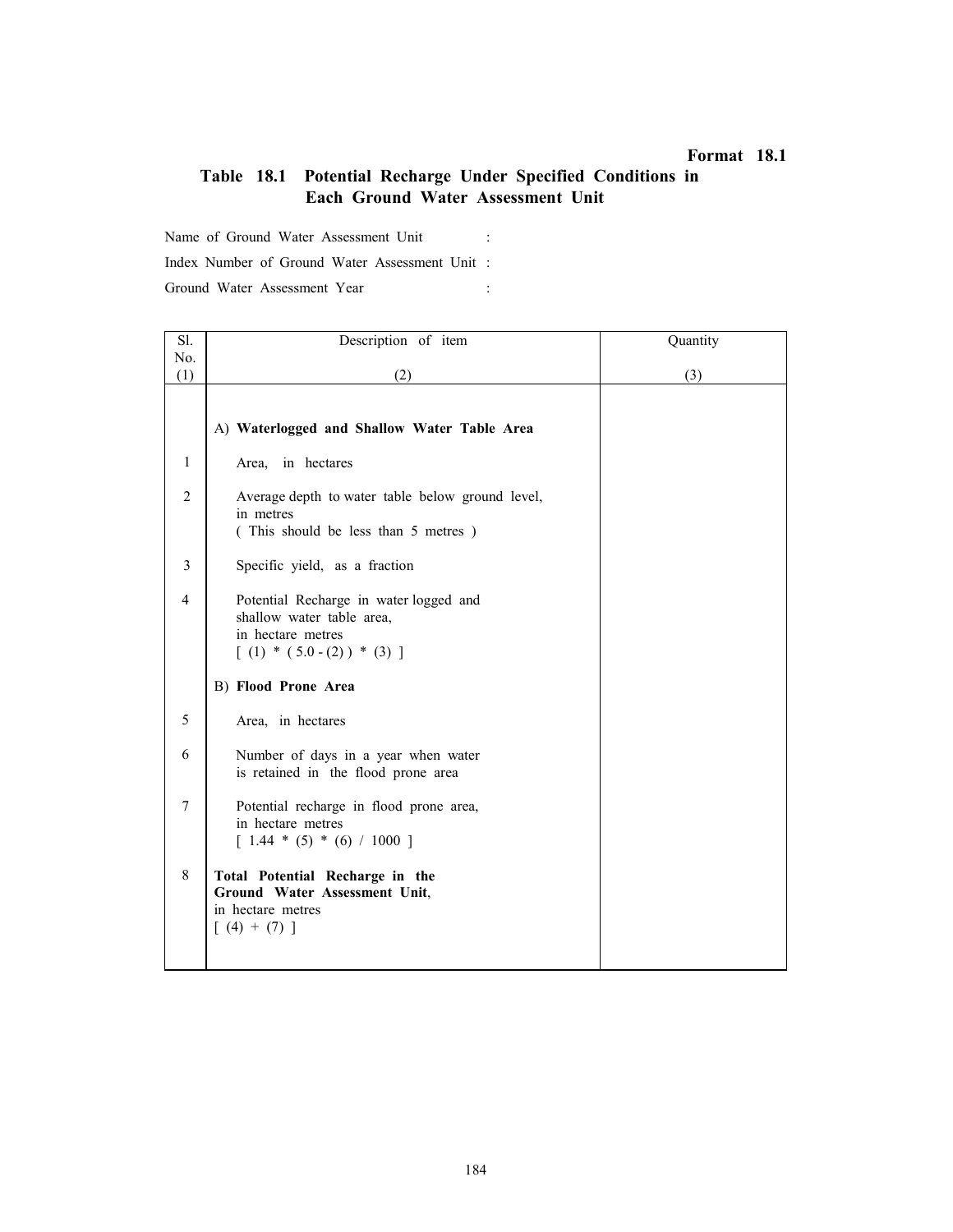### Format 18.2

# Table 18.2 Static Ground Water Resource in Each Ground Water Assessment Unit

Name of Ground Water Assessment Unit :

Index Number of Ground Water Assessment Unit :

Ground Water Assessment Year :

| Sl.            | Description of item                                                                                                                              | Quantity |
|----------------|--------------------------------------------------------------------------------------------------------------------------------------------------|----------|
| No.            |                                                                                                                                                  |          |
| (1)            | (2)                                                                                                                                              | (3)      |
| 1              | Area considered for static ground water<br>resource estimation,<br>in hectares                                                                   |          |
| $\overline{2}$ | Depth below ground level up to which<br>the zone of water table fluctuation extends,<br>in metres                                                |          |
| 3              | Depth below ground level up to which the<br>saturated aquifer formation extends,<br>in metres                                                    |          |
| $\overline{4}$ | Acceptable depth below ground level up to which<br>ground water mining can be permitted,<br>in metres<br>[ This is less than or equal to $(3)$ ] |          |
| 5              | Specific yield of the depth zone considered<br>for static ground water resources estimation,<br>as a fraction                                    |          |
| 6              | <b>Static Ground Water Resource in the</b><br>Ground Water Assessment Unit,<br>in hectare metres<br>$[ (1) * ( (4) - (2) ) * (5) ]$              |          |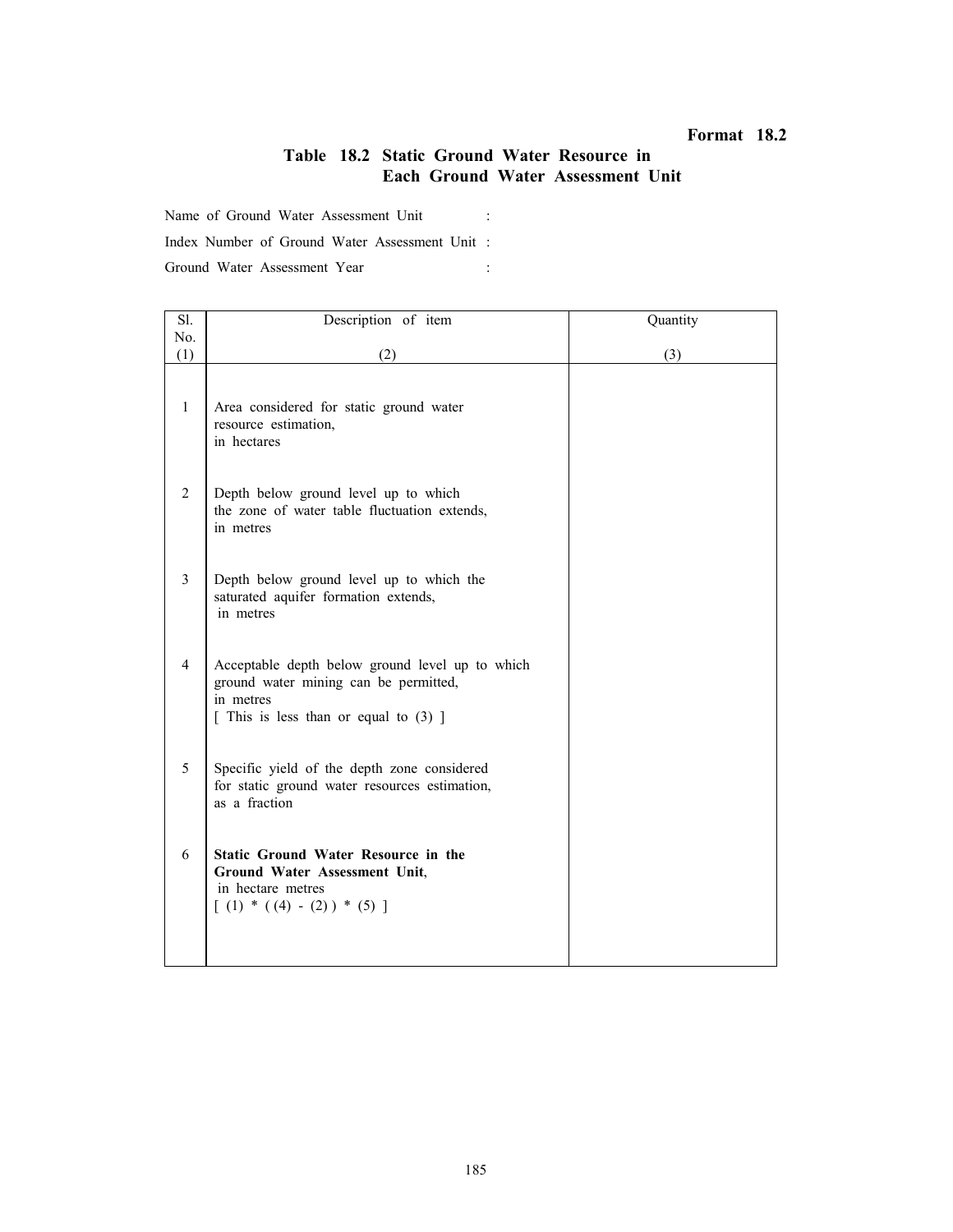### CHAPTER 19

# SUMMARY REPORT ON EACH GROUND WATER ASSESSMENT UNIT

### 19.1 GENERAL

The report on 'Ground Water Estimation Methodology - 1997', requires that a summary report on each ground water assessment unit should be prepared in the form of a single concise table. This table should also be accompanied by two graphical plots, one for the command area, and the other for the non-command area, which show the trend of depth to water table below ground level during pre-monsoon and post-monsoon intervals in those two sub-units. The intentions behind this requirement are many. Some of the more important among them are listed below :

- a) A comprehensive understanding of the ground water assessment in each ground water assessment unit can be obtained from a single concise table of information
- b) The relative importance of each ground water assessment component can be better appreciated as a result of which more attention can be focused in the future for refining the methodology for computing those components which are relatively more important
- c) A concise table of information will be made available so that the task of refining the norms adopted in ground water assessment as and when it is undertaken can be more efficiently accomplished.

### 19.2 PRESENTATION OF INFORMATION

The summary report on ground water assessment for each ground water assessment unit is to be presented in one table (Table 19.1). The format to be adopted for this table is given in Format 19.1. The graphical plots showing the trend of depth to water table below ground level during the pre-monsoon and post-monsoon intervals in the command and non-command areas are presented in two figures (Figures 19.1 and 19.2), one figure for each sub-unit. The formats to be adopted for these two figures are given in Formats 19.2 and 19.3 respectively.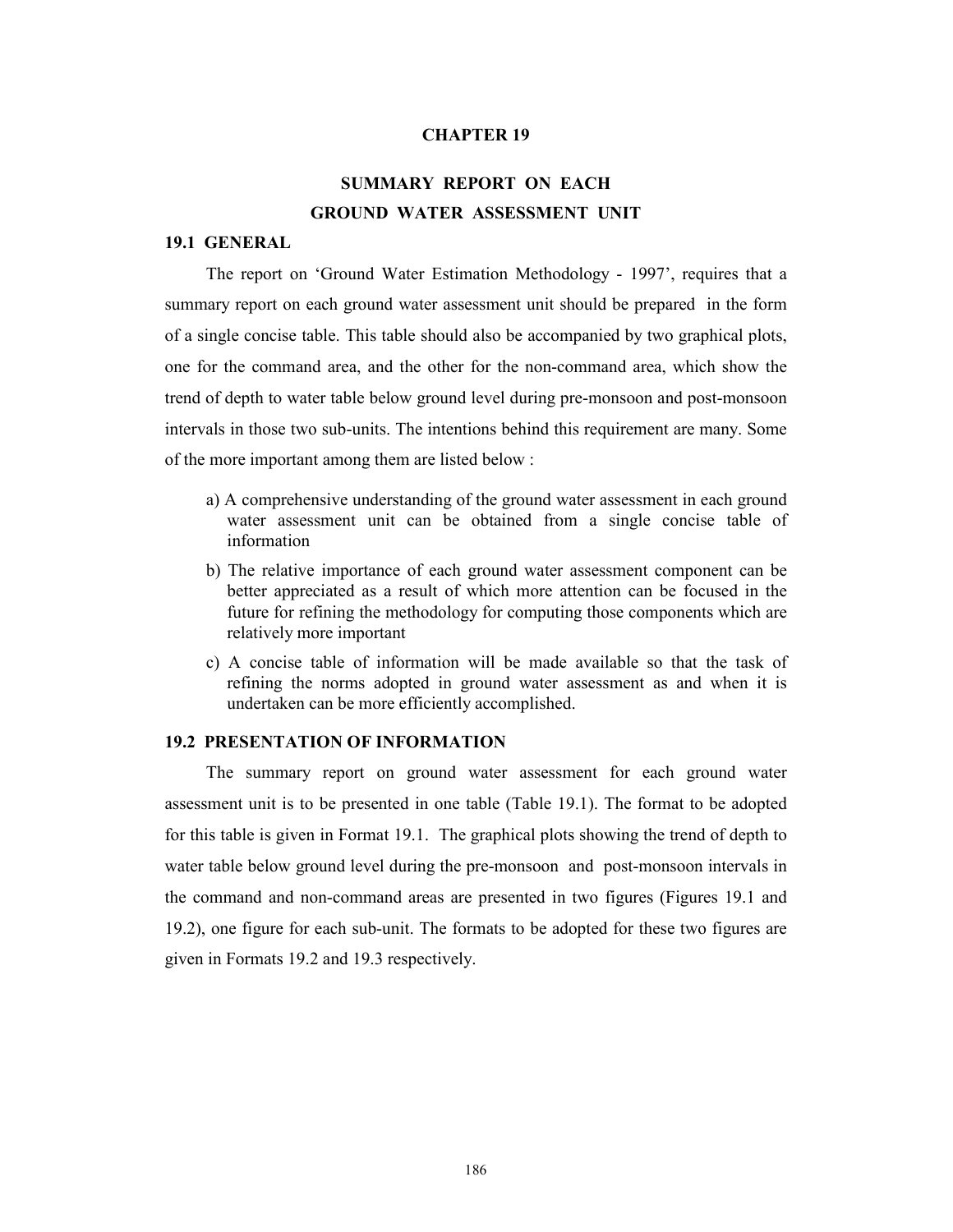# Format 19.1

# Table 19.1 Summary Report in Respect of Each Ground Water Assessment Unit

| Name of State / Union Territory                                            |  |
|----------------------------------------------------------------------------|--|
| Name of Ground Water Assessment Unit                                       |  |
| Index Number of Ground Water Assessment Unit                               |  |
| Type Ground Water Assessment Unit<br>(Watershed / Block / Taluka / Mandal) |  |
| Predominant Type of Rock Formation                                         |  |
| Area in hectares of                                                        |  |
| a) Ground Water Assessment Unit                                            |  |
| b) Command Area                                                            |  |
| c) Non - command Area                                                      |  |
| d) Poor Ground Water Quality Area                                          |  |
| Ground Water Assessment Year                                               |  |

#### A. Command and Non - command Areas

| Sl.            | Description of item                                        | Non - command area |       | Command area |       |
|----------------|------------------------------------------------------------|--------------------|-------|--------------|-------|
| No.            |                                                            | in hectare         | in mm | in hectare   | in mm |
|                |                                                            | metres             |       | metres       |       |
| $\mathbf{1}$   | Recharge from 'Rainfall'<br>during monsoon season          |                    |       |              |       |
| 2              | Recharge from 'Other Sources'<br>during monsoon season     |                    |       |              |       |
| 3              | Recharge from 'Rainfall'<br>during non-monsoon season      |                    |       |              |       |
| $\overline{4}$ | Recharge from 'Other Sources'<br>during non-monsoon season |                    |       |              |       |
| 5              | Annual ground water recharge<br>$[(1) + (2) + (3) + (4)]$  |                    |       |              |       |
| 6              | Unaccounted annual natural<br>discharge                    |                    |       |              |       |
| $\overline{7}$ | Net annual ground water<br>availability<br>$[(5) - (6)]$   |                    |       |              |       |
| 8              | Current annual gross ground<br>water draft for 'All Uses'  |                    |       |              |       |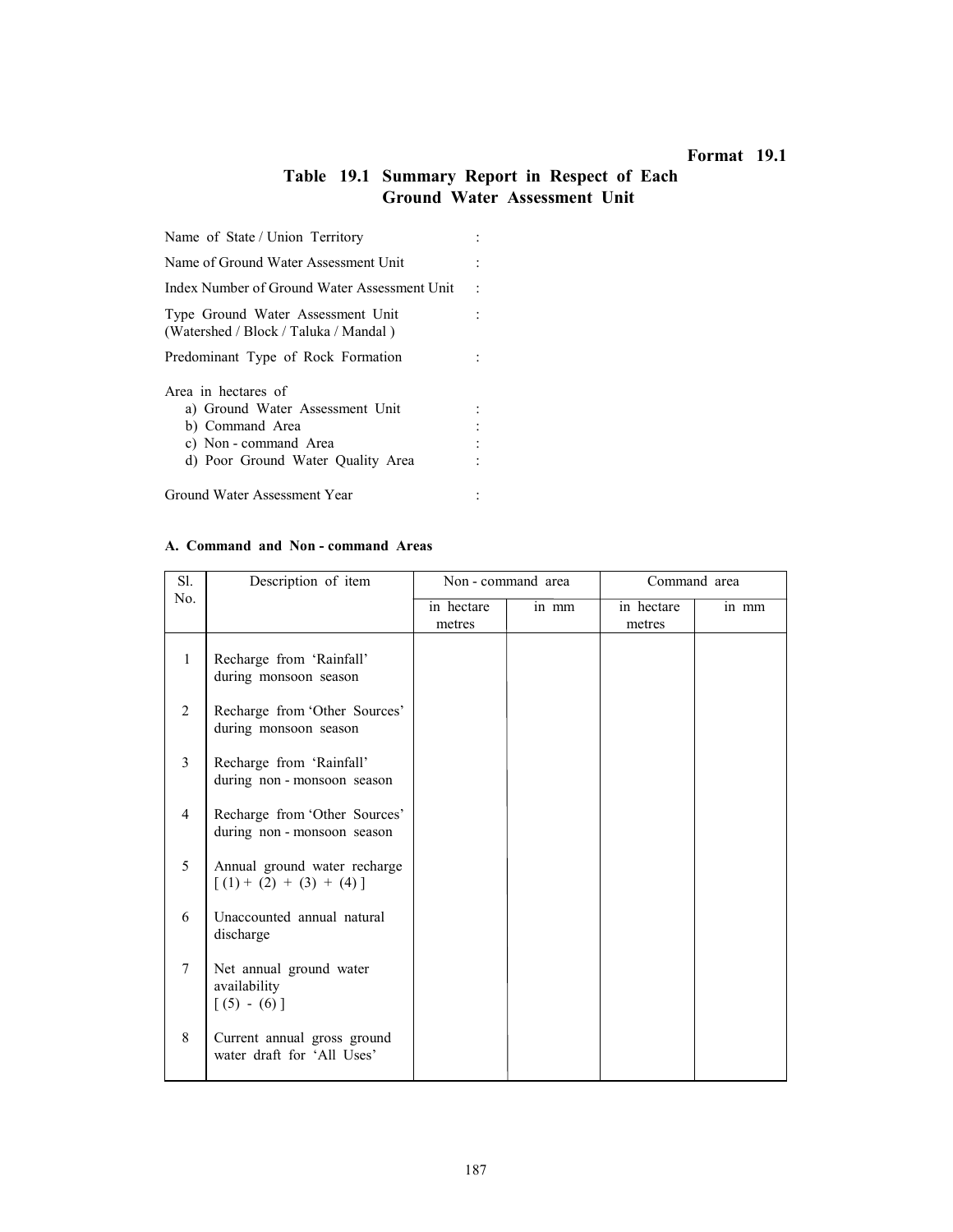|            |                                                                                                                                                |            | Non-command area |            | Command area |
|------------|------------------------------------------------------------------------------------------------------------------------------------------------|------------|------------------|------------|--------------|
| Sl.<br>No. | Description of item                                                                                                                            | in hectare | in mm            | in hectare | in mm        |
|            |                                                                                                                                                | metres     |                  | metres     |              |
| 9          | Current annual gross ground<br>water draft for 'Irrigation'                                                                                    |            |                  |            |              |
| 10         | Annual ground water<br>allocation for domestic and<br>industrial water supply up to<br>next 25 years                                           |            |                  |            |              |
| 11         | Net annual ground water<br>availability for 'Future<br>Irrigation Use'<br>$[(7)-(9)-(10)]$                                                     |            |                  |            |              |
| 12         | Was the rainfall recharge<br>during monsoon season<br>obtained by using the water<br>table fluctuation method<br>(Yes/No)                      |            |                  |            |              |
| 13         | If response to Sl. No. 12 is<br>'Yes', how was specific yield<br>value obtained<br>(Norms / Pumping test / Dry<br>season water balance method) |            |                  |            |              |
| 14         | Stage of ground water<br>development as a percentage<br>$[( (8) / (7) ) * 100 ]$                                                               |            |                  |            |              |
| 15         | Does the water table during<br>pre-monsoon interval show a<br>falling trend $(Yes/No)$                                                         |            |                  |            |              |
| 16         | Does the water table during<br>post-monsoon interval show<br>a falling trend (Yes/No)                                                          |            |                  |            |              |
| 17         | <b>Categorisation for future</b><br>ground water development<br>(Safe / Semi-critical / Critical /<br>Over exploited)                          |            |                  |            |              |
|            |                                                                                                                                                |            |                  |            |              |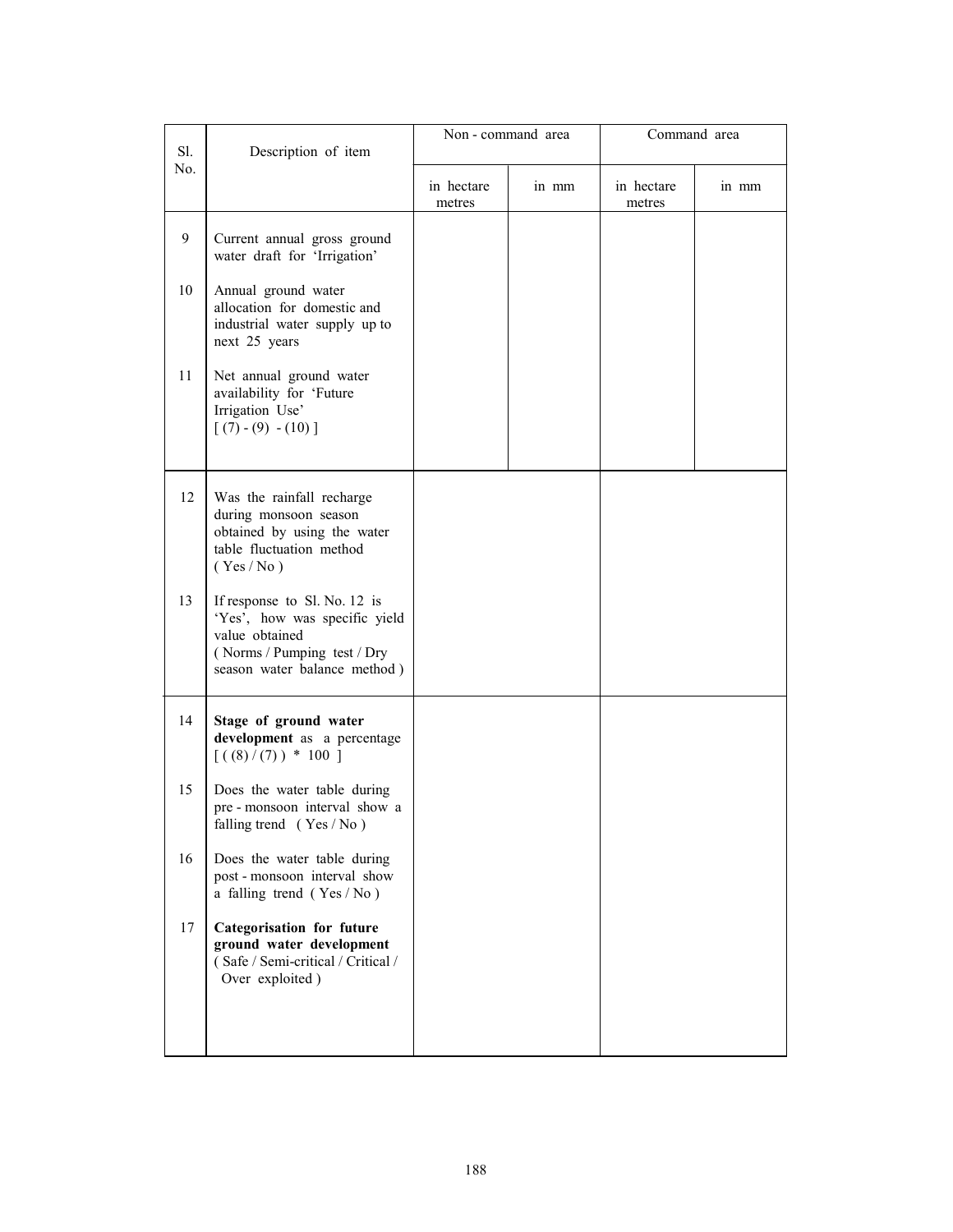# B. Poor Ground Water Quality Area

| Sl.            | Description of item                                                                        | in hectare metres | in millimetres |
|----------------|--------------------------------------------------------------------------------------------|-------------------|----------------|
| No.            | (in poor ground water quality area)                                                        |                   |                |
| $\mathbf{1}$   | Recharge from 'Rainfall'<br>during monsoon season                                          |                   |                |
| 2              | Recharge from 'Other Sources'<br>during monsoon season                                     |                   |                |
| 3              | Recharge from 'Rainfall'<br>during non-monsoon season                                      |                   |                |
| $\overline{4}$ | Recharge from 'Other Sources'<br>during non-monsoon season                                 |                   |                |
| 5              | Total annual ground water recharge<br>$[(1) + (2) + (3) + (4)]$                            |                   |                |
| 6              | Unaccounted annual natural<br>discharge                                                    |                   |                |
| $\overline{7}$ | Net annual ground water availability<br>$[(5) - (6)]$                                      |                   |                |
| 8              | Current annual gross ground water<br>draft for 'All Uses'                                  |                   |                |
| 9              | Net annual ground water availability<br>for 'All Future Uses'<br>$\lceil (7) - (8) \rceil$ |                   |                |

# C. Potential Recharge ( If any ) in Ground Water Assessment Unit

| a) Potential recharge in waterlogged and<br>shallow water table areas in hectare metres |  |
|-----------------------------------------------------------------------------------------|--|
| b) Potential recharge in flood prone area<br>in hectare metres                          |  |
| c) Total potential recharge in hectare metres<br>$(a) + (b)$ ]                          |  |
| <b>D.</b> Static Ground Water Resource (If any)<br>in Ground Water Assessment Unit      |  |
| a) Static ground water resource in hectare metres                                       |  |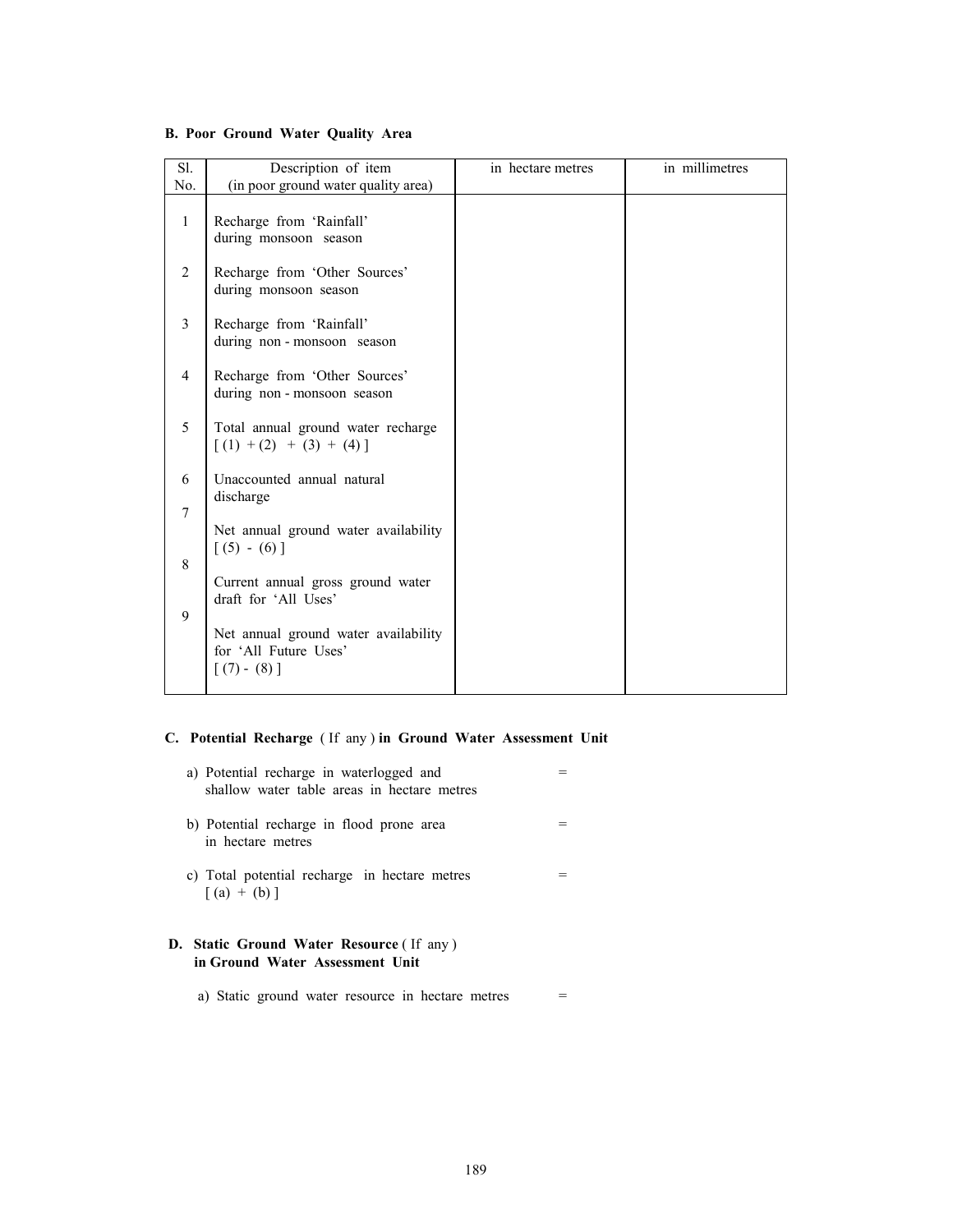### Format 19.2

# Figure 19.1 Variation of Depth to Water Table Below Ground Level, 'y' in metres Over Successive Ground Water Years in Command Area

Name of Ground Water Assessment Unit : Ground Water Assessment Year :

Index Number of Ground Water Assessment Unit :

Year 
$$
(1, 2, 3, etc.) \rightarrow
$$



Year '1' which is the earliest ground water year for which water table data is available =

| $-\infty$ - Pre - monsoon interval                         | Shows a Rise / Fall of | cm per year |
|------------------------------------------------------------|------------------------|-------------|
|                                                            | [ From Table $14.4$ ]  |             |
| $\sim$ 0 $\sim$ Post-monsoon interval Shows a Rise/Fall of |                        | cm per year |
|                                                            | [ From Table $14.5$ ]  |             |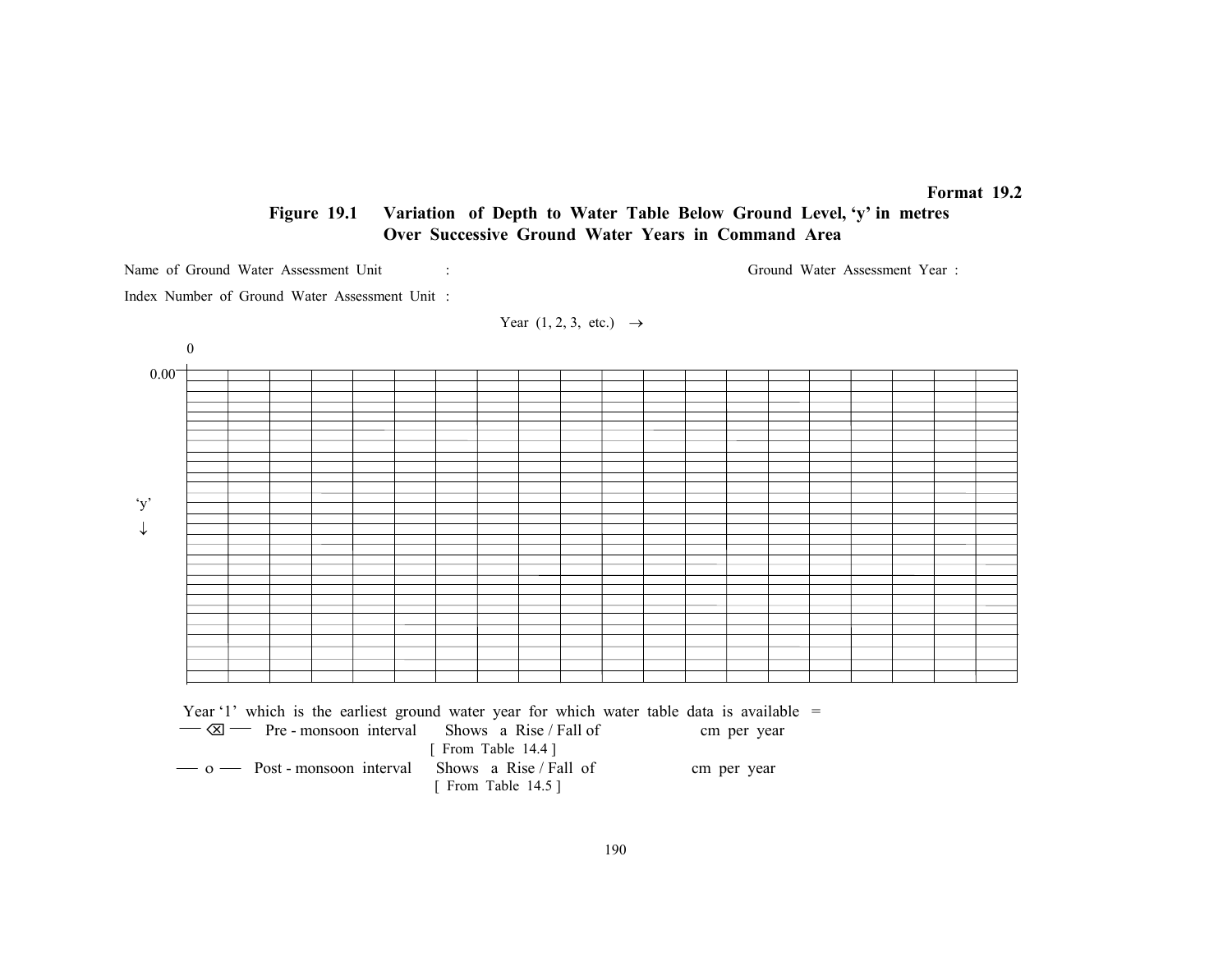### Format 19.3

# Figure 19.2 Variation of Depth to Water Table Below Ground Level, 'y' in metres Over Successive Ground Water Years in Non - command Area

Name of Ground Water Assessment Unit : Ground Water Assessment Year : Ground Water Assessment Year :

Index Number of Ground Water Assessment Unit :

Year 
$$
(1, 2, 3, etc.) \rightarrow
$$



Year '1' which is the earliest ground water year for which water table data is available =

 Pre - monsoon interval Shows a Rise / Fall of cm per year [ From Table 14.9 ] ο Post - monsoon interval Shows a Rise / Fall of cm per year [ From Table 14.10 ]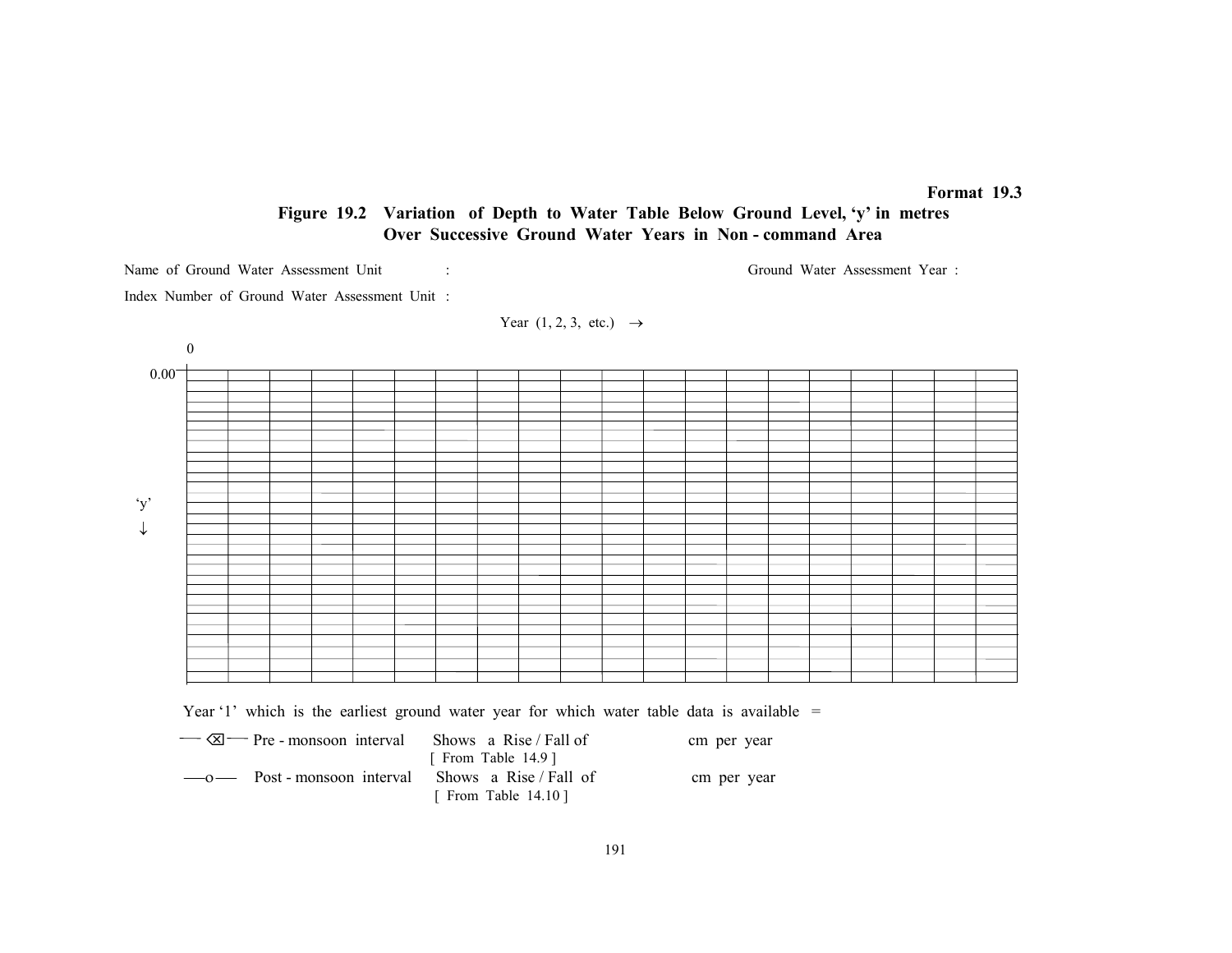### CHAPTER 20

# GROUND WATER ASSESSMENT IN TERMS OF ADMINISTRATIVE DEVELOPMENT UNIT

### 20.1 GENERAL

Ground water assessment units as adopted by a particular State/Union Territory can be, Block, Taluka, Mandal or Watershed. Whenever a 'Watershed' has been adopted as the ground water assessment unit, it is also necessary to present the results of ground water assessment in terms of an appropriate administrative development unit like, Block, Taluka or Mandal as the case may be. Each such administrative development unit will have to be sub-divided in to four sub-units namely, 'Hilly Area', 'Command Area', 'Non-command Area' and 'Poor Ground Water Quality Area' following the same guidelines described in Chapter 2. Ground water assessment is not made for the 'Hilly Area'. Ground water assessment results for the other three subunits which are to be obtained are given below :

### i) Command and Non-command areas

- a) Net annual ground water availability
- b) Current annual gross ground water draft for 'All Uses'
- c) Stage of ground water development
- d) Categorization as safe, semi-critical, critical or over exploited
- e) Current annual gross ground water draft for 'Irrigation'
- f) Annual allocation of ground water for 'Domestic and Industrial Water Supply'
- g) Net annual ground water availability for 'Future Irrigation Use'

### ii) Poor Ground Water Quality Area

- a) Net annual ground water availability
- b) Current annual gross ground water draft for 'All Uses'
- c) Net annual ground water availability for 'All Future Uses'

## 20.2 ASSUMPTIONS

The ground water assessment for a given administrative development unit is based on the ground water assessment results obtained for those watersheds which are partly or wholly contained within the administrative development unit under consideration.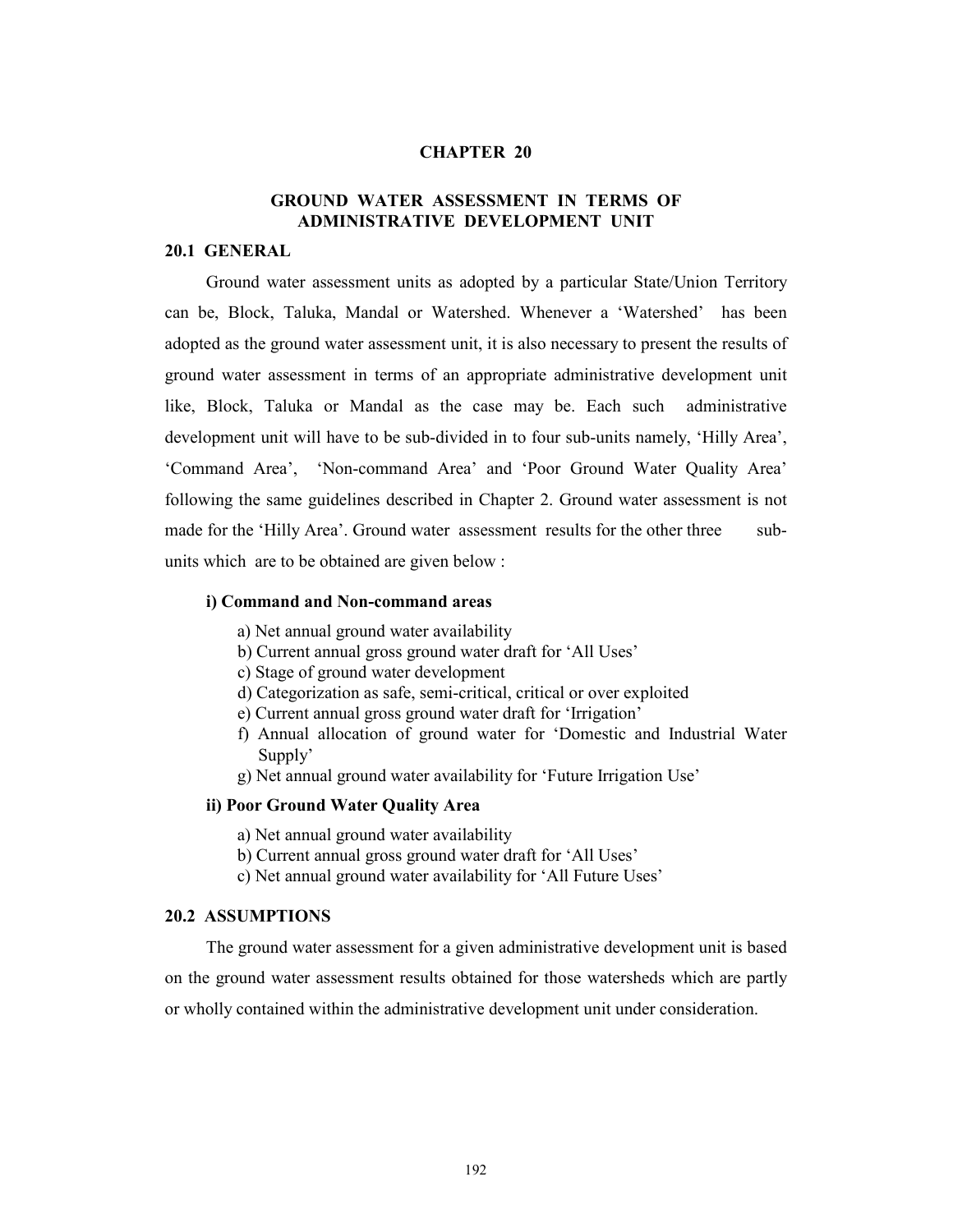#### 20.3 COMPUTATIONAL PROCEDURE

#### 20.3.1 Administrative Development Unit and its Sub units

Each administrative development unit is assigned a unique name, and a unique index number  $(1/2/3$  etc.). Location details of each administrative development unit, its area and area of the sub-units within it are presented in one table (Table 20.1.). The format to be adopted for this table is given in Format 20.1.

### 20.3.2 Command Area

### 20.3.2.1 Net annual ground water availability

The computational scheme for estimating the net annual ground water availability in the command area of the administrative development unit under consideration comprises of the following steps.

- a) All those watersheds which have a portion of their command area falling within the command area of the administrative development unit under consideration are identified, and the area of each of those portions are obtained. Let the number of such watersheds be 'N', and let  $X(i)$ , for  $i = 1$  to N be the area of each of those portions. The sum of  $X(i)$  for  $i = 1$  to N will be equal to the area of the command area of the administrative development unit.
- b) Let  $Y(i)$ , for  $i = 1$  to N be the net annual ground water availability per unit area in the command areas of each of the N watersheds.
- c) The net annual ground water availability in the command area of the administrative development unit under consideration is obtained as the sum of the product of  $X(i)$  and  $Y(i)$ , for  $i = 1$  to N.

The computations as described above for estimating the net annual ground water availability in the command area of a given administrative development unit are presented in one table (Table 20.2). The format to be adopted for this table is given in Format 20.2.

#### 20.3.2.2 Current Annual Gross Ground Water Draft For All Uses

The computational procedure for this is similar to what has been described earlier, except that,  $Y(i)$  for  $i = 1$  to N now represent the current annual gross ground water draft for 'All Uses' per unit area in the command areas of each of the N watersheds.

The computations for estimating the current annual gross ground water draft for 'All Uses' in command area of the given administrative development unit are presented in one table(Table 20.3). The format to be adopted for this table is given in Format 20.3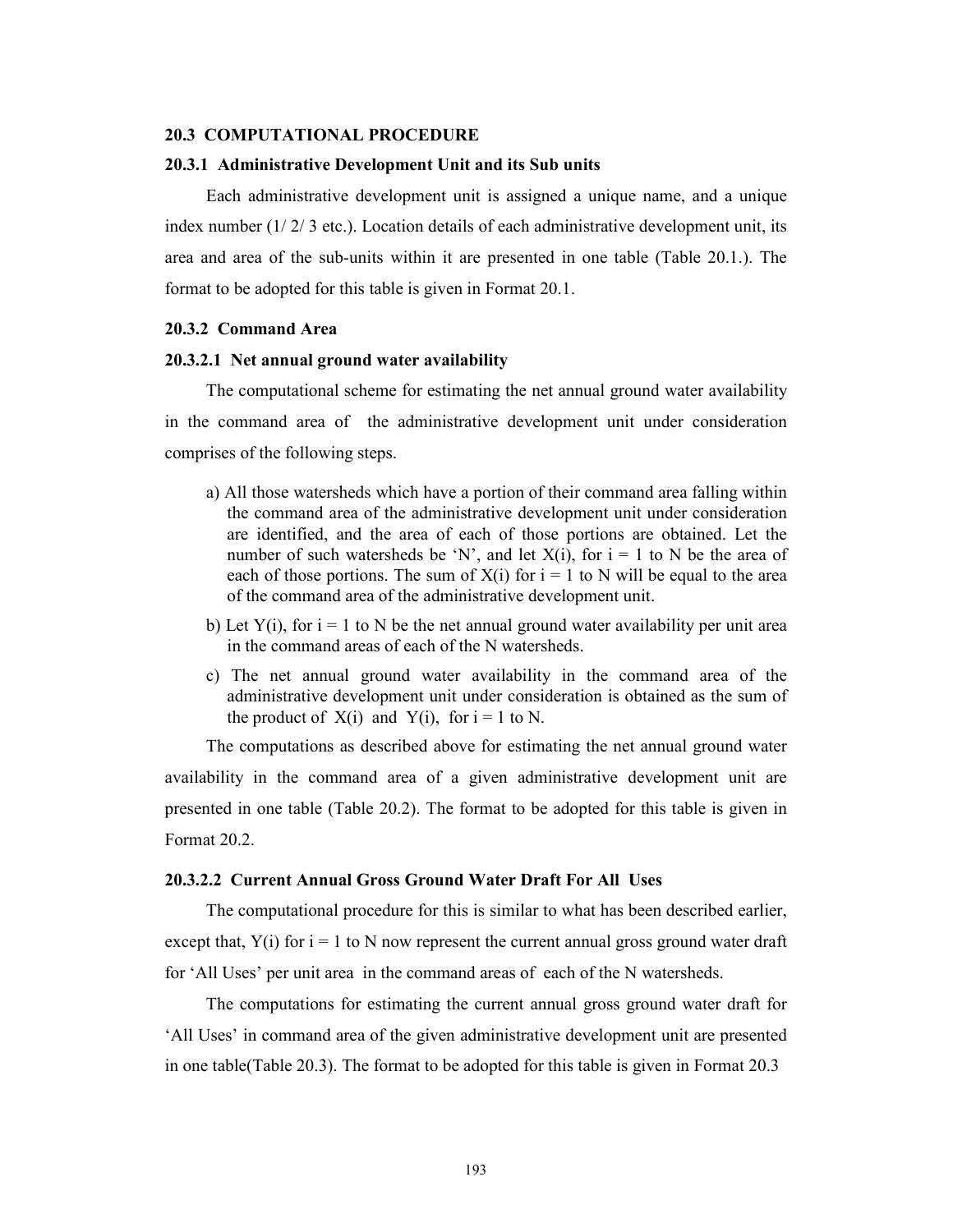#### 20.3.2.3 Current Annual Gross Ground Water Draft for Irrigation

The computational procedure for this is similar to what has been described earlier, except that,  $Y(i)$  for  $i = 1$  to N now represent the current annual gross ground water draft for 'Irrigation' per unit area in the command areas of each of the 'N' watersheds.

The computations for estimating annual gross ground water draft for 'Irrigation' in the command area of the given administrative development unit are presented in one table (Table 20.4). The format to be adopted for this table is given in Format 20.4.

### 20.3.2.4 Allocation for Domestic and Industrial Water Supply

The computational procedure for this is similar to what has been described earlier, except that,  $Y(i)$  for  $i = 1$  to N now represent the annual allocation of ground water for 'Domestic and Industrial Water Supply' per unit area in the command areas of each of the 'N' watersheds.

The computations for estimating annual allocation of ground water for 'Domestic and Industrial Water Supply' in the command area of the given administrative development unit are presented in one table(Table 20.5). The format to be adopted for this table is given in Format 20.5

### 20.3.2.5 Water Table Trend

The water table trend in the command area of the given administrative development unit has to be obtained for both pre-monsoon and post-monsoon intervals. The computational scheme for estimating the water table trend in respect of the pre-monsoon interval comprises of the following steps :

- a) All those watersheds which have a portion of their command area falling within the command area of the given administrative development unit are identified, and area of each of those portions are obtained. Let the number of such watersheds be 'N', and let  $X(i)$ , for  $i = 1$  to N represent the area of each of those portions. Let 'TA' represent the sum of  $X(i)$  for  $i = 1$  to N. 'TA' incidentally, represents the area of the command area of the administrative development unit under consideration.
- b) A Weightage factor W(i), for  $i = 1$  to N is assigned to each of the N watersheds using the relation,  $W(i) = X(i)/TA$ . The sum of  $W(i)$  for  $i = 1$  to N will be equal to 1.
- c) Let  $Z(i)$  for  $i = 1$  to N represent the trend of depth to water table below ground level in cm per year during pre-monsoon interval in the command area of each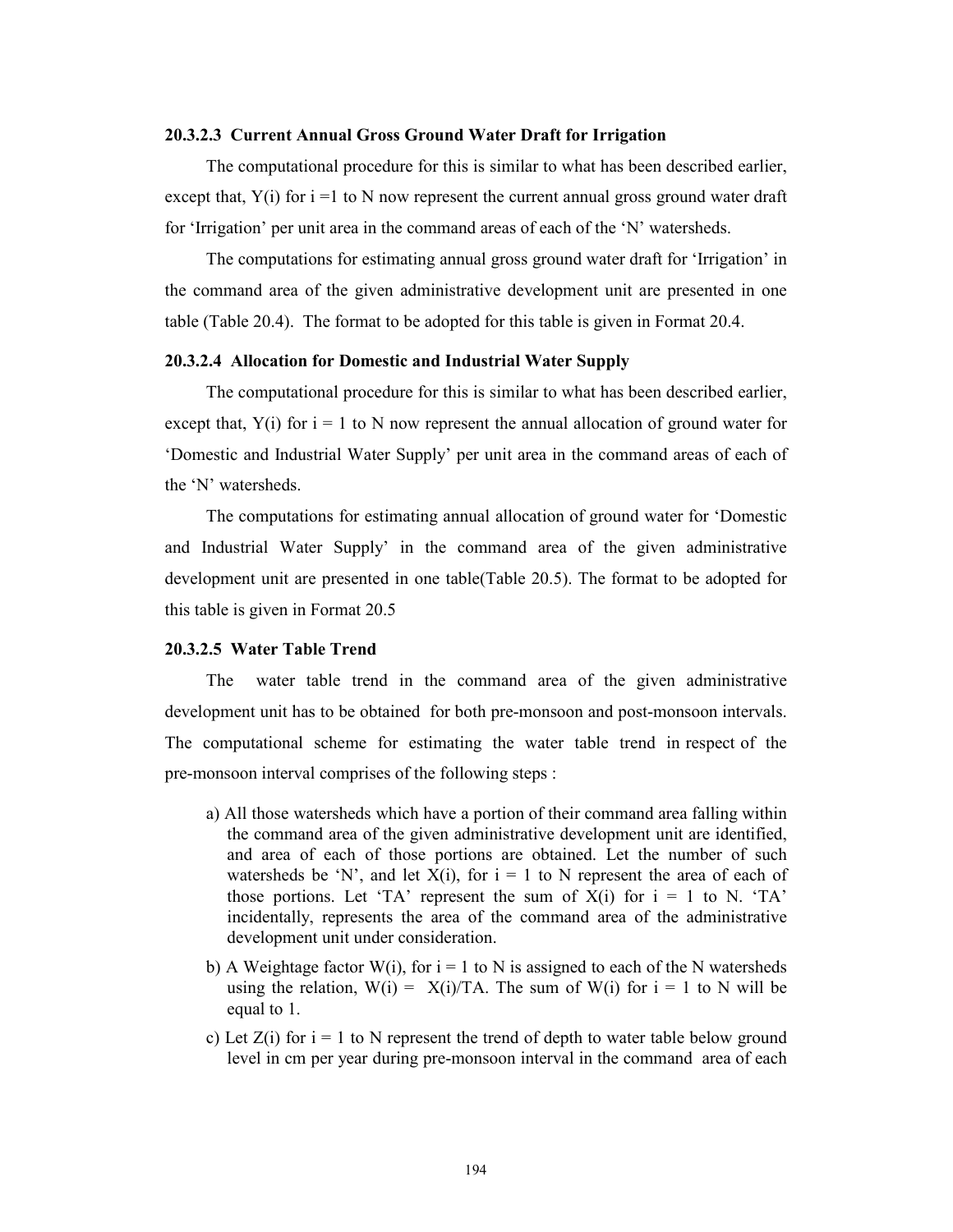of the N watersheds.  $Z(i)$  is positive for a falling water table condition, and negative for a rising water table condition.

- d) The algebraic sum of  $W(i)*Z(i)$  for  $i = 1$  to N is obtained. Let it be equal to 'AS'. This represents the trend of depth to water table below ground level in cm per year during pre-monsoon interval in command area of the given administrative development unit.
- e) The water table in the command area of the administrative development unit under consideration during pre-monsoon interval shows
	- i) a falling trend if 'AS' is greater than or equal to  $+5$  cm per year
	- ii) a rising trend if 'AS' is less than or equal to -5 cm per year
	- iii) neither a falling

nor a rising trend if 'AS' is greater than -5 and less than +5 cm per year

The computational scheme for estimating the water table trend in respect of the post- monsoon interval is identical to what has been described above, except that  $Z(i)$ for  $i = 1$  to N now represent the trend of depth to water table below ground level in cm per year during post-monsoon interval in the command area of each of the N watersheds.

The computations as described above for obtaining the water table trend in command area of the given administrative development unit during pre- monsoon and post- monsoon intervals are presented in one table (Table 20.6). The format to be adopted for this table is given in Format 20.6.

### 20.3.3 Non-Command Area

The computations to be performed for estimating the following components,

- a) Net annual ground water availability
- b) Current annual gross ground water draft for 'All Uses'
- c) Current annual gross ground water draft for 'Irrigation'
- d) Annual ground water allocation for 'Domestic and Industrial Water Supply', and
- e) Water table trend

in the non-command area of the given administrative development unit are respectively identical to those given earlier in Section 20.3.2 for the command area. The computations are to be presented in five tables (Tables 20.7 to 20.11). The formats to be adopted for these five tables are given in Formats 20.7 to 20.11 respectively.

### 20.3.4 Poor Ground water Quality Area

The computations to be performed for estimating the following components,

a) Net annual ground water availability , and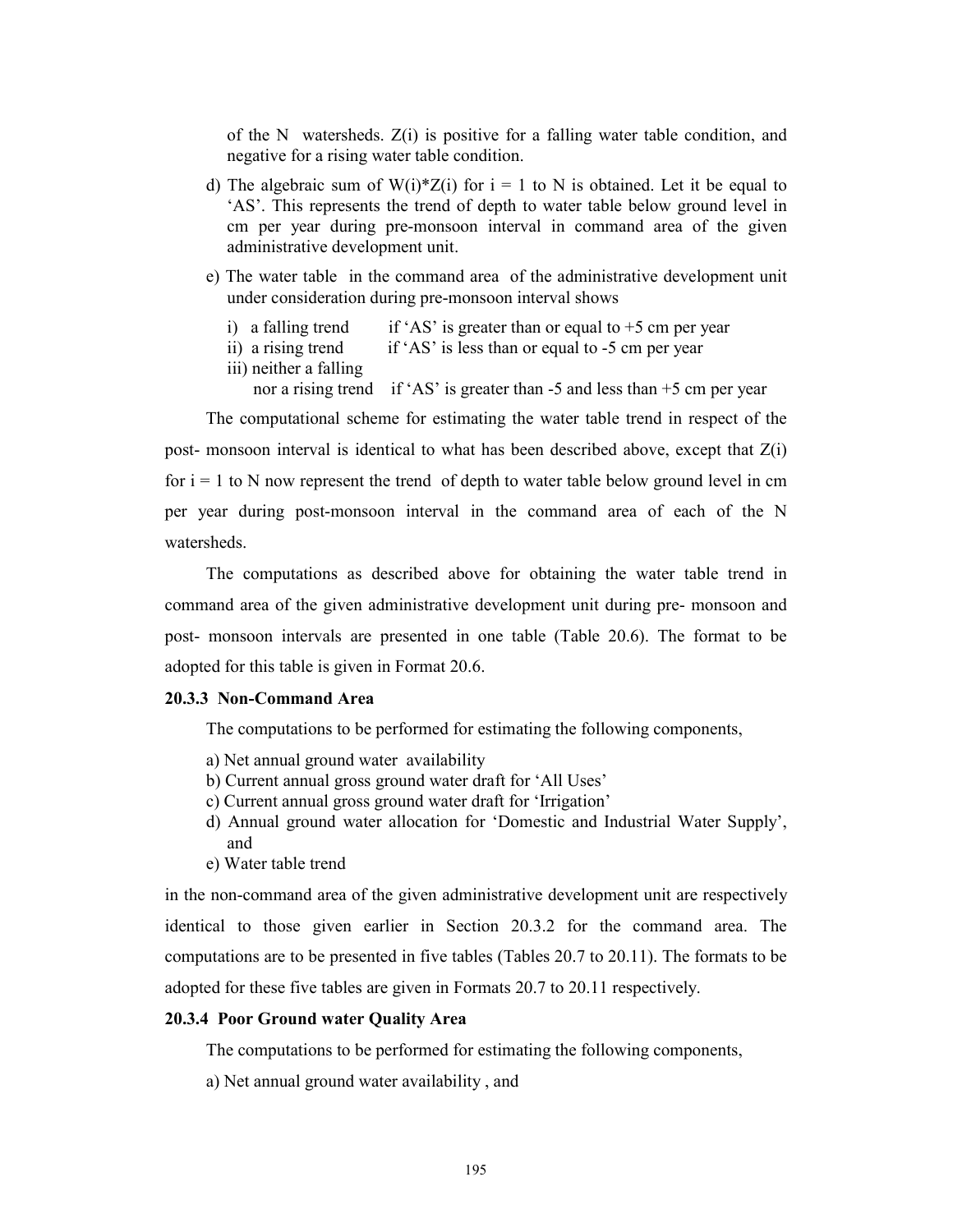b) Current annual gross ground water draft for 'All Uses'.

in the poor ground water quality area of the given administrative development unit are respectively identical to those given earlier in Section 20.3.2 for the command area. The computations are to be presented in two tables (Table 20.12 and 20.13). The formats to be adopted for these two tables are given in Formats 20.12 and 20.13 respectively.

## 20.3.5 Summary Report on Ground Water Assessment for Each Administrative Development Unit

The summary report on ground water assessment for each administrative development unit is to be presented. This summary report should contain the following information in addition to the ground water assessment components discussed earlier :

a) For Command and Non-command Area

- i) Stage of ground water development computed as the current annual gross ground water draft for 'All Uses' expressed as a percentage of the net annual ground water availability.
- ii) Categorization as safe, semi-critical, critical or over exploited on the basis of the set of criteria discussed earlier in Chapter 15. It may be recalled that, this set of criteria considers both the stage of ground water development, and the water table trend during pre-monsoon and post-monsoon intervals.
- iii)The net annual ground water availability for 'Future Irrigation Use' computed by subtracting the sum of the current annual gross ground water draft for 'Irrigation' and the annual allocation of ground water for 'Domestic and Industrial Water Supply' from the net annual ground water availability .
- b) For Poor Ground water Quality Area.
	- i) The net annual ground water availability for 'All Future Uses' is computed by subtracting the current annual gross ground water draft for 'All Uses' from the net annual ground water availability.

The summary report as discussed above is presented in one table (Table 20.14).

The format to be adopted for this table is given in Format 20.14.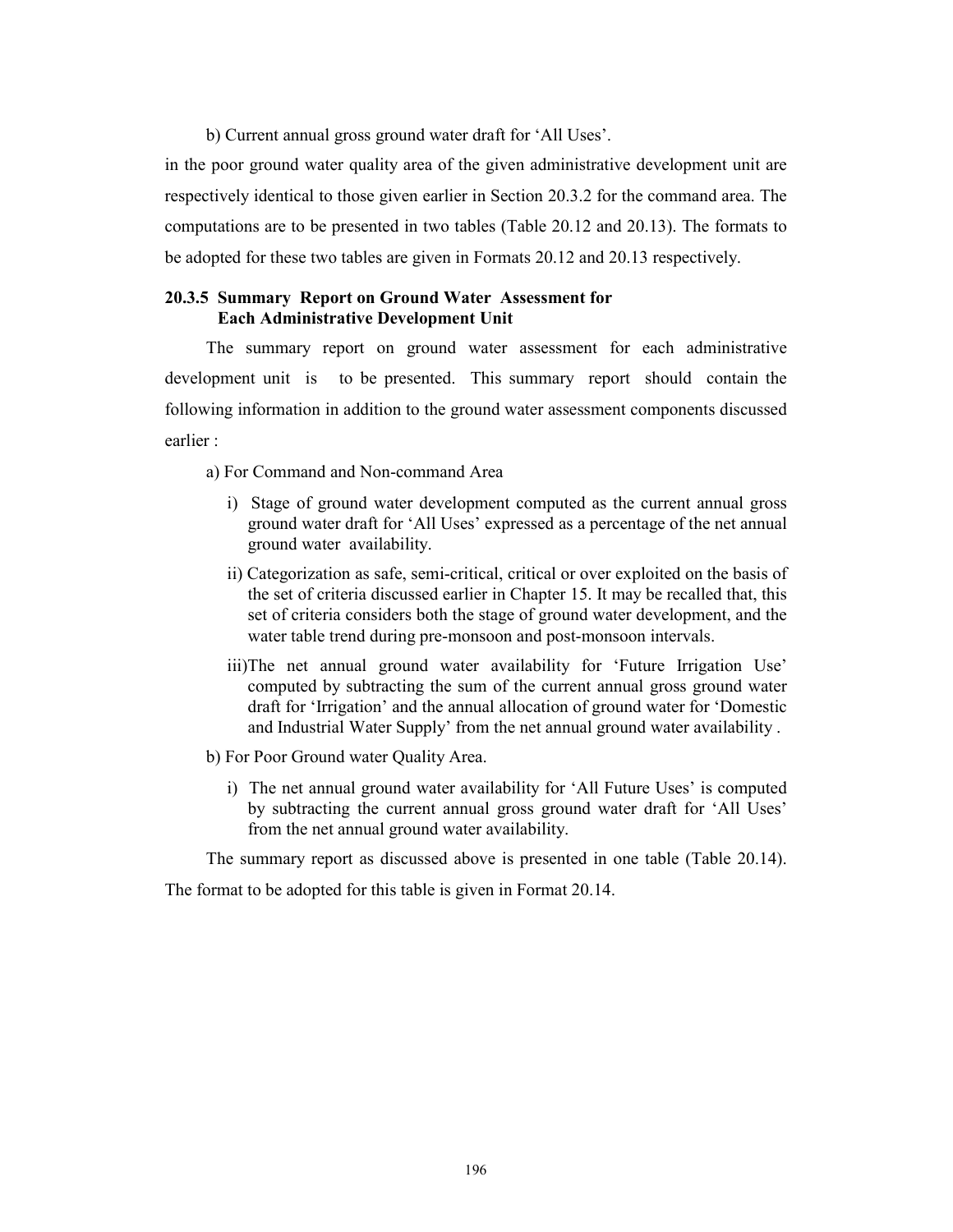# Table 20.1 Location Details and Area of Each Administrative Development Unit and the Sub - units Within It

( When Ground Water Assessment Unit is a 'Watershed' )

Name of Administrative Development Unit :

Index Number of Administrative Development Unit :

Type of Administrative Development Unit : ( Block / Taluka / Mandal ) Ground Water Assessment Year :

| Sl.            | Description of item                                                                                                                      | Quantity |
|----------------|------------------------------------------------------------------------------------------------------------------------------------------|----------|
| No.            |                                                                                                                                          |          |
| (1)            | (2)                                                                                                                                      | (3)      |
| $\mathbf{1}$   | Reference number(s) of Survey of India<br>Toposheet(s) of 1 in $50,000$ scale in which the<br>Administrative Development Unit is located |          |
| $\overline{2}$ | Latitudes within which the Administrative<br>Development Unit is located<br>i) Starting<br>ii) Ending                                    |          |
| 3              | Longitudes within which the Administrative<br>Development Unit is located<br>i) Starting<br>ii) Ending                                   |          |
| 4              | Total Area in hectares of the<br>'Administrative Development Unit'                                                                       |          |
| 5              | Area in hectares of the 'Hilly Area'                                                                                                     |          |
| 6              | Area in hectares of the portion of the<br>Administrative Development Unit in which<br>ground water recharge is possible<br>$[(4) - (5)]$ |          |
| $\overline{7}$ | Area in hectares of the<br>'Poor Ground Water Quality Area'                                                                              |          |
| 8              | Area in hectares of the 'Command Area'                                                                                                   |          |
| 9              | Area in hectares of the 'Non - command Area'                                                                                             |          |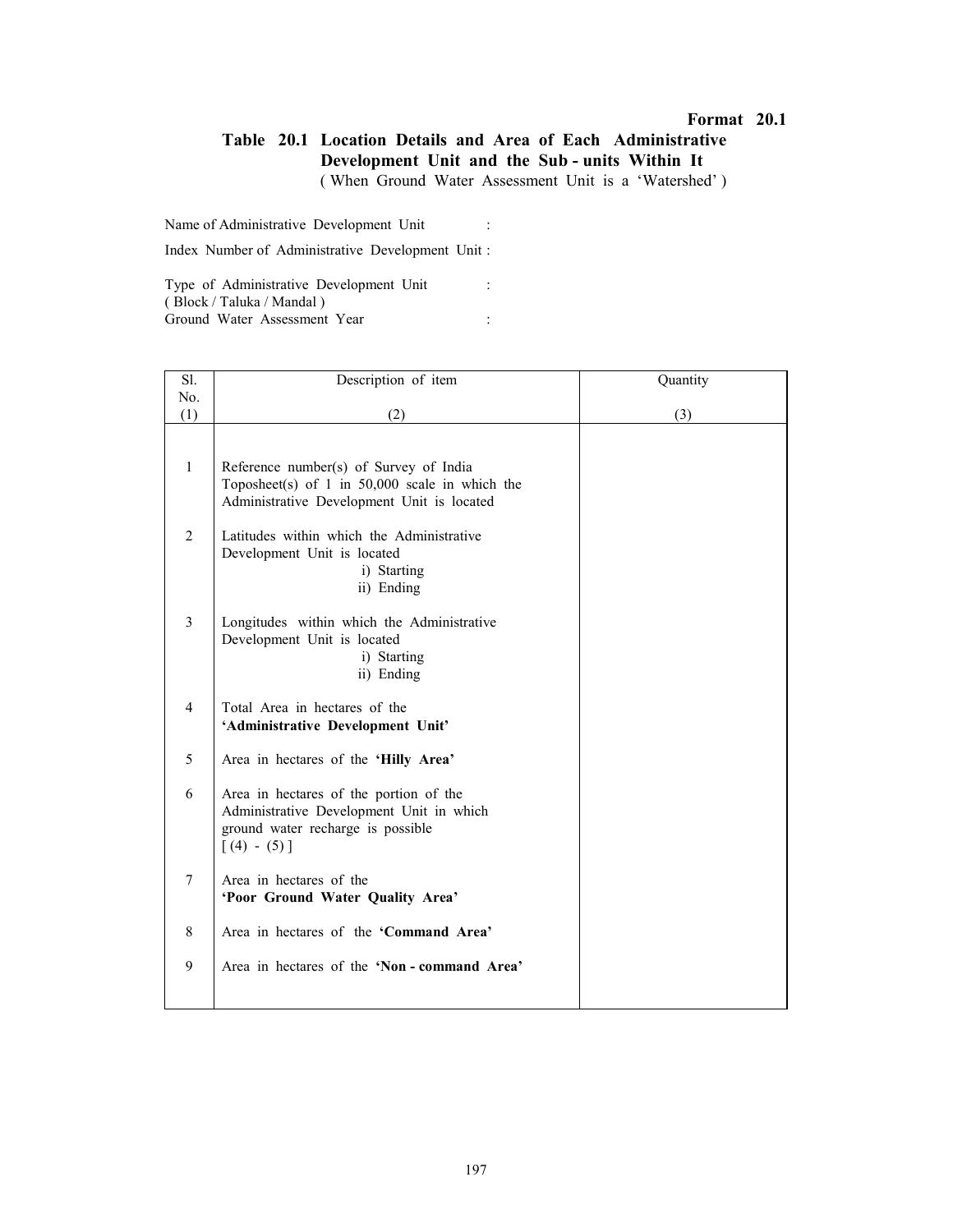# Table 20.2 Net Annual Ground Water Availability in Command Area

Name of Administrative Development Unit : Ground Water Assessment Year :

Index Number of Administrative Development Unit :

|                | Watersheds which have a portion of their command area<br>contained within the command area of the administrative development unit |                                                                                                                                                            |                                                                         |                     |  |  |
|----------------|-----------------------------------------------------------------------------------------------------------------------------------|------------------------------------------------------------------------------------------------------------------------------------------------------------|-------------------------------------------------------------------------|---------------------|--|--|
| Sl.<br>No.     | Name of watersheds                                                                                                                | Net annual ground water availability<br>per unit area in the command area<br>of the watershed in millimetres<br>(From Table 12.1 of respective watersheds) | Area of the portion of the<br>watershed as defined above<br>in hectares | $(3) * (4)$<br>1000 |  |  |
| (1)            | (2)                                                                                                                               | (3)                                                                                                                                                        | (4)                                                                     | (5)                 |  |  |
|                |                                                                                                                                   |                                                                                                                                                            |                                                                         |                     |  |  |
| $\overline{2}$ |                                                                                                                                   |                                                                                                                                                            |                                                                         |                     |  |  |
| 3              |                                                                                                                                   |                                                                                                                                                            |                                                                         |                     |  |  |
|                |                                                                                                                                   |                                                                                                                                                            |                                                                         |                     |  |  |
|                |                                                                                                                                   |                                                                                                                                                            |                                                                         |                     |  |  |
|                | Total for all watersheds considered                                                                                               |                                                                                                                                                            |                                                                         |                     |  |  |

Net annual ground water availability in command area of the administrative development unit

\n- a) in hectare metres 
$$
=
$$
 [Total in Col. (5)]
\n- b) per unit area in millimetres  $=$  [( (a) / (Total in Col. (4))) \* 1000 ]
\n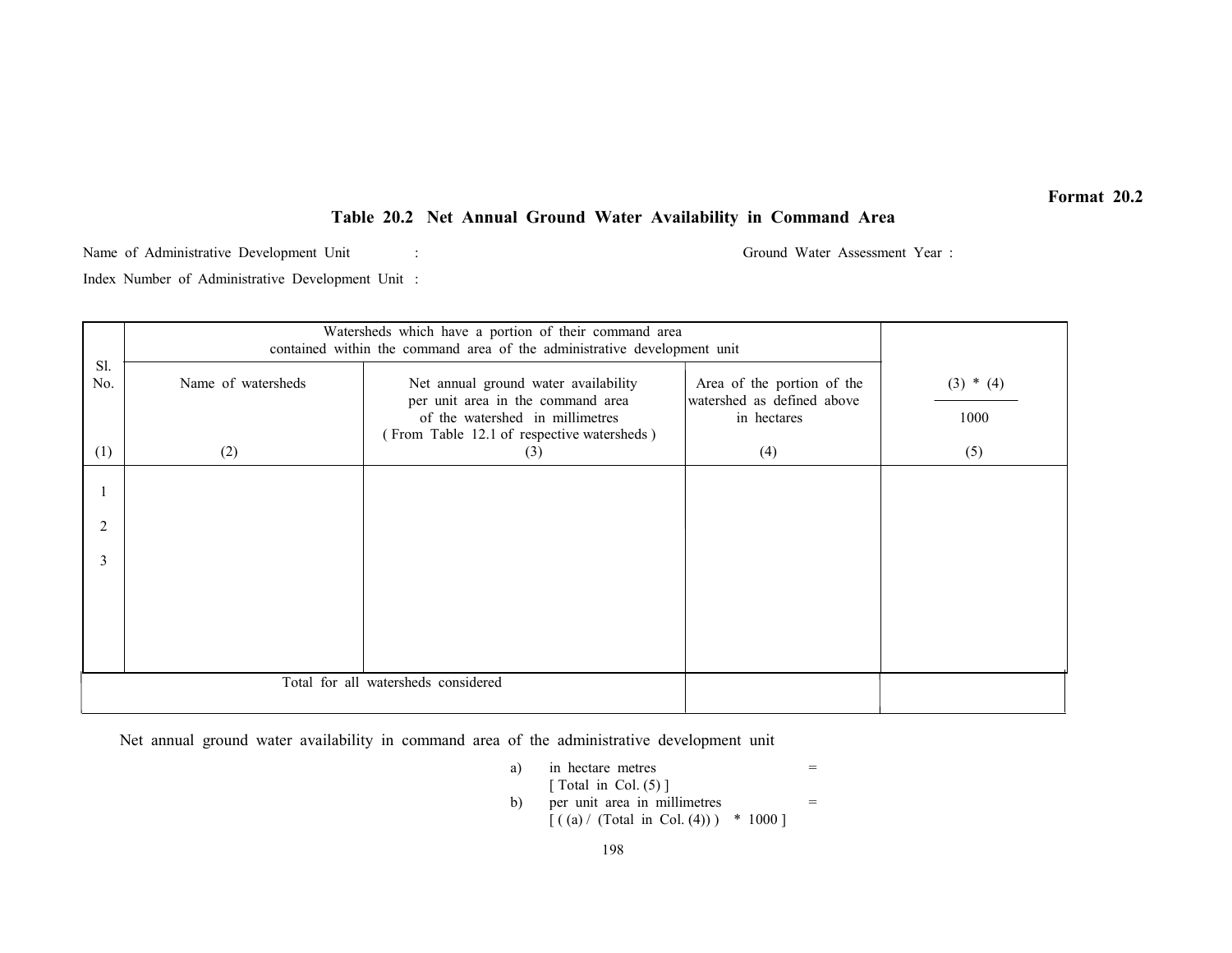# Table 20.3 Annual Gross Ground Water Draft for 'All Uses' in Command Area

Name of Administrative Development Unit : Ground Water Assessment Year : Ground Water Assessment Year :

Index Number of Administrative Development Unit :

|            | Watersheds which have a portion of their command area<br>contained within the command area of the administrative development unit |                                                                                                                                                                     |                                                                         |                     |
|------------|-----------------------------------------------------------------------------------------------------------------------------------|---------------------------------------------------------------------------------------------------------------------------------------------------------------------|-------------------------------------------------------------------------|---------------------|
| Sl.<br>No. | Name of watersheds                                                                                                                | Annual gross ground water draft for 'All Uses'<br>per unit area in the command area<br>of the watershed in millimetres<br>(From Table 3.1 of respective watersheds) | Area of the portion of the<br>watershed as defined above<br>in hectares | $(3) * (4)$<br>1000 |
| (1)        | (2)                                                                                                                               | (3)                                                                                                                                                                 | (4)                                                                     | (5)                 |
|            |                                                                                                                                   |                                                                                                                                                                     |                                                                         |                     |
| 2          |                                                                                                                                   |                                                                                                                                                                     |                                                                         |                     |
| 3          |                                                                                                                                   |                                                                                                                                                                     |                                                                         |                     |
|            |                                                                                                                                   |                                                                                                                                                                     |                                                                         |                     |
|            |                                                                                                                                   |                                                                                                                                                                     |                                                                         |                     |
|            |                                                                                                                                   |                                                                                                                                                                     |                                                                         |                     |

Annual gross ground water draft for 'All Uses' in command area of the administrative development unit

- a) in hectare metres  $=$ [ Total in Col. (5) ]
- b) per unit area in millimetres  $=$  $[( (a) / (Total in Col. (4) )) * 1000 ]$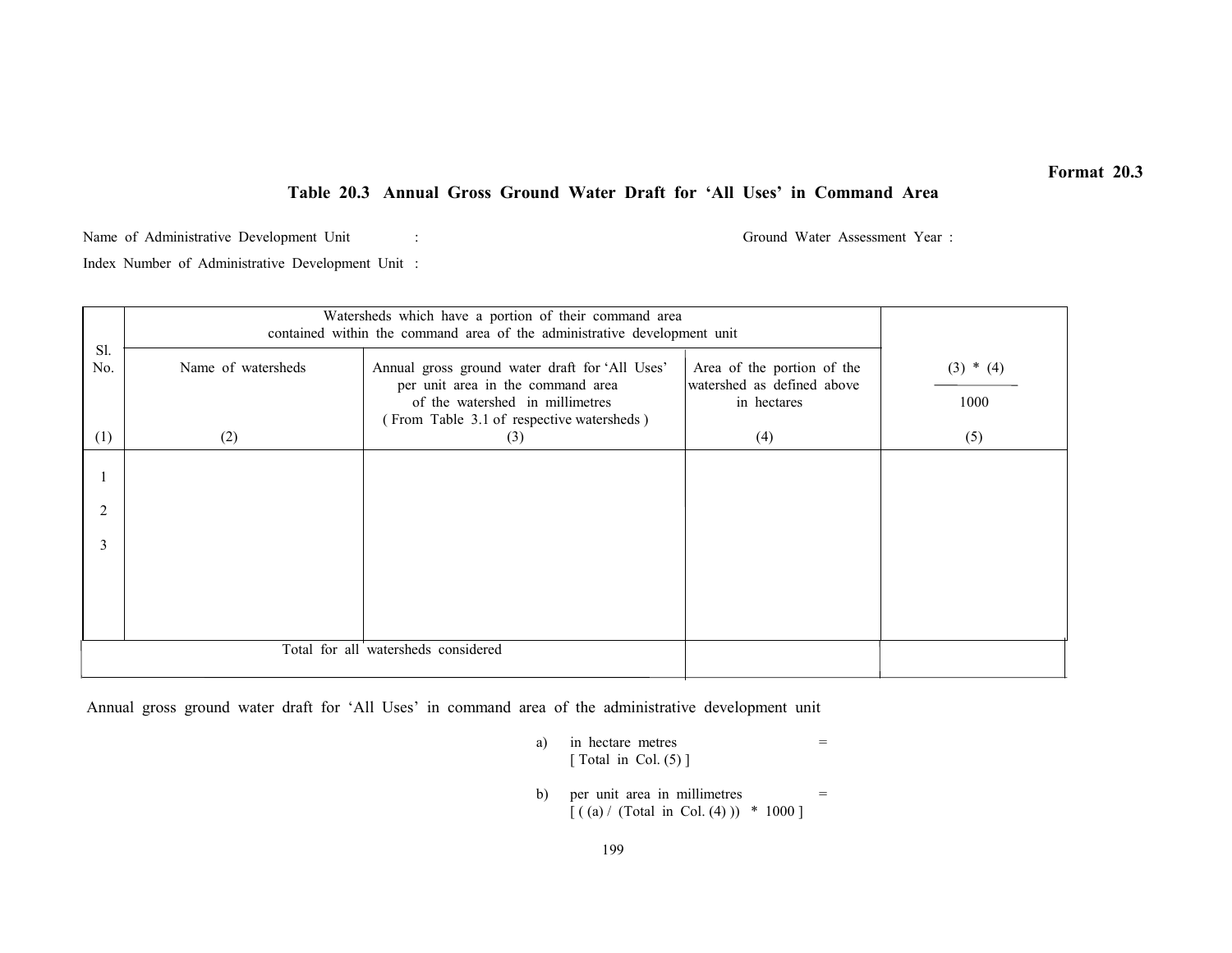# Table 20.4 Annual Gross Ground Water Draft for 'Irrigation' in Command Area

Name of Administrative Development Unit : Ground Water Assessment Year :

Index Number of Administrative Development Unit :

|                | Watersheds which have a portion of their command area<br>contained within the command area of the administrative development unit |                                                                                                                                                                       |                                                                         |                     |  |  |
|----------------|-----------------------------------------------------------------------------------------------------------------------------------|-----------------------------------------------------------------------------------------------------------------------------------------------------------------------|-------------------------------------------------------------------------|---------------------|--|--|
| Sl.<br>No.     | Name of watersheds                                                                                                                | Annual gross ground water draft for 'Irrigation'<br>per unit area in the command area<br>of the watershed in millimetres<br>(From Table 3.1 of respective watersheds) | Area of the portion of the<br>watershed as defined above<br>in hectares | $(3) * (4)$<br>1000 |  |  |
| (1)            | (2)                                                                                                                               | (3)                                                                                                                                                                   | (4)                                                                     | (5)                 |  |  |
|                |                                                                                                                                   |                                                                                                                                                                       |                                                                         |                     |  |  |
| $\overline{2}$ |                                                                                                                                   |                                                                                                                                                                       |                                                                         |                     |  |  |
| 3              |                                                                                                                                   |                                                                                                                                                                       |                                                                         |                     |  |  |
|                |                                                                                                                                   |                                                                                                                                                                       |                                                                         |                     |  |  |
|                |                                                                                                                                   |                                                                                                                                                                       |                                                                         |                     |  |  |
|                | Total for all watersheds considered                                                                                               |                                                                                                                                                                       |                                                                         |                     |  |  |

Annual gross ground water draft for 'Irrigation' in command area of the administrative development unit

 a) in hectare metres = [ Total in Col. (5) ] b) per unit area in millimetres = [ ( (a) / (Total in Col. (4) )) \* 1000 ]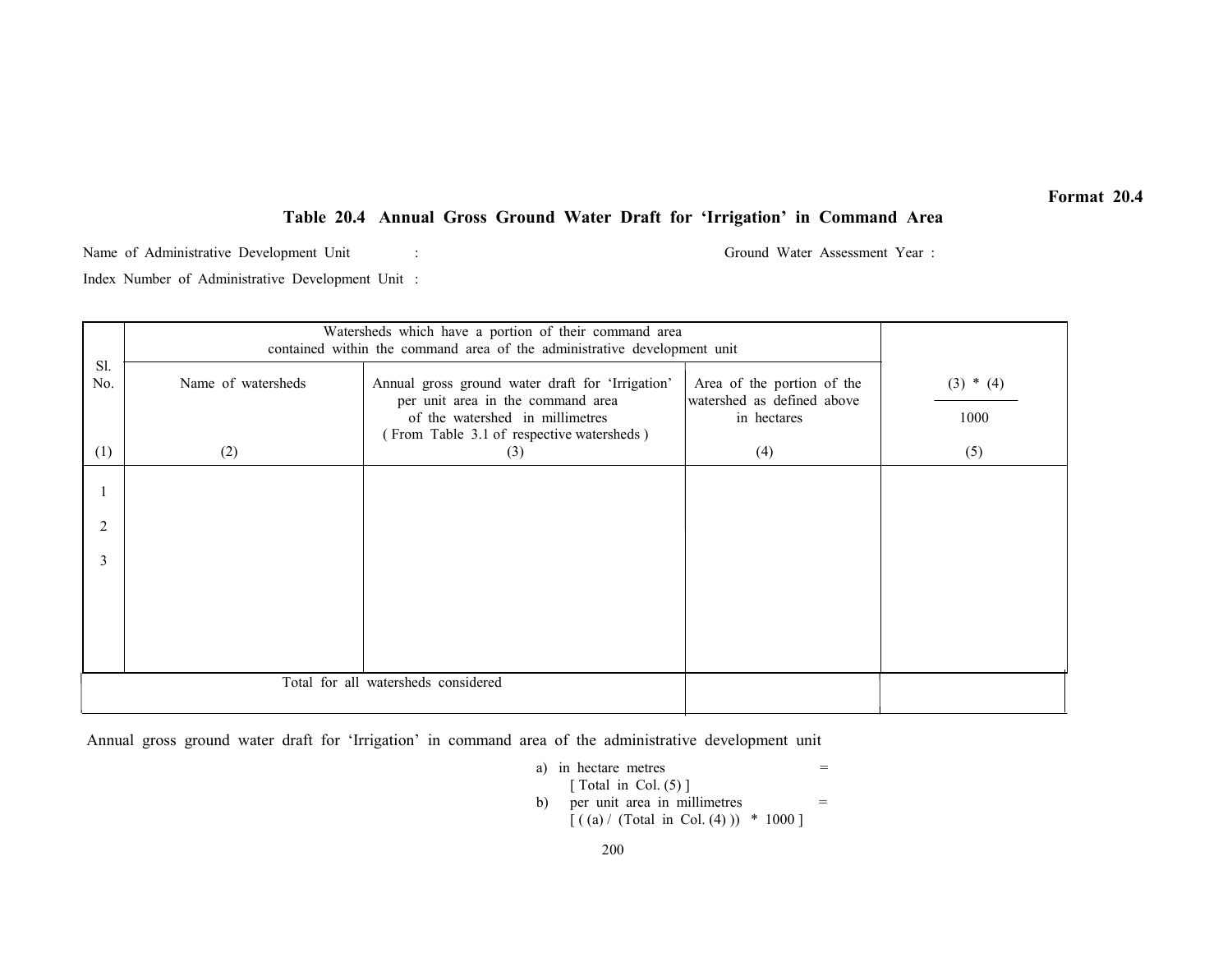# Table 20.5 Annual Ground Water Allocation for Domestic & Industrial Water Supply in Command Area

Name of Administrative Development Unit : Ground Water Assessment Year :

Index Number of Administrative Development Unit :

|            | Watersheds which have a portion of their command area<br>contained within the command area' of the administrative development unit |                                                                                                                                                                            |                                                                         |                     |  |  |
|------------|------------------------------------------------------------------------------------------------------------------------------------|----------------------------------------------------------------------------------------------------------------------------------------------------------------------------|-------------------------------------------------------------------------|---------------------|--|--|
| Sl.<br>No. | Name of watersheds                                                                                                                 | Annual allocation for domestic & industrial<br>water supply per unit area in command area<br>of the watershed in millimetres<br>(From Table 16.1 of respective watersheds) | Area of the portion of the<br>watershed as defined above<br>in hectares | $(3) * (4)$<br>1000 |  |  |
| (1)        | (2)                                                                                                                                | (3)                                                                                                                                                                        | (4)                                                                     | (5)                 |  |  |
|            |                                                                                                                                    |                                                                                                                                                                            |                                                                         |                     |  |  |
| 2          |                                                                                                                                    |                                                                                                                                                                            |                                                                         |                     |  |  |
| 3          |                                                                                                                                    |                                                                                                                                                                            |                                                                         |                     |  |  |
|            |                                                                                                                                    |                                                                                                                                                                            |                                                                         |                     |  |  |
|            |                                                                                                                                    |                                                                                                                                                                            |                                                                         |                     |  |  |
|            | Total for all watersheds considered                                                                                                |                                                                                                                                                                            |                                                                         |                     |  |  |

Annual ground water allocation for domestic & industrial water supply in command area of the administrative development unit

\n- a) in hectare metres 
$$
=
$$
 [Total in Col. (5)]
\n- b) per unit area in millimetres  $[((a) / (Total in Col. (4))) * 1000]$
\n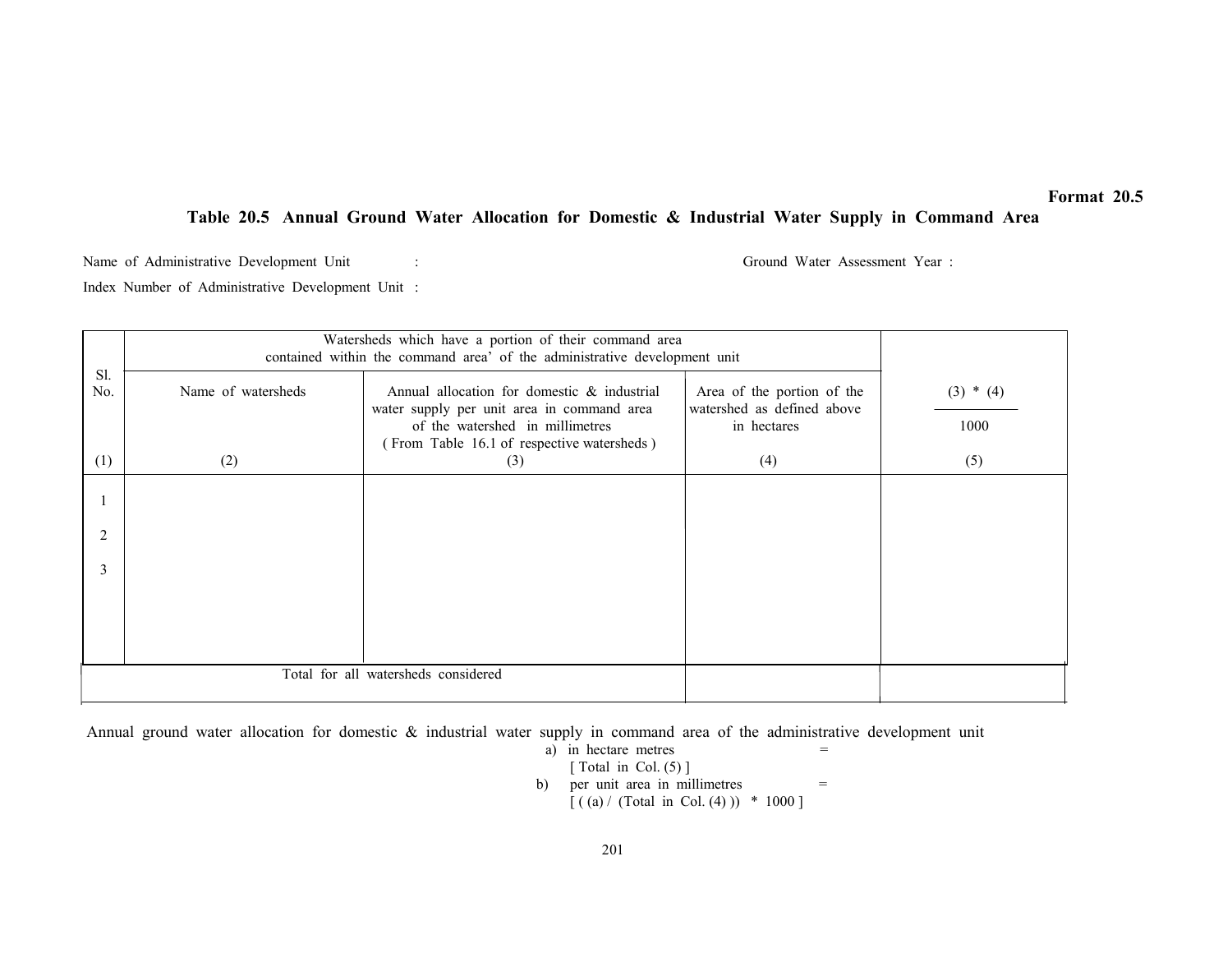## Table 20.6 Water Table Trend in Command Area

Name of Administrative Development Unit : Ground Water Assessment Year :

Index Number of Administrative Development Unit :

|                                                                                 | Watersheds which have a portion of their command area<br>contained within the command area of the administrative development unit |                                                                                     |                                                 |                                                                               |                         |                          |                            |
|---------------------------------------------------------------------------------|-----------------------------------------------------------------------------------------------------------------------------------|-------------------------------------------------------------------------------------|-------------------------------------------------|-------------------------------------------------------------------------------|-------------------------|--------------------------|----------------------------|
| Sl.<br>No.                                                                      |                                                                                                                                   | Trend of depth to water table<br>below ground level in cm / year                    |                                                 | Area of portion of<br>watershed as defined                                    | Weightage factor<br>(5) | Pre - monsoon<br>iterval | Post - monsoon<br>interval |
|                                                                                 | Name of watersheds                                                                                                                | Pre - monsoon<br>interval<br>From Table 14.4<br>of the watershed] of the watershed] | Post - monsoon<br>interval<br>[From Table 14.5] | above in hectares<br>(Total in Col $(5)$ )                                    | $[(3) * (6)]$           | $[(4) * (6)]$            |                            |
| (1)                                                                             | (2)                                                                                                                               | (3)                                                                                 | (4)                                             | (5)                                                                           | (6)                     | (7)                      | (8)                        |
|                                                                                 |                                                                                                                                   |                                                                                     |                                                 |                                                                               |                         |                          |                            |
| $\overline{2}$                                                                  |                                                                                                                                   |                                                                                     |                                                 |                                                                               |                         |                          |                            |
| 3                                                                               |                                                                                                                                   |                                                                                     |                                                 |                                                                               |                         |                          |                            |
|                                                                                 |                                                                                                                                   |                                                                                     |                                                 |                                                                               |                         |                          |                            |
|                                                                                 |                                                                                                                                   |                                                                                     |                                                 |                                                                               |                         |                          |                            |
| Trend of depth to water table below ground level in command area in cm per year |                                                                                                                                   |                                                                                     |                                                 |                                                                               |                         |                          |                            |
|                                                                                 |                                                                                                                                   |                                                                                     |                                                 | algebraic sum of Col. $(7)$ for pre-monsoon and Col. $(8)$ for post-monsoon ] |                         |                          |                            |

Water table trend in command area of the administrative development unit

 $(Rising / Falling / Neither Rise nor Fall)$  a)During Pre - monsoon Interval  $=$ 

b) During Post - monsoon Interval

 $\equiv$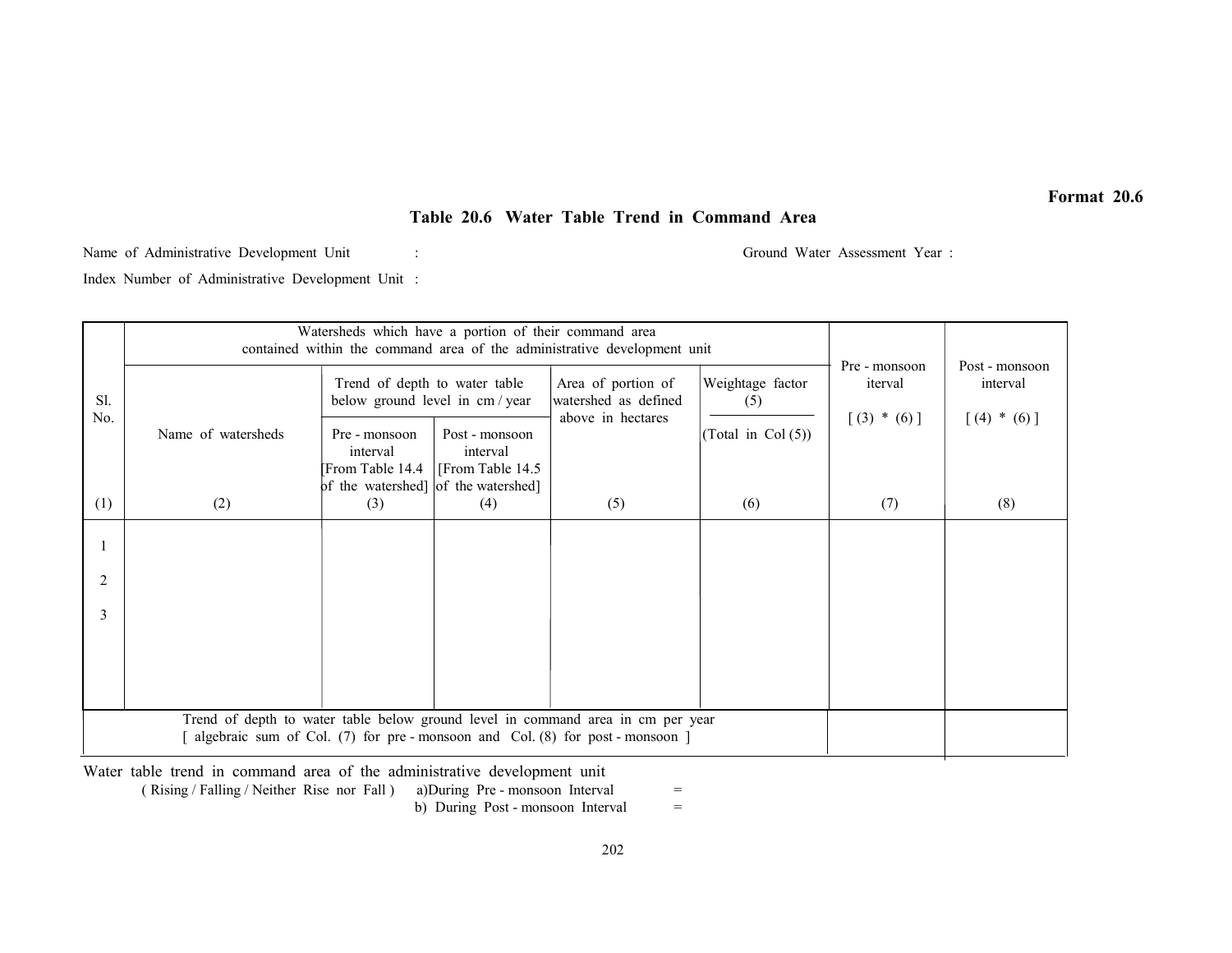### Table 20.7 Net Annual Ground Water Availability in Non - command Area

Name of Administrative Development Unit : Ground Water Assessment Year : Index Number of Administrative Development Unit :

|                | Watersheds which have a portion of their non-command area<br>contained within the non-command area of the administrative development unit |                                                                                                                                                                |                                                                         |                     |  |  |  |
|----------------|-------------------------------------------------------------------------------------------------------------------------------------------|----------------------------------------------------------------------------------------------------------------------------------------------------------------|-------------------------------------------------------------------------|---------------------|--|--|--|
| Sl.<br>No.     | Name of watersheds                                                                                                                        | Net annual ground water availability<br>per unit area in the non-command area<br>of the watershed in millimetres<br>(From Table 12.2 of respective watersheds) | Area of the portion of the<br>watershed as defined above<br>in hectares | $(3) * (4)$<br>1000 |  |  |  |
| (1)            | (2)                                                                                                                                       | (3)                                                                                                                                                            | (4)                                                                     | (5)                 |  |  |  |
|                |                                                                                                                                           |                                                                                                                                                                |                                                                         |                     |  |  |  |
| $\overline{2}$ |                                                                                                                                           |                                                                                                                                                                |                                                                         |                     |  |  |  |
| 3              |                                                                                                                                           |                                                                                                                                                                |                                                                         |                     |  |  |  |
|                |                                                                                                                                           |                                                                                                                                                                |                                                                         |                     |  |  |  |
|                |                                                                                                                                           |                                                                                                                                                                |                                                                         |                     |  |  |  |
|                | Total for all watersheds considered                                                                                                       |                                                                                                                                                                |                                                                         |                     |  |  |  |
|                |                                                                                                                                           |                                                                                                                                                                |                                                                         |                     |  |  |  |

Net annual ground water availability in non - command area of the administrative development unit

 $a)$  in hectare metres  $=$ [ Total in Col.  $(5)$ ] b) per unit area in millimetres  $=$  $[( (a) / (Total in Col. (4) )) * 1000]$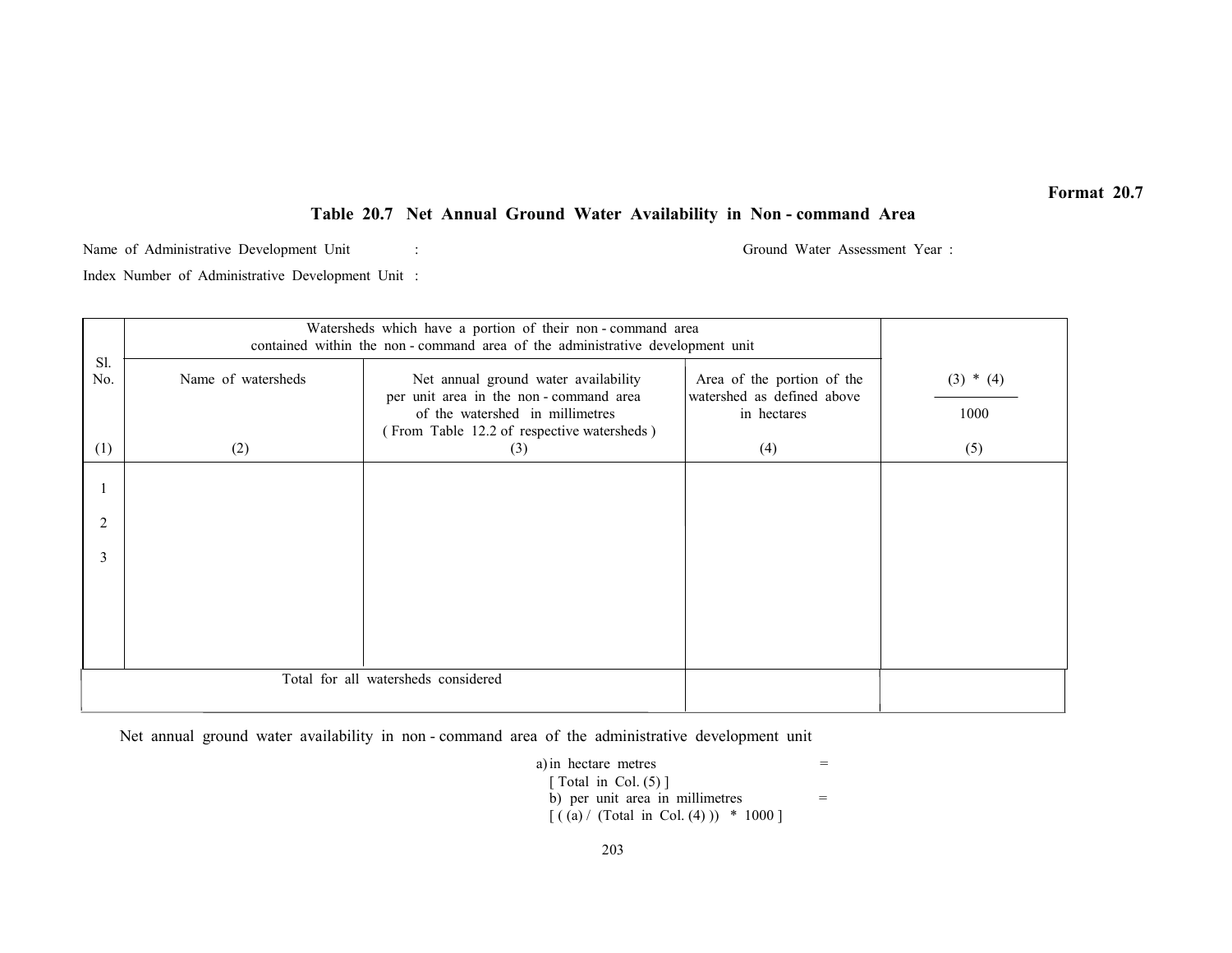# Table 20.8 Annual Gross Ground Water Draft for 'All Uses' in Non - command Area

Name of Administrative Development Unit : Ground Water Assessment Year :

Index Number of Administrative Development Unit :

|            | Watersheds which have a portion of their non-command area<br>contained within the non-command area of the administrative development unit |                                                                                                                                                                         |                                                                         |                     |  |  |
|------------|-------------------------------------------------------------------------------------------------------------------------------------------|-------------------------------------------------------------------------------------------------------------------------------------------------------------------------|-------------------------------------------------------------------------|---------------------|--|--|
| Sl.<br>No. | Name of watersheds                                                                                                                        | Annual gross ground water draft for 'All Uses'<br>per unit area in the non-command area<br>of the watershed in millimetres<br>(From Table 3.2 of respective watersheds) | Area of the portion of the<br>watershed as defined above<br>in hectares | $(3) * (4)$<br>1000 |  |  |
| (1)        | (2)                                                                                                                                       | (3)                                                                                                                                                                     | (4)                                                                     | (5)                 |  |  |
|            |                                                                                                                                           |                                                                                                                                                                         |                                                                         |                     |  |  |
| 2          |                                                                                                                                           |                                                                                                                                                                         |                                                                         |                     |  |  |
| 3          |                                                                                                                                           |                                                                                                                                                                         |                                                                         |                     |  |  |
|            |                                                                                                                                           |                                                                                                                                                                         |                                                                         |                     |  |  |
|            |                                                                                                                                           |                                                                                                                                                                         |                                                                         |                     |  |  |
|            | Total for all watersheds considered                                                                                                       |                                                                                                                                                                         |                                                                         |                     |  |  |

Annual gross ground water for 'All Uses' in non - command area of the administrative development unit

| a) in hectare metres                  |  |
|---------------------------------------|--|
| [ Total in Col. $(5)$ ]               |  |
| b) per unit area in millimetres       |  |
| $[(a) / (Total in Col. (4))) * 1000]$ |  |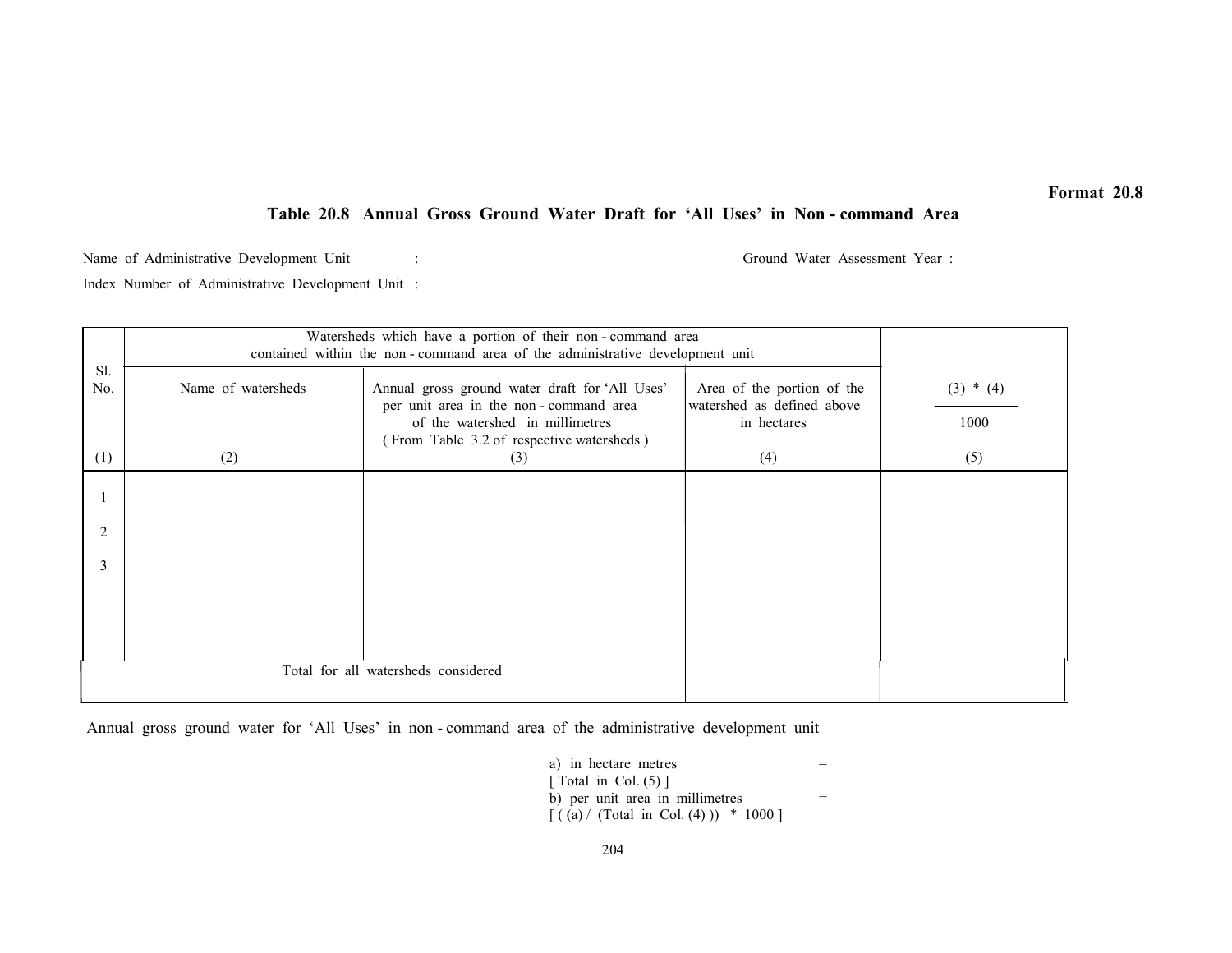# Table 20.9 Annual Gross Ground Water Draft for 'Irrigation' in Non - command Area

Name of Administrative Development Unit : Ground Water Assessment Year : Ground Water Assessment Year :

Index Number of Administrative Development Unit :

|                | Watersheds which have a portion of their non-command area<br>contained within the non-command area of the administrative development unit |                                                                                                                                                                           |                                                                         |                     |  |  |
|----------------|-------------------------------------------------------------------------------------------------------------------------------------------|---------------------------------------------------------------------------------------------------------------------------------------------------------------------------|-------------------------------------------------------------------------|---------------------|--|--|
| Sl.<br>No.     | Name of watersheds                                                                                                                        | Annual gross ground water draft for 'Irrigation'<br>per unit area in the non-command area<br>of the watershed in millimetres<br>(From Table 3.2 of respective watersheds) | Area of the portion of the<br>watershed as defined above<br>in hectares | $(3) * (4)$<br>1000 |  |  |
| (1)            | (2)                                                                                                                                       | (3)                                                                                                                                                                       | (4)                                                                     | (5)                 |  |  |
|                |                                                                                                                                           |                                                                                                                                                                           |                                                                         |                     |  |  |
| $\overline{2}$ |                                                                                                                                           |                                                                                                                                                                           |                                                                         |                     |  |  |
| 3              |                                                                                                                                           |                                                                                                                                                                           |                                                                         |                     |  |  |
|                |                                                                                                                                           |                                                                                                                                                                           |                                                                         |                     |  |  |
|                |                                                                                                                                           |                                                                                                                                                                           |                                                                         |                     |  |  |
|                | Total for all watersheds considered                                                                                                       |                                                                                                                                                                           |                                                                         |                     |  |  |

Annual gross ground water draft for 'Irrigation' in non - command area of the administrative development unit

205a) in hectare metres  $=$  $\lceil$  Total in Col. (5)  $\rceil$ b) per unit area in millimetres  $=$  $[( (a) / (Total in Col. (4) )) * 1000 ]$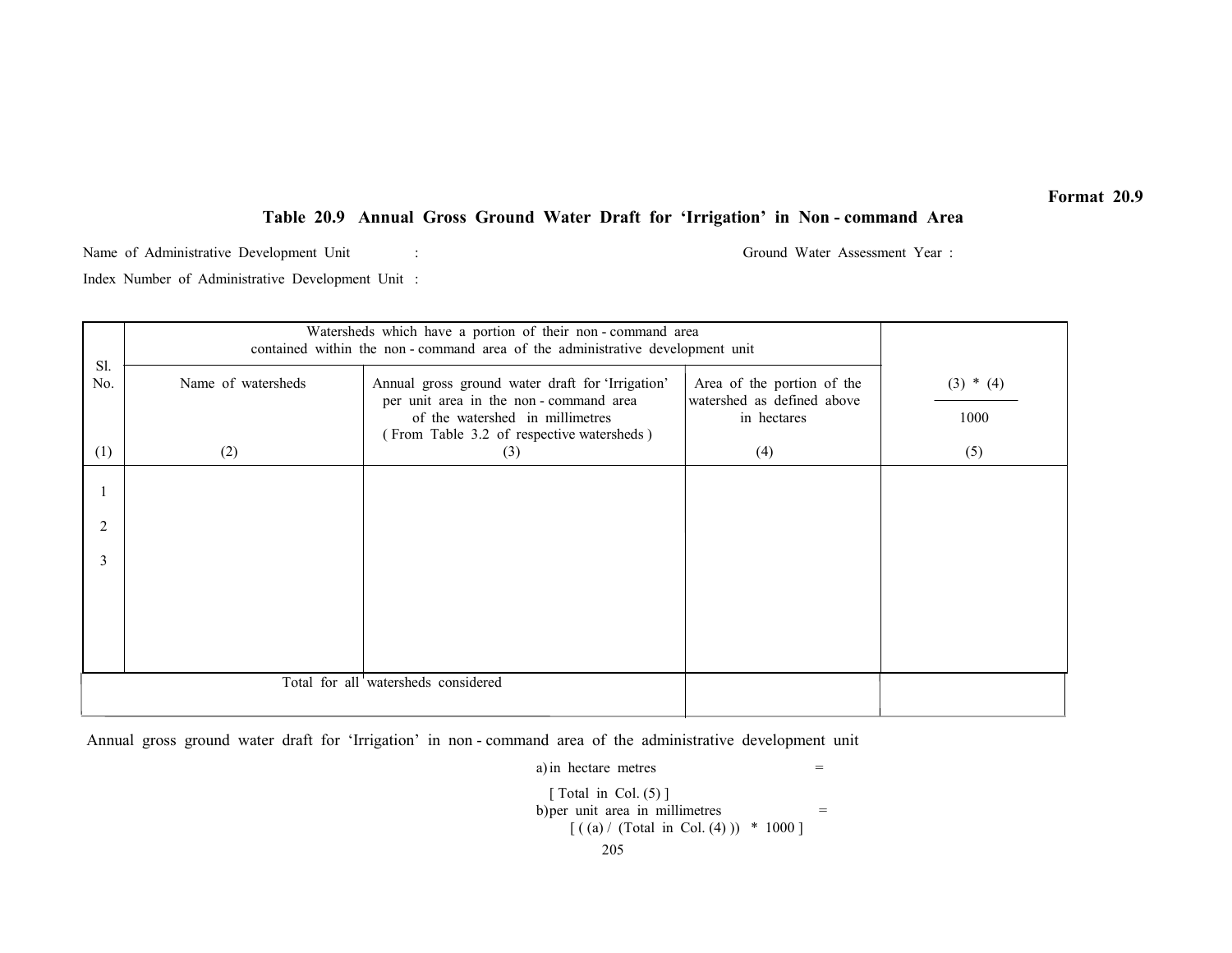## Table 20.10 Annual Ground Water Allocation for Domestic & Industrial Water Supply in Non - command Area

Name of Administrative Development Unit : Ground Water Assessment Year :

Index Number of Administrative Development Unit :

|                | Watersheds which have a portion of their non-command area<br>contained within the non-command area of the administrative development unit |                                                                                                                                                                                |                                                                         |                     |  |  |
|----------------|-------------------------------------------------------------------------------------------------------------------------------------------|--------------------------------------------------------------------------------------------------------------------------------------------------------------------------------|-------------------------------------------------------------------------|---------------------|--|--|
| Sl.<br>No.     | Name of watersheds                                                                                                                        | Annual allocation for domestic & industrial<br>water supply per unit area in non-command<br>area of the watershed in millimetres<br>(From Table 16.1 of respective watersheds) | Area of the portion of the<br>watershed as defined above<br>in hectares | $(3) * (4)$<br>1000 |  |  |
| (1)            | (2)                                                                                                                                       | (3)                                                                                                                                                                            | (4)                                                                     | (5)                 |  |  |
|                |                                                                                                                                           |                                                                                                                                                                                |                                                                         |                     |  |  |
| $\overline{2}$ |                                                                                                                                           |                                                                                                                                                                                |                                                                         |                     |  |  |
| 3              |                                                                                                                                           |                                                                                                                                                                                |                                                                         |                     |  |  |
|                |                                                                                                                                           |                                                                                                                                                                                |                                                                         |                     |  |  |
|                |                                                                                                                                           |                                                                                                                                                                                |                                                                         |                     |  |  |
|                | Total for all watersheds considered                                                                                                       |                                                                                                                                                                                |                                                                         |                     |  |  |

Annual ground water allocation for domestic & industrial water supply in non - command area of the administrative development unit

a) in hectare metres  $=$  $\lceil$  Total in Col. (5)  $\rceil$ b) per unit area in millimetres  $=$  $[( (a) / (Total in Col. (4) )) * 1000 ]$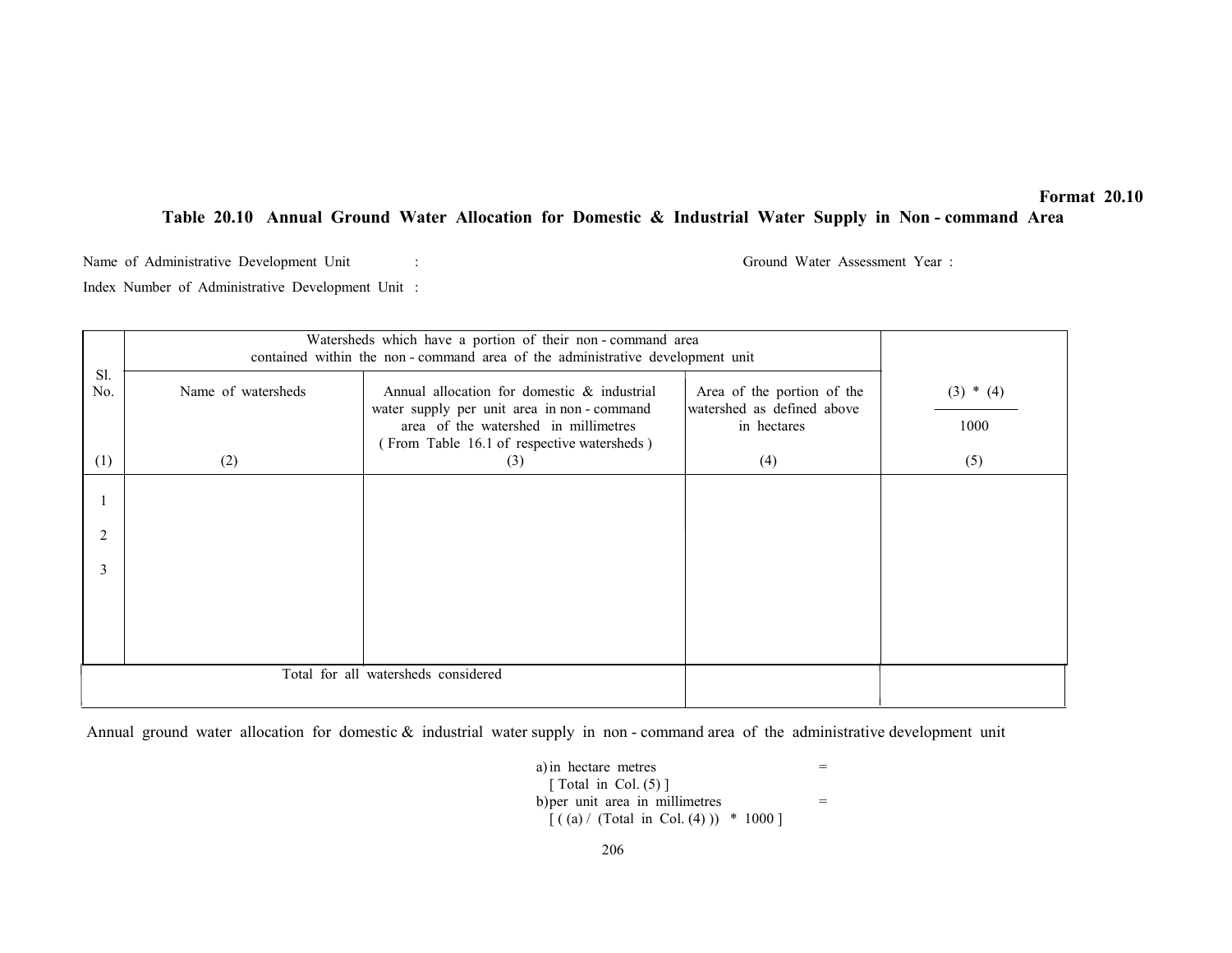# Table 20.11 Water Table Trend in Non - command Area

Name of Administrative Development Unit : Ground Water Assessment Year :

Index Number of Administrative Development Unit :

|                | Watersheds which have a portion of their non-command area<br>contained within the non-command area of the administrative development unit |                                     |                                                                     |                                                                                     |                         | Pre - monsoon             | Post - monsoon            |
|----------------|-------------------------------------------------------------------------------------------------------------------------------------------|-------------------------------------|---------------------------------------------------------------------|-------------------------------------------------------------------------------------|-------------------------|---------------------------|---------------------------|
| Sl.<br>No.     |                                                                                                                                           | Trend of depth to water table       | below ground level in cm / year                                     | Area of portion of<br>watershed as defined<br>above in hectares                     | Weightage factor<br>(5) | interval<br>$[(3) * (6)]$ | interval<br>$[(4) * (6)]$ |
|                | Name of watersheds                                                                                                                        | Pre - monsoon<br>interval           | Post - monsoon<br>interval<br>[From Table 14.9   [From Table 14.10] |                                                                                     | (Total in Col $(5)$ )   |                           |                           |
|                |                                                                                                                                           | of the watershed] of the watershed] |                                                                     |                                                                                     |                         |                           |                           |
| (1)            | (2)                                                                                                                                       | (3)                                 | (4)                                                                 | (5)                                                                                 | (6)                     | (7)                       | (8)                       |
|                |                                                                                                                                           |                                     |                                                                     |                                                                                     |                         |                           |                           |
| $\overline{2}$ |                                                                                                                                           |                                     |                                                                     |                                                                                     |                         |                           |                           |
| 3              |                                                                                                                                           |                                     |                                                                     |                                                                                     |                         |                           |                           |
|                |                                                                                                                                           |                                     |                                                                     |                                                                                     |                         |                           |                           |
|                |                                                                                                                                           |                                     |                                                                     | Trend of depth to water table below ground level in non-command area in cm per year |                         |                           |                           |
|                | algebraic sum of Col. (7) for pre-monsoon and Col. (8) for post-monsoon ]                                                                 |                                     |                                                                     |                                                                                     |                         |                           |                           |

Water table trend in non - command area of the administrative development unit

( rising / falling / neither rise nor fall )

a) During pre - monsoon interval =

b) During post - monsoon interval

 $\equiv$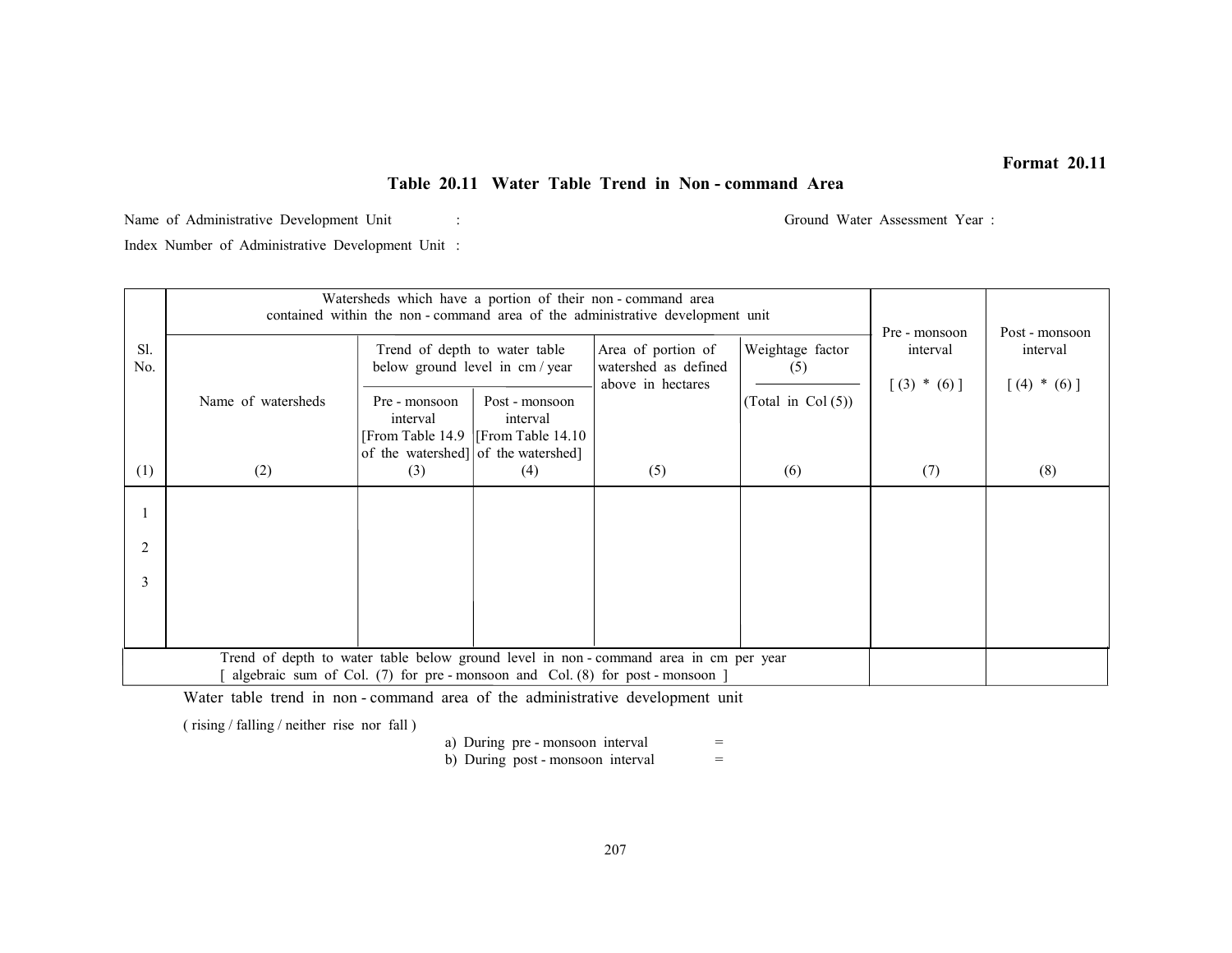# Table 20.12 Net Annual Ground Water Availability in Poor Ground Water Quality Area

Name of Administrative Development Unit : Ground Water Assessment Year :

Index Number of Administrative Development Unit :

|            | Watersheds which have a portion of their poor ground water quality area<br>contained within the poor ground water quality area of the administrative development unit |                                                                                                                                                                              |                                                                         |                     |  |
|------------|-----------------------------------------------------------------------------------------------------------------------------------------------------------------------|------------------------------------------------------------------------------------------------------------------------------------------------------------------------------|-------------------------------------------------------------------------|---------------------|--|
| Sl.<br>No. | Name of watersheds                                                                                                                                                    | Net annual ground water availability<br>per unit area in the poor ground water<br>quality area of the watershed in millimetres<br>(From Table 12.3 of respective watersheds) | Area of the portion of the<br>watershed as defined above<br>in hectares | $(3) * (4)$<br>1000 |  |
| (1)        | (2)                                                                                                                                                                   | (3)                                                                                                                                                                          | (4)                                                                     | (5)                 |  |
| 2<br>3     |                                                                                                                                                                       |                                                                                                                                                                              |                                                                         |                     |  |
|            |                                                                                                                                                                       |                                                                                                                                                                              |                                                                         |                     |  |
|            | Total for all watersheds considered                                                                                                                                   |                                                                                                                                                                              |                                                                         |                     |  |

Net annual ground water availability in poor ground water quality area of the administrative development unit

 $a)$  in hectare metres  $=$ [ Total in Col.  $(5)$ ] b) per unit area in millimetres  $=$  $\int ($  (a) / (Total in Col. (4))) \* 1000 ]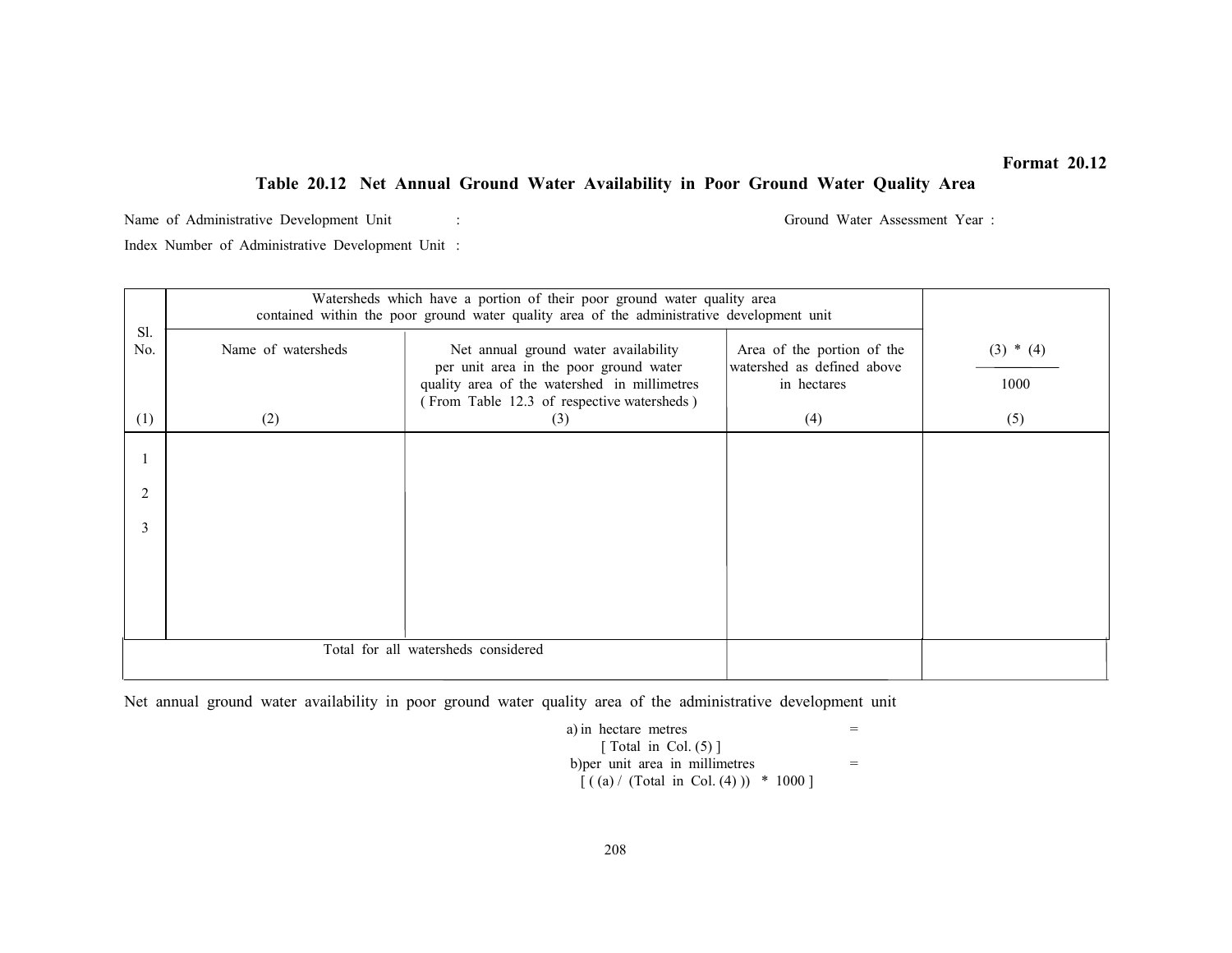## Table 20.13 Annual Gross Ground Water Draft for 'All Uses' in Poor Ground Water Quality Area

Name of Administrative Development Unit : Ground Water Assessment Year : Ground Water Assessment Year : Index Number of Administrative Development Unit :

|            | Watersheds which have a portion of their poor ground water quality area<br>contained within the poor ground water quality area of the administrative development unit |                                                                                                                                                                                       |                                                                         |                     |  |  |
|------------|-----------------------------------------------------------------------------------------------------------------------------------------------------------------------|---------------------------------------------------------------------------------------------------------------------------------------------------------------------------------------|-------------------------------------------------------------------------|---------------------|--|--|
| Sl.<br>No. | Name of watersheds                                                                                                                                                    | Annual Gross ground water draft for 'All Uses'<br>per unit area in the poor ground water<br>quality area of the watershed in millimetres<br>(From Table 3.3 of respective watersheds) | Area of the portion of the<br>watershed as defined above<br>in hectares | $(3) * (4)$<br>1000 |  |  |
| (1)        | (2)                                                                                                                                                                   | (3)                                                                                                                                                                                   | (4)                                                                     | (5)                 |  |  |
|            |                                                                                                                                                                       |                                                                                                                                                                                       |                                                                         |                     |  |  |
| 2          |                                                                                                                                                                       |                                                                                                                                                                                       |                                                                         |                     |  |  |
| 3          |                                                                                                                                                                       |                                                                                                                                                                                       |                                                                         |                     |  |  |
|            |                                                                                                                                                                       |                                                                                                                                                                                       |                                                                         |                     |  |  |
|            |                                                                                                                                                                       |                                                                                                                                                                                       |                                                                         |                     |  |  |
|            | Total for all watersheds considered                                                                                                                                   |                                                                                                                                                                                       |                                                                         |                     |  |  |

Annual gross ground water for 'All Uses' in poor ground water quality area of the administrative development unit

a) in hectare metres  $=$ [ Total in Col. (5) ]

b) per unit area in millimetres  $=$  $[( (a) / (Total in Col. (4) )) * 1000 ]$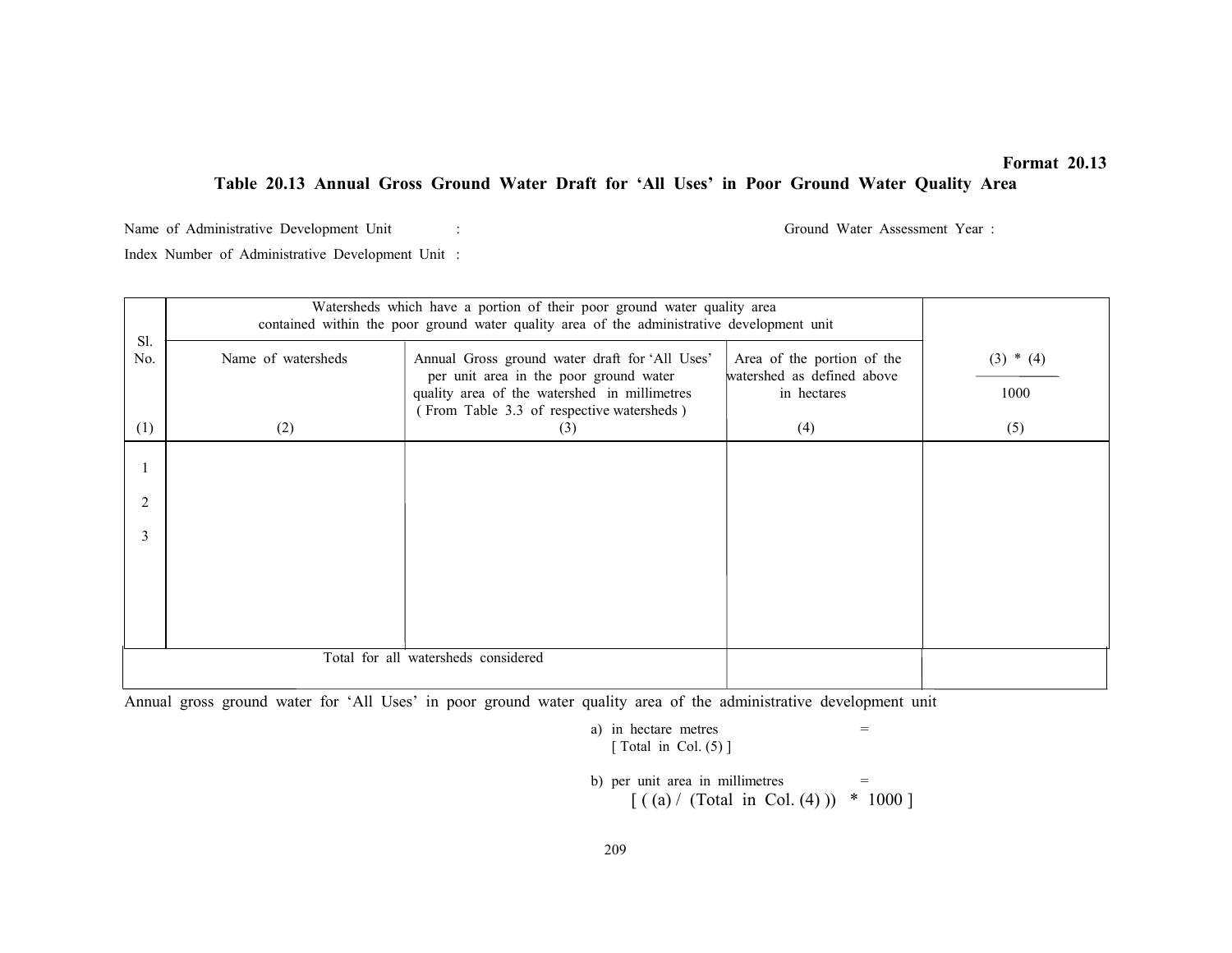# Table 20.14 Summary Report in Respect of Each Administrative Development Unit

( When Ground Water Assessment Unit is a 'Watershed' )

Name of State / Union Territory :

Name of Administrative Development Unit : Index Number of Administrative Development Unit :

Type Administrative Development Unit : ( Block / Taluka / Mandal )

Predominant Type of Rock Formation :

Area in hectares of

- a) Administrative Development Unit :
- b) Command Area :
- c) Non command Area :
- d) Poor Ground Water Quality Area :

Ground Water Assessment Year :

#### A. Command and Non - command Areas

| Sl.            | Description of item                                                                                     | Non - command area   |       | Command area         |       |
|----------------|---------------------------------------------------------------------------------------------------------|----------------------|-------|----------------------|-------|
| No.            |                                                                                                         | in hectare<br>metres | in mm | in hectare<br>metres | in mm |
| $\mathbf{1}$   | Net annual ground water<br>availability                                                                 |                      |       |                      |       |
| $\overline{2}$ | Current annual gross ground<br>water draft for 'All Uses'                                               |                      |       |                      |       |
| 3              | Current annual gross ground<br>water draft for 'Irrigation'                                             |                      |       |                      |       |
| $\overline{4}$ | Annual allocation of ground<br>water for domestic and<br>industrial water supply up to<br>next 25 years |                      |       |                      |       |
| 5              | Net annual ground water<br>availability for 'Future<br>Irrigation Use'<br>$[ (1) - (3) - (4) ]$         |                      |       |                      |       |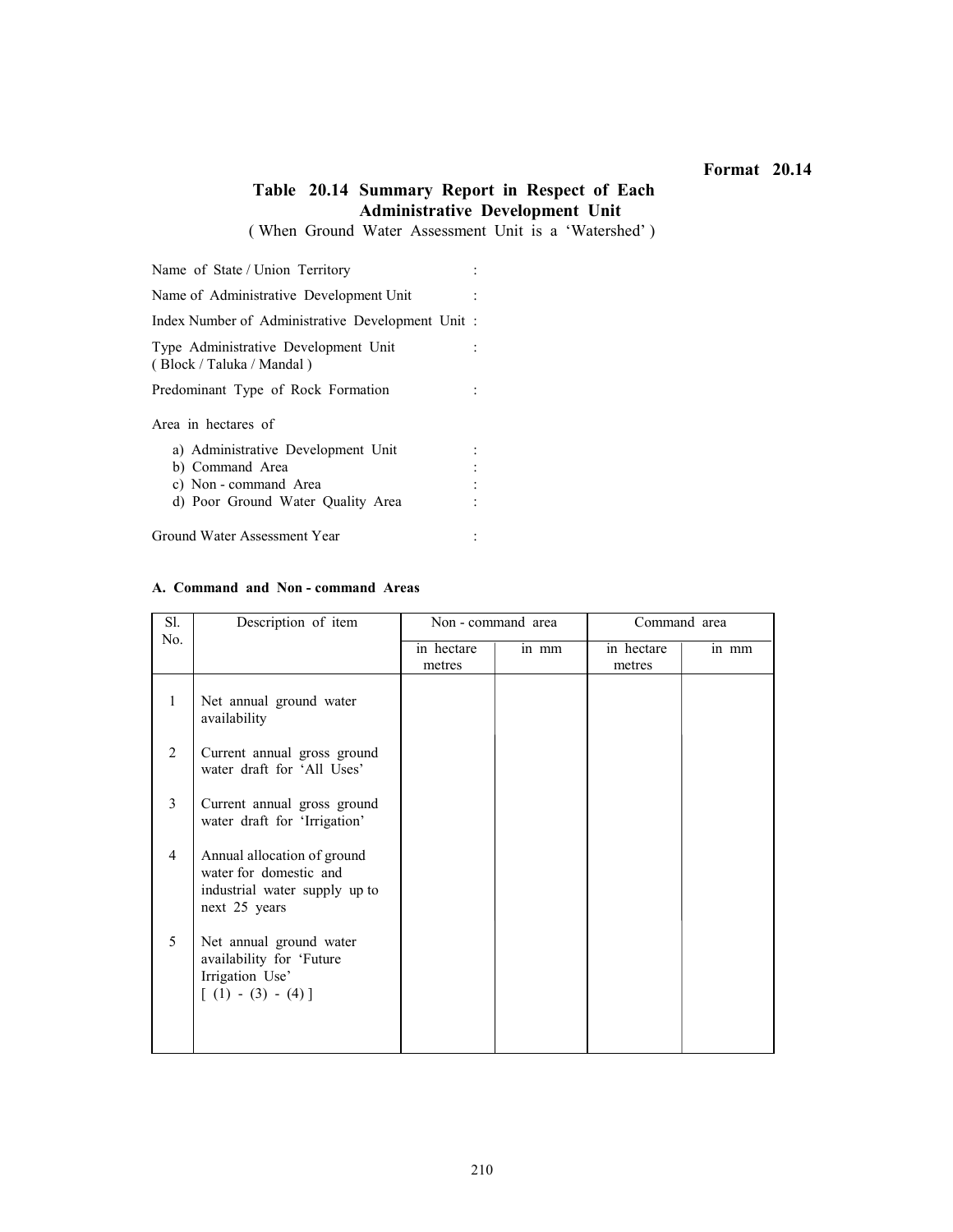| Sl.<br>No. | Description of item                                                                                            | Non - command area | Command area |
|------------|----------------------------------------------------------------------------------------------------------------|--------------------|--------------|
| 6          | Stage of ground water<br>development as a percentage<br>$[( (2) / (1) ) * 100 ]$                               |                    |              |
| 7          | Does the water table during<br>pre - monsoon interval show a<br>falling trend $(Yes/No)$                       |                    |              |
| 8          | Does the water table during<br>post - monsoon interval show<br>a falling trend $(Yes/No)$                      |                    |              |
| 9          | Categorisation for future<br>ground water development<br>(Safe / Semi-critical / Critical /<br>Over Exploited) |                    |              |

# B) Poor Ground Water Quality Area

| Sl.<br>No. | Description of item                                                               | in hectare metres | in millimetres |
|------------|-----------------------------------------------------------------------------------|-------------------|----------------|
|            | (in poor ground water<br>quality area)                                            |                   |                |
| 1          | Net annual ground water<br>availability                                           |                   |                |
| 2          | Current annual gross ground<br>water draft for 'All Uses'                         |                   |                |
| 3          | Net annual ground water<br>availability for 'All Future<br>Uses'<br>$[(1) - (2)]$ |                   |                |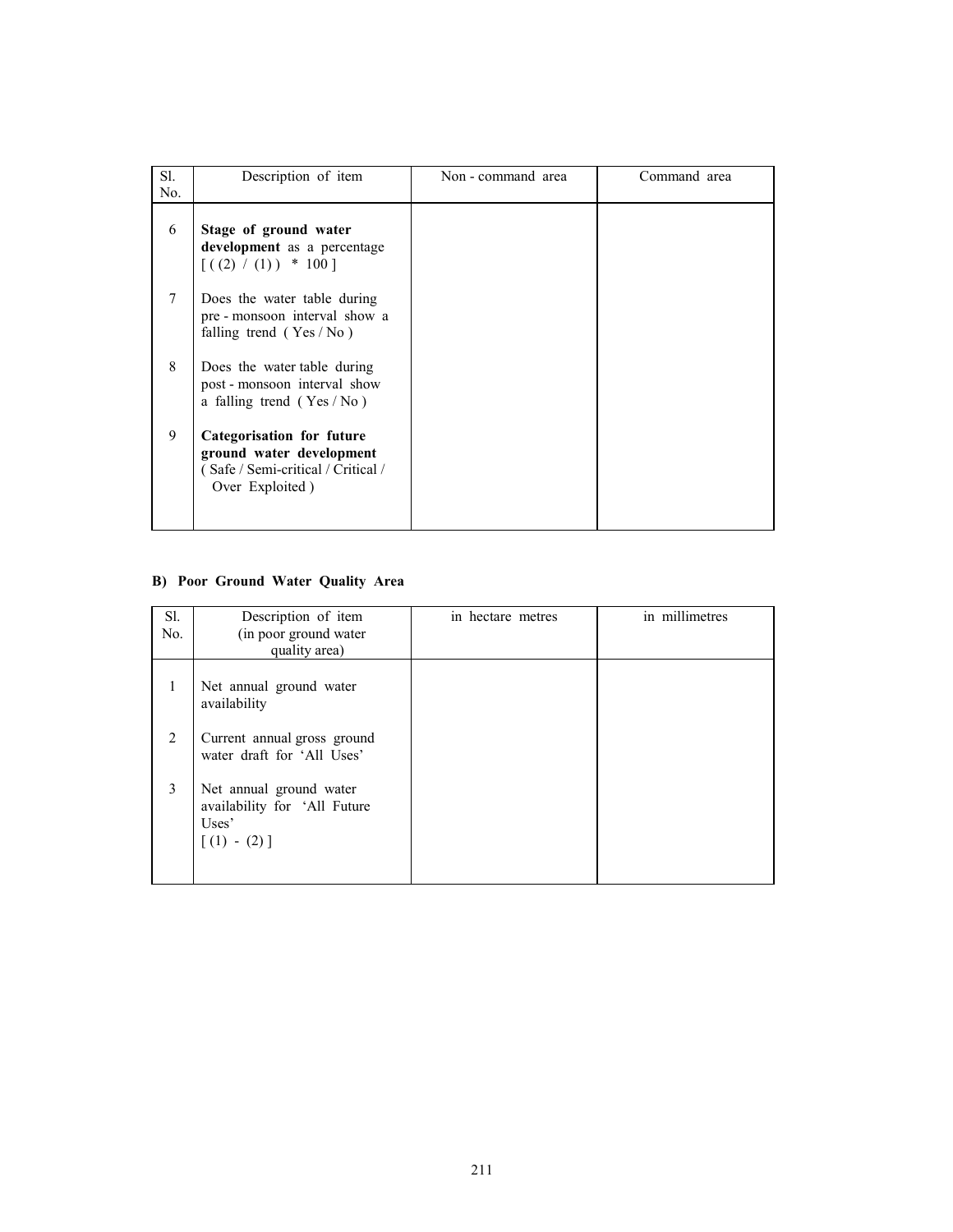| Sl.<br>No.     | Name of State    | Type of well                                                                                                               | Average annual gross<br>ground water draft<br>per well<br>in hectare metres |
|----------------|------------------|----------------------------------------------------------------------------------------------------------------------------|-----------------------------------------------------------------------------|
| (1)            | (2)              | (3)                                                                                                                        | (4)                                                                         |
| $\mathbf{1}$   | Andhra Pradesh   | Dugwell with Mhot<br>Dugwell with Pumpset<br>Borewell with Pumpset<br>Shallow Tubewell<br>Medium Tubewell<br>Deep Tubewell | 0.35<br>0.65<br>1.30<br>2.05<br>4.10<br>5.85                                |
| $\overline{2}$ | Assam            | Shallow Tubewell with Pumpset                                                                                              | 3.00                                                                        |
| $\mathfrak{Z}$ | <b>Bihar</b>     | Dugwell<br>Private Tubewell with Pumpset<br>Bamboo Boring with Pumpset<br>Deep Tubewell                                    | 0.60<br>1.00<br>0.75<br>30.00                                               |
| $\overline{4}$ | Gujarat          | Dugwell with Pumpset<br>Borewell with Pumpset<br>Private Shallow Tubewell<br>Medium Deep Tubewell<br>Deep Tubewell         | 0.80<br>1.20<br>1.85<br>6.00<br>30.00                                       |
| 5              | Haryana          | Dugwell with Pumpset<br>Private Shallow Tubewell with Pumpset<br>Deep Tubewell                                             | 1.50<br>1.81<br>15.00                                                       |
| 6              | Himachal Pradesh | Medium Deep Tubewell with Pumpset                                                                                          | 2.50                                                                        |
| 7              | Karnataka        | Dugwell with Pumpset<br>Borewell with Pumpset<br>Dug cum Borewell with Pumpset                                             | 0.90<br>1.70<br>1.98                                                        |
| 8              | Kerala           | Dugwell with Pumpset<br>Borewell with Pumpset                                                                              | 0.50<br>0.70                                                                |
| 9              | Madhya Pradesh   | Dugwell with Mhot<br>Dugwell with Pumpset<br>Borewell with Pumpset<br>Private Shallow Tubewell with Pumpset                | 0.80<br>1.50<br>1.50<br>3.00                                                |
| 10             | Maharashtra      | Dugwell with Mhot<br>Dugwell with Pumpset                                                                                  | 0.45<br>1.57                                                                |

# Appendix 3.1 Average Annual Gross Ground Water Draft Per Well From Different Types Of Wells Used In Different States In India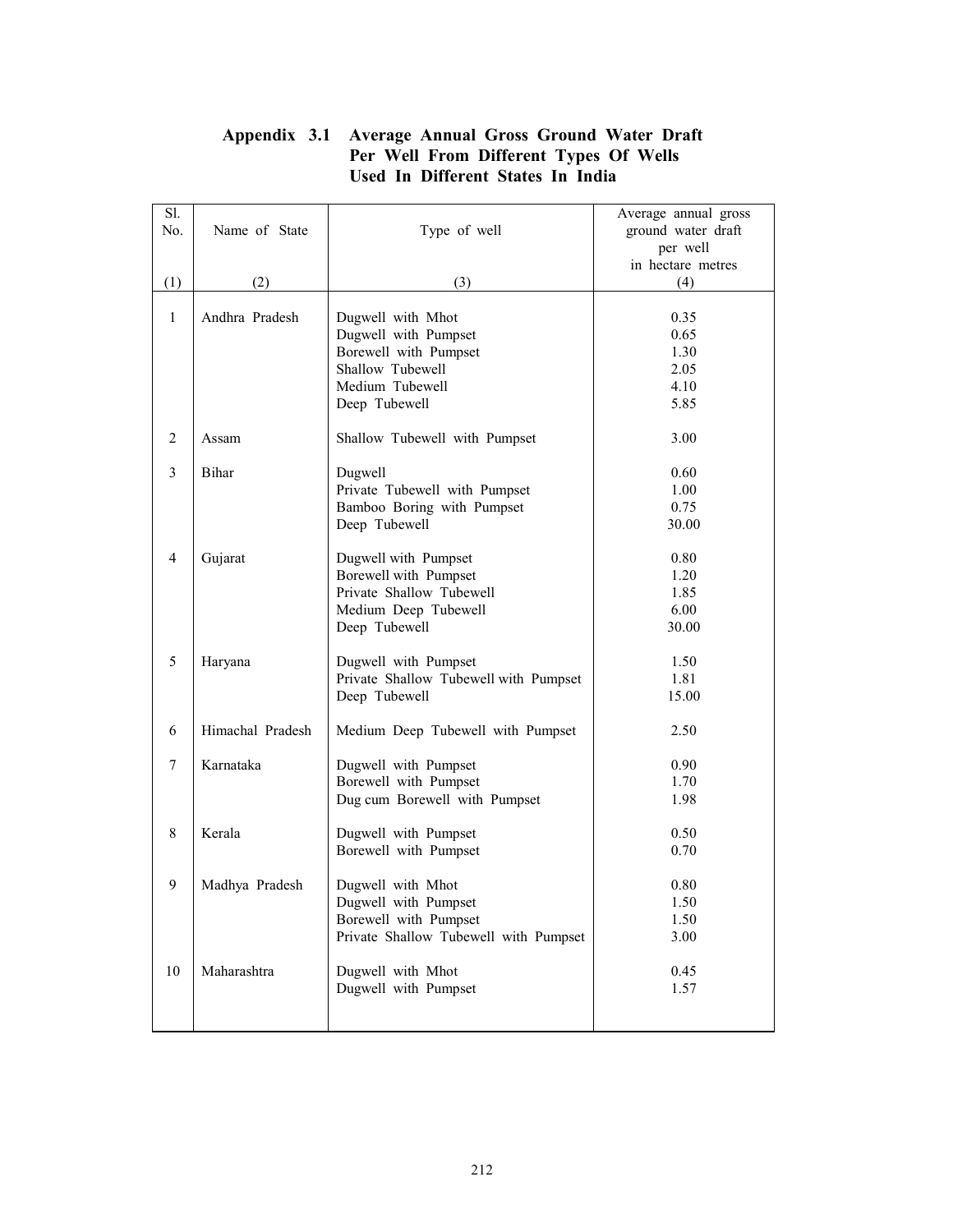| Sl. |               |                               | Average annual gross    |
|-----|---------------|-------------------------------|-------------------------|
| No. | Name of State | Type of well                  | ground water draft      |
|     |               |                               | per well                |
|     |               |                               | in hectare metres       |
| (1) | (2)           | (3)                           | (4)                     |
|     |               |                               |                         |
| 11  | Orissa        | Dugwell with Mhot             | 0.21                    |
|     |               | Dugwell with Pumpset          | 1.00                    |
|     |               | Filter Point with Pumpset     | 2.10                    |
|     |               | Private Tubewell with Pumpset | 7.00                    |
|     |               | Deep Tubewell with Pumpset    | 17.5                    |
|     |               |                               |                         |
| 12  | Punjab        | Shallow Tubewell with Pumpset | 1.30 to 3.40            |
|     |               | Deep Tubewell with Pumpset    | 18.00                   |
|     |               |                               |                         |
| 13  | Rajasthan     | Dugwell with Pumpset          | 0.52                    |
|     |               | Private Tubewell with Pumpset | 1.40                    |
|     |               | Dug cum Borewell with Pumpset | 1.23                    |
|     |               | Deep Tubewell                 | 2.28                    |
|     |               |                               |                         |
| 14  | Tamil Nadu    | Dugwell with Pumpset          | $0.40 \text{ to } 1.00$ |
|     |               | Private Tubewell with Pumpset | $1.00 \text{ to } 2.00$ |
|     |               | Borewell with Pumpset         | 1.00                    |
|     |               |                               |                         |
| 15  | Tripura       | Shallow Tubewell with Pumpset | 3.00                    |
|     |               | Artesian Well                 | 0.37                    |
|     |               |                               |                         |
| 16  | Uttar Pradesh | Dugwell with Mhot             | 0.37                    |
|     |               | Dugwell with Pumpset          | 0.75                    |
|     |               | Private Tubewell with Pumpset | 3.70                    |
|     |               | Deep Tubewell                 | 22.00                   |
|     |               |                               |                         |
| 17  | West Bengal   | Dugwell with Pumpset          | 0.30                    |
|     |               | Private Tubewell with Pumpset | 1.52                    |
|     |               | Deep Tubewell with Pumpset    | 18.50                   |
|     |               |                               |                         |
|     |               |                               |                         |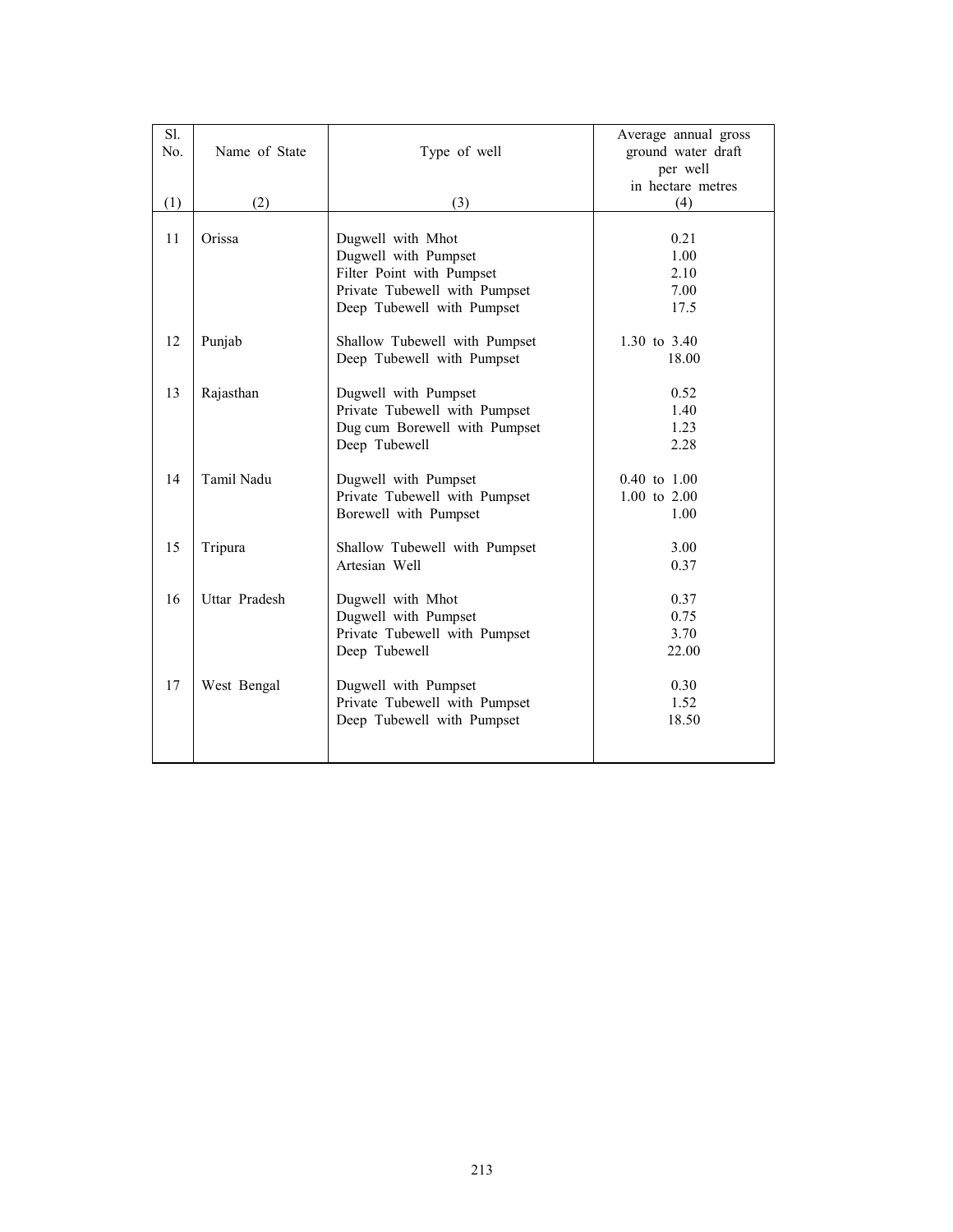| Sl.            | Canal type            | Soil type            | Seepage factor in hectare metres per day |
|----------------|-----------------------|----------------------|------------------------------------------|
| No.            | unlined $/$ lined $)$ | normal $/$ sandy $)$ | per million square metres of wetted area |
| 1              | Unlined               | Normal Soil          | 15 to 20                                 |
| $\overline{2}$ | Unlined               | Sandy Soil           | 25 to 30                                 |
| 3              | Lined                 | Normal Soil          | $3$ to $4$                               |
| $\overline{4}$ | Lined                 | Sandy Soil           | $5$ to 6                                 |
|                |                       |                      |                                          |

### Appendix 4.1 Norms For Canal Seepage Factor

Note :

- 1) The above norms strictly apply only for alluvial terrain in which the water table is also relatively deep.
- 2) The seepage factor in the case of canals in hard rock terrain is assumed to be the same as that given above for lined canals in normal soil, i.e., 3 to 4 hectare metres per day per million square metres of wetted area.
- 3) The values for the seepage factor as given above may be also suitably reduced in the case of canals in shallow water table and waterlogged areas.
- 4) The seepage factor can be also adopted on the basis of results from documented field studies wherever they are available.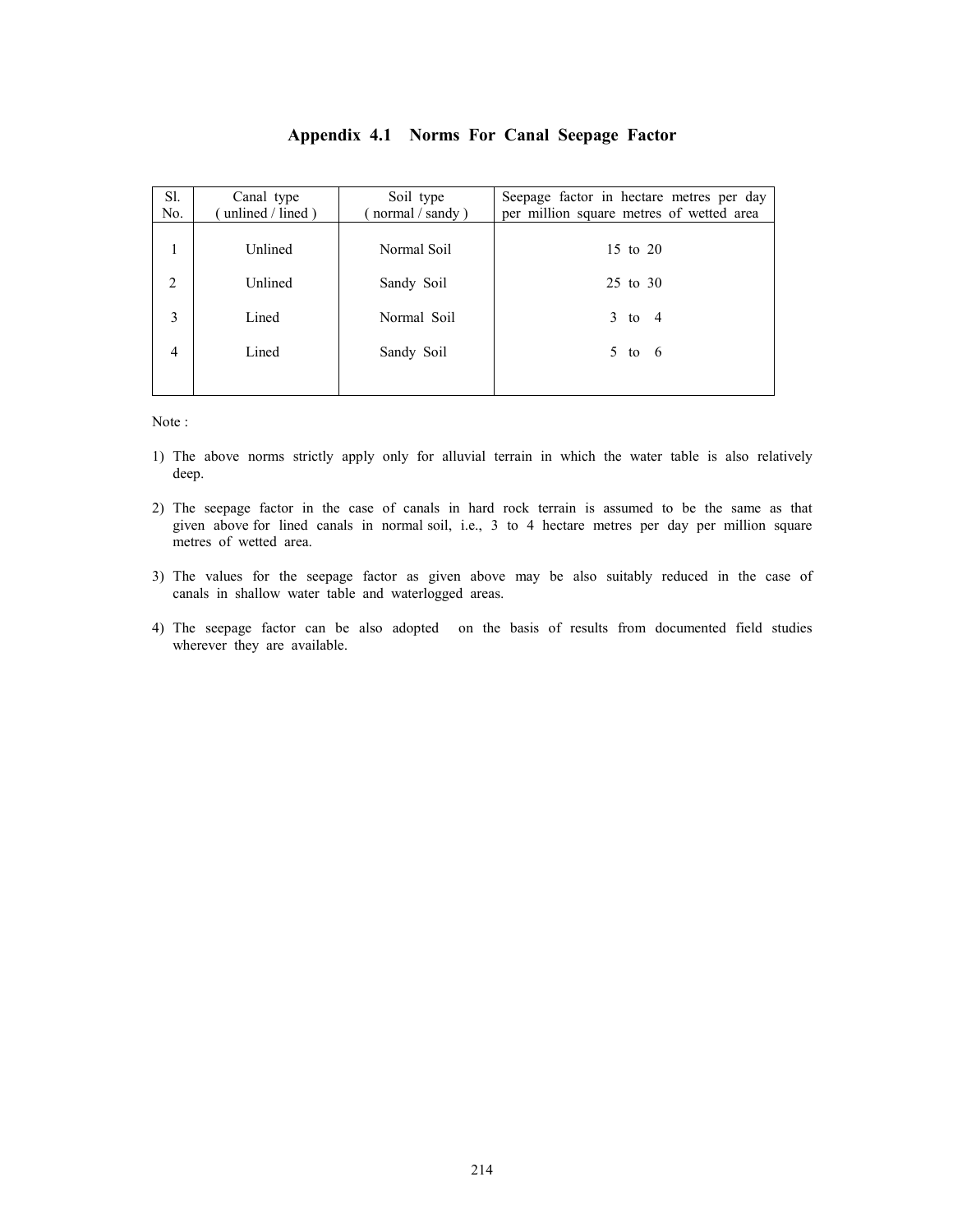## Appendix 5.1 Norms For Return Flow Factor For Irrigation Water Applied by Surface Water Irrigation

| Sl.<br>No.     | Type of crop<br>(Paddy / Non - paddy) | Range of depth to water<br>table below ground level<br>$($ < 10 metres / 10 to 25 metres /<br>$>$ 25 metres) | Return flow factor<br>as a fraction |
|----------------|---------------------------------------|--------------------------------------------------------------------------------------------------------------|-------------------------------------|
| 1              | Paddy                                 | $< 10$ metres                                                                                                | 0.50                                |
| $\overline{2}$ | Paddy                                 | 10 to $25$ metres                                                                                            | 0.40                                |
| 3              | Paddy                                 | $> 25$ metres                                                                                                | 0.25                                |
| $\overline{4}$ | Non - paddy                           | $\leq 10$ metres                                                                                             | 0.30                                |
| 5              | Non - paddy                           | 10 to 25 metres                                                                                              | 0.20                                |
| 6              | Non - paddy                           | $> 25$ metres                                                                                                | 0.10                                |

Note :

- 1) The return flow factors as given above are applicable for rotational supply of irrigation water from the outlet. They are to be increased by another 0.05 if the supply of irrigation water from the outlet is continuous. For example, in the case of non - paddy with range of depth to water table being less than 10 metres, the return flow factor is to be taken as  $0.35$  ( $0.30 + 0.05$ ) when the supply of surface water irrigation from the outlet is continuous.
- 2) The return flow factor can be also adopted on the basis of results from documented field studies wherever they are available.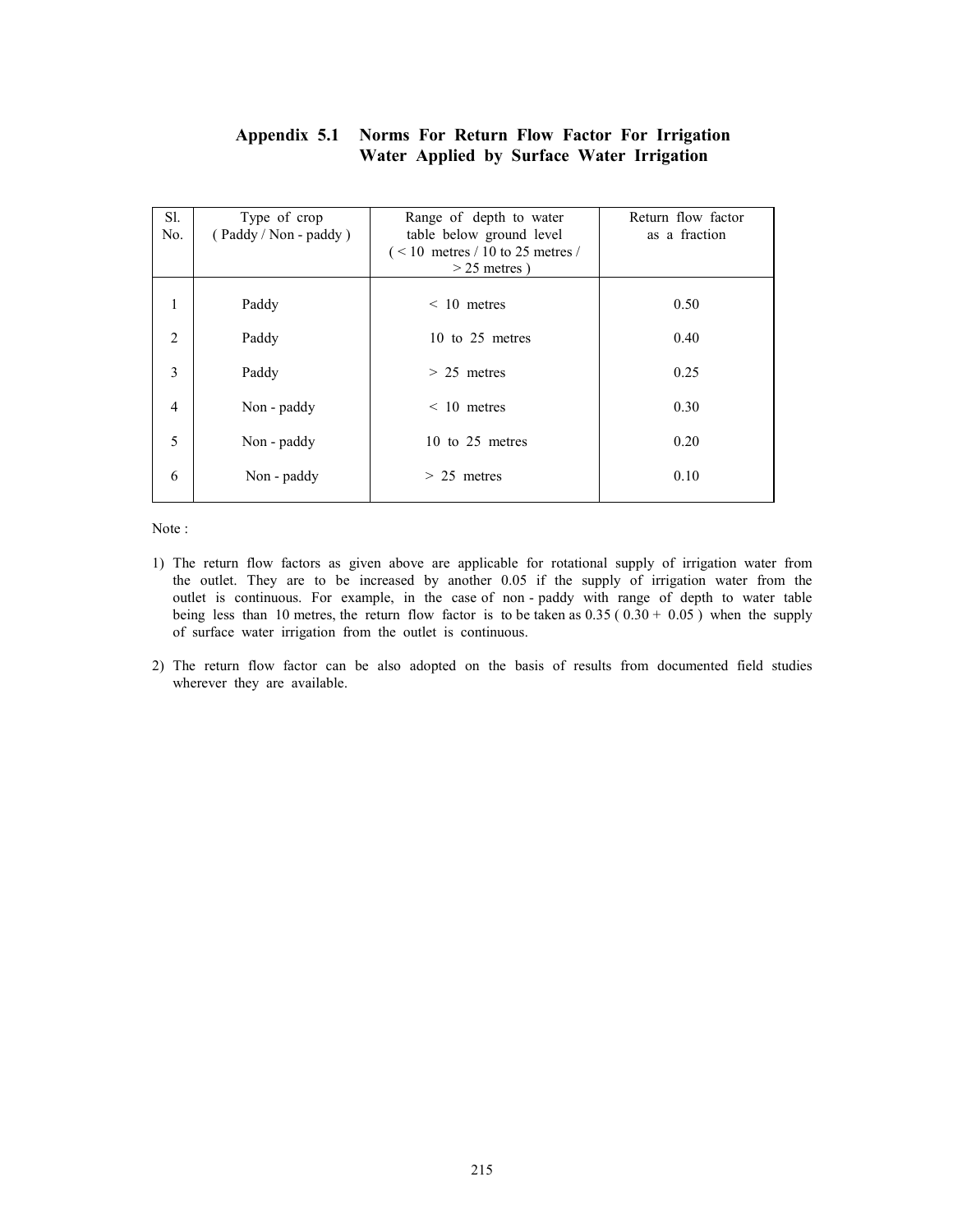# Appendix 6.1 Norms For Return Flow Factor For Irrigation Water Applied by Ground Water Irrigation

| Sl.<br>No.     | Type of crop<br>(Paddy / Non - paddy) | Range of depth to water<br>table below ground level<br>$($ < 10 metres / 10 to 25 metres /<br>$>$ 25 metres) | Return flow factor<br>as a fraction |
|----------------|---------------------------------------|--------------------------------------------------------------------------------------------------------------|-------------------------------------|
| 1              | Paddy                                 | $< 10$ metres                                                                                                | 0.45                                |
| 2              | Paddy                                 | 10 to $25$ metres                                                                                            | 0.35                                |
| 3              | Paddy                                 | $> 25$ metres                                                                                                | 0.20                                |
| $\overline{4}$ | Non - paddy                           | $\leq 10$ metres                                                                                             | 0.25                                |
| 5              | Non - paddy                           | 10 to 25 metres                                                                                              | 0.15                                |
| 6              | Non - paddy                           | $> 25$ metres                                                                                                | 0.05                                |

Note :

1) The return flow factors can be also adopted on the basis of results from documented field studies wherever they are available.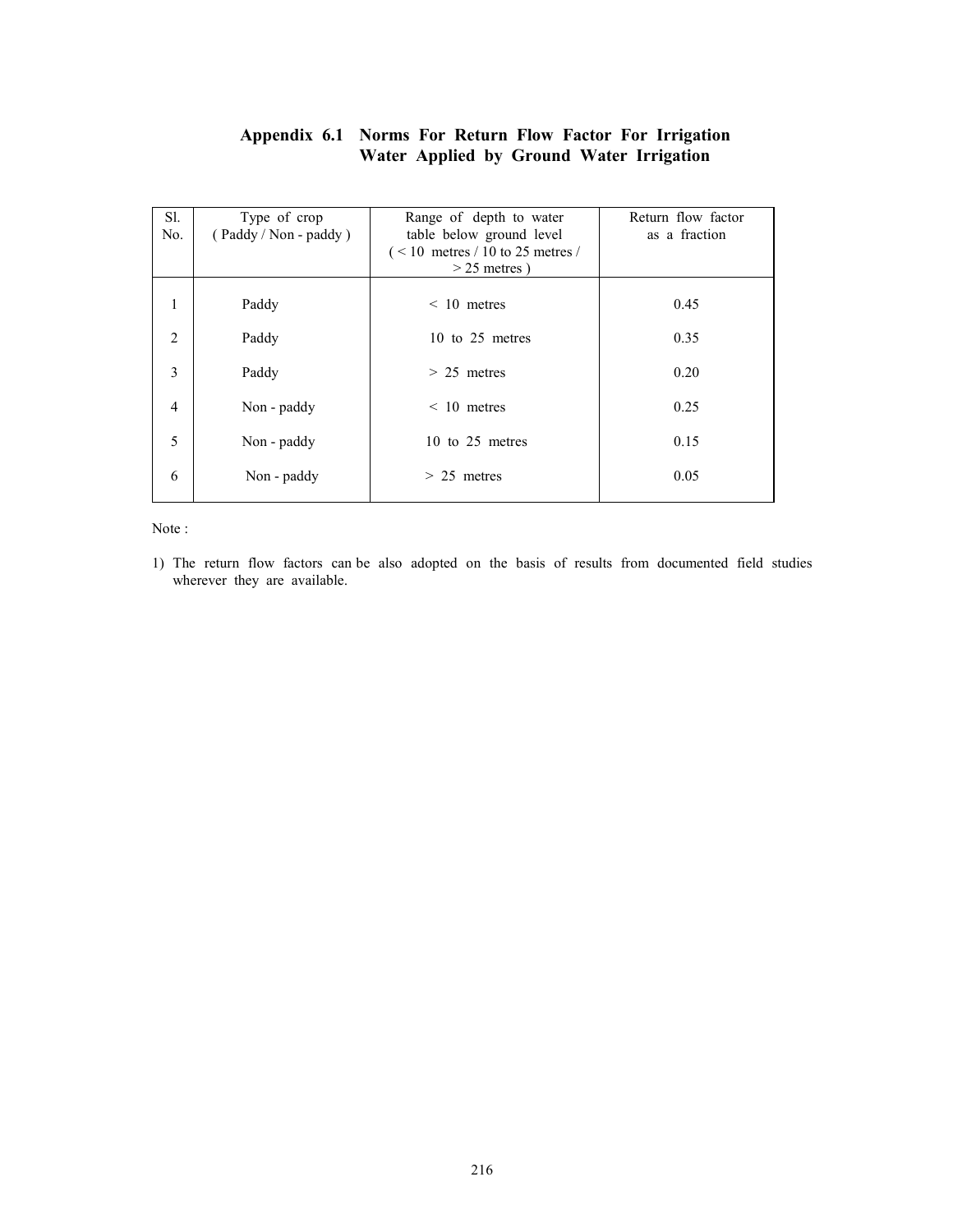## Appendix 10.1 Norms for Rainfall Infiltration Factor

### A) For Alluvial Terrain

| Sl.<br>No. |                                         | Rainfall infiltration factor as a fraction |                  |                  |
|------------|-----------------------------------------|--------------------------------------------|------------------|------------------|
|            | Geographic location                     | Recommended<br>value                       | Maximum<br>value | Minimum<br>value |
|            | Indo - Gangetic plains and inland areas | 0.22                                       | 0.25             | 0.20             |
|            | East coast                              | 0.16                                       | 0.18             | 0.14             |
|            | West coast                              | 0.10                                       | 0.12             | 0.08             |

#### B) For Hardrock Terrain

| Sl.<br>No.     | Rock type                                                             | Rainfall infiltration factor as a fraction |                  |                  |
|----------------|-----------------------------------------------------------------------|--------------------------------------------|------------------|------------------|
|                |                                                                       | Recommended<br>value                       | Maximum<br>value | Minimum<br>value |
| $\mathbf{1}$   | Vesicular and Jointed Basalt                                          | 0.13                                       | 0.14             | 0.12             |
| 2              | Semi-consolidated Sandstone                                           | 0.12                                       | 0.14             | 0.10             |
| 3              | Weathered Granite, Gneiss and Schist<br>with Low Clay Content         | 0.11                                       | 0.12             | 0.10             |
| $\overline{4}$ | Weathered Granite, Gneiss and Schist<br>with Significant Clay Content | 0.08                                       | 0.09             | 0.05             |
| 5              | Weathered Basalt                                                      | 0.07                                       | 0.08             | 0.06             |
| 6              | Laterite                                                              | 0.07                                       | 0.08             | 0.06             |
| $\tau$         | Consolidated Sandstone, Quartzite,<br>Non-cavernous Limestone         | 0.06                                       | 0.07             | 0.05             |
| 8              | Granulite Facies like Charnockite etc.                                | 0.05                                       | 0.06             | 0.04             |
| 9              | Phyllites, Shales                                                     | 0.04                                       | 0.05             | 0.03             |
| 10             | Massive Poorly Fractured Rock                                         | 0.01                                       | 0.03             | 0.01             |

Note :

1) The recommended value of the 'Rainfall Infiltration Factor' alone as given above is to be adopted unless, results from documented field studies indicate that a value different from the recommended value can be used. Even in the latter case, the 'Rainfall Infiltration Factor' which is adopted has to be within the range of the maximum and minimum values as specified above.

2) The 'Rainfall Infiltration Factor' obtained on the basis of the norms as given above has to be increased by 0.02 for those sub-units in which watershed development with associated soil and water conservation measures are implemented.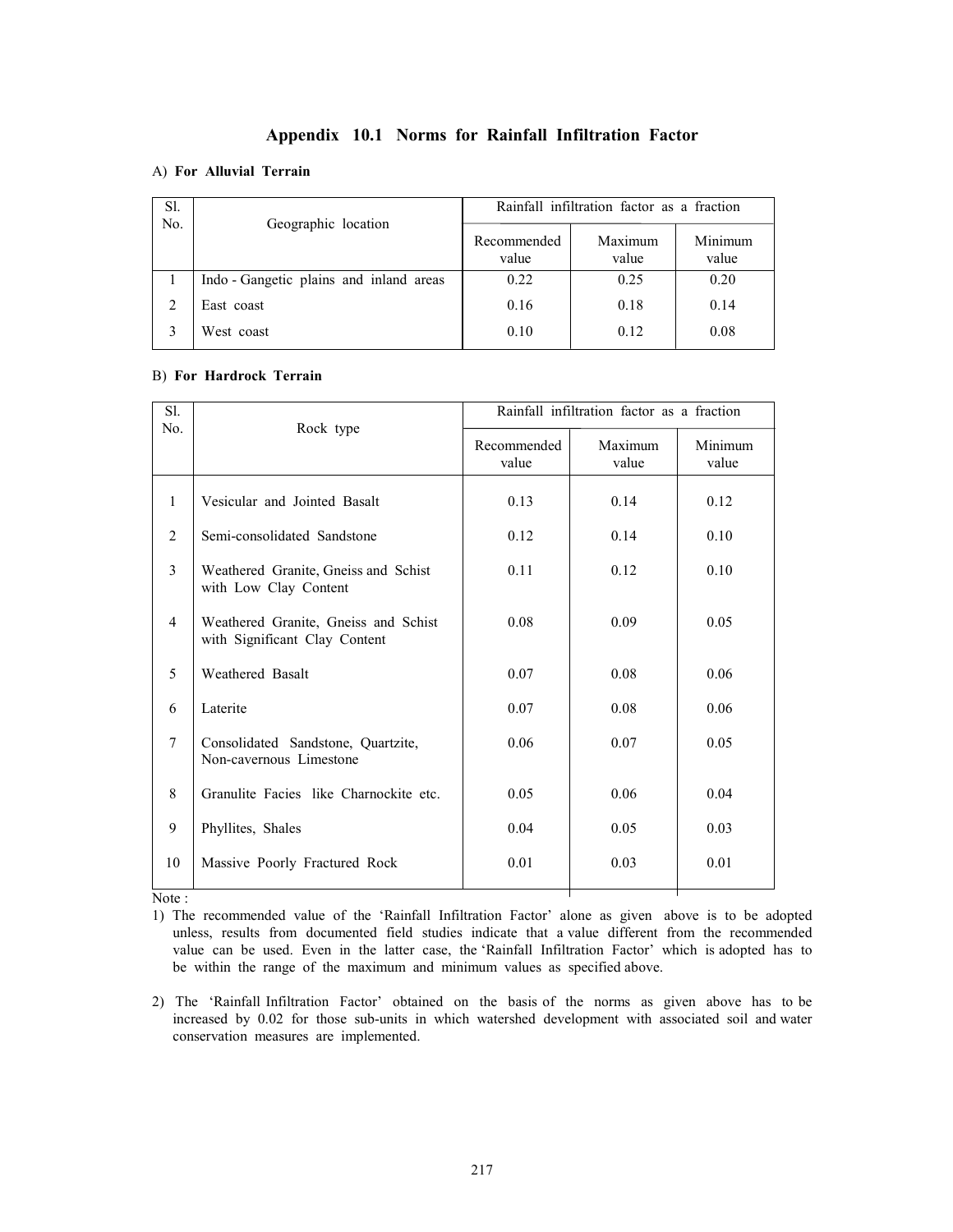## Appendix 11.1 Norms for Specific Yield

#### A) For Alluvial Terrain

| Sl.<br>No. |                  | Specific yield as a fraction |                  |                  |
|------------|------------------|------------------------------|------------------|------------------|
|            | Type of alluvium | Recommended<br>value         | Maximum<br>value | Minimum<br>value |
|            | Sandy            | 0.16                         | 0.20             | 0.12             |
|            | Silty            | 0.10                         | 0.12             | 0.08             |
|            | Clayey           | 0.06                         | 0.08             | 0.04             |

#### B) For Hardrock Terrain

| Sl.<br>No.     | Rock type                                                             | Specific yield as a fraction |                  |                  |
|----------------|-----------------------------------------------------------------------|------------------------------|------------------|------------------|
|                |                                                                       | Recommended<br>value         | Maximum<br>value | Minimum<br>value |
| $\mathbf{1}$   | Karstified Limestone                                                  | 0.08                         | 0.15             | 0.05             |
| 2              | Sandstone                                                             | 0.03                         | 0.05             | 0.01             |
| $\overline{3}$ | Weathered Granite, Gneiss and Schist<br>with Low Clay Content         | 0.03                         | 0.04             | 0.02             |
| $\overline{4}$ | Laterite                                                              | 0.025                        | 0.03             | 0.02             |
| 5              | Limestone                                                             | 0.02                         | 0.03             | 0.01             |
| 6              | Weathered or Vesicular Jointed Basalt                                 | 0.02                         | 0.03             | 0.01             |
| $\tau$         | Weathered Granite, Gneiss and Schist<br>with Significant Clay Content | 0.015                        | 0.02             | 0.01             |
| 8              | Quartzite                                                             | 0.015                        | 0.02             | 0.01             |
| 9              | Phyllites, Shales                                                     | 0.015                        | 0.02             | 0.01             |
| 10             | Massive Poorly Fractured Rock                                         | 0.003                        | 0.005            | 0.002            |
|                |                                                                       |                              |                  |                  |

Note :

1) The recommended value of the 'Specific Yield' alone as given above is to be adopted, unless results from pump tests indicate that a value different from the recommended value can be used. Even in the latter case, the 'Specific Yield' which is adopted has to be within the range of the maximum and minimum values as specified above.

2) The 'Specific Yield' can be also adopted on the basis of 'Dry Season Ground Water Balance Method'. This method can be however used, only for non - command area in hardrock terrain.